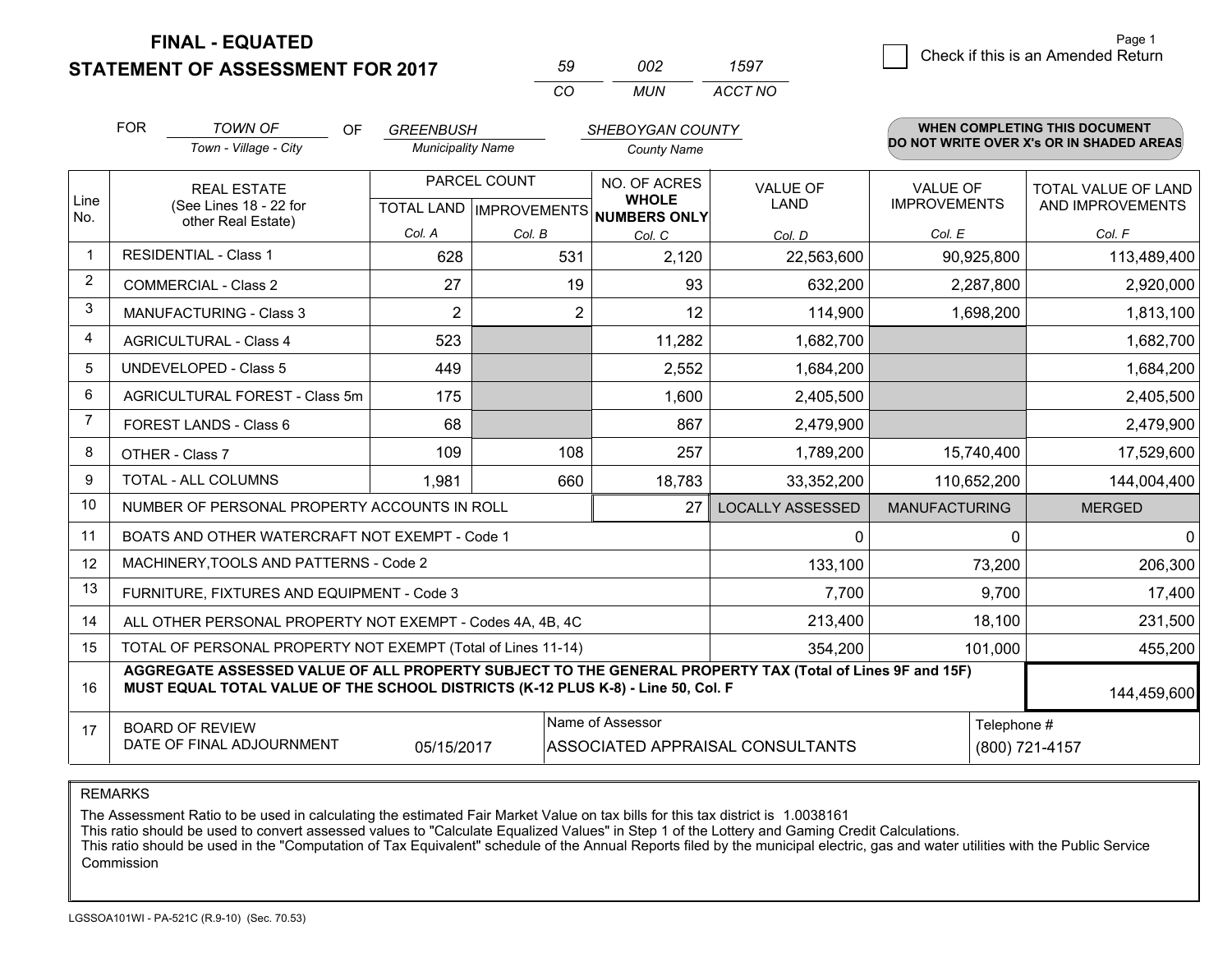*YEAR CO MUN ACCT NO* <sup>2017</sup> <sup>59</sup> <sup>002</sup> <sup>1597</sup>

Do not confuse FOREST LANDS (Line 7) with FOREST CROPS (in this section) - They are **NOT** the same

|    |                                                               |                 |  | Private Forest Crop - Reg Class @ 10¢ per acre                                 |                 | Private Forest Crop - Reg Class @ \$2.52 per acre |                                    |           |                                                               |                                                                              |  |
|----|---------------------------------------------------------------|-----------------|--|--------------------------------------------------------------------------------|-----------------|---------------------------------------------------|------------------------------------|-----------|---------------------------------------------------------------|------------------------------------------------------------------------------|--|
| 18 | (a) PARCELS                                                   | (b) ACRES       |  | (c) ASSESSED VALUE                                                             |                 | (d) PARCELS                                       | (e) ACRES                          |           |                                                               | (f) ASSESSED VALUE                                                           |  |
|    |                                                               |                 |  |                                                                                |                 |                                                   |                                    |           |                                                               |                                                                              |  |
|    |                                                               |                 |  | Private Forest Crop - Special Class @ 20¢ per acre                             |                 |                                                   |                                    |           |                                                               | Entered Before 2005 Managed Forest - Ferrous Mining CLOSED @ \$8.27 per acre |  |
| 19 | (a) PARCELS                                                   | (b) ACRES       |  | (c) ASSESSED VALUE                                                             |                 | (d) PARCELS                                       | (e) ACRES                          |           |                                                               | (f) ASSESSED VALUE                                                           |  |
|    |                                                               |                 |  |                                                                                |                 |                                                   |                                    |           |                                                               |                                                                              |  |
|    |                                                               |                 |  | Entered Before 2005 Managed Forest - OPEN @ \$.79 per acre                     |                 |                                                   |                                    |           |                                                               | Entered Before 2005 Managed Forest - CLOSED @ \$1.87 per acre                |  |
| 20 | (a) PARCELS                                                   | (b) ACRES       |  | (c) ASSESSED VALUE                                                             |                 | (d) PARCELS                                       |                                    | (e) ACRES |                                                               | (f) ASSESSED VALUE                                                           |  |
|    |                                                               | 126.94          |  | 372,100                                                                        |                 | 45                                                |                                    | 943.78    |                                                               | 2,770,500                                                                    |  |
|    | Entered After 2004 Managed Forest - OPEN @<br>\$2.14 per acre |                 |  |                                                                                |                 |                                                   |                                    |           | Entered After 2004 Managed Forest - CLOSED @ \$10.68 per acre |                                                                              |  |
| 21 | (a) PARCELS                                                   | (b) ACRES       |  | (c) ASSESSED VALUE                                                             |                 | (d) PARCELS<br>(e) ACRES                          |                                    |           | (f) ASSESSED VALUE                                            |                                                                              |  |
|    |                                                               |                 |  |                                                                                |                 |                                                   |                                    |           |                                                               |                                                                              |  |
|    |                                                               | 33.87           |  | 105,000                                                                        | 9               |                                                   |                                    | 252.84    |                                                               | 815,000                                                                      |  |
| 22 | (a) County Forest Cropland Acres                              |                 |  | (b) Federal Acres                                                              | (c) State Acres |                                                   | (d) County (NOT FOREST CROP) Acres |           |                                                               | (e) Other Acres                                                              |  |
|    |                                                               |                 |  |                                                                                |                 | 7,636.29                                          |                                    | 2,213.93  |                                                               | 111.32                                                                       |  |
|    |                                                               |                 |  | Assessed Value of Omitted Property From Prior Years (Sec. 70.44)               |                 |                                                   |                                    |           |                                                               | Assessed Value of Sec. 70.43 Corrections of Errors by Assessors              |  |
| 23 |                                                               | (a) REAL ESTATE |  | (b) PERSONAL                                                                   |                 |                                                   | (c1) REAL ESTATE                   |           |                                                               | (c2) PERSONAL                                                                |  |
|    |                                                               |                 |  |                                                                                |                 |                                                   |                                    |           |                                                               |                                                                              |  |
|    |                                                               |                 |  | Manufacturing Equated Value of Omitted Property From Prior Years (Sec. 70.995) |                 |                                                   |                                    |           |                                                               | Mfg. Equated Value of Sec.70.43 Corrections of Errors by Assessors           |  |
|    | (d) REAL ESTATE                                               |                 |  | (e) PERSONAL                                                                   |                 | (f1) REAL ESTATE                                  |                                    |           | (f2) PERSONAL                                                 |                                                                              |  |
|    |                                                               |                 |  |                                                                                |                 |                                                   |                                    |           |                                                               |                                                                              |  |

## **SPECIAL DISTRICTS**

| <b>Line</b><br>No. | Enter 6-digit<br><b>Special District</b><br>Code (Col. A) | <b>Account</b><br><b>Number</b><br>(Col. B) | <b>Special District Name</b><br>(Col. C) | <b>Locally Assessed Value</b><br>of Real Estate and<br>Personal Property (Col. D) | Mfg Value of Real Estate<br>and Personal Property<br>(Col. E) | <b>Merged Value of</b><br><b>Real Estate and</b><br>Personal Property (Col. F) |
|--------------------|-----------------------------------------------------------|---------------------------------------------|------------------------------------------|-----------------------------------------------------------------------------------|---------------------------------------------------------------|--------------------------------------------------------------------------------|
| 24                 | 597050                                                    | 0366                                        | <b>GREENBUSH SANITARY DISTRICT #1</b>    | 9,305,500                                                                         |                                                               | 9,305,500                                                                      |
| 25                 |                                                           |                                             |                                          |                                                                                   |                                                               |                                                                                |
| 26                 |                                                           |                                             |                                          |                                                                                   |                                                               |                                                                                |
| 27                 |                                                           |                                             |                                          |                                                                                   |                                                               |                                                                                |
| 28                 |                                                           |                                             |                                          |                                                                                   |                                                               |                                                                                |
| 29                 |                                                           |                                             |                                          |                                                                                   |                                                               |                                                                                |
| 30                 |                                                           |                                             |                                          |                                                                                   |                                                               |                                                                                |
| 31                 |                                                           |                                             |                                          |                                                                                   |                                                               |                                                                                |
| 32                 |                                                           |                                             |                                          |                                                                                   |                                                               |                                                                                |
| 33                 |                                                           |                                             |                                          |                                                                                   |                                                               |                                                                                |
| 34                 |                                                           |                                             |                                          |                                                                                   |                                                               |                                                                                |
| 35                 |                                                           |                                             |                                          |                                                                                   |                                                               |                                                                                |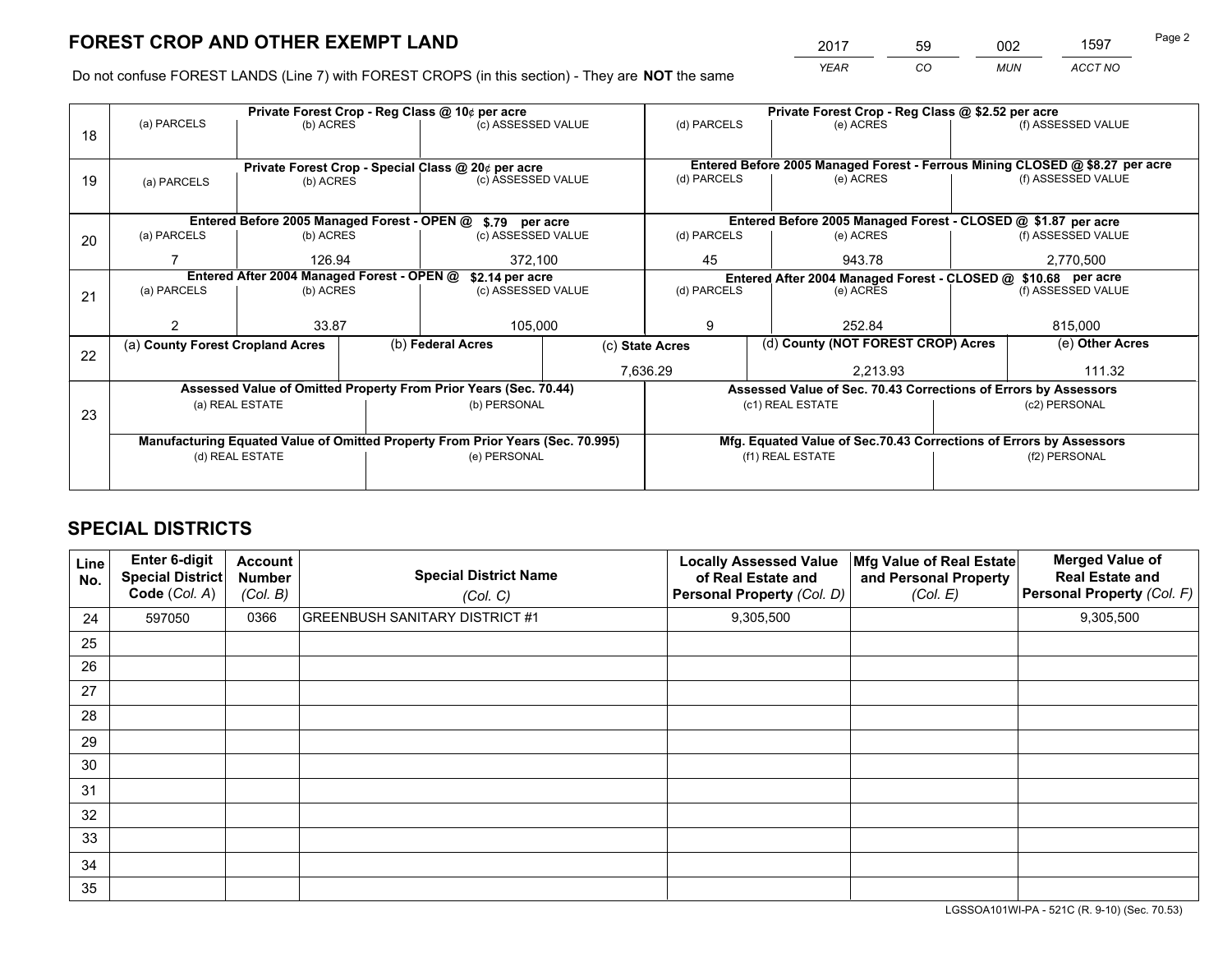|             |                                                          |                                             |                                                         | <b>YEAR</b>                                                                       | CO<br><b>MUN</b>                                              | <b>ACCT NO</b>                                                                 |
|-------------|----------------------------------------------------------|---------------------------------------------|---------------------------------------------------------|-----------------------------------------------------------------------------------|---------------------------------------------------------------|--------------------------------------------------------------------------------|
| Line<br>No. | Enter 6-digit<br><b>School District</b><br>Code (Col. A) | <b>Account</b><br><b>Number</b><br>(Col. B) | <b>School District Name</b><br>(Col. C)                 | <b>Locally Assessed Value</b><br>of Real Estate and<br>Personal Property (Col. D) | Mfg Value of Real Estate<br>and Personal Property<br>(Col. E) | <b>Merged Value of</b><br><b>Real Estate and</b><br>Personal Property (Col. F) |
|             | A. SCHOOL DISTRICTS (K-8 and K-12)                       |                                             |                                                         |                                                                                   |                                                               |                                                                                |
| 36          | 083941                                                   | 0051                                        | <b>SCH D OF NEW HOLSTEIN</b>                            | 1,611,500                                                                         |                                                               | 1,611,500                                                                      |
| 37          | 200910                                                   | 0123                                        | SCH D OF CAMPBELLSPORT                                  | 1,039,800                                                                         |                                                               | 1,039,800                                                                      |
| 38          | 591631                                                   | 0347                                        | SCH D OF ELKHART LAKE-GLENBEULAH                        | 35,057,600                                                                        | 425,000                                                       | 35,482,600                                                                     |
| 39          | 594473                                                   | 0351                                        | <b>SCH D OF PLYMOUTH</b>                                | 104,836,600                                                                       | 1,489,100                                                     | 106,325,700                                                                    |
| 40          |                                                          |                                             |                                                         |                                                                                   |                                                               |                                                                                |
| 41          |                                                          |                                             |                                                         |                                                                                   |                                                               |                                                                                |
| 42          |                                                          |                                             |                                                         |                                                                                   |                                                               |                                                                                |
| 43          |                                                          |                                             |                                                         |                                                                                   |                                                               |                                                                                |
| 44          |                                                          |                                             |                                                         |                                                                                   |                                                               |                                                                                |
| 45          |                                                          |                                             |                                                         |                                                                                   |                                                               |                                                                                |
| 46          |                                                          |                                             |                                                         |                                                                                   |                                                               |                                                                                |
| 47          |                                                          |                                             |                                                         |                                                                                   |                                                               |                                                                                |
| 48          |                                                          |                                             |                                                         |                                                                                   |                                                               |                                                                                |
| 49          |                                                          |                                             |                                                         |                                                                                   |                                                               |                                                                                |
| 50          |                                                          |                                             | TOTAL ASSESSED VALUE OF SCHOOL DISTRICTS (K-8 and K-12) | 142,545,500                                                                       | 1,914,100                                                     | 144,459,600                                                                    |
|             | <b>B. UNION HIGH SCHOOL DISTRICTS</b>                    |                                             |                                                         |                                                                                   |                                                               |                                                                                |
| 51          |                                                          |                                             |                                                         |                                                                                   |                                                               |                                                                                |
| 52          |                                                          |                                             |                                                         |                                                                                   |                                                               |                                                                                |
| 53          |                                                          |                                             |                                                         |                                                                                   |                                                               |                                                                                |
| 54          |                                                          |                                             |                                                         |                                                                                   |                                                               |                                                                                |
| 55          |                                                          |                                             | TOTAL ASSESSED VALUE OF UNION HIGH SCHOOLS              |                                                                                   |                                                               |                                                                                |
|             | C.<br><b>TECHNICAL COLLEGE DISTRICTS</b>                 |                                             |                                                         |                                                                                   |                                                               |                                                                                |
| 56          | 001000                                                   | 0009                                        | MORAINE PARK TECHNICAL COLLEGE<br><b>FDLC</b>           | 1,611,500                                                                         |                                                               | 1,611,500                                                                      |
| 57          | 001100                                                   | 0010                                        | <b>CLEV</b><br>LAKESHORE TECHNICAL COLLEGE              | 140,934,000                                                                       | 1,914,100                                                     | 142,848,100                                                                    |
| 58          |                                                          |                                             |                                                         |                                                                                   |                                                               |                                                                                |
| 59          |                                                          |                                             | TOTAL ASSESSED VALUE OF TECHNICAL COLLEGES              | 142,545,500                                                                       | 1,914,100                                                     | 144,459,600                                                                    |

59

002

1597

 *I hereby certify, to the best of my knowledge and belief, this form is complete and correct.*

**SCHOOL DISTRICTS**

| Print name of preparer | Title                    | Date (MM / DD / CCYY) |  |
|------------------------|--------------------------|-----------------------|--|
|                        |                          |                       |  |
| Signature of preparer  | Contact Telephone Number | E-mail address        |  |
|                        | $\sim$                   |                       |  |

Page 3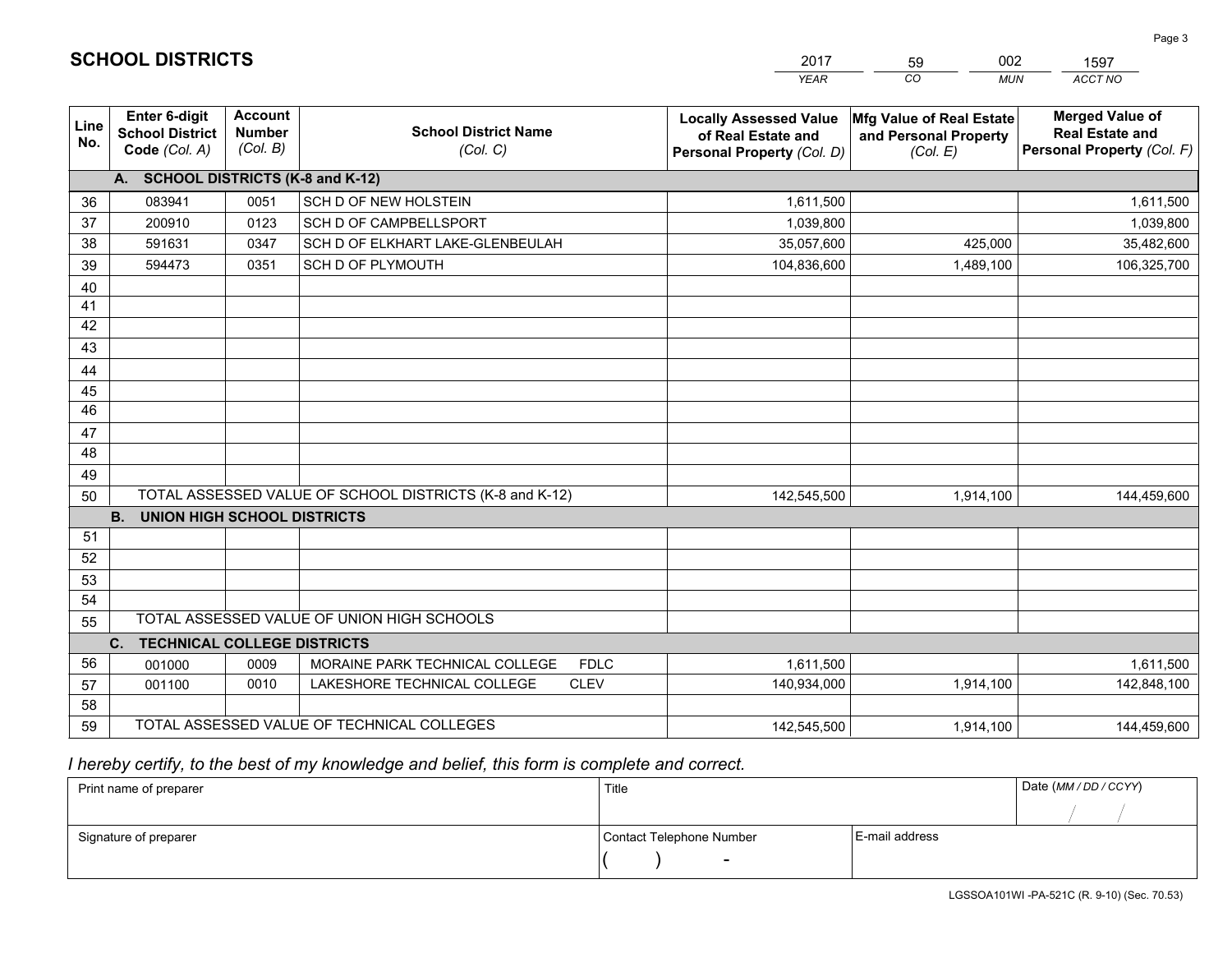#### **HIGHLIGHTS**

- 1. Complete the Statement of Assessment after the Board of Review. Reflect any changes made there.
- 2. Use black ink to complete.
- 3. Line 16 must equal Line 50, Col D.
- 4. Line 55 must equal the total of K-8 schools listed on lines 36-49. Do not include K-12 schools in this comparision.
- 5. Line 59, Col. D must equal Line 16.
- 6. Special District, School District and Technical College District values must include both real estate and personal property. Examples of Special districts are: town sanitary districts, public inland lake protection and rehabilitation districts, and metropolitan sewerage districts.
- 7. DO NOT INCLUDE Manufacturing property values.DOR will print these values on the final SOA.
- 8. Accuracy of this form is very important. The values reported directly affect the equalized value DOR calculates for school and special districts.

#### **Page 1:**

 If not prefilled, enter the tax year,county and municipal code,municipal type, municipal name and county name on the top of form.

Check the Amended box, if filing an amended / corrected SOA.

 Report the parcel count, acres and assessed value of taxable general property, total parcel count, (real and personal), total acres, and values from final figures set by the Board of Review.

- A. Real Estate land and improvements (buildings, etc.) is reported on lines 1 8, total line 9.
- B. Personal Property is reported on lines 11 14, Column D, total line 15.
- C. To complete this report, use the computer produced summary of the assessment roll that shows these amounts.
- D. Use whole numbers only.
- E. Add each line across and each column down to verify entries.

### **Page 2:**

- A. Report Special Items (not subject to general property tax).
- 1. Private Forest Croplands and Managed Forest Lands are reported on lines 18,19, 20 and 21. Be sure to report assessed values **NOT** taxes.
- 2. You should have copies of the orders of entry, orders of withdrawal, etc., to update your assessment roll.
	- 3. Show hundredths of acres (e.g. 39.75).
- 4. Tax exempt lands are reported on line 22.
- 5. Omitted property and sec. 70.43, Wis. Stats., corrections of errors by assessor are reported on line 23. Report real estate and personal property separately. These should be for **prior years**, not something found on the current assessment roll after the board of review.
- B. Special District (Lines 24-35) Include the value of both real and personal property.
- The Department of Revenue (DOR) preprints much of the information regarding names and codes for schools, special districts,etc. If a district is not listed, enter the name and value only, DOR will enter the proper code.

## **Page 3 School Districts:**

Include the value of both real and personal property.

Report School District (regular, elementary, union high school, and technical college).

- 1. Regular (K-12) and Elementary (K-8) school values are reported on lines 36-49, total on line 50.
- 2. Union High School (UHS) (use only if elementary schools are listed on lines 36-49) are reported on lines 51-54. UHS total value (line 55) must equal to the total **elementary school** values reported on lines 36-49. Do notinclude K-12 schools in this comparison.
- 3. Technical College values are reported on lines 56-58, total on line 59.
- 4. Use the computer summary that shows these amounts to complete this report.

#### **This form is due the second Monday in June. File this report only after your Board of Review is complete.**

 *If you have questions: Return forms to:*

 Email: lgs@wisconsin.gov Wisconsin Department of RevenueCall:  $(608)$  266-2569 or  $(608)$  264-6892 Fax number: (608) 264-6887 PO Box 8971

Local Government Services Section 6-97 Madison WI 53708-8971

TOWN OF GREENBUSH N6644 SUGARBUSH RD<br>GLENBEULAH, WI 53023 GLENBEULAH, WI 53023 BRENDA PHIPPS<br>TOWN OF GREENBUSH N6644 SUGARBUSH RD BRENDA PHIPPS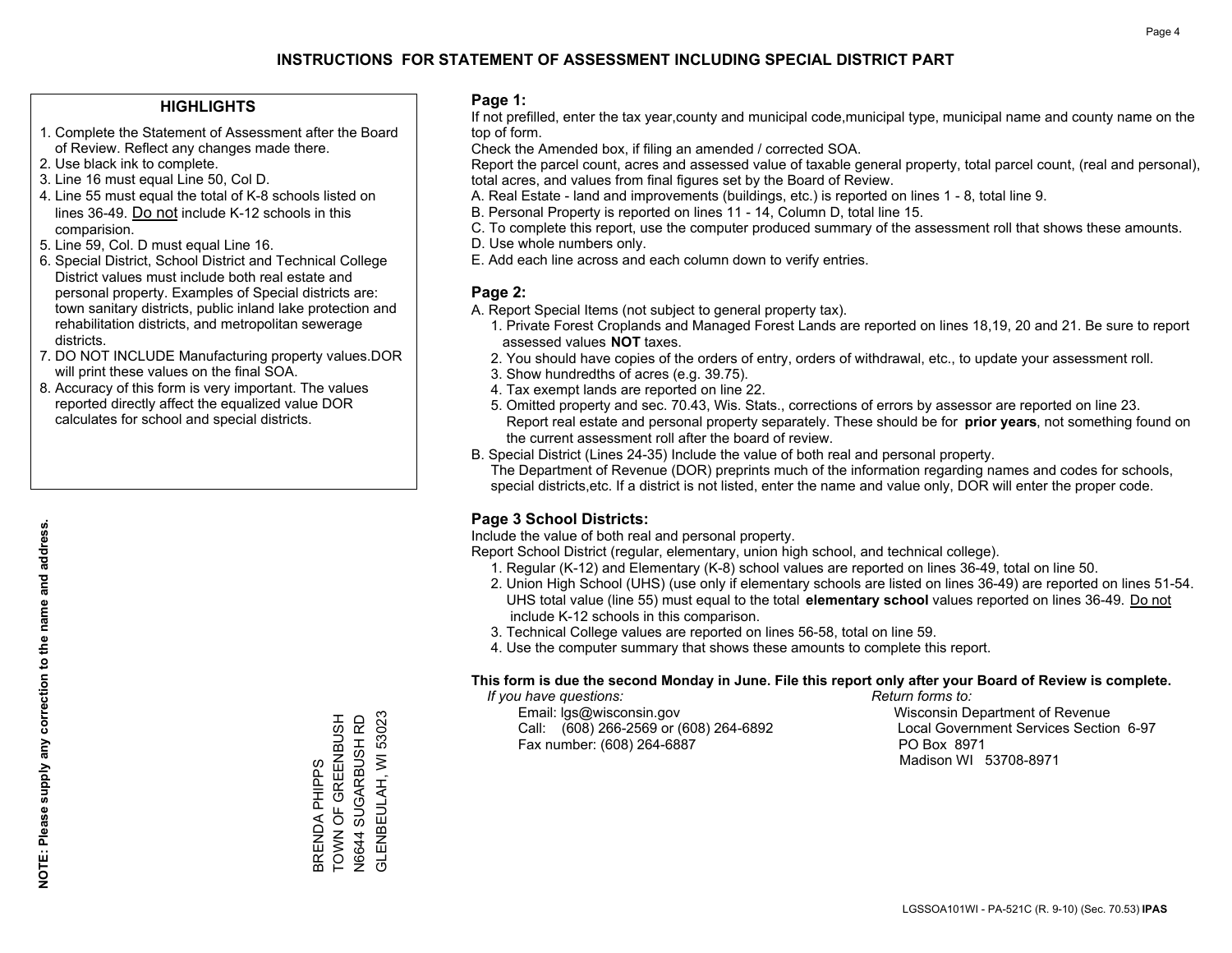**STATEMENT OF ASSESSMENT FOR 2017** 

| 59 | ∩∩⊿ | 1598    |
|----|-----|---------|
| Γn | MUN | ACCT NO |

|                | <b>FOR</b>                                                                                                                                                                                   | <b>TOWN OF</b><br>OF                                         | <b>HERMAN</b>            |              | SHEBOYGAN COUNTY                         |                                |                                        | <b>WHEN COMPLETING THIS DOCUMENT</b>     |
|----------------|----------------------------------------------------------------------------------------------------------------------------------------------------------------------------------------------|--------------------------------------------------------------|--------------------------|--------------|------------------------------------------|--------------------------------|----------------------------------------|------------------------------------------|
|                |                                                                                                                                                                                              | Town - Village - City                                        | <b>Municipality Name</b> |              | <b>County Name</b>                       |                                |                                        | DO NOT WRITE OVER X's OR IN SHADED AREAS |
| Line           |                                                                                                                                                                                              | <b>REAL ESTATE</b><br>(See Lines 18 - 22 for                 |                          | PARCEL COUNT | NO. OF ACRES<br><b>WHOLE</b>             | <b>VALUE OF</b><br><b>LAND</b> | <b>VALUE OF</b><br><b>IMPROVEMENTS</b> | TOTAL VALUE OF LAND<br>AND IMPROVEMENTS  |
| No.            |                                                                                                                                                                                              | other Real Estate)                                           |                          |              | TOTAL LAND   IMPROVEMENTS   NUMBERS ONLY |                                |                                        |                                          |
|                |                                                                                                                                                                                              |                                                              | Col. A                   | Col. B       | Col. C                                   | Col. D                         | Col. E                                 | Col. F                                   |
| -1             |                                                                                                                                                                                              | <b>RESIDENTIAL - Class 1</b>                                 | 603                      | 567          | 1,786                                    | 25,135,600                     | 82,973,900                             | 108,109,500                              |
| 2              |                                                                                                                                                                                              | <b>COMMERCIAL - Class 2</b>                                  | 23                       | 22           | 40                                       | 669,800                        | 3,067,100                              | 3,736,900                                |
| 3              |                                                                                                                                                                                              | <b>MANUFACTURING - Class 3</b>                               | 1                        |              | 17                                       | 61,000                         | 392,800                                | 453,800                                  |
| 4              |                                                                                                                                                                                              | <b>AGRICULTURAL - Class 4</b>                                | 762                      |              | 14,992                                   | 2,859,000                      |                                        | 2,859,000                                |
| 5              | <b>UNDEVELOPED - Class 5</b>                                                                                                                                                                 |                                                              | 554                      |              | 1,768                                    | 1,527,200                      |                                        | 1,527,200                                |
| 6              | <b>AGRICULTURAL FOREST - Class 5m</b>                                                                                                                                                        |                                                              | 209                      |              | 1,667                                    | 1,941,900                      |                                        | 1,941,900                                |
| $\overline{7}$ |                                                                                                                                                                                              | FOREST LANDS - Class 6                                       | $\overline{7}$           |              | 52                                       | 111,700                        |                                        | 111,700                                  |
| 8              |                                                                                                                                                                                              | OTHER - Class 7                                              | 93                       | 93           | 220                                      | 2,588,500                      | 12,060,400                             | 14,648,900                               |
| 9              |                                                                                                                                                                                              | TOTAL - ALL COLUMNS                                          | 2,252                    | 683          | 20,542                                   | 34,894,700                     | 98,494,200                             | 133,388,900                              |
| 10             |                                                                                                                                                                                              | NUMBER OF PERSONAL PROPERTY ACCOUNTS IN ROLL                 |                          |              | 40                                       | <b>LOCALLY ASSESSED</b>        | <b>MANUFACTURING</b>                   | <b>MERGED</b>                            |
| 11             |                                                                                                                                                                                              | BOATS AND OTHER WATERCRAFT NOT EXEMPT - Code 1               |                          |              |                                          | 0                              | $\Omega$                               | $\mathbf{0}$                             |
| 12             |                                                                                                                                                                                              | MACHINERY, TOOLS AND PATTERNS - Code 2                       |                          |              |                                          | 645,142                        | 30,600                                 | 675,742                                  |
| 13             |                                                                                                                                                                                              | FURNITURE, FIXTURES AND EQUIPMENT - Code 3                   |                          |              |                                          | 232,983                        | 3,100                                  | 236,083                                  |
| 14             |                                                                                                                                                                                              | ALL OTHER PERSONAL PROPERTY NOT EXEMPT - Codes 4A, 4B, 4C    |                          |              |                                          | 39,694                         | 4,400                                  | 44,094                                   |
| 15             |                                                                                                                                                                                              | TOTAL OF PERSONAL PROPERTY NOT EXEMPT (Total of Lines 11-14) |                          |              |                                          | 917,819                        | 38,100                                 | 955,919                                  |
| 16             | AGGREGATE ASSESSED VALUE OF ALL PROPERTY SUBJECT TO THE GENERAL PROPERTY TAX (Total of Lines 9F and 15F)<br>MUST EQUAL TOTAL VALUE OF THE SCHOOL DISTRICTS (K-12 PLUS K-8) - Line 50, Col. F |                                                              |                          |              |                                          |                                |                                        | 134,344,819                              |
| 17             |                                                                                                                                                                                              | <b>BOARD OF REVIEW</b>                                       |                          |              | Name of Assessor                         |                                | Telephone #                            |                                          |
|                |                                                                                                                                                                                              | DATE OF FINAL ADJOURNMENT                                    | 06/01/2017               |              | <b>GROTA APPRAISALS</b>                  |                                |                                        | (262) 253-1142                           |

REMARKS

The Assessment Ratio to be used in calculating the estimated Fair Market Value on tax bills for this tax district is .953179634

This ratio should be used to convert assessed values to "Calculate Equalized Values" in Step 1 of the Lottery and Gaming Credit Calculations.<br>This ratio should be used in the "Computation of Tax Equivalent" schedule of the Commission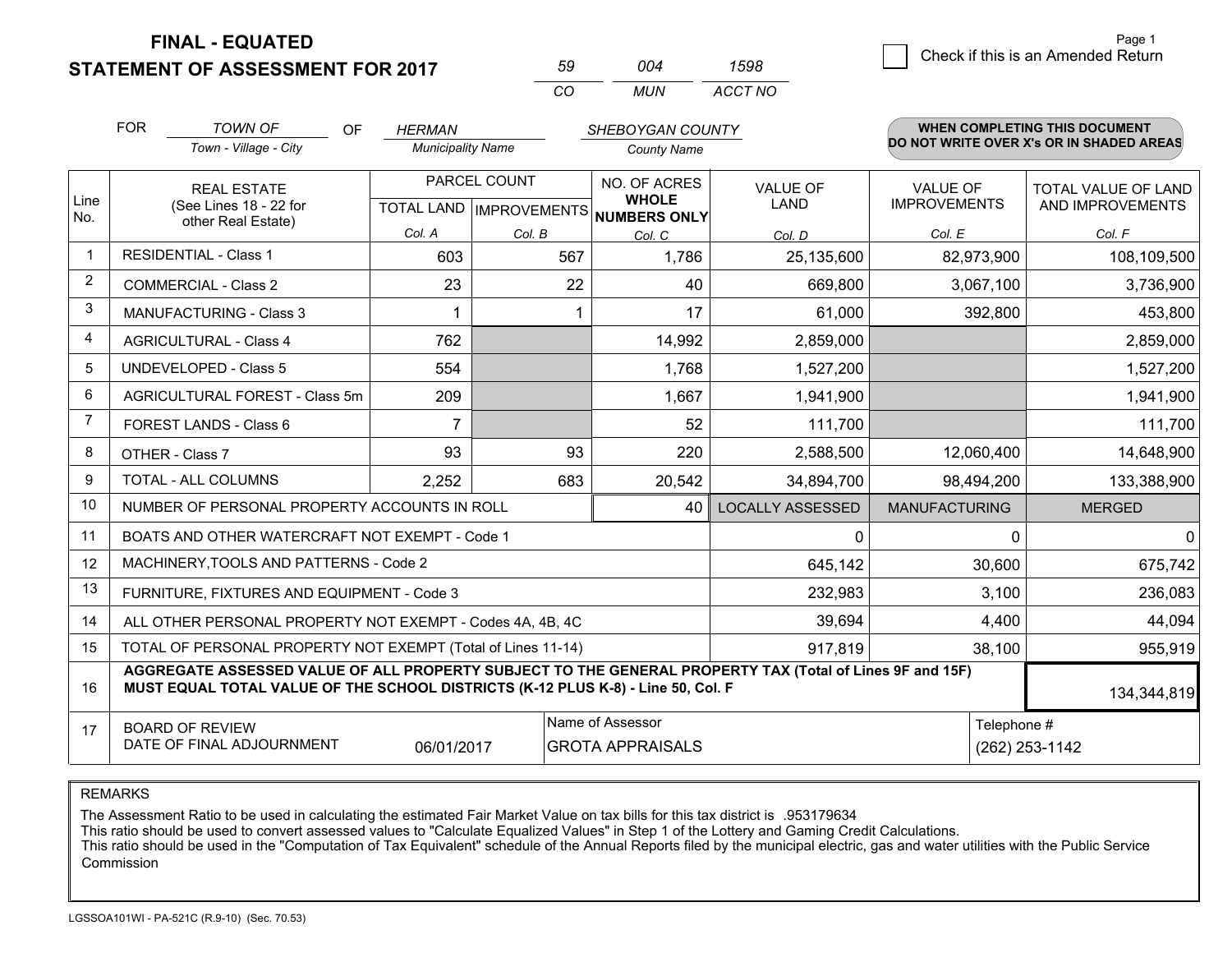*YEAR CO MUN ACCT NO* <sup>2017</sup> <sup>59</sup> <sup>004</sup> <sup>1598</sup>

Do not confuse FOREST LANDS (Line 7) with FOREST CROPS (in this section) - They are **NOT** the same

|    |                                                    |                                             |  | Private Forest Crop - Reg Class @ 10¢ per acre                                 |                                   | Private Forest Crop - Reg Class @ \$2.52 per acre                                   |                                                                    |               |                    |  |
|----|----------------------------------------------------|---------------------------------------------|--|--------------------------------------------------------------------------------|-----------------------------------|-------------------------------------------------------------------------------------|--------------------------------------------------------------------|---------------|--------------------|--|
| 18 | (a) PARCELS                                        | (b) ACRES                                   |  | (c) ASSESSED VALUE                                                             |                                   | (d) PARCELS                                                                         | (e) ACRES                                                          |               | (f) ASSESSED VALUE |  |
|    |                                                    |                                             |  |                                                                                |                                   |                                                                                     |                                                                    |               |                    |  |
|    | Private Forest Crop - Special Class @ 20¢ per acre |                                             |  |                                                                                |                                   | Entered Before 2005 Managed Forest - Ferrous Mining CLOSED @ \$8.27 per acre        |                                                                    |               |                    |  |
| 19 | (a) PARCELS                                        | (b) ACRES                                   |  | (c) ASSESSED VALUE                                                             |                                   | (d) PARCELS                                                                         | (e) ACRES                                                          |               | (f) ASSESSED VALUE |  |
|    |                                                    |                                             |  |                                                                                |                                   |                                                                                     |                                                                    |               |                    |  |
|    |                                                    | Entered Before 2005 Managed Forest - OPEN @ |  | \$.79 per acre                                                                 |                                   |                                                                                     | Entered Before 2005 Managed Forest - CLOSED @ \$1.87 per acre      |               |                    |  |
| 20 | (a) PARCELS                                        | (b) ACRES                                   |  | (c) ASSESSED VALUE                                                             |                                   | (d) PARCELS                                                                         | (e) ACRES                                                          |               | (f) ASSESSED VALUE |  |
|    |                                                    | 32                                          |  | 70.000                                                                         | 37                                |                                                                                     | 582.54                                                             |               | 1,382,200          |  |
|    | Entered After 2004 Managed Forest - OPEN @         |                                             |  | \$2.14 per acre                                                                |                                   | Entered After 2004 Managed Forest - CLOSED @ \$10.68 per acre<br>(f) ASSESSED VALUE |                                                                    |               |                    |  |
| 21 | (a) PARCELS                                        | (b) ACRES                                   |  |                                                                                | (d) PARCELS<br>(c) ASSESSED VALUE |                                                                                     | (e) ACRES                                                          |               |                    |  |
|    |                                                    |                                             |  |                                                                                |                                   |                                                                                     |                                                                    |               |                    |  |
|    |                                                    |                                             |  |                                                                                |                                   | 3                                                                                   | 46.33                                                              |               | 105,000            |  |
| 22 | (a) County Forest Cropland Acres                   |                                             |  | (b) Federal Acres                                                              | (c) State Acres                   |                                                                                     | (d) County (NOT FOREST CROP) Acres                                 |               | (e) Other Acres    |  |
|    |                                                    |                                             |  |                                                                                |                                   | 70.59                                                                               | 52.47                                                              |               | 1,223.36           |  |
|    |                                                    |                                             |  | Assessed Value of Omitted Property From Prior Years (Sec. 70.44)               |                                   |                                                                                     | Assessed Value of Sec. 70.43 Corrections of Errors by Assessors    |               |                    |  |
| 23 |                                                    | (a) REAL ESTATE                             |  | (b) PERSONAL                                                                   |                                   |                                                                                     | (c1) REAL ESTATE                                                   |               | (c2) PERSONAL      |  |
|    |                                                    |                                             |  |                                                                                |                                   |                                                                                     |                                                                    |               |                    |  |
|    |                                                    |                                             |  | Manufacturing Equated Value of Omitted Property From Prior Years (Sec. 70.995) |                                   |                                                                                     | Mfg. Equated Value of Sec.70.43 Corrections of Errors by Assessors |               |                    |  |
|    |                                                    | (d) REAL ESTATE                             |  | (e) PERSONAL                                                                   |                                   | (f1) REAL ESTATE                                                                    |                                                                    | (f2) PERSONAL |                    |  |
|    |                                                    |                                             |  |                                                                                |                                   |                                                                                     |                                                                    |               |                    |  |

## **SPECIAL DISTRICTS**

| Line<br>No. | Enter 6-digit<br><b>Special District</b> | <b>Account</b><br><b>Number</b> | <b>Special District Name</b> | <b>Locally Assessed Value</b><br>of Real Estate and | Mfg Value of Real Estate<br>and Personal Property | <b>Merged Value of</b><br><b>Real Estate and</b> |
|-------------|------------------------------------------|---------------------------------|------------------------------|-----------------------------------------------------|---------------------------------------------------|--------------------------------------------------|
|             | Code (Col. A)                            | (Col. B)                        | (Col. C)                     | Personal Property (Col. D)                          | (Col. E)                                          | Personal Property (Col. F)                       |
| 24          |                                          |                                 |                              |                                                     |                                                   |                                                  |
| 25          |                                          |                                 |                              |                                                     |                                                   |                                                  |
| 26          |                                          |                                 |                              |                                                     |                                                   |                                                  |
| 27          |                                          |                                 |                              |                                                     |                                                   |                                                  |
| 28          |                                          |                                 |                              |                                                     |                                                   |                                                  |
| 29          |                                          |                                 |                              |                                                     |                                                   |                                                  |
| 30          |                                          |                                 |                              |                                                     |                                                   |                                                  |
| 31          |                                          |                                 |                              |                                                     |                                                   |                                                  |
| 32          |                                          |                                 |                              |                                                     |                                                   |                                                  |
| 33          |                                          |                                 |                              |                                                     |                                                   |                                                  |
| 34          |                                          |                                 |                              |                                                     |                                                   |                                                  |
| 35          |                                          |                                 |                              |                                                     |                                                   |                                                  |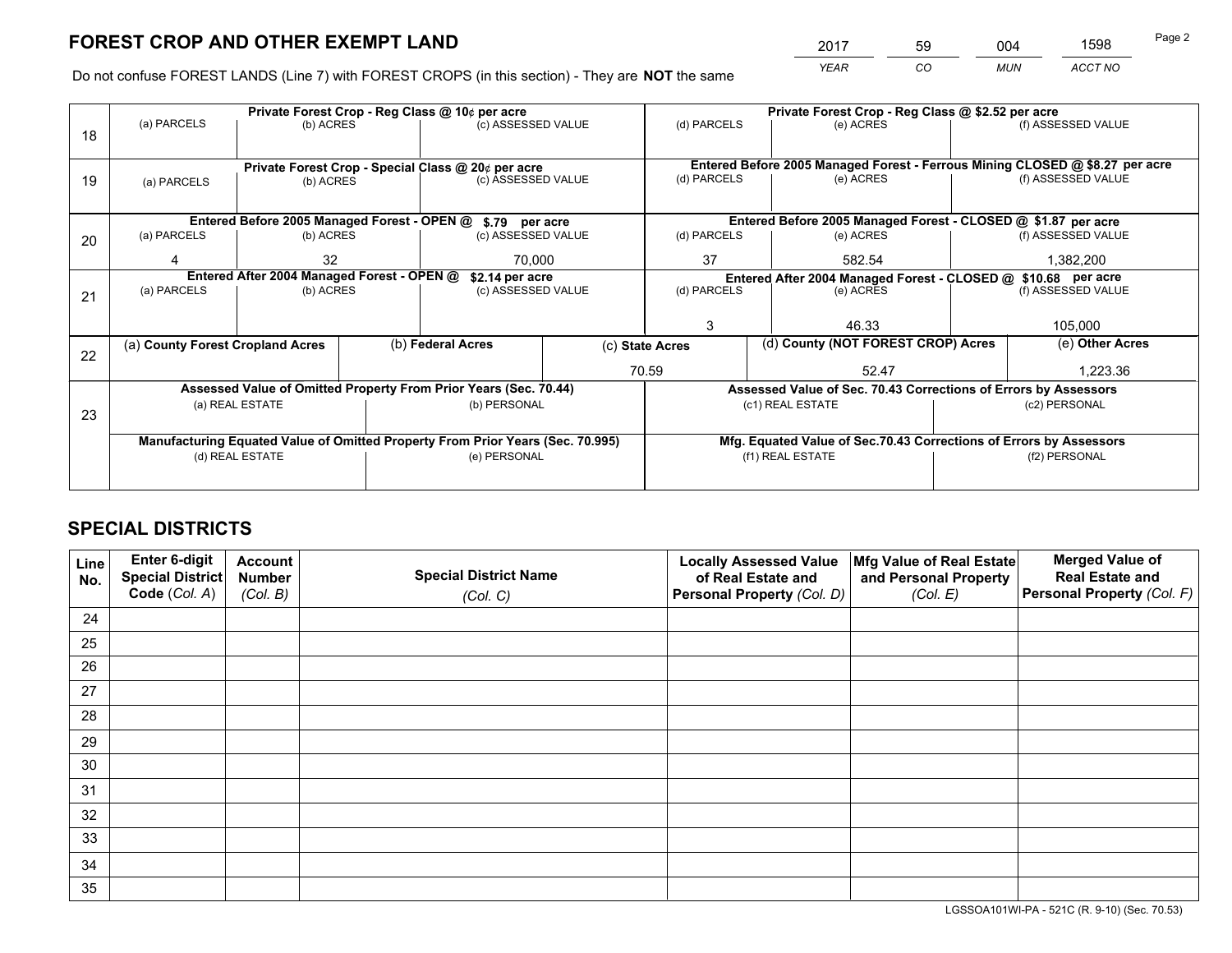|             |                                                          |                                             |                                                         | <b>YEAR</b>                                                                       | $\overline{co}$<br><b>MUN</b>                                 | ACCT NO                                                                        |
|-------------|----------------------------------------------------------|---------------------------------------------|---------------------------------------------------------|-----------------------------------------------------------------------------------|---------------------------------------------------------------|--------------------------------------------------------------------------------|
| Line<br>No. | Enter 6-digit<br><b>School District</b><br>Code (Col. A) | <b>Account</b><br><b>Number</b><br>(Col. B) | <b>School District Name</b><br>(Col. C)                 | <b>Locally Assessed Value</b><br>of Real Estate and<br>Personal Property (Col. D) | Mfg Value of Real Estate<br>and Personal Property<br>(Col. E) | <b>Merged Value of</b><br><b>Real Estate and</b><br>Personal Property (Col. F) |
|             | A. SCHOOL DISTRICTS (K-8 and K-12)                       |                                             |                                                         |                                                                                   |                                                               |                                                                                |
| 36          | 362828                                                   | 0209                                        | <b>SCH D OF KIEL AREA</b>                               | 310,000                                                                           |                                                               | 310,000                                                                        |
| 37          | 591631                                                   | 0347                                        | SCH D OF ELKHART LAKE-GLENBEULAH                        | 2,431,400                                                                         |                                                               | 2,431,400                                                                      |
| 38          | 592605                                                   | 0348                                        | SCH D OF HOWARDS GROVE                                  | 130,817,019                                                                       | 491,900                                                       | 131,308,919                                                                    |
| 39          | 594473                                                   | 0351                                        | SCH D OF PLYMOUTH                                       | 290,400                                                                           |                                                               | 290,400                                                                        |
| 40          | 595278                                                   | 0354                                        | SCH D OF SHEBOYGAN FALLS                                | 4,100                                                                             |                                                               | 4,100                                                                          |
| 41          |                                                          |                                             |                                                         |                                                                                   |                                                               |                                                                                |
| 42          |                                                          |                                             |                                                         |                                                                                   |                                                               |                                                                                |
| 43          |                                                          |                                             |                                                         |                                                                                   |                                                               |                                                                                |
| 44          |                                                          |                                             |                                                         |                                                                                   |                                                               |                                                                                |
| 45          |                                                          |                                             |                                                         |                                                                                   |                                                               |                                                                                |
| 46          |                                                          |                                             |                                                         |                                                                                   |                                                               |                                                                                |
| 47          |                                                          |                                             |                                                         |                                                                                   |                                                               |                                                                                |
| 48          |                                                          |                                             |                                                         |                                                                                   |                                                               |                                                                                |
| 49          |                                                          |                                             |                                                         |                                                                                   |                                                               |                                                                                |
| 50          |                                                          |                                             | TOTAL ASSESSED VALUE OF SCHOOL DISTRICTS (K-8 and K-12) | 133,852,919                                                                       | 491,900                                                       | 134,344,819                                                                    |
|             | <b>B.</b><br><b>UNION HIGH SCHOOL DISTRICTS</b>          |                                             |                                                         |                                                                                   |                                                               |                                                                                |
| 51          |                                                          |                                             |                                                         |                                                                                   |                                                               |                                                                                |
| 52          |                                                          |                                             |                                                         |                                                                                   |                                                               |                                                                                |
| 53          |                                                          |                                             |                                                         |                                                                                   |                                                               |                                                                                |
| 54          |                                                          |                                             |                                                         |                                                                                   |                                                               |                                                                                |
| 55          |                                                          |                                             | TOTAL ASSESSED VALUE OF UNION HIGH SCHOOLS              |                                                                                   |                                                               |                                                                                |
|             | C.<br><b>TECHNICAL COLLEGE DISTRICTS</b>                 |                                             |                                                         |                                                                                   |                                                               |                                                                                |
| 56          | 001100                                                   | 0010                                        | LAKESHORE TECHNICAL COLLEGE<br><b>CLEV</b>              | 133,852,919                                                                       | 491,900                                                       | 134,344,819                                                                    |
| 57          |                                                          |                                             |                                                         |                                                                                   |                                                               |                                                                                |
| 58          |                                                          |                                             |                                                         |                                                                                   |                                                               |                                                                                |
| 59          |                                                          |                                             | TOTAL ASSESSED VALUE OF TECHNICAL COLLEGES              | 133,852,919                                                                       | 491,900                                                       | 134,344,819                                                                    |

59

004

 *I hereby certify, to the best of my knowledge and belief, this form is complete and correct.*

**SCHOOL DISTRICTS**

| Print name of preparer | Title                    |                | Date (MM/DD/CCYY) |
|------------------------|--------------------------|----------------|-------------------|
|                        |                          |                |                   |
| Signature of preparer  | Contact Telephone Number | E-mail address |                   |
|                        | $\overline{\phantom{0}}$ |                |                   |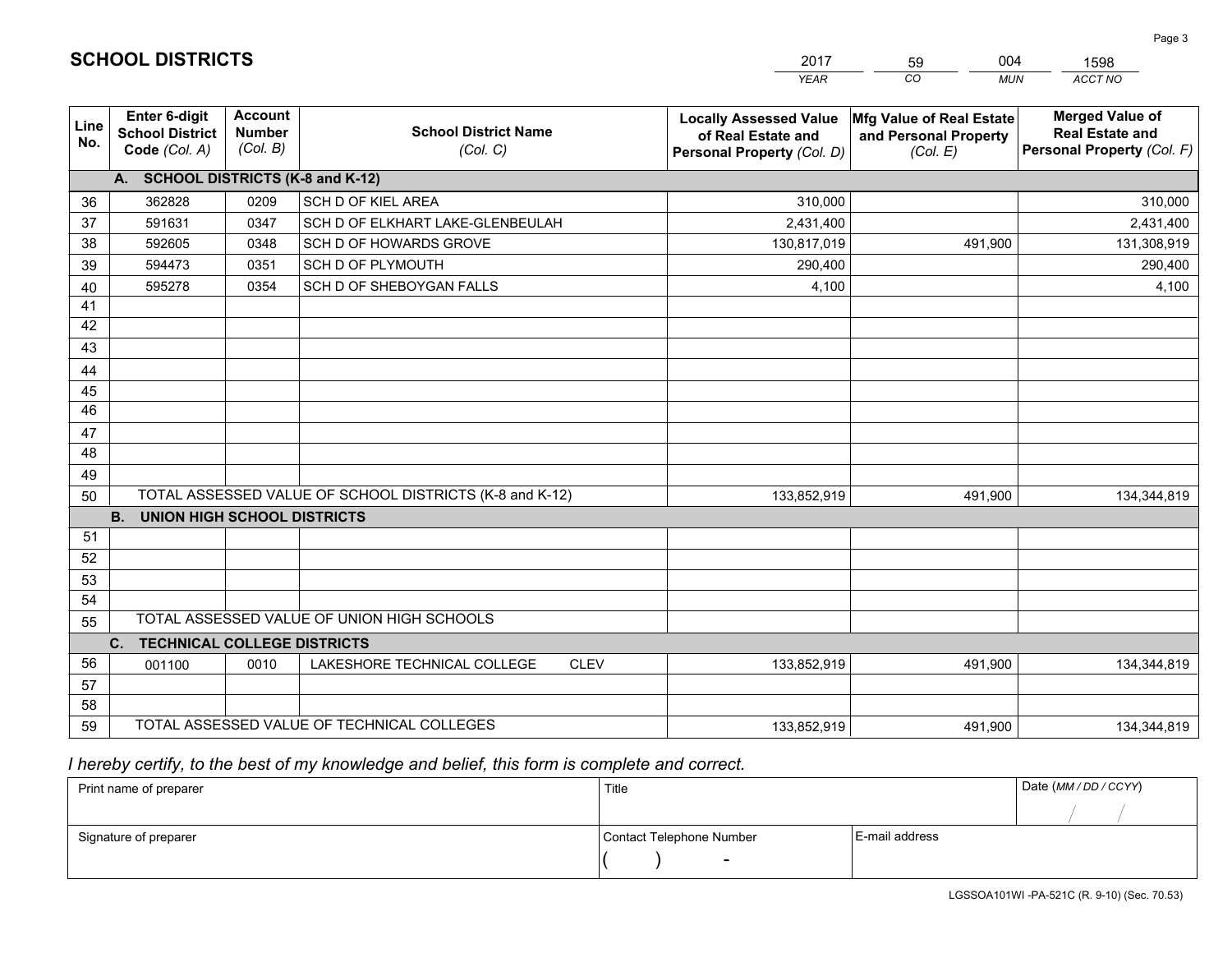#### **HIGHLIGHTS**

- 1. Complete the Statement of Assessment after the Board of Review. Reflect any changes made there.
- 2. Use black ink to complete.
- 3. Line 16 must equal Line 50, Col D.
- 4. Line 55 must equal the total of K-8 schools listed on lines 36-49. Do not include K-12 schools in this comparision.
- 5. Line 59, Col. D must equal Line 16.
- 6. Special District, School District and Technical College District values must include both real estate and personal property. Examples of Special districts are: town sanitary districts, public inland lake protection and rehabilitation districts, and metropolitan sewerage districts.
- 7. DO NOT INCLUDE Manufacturing property values.DOR will print these values on the final SOA.
- 8. Accuracy of this form is very important. The values reported directly affect the equalized value DOR calculates for school and special districts.

#### **Page 1:**

 If not prefilled, enter the tax year,county and municipal code,municipal type, municipal name and county name on the top of form.

Check the Amended box, if filing an amended / corrected SOA.

 Report the parcel count, acres and assessed value of taxable general property, total parcel count, (real and personal), total acres, and values from final figures set by the Board of Review.

- A. Real Estate land and improvements (buildings, etc.) is reported on lines 1 8, total line 9.
- B. Personal Property is reported on lines 11 14, Column D, total line 15.
- C. To complete this report, use the computer produced summary of the assessment roll that shows these amounts.
- D. Use whole numbers only.
- E. Add each line across and each column down to verify entries.

### **Page 2:**

- A. Report Special Items (not subject to general property tax).
- 1. Private Forest Croplands and Managed Forest Lands are reported on lines 18,19, 20 and 21. Be sure to report assessed values **NOT** taxes.
- 2. You should have copies of the orders of entry, orders of withdrawal, etc., to update your assessment roll.
	- 3. Show hundredths of acres (e.g. 39.75).
- 4. Tax exempt lands are reported on line 22.
- 5. Omitted property and sec. 70.43, Wis. Stats., corrections of errors by assessor are reported on line 23. Report real estate and personal property separately. These should be for **prior years**, not something found on the current assessment roll after the board of review.
- B. Special District (Lines 24-35) Include the value of both real and personal property.

 The Department of Revenue (DOR) preprints much of the information regarding names and codes for schools, special districts,etc. If a district is not listed, enter the name and value only, DOR will enter the proper code.

## **Page 3 School Districts:**

Include the value of both real and personal property.

Report School District (regular, elementary, union high school, and technical college).

- 1. Regular (K-12) and Elementary (K-8) school values are reported on lines 36-49, total on line 50.
- 2. Union High School (UHS) (use only if elementary schools are listed on lines 36-49) are reported on lines 51-54. UHS total value (line 55) must equal to the total **elementary school** values reported on lines 36-49. Do notinclude K-12 schools in this comparison.
- 3. Technical College values are reported on lines 56-58, total on line 59.
- 4. Use the computer summary that shows these amounts to complete this report.

#### **This form is due the second Monday in June. File this report only after your Board of Review is complete.**

 *If you have questions: Return forms to:*

 Email: lgs@wisconsin.gov Wisconsin Department of RevenueCall:  $(608)$  266-2569 or  $(608)$  264-6892 Fax number: (608) 264-6887 PO Box 8971

Local Government Services Section 6-97 Madison WI 53708-8971

W2450 COUNTY ROAD FF SHEBOYGAN, WI 53083 W2450 COUNTY ROAD SHEBOYGAN, WI 53083 **VATHLEEN KOESER** KATHLEEN KOESER TOWN OF HERMAN TOWN OF HERMAN

뜐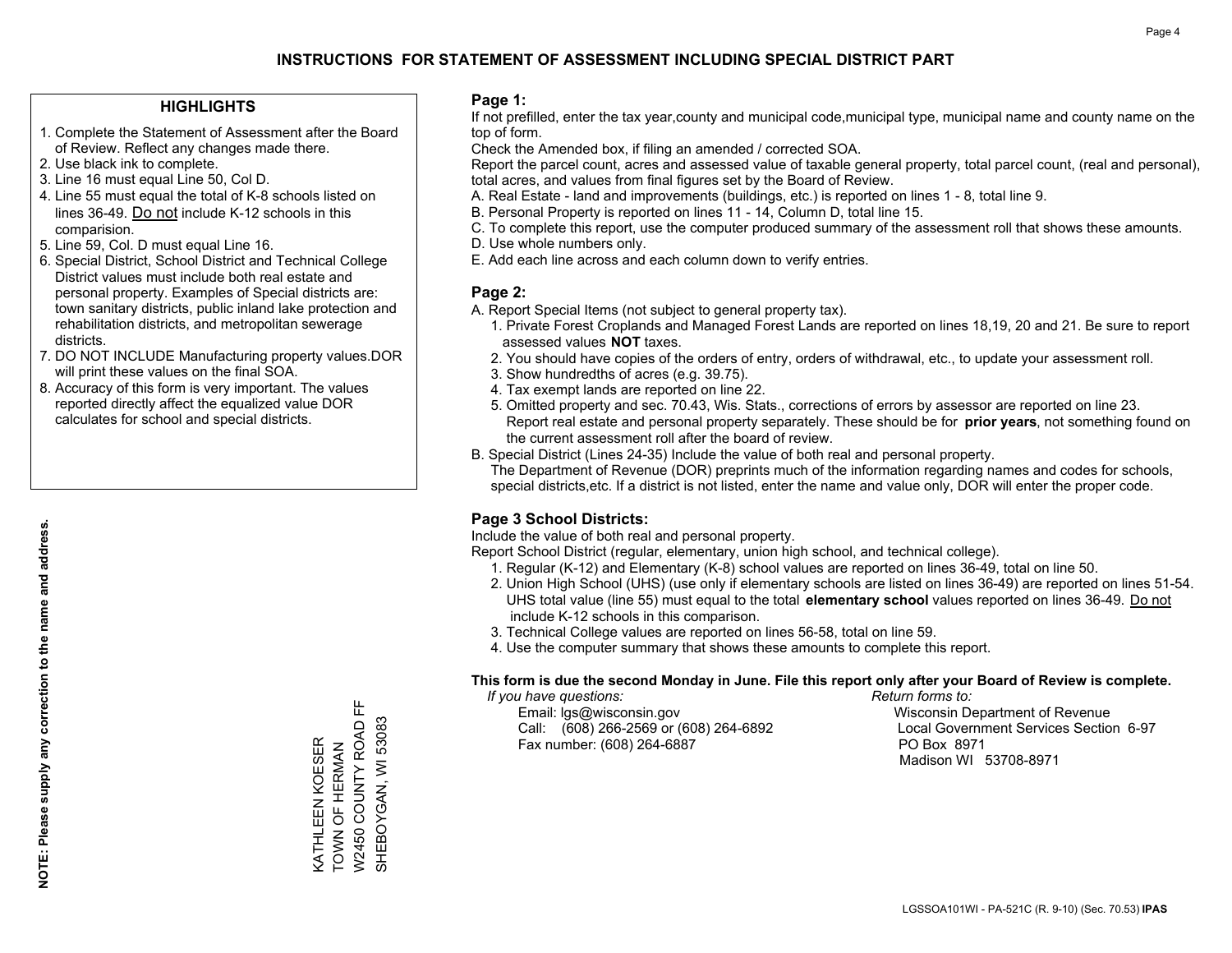**STATEMENT OF ASSESSMENT FOR 2017** 

| 59  | nnr | 1599    |
|-----|-----|---------|
| CO. | MUN | ACCT NO |

|                | <b>FOR</b> | <b>TOWN OF</b><br>OF                                                                                                                                                                         | <b>HOLLAND</b>           |              | <b>SHEBOYGAN COUNTY</b>                             |                                  |                      | WHEN COMPLETING THIS DOCUMENT            |
|----------------|------------|----------------------------------------------------------------------------------------------------------------------------------------------------------------------------------------------|--------------------------|--------------|-----------------------------------------------------|----------------------------------|----------------------|------------------------------------------|
|                |            | Town - Village - City                                                                                                                                                                        | <b>Municipality Name</b> |              | <b>County Name</b>                                  |                                  |                      | DO NOT WRITE OVER X's OR IN SHADED AREAS |
|                |            | <b>REAL ESTATE</b>                                                                                                                                                                           |                          | PARCEL COUNT | NO. OF ACRES                                        | <b>VALUE OF</b>                  | <b>VALUE OF</b>      | <b>TOTAL VALUE OF LAND</b>               |
| Line<br>No.    |            | (See Lines 18 - 22 for<br>other Real Estate)                                                                                                                                                 |                          |              | <b>WHOLE</b><br>TOTAL LAND MPROVEMENTS NUMBERS ONLY | <b>LAND</b>                      | <b>IMPROVEMENTS</b>  | AND IMPROVEMENTS                         |
|                |            |                                                                                                                                                                                              | Col. A                   | Col. B       | Col. C                                              | Col. D                           | Col. E               | Col. F                                   |
| $\mathbf 1$    |            | <b>RESIDENTIAL - Class 1</b>                                                                                                                                                                 | 1,225                    | 1,090        | 2,340                                               | 152,657,400                      | 161,962,800          | 314,620,200                              |
| $\overline{2}$ |            | <b>COMMERCIAL - Class 2</b>                                                                                                                                                                  | 32                       | 29           | 81                                                  | 1,534,000                        | 3,428,100            | 4,962,100                                |
| 3              |            | <b>MANUFACTURING - Class 3</b>                                                                                                                                                               | 1                        |              | 8                                                   | 36,600                           | 121,000              | 157,600                                  |
| 4              |            | <b>AGRICULTURAL - Class 4</b>                                                                                                                                                                | 931                      |              | 18,205                                              | 3,501,100                        |                      | 3,501,100                                |
| 5              |            | <b>UNDEVELOPED - Class 5</b>                                                                                                                                                                 | 701                      |              | 2,496                                               | 1,632,200                        |                      | 1,632,200                                |
| 6              |            | AGRICULTURAL FOREST - Class 5m                                                                                                                                                               | 144                      |              | 730                                                 | 1,354,200                        |                      | 1,354,200                                |
| $\overline{7}$ |            | FOREST LANDS - Class 6                                                                                                                                                                       | 87                       |              | 394                                                 | 1,409,000                        |                      | 1,409,000                                |
| 8              |            | OTHER - Class 7                                                                                                                                                                              | 95                       | 94           | 166                                                 | 2,760,500                        | 11,562,200           | 14,322,700                               |
| 9              |            | <b>TOTAL - ALL COLUMNS</b>                                                                                                                                                                   | 3,216                    | 1,214        | 24,420                                              | 164,885,000                      | 177,074,100          | 341,959,100                              |
| 10             |            | NUMBER OF PERSONAL PROPERTY ACCOUNTS IN ROLL                                                                                                                                                 |                          |              | 37                                                  | <b>LOCALLY ASSESSED</b>          | <b>MANUFACTURING</b> | <b>MERGED</b>                            |
| 11             |            | BOATS AND OTHER WATERCRAFT NOT EXEMPT - Code 1                                                                                                                                               |                          |              |                                                     | 0                                | $\Omega$             | $\mathbf{0}$                             |
| 12             |            | MACHINERY, TOOLS AND PATTERNS - Code 2                                                                                                                                                       |                          |              |                                                     | 223,100                          | 11,100               | 234,200                                  |
| 13             |            | FURNITURE, FIXTURES AND EQUIPMENT - Code 3                                                                                                                                                   |                          |              |                                                     | 70,300                           | 4,400                | 74,700                                   |
| 14             |            | ALL OTHER PERSONAL PROPERTY NOT EXEMPT - Codes 4A, 4B, 4C                                                                                                                                    |                          |              |                                                     | 79,900                           | 3,000                | 82,900                                   |
| 15             |            | TOTAL OF PERSONAL PROPERTY NOT EXEMPT (Total of Lines 11-14)                                                                                                                                 |                          |              |                                                     | 373,300                          | 18,500               | 391,800                                  |
| 16             |            | AGGREGATE ASSESSED VALUE OF ALL PROPERTY SUBJECT TO THE GENERAL PROPERTY TAX (Total of Lines 9F and 15F)<br>MUST EQUAL TOTAL VALUE OF THE SCHOOL DISTRICTS (K-12 PLUS K-8) - Line 50, Col. F |                          |              |                                                     |                                  |                      | 342,350,900                              |
| 17             |            | <b>BOARD OF REVIEW</b>                                                                                                                                                                       |                          |              | Name of Assessor                                    |                                  | Telephone #          |                                          |
|                |            | DATE OF FINAL ADJOURNMENT                                                                                                                                                                    | 05/17/2017               |              |                                                     | ASSOCIATED APPRAISAL CONSULTANTS |                      | (800) 721-4157                           |

REMARKS

The Assessment Ratio to be used in calculating the estimated Fair Market Value on tax bills for this tax district is 1.029737283

This ratio should be used to convert assessed values to "Calculate Equalized Values" in Step 1 of the Lottery and Gaming Credit Calculations.<br>This ratio should be used in the "Computation of Tax Equivalent" schedule of the Commission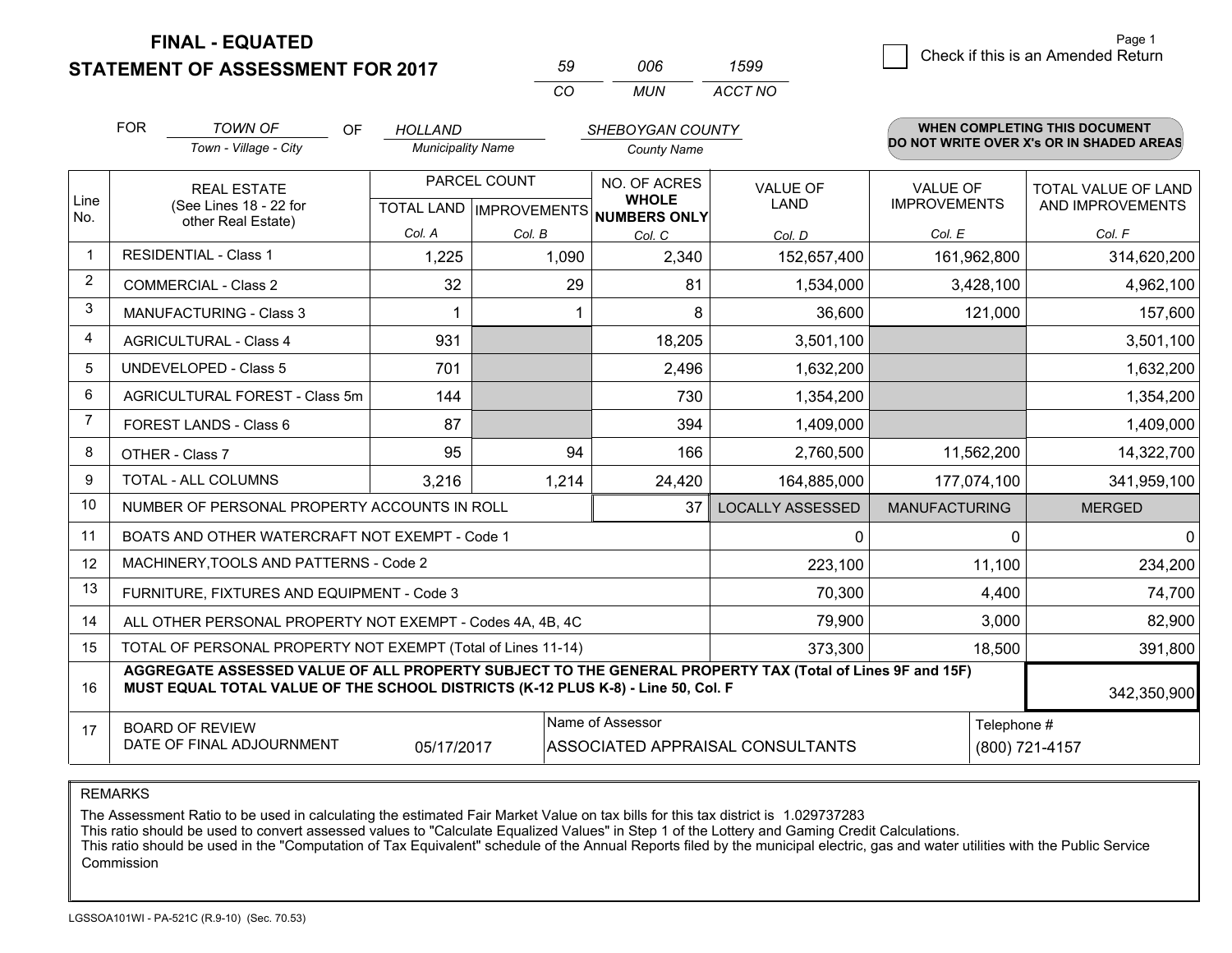*YEAR CO MUN ACCT NO* <sup>2017</sup> <sup>59</sup> <sup>006</sup> <sup>1599</sup>

Do not confuse FOREST LANDS (Line 7) with FOREST CROPS (in this section) - They are **NOT** the same

|    |                                                                                |                 |                    | Private Forest Crop - Reg Class @ 10¢ per acre                   |             | Private Forest Crop - Reg Class @ \$2.52 per acre             |                                                                    |                                                                 |                    |                                                                              |
|----|--------------------------------------------------------------------------------|-----------------|--------------------|------------------------------------------------------------------|-------------|---------------------------------------------------------------|--------------------------------------------------------------------|-----------------------------------------------------------------|--------------------|------------------------------------------------------------------------------|
| 18 | (a) PARCELS                                                                    | (b) ACRES       |                    | (c) ASSESSED VALUE                                               |             | (d) PARCELS                                                   |                                                                    | (e) ACRES                                                       |                    | (f) ASSESSED VALUE                                                           |
|    |                                                                                |                 |                    |                                                                  |             |                                                               |                                                                    |                                                                 |                    |                                                                              |
|    | Private Forest Crop - Special Class @ 20¢ per acre                             |                 |                    |                                                                  |             |                                                               |                                                                    |                                                                 |                    | Entered Before 2005 Managed Forest - Ferrous Mining CLOSED @ \$8.27 per acre |
| 19 | (b) ACRES<br>(a) PARCELS                                                       |                 | (c) ASSESSED VALUE |                                                                  | (d) PARCELS |                                                               | (e) ACRES                                                          |                                                                 | (f) ASSESSED VALUE |                                                                              |
|    |                                                                                |                 |                    |                                                                  |             |                                                               |                                                                    |                                                                 |                    |                                                                              |
|    |                                                                                |                 |                    | Entered Before 2005 Managed Forest - OPEN @ \$.79 per acre       |             |                                                               |                                                                    | Entered Before 2005 Managed Forest - CLOSED @ \$1.87 per acre   |                    |                                                                              |
| 20 | (a) PARCELS                                                                    | (b) ACRES       |                    | (c) ASSESSED VALUE                                               |             | (d) PARCELS                                                   |                                                                    | (e) ACRES                                                       |                    | (f) ASSESSED VALUE                                                           |
|    | 2                                                                              | 40.000<br>10    |                    |                                                                  | 13          |                                                               | 195.48                                                             |                                                                 | 1,773,000          |                                                                              |
|    | Entered After 2004 Managed Forest - OPEN @<br>\$2.14 per acre                  |                 |                    |                                                                  |             | Entered After 2004 Managed Forest - CLOSED @ \$10.68 per acre |                                                                    |                                                                 |                    |                                                                              |
| 21 | (a) PARCELS                                                                    | (b) ACRES       |                    | (c) ASSESSED VALUE                                               |             | (d) PARCELS                                                   |                                                                    | (e) ACRES                                                       |                    | (f) ASSESSED VALUE                                                           |
|    |                                                                                |                 |                    |                                                                  |             |                                                               |                                                                    |                                                                 |                    |                                                                              |
|    |                                                                                |                 |                    |                                                                  |             | 3                                                             |                                                                    | 37.8                                                            |                    | 260,700                                                                      |
|    | (a) County Forest Cropland Acres                                               |                 |                    | (b) Federal Acres                                                |             | (d) County (NOT FOREST CROP) Acres<br>(c) State Acres         |                                                                    |                                                                 |                    | (e) Other Acres                                                              |
| 22 |                                                                                |                 |                    |                                                                  |             | 128.52                                                        |                                                                    | 605.86                                                          |                    | 813.54                                                                       |
|    |                                                                                |                 |                    | Assessed Value of Omitted Property From Prior Years (Sec. 70.44) |             |                                                               |                                                                    |                                                                 |                    |                                                                              |
|    |                                                                                |                 |                    |                                                                  |             |                                                               |                                                                    | Assessed Value of Sec. 70.43 Corrections of Errors by Assessors |                    |                                                                              |
| 23 |                                                                                | (a) REAL ESTATE |                    | (b) PERSONAL                                                     |             |                                                               | (c1) REAL ESTATE                                                   |                                                                 |                    | (c2) PERSONAL                                                                |
|    |                                                                                |                 |                    |                                                                  |             |                                                               |                                                                    |                                                                 |                    |                                                                              |
|    | Manufacturing Equated Value of Omitted Property From Prior Years (Sec. 70.995) |                 |                    |                                                                  |             |                                                               | Mfg. Equated Value of Sec.70.43 Corrections of Errors by Assessors |                                                                 |                    |                                                                              |
|    | (d) REAL ESTATE                                                                |                 | (e) PERSONAL       |                                                                  |             | (f1) REAL ESTATE                                              |                                                                    |                                                                 | (f2) PERSONAL      |                                                                              |
|    |                                                                                |                 |                    |                                                                  |             |                                                               |                                                                    |                                                                 |                    |                                                                              |

## **SPECIAL DISTRICTS**

| <b>Line</b><br>No. | Enter 6-digit<br><b>Special District</b><br>Code (Col. A) | <b>Account</b><br><b>Number</b><br>(Col. B) | <b>Special District Name</b><br>(Col. C) | <b>Locally Assessed Value</b><br>of Real Estate and<br>Personal Property (Col. D) | Mfg Value of Real Estate<br>and Personal Property<br>(Col. E) | <b>Merged Value of</b><br><b>Real Estate and</b><br>Personal Property (Col. F) |
|--------------------|-----------------------------------------------------------|---------------------------------------------|------------------------------------------|-----------------------------------------------------------------------------------|---------------------------------------------------------------|--------------------------------------------------------------------------------|
| 24                 | 597080                                                    | 0369                                        | HINGHAM SANITARY DISTRICT                | 249,100                                                                           |                                                               | 249,100                                                                        |
| 25                 |                                                           |                                             |                                          |                                                                                   |                                                               |                                                                                |
| 26                 |                                                           |                                             |                                          |                                                                                   |                                                               |                                                                                |
| 27                 |                                                           |                                             |                                          |                                                                                   |                                                               |                                                                                |
| 28                 |                                                           |                                             |                                          |                                                                                   |                                                               |                                                                                |
| 29                 |                                                           |                                             |                                          |                                                                                   |                                                               |                                                                                |
| 30                 |                                                           |                                             |                                          |                                                                                   |                                                               |                                                                                |
| 31                 |                                                           |                                             |                                          |                                                                                   |                                                               |                                                                                |
| 32                 |                                                           |                                             |                                          |                                                                                   |                                                               |                                                                                |
| 33                 |                                                           |                                             |                                          |                                                                                   |                                                               |                                                                                |
| 34                 |                                                           |                                             |                                          |                                                                                   |                                                               |                                                                                |
| 35                 |                                                           |                                             |                                          |                                                                                   |                                                               |                                                                                |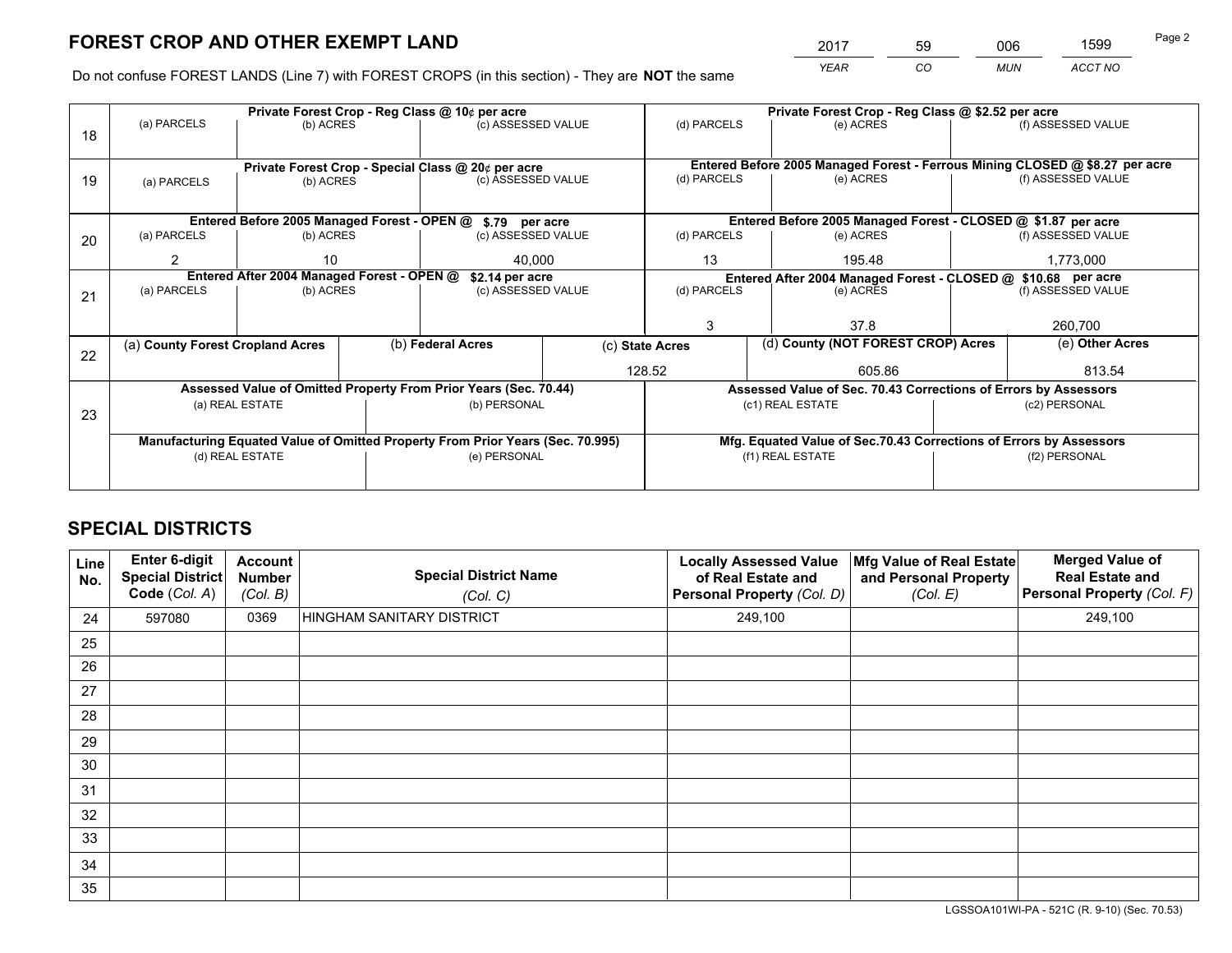|             |                                                          |                                             |                                                         | <b>YEAR</b>                                                                       | CO<br><b>MUN</b>                                              | ACCT NO                                                                        |
|-------------|----------------------------------------------------------|---------------------------------------------|---------------------------------------------------------|-----------------------------------------------------------------------------------|---------------------------------------------------------------|--------------------------------------------------------------------------------|
| Line<br>No. | Enter 6-digit<br><b>School District</b><br>Code (Col. A) | <b>Account</b><br><b>Number</b><br>(Col. B) | <b>School District Name</b><br>(Col. C)                 | <b>Locally Assessed Value</b><br>of Real Estate and<br>Personal Property (Col. D) | Mfg Value of Real Estate<br>and Personal Property<br>(Col. E) | <b>Merged Value of</b><br><b>Real Estate and</b><br>Personal Property (Col. F) |
|             | A. SCHOOL DISTRICTS (K-8 and K-12)                       |                                             |                                                         |                                                                                   |                                                               |                                                                                |
| 36          | 591029                                                   | 0346                                        | SCH D OF CEDAR GROVE-BELGIUM AREA                       | 161,785,000                                                                       | 10,800                                                        | 161,795,800                                                                    |
| 37          | 594137                                                   | 0350                                        | SCH D OF OOSTBURG                                       | 153,595,900                                                                       |                                                               | 153,595,900                                                                    |
| 38          | 594641                                                   | 0352                                        | SCH D OF RANDOM LAKE                                    | 26,793,900                                                                        | 165,300                                                       | 26,959,200                                                                     |
| 39          |                                                          |                                             |                                                         |                                                                                   |                                                               |                                                                                |
| 40          |                                                          |                                             |                                                         |                                                                                   |                                                               |                                                                                |
| 41          |                                                          |                                             |                                                         |                                                                                   |                                                               |                                                                                |
| 42          |                                                          |                                             |                                                         |                                                                                   |                                                               |                                                                                |
| 43          |                                                          |                                             |                                                         |                                                                                   |                                                               |                                                                                |
| 44          |                                                          |                                             |                                                         |                                                                                   |                                                               |                                                                                |
| 45          |                                                          |                                             |                                                         |                                                                                   |                                                               |                                                                                |
| 46          |                                                          |                                             |                                                         |                                                                                   |                                                               |                                                                                |
| 47          |                                                          |                                             |                                                         |                                                                                   |                                                               |                                                                                |
| 48          |                                                          |                                             |                                                         |                                                                                   |                                                               |                                                                                |
| 49          |                                                          |                                             |                                                         |                                                                                   |                                                               |                                                                                |
| 50          |                                                          |                                             | TOTAL ASSESSED VALUE OF SCHOOL DISTRICTS (K-8 and K-12) | 342,174,800                                                                       | 176,100                                                       | 342,350,900                                                                    |
|             | <b>B.</b><br><b>UNION HIGH SCHOOL DISTRICTS</b>          |                                             |                                                         |                                                                                   |                                                               |                                                                                |
| 51          |                                                          |                                             |                                                         |                                                                                   |                                                               |                                                                                |
| 52          |                                                          |                                             |                                                         |                                                                                   |                                                               |                                                                                |
| 53<br>54    |                                                          |                                             |                                                         |                                                                                   |                                                               |                                                                                |
| 55          |                                                          |                                             | TOTAL ASSESSED VALUE OF UNION HIGH SCHOOLS              |                                                                                   |                                                               |                                                                                |
|             | C.<br><b>TECHNICAL COLLEGE DISTRICTS</b>                 |                                             |                                                         |                                                                                   |                                                               |                                                                                |
| 56          | 001100                                                   | 0010                                        | LAKESHORE TECHNICAL COLLEGE<br><b>CLEV</b>              | 342,174,800                                                                       | 176,100                                                       | 342,350,900                                                                    |
| 57          |                                                          |                                             |                                                         |                                                                                   |                                                               |                                                                                |
| 58          |                                                          |                                             |                                                         |                                                                                   |                                                               |                                                                                |
| 59          |                                                          |                                             | TOTAL ASSESSED VALUE OF TECHNICAL COLLEGES              | 342,174,800                                                                       | 176,100                                                       | 342,350,900                                                                    |

59

006

 *I hereby certify, to the best of my knowledge and belief, this form is complete and correct.*

**SCHOOL DISTRICTS**

| Print name of preparer | Title                    |                | Date (MM / DD / CCYY) |
|------------------------|--------------------------|----------------|-----------------------|
|                        |                          |                |                       |
| Signature of preparer  | Contact Telephone Number | E-mail address |                       |
|                        | $\overline{\phantom{0}}$ |                |                       |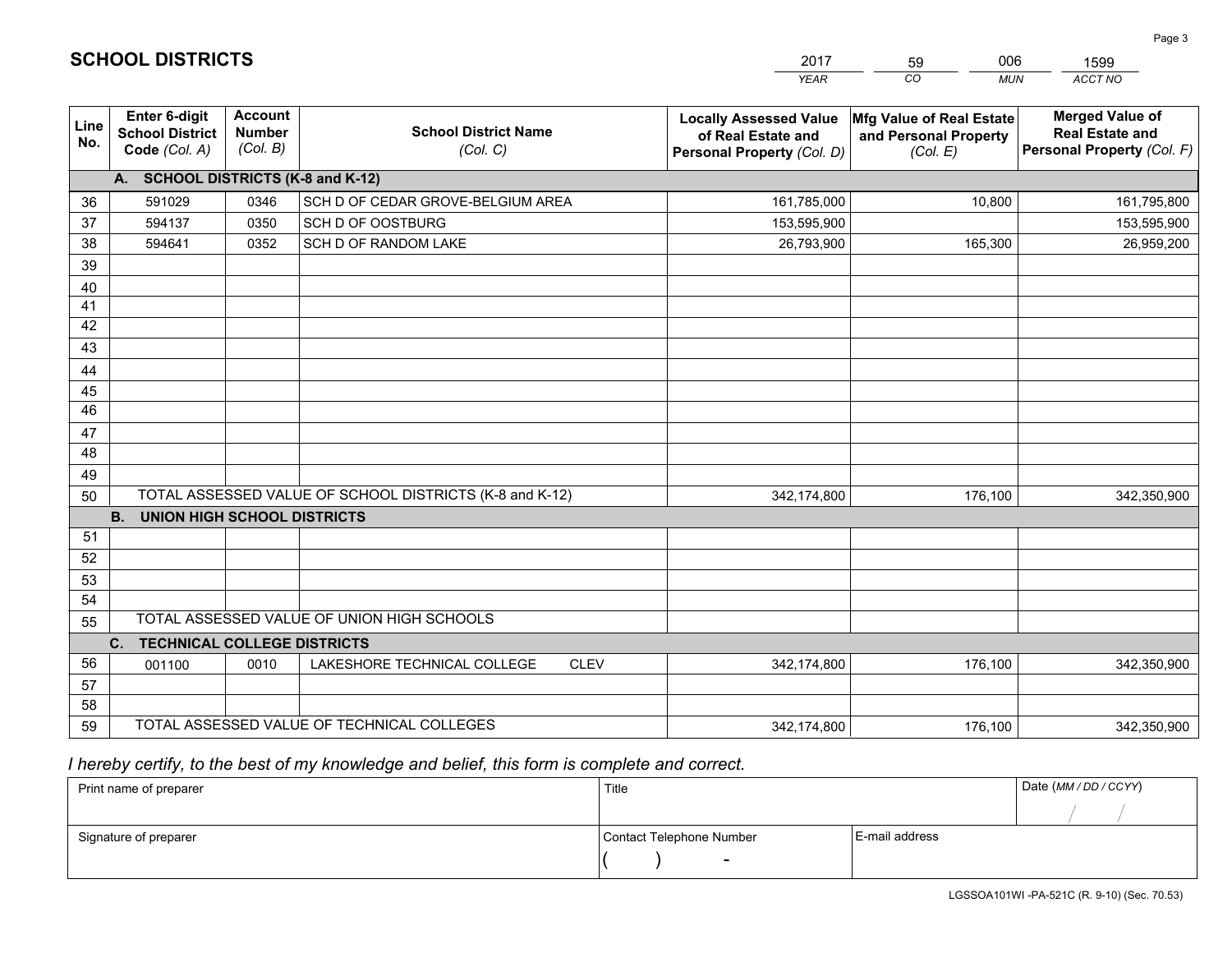#### **HIGHLIGHTS**

- 1. Complete the Statement of Assessment after the Board of Review. Reflect any changes made there.
- 2. Use black ink to complete.
- 3. Line 16 must equal Line 50, Col D.
- 4. Line 55 must equal the total of K-8 schools listed on lines 36-49. Do not include K-12 schools in this comparision.
- 5. Line 59, Col. D must equal Line 16.
- 6. Special District, School District and Technical College District values must include both real estate and personal property. Examples of Special districts are: town sanitary districts, public inland lake protection and rehabilitation districts, and metropolitan sewerage districts.
- 7. DO NOT INCLUDE Manufacturing property values.DOR will print these values on the final SOA.

SHARON CLAERBAUT TOWN OF HOLLAND N1501 PALMER RD

SHARON CLAERBAUT<br>TOWN OF HOLLAND

CEDAR GROVE, WI 53013

N1501 PALMER RD<br>CEDAR GROVE, WI 53013

 8. Accuracy of this form is very important. The values reported directly affect the equalized value DOR calculates for school and special districts.

#### **Page 1:**

 If not prefilled, enter the tax year,county and municipal code,municipal type, municipal name and county name on the top of form.

Check the Amended box, if filing an amended / corrected SOA.

 Report the parcel count, acres and assessed value of taxable general property, total parcel count, (real and personal), total acres, and values from final figures set by the Board of Review.

- A. Real Estate land and improvements (buildings, etc.) is reported on lines 1 8, total line 9.
- B. Personal Property is reported on lines 11 14, Column D, total line 15.
- C. To complete this report, use the computer produced summary of the assessment roll that shows these amounts.
- D. Use whole numbers only.
- E. Add each line across and each column down to verify entries.

#### **Page 2:**

- A. Report Special Items (not subject to general property tax).
- 1. Private Forest Croplands and Managed Forest Lands are reported on lines 18,19, 20 and 21. Be sure to report assessed values **NOT** taxes.
- 2. You should have copies of the orders of entry, orders of withdrawal, etc., to update your assessment roll.
	- 3. Show hundredths of acres (e.g. 39.75).
- 4. Tax exempt lands are reported on line 22.
- 5. Omitted property and sec. 70.43, Wis. Stats., corrections of errors by assessor are reported on line 23. Report real estate and personal property separately. These should be for **prior years**, not something found on the current assessment roll after the board of review.
- B. Special District (Lines 24-35) Include the value of both real and personal property.
- The Department of Revenue (DOR) preprints much of the information regarding names and codes for schools, special districts,etc. If a district is not listed, enter the name and value only, DOR will enter the proper code.

## **Page 3 School Districts:**

Include the value of both real and personal property.

Report School District (regular, elementary, union high school, and technical college).

- 1. Regular (K-12) and Elementary (K-8) school values are reported on lines 36-49, total on line 50.
- 2. Union High School (UHS) (use only if elementary schools are listed on lines 36-49) are reported on lines 51-54. UHS total value (line 55) must equal to the total **elementary school** values reported on lines 36-49. Do notinclude K-12 schools in this comparison.
- 3. Technical College values are reported on lines 56-58, total on line 59.
- 4. Use the computer summary that shows these amounts to complete this report.

#### **This form is due the second Monday in June. File this report only after your Board of Review is complete.**

 *If you have questions: Return forms to:*

 Email: lgs@wisconsin.gov Wisconsin Department of RevenueCall:  $(608)$  266-2569 or  $(608)$  264-6892 Fax number: (608) 264-6887 PO Box 8971

Local Government Services Section 6-97 Madison WI 53708-8971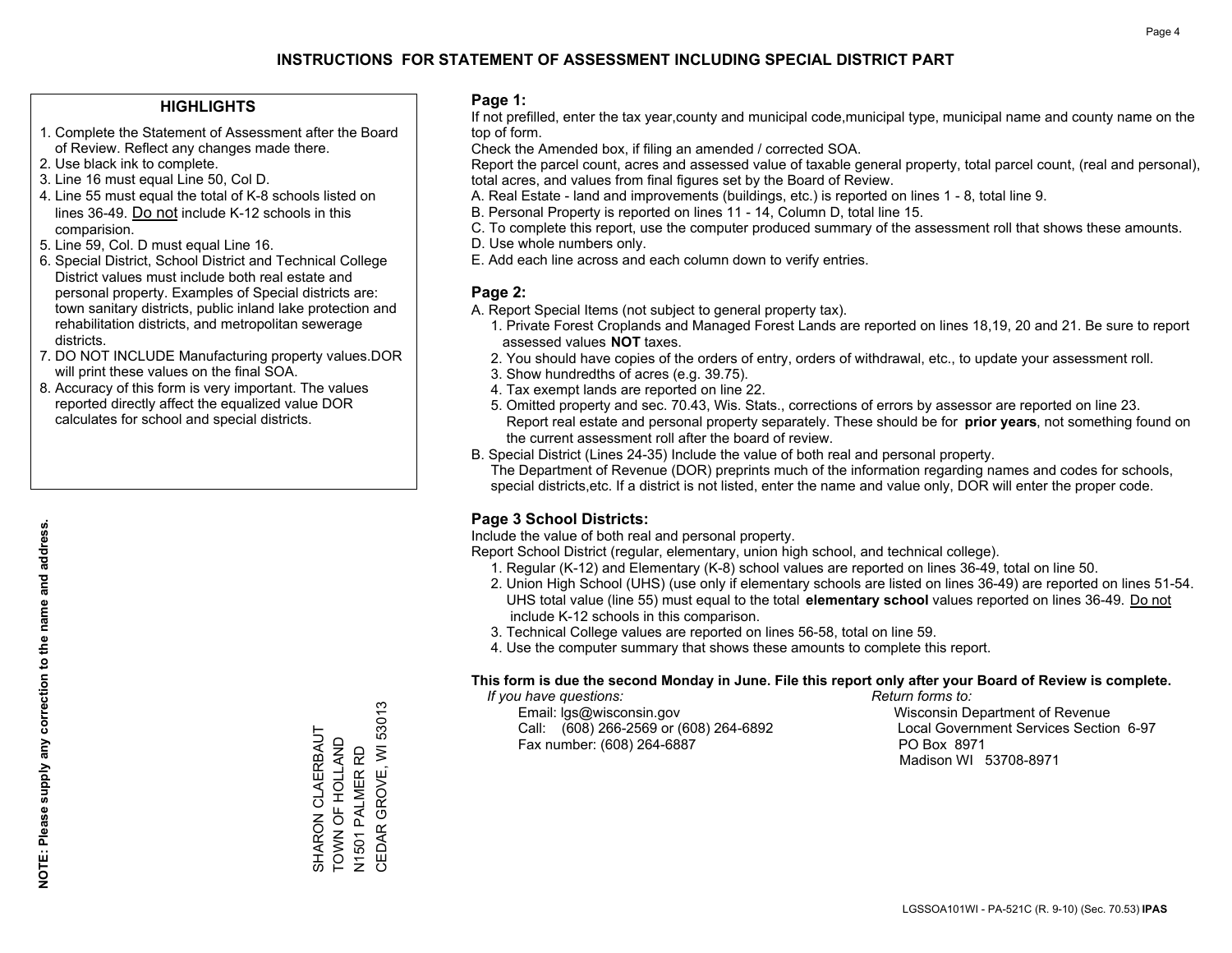**STATEMENT OF ASSESSMENT FOR 2017** 

| .59 | nnr | 1600    |
|-----|-----|---------|
| CO. | MUN | ACCT NO |

|                | <b>FOR</b>                                                                                                                                                                                   | <b>TOWN OF</b><br>OF<br>Town - Village - City                | <b>LIMA</b><br><b>Municipality Name</b>                  |        | SHEBOYGAN COUNTY<br><b>County Name</b> |                                  |                                        | <b>WHEN COMPLETING THIS DOCUMENT</b><br>DO NOT WRITE OVER X's OR IN SHADED AREAS |
|----------------|----------------------------------------------------------------------------------------------------------------------------------------------------------------------------------------------|--------------------------------------------------------------|----------------------------------------------------------|--------|----------------------------------------|----------------------------------|----------------------------------------|----------------------------------------------------------------------------------|
| Line<br>No.    | <b>REAL ESTATE</b><br>(See Lines 18 - 22 for                                                                                                                                                 |                                                              | PARCEL COUNT<br>TOTAL LAND   IMPROVEMENTS   NUMBERS ONLY |        | NO. OF ACRES<br><b>WHOLE</b>           | <b>VALUE OF</b><br><b>LAND</b>   | <b>VALUE OF</b><br><b>IMPROVEMENTS</b> | TOTAL VALUE OF LAND<br>AND IMPROVEMENTS                                          |
|                |                                                                                                                                                                                              | other Real Estate)                                           | Col. A                                                   | Col. B | Col. C                                 | Col. D                           | Col. E                                 | Col. F                                                                           |
|                |                                                                                                                                                                                              | <b>RESIDENTIAL - Class 1</b>                                 | 1,172                                                    | 1,081  | 2,021                                  | 35,540,500                       | 155,536,800                            | 191,077,300                                                                      |
| $\overline{2}$ |                                                                                                                                                                                              | <b>COMMERCIAL - Class 2</b>                                  | 38                                                       | 31     | 55                                     | 892,900                          | 3,164,000                              | 4,056,900                                                                        |
| 3              |                                                                                                                                                                                              | <b>MANUFACTURING - Class 3</b>                               | 5                                                        | 5      | 46                                     | 260,600                          | 2,330,000                              | 2,590,600                                                                        |
| 4              |                                                                                                                                                                                              | <b>AGRICULTURAL - Class 4</b>                                | 810                                                      |        | 16,766                                 | 2,880,900                        |                                        | 2,880,900                                                                        |
| 5              |                                                                                                                                                                                              | <b>UNDEVELOPED - Class 5</b>                                 | 513                                                      |        | 1,991                                  | 1,320,800                        |                                        | 1,320,800                                                                        |
| 6              |                                                                                                                                                                                              | AGRICULTURAL FOREST - Class 5m                               | 98                                                       |        | 582                                    | 925,300                          |                                        | 925,300                                                                          |
| 7              | FOREST LANDS - Class 6                                                                                                                                                                       |                                                              | 33                                                       |        | 201                                    | 609,600                          |                                        | 609,600                                                                          |
| 8              |                                                                                                                                                                                              | OTHER - Class 7                                              | 99                                                       | 96     | 290                                    | 1,726,100                        | 11,705,000                             | 13,431,100                                                                       |
| 9              |                                                                                                                                                                                              | TOTAL - ALL COLUMNS                                          | 2,768                                                    | 1,213  | 21,952                                 | 44,156,700                       | 172,735,800                            | 216,892,500                                                                      |
| 10             |                                                                                                                                                                                              | NUMBER OF PERSONAL PROPERTY ACCOUNTS IN ROLL                 |                                                          |        | 32                                     | <b>LOCALLY ASSESSED</b>          | <b>MANUFACTURING</b>                   | <b>MERGED</b>                                                                    |
| 11             |                                                                                                                                                                                              | BOATS AND OTHER WATERCRAFT NOT EXEMPT - Code 1               |                                                          |        |                                        | $\mathbf{0}$                     | 0                                      | $\overline{0}$                                                                   |
| 12             |                                                                                                                                                                                              | MACHINERY, TOOLS AND PATTERNS - Code 2                       |                                                          |        |                                        | 849,800                          | 162,900                                | 1,012,700                                                                        |
| 13             |                                                                                                                                                                                              | FURNITURE, FIXTURES AND EQUIPMENT - Code 3                   |                                                          |        |                                        | 34,300                           | 12,600                                 | 46,900                                                                           |
| 14             |                                                                                                                                                                                              | ALL OTHER PERSONAL PROPERTY NOT EXEMPT - Codes 4A, 4B, 4C    |                                                          |        |                                        | 16,000                           | 12,500                                 | 28,500                                                                           |
| 15             |                                                                                                                                                                                              | TOTAL OF PERSONAL PROPERTY NOT EXEMPT (Total of Lines 11-14) |                                                          |        |                                        | 900,100                          | 188,000                                | 1,088,100                                                                        |
| 16             | AGGREGATE ASSESSED VALUE OF ALL PROPERTY SUBJECT TO THE GENERAL PROPERTY TAX (Total of Lines 9F and 15F)<br>MUST EQUAL TOTAL VALUE OF THE SCHOOL DISTRICTS (K-12 PLUS K-8) - Line 50, Col. F |                                                              |                                                          |        |                                        |                                  | 217,980,600                            |                                                                                  |
| 17             |                                                                                                                                                                                              | <b>BOARD OF REVIEW</b><br>DATE OF FINAL ADJOURNMENT          | 07/10/2017                                               |        | Name of Assessor                       | ASSOCIATED APPRAISAL CONSULTANTS | Telephone #                            | (800) 721-4157                                                                   |

REMARKS

The Assessment Ratio to be used in calculating the estimated Fair Market Value on tax bills for this tax district is .965093277

This ratio should be used to convert assessed values to "Calculate Equalized Values" in Step 1 of the Lottery and Gaming Credit Calculations.<br>This ratio should be used in the "Computation of Tax Equivalent" schedule of the Commission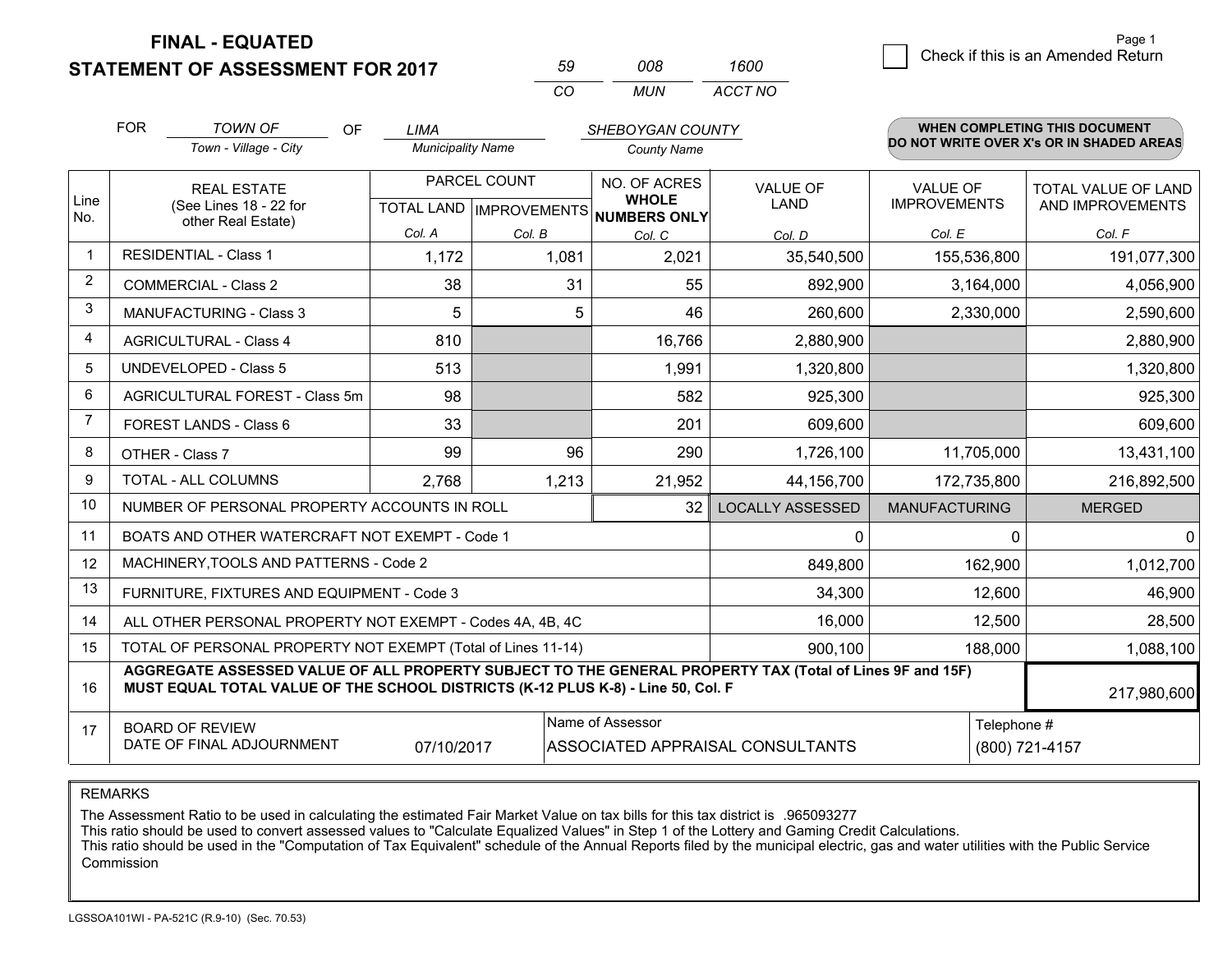*YEAR CO MUN ACCT NO* <sup>2017</sup> <sup>59</sup> <sup>008</sup> <sup>1600</sup>

Do not confuse FOREST LANDS (Line 7) with FOREST CROPS (in this section) - They are **NOT** the same

|    |                                                                                |                 |                    | Private Forest Crop - Reg Class @ 10¢ per acre                                 |             | Private Forest Crop - Reg Class @ \$2.52 per acre             |                                                                              |                    |                    |  |
|----|--------------------------------------------------------------------------------|-----------------|--------------------|--------------------------------------------------------------------------------|-------------|---------------------------------------------------------------|------------------------------------------------------------------------------|--------------------|--------------------|--|
| 18 | (a) PARCELS                                                                    | (b) ACRES       |                    | (c) ASSESSED VALUE                                                             |             | (d) PARCELS                                                   | (e) ACRES                                                                    |                    | (f) ASSESSED VALUE |  |
|    |                                                                                |                 |                    |                                                                                |             |                                                               |                                                                              |                    |                    |  |
|    |                                                                                |                 |                    |                                                                                |             |                                                               | Entered Before 2005 Managed Forest - Ferrous Mining CLOSED @ \$8.27 per acre |                    |                    |  |
| 19 | Private Forest Crop - Special Class @ 20¢ per acre<br>(b) ACRES<br>(a) PARCELS |                 | (c) ASSESSED VALUE |                                                                                | (d) PARCELS | (e) ACRES                                                     |                                                                              | (f) ASSESSED VALUE |                    |  |
|    |                                                                                |                 |                    |                                                                                |             |                                                               |                                                                              |                    |                    |  |
|    |                                                                                |                 |                    |                                                                                |             | Entered Before 2005 Managed Forest - CLOSED @ \$1.87 per acre |                                                                              |                    |                    |  |
|    |                                                                                |                 |                    | Entered Before 2005 Managed Forest - OPEN @ \$.79 per acre                     |             |                                                               |                                                                              |                    |                    |  |
| 20 | (a) PARCELS                                                                    | (b) ACRES       |                    | (c) ASSESSED VALUE                                                             |             | (d) PARCELS                                                   | (e) ACRES                                                                    |                    | (f) ASSESSED VALUE |  |
|    |                                                                                |                 |                    | 10                                                                             | 150.07      |                                                               | 540,300                                                                      |                    |                    |  |
|    | Entered After 2004 Managed Forest - OPEN @<br>\$2.14 per acre                  |                 |                    |                                                                                |             |                                                               | Entered After 2004 Managed Forest - CLOSED @ \$10.68 per acre                |                    |                    |  |
| 21 | (a) PARCELS                                                                    | (b) ACRES       |                    | (c) ASSESSED VALUE                                                             |             | (d) PARCELS<br>(e) ACRES                                      |                                                                              |                    | (f) ASSESSED VALUE |  |
|    |                                                                                |                 |                    |                                                                                |             |                                                               |                                                                              |                    |                    |  |
|    |                                                                                |                 |                    |                                                                                |             | 4                                                             | 54.27                                                                        |                    | 195,400            |  |
|    | (a) County Forest Cropland Acres                                               |                 |                    | (b) Federal Acres                                                              |             | (d) County (NOT FOREST CROP) Acres<br>(c) State Acres         |                                                                              |                    | (e) Other Acres    |  |
| 22 |                                                                                |                 |                    |                                                                                |             |                                                               |                                                                              |                    |                    |  |
|    |                                                                                |                 |                    |                                                                                |             | 88.16                                                         | 84.13                                                                        |                    | 265.5              |  |
|    |                                                                                |                 |                    | Assessed Value of Omitted Property From Prior Years (Sec. 70.44)               |             |                                                               | Assessed Value of Sec. 70.43 Corrections of Errors by Assessors              |                    |                    |  |
| 23 |                                                                                | (a) REAL ESTATE |                    | (b) PERSONAL                                                                   |             |                                                               | (c1) REAL ESTATE                                                             |                    | (c2) PERSONAL      |  |
|    |                                                                                |                 |                    |                                                                                |             |                                                               |                                                                              |                    |                    |  |
|    |                                                                                |                 |                    | Manufacturing Equated Value of Omitted Property From Prior Years (Sec. 70.995) |             |                                                               | Mfg. Equated Value of Sec.70.43 Corrections of Errors by Assessors           |                    |                    |  |
|    |                                                                                | (d) REAL ESTATE |                    | (e) PERSONAL                                                                   |             | (f1) REAL ESTATE                                              |                                                                              |                    | (f2) PERSONAL      |  |
|    |                                                                                |                 |                    |                                                                                |             |                                                               |                                                                              |                    |                    |  |
|    |                                                                                |                 |                    |                                                                                |             |                                                               |                                                                              |                    |                    |  |

## **SPECIAL DISTRICTS**

| Line<br>No. | Enter 6-digit<br><b>Special District</b><br>Code (Col. A) | <b>Account</b><br><b>Number</b><br>(Col. B) | <b>Special District Name</b><br>(Col. C) | <b>Locally Assessed Value</b><br>of Real Estate and<br>Personal Property (Col. D) | Mfg Value of Real Estate<br>and Personal Property<br>(Col. E) | <b>Merged Value of</b><br><b>Real Estate and</b><br>Personal Property (Col. F) |
|-------------|-----------------------------------------------------------|---------------------------------------------|------------------------------------------|-----------------------------------------------------------------------------------|---------------------------------------------------------------|--------------------------------------------------------------------------------|
| 24          | 597040                                                    | 0365                                        | <b>GIBBSVILLE SANITARY DISTRICT</b>      | 29,069,700                                                                        | 1,043,400                                                     | 30,113,100                                                                     |
| 25          | 597080                                                    | 0369                                        | HINGHAM SANITARY DISTRICT                | 49,343,500                                                                        |                                                               | 49,343,500                                                                     |
| 26          | 597280                                                    | 0579                                        | HINGHAM MILL POND SANITARY DISTRICT      | 39,231,300                                                                        |                                                               | 39,231,300                                                                     |
| 27          |                                                           |                                             |                                          |                                                                                   |                                                               |                                                                                |
| 28          |                                                           |                                             |                                          |                                                                                   |                                                               |                                                                                |
| 29          |                                                           |                                             |                                          |                                                                                   |                                                               |                                                                                |
| 30          |                                                           |                                             |                                          |                                                                                   |                                                               |                                                                                |
| 31          |                                                           |                                             |                                          |                                                                                   |                                                               |                                                                                |
| 32          |                                                           |                                             |                                          |                                                                                   |                                                               |                                                                                |
| 33          |                                                           |                                             |                                          |                                                                                   |                                                               |                                                                                |
| 34          |                                                           |                                             |                                          |                                                                                   |                                                               |                                                                                |
| 35          |                                                           |                                             |                                          |                                                                                   |                                                               |                                                                                |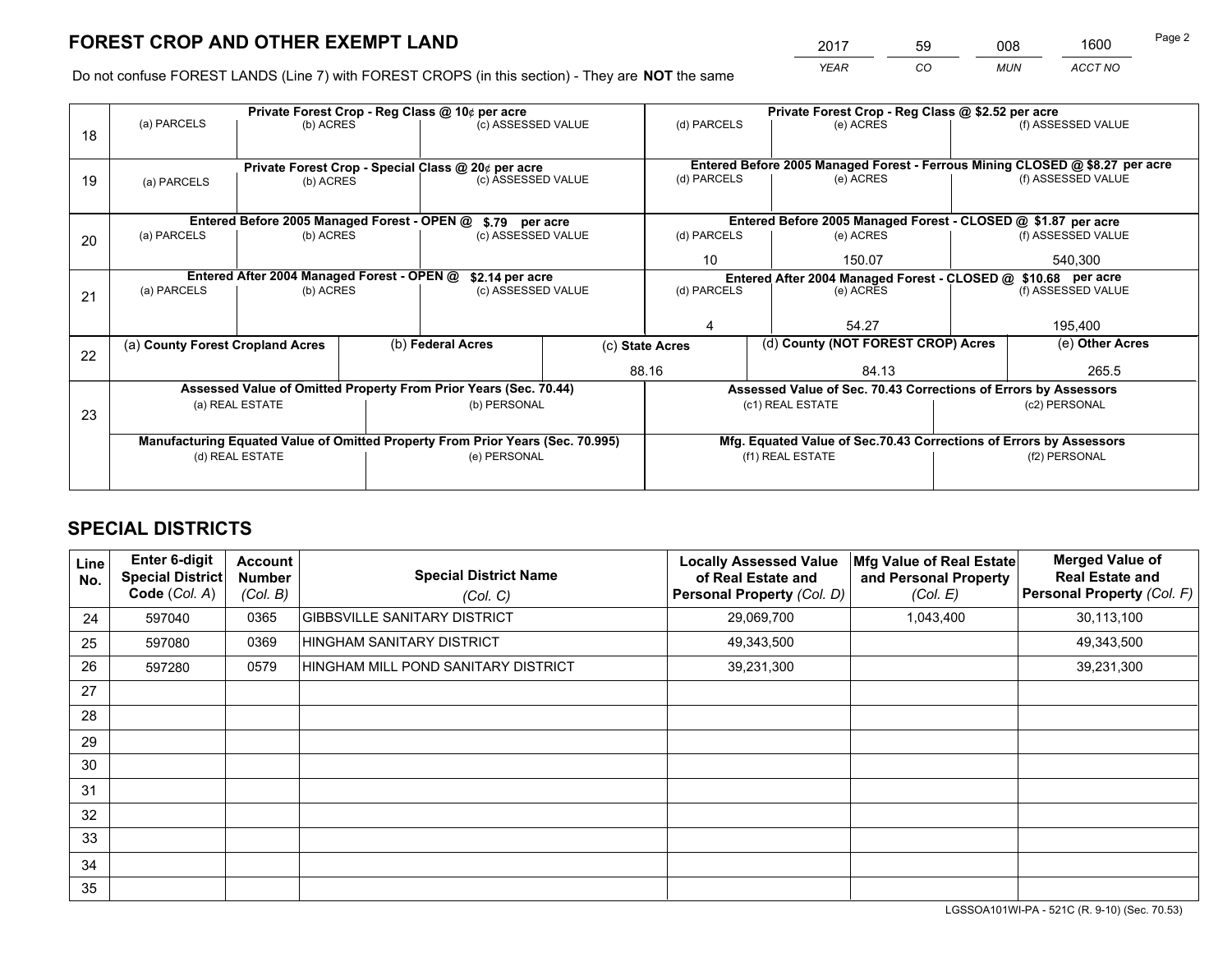|             |                                                                 |                                             |                                                         | <b>YEAR</b>                                                                       | CO<br><b>MUN</b>                                              | ACCT NO                                                                        |
|-------------|-----------------------------------------------------------------|---------------------------------------------|---------------------------------------------------------|-----------------------------------------------------------------------------------|---------------------------------------------------------------|--------------------------------------------------------------------------------|
| Line<br>No. | <b>Enter 6-digit</b><br><b>School District</b><br>Code (Col. A) | <b>Account</b><br><b>Number</b><br>(Col. B) | <b>School District Name</b><br>(Col. C)                 | <b>Locally Assessed Value</b><br>of Real Estate and<br>Personal Property (Col. D) | Mfg Value of Real Estate<br>and Personal Property<br>(Col. E) | <b>Merged Value of</b><br><b>Real Estate and</b><br>Personal Property (Col. F) |
|             | A. SCHOOL DISTRICTS (K-8 and K-12)                              |                                             |                                                         |                                                                                   |                                                               |                                                                                |
| 36          | 594137                                                          | 0350                                        | SCH D OF OOSTBURG                                       | 125,965,700                                                                       | 2,083,700                                                     | 128,049,400                                                                    |
| 37          | 594473                                                          | 0351                                        | SCH D OF PLYMOUTH                                       | 1,984,700                                                                         |                                                               | 1,984,700                                                                      |
| 38          | 595278                                                          | 0354                                        | SCH D OF SHEBOYGAN FALLS                                | 87,251,600                                                                        | 694,900                                                       | 87,946,500                                                                     |
| 39          |                                                                 |                                             |                                                         |                                                                                   |                                                               |                                                                                |
| 40          |                                                                 |                                             |                                                         |                                                                                   |                                                               |                                                                                |
| 41          |                                                                 |                                             |                                                         |                                                                                   |                                                               |                                                                                |
| 42          |                                                                 |                                             |                                                         |                                                                                   |                                                               |                                                                                |
| 43          |                                                                 |                                             |                                                         |                                                                                   |                                                               |                                                                                |
| 44          |                                                                 |                                             |                                                         |                                                                                   |                                                               |                                                                                |
| 45          |                                                                 |                                             |                                                         |                                                                                   |                                                               |                                                                                |
| 46          |                                                                 |                                             |                                                         |                                                                                   |                                                               |                                                                                |
| 47          |                                                                 |                                             |                                                         |                                                                                   |                                                               |                                                                                |
| 48          |                                                                 |                                             |                                                         |                                                                                   |                                                               |                                                                                |
| 49          |                                                                 |                                             | TOTAL ASSESSED VALUE OF SCHOOL DISTRICTS (K-8 and K-12) |                                                                                   |                                                               |                                                                                |
| 50          | <b>B.</b><br>UNION HIGH SCHOOL DISTRICTS                        |                                             |                                                         | 215,202,000                                                                       | 2,778,600                                                     | 217,980,600                                                                    |
| 51          |                                                                 |                                             |                                                         |                                                                                   |                                                               |                                                                                |
| 52          |                                                                 |                                             |                                                         |                                                                                   |                                                               |                                                                                |
| 53          |                                                                 |                                             |                                                         |                                                                                   |                                                               |                                                                                |
| 54          |                                                                 |                                             |                                                         |                                                                                   |                                                               |                                                                                |
| 55          |                                                                 |                                             | TOTAL ASSESSED VALUE OF UNION HIGH SCHOOLS              |                                                                                   |                                                               |                                                                                |
|             | C.<br><b>TECHNICAL COLLEGE DISTRICTS</b>                        |                                             |                                                         |                                                                                   |                                                               |                                                                                |
| 56          | 001100                                                          | 0010                                        | LAKESHORE TECHNICAL COLLEGE<br><b>CLEV</b>              | 215,202,000                                                                       | 2,778,600                                                     | 217,980,600                                                                    |
| 57          |                                                                 |                                             |                                                         |                                                                                   |                                                               |                                                                                |
| 58          |                                                                 |                                             |                                                         |                                                                                   |                                                               |                                                                                |
| 59          |                                                                 |                                             | TOTAL ASSESSED VALUE OF TECHNICAL COLLEGES              | 215,202,000                                                                       | 2,778,600                                                     | 217,980,600                                                                    |

59

008

 *I hereby certify, to the best of my knowledge and belief, this form is complete and correct.*

**SCHOOL DISTRICTS**

| Print name of preparer | Title                    |                | Date (MM / DD / CCYY) |
|------------------------|--------------------------|----------------|-----------------------|
|                        |                          |                |                       |
| Signature of preparer  | Contact Telephone Number | E-mail address |                       |
|                        | $\overline{\phantom{0}}$ |                |                       |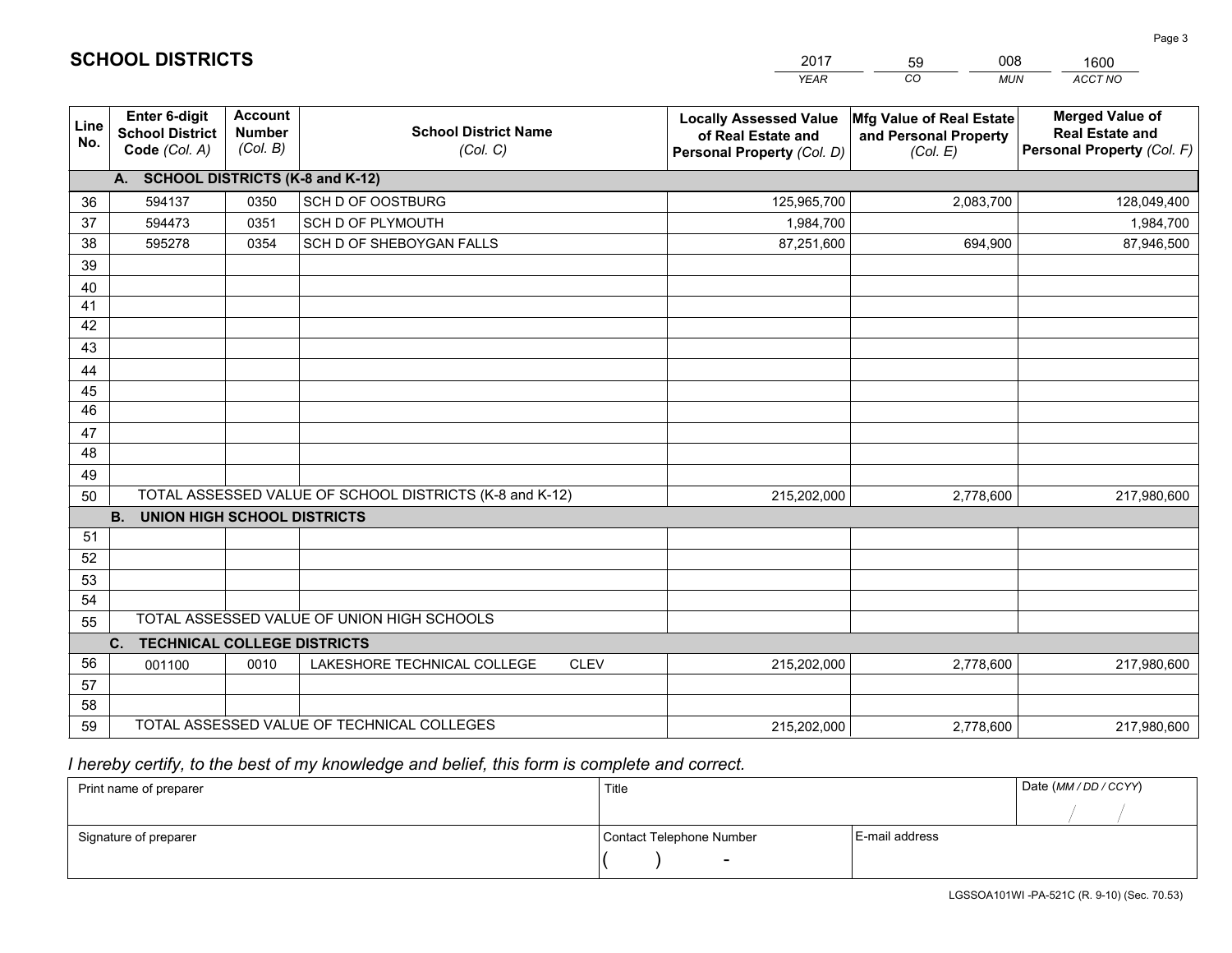#### **HIGHLIGHTS**

- 1. Complete the Statement of Assessment after the Board of Review. Reflect any changes made there.
- 2. Use black ink to complete.
- 3. Line 16 must equal Line 50, Col D.
- 4. Line 55 must equal the total of K-8 schools listed on lines 36-49. Do not include K-12 schools in this comparision.
- 5. Line 59, Col. D must equal Line 16.
- 6. Special District, School District and Technical College District values must include both real estate and personal property. Examples of Special districts are: town sanitary districts, public inland lake protection and rehabilitation districts, and metropolitan sewerage districts.
- 7. DO NOT INCLUDE Manufacturing property values.DOR will print these values on the final SOA.
- 8. Accuracy of this form is very important. The values reported directly affect the equalized value DOR calculates for school and special districts.

#### **Page 1:**

 If not prefilled, enter the tax year,county and municipal code,municipal type, municipal name and county name on the top of form.

Check the Amended box, if filing an amended / corrected SOA.

 Report the parcel count, acres and assessed value of taxable general property, total parcel count, (real and personal), total acres, and values from final figures set by the Board of Review.

- A. Real Estate land and improvements (buildings, etc.) is reported on lines 1 8, total line 9.
- B. Personal Property is reported on lines 11 14, Column D, total line 15.
- C. To complete this report, use the computer produced summary of the assessment roll that shows these amounts.
- D. Use whole numbers only.
- E. Add each line across and each column down to verify entries.

#### **Page 2:**

- A. Report Special Items (not subject to general property tax).
- 1. Private Forest Croplands and Managed Forest Lands are reported on lines 18,19, 20 and 21. Be sure to report assessed values **NOT** taxes.
- 2. You should have copies of the orders of entry, orders of withdrawal, etc., to update your assessment roll.
	- 3. Show hundredths of acres (e.g. 39.75).
- 4. Tax exempt lands are reported on line 22.
- 5. Omitted property and sec. 70.43, Wis. Stats., corrections of errors by assessor are reported on line 23. Report real estate and personal property separately. These should be for **prior years**, not something found on the current assessment roll after the board of review.
- B. Special District (Lines 24-35) Include the value of both real and personal property.
- The Department of Revenue (DOR) preprints much of the information regarding names and codes for schools, special districts,etc. If a district is not listed, enter the name and value only, DOR will enter the proper code.

## **Page 3 School Districts:**

Include the value of both real and personal property.

Report School District (regular, elementary, union high school, and technical college).

- 1. Regular (K-12) and Elementary (K-8) school values are reported on lines 36-49, total on line 50.
- 2. Union High School (UHS) (use only if elementary schools are listed on lines 36-49) are reported on lines 51-54. UHS total value (line 55) must equal to the total **elementary school** values reported on lines 36-49. Do notinclude K-12 schools in this comparison.
- 3. Technical College values are reported on lines 56-58, total on line 59.
- 4. Use the computer summary that shows these amounts to complete this report.

#### **This form is due the second Monday in June. File this report only after your Board of Review is complete.**

 *If you have questions: Return forms to:*

 Email: lgs@wisconsin.gov Wisconsin Department of RevenueCall:  $(608)$  266-2569 or  $(608)$  264-6892 Fax number: (608) 264-6887 PO Box 8971

Local Government Services Section 6-97 Madison WI 53708-8971

SHEBOYGAN FALLS, WI 53085 - 2724 SHEBOYGAN FALLS, WI 53085 - 2724 W2351 SPRING LANE CT W2351 SPRING LANE CT TERESA STENGEL<br>TOWN OF LIMA TERESA STENGEL TOWN OF LIMA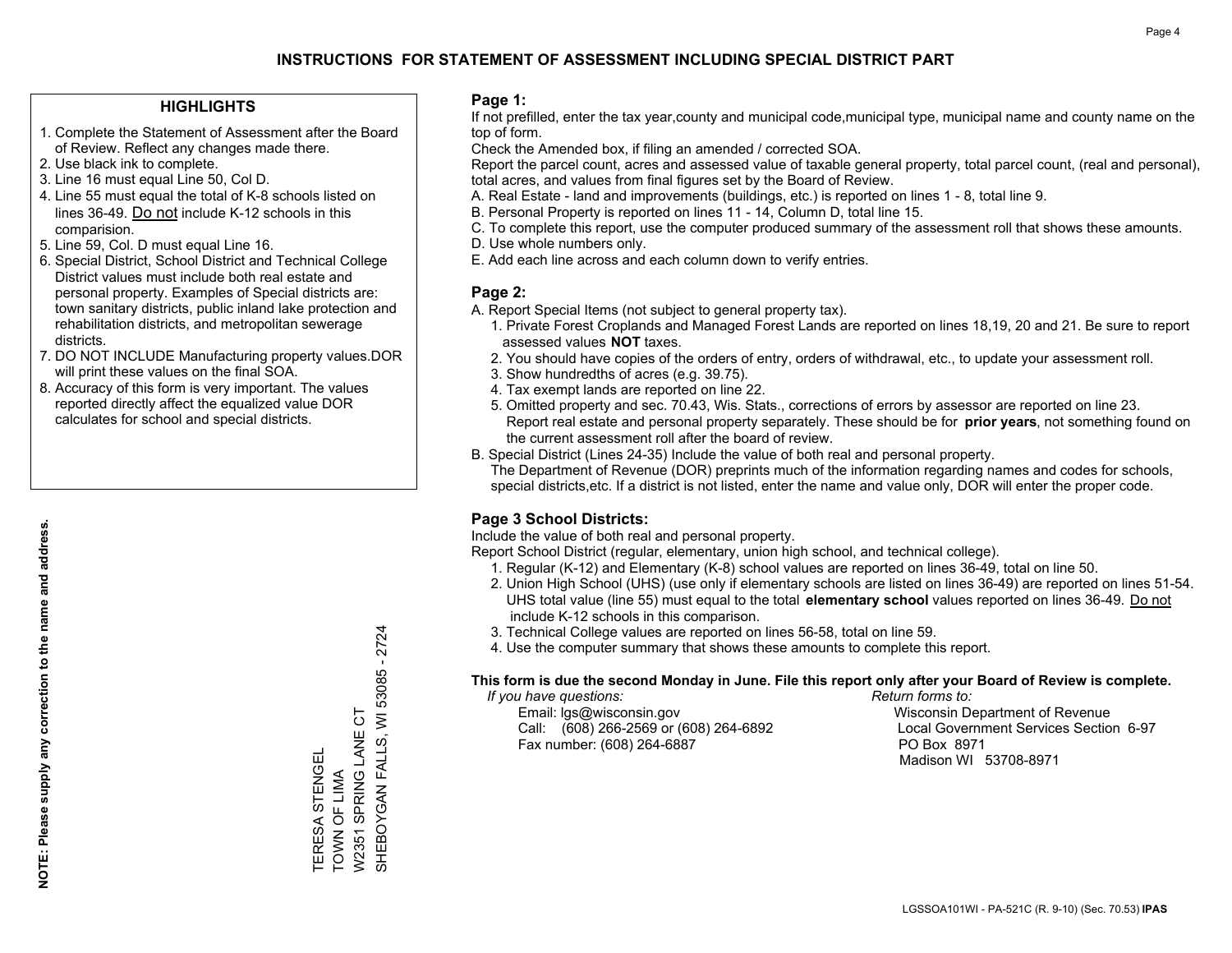**STATEMENT OF ASSESSMENT FOR 2017** 

| 59 | 010 | 1601    |
|----|-----|---------|
| ററ | MUN | ACCT NO |

|                         | <b>FOR</b><br><b>TOWN OF</b><br>OF<br><b>LYNDON</b>                                                                                                                                          |                                                              | SHEBOYGAN COUNTY         |        |                                                     |                                     | <b>WHEN COMPLETING THIS DOCUMENT</b> |             |                                          |
|-------------------------|----------------------------------------------------------------------------------------------------------------------------------------------------------------------------------------------|--------------------------------------------------------------|--------------------------|--------|-----------------------------------------------------|-------------------------------------|--------------------------------------|-------------|------------------------------------------|
|                         |                                                                                                                                                                                              | Town - Village - City                                        | <b>Municipality Name</b> |        | <b>County Name</b>                                  |                                     |                                      |             | DO NOT WRITE OVER X's OR IN SHADED AREAS |
|                         |                                                                                                                                                                                              | PARCEL COUNT<br><b>REAL ESTATE</b>                           |                          |        | NO. OF ACRES                                        | <b>VALUE OF</b>                     | <b>VALUE OF</b>                      |             | TOTAL VALUE OF LAND                      |
| Line<br>No.             |                                                                                                                                                                                              | (See Lines 18 - 22 for<br>other Real Estate)                 |                          |        | <b>WHOLE</b><br>TOTAL LAND MPROVEMENTS NUMBERS ONLY | <b>LAND</b>                         | <b>IMPROVEMENTS</b>                  |             | AND IMPROVEMENTS                         |
|                         |                                                                                                                                                                                              |                                                              | Col. A                   | Col. B | Col. C                                              | Col. D                              | Col. E                               |             | Col. F                                   |
| $\overline{\mathbf{1}}$ | <b>RESIDENTIAL - Class 1</b>                                                                                                                                                                 |                                                              | 729                      | 663    | 1,977                                               | 32,333,800                          | 104,370,800                          |             | 136,704,600                              |
| 2                       |                                                                                                                                                                                              | <b>COMMERCIAL - Class 2</b>                                  | 33                       | 27     | 182                                                 | 1,634,500                           | 6,866,600                            |             | 8,501,100                                |
| 3                       |                                                                                                                                                                                              | MANUFACTURING - Class 3                                      | 5                        | 5      | 35                                                  | 371,800                             | 1,953,400                            |             | 2,325,200                                |
| 4                       |                                                                                                                                                                                              | <b>AGRICULTURAL - Class 4</b>                                | 538                      |        | 11,675                                              | 2,064,600                           |                                      |             | 2,064,600                                |
| 5                       |                                                                                                                                                                                              | UNDEVELOPED - Class 5                                        | 450                      |        | 2,587                                               | 3,494,000                           |                                      |             | 3,494,000                                |
| 6                       |                                                                                                                                                                                              | AGRICULTURAL FOREST - Class 5m                               | 160                      |        | 1,561                                               | 2,847,900                           |                                      |             | 2,847,900                                |
| $\overline{7}$          |                                                                                                                                                                                              | FOREST LANDS - Class 6                                       | 133                      |        | 1,100                                               | 3,230,400                           |                                      |             | 3,230,400                                |
| 8                       |                                                                                                                                                                                              | OTHER - Class 7                                              | 64                       | 63     | 125                                                 | 1,377,300                           | 8,359,700                            |             | 9,737,000                                |
| 9                       |                                                                                                                                                                                              | TOTAL - ALL COLUMNS                                          | 2,112                    | 758    | 19,242                                              | 47,354,300                          | 121,550,500                          |             | 168,904,800                              |
| 10                      |                                                                                                                                                                                              | NUMBER OF PERSONAL PROPERTY ACCOUNTS IN ROLL                 |                          |        | 31                                                  | <b>LOCALLY ASSESSED</b>             | <b>MANUFACTURING</b>                 |             | <b>MERGED</b>                            |
| 11                      |                                                                                                                                                                                              | BOATS AND OTHER WATERCRAFT NOT EXEMPT - Code 1               |                          |        |                                                     | 1,200                               |                                      | $\Omega$    | 1,200                                    |
| 12                      |                                                                                                                                                                                              | MACHINERY, TOOLS AND PATTERNS - Code 2                       |                          |        |                                                     | 257,879                             |                                      | 181,300     | 439,179                                  |
| 13                      |                                                                                                                                                                                              | FURNITURE, FIXTURES AND EQUIPMENT - Code 3                   |                          |        |                                                     | 45,848                              |                                      | 29,900      | 75,748                                   |
| 14                      |                                                                                                                                                                                              | ALL OTHER PERSONAL PROPERTY NOT EXEMPT - Codes 4A, 4B, 4C    |                          |        |                                                     | 83,887                              |                                      | 9,900       | 93,787                                   |
| 15                      |                                                                                                                                                                                              | TOTAL OF PERSONAL PROPERTY NOT EXEMPT (Total of Lines 11-14) |                          |        |                                                     | 388,814                             |                                      | 221,100     | 609,914                                  |
| 16                      | AGGREGATE ASSESSED VALUE OF ALL PROPERTY SUBJECT TO THE GENERAL PROPERTY TAX (Total of Lines 9F and 15F)<br>MUST EQUAL TOTAL VALUE OF THE SCHOOL DISTRICTS (K-12 PLUS K-8) - Line 50, Col. F |                                                              |                          |        |                                                     |                                     |                                      | 169,514,714 |                                          |
| 17                      |                                                                                                                                                                                              | <b>BOARD OF REVIEW</b>                                       |                          |        | Name of Assessor                                    |                                     |                                      | Telephone # |                                          |
|                         |                                                                                                                                                                                              | DATE OF FINAL ADJOURNMENT                                    | 05/25/2017               |        |                                                     | TODD ANDERSON, UP NORTH ASSESSMENTS |                                      |             | (715) 845-2022                           |

REMARKS

The Assessment Ratio to be used in calculating the estimated Fair Market Value on tax bills for this tax district is 1.003793579

This ratio should be used to convert assessed values to "Calculate Equalized Values" in Step 1 of the Lottery and Gaming Credit Calculations.<br>This ratio should be used in the "Computation of Tax Equivalent" schedule of the Commission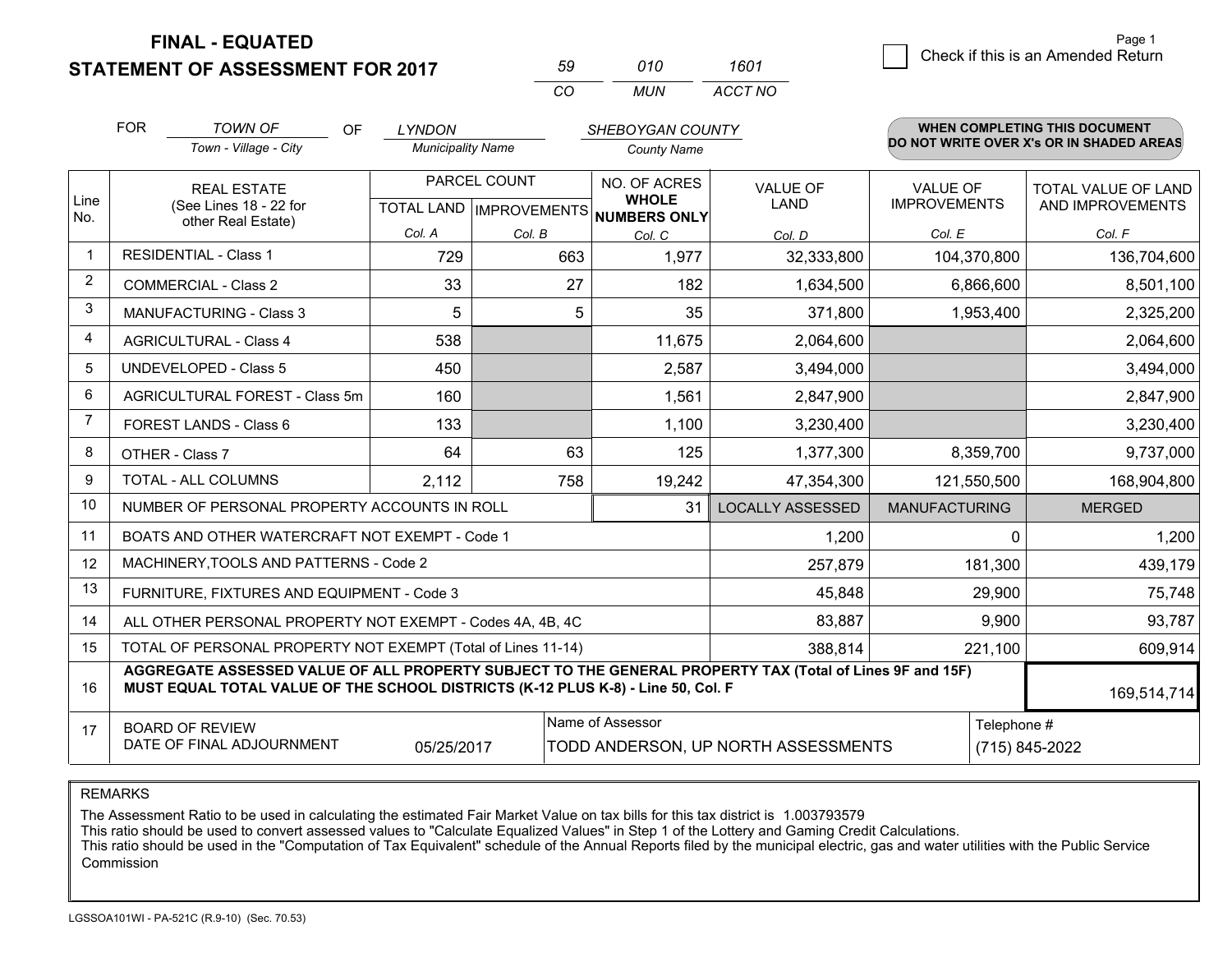*YEAR CO MUN ACCT NO* <sup>2017</sup> <sup>59</sup> <sup>010</sup> <sup>1601</sup>

Do not confuse FOREST LANDS (Line 7) with FOREST CROPS (in this section) - They are **NOT** the same

|    |                                                               |                                             |  | Private Forest Crop - Reg Class @ 10¢ per acre                                 |                                                               | Private Forest Crop - Reg Class @ \$2.52 per acre |                                                                              |         |                    |  |
|----|---------------------------------------------------------------|---------------------------------------------|--|--------------------------------------------------------------------------------|---------------------------------------------------------------|---------------------------------------------------|------------------------------------------------------------------------------|---------|--------------------|--|
| 18 | (a) PARCELS                                                   | (b) ACRES                                   |  | (c) ASSESSED VALUE                                                             |                                                               | (d) PARCELS                                       | (e) ACRES                                                                    |         | (f) ASSESSED VALUE |  |
|    |                                                               |                                             |  |                                                                                |                                                               |                                                   | Entered Before 2005 Managed Forest - Ferrous Mining CLOSED @ \$8.27 per acre |         |                    |  |
| 19 | (a) PARCELS                                                   | (b) ACRES                                   |  | Private Forest Crop - Special Class @ 20¢ per acre<br>(c) ASSESSED VALUE       |                                                               | (d) PARCELS                                       | (e) ACRES                                                                    |         | (f) ASSESSED VALUE |  |
|    |                                                               |                                             |  |                                                                                |                                                               |                                                   |                                                                              |         |                    |  |
|    |                                                               | Entered Before 2005 Managed Forest - OPEN @ |  | \$.79 per acre                                                                 |                                                               |                                                   | Entered Before 2005 Managed Forest - CLOSED @ \$1.87 per acre                |         |                    |  |
| 20 | (a) PARCELS                                                   | (b) ACRES                                   |  | (c) ASSESSED VALUE                                                             |                                                               | (d) PARCELS                                       | (e) ACRES                                                                    |         | (f) ASSESSED VALUE |  |
|    | $\mathfrak{p}$                                                | 27                                          |  | 87,400                                                                         |                                                               | 20                                                | 431.5                                                                        |         | 1,263,100          |  |
|    | Entered After 2004 Managed Forest - OPEN @<br>\$2.14 per acre |                                             |  |                                                                                | Entered After 2004 Managed Forest - CLOSED @ \$10.68 per acre |                                                   |                                                                              |         |                    |  |
| 21 | (a) PARCELS                                                   | (b) ACRES                                   |  |                                                                                | (d) PARCELS<br>(c) ASSESSED VALUE                             |                                                   | (e) ACRES                                                                    |         |                    |  |
|    |                                                               |                                             |  |                                                                                |                                                               |                                                   |                                                                              |         |                    |  |
|    |                                                               |                                             |  |                                                                                |                                                               | 17<br>282.32                                      |                                                                              | 661,400 |                    |  |
| 22 | (a) County Forest Cropland Acres                              |                                             |  | (b) Federal Acres                                                              | (c) State Acres                                               |                                                   | (d) County (NOT FOREST CROP) Acres                                           |         | (e) Other Acres    |  |
|    |                                                               |                                             |  |                                                                                | 1,426.11                                                      |                                                   | 165                                                                          |         | 87.02              |  |
|    |                                                               |                                             |  | Assessed Value of Omitted Property From Prior Years (Sec. 70.44)               |                                                               |                                                   | Assessed Value of Sec. 70.43 Corrections of Errors by Assessors              |         |                    |  |
| 23 |                                                               | (a) REAL ESTATE                             |  | (b) PERSONAL                                                                   |                                                               |                                                   | (c1) REAL ESTATE                                                             |         | (c2) PERSONAL      |  |
|    |                                                               |                                             |  |                                                                                |                                                               |                                                   |                                                                              |         |                    |  |
|    |                                                               |                                             |  | Manufacturing Equated Value of Omitted Property From Prior Years (Sec. 70.995) |                                                               |                                                   | Mfg. Equated Value of Sec.70.43 Corrections of Errors by Assessors           |         |                    |  |
|    |                                                               | (d) REAL ESTATE                             |  | (e) PERSONAL                                                                   |                                                               |                                                   | (f1) REAL ESTATE                                                             |         | (f2) PERSONAL      |  |
|    |                                                               |                                             |  |                                                                                |                                                               |                                                   |                                                                              |         |                    |  |

## **SPECIAL DISTRICTS**

| <b>Line</b><br>No. | <b>Enter 6-digit</b><br><b>Special District</b><br>Code (Col. A) | <b>Account</b><br><b>Number</b><br>(Col. B) | <b>Special District Name</b><br>(Col. C) | <b>Locally Assessed Value</b><br>of Real Estate and<br>Personal Property (Col. D) | Mfg Value of Real Estate<br>and Personal Property<br>(Col. E) | <b>Merged Value of</b><br><b>Real Estate and</b><br>Personal Property (Col. F) |
|--------------------|------------------------------------------------------------------|---------------------------------------------|------------------------------------------|-----------------------------------------------------------------------------------|---------------------------------------------------------------|--------------------------------------------------------------------------------|
| 24                 | 597080                                                           | 0369                                        | HINGHAM SANITARY DISTRICT                | 4,190,800                                                                         |                                                               | 4,190,800                                                                      |
| 25                 | 597120                                                           | 0371                                        | LYNDON SANITARY DISTRICT #1              | 26,533,800                                                                        |                                                               | 26,533,800                                                                     |
| 26                 | 597280                                                           | 0579                                        | HINGHAM MILL POND SANITARY DISTRICT      | 1,996,200                                                                         |                                                               | 1,996,200                                                                      |
| 27                 |                                                                  |                                             |                                          |                                                                                   |                                                               |                                                                                |
| 28                 |                                                                  |                                             |                                          |                                                                                   |                                                               |                                                                                |
| 29                 |                                                                  |                                             |                                          |                                                                                   |                                                               |                                                                                |
| 30                 |                                                                  |                                             |                                          |                                                                                   |                                                               |                                                                                |
| 31                 |                                                                  |                                             |                                          |                                                                                   |                                                               |                                                                                |
| 32                 |                                                                  |                                             |                                          |                                                                                   |                                                               |                                                                                |
| 33                 |                                                                  |                                             |                                          |                                                                                   |                                                               |                                                                                |
| 34                 |                                                                  |                                             |                                          |                                                                                   |                                                               |                                                                                |
| 35                 |                                                                  |                                             |                                          |                                                                                   |                                                               |                                                                                |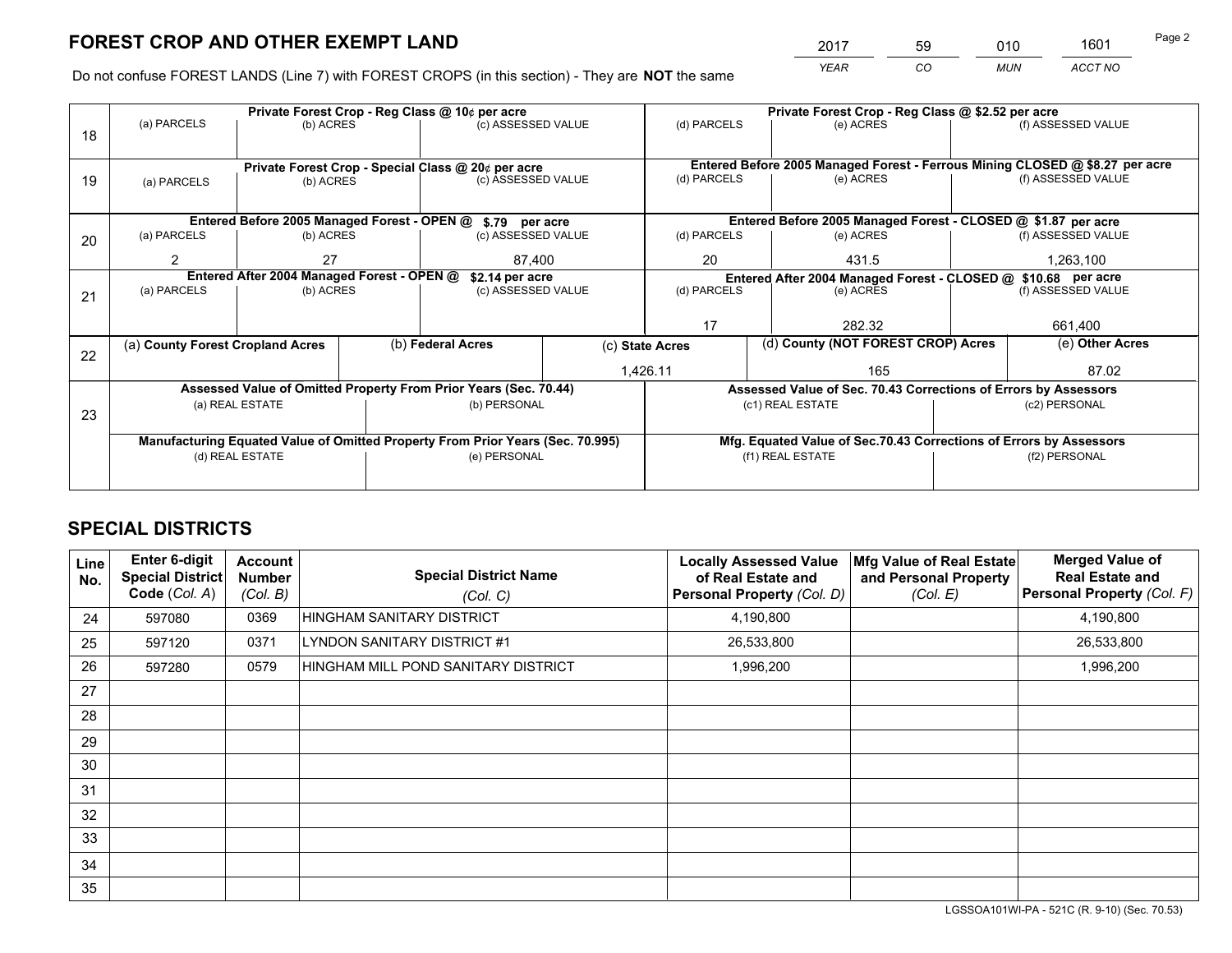|             |                                                                 |                                             |                                                         | <b>YEAR</b>                                                                       | CO<br><b>MUN</b>                                              | ACCT NO                                                                        |
|-------------|-----------------------------------------------------------------|---------------------------------------------|---------------------------------------------------------|-----------------------------------------------------------------------------------|---------------------------------------------------------------|--------------------------------------------------------------------------------|
| Line<br>No. | <b>Enter 6-digit</b><br><b>School District</b><br>Code (Col. A) | <b>Account</b><br><b>Number</b><br>(Col. B) | <b>School District Name</b><br>(Col. C)                 | <b>Locally Assessed Value</b><br>of Real Estate and<br>Personal Property (Col. D) | Mfg Value of Real Estate<br>and Personal Property<br>(Col. E) | <b>Merged Value of</b><br><b>Real Estate and</b><br>Personal Property (Col. F) |
|             | A. SCHOOL DISTRICTS (K-8 and K-12)                              |                                             |                                                         |                                                                                   |                                                               |                                                                                |
| 36          | 594137                                                          | 0350                                        | SCH D OF OOSTBURG                                       | 9,388,000                                                                         | 474,000                                                       | 9,862,000                                                                      |
| 37          | 594473                                                          | 0351                                        | SCH D OF PLYMOUTH                                       | 107,236,794                                                                       | 385,400                                                       | 107,622,194                                                                    |
| 38          | 594641                                                          | 0352                                        | SCH D OF RANDOM LAKE                                    | 25,889,799                                                                        | 1,142,500                                                     | 27,032,299                                                                     |
| 39          | 595278                                                          | 0354                                        | SCH D OF SHEBOYGAN FALLS                                | 24,453,821                                                                        | 544,400                                                       | 24,998,221                                                                     |
| 40          |                                                                 |                                             |                                                         |                                                                                   |                                                               |                                                                                |
| 41          |                                                                 |                                             |                                                         |                                                                                   |                                                               |                                                                                |
| 42          |                                                                 |                                             |                                                         |                                                                                   |                                                               |                                                                                |
| 43          |                                                                 |                                             |                                                         |                                                                                   |                                                               |                                                                                |
| 44          |                                                                 |                                             |                                                         |                                                                                   |                                                               |                                                                                |
| 45          |                                                                 |                                             |                                                         |                                                                                   |                                                               |                                                                                |
| 46          |                                                                 |                                             |                                                         |                                                                                   |                                                               |                                                                                |
| 47          |                                                                 |                                             |                                                         |                                                                                   |                                                               |                                                                                |
| 48          |                                                                 |                                             |                                                         |                                                                                   |                                                               |                                                                                |
| 49          |                                                                 |                                             | TOTAL ASSESSED VALUE OF SCHOOL DISTRICTS (K-8 and K-12) |                                                                                   |                                                               |                                                                                |
| 50          | <b>B.</b><br><b>UNION HIGH SCHOOL DISTRICTS</b>                 |                                             |                                                         | 166,968,414                                                                       | 2,546,300                                                     | 169,514,714                                                                    |
| 51          |                                                                 |                                             |                                                         |                                                                                   |                                                               |                                                                                |
| 52          |                                                                 |                                             |                                                         |                                                                                   |                                                               |                                                                                |
| 53          |                                                                 |                                             |                                                         |                                                                                   |                                                               |                                                                                |
| 54          |                                                                 |                                             |                                                         |                                                                                   |                                                               |                                                                                |
| 55          |                                                                 |                                             | TOTAL ASSESSED VALUE OF UNION HIGH SCHOOLS              |                                                                                   |                                                               |                                                                                |
|             | C.<br><b>TECHNICAL COLLEGE DISTRICTS</b>                        |                                             |                                                         |                                                                                   |                                                               |                                                                                |
| 56          | 001100                                                          | 0010                                        | LAKESHORE TECHNICAL COLLEGE<br><b>CLEV</b>              | 166,968,414                                                                       | 2,546,300                                                     | 169,514,714                                                                    |
| 57          |                                                                 |                                             |                                                         |                                                                                   |                                                               |                                                                                |
| 58          |                                                                 |                                             |                                                         |                                                                                   |                                                               |                                                                                |
| 59          |                                                                 |                                             | TOTAL ASSESSED VALUE OF TECHNICAL COLLEGES              | 166,968,414                                                                       | 2,546,300                                                     | 169,514,714                                                                    |

59

010

 *I hereby certify, to the best of my knowledge and belief, this form is complete and correct.*

**SCHOOL DISTRICTS**

| Print name of preparer | Title                    |                | Date (MM / DD / CCYY) |
|------------------------|--------------------------|----------------|-----------------------|
|                        |                          |                |                       |
| Signature of preparer  | Contact Telephone Number | E-mail address |                       |
|                        |                          |                |                       |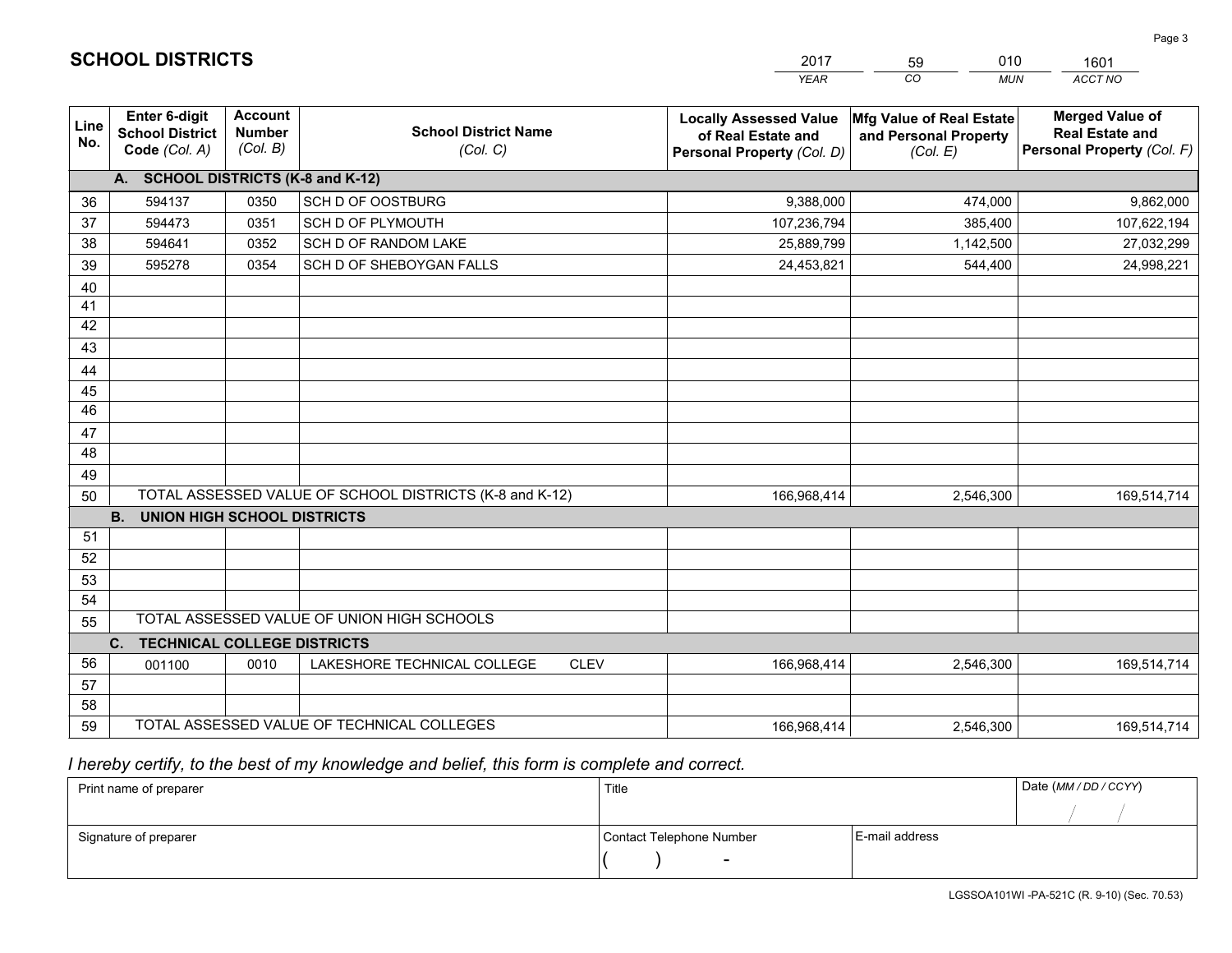#### **HIGHLIGHTS**

- 1. Complete the Statement of Assessment after the Board of Review. Reflect any changes made there.
- 2. Use black ink to complete.
- 3. Line 16 must equal Line 50, Col D.
- 4. Line 55 must equal the total of K-8 schools listed on lines 36-49. Do not include K-12 schools in this comparision.
- 5. Line 59, Col. D must equal Line 16.
- 6. Special District, School District and Technical College District values must include both real estate and personal property. Examples of Special districts are: town sanitary districts, public inland lake protection and rehabilitation districts, and metropolitan sewerage districts.
- 7. DO NOT INCLUDE Manufacturing property values.DOR will print these values on the final SOA.

SALLY MARVER TOWN OF LYNDON W6081 COUNTY RD N PLYMOUTH, WI 53073

SALLY MARVER<br>TOWN OF LYNDON

W6081 COUNTY RD N PLYMOUTH, WI 53073

 8. Accuracy of this form is very important. The values reported directly affect the equalized value DOR calculates for school and special districts.

#### **Page 1:**

 If not prefilled, enter the tax year,county and municipal code,municipal type, municipal name and county name on the top of form.

Check the Amended box, if filing an amended / corrected SOA.

 Report the parcel count, acres and assessed value of taxable general property, total parcel count, (real and personal), total acres, and values from final figures set by the Board of Review.

- A. Real Estate land and improvements (buildings, etc.) is reported on lines 1 8, total line 9.
- B. Personal Property is reported on lines 11 14, Column D, total line 15.
- C. To complete this report, use the computer produced summary of the assessment roll that shows these amounts.
- D. Use whole numbers only.
- E. Add each line across and each column down to verify entries.

### **Page 2:**

- A. Report Special Items (not subject to general property tax).
- 1. Private Forest Croplands and Managed Forest Lands are reported on lines 18,19, 20 and 21. Be sure to report assessed values **NOT** taxes.
- 2. You should have copies of the orders of entry, orders of withdrawal, etc., to update your assessment roll.
	- 3. Show hundredths of acres (e.g. 39.75).
- 4. Tax exempt lands are reported on line 22.
- 5. Omitted property and sec. 70.43, Wis. Stats., corrections of errors by assessor are reported on line 23. Report real estate and personal property separately. These should be for **prior years**, not something found on the current assessment roll after the board of review.
- B. Special District (Lines 24-35) Include the value of both real and personal property.

 The Department of Revenue (DOR) preprints much of the information regarding names and codes for schools, special districts,etc. If a district is not listed, enter the name and value only, DOR will enter the proper code.

## **Page 3 School Districts:**

Include the value of both real and personal property.

Report School District (regular, elementary, union high school, and technical college).

- 1. Regular (K-12) and Elementary (K-8) school values are reported on lines 36-49, total on line 50.
- 2. Union High School (UHS) (use only if elementary schools are listed on lines 36-49) are reported on lines 51-54. UHS total value (line 55) must equal to the total **elementary school** values reported on lines 36-49. Do notinclude K-12 schools in this comparison.
- 3. Technical College values are reported on lines 56-58, total on line 59.
- 4. Use the computer summary that shows these amounts to complete this report.

#### **This form is due the second Monday in June. File this report only after your Board of Review is complete.**

 *If you have questions: Return forms to:*

 Email: lgs@wisconsin.gov Wisconsin Department of RevenueCall:  $(608)$  266-2569 or  $(608)$  264-6892 Fax number: (608) 264-6887 PO Box 8971

Local Government Services Section 6-97 Madison WI 53708-8971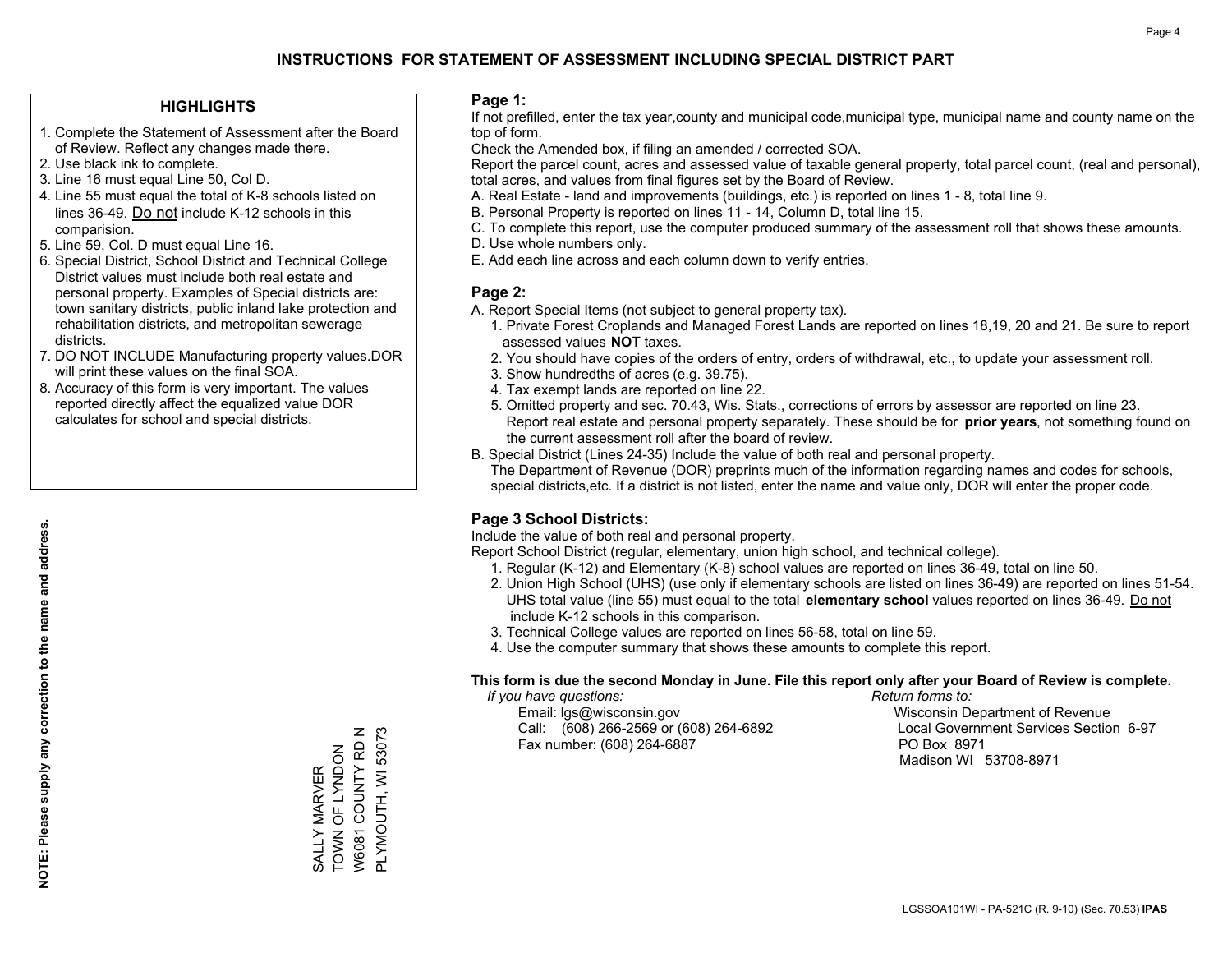**STATEMENT OF ASSESSMENT FOR 2017** 

| 59        | 012   | 1602    |
|-----------|-------|---------|
| $($ : $($ | MI IN | ACCT NO |

|                         | <b>FOR</b>                                                                                                                                                                                   | <b>TOWN OF</b><br>OF                                         | <b>MITCHELL</b>          |                | SHEBOYGAN COUNTY                     |                                  |                      | <b>WHEN COMPLETING THIS DOCUMENT</b>     |
|-------------------------|----------------------------------------------------------------------------------------------------------------------------------------------------------------------------------------------|--------------------------------------------------------------|--------------------------|----------------|--------------------------------------|----------------------------------|----------------------|------------------------------------------|
|                         |                                                                                                                                                                                              | Town - Village - City                                        | <b>Municipality Name</b> |                | <b>County Name</b>                   |                                  |                      | DO NOT WRITE OVER X's OR IN SHADED AREAS |
| Line                    |                                                                                                                                                                                              | PARCEL COUNT<br><b>REAL ESTATE</b>                           |                          |                | NO. OF ACRES<br><b>WHOLE</b>         | <b>VALUE OF</b>                  | <b>VALUE OF</b>      | TOTAL VALUE OF LAND                      |
| No.                     |                                                                                                                                                                                              | (See Lines 18 - 22 for<br>other Real Estate)                 |                          |                | TOTAL LAND IMPROVEMENTS NUMBERS ONLY | <b>LAND</b>                      | <b>IMPROVEMENTS</b>  | AND IMPROVEMENTS                         |
|                         |                                                                                                                                                                                              |                                                              | Col. A                   | Col. B         | Col. C                               | Col. D                           | Col. E               | Col. F                                   |
| -1                      | <b>RESIDENTIAL - Class 1</b>                                                                                                                                                                 |                                                              | 496                      | 470            | 1,439                                | 20,434,200                       | 75,211,700           | 95,645,900                               |
| $\overline{2}$          |                                                                                                                                                                                              | <b>COMMERCIAL - Class 2</b>                                  | 10                       | 8              | 40                                   | 266,600                          | 1,065,600            | 1,332,200                                |
| 3                       |                                                                                                                                                                                              | <b>MANUFACTURING - Class 3</b>                               | $\overline{2}$           | $\overline{2}$ | 38                                   | 120,800                          | 152,000              | 272,800                                  |
| $\overline{\mathbf{4}}$ |                                                                                                                                                                                              | <b>AGRICULTURAL - Class 4</b>                                | 418                      |                | 7,948                                | 1,251,300                        |                      | 1,251,300                                |
| 5                       |                                                                                                                                                                                              | <b>UNDEVELOPED - Class 5</b>                                 | 392                      |                | 2,069                                | 1,798,100                        |                      | 1,798,100                                |
| 6                       | AGRICULTURAL FOREST - Class 5m                                                                                                                                                               |                                                              | 145                      |                | 1,140                                | 1,550,900                        |                      | 1,550,900                                |
| $\overline{7}$          |                                                                                                                                                                                              | FOREST LANDS - Class 6                                       | 73                       |                | 558                                  | 1,629,600                        |                      | 1,629,600                                |
| 8                       |                                                                                                                                                                                              | OTHER - Class 7                                              | 77                       | 77             | 173                                  | 1,280,900                        | 6,773,800            | 8,054,700                                |
| 9                       |                                                                                                                                                                                              | TOTAL - ALL COLUMNS                                          | 1,613                    | 557            | 13,405                               | 28,332,400                       | 83,203,100           | 111,535,500                              |
| 10                      |                                                                                                                                                                                              | NUMBER OF PERSONAL PROPERTY ACCOUNTS IN ROLL                 |                          |                | 24                                   | <b>LOCALLY ASSESSED</b>          | <b>MANUFACTURING</b> | <b>MERGED</b>                            |
| 11                      |                                                                                                                                                                                              | BOATS AND OTHER WATERCRAFT NOT EXEMPT - Code 1               |                          |                |                                      | $\Omega$                         | $\Omega$             | $\mathbf{0}$                             |
| 12                      |                                                                                                                                                                                              | MACHINERY, TOOLS AND PATTERNS - Code 2                       |                          |                |                                      | 326,700                          | 15,400               | 342,100                                  |
| 13                      |                                                                                                                                                                                              | FURNITURE, FIXTURES AND EQUIPMENT - Code 3                   |                          |                |                                      | 51,200                           | $\Omega$             | 51,200                                   |
| 14                      |                                                                                                                                                                                              | ALL OTHER PERSONAL PROPERTY NOT EXEMPT - Codes 4A, 4B, 4C    |                          |                |                                      | 43,100                           | 2,400                | 45,500                                   |
| 15                      |                                                                                                                                                                                              | TOTAL OF PERSONAL PROPERTY NOT EXEMPT (Total of Lines 11-14) |                          |                |                                      | 421,000                          | 17,800               | 438,800                                  |
| 16                      | AGGREGATE ASSESSED VALUE OF ALL PROPERTY SUBJECT TO THE GENERAL PROPERTY TAX (Total of Lines 9F and 15F)<br>MUST EQUAL TOTAL VALUE OF THE SCHOOL DISTRICTS (K-12 PLUS K-8) - Line 50, Col. F |                                                              |                          |                |                                      |                                  | 111,974,300          |                                          |
| 17                      |                                                                                                                                                                                              | <b>BOARD OF REVIEW</b>                                       |                          |                | Name of Assessor                     |                                  | Telephone #          |                                          |
|                         |                                                                                                                                                                                              | DATE OF FINAL ADJOURNMENT                                    | 05/24/2017               |                |                                      | ASSOCIATED APPRAISAL CONSULTANTS |                      | (800) 721-4157                           |

REMARKS

The Assessment Ratio to be used in calculating the estimated Fair Market Value on tax bills for this tax district is .950486632<br>This ratio should be used to convert assessed values to "Calculate Equalized Values" in Step 1 Commission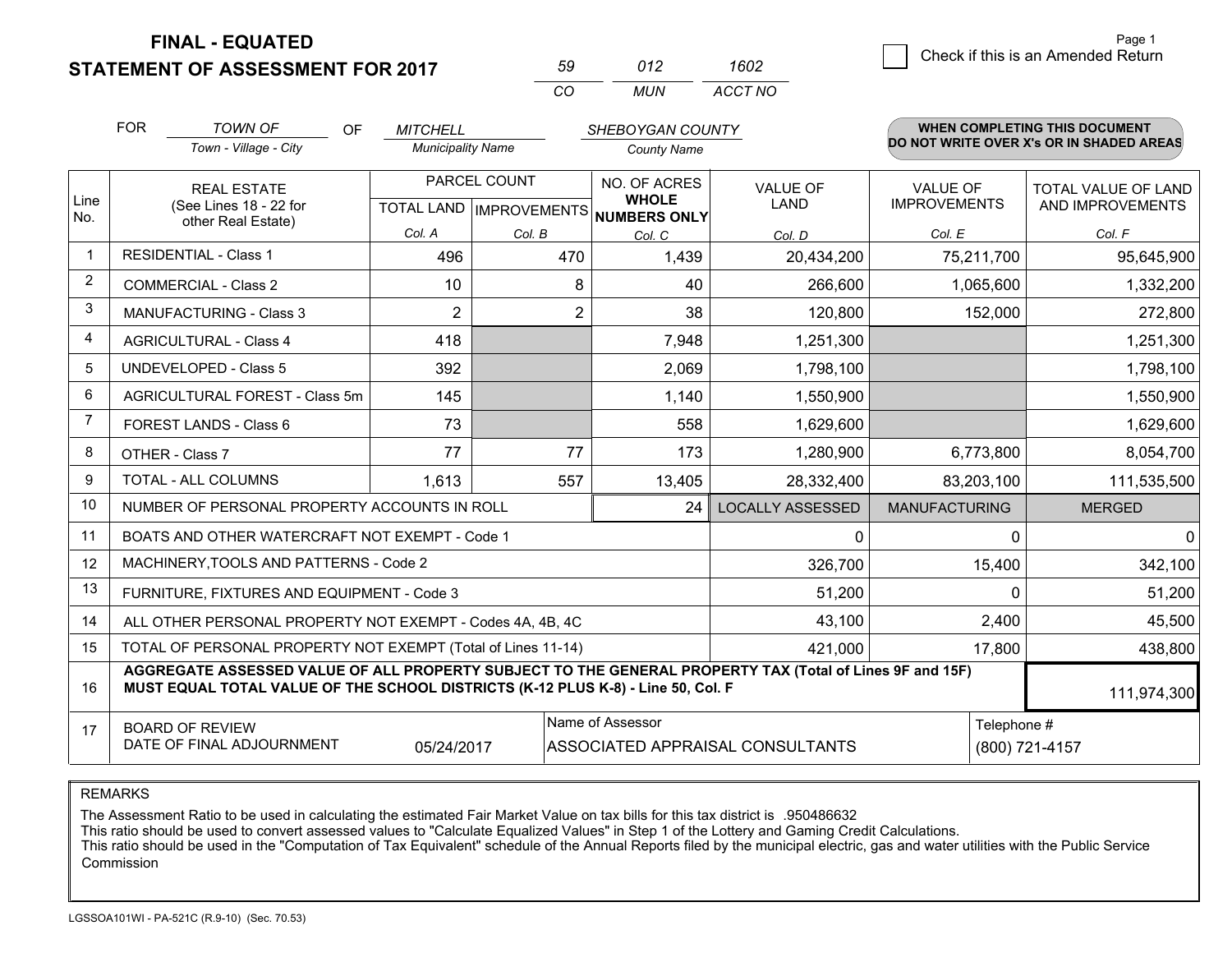*YEAR CO MUN ACCT NO* <sup>2017</sup> <sup>59</sup> <sup>012</sup> <sup>1602</sup>

Do not confuse FOREST LANDS (Line 7) with FOREST CROPS (in this section) - They are **NOT** the same

|    |                                                                                |                                             |  | Private Forest Crop - Reg Class @ 10¢ per acre                                 |     | Private Forest Crop - Reg Class @ \$2.52 per acre             |                                                                              |                    |                    |  |
|----|--------------------------------------------------------------------------------|---------------------------------------------|--|--------------------------------------------------------------------------------|-----|---------------------------------------------------------------|------------------------------------------------------------------------------|--------------------|--------------------|--|
| 18 | (a) PARCELS                                                                    | (b) ACRES                                   |  | (c) ASSESSED VALUE                                                             |     | (d) PARCELS                                                   | (e) ACRES                                                                    |                    | (f) ASSESSED VALUE |  |
|    |                                                                                |                                             |  |                                                                                |     |                                                               | Entered Before 2005 Managed Forest - Ferrous Mining CLOSED @ \$8.27 per acre |                    |                    |  |
| 19 | Private Forest Crop - Special Class @ 20¢ per acre<br>(b) ACRES<br>(a) PARCELS |                                             |  | (c) ASSESSED VALUE                                                             |     | (d) PARCELS                                                   | (e) ACRES                                                                    |                    | (f) ASSESSED VALUE |  |
|    |                                                                                |                                             |  |                                                                                |     |                                                               |                                                                              |                    |                    |  |
|    |                                                                                |                                             |  |                                                                                |     |                                                               |                                                                              |                    |                    |  |
|    |                                                                                | Entered Before 2005 Managed Forest - OPEN @ |  | \$.79 per acre                                                                 |     |                                                               | Entered Before 2005 Managed Forest - CLOSED @ \$1.87 per acre                |                    |                    |  |
| 20 | (a) PARCELS                                                                    | (b) ACRES                                   |  | (c) ASSESSED VALUE                                                             |     | (d) PARCELS                                                   | (e) ACRES                                                                    |                    | (f) ASSESSED VALUE |  |
|    |                                                                                |                                             |  | 12                                                                             | 187 |                                                               | 396,200                                                                      |                    |                    |  |
|    | Entered After 2004 Managed Forest - OPEN @<br>\$2.14 per acre                  |                                             |  |                                                                                |     | Entered After 2004 Managed Forest - CLOSED @ \$10.68 per acre |                                                                              |                    |                    |  |
| 21 | (a) PARCELS                                                                    | (b) ACRES                                   |  | (c) ASSESSED VALUE                                                             |     | (d) PARCELS<br>(e) ACRES                                      |                                                                              | (f) ASSESSED VALUE |                    |  |
|    |                                                                                |                                             |  |                                                                                |     |                                                               |                                                                              |                    |                    |  |
|    |                                                                                |                                             |  |                                                                                |     | $\mathfrak{D}$                                                | 65                                                                           |                    |                    |  |
|    | (a) County Forest Cropland Acres                                               |                                             |  | (b) Federal Acres                                                              |     | (d) County (NOT FOREST CROP) Acres<br>(c) State Acres         |                                                                              |                    | (e) Other Acres    |  |
| 22 |                                                                                |                                             |  |                                                                                |     |                                                               |                                                                              |                    |                    |  |
|    |                                                                                |                                             |  | 299.09                                                                         |     | 8.912                                                         | 31.3                                                                         |                    | 37.46              |  |
|    |                                                                                |                                             |  | Assessed Value of Omitted Property From Prior Years (Sec. 70.44)               |     |                                                               | Assessed Value of Sec. 70.43 Corrections of Errors by Assessors              |                    |                    |  |
| 23 |                                                                                | (a) REAL ESTATE                             |  | (b) PERSONAL                                                                   |     |                                                               | (c1) REAL ESTATE                                                             |                    | (c2) PERSONAL      |  |
|    |                                                                                |                                             |  |                                                                                |     |                                                               |                                                                              |                    |                    |  |
|    |                                                                                |                                             |  | Manufacturing Equated Value of Omitted Property From Prior Years (Sec. 70.995) |     |                                                               | Mfg. Equated Value of Sec.70.43 Corrections of Errors by Assessors           |                    |                    |  |
|    | (d) REAL ESTATE                                                                |                                             |  | (e) PERSONAL                                                                   |     | (f1) REAL ESTATE                                              |                                                                              |                    | (f2) PERSONAL      |  |
|    |                                                                                |                                             |  |                                                                                |     |                                                               |                                                                              |                    |                    |  |
|    |                                                                                |                                             |  |                                                                                |     |                                                               |                                                                              |                    |                    |  |

## **SPECIAL DISTRICTS**

| Line<br>No. | Enter 6-digit<br><b>Special District</b> | <b>Account</b><br><b>Number</b> | <b>Special District Name</b> | <b>Locally Assessed Value</b><br>of Real Estate and | Mfg Value of Real Estate<br>and Personal Property | <b>Merged Value of</b><br><b>Real Estate and</b> |
|-------------|------------------------------------------|---------------------------------|------------------------------|-----------------------------------------------------|---------------------------------------------------|--------------------------------------------------|
|             | Code (Col. A)                            | (Col. B)                        | (Col. C)                     | Personal Property (Col. D)                          | (Col. E)                                          | Personal Property (Col. F)                       |
| 24          |                                          |                                 |                              |                                                     |                                                   |                                                  |
| 25          |                                          |                                 |                              |                                                     |                                                   |                                                  |
| 26          |                                          |                                 |                              |                                                     |                                                   |                                                  |
| 27          |                                          |                                 |                              |                                                     |                                                   |                                                  |
| 28          |                                          |                                 |                              |                                                     |                                                   |                                                  |
| 29          |                                          |                                 |                              |                                                     |                                                   |                                                  |
| 30          |                                          |                                 |                              |                                                     |                                                   |                                                  |
| 31          |                                          |                                 |                              |                                                     |                                                   |                                                  |
| 32          |                                          |                                 |                              |                                                     |                                                   |                                                  |
| 33          |                                          |                                 |                              |                                                     |                                                   |                                                  |
| 34          |                                          |                                 |                              |                                                     |                                                   |                                                  |
| 35          |                                          |                                 |                              |                                                     |                                                   |                                                  |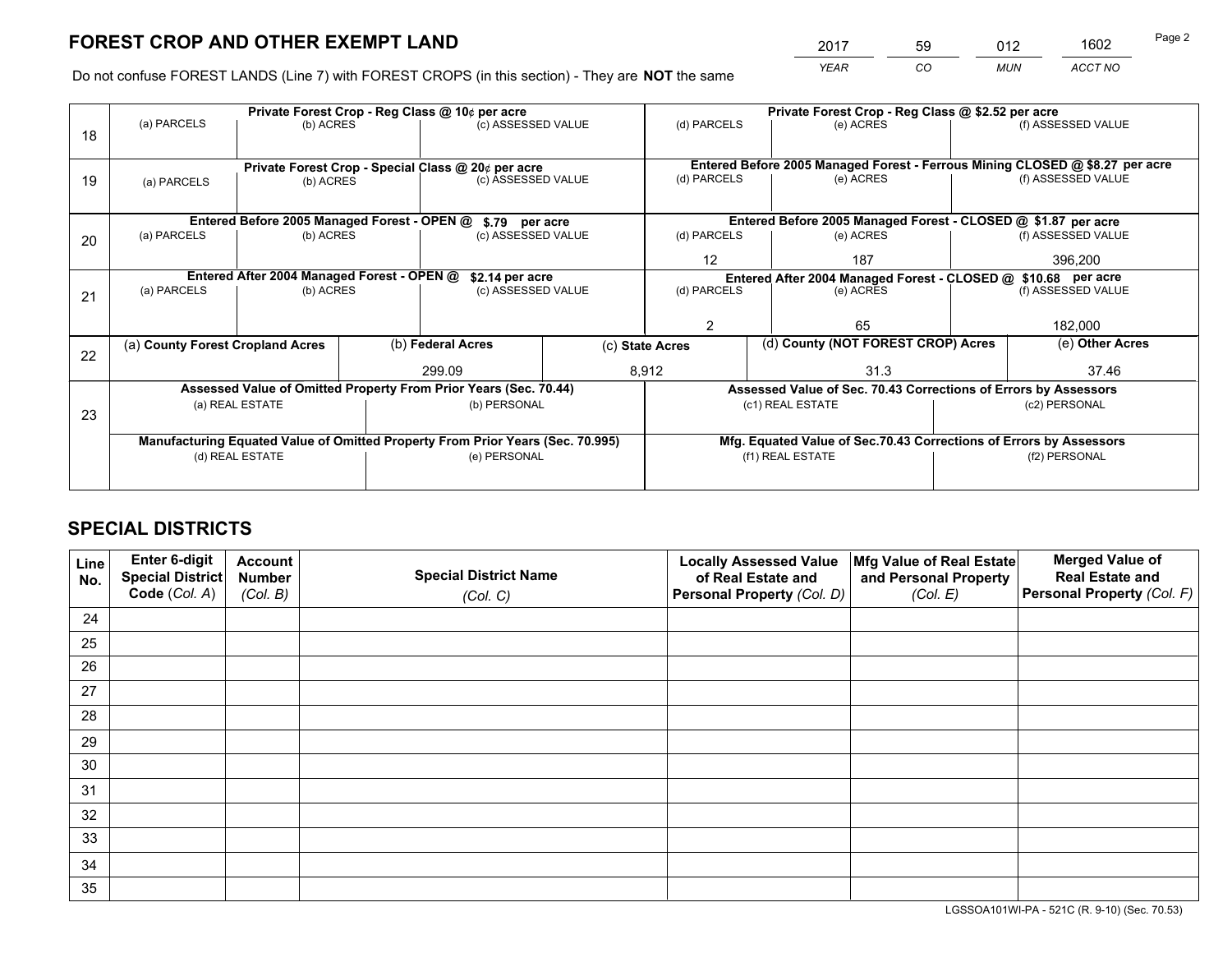|             |                                                                 |                                             |                                                         | <b>YEAR</b>                                                                       | CO<br><b>MUN</b>                                              | ACCT NO                                                                        |
|-------------|-----------------------------------------------------------------|---------------------------------------------|---------------------------------------------------------|-----------------------------------------------------------------------------------|---------------------------------------------------------------|--------------------------------------------------------------------------------|
| Line<br>No. | <b>Enter 6-digit</b><br><b>School District</b><br>Code (Col. A) | <b>Account</b><br><b>Number</b><br>(Col. B) | <b>School District Name</b><br>(Col. C)                 | <b>Locally Assessed Value</b><br>of Real Estate and<br>Personal Property (Col. D) | Mfg Value of Real Estate<br>and Personal Property<br>(Col. E) | <b>Merged Value of</b><br><b>Real Estate and</b><br>Personal Property (Col. F) |
|             | A. SCHOOL DISTRICTS (K-8 and K-12)                              |                                             |                                                         |                                                                                   |                                                               |                                                                                |
| 36          | 200910                                                          | 0123                                        | SCH D OF CAMPBELLSPORT                                  | 9,060,800                                                                         |                                                               | 9,060,800                                                                      |
| 37          | 594473                                                          | 0351                                        | SCH D OF PLYMOUTH                                       | 100,971,300                                                                       | 290,600                                                       | 101,261,900                                                                    |
| 38          | 662800                                                          | 0398                                        | SCH D OF KEWASKUM                                       | 1,651,600                                                                         |                                                               | 1,651,600                                                                      |
| 39          |                                                                 |                                             |                                                         |                                                                                   |                                                               |                                                                                |
| 40          |                                                                 |                                             |                                                         |                                                                                   |                                                               |                                                                                |
| 41          |                                                                 |                                             |                                                         |                                                                                   |                                                               |                                                                                |
| 42          |                                                                 |                                             |                                                         |                                                                                   |                                                               |                                                                                |
| 43          |                                                                 |                                             |                                                         |                                                                                   |                                                               |                                                                                |
| 44          |                                                                 |                                             |                                                         |                                                                                   |                                                               |                                                                                |
| 45          |                                                                 |                                             |                                                         |                                                                                   |                                                               |                                                                                |
| 46          |                                                                 |                                             |                                                         |                                                                                   |                                                               |                                                                                |
| 47          |                                                                 |                                             |                                                         |                                                                                   |                                                               |                                                                                |
| 48          |                                                                 |                                             |                                                         |                                                                                   |                                                               |                                                                                |
| 49          |                                                                 |                                             |                                                         |                                                                                   |                                                               |                                                                                |
| 50          | <b>B.</b><br><b>UNION HIGH SCHOOL DISTRICTS</b>                 |                                             | TOTAL ASSESSED VALUE OF SCHOOL DISTRICTS (K-8 and K-12) | 111,683,700                                                                       | 290,600                                                       | 111,974,300                                                                    |
| 51          |                                                                 |                                             |                                                         |                                                                                   |                                                               |                                                                                |
| 52          |                                                                 |                                             |                                                         |                                                                                   |                                                               |                                                                                |
| 53          |                                                                 |                                             |                                                         |                                                                                   |                                                               |                                                                                |
| 54          |                                                                 |                                             |                                                         |                                                                                   |                                                               |                                                                                |
| 55          |                                                                 |                                             | TOTAL ASSESSED VALUE OF UNION HIGH SCHOOLS              |                                                                                   |                                                               |                                                                                |
|             | C.<br><b>TECHNICAL COLLEGE DISTRICTS</b>                        |                                             |                                                         |                                                                                   |                                                               |                                                                                |
| 56          | 001100                                                          | 0010                                        | LAKESHORE TECHNICAL COLLEGE<br><b>CLEV</b>              | 111,683,700                                                                       | 290,600                                                       | 111,974,300                                                                    |
| 57          |                                                                 |                                             |                                                         |                                                                                   |                                                               |                                                                                |
| 58          |                                                                 |                                             |                                                         |                                                                                   |                                                               |                                                                                |
| 59          |                                                                 |                                             | TOTAL ASSESSED VALUE OF TECHNICAL COLLEGES              | 111,683,700                                                                       | 290,600                                                       | 111,974,300                                                                    |

59

012

 *I hereby certify, to the best of my knowledge and belief, this form is complete and correct.*

**SCHOOL DISTRICTS**

| Print name of preparer | Title                    |                | Date (MM / DD / CCYY) |
|------------------------|--------------------------|----------------|-----------------------|
|                        |                          |                |                       |
| Signature of preparer  | Contact Telephone Number | E-mail address |                       |
|                        | $\sim$                   |                |                       |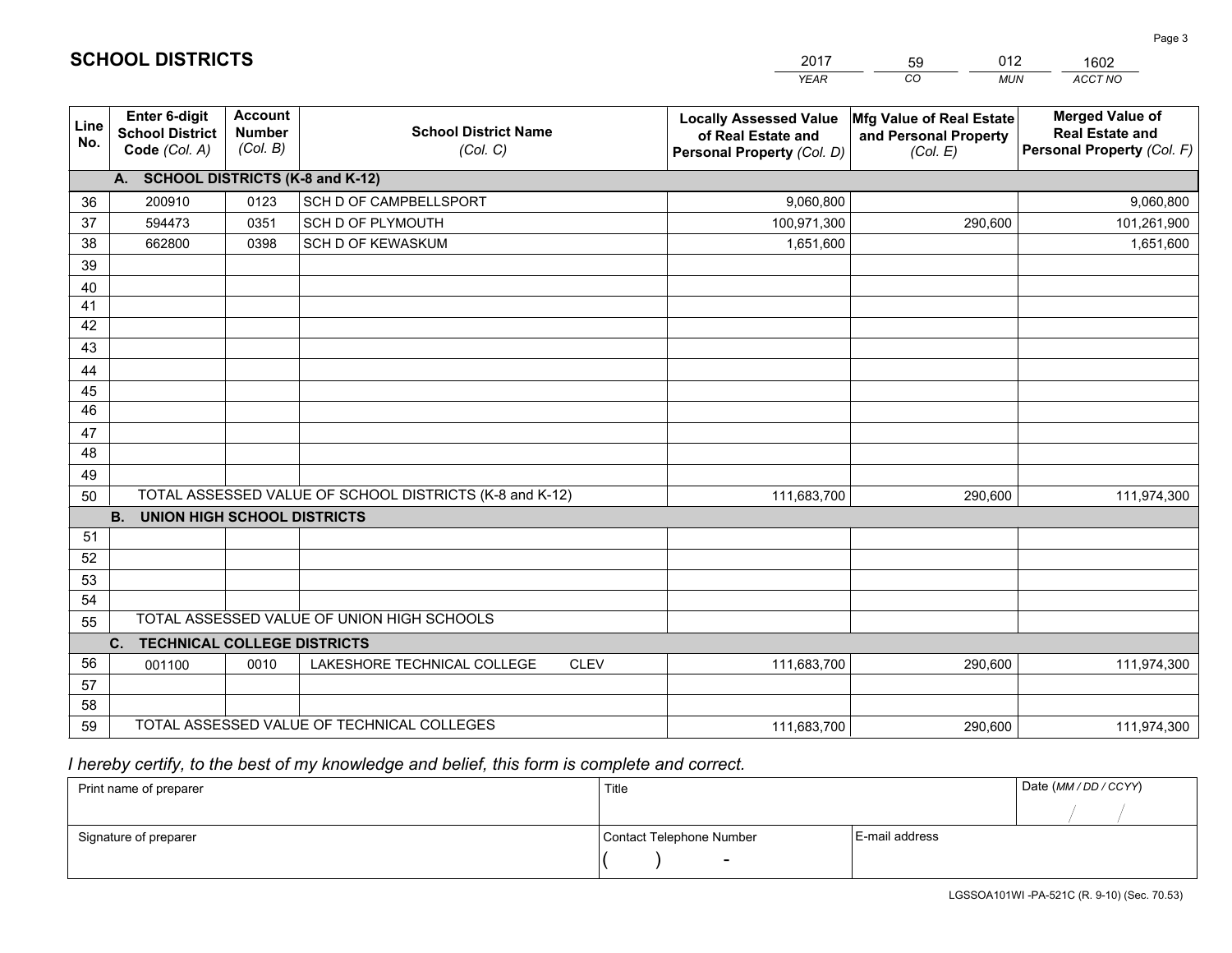#### **HIGHLIGHTS**

- 1. Complete the Statement of Assessment after the Board of Review. Reflect any changes made there.
- 2. Use black ink to complete.
- 3. Line 16 must equal Line 50, Col D.
- 4. Line 55 must equal the total of K-8 schools listed on lines 36-49. Do not include K-12 schools in this comparision.
- 5. Line 59, Col. D must equal Line 16.
- 6. Special District, School District and Technical College District values must include both real estate and personal property. Examples of Special districts are: town sanitary districts, public inland lake protection and rehabilitation districts, and metropolitan sewerage districts.
- 7. DO NOT INCLUDE Manufacturing property values.DOR will print these values on the final SOA.
- 8. Accuracy of this form is very important. The values reported directly affect the equalized value DOR calculates for school and special districts.

#### **Page 1:**

 If not prefilled, enter the tax year,county and municipal code,municipal type, municipal name and county name on the top of form.

Check the Amended box, if filing an amended / corrected SOA.

 Report the parcel count, acres and assessed value of taxable general property, total parcel count, (real and personal), total acres, and values from final figures set by the Board of Review.

- A. Real Estate land and improvements (buildings, etc.) is reported on lines 1 8, total line 9.
- B. Personal Property is reported on lines 11 14, Column D, total line 15.
- C. To complete this report, use the computer produced summary of the assessment roll that shows these amounts.
- D. Use whole numbers only.
- E. Add each line across and each column down to verify entries.

#### **Page 2:**

- A. Report Special Items (not subject to general property tax).
- 1. Private Forest Croplands and Managed Forest Lands are reported on lines 18,19, 20 and 21. Be sure to report assessed values **NOT** taxes.
- 2. You should have copies of the orders of entry, orders of withdrawal, etc., to update your assessment roll.
	- 3. Show hundredths of acres (e.g. 39.75).
- 4. Tax exempt lands are reported on line 22.
- 5. Omitted property and sec. 70.43, Wis. Stats., corrections of errors by assessor are reported on line 23. Report real estate and personal property separately. These should be for **prior years**, not something found on the current assessment roll after the board of review.
- B. Special District (Lines 24-35) Include the value of both real and personal property.
- The Department of Revenue (DOR) preprints much of the information regarding names and codes for schools, special districts,etc. If a district is not listed, enter the name and value only, DOR will enter the proper code.

## **Page 3 School Districts:**

Include the value of both real and personal property.

Report School District (regular, elementary, union high school, and technical college).

- 1. Regular (K-12) and Elementary (K-8) school values are reported on lines 36-49, total on line 50.
- 2. Union High School (UHS) (use only if elementary schools are listed on lines 36-49) are reported on lines 51-54. UHS total value (line 55) must equal to the total **elementary school** values reported on lines 36-49. Do notinclude K-12 schools in this comparison.
- 3. Technical College values are reported on lines 56-58, total on line 59.
- 4. Use the computer summary that shows these amounts to complete this report.

#### **This form is due the second Monday in June. File this report only after your Board of Review is complete.**

 *If you have questions: Return forms to:*

 Email: lgs@wisconsin.gov Wisconsin Department of RevenueCall:  $(608)$  266-2569 or  $(608)$  264-6892 Fax number: (608) 264-6887 PO Box 8971

Local Government Services Section 6-97 Madison WI 53708-8971

 $-1250$ CASCADE, WI 53011 - 1250 TOWN OF MITCHELL \_INNAE WIERUS<br>TOWN OF MITCHELL CASCADE, WI 53011 W8095 PARNELL RD W8095 PARNELL RD LINNAE WIERUS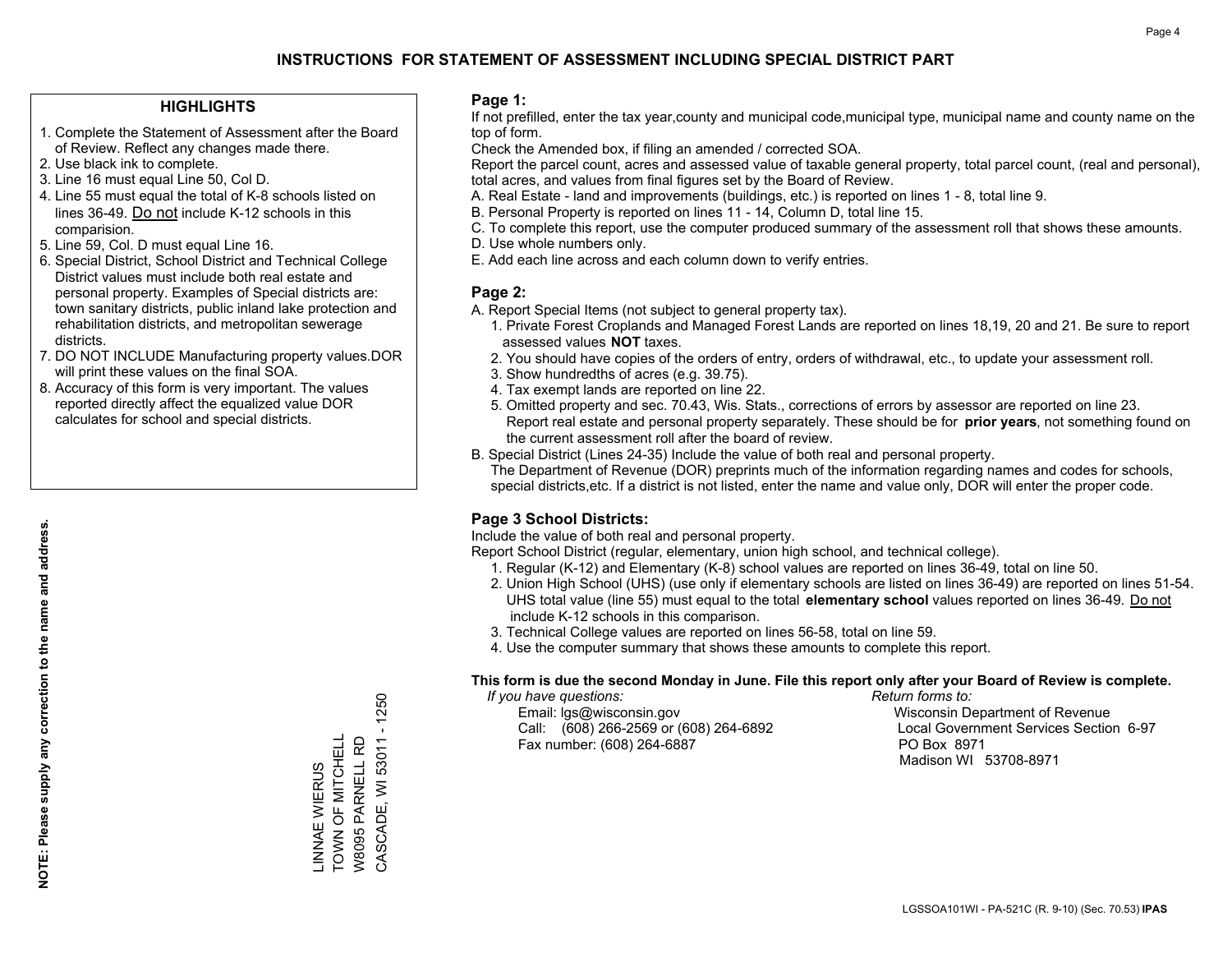**STATEMENT OF ASSESSMENT FOR 2017** 

| 50   | 014 | 1603    |
|------|-----|---------|
| ∫ ∩′ | MUN | ACCT NO |

|                         | <b>FOR</b>                                                                                                                                                                                   | <b>TOWN OF</b><br>OF                                         | <b>MOSEL</b>             |              | SHEBOYGAN COUNTY                                    |                         |                      | <b>WHEN COMPLETING THIS DOCUMENT</b>     |
|-------------------------|----------------------------------------------------------------------------------------------------------------------------------------------------------------------------------------------|--------------------------------------------------------------|--------------------------|--------------|-----------------------------------------------------|-------------------------|----------------------|------------------------------------------|
|                         |                                                                                                                                                                                              | Town - Village - City                                        | <b>Municipality Name</b> |              | <b>County Name</b>                                  |                         |                      | DO NOT WRITE OVER X's OR IN SHADED AREAS |
|                         |                                                                                                                                                                                              | <b>REAL ESTATE</b>                                           |                          | PARCEL COUNT | NO. OF ACRES                                        | <b>VALUE OF</b>         | <b>VALUE OF</b>      | TOTAL VALUE OF LAND                      |
| Line<br>No.             |                                                                                                                                                                                              | (See Lines 18 - 22 for<br>other Real Estate)                 |                          |              | <b>WHOLE</b><br>TOTAL LAND MPROVEMENTS NUMBERS ONLY | <b>LAND</b>             | <b>IMPROVEMENTS</b>  | AND IMPROVEMENTS                         |
|                         |                                                                                                                                                                                              |                                                              | Col. A                   | Col. B       | Col. C                                              | Col. D                  | Col. E               | Col. F                                   |
| $\overline{\mathbf{1}}$ |                                                                                                                                                                                              | <b>RESIDENTIAL - Class 1</b>                                 | 313                      | 276          | 645                                                 | 14,257,800              | 39,710,500           | 53,968,300                               |
| 2                       |                                                                                                                                                                                              | <b>COMMERCIAL - Class 2</b>                                  | 67                       | 59           | 714                                                 | 6,735,100               | 32,859,500           | 39,594,600                               |
| 3                       |                                                                                                                                                                                              | MANUFACTURING - Class 3                                      | $\overline{7}$           | 7            | 107                                                 | 860,500                 | 11,145,900           | 12,006,400                               |
| 4                       |                                                                                                                                                                                              | <b>AGRICULTURAL - Class 4</b>                                | 456                      |              | 8,971                                               | 1,538,700               |                      | 1,538,700                                |
| 5                       |                                                                                                                                                                                              | UNDEVELOPED - Class 5                                        | 300                      |              | 785                                                 | 404,800                 |                      | 404,800                                  |
| 6                       |                                                                                                                                                                                              | AGRICULTURAL FOREST - Class 5m                               | 110                      |              | 959                                                 | 1,381,900               |                      | 1,381,900                                |
| $\overline{7}$          |                                                                                                                                                                                              | FOREST LANDS - Class 6                                       | 21                       |              | 351                                                 | 893,400                 |                      | 893,400                                  |
| 8                       |                                                                                                                                                                                              | OTHER - Class 7                                              | 79                       | 78           | 272                                                 | 2,749,500               | 11,593,200           | 14,342,700                               |
| 9                       |                                                                                                                                                                                              | TOTAL - ALL COLUMNS                                          | 1,353                    | 420          | 12,804                                              | 28,821,700              | 95,309,100           | 124,130,800                              |
| 10                      |                                                                                                                                                                                              | NUMBER OF PERSONAL PROPERTY ACCOUNTS IN ROLL                 |                          |              | 51                                                  | <b>LOCALLY ASSESSED</b> | <b>MANUFACTURING</b> | <b>MERGED</b>                            |
| 11                      |                                                                                                                                                                                              | BOATS AND OTHER WATERCRAFT NOT EXEMPT - Code 1               |                          |              |                                                     | 0                       | ∩                    | $\Omega$                                 |
| 12                      |                                                                                                                                                                                              | MACHINERY, TOOLS AND PATTERNS - Code 2                       |                          |              |                                                     | 4,557,600               | 2,340,100            | 6,897,700                                |
| 13                      |                                                                                                                                                                                              | FURNITURE, FIXTURES AND EQUIPMENT - Code 3                   |                          |              |                                                     | 1,384,000               | 1,050,100            | 2,434,100                                |
| 14                      |                                                                                                                                                                                              | ALL OTHER PERSONAL PROPERTY NOT EXEMPT - Codes 4A, 4B, 4C    |                          |              |                                                     | 143,700                 | 111,000              | 254,700                                  |
| 15                      |                                                                                                                                                                                              | TOTAL OF PERSONAL PROPERTY NOT EXEMPT (Total of Lines 11-14) |                          |              |                                                     | 6,085,300               | 3,501,200            | 9,586,500                                |
| 16                      | AGGREGATE ASSESSED VALUE OF ALL PROPERTY SUBJECT TO THE GENERAL PROPERTY TAX (Total of Lines 9F and 15F)<br>MUST EQUAL TOTAL VALUE OF THE SCHOOL DISTRICTS (K-12 PLUS K-8) - Line 50, Col. F |                                                              |                          |              |                                                     |                         |                      | 133,717,300                              |
| 17                      |                                                                                                                                                                                              | <b>BOARD OF REVIEW</b>                                       |                          |              | Name of Assessor                                    |                         | Telephone #          |                                          |
|                         | DATE OF FINAL ADJOURNMENT<br>(800) 721-4157<br>05/10/2017<br>ASSOCIATED APPRAISAL CONSULTANTS                                                                                                |                                                              |                          |              |                                                     |                         |                      |                                          |

REMARKS

The Assessment Ratio to be used in calculating the estimated Fair Market Value on tax bills for this tax district is 1.020454903

This ratio should be used to convert assessed values to "Calculate Equalized Values" in Step 1 of the Lottery and Gaming Credit Calculations.<br>This ratio should be used in the "Computation of Tax Equivalent" schedule of the Commission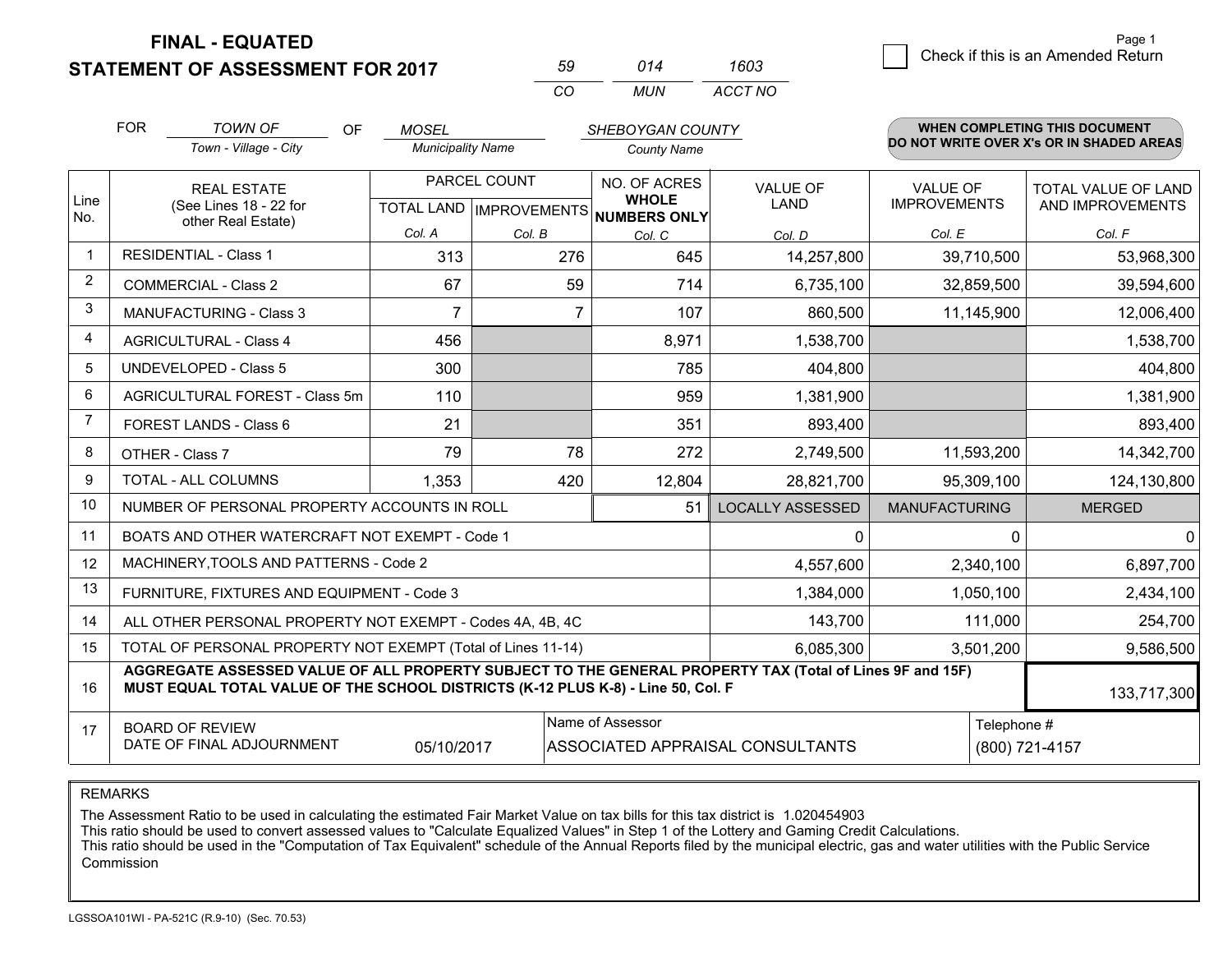*YEAR CO MUN ACCT NO* <sup>2017</sup> <sup>59</sup> <sup>014</sup> <sup>1603</sup>

Do not confuse FOREST LANDS (Line 7) with FOREST CROPS (in this section) - They are **NOT** the same

|    |                                                                                |                                                                                                  |  | Private Forest Crop - Reg Class @ 10¢ per acre                           |                                                                                                                 | Private Forest Crop - Reg Class @ \$2.52 per acre |                                                                              |                                    |                            |  |
|----|--------------------------------------------------------------------------------|--------------------------------------------------------------------------------------------------|--|--------------------------------------------------------------------------|-----------------------------------------------------------------------------------------------------------------|---------------------------------------------------|------------------------------------------------------------------------------|------------------------------------|----------------------------|--|
| 18 | (a) PARCELS                                                                    | (b) ACRES                                                                                        |  | (c) ASSESSED VALUE                                                       |                                                                                                                 | (d) PARCELS                                       | (e) ACRES                                                                    |                                    | (f) ASSESSED VALUE         |  |
|    |                                                                                |                                                                                                  |  |                                                                          |                                                                                                                 |                                                   | Entered Before 2005 Managed Forest - Ferrous Mining CLOSED @ \$8.27 per acre |                                    |                            |  |
| 19 |                                                                                | (b) ACRES                                                                                        |  | Private Forest Crop - Special Class @ 20¢ per acre<br>(c) ASSESSED VALUE |                                                                                                                 | (d) PARCELS                                       | (e) ACRES                                                                    |                                    | (f) ASSESSED VALUE         |  |
|    | (a) PARCELS                                                                    |                                                                                                  |  |                                                                          |                                                                                                                 |                                                   |                                                                              |                                    |                            |  |
|    |                                                                                |                                                                                                  |  |                                                                          |                                                                                                                 |                                                   |                                                                              |                                    |                            |  |
|    |                                                                                |                                                                                                  |  | Entered Before 2005 Managed Forest - OPEN @ \$.79 per acre               |                                                                                                                 |                                                   | Entered Before 2005 Managed Forest - CLOSED @ \$1.87 per acre                |                                    |                            |  |
| 20 | (a) PARCELS                                                                    | (b) ACRES                                                                                        |  | (c) ASSESSED VALUE                                                       |                                                                                                                 | (d) PARCELS                                       | (e) ACRES                                                                    |                                    | (f) ASSESSED VALUE         |  |
|    | Δ                                                                              | 77.71                                                                                            |  | 206.100                                                                  |                                                                                                                 | 5                                                 | 80                                                                           |                                    | 228,200                    |  |
|    |                                                                                |                                                                                                  |  |                                                                          |                                                                                                                 |                                                   |                                                                              |                                    |                            |  |
|    | (a) PARCELS                                                                    | Entered After 2004 Managed Forest - OPEN @<br>\$2.14 per acre<br>(b) ACRES<br>(c) ASSESSED VALUE |  |                                                                          | Entered After 2004 Managed Forest - CLOSED @ \$10.68 per acre<br>(d) PARCELS<br>(f) ASSESSED VALUE<br>(e) ACRES |                                                   |                                                                              |                                    |                            |  |
| 21 |                                                                                |                                                                                                  |  |                                                                          |                                                                                                                 |                                                   |                                                                              |                                    |                            |  |
|    |                                                                                |                                                                                                  |  |                                                                          |                                                                                                                 |                                                   |                                                                              |                                    |                            |  |
|    |                                                                                | 26.75                                                                                            |  | 66,900                                                                   |                                                                                                                 | 2<br>50                                           |                                                                              |                                    | 128,000<br>(e) Other Acres |  |
|    | (a) County Forest Cropland Acres                                               |                                                                                                  |  | (b) Federal Acres                                                        | (c) State Acres                                                                                                 |                                                   |                                                                              | (d) County (NOT FOREST CROP) Acres |                            |  |
| 22 |                                                                                |                                                                                                  |  |                                                                          |                                                                                                                 |                                                   | 62.58                                                                        |                                    |                            |  |
|    |                                                                                |                                                                                                  |  |                                                                          |                                                                                                                 | 41.41                                             |                                                                              |                                    | 131.45                     |  |
|    |                                                                                |                                                                                                  |  | Assessed Value of Omitted Property From Prior Years (Sec. 70.44)         |                                                                                                                 |                                                   | Assessed Value of Sec. 70.43 Corrections of Errors by Assessors              |                                    |                            |  |
| 23 |                                                                                | (a) REAL ESTATE                                                                                  |  | (b) PERSONAL                                                             |                                                                                                                 |                                                   | (c1) REAL ESTATE                                                             |                                    | (c2) PERSONAL              |  |
|    |                                                                                |                                                                                                  |  |                                                                          |                                                                                                                 |                                                   |                                                                              |                                    |                            |  |
|    | Manufacturing Equated Value of Omitted Property From Prior Years (Sec. 70.995) |                                                                                                  |  |                                                                          |                                                                                                                 |                                                   | Mfg. Equated Value of Sec.70.43 Corrections of Errors by Assessors           |                                    |                            |  |
|    | (d) REAL ESTATE<br>(e) PERSONAL                                                |                                                                                                  |  |                                                                          | (f1) REAL ESTATE<br>(f2) PERSONAL                                                                               |                                                   |                                                                              |                                    |                            |  |
|    |                                                                                |                                                                                                  |  |                                                                          |                                                                                                                 |                                                   |                                                                              |                                    |                            |  |
|    |                                                                                |                                                                                                  |  |                                                                          |                                                                                                                 |                                                   |                                                                              |                                    |                            |  |

## **SPECIAL DISTRICTS**

| Line<br>No. | Enter 6-digit<br><b>Special District</b> | <b>Account</b><br><b>Number</b> | <b>Special District Name</b> | <b>Locally Assessed Value</b><br>of Real Estate and | Mfg Value of Real Estate<br>and Personal Property | <b>Merged Value of</b><br><b>Real Estate and</b> |
|-------------|------------------------------------------|---------------------------------|------------------------------|-----------------------------------------------------|---------------------------------------------------|--------------------------------------------------|
|             | Code (Col. A)                            | (Col. B)                        | (Col. C)                     | Personal Property (Col. D)                          | (Col. E)                                          | Personal Property (Col. F)                       |
| 24          |                                          |                                 |                              |                                                     |                                                   |                                                  |
| 25          |                                          |                                 |                              |                                                     |                                                   |                                                  |
| 26          |                                          |                                 |                              |                                                     |                                                   |                                                  |
| 27          |                                          |                                 |                              |                                                     |                                                   |                                                  |
| 28          |                                          |                                 |                              |                                                     |                                                   |                                                  |
| 29          |                                          |                                 |                              |                                                     |                                                   |                                                  |
| 30          |                                          |                                 |                              |                                                     |                                                   |                                                  |
| 31          |                                          |                                 |                              |                                                     |                                                   |                                                  |
| 32          |                                          |                                 |                              |                                                     |                                                   |                                                  |
| 33          |                                          |                                 |                              |                                                     |                                                   |                                                  |
| 34          |                                          |                                 |                              |                                                     |                                                   |                                                  |
| 35          |                                          |                                 |                              |                                                     |                                                   |                                                  |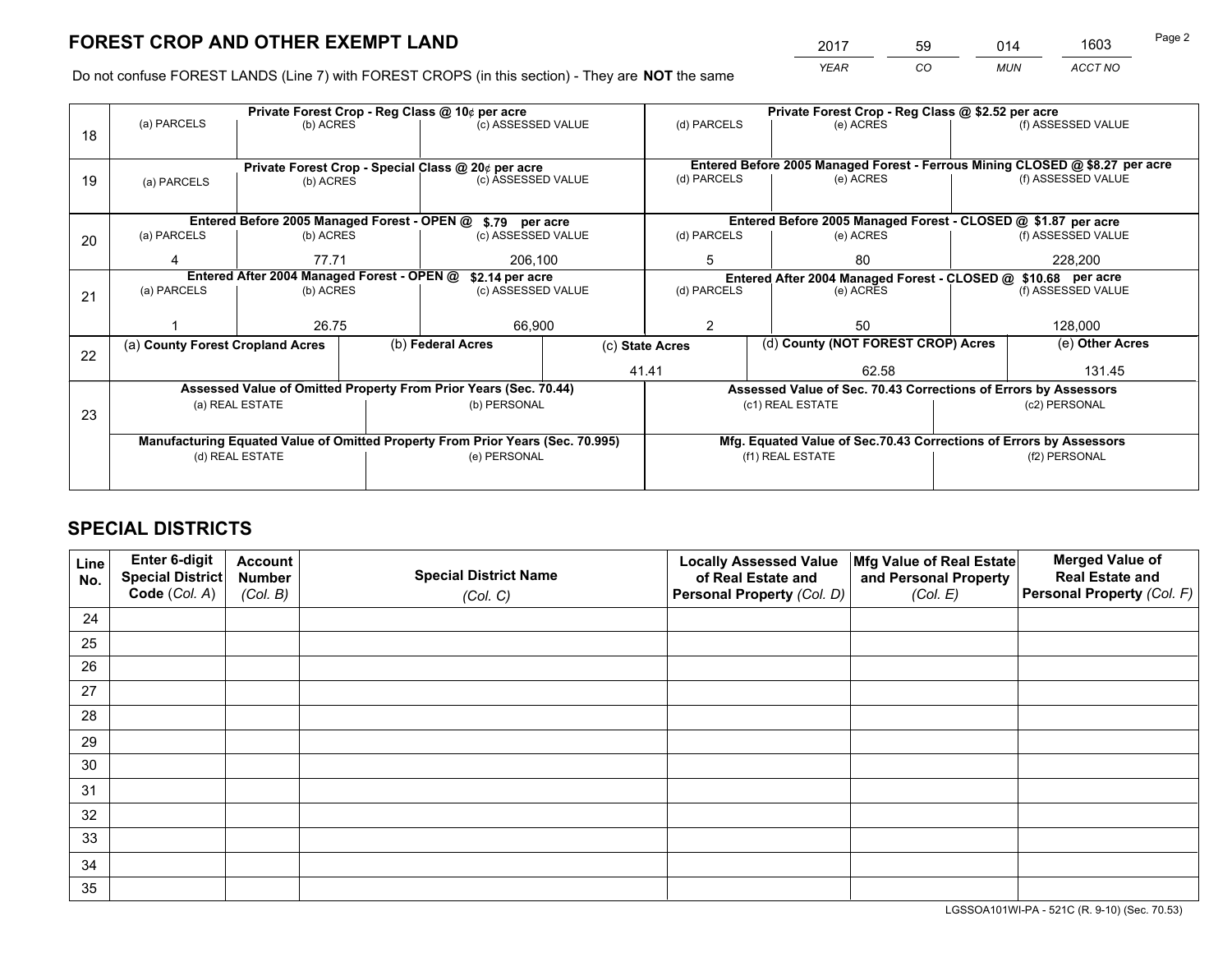|                       |                                                                 |                                             |                                                         | <b>YEAR</b>                                                                       | CO<br><b>MUN</b>                                              | ACCT NO                                                                        |
|-----------------------|-----------------------------------------------------------------|---------------------------------------------|---------------------------------------------------------|-----------------------------------------------------------------------------------|---------------------------------------------------------------|--------------------------------------------------------------------------------|
| Line<br>No.           | <b>Enter 6-digit</b><br><b>School District</b><br>Code (Col. A) | <b>Account</b><br><b>Number</b><br>(Col. B) | <b>School District Name</b><br>(Col. C)                 | <b>Locally Assessed Value</b><br>of Real Estate and<br>Personal Property (Col. D) | Mfg Value of Real Estate<br>and Personal Property<br>(Col. E) | <b>Merged Value of</b><br><b>Real Estate and</b><br>Personal Property (Col. F) |
|                       | A. SCHOOL DISTRICTS (K-8 and K-12)                              |                                             |                                                         |                                                                                   |                                                               |                                                                                |
| 36                    | 592605                                                          | 0348                                        | SCH D OF HOWARDS GROVE                                  | 85,423,500                                                                        | 921,000                                                       | 86,344,500                                                                     |
| 37                    | 595271                                                          | 0353                                        | SCH D OF SHEBOYGAN AREA                                 | 32,786,200                                                                        | 14,586,600                                                    | 47,372,800                                                                     |
| 38                    |                                                                 |                                             |                                                         |                                                                                   |                                                               |                                                                                |
| 39                    |                                                                 |                                             |                                                         |                                                                                   |                                                               |                                                                                |
| 40                    |                                                                 |                                             |                                                         |                                                                                   |                                                               |                                                                                |
| 41                    |                                                                 |                                             |                                                         |                                                                                   |                                                               |                                                                                |
| 42                    |                                                                 |                                             |                                                         |                                                                                   |                                                               |                                                                                |
| 43                    |                                                                 |                                             |                                                         |                                                                                   |                                                               |                                                                                |
| 44                    |                                                                 |                                             |                                                         |                                                                                   |                                                               |                                                                                |
| 45<br>$\overline{46}$ |                                                                 |                                             |                                                         |                                                                                   |                                                               |                                                                                |
| 47                    |                                                                 |                                             |                                                         |                                                                                   |                                                               |                                                                                |
| 48                    |                                                                 |                                             |                                                         |                                                                                   |                                                               |                                                                                |
| 49                    |                                                                 |                                             |                                                         |                                                                                   |                                                               |                                                                                |
| 50                    |                                                                 |                                             | TOTAL ASSESSED VALUE OF SCHOOL DISTRICTS (K-8 and K-12) | 118,209,700                                                                       | 15,507,600                                                    | 133,717,300                                                                    |
|                       | <b>B.</b><br><b>UNION HIGH SCHOOL DISTRICTS</b>                 |                                             |                                                         |                                                                                   |                                                               |                                                                                |
| 51                    |                                                                 |                                             |                                                         |                                                                                   |                                                               |                                                                                |
| 52                    |                                                                 |                                             |                                                         |                                                                                   |                                                               |                                                                                |
| 53                    |                                                                 |                                             |                                                         |                                                                                   |                                                               |                                                                                |
| 54                    |                                                                 |                                             |                                                         |                                                                                   |                                                               |                                                                                |
| 55                    |                                                                 |                                             | TOTAL ASSESSED VALUE OF UNION HIGH SCHOOLS              |                                                                                   |                                                               |                                                                                |
|                       | C.<br><b>TECHNICAL COLLEGE DISTRICTS</b>                        |                                             |                                                         |                                                                                   |                                                               |                                                                                |
| 56                    | 001100                                                          | 0010                                        | LAKESHORE TECHNICAL COLLEGE<br><b>CLEV</b>              | 118,209,700                                                                       | 15,507,600                                                    | 133,717,300                                                                    |
| 57                    |                                                                 |                                             |                                                         |                                                                                   |                                                               |                                                                                |
| 58                    |                                                                 |                                             |                                                         |                                                                                   |                                                               |                                                                                |
| 59                    |                                                                 |                                             | TOTAL ASSESSED VALUE OF TECHNICAL COLLEGES              | 118,209,700                                                                       | 15,507,600                                                    | 133,717,300                                                                    |

59

014

 *I hereby certify, to the best of my knowledge and belief, this form is complete and correct.*

**SCHOOL DISTRICTS**

| Print name of preparer | Title                    |                | Date (MM / DD / CCYY) |
|------------------------|--------------------------|----------------|-----------------------|
|                        |                          |                |                       |
| Signature of preparer  | Contact Telephone Number | E-mail address |                       |
|                        | $\overline{\phantom{0}}$ |                |                       |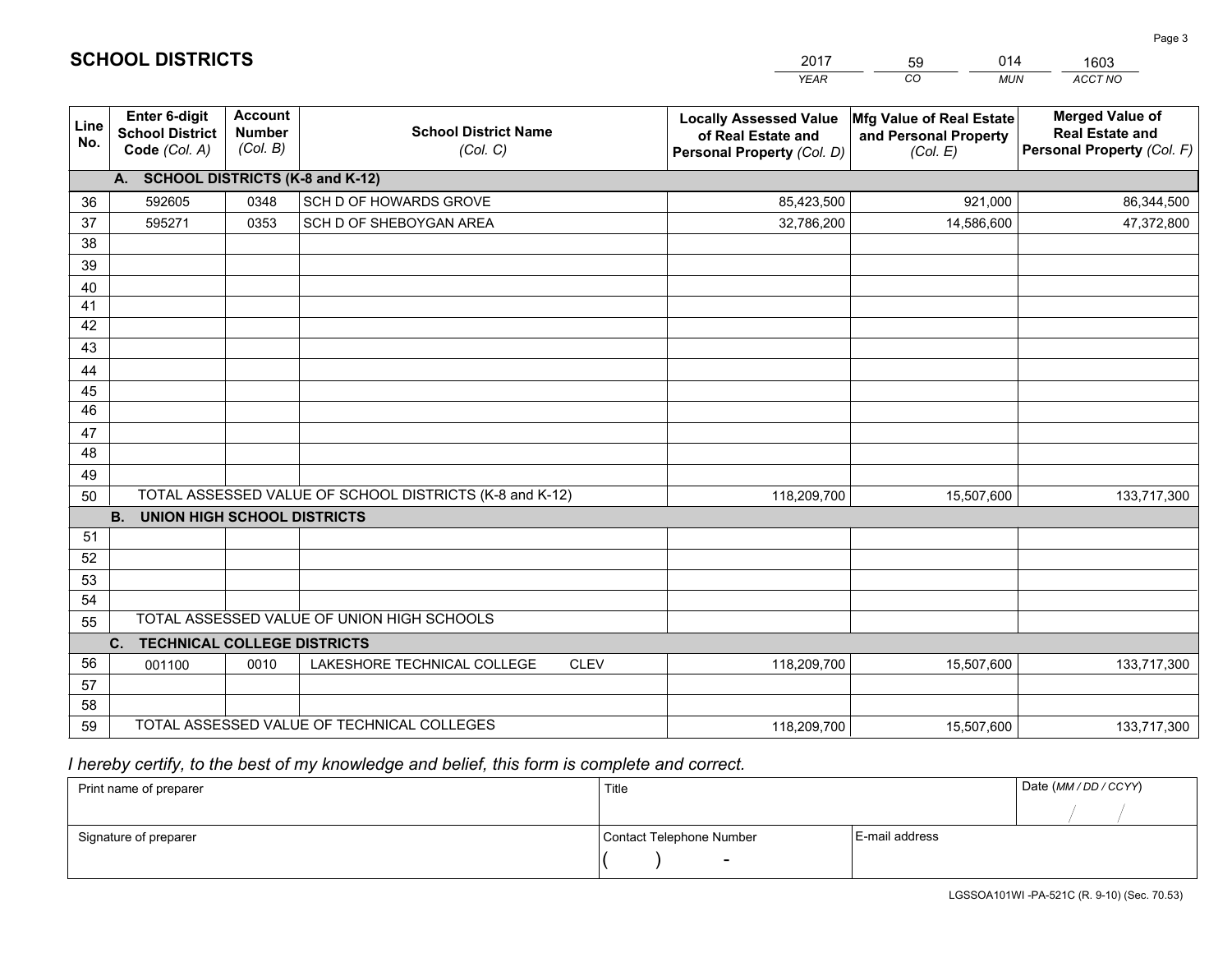#### **HIGHLIGHTS**

- 1. Complete the Statement of Assessment after the Board of Review. Reflect any changes made there.
- 2. Use black ink to complete.
- 3. Line 16 must equal Line 50, Col D.
- 4. Line 55 must equal the total of K-8 schools listed on lines 36-49. Do not include K-12 schools in this comparision.
- 5. Line 59, Col. D must equal Line 16.
- 6. Special District, School District and Technical College District values must include both real estate and personal property. Examples of Special districts are: town sanitary districts, public inland lake protection and rehabilitation districts, and metropolitan sewerage districts.
- 7. DO NOT INCLUDE Manufacturing property values.DOR will print these values on the final SOA.

SUE BORN

TOWN OF MOSEL W982 COUNTY RD FF SHEBOYGAN, WI 53083 - 5136

뜐

W982 COUNTY RD TOWN OF MOSEL SUE BORN

SHEBOYGAN, WI 53083 -

5136

 8. Accuracy of this form is very important. The values reported directly affect the equalized value DOR calculates for school and special districts.

#### **Page 1:**

 If not prefilled, enter the tax year,county and municipal code,municipal type, municipal name and county name on the top of form.

Check the Amended box, if filing an amended / corrected SOA.

 Report the parcel count, acres and assessed value of taxable general property, total parcel count, (real and personal), total acres, and values from final figures set by the Board of Review.

- A. Real Estate land and improvements (buildings, etc.) is reported on lines 1 8, total line 9.
- B. Personal Property is reported on lines 11 14, Column D, total line 15.
- C. To complete this report, use the computer produced summary of the assessment roll that shows these amounts.
- D. Use whole numbers only.
- E. Add each line across and each column down to verify entries.

#### **Page 2:**

- A. Report Special Items (not subject to general property tax).
- 1. Private Forest Croplands and Managed Forest Lands are reported on lines 18,19, 20 and 21. Be sure to report assessed values **NOT** taxes.
- 2. You should have copies of the orders of entry, orders of withdrawal, etc., to update your assessment roll.
	- 3. Show hundredths of acres (e.g. 39.75).
- 4. Tax exempt lands are reported on line 22.
- 5. Omitted property and sec. 70.43, Wis. Stats., corrections of errors by assessor are reported on line 23. Report real estate and personal property separately. These should be for **prior years**, not something found on the current assessment roll after the board of review.
- B. Special District (Lines 24-35) Include the value of both real and personal property.
- The Department of Revenue (DOR) preprints much of the information regarding names and codes for schools, special districts,etc. If a district is not listed, enter the name and value only, DOR will enter the proper code.

## **Page 3 School Districts:**

Include the value of both real and personal property.

Report School District (regular, elementary, union high school, and technical college).

- 1. Regular (K-12) and Elementary (K-8) school values are reported on lines 36-49, total on line 50.
- 2. Union High School (UHS) (use only if elementary schools are listed on lines 36-49) are reported on lines 51-54. UHS total value (line 55) must equal to the total **elementary school** values reported on lines 36-49. Do notinclude K-12 schools in this comparison.
- 3. Technical College values are reported on lines 56-58, total on line 59.
- 4. Use the computer summary that shows these amounts to complete this report.

#### **This form is due the second Monday in June. File this report only after your Board of Review is complete.**

 *If you have questions: Return forms to:*

 Email: lgs@wisconsin.gov Wisconsin Department of RevenueCall:  $(608)$  266-2569 or  $(608)$  264-6892 Fax number: (608) 264-6887 PO Box 8971

Local Government Services Section 6-97 Madison WI 53708-8971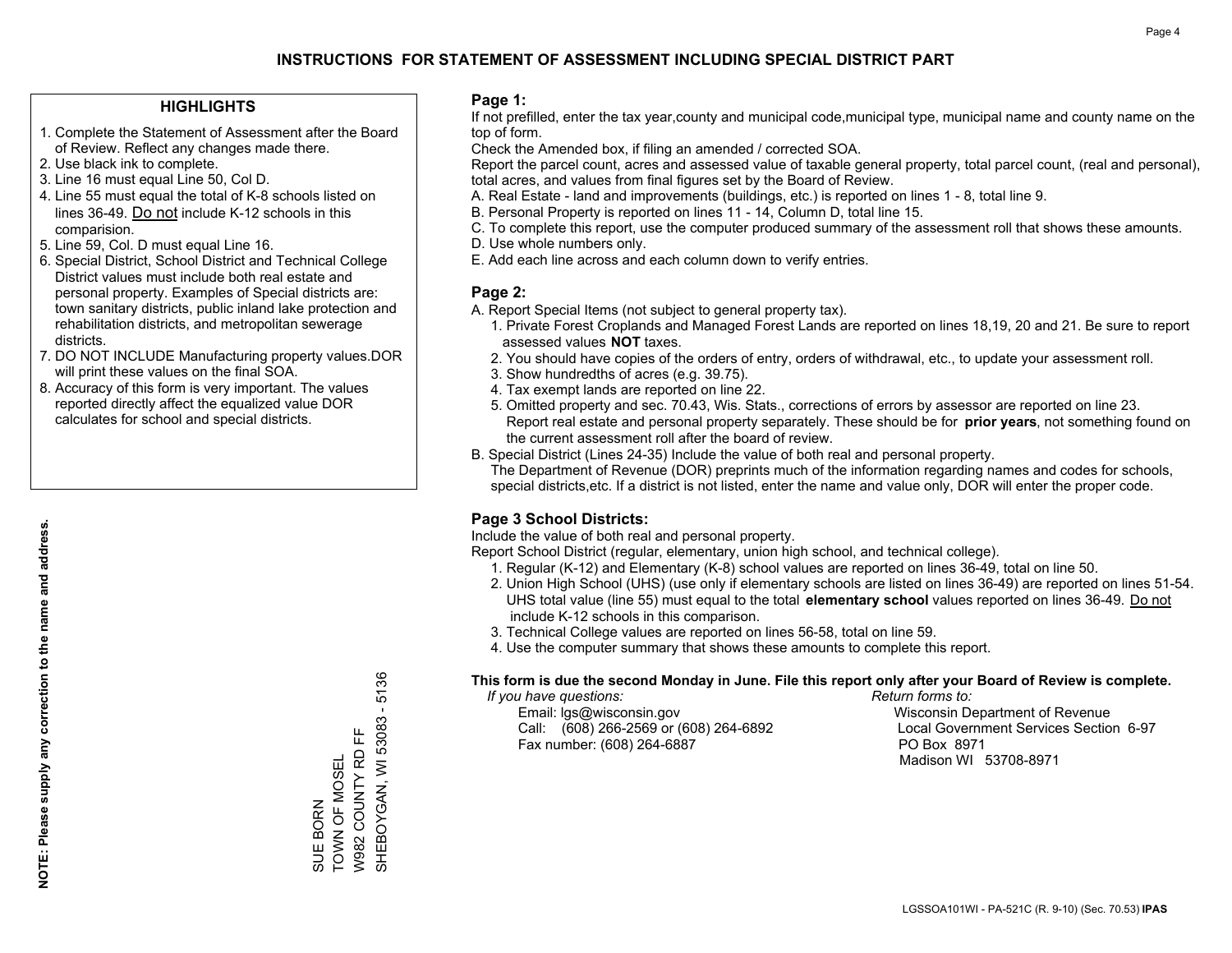**STATEMENT OF ASSESSMENT FOR 2017** 

| 59  | 016 | 1604    |
|-----|-----|---------|
| CO. | MUN | ACCT NO |

|                | <b>FOR</b>                                                                                                                                                                                   | <b>TOWN OF</b><br>OF                                         | <b>PLYMOUTH</b>          |        | SHEBOYGAN COUNTY                     |                         |                      | <b>WHEN COMPLETING THIS DOCUMENT</b>     |
|----------------|----------------------------------------------------------------------------------------------------------------------------------------------------------------------------------------------|--------------------------------------------------------------|--------------------------|--------|--------------------------------------|-------------------------|----------------------|------------------------------------------|
|                |                                                                                                                                                                                              | Town - Village - City                                        | <b>Municipality Name</b> |        | <b>County Name</b>                   |                         |                      | DO NOT WRITE OVER X's OR IN SHADED AREAS |
| Line           |                                                                                                                                                                                              | <b>REAL ESTATE</b>                                           | PARCEL COUNT             |        | NO. OF ACRES<br><b>WHOLE</b>         | <b>VALUE OF</b>         | <b>VALUE OF</b>      | TOTAL VALUE OF LAND                      |
| No.            |                                                                                                                                                                                              | (See Lines 18 - 22 for<br>other Real Estate)                 |                          |        | TOTAL LAND IMPROVEMENTS NUMBERS ONLY | <b>LAND</b>             | <b>IMPROVEMENTS</b>  | AND IMPROVEMENTS                         |
|                |                                                                                                                                                                                              |                                                              | Col. A                   | Col. B | Col. C                               | Col. D                  | Col. E               | Col. F                                   |
| -1             |                                                                                                                                                                                              | <b>RESIDENTIAL - Class 1</b>                                 | 1,369                    | 1,218  | 3,694                                | 61,396,400              | 212,384,700          | 273,781,100                              |
| 2              |                                                                                                                                                                                              | <b>COMMERCIAL - Class 2</b>                                  | 109                      | 86     | 989                                  | 6,026,900               | 24,995,300           | 31,022,200                               |
| 3              |                                                                                                                                                                                              | <b>MANUFACTURING - Class 3</b>                               | 6                        | 5      | 100                                  | 488,600                 | 761,000              | 1,249,600                                |
| 4              |                                                                                                                                                                                              | <b>AGRICULTURAL - Class 4</b>                                | 450                      |        | 8,665                                | 1,521,700               |                      | 1,521,700                                |
| 5              |                                                                                                                                                                                              | <b>UNDEVELOPED - Class 5</b>                                 | 352                      |        | 2,239                                | 3,196,300               |                      | 3,196,300                                |
| 6              |                                                                                                                                                                                              | AGRICULTURAL FOREST - Class 5m                               | 142                      |        | 922                                  | 1,518,100               |                      | 1,518,100                                |
| $\overline{7}$ |                                                                                                                                                                                              | FOREST LANDS - Class 6                                       | 52                       |        | 520                                  | 1,637,500               |                      | 1,637,500                                |
| 8              |                                                                                                                                                                                              | OTHER - Class 7                                              | 51                       | 51     | 130                                  | 971,200                 | 6,404,800            | 7,376,000                                |
| 9              |                                                                                                                                                                                              | TOTAL - ALL COLUMNS                                          | 2,531                    | 1,360  | 17,259                               | 76,756,700              | 244,545,800          | 321,302,500                              |
| 10             |                                                                                                                                                                                              | NUMBER OF PERSONAL PROPERTY ACCOUNTS IN ROLL                 |                          |        | 85                                   | <b>LOCALLY ASSESSED</b> | <b>MANUFACTURING</b> | <b>MERGED</b>                            |
| 11             |                                                                                                                                                                                              | BOATS AND OTHER WATERCRAFT NOT EXEMPT - Code 1               |                          |        |                                      | 0                       | $\Omega$             | $\mathbf{0}$                             |
| 12             |                                                                                                                                                                                              | MACHINERY, TOOLS AND PATTERNS - Code 2                       |                          |        |                                      | 1,861,600               | 37,100               | 1,898,700                                |
| 13             |                                                                                                                                                                                              | FURNITURE, FIXTURES AND EQUIPMENT - Code 3                   |                          |        |                                      | 1,631,000               | 35,100               | 1,666,100                                |
| 14             |                                                                                                                                                                                              | ALL OTHER PERSONAL PROPERTY NOT EXEMPT - Codes 4A, 4B, 4C    |                          |        |                                      | 1,787,200               | 64,300               | 1,851,500                                |
| 15             |                                                                                                                                                                                              | TOTAL OF PERSONAL PROPERTY NOT EXEMPT (Total of Lines 11-14) |                          |        |                                      | 5,279,800               | 136,500              | 5,416,300                                |
| 16             | AGGREGATE ASSESSED VALUE OF ALL PROPERTY SUBJECT TO THE GENERAL PROPERTY TAX (Total of Lines 9F and 15F)<br>MUST EQUAL TOTAL VALUE OF THE SCHOOL DISTRICTS (K-12 PLUS K-8) - Line 50, Col. F |                                                              |                          |        |                                      |                         | 326,718,800          |                                          |
| 17             | Name of Assessor<br><b>BOARD OF REVIEW</b>                                                                                                                                                   |                                                              |                          |        |                                      |                         | Telephone #          |                                          |
|                | DATE OF FINAL ADJOURNMENT<br>06/01/2017<br>ASSOCIATED APPRAISAL CONSULTANTS                                                                                                                  |                                                              |                          |        |                                      |                         | (800) 721-4157       |                                          |

REMARKS

The Assessment Ratio to be used in calculating the estimated Fair Market Value on tax bills for this tax district is .952246966

This ratio should be used to convert assessed values to "Calculate Equalized Values" in Step 1 of the Lottery and Gaming Credit Calculations.<br>This ratio should be used in the "Computation of Tax Equivalent" schedule of the Commission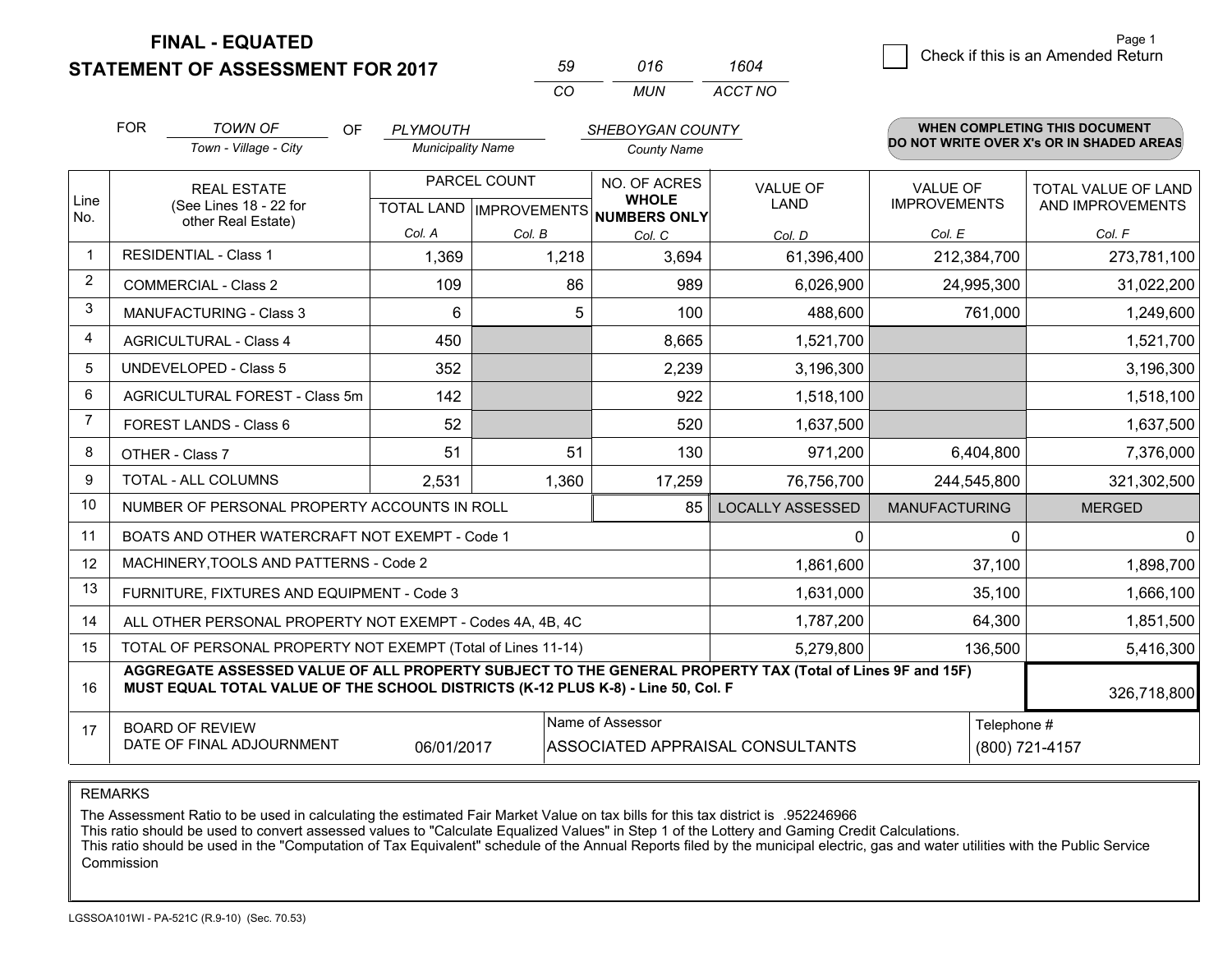*YEAR CO MUN ACCT NO* <sup>2017</sup> <sup>59</sup> <sup>016</sup> <sup>1604</sup>

Do not confuse FOREST LANDS (Line 7) with FOREST CROPS (in this section) - They are **NOT** the same

|    |                                                               |                 |  | Private Forest Crop - Reg Class @ 10¢ per acre                                 |                 | Private Forest Crop - Reg Class @ \$2.52 per acre             |                  |                                                                    |               |                                                                              |  |
|----|---------------------------------------------------------------|-----------------|--|--------------------------------------------------------------------------------|-----------------|---------------------------------------------------------------|------------------|--------------------------------------------------------------------|---------------|------------------------------------------------------------------------------|--|
| 18 | (a) PARCELS                                                   | (b) ACRES       |  | (c) ASSESSED VALUE                                                             |                 | (d) PARCELS                                                   |                  | (e) ACRES                                                          |               | (f) ASSESSED VALUE                                                           |  |
|    |                                                               |                 |  |                                                                                |                 |                                                               |                  |                                                                    |               |                                                                              |  |
|    | Private Forest Crop - Special Class @ 20¢ per acre            |                 |  |                                                                                |                 |                                                               |                  |                                                                    |               | Entered Before 2005 Managed Forest - Ferrous Mining CLOSED @ \$8.27 per acre |  |
| 19 | (a) PARCELS                                                   | (b) ACRES       |  | (c) ASSESSED VALUE                                                             |                 | (d) PARCELS                                                   |                  | (e) ACRES                                                          |               | (f) ASSESSED VALUE                                                           |  |
|    |                                                               |                 |  |                                                                                |                 |                                                               |                  |                                                                    |               |                                                                              |  |
|    |                                                               |                 |  | Entered Before 2005 Managed Forest - OPEN @ \$.79 per acre                     |                 |                                                               |                  | Entered Before 2005 Managed Forest - CLOSED @ \$1.87 per acre      |               |                                                                              |  |
| 20 | (a) PARCELS                                                   | (b) ACRES       |  | (c) ASSESSED VALUE                                                             |                 | (d) PARCELS                                                   |                  | (e) ACRES                                                          |               | (f) ASSESSED VALUE                                                           |  |
|    |                                                               | 10              |  | 30,000                                                                         |                 | 11                                                            |                  | 157.96                                                             |               | 488,400                                                                      |  |
|    | Entered After 2004 Managed Forest - OPEN @<br>\$2.14 per acre |                 |  |                                                                                |                 | Entered After 2004 Managed Forest - CLOSED @ \$10.68 per acre |                  |                                                                    |               |                                                                              |  |
| 21 | (a) PARCELS                                                   | (b) ACRES       |  | (c) ASSESSED VALUE                                                             |                 | (d) PARCELS                                                   |                  | (e) ACRES                                                          |               | (f) ASSESSED VALUE                                                           |  |
|    |                                                               |                 |  |                                                                                |                 |                                                               |                  |                                                                    |               |                                                                              |  |
|    |                                                               |                 |  |                                                                                |                 |                                                               |                  | 16                                                                 |               | 56,000                                                                       |  |
|    | (a) County Forest Cropland Acres                              |                 |  | (b) Federal Acres                                                              | (c) State Acres |                                                               |                  | (d) County (NOT FOREST CROP) Acres                                 |               | (e) Other Acres                                                              |  |
| 22 |                                                               |                 |  |                                                                                | 962.1           |                                                               |                  | 110.42                                                             |               | 744.1                                                                        |  |
|    |                                                               |                 |  | Assessed Value of Omitted Property From Prior Years (Sec. 70.44)               |                 |                                                               |                  | Assessed Value of Sec. 70.43 Corrections of Errors by Assessors    |               |                                                                              |  |
|    |                                                               | (a) REAL ESTATE |  | (b) PERSONAL                                                                   |                 |                                                               | (c1) REAL ESTATE |                                                                    |               | (c2) PERSONAL                                                                |  |
| 23 | 290,400                                                       |                 |  |                                                                                |                 |                                                               |                  |                                                                    |               |                                                                              |  |
|    |                                                               |                 |  | Manufacturing Equated Value of Omitted Property From Prior Years (Sec. 70.995) |                 |                                                               |                  | Mfg. Equated Value of Sec.70.43 Corrections of Errors by Assessors |               |                                                                              |  |
|    |                                                               | (d) REAL ESTATE |  | (e) PERSONAL                                                                   |                 | (f1) REAL ESTATE                                              |                  |                                                                    | (f2) PERSONAL |                                                                              |  |
|    |                                                               |                 |  |                                                                                |                 |                                                               |                  |                                                                    |               |                                                                              |  |

## **SPECIAL DISTRICTS**

| Line<br>No. | Enter 6-digit<br>Special District<br>Code (Col. A) | <b>Account</b><br><b>Number</b><br>(Col. B) | <b>Special District Name</b><br>(Col. C) | <b>Locally Assessed Value</b><br>of Real Estate and<br>Personal Property (Col. D) | Mfg Value of Real Estate<br>and Personal Property<br>(Col. E) | <b>Merged Value of</b><br><b>Real Estate and</b><br>Personal Property (Col. F) |
|-------------|----------------------------------------------------|---------------------------------------------|------------------------------------------|-----------------------------------------------------------------------------------|---------------------------------------------------------------|--------------------------------------------------------------------------------|
| 24          | 597030                                             | 0364                                        | RHINE & PLYMOUTH SANITARY DISTRICT #1    | 17,716,100                                                                        |                                                               | 17,716,100                                                                     |
| 25          |                                                    |                                             |                                          |                                                                                   |                                                               |                                                                                |
| 26          |                                                    |                                             |                                          |                                                                                   |                                                               |                                                                                |
| 27          |                                                    |                                             |                                          |                                                                                   |                                                               |                                                                                |
| 28          |                                                    |                                             |                                          |                                                                                   |                                                               |                                                                                |
| 29          |                                                    |                                             |                                          |                                                                                   |                                                               |                                                                                |
| 30          |                                                    |                                             |                                          |                                                                                   |                                                               |                                                                                |
| 31          |                                                    |                                             |                                          |                                                                                   |                                                               |                                                                                |
| 32          |                                                    |                                             |                                          |                                                                                   |                                                               |                                                                                |
| 33          |                                                    |                                             |                                          |                                                                                   |                                                               |                                                                                |
| 34          |                                                    |                                             |                                          |                                                                                   |                                                               |                                                                                |
| 35          |                                                    |                                             |                                          |                                                                                   |                                                               |                                                                                |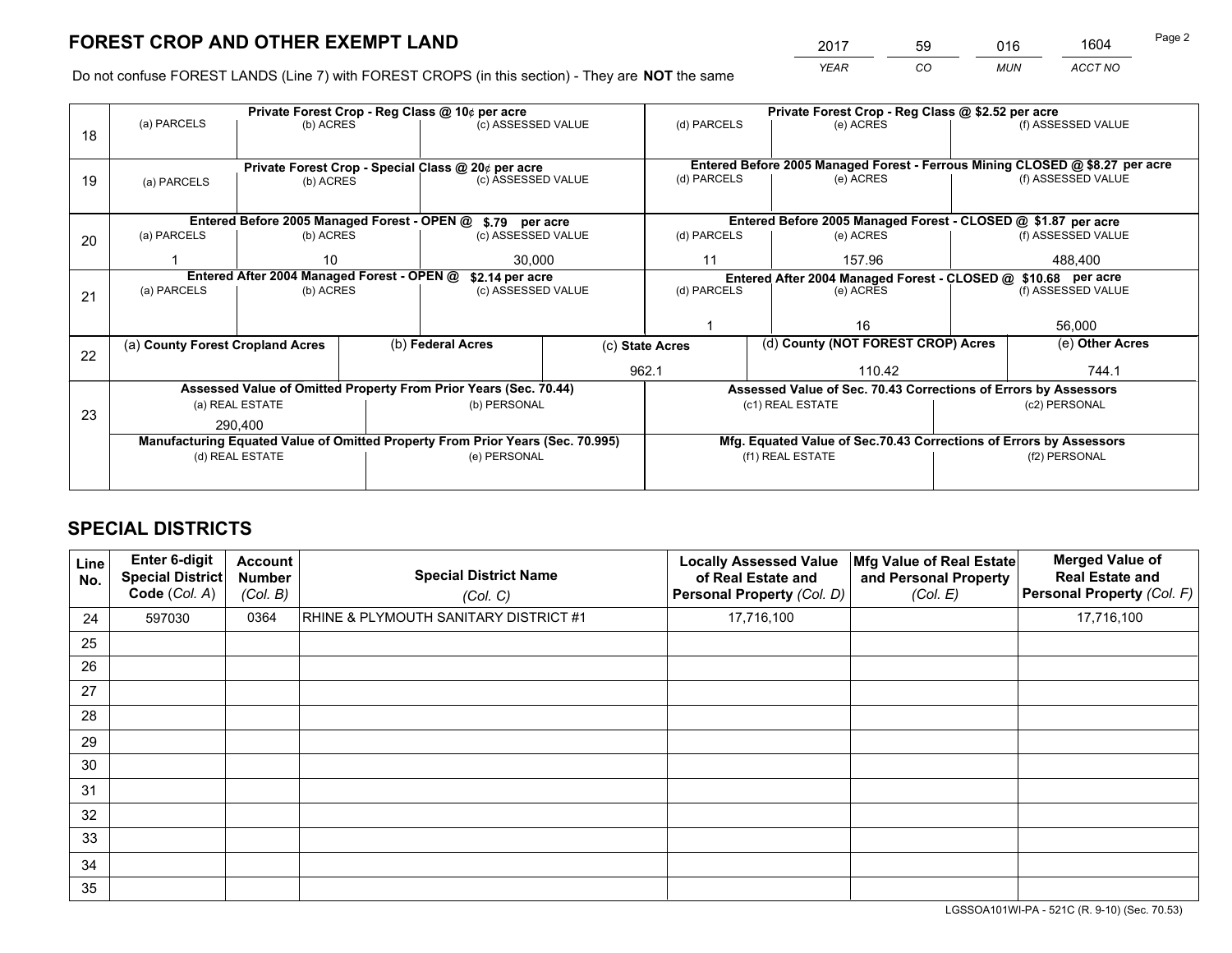|             |                                                          |                                             |                                                         | YEAR                                                                              | CO.<br><b>MUN</b>                                             | ACCT NO                                                                        |
|-------------|----------------------------------------------------------|---------------------------------------------|---------------------------------------------------------|-----------------------------------------------------------------------------------|---------------------------------------------------------------|--------------------------------------------------------------------------------|
| Line<br>No. | Enter 6-digit<br><b>School District</b><br>Code (Col. A) | <b>Account</b><br><b>Number</b><br>(Col. B) | <b>School District Name</b><br>(Col. C)                 | <b>Locally Assessed Value</b><br>of Real Estate and<br>Personal Property (Col. D) | Mfg Value of Real Estate<br>and Personal Property<br>(Col. E) | <b>Merged Value of</b><br><b>Real Estate and</b><br>Personal Property (Col. F) |
|             | A. SCHOOL DISTRICTS (K-8 and K-12)                       |                                             |                                                         |                                                                                   |                                                               |                                                                                |
| 36          | 591631                                                   | 0347                                        | SCH D OF ELKHART LAKE-GLENBEULAH                        | 361.600                                                                           |                                                               | 361,600                                                                        |
| 37          | 594473                                                   | 0351                                        | SCH D OF PLYMOUTH                                       | 324,971,100                                                                       | 1,386,100                                                     | 326,357,200                                                                    |
| 38          |                                                          |                                             |                                                         |                                                                                   |                                                               |                                                                                |
| 39          |                                                          |                                             |                                                         |                                                                                   |                                                               |                                                                                |
| 40          |                                                          |                                             |                                                         |                                                                                   |                                                               |                                                                                |
| 41          |                                                          |                                             |                                                         |                                                                                   |                                                               |                                                                                |
| 42<br>43    |                                                          |                                             |                                                         |                                                                                   |                                                               |                                                                                |
|             |                                                          |                                             |                                                         |                                                                                   |                                                               |                                                                                |
| 44<br>45    |                                                          |                                             |                                                         |                                                                                   |                                                               |                                                                                |
| 46          |                                                          |                                             |                                                         |                                                                                   |                                                               |                                                                                |
| 47          |                                                          |                                             |                                                         |                                                                                   |                                                               |                                                                                |
| 48          |                                                          |                                             |                                                         |                                                                                   |                                                               |                                                                                |
| 49          |                                                          |                                             |                                                         |                                                                                   |                                                               |                                                                                |
| 50          |                                                          |                                             | TOTAL ASSESSED VALUE OF SCHOOL DISTRICTS (K-8 and K-12) | 325,332,700                                                                       | 1,386,100                                                     | 326,718,800                                                                    |
|             | <b>B.</b><br><b>UNION HIGH SCHOOL DISTRICTS</b>          |                                             |                                                         |                                                                                   |                                                               |                                                                                |
| 51          |                                                          |                                             |                                                         |                                                                                   |                                                               |                                                                                |
| 52          |                                                          |                                             |                                                         |                                                                                   |                                                               |                                                                                |
| 53          |                                                          |                                             |                                                         |                                                                                   |                                                               |                                                                                |
| 54          |                                                          |                                             |                                                         |                                                                                   |                                                               |                                                                                |
| 55          |                                                          |                                             | TOTAL ASSESSED VALUE OF UNION HIGH SCHOOLS              |                                                                                   |                                                               |                                                                                |
|             | C.<br><b>TECHNICAL COLLEGE DISTRICTS</b>                 |                                             |                                                         |                                                                                   |                                                               |                                                                                |
| 56          | 001100                                                   | 0010                                        | LAKESHORE TECHNICAL COLLEGE<br><b>CLEV</b>              | 325,332,700                                                                       | 1,386,100                                                     | 326,718,800                                                                    |
| 57          |                                                          |                                             |                                                         |                                                                                   |                                                               |                                                                                |
| 58<br>59    |                                                          |                                             | TOTAL ASSESSED VALUE OF TECHNICAL COLLEGES              |                                                                                   |                                                               |                                                                                |
|             |                                                          |                                             |                                                         | 325,332,700                                                                       | 1,386,100                                                     | 326,718,800                                                                    |

59

016

 *I hereby certify, to the best of my knowledge and belief, this form is complete and correct.*

**SCHOOL DISTRICTS**

| Print name of preparer | Title                    |                | Date (MM / DD / CCYY) |
|------------------------|--------------------------|----------------|-----------------------|
|                        |                          |                |                       |
| Signature of preparer  | Contact Telephone Number | E-mail address |                       |
|                        | $\sim$                   |                |                       |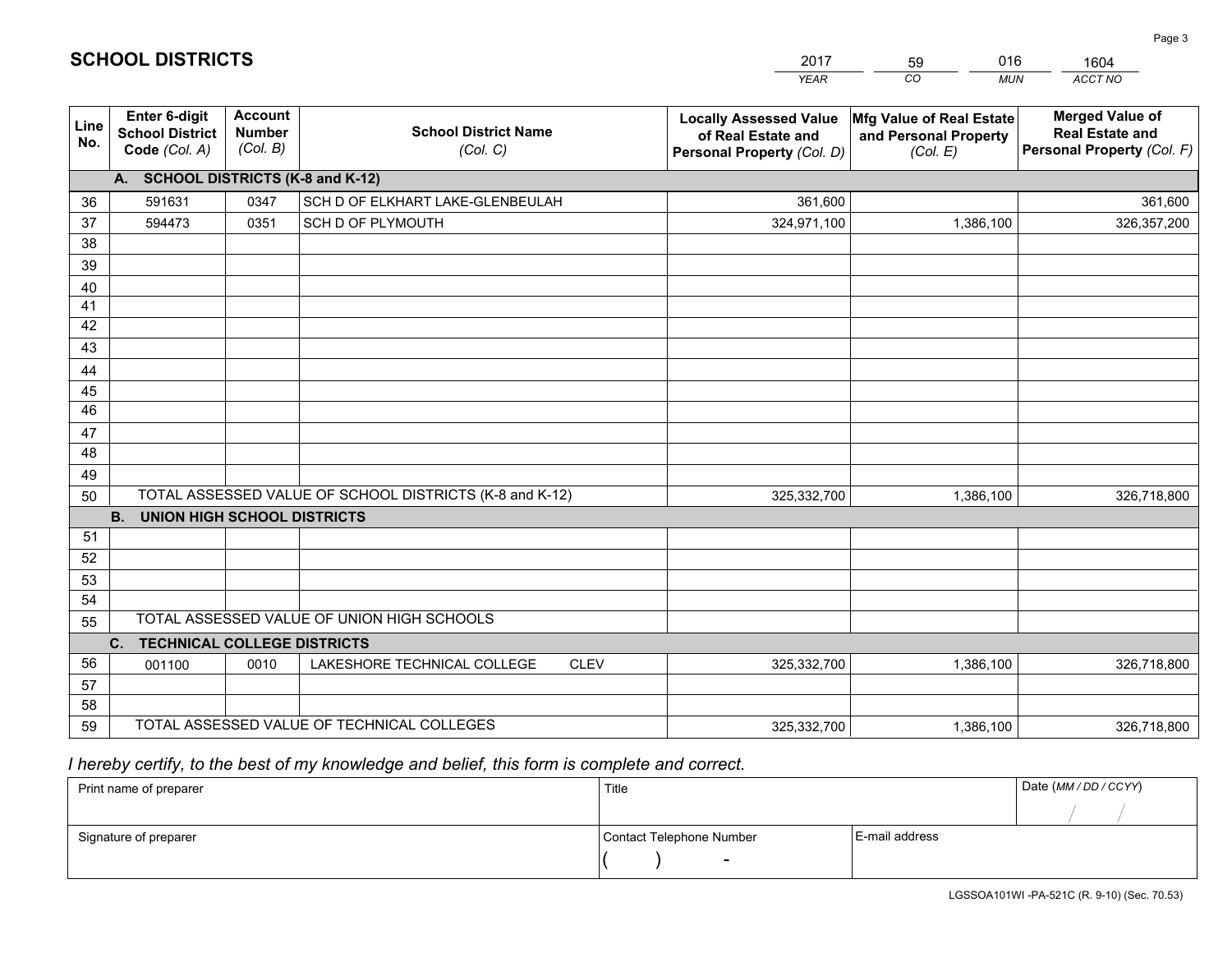#### **HIGHLIGHTS**

- 1. Complete the Statement of Assessment after the Board of Review. Reflect any changes made there.
- 2. Use black ink to complete.
- 3. Line 16 must equal Line 50, Col D.
- 4. Line 55 must equal the total of K-8 schools listed on lines 36-49. Do not include K-12 schools in this comparision.
- 5. Line 59, Col. D must equal Line 16.
- 6. Special District, School District and Technical College District values must include both real estate and personal property. Examples of Special districts are: town sanitary districts, public inland lake protection and rehabilitation districts, and metropolitan sewerage districts.
- 7. DO NOT INCLUDE Manufacturing property values.DOR will print these values on the final SOA.

LAURA S RAEDER TOWN OF PLYMOUTH N6152 RIVERVIEW RD PLYMOUTH, WI 53073

\_AURA S RAEDER<br>TOWN OF PLYMOUTH **N6152 RIVERVIEW RD** PLYMOUTH, WI 53073

 8. Accuracy of this form is very important. The values reported directly affect the equalized value DOR calculates for school and special districts.

#### **Page 1:**

 If not prefilled, enter the tax year,county and municipal code,municipal type, municipal name and county name on the top of form.

Check the Amended box, if filing an amended / corrected SOA.

 Report the parcel count, acres and assessed value of taxable general property, total parcel count, (real and personal), total acres, and values from final figures set by the Board of Review.

- A. Real Estate land and improvements (buildings, etc.) is reported on lines 1 8, total line 9.
- B. Personal Property is reported on lines 11 14, Column D, total line 15.
- C. To complete this report, use the computer produced summary of the assessment roll that shows these amounts.
- D. Use whole numbers only.
- E. Add each line across and each column down to verify entries.

#### **Page 2:**

- A. Report Special Items (not subject to general property tax).
- 1. Private Forest Croplands and Managed Forest Lands are reported on lines 18,19, 20 and 21. Be sure to report assessed values **NOT** taxes.
- 2. You should have copies of the orders of entry, orders of withdrawal, etc., to update your assessment roll.
	- 3. Show hundredths of acres (e.g. 39.75).
- 4. Tax exempt lands are reported on line 22.
- 5. Omitted property and sec. 70.43, Wis. Stats., corrections of errors by assessor are reported on line 23. Report real estate and personal property separately. These should be for **prior years**, not something found on the current assessment roll after the board of review.
- B. Special District (Lines 24-35) Include the value of both real and personal property.

 The Department of Revenue (DOR) preprints much of the information regarding names and codes for schools, special districts,etc. If a district is not listed, enter the name and value only, DOR will enter the proper code.

## **Page 3 School Districts:**

Include the value of both real and personal property.

Report School District (regular, elementary, union high school, and technical college).

- 1. Regular (K-12) and Elementary (K-8) school values are reported on lines 36-49, total on line 50.
- 2. Union High School (UHS) (use only if elementary schools are listed on lines 36-49) are reported on lines 51-54. UHS total value (line 55) must equal to the total **elementary school** values reported on lines 36-49. Do notinclude K-12 schools in this comparison.
- 3. Technical College values are reported on lines 56-58, total on line 59.
- 4. Use the computer summary that shows these amounts to complete this report.

#### **This form is due the second Monday in June. File this report only after your Board of Review is complete.**

 *If you have questions: Return forms to:*

 Email: lgs@wisconsin.gov Wisconsin Department of RevenueCall:  $(608)$  266-2569 or  $(608)$  264-6892 Fax number: (608) 264-6887 PO Box 8971

Local Government Services Section 6-97

Madison WI 53708-8971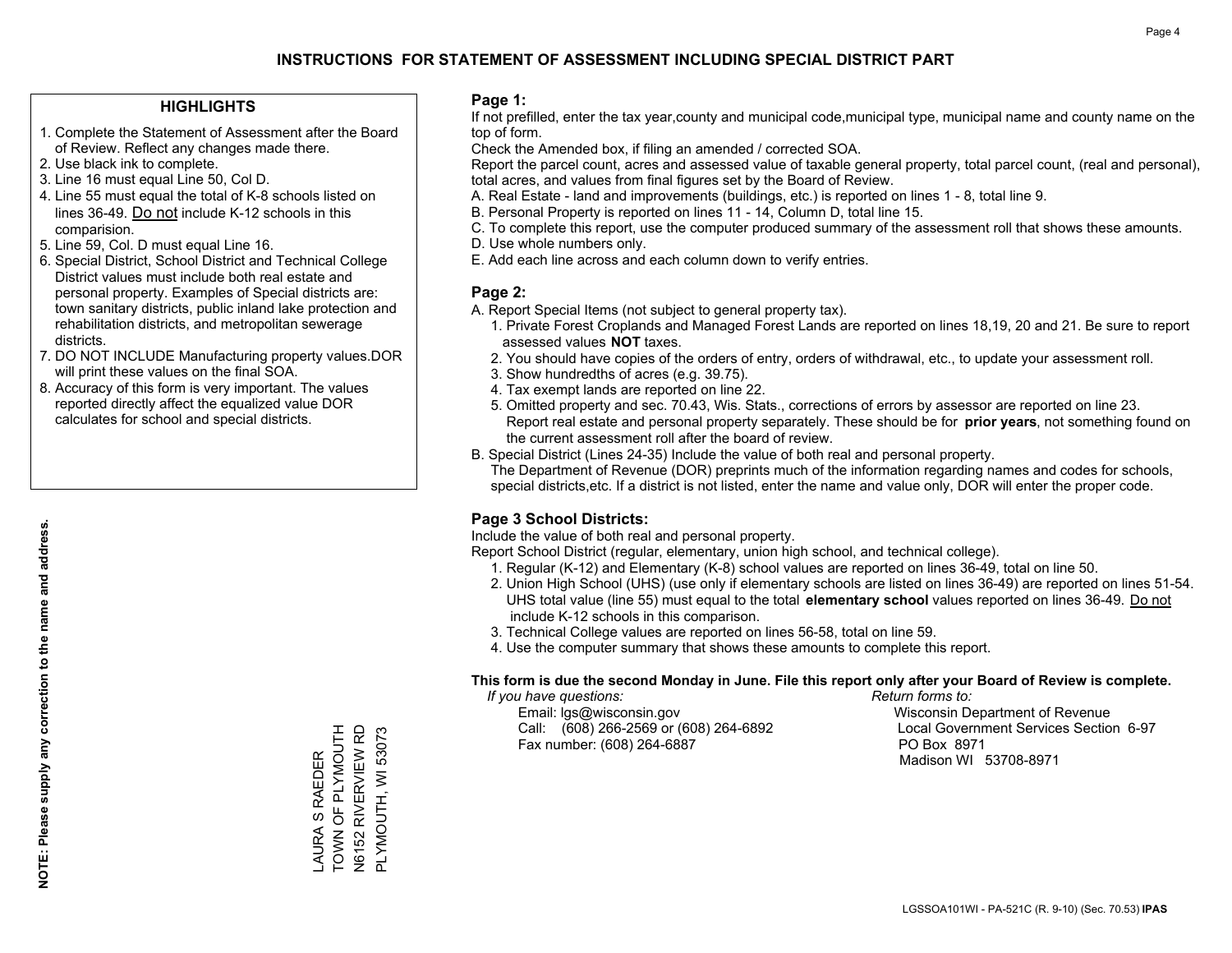**STATEMENT OF ASSESSMENT FOR 2017** 

| 59. | 018  | 1605    |  |
|-----|------|---------|--|
| ΩO  | MUN. | ACCT NO |  |

|                | <b>FOR</b>                                                                                                                                                 | <b>TOWN OF</b><br><b>OF</b>                                                                                                                                                                  | <b>RHINE</b>             |              | SHEBOYGAN COUNTY                                     |                         |                      | <b>WHEN COMPLETING THIS DOCUMENT</b>     |
|----------------|------------------------------------------------------------------------------------------------------------------------------------------------------------|----------------------------------------------------------------------------------------------------------------------------------------------------------------------------------------------|--------------------------|--------------|------------------------------------------------------|-------------------------|----------------------|------------------------------------------|
|                |                                                                                                                                                            | Town - Village - City                                                                                                                                                                        | <b>Municipality Name</b> |              | <b>County Name</b>                                   |                         |                      | DO NOT WRITE OVER X's OR IN SHADED AREAS |
|                | <b>REAL ESTATE</b>                                                                                                                                         |                                                                                                                                                                                              |                          | PARCEL COUNT | NO. OF ACRES                                         | <b>VALUE OF</b>         | <b>VALUE OF</b>      | TOTAL VALUE OF LAND                      |
| Line<br>No.    |                                                                                                                                                            | (See Lines 18 - 22 for<br>other Real Estate)                                                                                                                                                 |                          |              | <b>WHOLE</b><br>TOTAL LAND IMPROVEMENTS NUMBERS ONLY | <b>LAND</b>             | <b>IMPROVEMENTS</b>  | AND IMPROVEMENTS                         |
|                |                                                                                                                                                            |                                                                                                                                                                                              | Col. A                   | Col. B       | Col. C                                               | Col. D                  | Col. E               | Col. F                                   |
| -1             |                                                                                                                                                            | <b>RESIDENTIAL - Class 1</b>                                                                                                                                                                 | 1,416                    | 1,083        | 3,744                                                | 126,569,500             | 187,890,700          | 314,460,200                              |
| 2              |                                                                                                                                                            | <b>COMMERCIAL - Class 2</b>                                                                                                                                                                  | 48                       | 38           | 439                                                  | 2,245,500               | 5,635,200            | 7,880,700                                |
| 3              |                                                                                                                                                            | <b>MANUFACTURING - Class 3</b>                                                                                                                                                               | 4                        |              | 133                                                  | 390,300                 | 34,100               | 424,400                                  |
| 4              |                                                                                                                                                            | <b>AGRICULTURAL - Class 4</b>                                                                                                                                                                | 462                      |              | 8,985                                                | 1,203,200               |                      | 1,203,200                                |
| 5              |                                                                                                                                                            | <b>UNDEVELOPED - Class 5</b>                                                                                                                                                                 | 396                      |              | 3,237                                                | 2,561,700               |                      | 2,561,700                                |
| 6              |                                                                                                                                                            | AGRICULTURAL FOREST - Class 5m                                                                                                                                                               | 166                      |              | 1,456                                                | 1,951,700               |                      | 1,951,700                                |
| $\overline{7}$ | FOREST LANDS - Class 6                                                                                                                                     |                                                                                                                                                                                              | 81                       |              | 977                                                  | 2,560,300               |                      | 2,560,300                                |
| 8              |                                                                                                                                                            | OTHER - Class 7                                                                                                                                                                              | 37                       | 37           | 74                                                   | 918,700                 | 4,811,800            | 5,730,500                                |
| 9              | TOTAL - ALL COLUMNS                                                                                                                                        |                                                                                                                                                                                              | 2,610                    | 1,159        | 19,045                                               | 138,400,900             | 198,371,800          | 336,772,700                              |
| 10             |                                                                                                                                                            | NUMBER OF PERSONAL PROPERTY ACCOUNTS IN ROLL                                                                                                                                                 |                          |              | 34                                                   | <b>LOCALLY ASSESSED</b> | <b>MANUFACTURING</b> | <b>MERGED</b>                            |
| 11             |                                                                                                                                                            | BOATS AND OTHER WATERCRAFT NOT EXEMPT - Code 1                                                                                                                                               |                          | 0            | 0                                                    | $\mathbf{0}$            |                      |                                          |
| 12             |                                                                                                                                                            | MACHINERY, TOOLS AND PATTERNS - Code 2                                                                                                                                                       |                          |              |                                                      | 403,700                 | 3,900                | 407,600                                  |
| 13             |                                                                                                                                                            | FURNITURE, FIXTURES AND EQUIPMENT - Code 3                                                                                                                                                   |                          |              |                                                      | 81,800                  | 100                  | 81,900                                   |
| 14             | 42,400<br>ALL OTHER PERSONAL PROPERTY NOT EXEMPT - Codes 4A, 4B, 4C                                                                                        |                                                                                                                                                                                              |                          |              |                                                      |                         |                      | 400<br>42,800                            |
| 15             | TOTAL OF PERSONAL PROPERTY NOT EXEMPT (Total of Lines 11-14)<br>527,900                                                                                    |                                                                                                                                                                                              |                          |              |                                                      |                         | 4,400                | 532,300                                  |
| 16             |                                                                                                                                                            | AGGREGATE ASSESSED VALUE OF ALL PROPERTY SUBJECT TO THE GENERAL PROPERTY TAX (Total of Lines 9F and 15F)<br>MUST EQUAL TOTAL VALUE OF THE SCHOOL DISTRICTS (K-12 PLUS K-8) - Line 50, Col. F |                          |              |                                                      |                         |                      | 337,305,000                              |
| 17             | Name of Assessor<br>Telephone #<br><b>BOARD OF REVIEW</b><br>DATE OF FINAL ADJOURNMENT<br>06/05/2017<br>ASSOCIATED APPRAISAL CONSULTANTS<br>(800) 721-4157 |                                                                                                                                                                                              |                          |              |                                                      |                         |                      |                                          |

REMARKS

The Assessment Ratio to be used in calculating the estimated Fair Market Value on tax bills for this tax district is .974619903<br>This ratio should be used to convert assessed values to "Calculate Equalized Values" in Step 1 Commission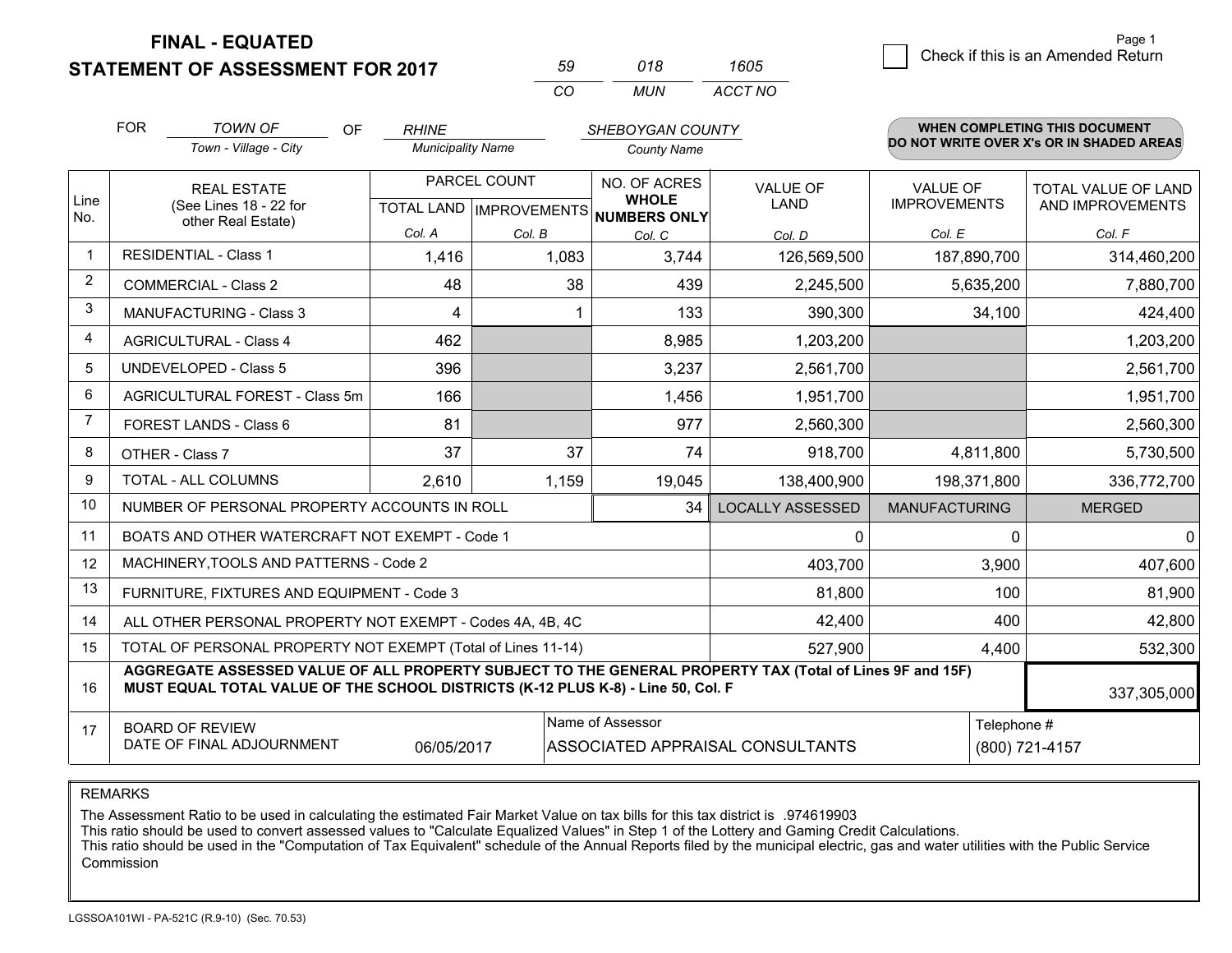*YEAR CO MUN ACCT NO* <sup>2017</sup> <sup>59</sup> <sup>018</sup> <sup>1605</sup>

Do not confuse FOREST LANDS (Line 7) with FOREST CROPS (in this section) - They are **NOT** the same

| Private Forest Crop - Reg Class @ 10¢ per acre |                                                                                |           |  |                                                            |                                   | Private Forest Crop - Reg Class @ \$2.52 per acre                            |  |                                                               |               |                    |
|------------------------------------------------|--------------------------------------------------------------------------------|-----------|--|------------------------------------------------------------|-----------------------------------|------------------------------------------------------------------------------|--|---------------------------------------------------------------|---------------|--------------------|
| 18                                             | (a) PARCELS                                                                    | (b) ACRES |  | (c) ASSESSED VALUE                                         |                                   | (d) PARCELS                                                                  |  | (e) ACRES                                                     |               | (f) ASSESSED VALUE |
|                                                |                                                                                |           |  |                                                            |                                   |                                                                              |  |                                                               |               |                    |
|                                                |                                                                                |           |  | Private Forest Crop - Special Class @ 20¢ per acre         |                                   | Entered Before 2005 Managed Forest - Ferrous Mining CLOSED @ \$8.27 per acre |  |                                                               |               |                    |
| 19                                             | (b) ACRES<br>(a) PARCELS                                                       |           |  | (c) ASSESSED VALUE                                         |                                   | (d) PARCELS                                                                  |  | (e) ACRES                                                     |               | (f) ASSESSED VALUE |
|                                                |                                                                                |           |  |                                                            |                                   |                                                                              |  |                                                               |               |                    |
|                                                |                                                                                |           |  | Entered Before 2005 Managed Forest - OPEN @ \$.79 per acre |                                   |                                                                              |  | Entered Before 2005 Managed Forest - CLOSED @ \$1.87 per acre |               |                    |
| 20                                             | (a) PARCELS                                                                    | (b) ACRES |  | (c) ASSESSED VALUE                                         |                                   | (d) PARCELS                                                                  |  | (e) ACRES                                                     |               | (f) ASSESSED VALUE |
|                                                |                                                                                | 34        |  | 91.800                                                     |                                   | 43                                                                           |  | 788.12                                                        |               | 2,014,600          |
|                                                | Entered After 2004 Managed Forest - OPEN @<br>\$2.14 per acre                  |           |  |                                                            |                                   | Entered After 2004 Managed Forest - CLOSED @ \$10.68 per acre                |  |                                                               |               |                    |
| 21                                             | (a) PARCELS                                                                    | (b) ACRES |  |                                                            | (d) PARCELS<br>(c) ASSESSED VALUE |                                                                              |  | (e) ACRES                                                     |               | (f) ASSESSED VALUE |
|                                                |                                                                                |           |  |                                                            |                                   |                                                                              |  |                                                               |               |                    |
|                                                |                                                                                | 77.86     |  | 210,200                                                    |                                   | 9                                                                            |  | 159.94                                                        |               | 424,300            |
| 22                                             | (a) County Forest Cropland Acres                                               |           |  | (b) Federal Acres                                          | (c) State Acres                   |                                                                              |  | (d) County (NOT FOREST CROP) Acres                            |               | (e) Other Acres    |
|                                                |                                                                                |           |  |                                                            | 902.07                            |                                                                              |  | 267.67                                                        |               | 259.33             |
|                                                | Assessed Value of Omitted Property From Prior Years (Sec. 70.44)               |           |  |                                                            |                                   | Assessed Value of Sec. 70.43 Corrections of Errors by Assessors              |  |                                                               |               |                    |
| 23                                             | (a) REAL ESTATE                                                                |           |  | (b) PERSONAL                                               |                                   | (c1) REAL ESTATE                                                             |  |                                                               | (c2) PERSONAL |                    |
|                                                |                                                                                |           |  |                                                            |                                   |                                                                              |  |                                                               |               |                    |
|                                                | Manufacturing Equated Value of Omitted Property From Prior Years (Sec. 70.995) |           |  |                                                            |                                   | Mfg. Equated Value of Sec.70.43 Corrections of Errors by Assessors           |  |                                                               |               |                    |
|                                                | (d) REAL ESTATE                                                                |           |  | (e) PERSONAL                                               |                                   | (f1) REAL ESTATE                                                             |  | (f2) PERSONAL                                                 |               |                    |
|                                                |                                                                                |           |  |                                                            |                                   |                                                                              |  |                                                               |               |                    |

## **SPECIAL DISTRICTS**

| Line<br>No.     | Enter 6-digit<br><b>Special District</b><br>Code (Col. A) | <b>Account</b><br><b>Number</b><br>(Col. B) | <b>Special District Name</b><br>(Col. C)    | <b>Locally Assessed Value</b><br>of Real Estate and<br>Personal Property (Col. D) | Mfg Value of Real Estate<br>and Personal Property<br>(Col. E) | <b>Merged Value of</b><br><b>Real Estate and</b><br><b>Personal Property (Col. F)</b> |
|-----------------|-----------------------------------------------------------|---------------------------------------------|---------------------------------------------|-----------------------------------------------------------------------------------|---------------------------------------------------------------|---------------------------------------------------------------------------------------|
| 24              | 597020                                                    | 0363                                        | RHINE SANITARY DISTRICT #3                  | 48,230,900                                                                        |                                                               | 48,230,900                                                                            |
| 25              | 597030                                                    | 0364                                        | RHINE & PLYMOUTH SANITARY DISTRICT #1       | 77,355,500                                                                        |                                                               | 77,355,500                                                                            |
| 26              | 598030                                                    | 0379                                        | LITTLE ELKHART LAKE REHABILITATION DISTRICT | 17,908,900                                                                        |                                                               | 17,908,900                                                                            |
| 27              |                                                           |                                             |                                             |                                                                                   |                                                               |                                                                                       |
| 28              |                                                           |                                             |                                             |                                                                                   |                                                               |                                                                                       |
| 29              |                                                           |                                             |                                             |                                                                                   |                                                               |                                                                                       |
| 30              |                                                           |                                             |                                             |                                                                                   |                                                               |                                                                                       |
| 31              |                                                           |                                             |                                             |                                                                                   |                                                               |                                                                                       |
| 32 <sup>2</sup> |                                                           |                                             |                                             |                                                                                   |                                                               |                                                                                       |
| 33              |                                                           |                                             |                                             |                                                                                   |                                                               |                                                                                       |
| 34              |                                                           |                                             |                                             |                                                                                   |                                                               |                                                                                       |
| 35              |                                                           |                                             |                                             |                                                                                   |                                                               |                                                                                       |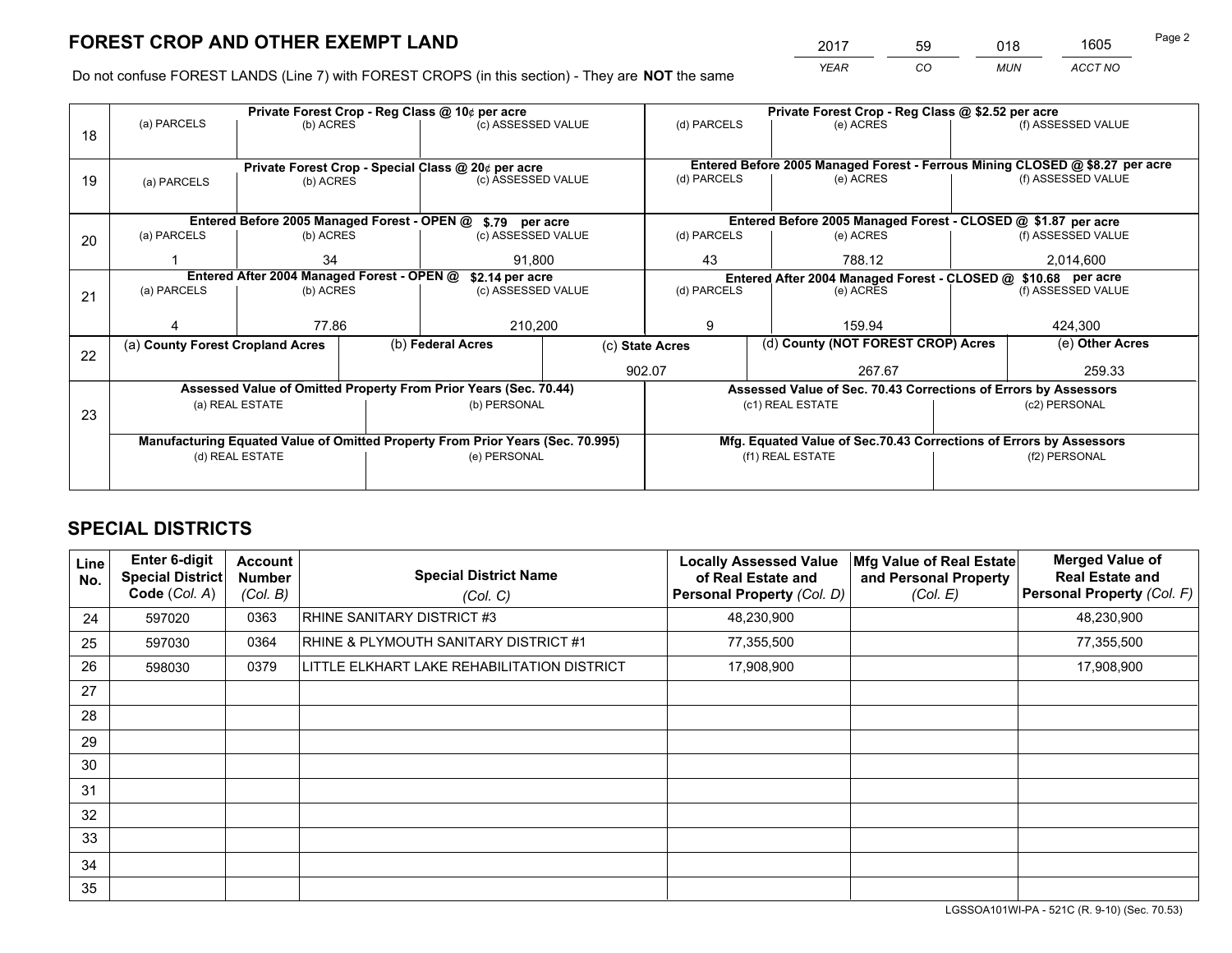|                 |                                                                 |                                             |                                                         | <b>YEAR</b>                                                                       | CO<br><b>MUN</b>                                              | ACCT NO                                                                        |
|-----------------|-----------------------------------------------------------------|---------------------------------------------|---------------------------------------------------------|-----------------------------------------------------------------------------------|---------------------------------------------------------------|--------------------------------------------------------------------------------|
| Line<br>No.     | <b>Enter 6-digit</b><br><b>School District</b><br>Code (Col. A) | <b>Account</b><br><b>Number</b><br>(Col. B) | <b>School District Name</b><br>(Col. C)                 | <b>Locally Assessed Value</b><br>of Real Estate and<br>Personal Property (Col. D) | Mfg Value of Real Estate<br>and Personal Property<br>(Col. E) | <b>Merged Value of</b><br><b>Real Estate and</b><br>Personal Property (Col. F) |
|                 | A. SCHOOL DISTRICTS (K-8 and K-12)                              |                                             |                                                         |                                                                                   |                                                               |                                                                                |
| 36              | 362828                                                          | 0209                                        | SCH D OF KIEL AREA                                      | 37,548,800                                                                        |                                                               | 37,548,800                                                                     |
| 37              | 591631                                                          | 0347                                        | SCH D OF ELKHART LAKE-GLENBEULAH                        | 295,291,300                                                                       | 428,800                                                       | 295,720,100                                                                    |
| 38              | 592605                                                          | 0348                                        | SCH D OF HOWARDS GROVE                                  | 3,793,300                                                                         |                                                               | 3,793,300                                                                      |
| 39              | 594473                                                          | 0351                                        | <b>SCH D OF PLYMOUTH</b>                                | 242,800                                                                           |                                                               | 242,800                                                                        |
| 40              |                                                                 |                                             |                                                         |                                                                                   |                                                               |                                                                                |
| 41              |                                                                 |                                             |                                                         |                                                                                   |                                                               |                                                                                |
| 42              |                                                                 |                                             |                                                         |                                                                                   |                                                               |                                                                                |
| 43              |                                                                 |                                             |                                                         |                                                                                   |                                                               |                                                                                |
| 44              |                                                                 |                                             |                                                         |                                                                                   |                                                               |                                                                                |
| 45              |                                                                 |                                             |                                                         |                                                                                   |                                                               |                                                                                |
| $\overline{46}$ |                                                                 |                                             |                                                         |                                                                                   |                                                               |                                                                                |
| 47              |                                                                 |                                             |                                                         |                                                                                   |                                                               |                                                                                |
| 48              |                                                                 |                                             |                                                         |                                                                                   |                                                               |                                                                                |
| 49              |                                                                 |                                             |                                                         |                                                                                   |                                                               |                                                                                |
| 50              |                                                                 |                                             | TOTAL ASSESSED VALUE OF SCHOOL DISTRICTS (K-8 and K-12) | 336.876.200                                                                       | 428,800                                                       | 337,305,000                                                                    |
|                 | <b>B.</b><br><b>UNION HIGH SCHOOL DISTRICTS</b>                 |                                             |                                                         |                                                                                   |                                                               |                                                                                |
| 51              |                                                                 |                                             |                                                         |                                                                                   |                                                               |                                                                                |
| 52              |                                                                 |                                             |                                                         |                                                                                   |                                                               |                                                                                |
| 53              |                                                                 |                                             |                                                         |                                                                                   |                                                               |                                                                                |
| 54              |                                                                 |                                             |                                                         |                                                                                   |                                                               |                                                                                |
| 55              |                                                                 |                                             | TOTAL ASSESSED VALUE OF UNION HIGH SCHOOLS              |                                                                                   |                                                               |                                                                                |
|                 | C.<br><b>TECHNICAL COLLEGE DISTRICTS</b>                        |                                             |                                                         |                                                                                   |                                                               |                                                                                |
| 56              | 001100                                                          | 0010                                        | LAKESHORE TECHNICAL COLLEGE<br><b>CLEV</b>              | 336,876,200                                                                       | 428,800                                                       | 337,305,000                                                                    |
| 57              |                                                                 |                                             |                                                         |                                                                                   |                                                               |                                                                                |
| 58              |                                                                 |                                             |                                                         |                                                                                   |                                                               |                                                                                |
| 59              |                                                                 |                                             | TOTAL ASSESSED VALUE OF TECHNICAL COLLEGES              | 336,876,200                                                                       | 428,800                                                       | 337,305,000                                                                    |

59

018

 *I hereby certify, to the best of my knowledge and belief, this form is complete and correct.*

**SCHOOL DISTRICTS**

| Print name of preparer | Title                    | Date (MM / DD / CCYY) |  |
|------------------------|--------------------------|-----------------------|--|
|                        |                          |                       |  |
| Signature of preparer  | Contact Telephone Number | E-mail address        |  |
|                        | $\sim$                   |                       |  |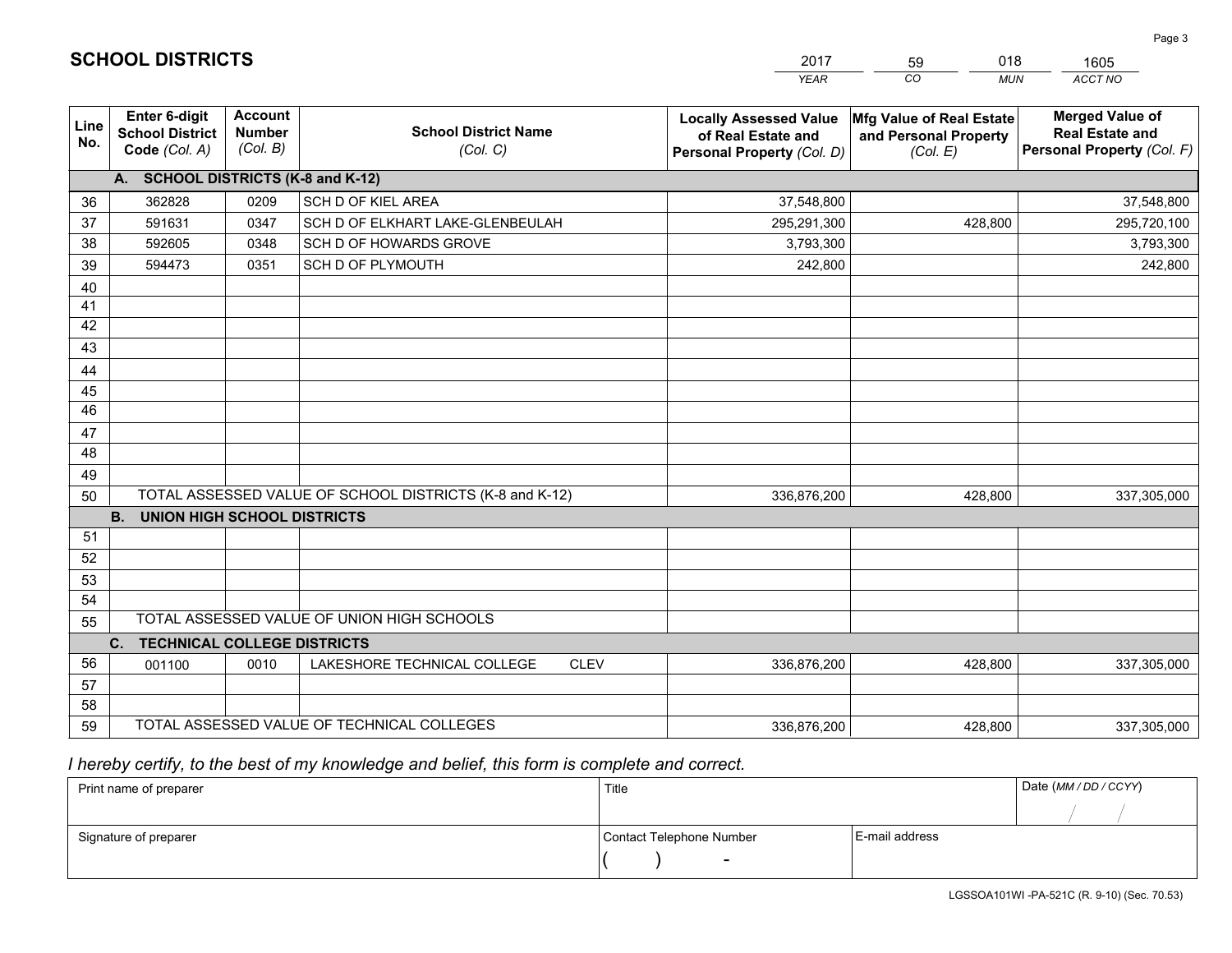#### **HIGHLIGHTS**

- 1. Complete the Statement of Assessment after the Board of Review. Reflect any changes made there.
- 2. Use black ink to complete.
- 3. Line 16 must equal Line 50, Col D.
- 4. Line 55 must equal the total of K-8 schools listed on lines 36-49. Do not include K-12 schools in this comparision.
- 5. Line 59, Col. D must equal Line 16.
- 6. Special District, School District and Technical College District values must include both real estate and personal property. Examples of Special districts are: town sanitary districts, public inland lake protection and rehabilitation districts, and metropolitan sewerage districts.
- 7. DO NOT INCLUDE Manufacturing property values.DOR will print these values on the final SOA.

LEXANN HOOGSTRA TOWN OF RHINE P O BOX 117

LEXANN HOOGSTRA<br>TOWN OF RHINE

ELKHART LAKE, WI 53020

ELKHART LAKE, WI 53020

**OBOX117** 

 $\mathbf{a}$ 

 8. Accuracy of this form is very important. The values reported directly affect the equalized value DOR calculates for school and special districts.

#### **Page 1:**

 If not prefilled, enter the tax year,county and municipal code,municipal type, municipal name and county name on the top of form.

Check the Amended box, if filing an amended / corrected SOA.

 Report the parcel count, acres and assessed value of taxable general property, total parcel count, (real and personal), total acres, and values from final figures set by the Board of Review.

- A. Real Estate land and improvements (buildings, etc.) is reported on lines 1 8, total line 9.
- B. Personal Property is reported on lines 11 14, Column D, total line 15.
- C. To complete this report, use the computer produced summary of the assessment roll that shows these amounts.
- D. Use whole numbers only.
- E. Add each line across and each column down to verify entries.

#### **Page 2:**

- A. Report Special Items (not subject to general property tax).
- 1. Private Forest Croplands and Managed Forest Lands are reported on lines 18,19, 20 and 21. Be sure to report assessed values **NOT** taxes.
- 2. You should have copies of the orders of entry, orders of withdrawal, etc., to update your assessment roll.
	- 3. Show hundredths of acres (e.g. 39.75).
- 4. Tax exempt lands are reported on line 22.
- 5. Omitted property and sec. 70.43, Wis. Stats., corrections of errors by assessor are reported on line 23. Report real estate and personal property separately. These should be for **prior years**, not something found on the current assessment roll after the board of review.
- B. Special District (Lines 24-35) Include the value of both real and personal property.

 The Department of Revenue (DOR) preprints much of the information regarding names and codes for schools, special districts,etc. If a district is not listed, enter the name and value only, DOR will enter the proper code.

## **Page 3 School Districts:**

Include the value of both real and personal property.

Report School District (regular, elementary, union high school, and technical college).

- 1. Regular (K-12) and Elementary (K-8) school values are reported on lines 36-49, total on line 50.
- 2. Union High School (UHS) (use only if elementary schools are listed on lines 36-49) are reported on lines 51-54. UHS total value (line 55) must equal to the total **elementary school** values reported on lines 36-49. Do notinclude K-12 schools in this comparison.
- 3. Technical College values are reported on lines 56-58, total on line 59.
- 4. Use the computer summary that shows these amounts to complete this report.

#### **This form is due the second Monday in June. File this report only after your Board of Review is complete.**

 *If you have questions: Return forms to:*

 Email: lgs@wisconsin.gov Wisconsin Department of RevenueCall:  $(608)$  266-2569 or  $(608)$  264-6892 Fax number: (608) 264-6887 PO Box 8971

Local Government Services Section 6-97 Madison WI 53708-8971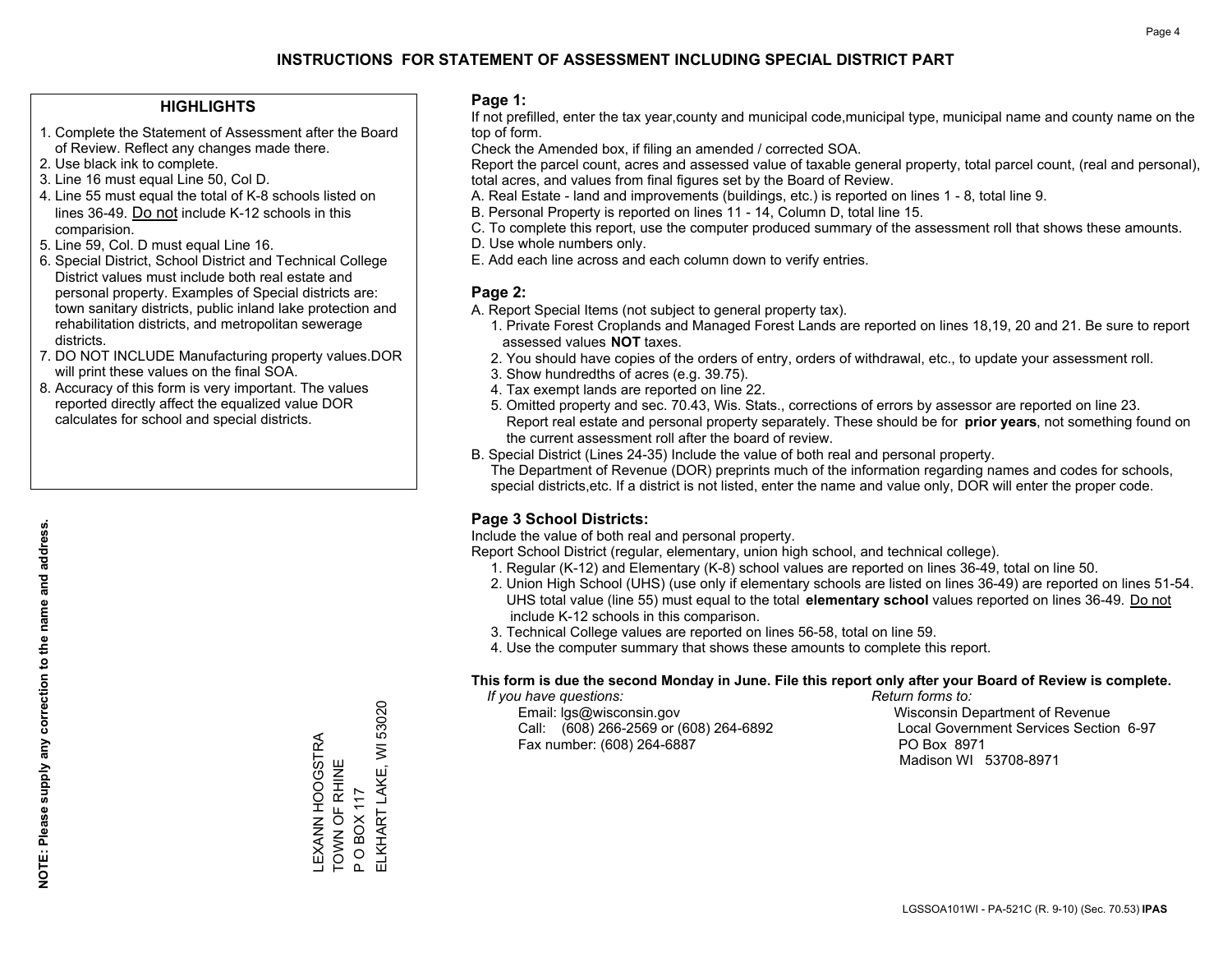**STATEMENT OF ASSESSMENT FOR 2017** 

| 59  | กวก | 1606    |
|-----|-----|---------|
| CO. | MUN | ACCT NO |

|                | <b>FOR</b>                                                                                                                                                                                   | <b>TOWN OF</b><br>OF                                      | <b>RUSSELL</b>           |        | SHEBOYGAN COUNTY                    |                         |                                        | <b>WHEN COMPLETING THIS DOCUMENT</b>           |
|----------------|----------------------------------------------------------------------------------------------------------------------------------------------------------------------------------------------|-----------------------------------------------------------|--------------------------|--------|-------------------------------------|-------------------------|----------------------------------------|------------------------------------------------|
|                |                                                                                                                                                                                              | Town - Village - City                                     | <b>Municipality Name</b> |        | <b>County Name</b>                  |                         |                                        | DO NOT WRITE OVER X's OR IN SHADED AREAS       |
| Line           |                                                                                                                                                                                              | <b>REAL ESTATE</b><br>(See Lines 18 - 22 for              | PARCEL COUNT             |        | NO. OF ACRES<br><b>WHOLE</b>        | <b>VALUE OF</b><br>LAND | <b>VALUE OF</b><br><b>IMPROVEMENTS</b> | <b>TOTAL VALUE OF LAND</b><br>AND IMPROVEMENTS |
| No.            |                                                                                                                                                                                              | other Real Estate)                                        | Col. A                   | Col. B | TOTAL LAND MPROVEMENTS NUMBERS ONLY |                         | Col. E                                 | Col. F                                         |
| $\mathbf 1$    | <b>RESIDENTIAL - Class 1</b>                                                                                                                                                                 |                                                           | 132                      | 126    | Col. C<br>309                       | Col. D<br>2,696,100     | 16,599,400                             | 19,295,500                                     |
| $\overline{2}$ |                                                                                                                                                                                              | <b>COMMERCIAL - Class 2</b>                               | 8                        | 8      |                                     | 86,400                  | 519,400                                | 605,800                                        |
| 3              |                                                                                                                                                                                              | <b>MANUFACTURING - Class 3</b>                            | $\Omega$                 | 0      | $\Omega$                            | 0                       | 0                                      | 0                                              |
| 4              |                                                                                                                                                                                              | <b>AGRICULTURAL - Class 4</b>                             | 258                      |        | 5,948                               | 920,100                 |                                        | 920,100                                        |
| 5              |                                                                                                                                                                                              | <b>UNDEVELOPED - Class 5</b>                              | 228                      |        | 1,201                               | 809,200                 |                                        | 809,200                                        |
| 6              |                                                                                                                                                                                              | AGRICULTURAL FOREST - Class 5m                            | 66                       |        | 504                                 | 520,500                 |                                        | 520,500                                        |
| $\overline{7}$ |                                                                                                                                                                                              | <b>FOREST LANDS - Class 6</b>                             | 43                       |        | 510                                 | 1,019,000               |                                        | 1,019,000                                      |
| 8              |                                                                                                                                                                                              | OTHER - Class 7                                           | 61                       | 61     | 137                                 | 1,006,000               | 10,382,500                             | 11,388,500                                     |
| 9              |                                                                                                                                                                                              | TOTAL - ALL COLUMNS                                       | 796                      | 195    | 8,616                               | 7,057,300               | 27,501,300                             | 34,558,600                                     |
| 10             |                                                                                                                                                                                              | NUMBER OF PERSONAL PROPERTY ACCOUNTS IN ROLL              |                          |        | 9                                   | <b>LOCALLY ASSESSED</b> | <b>MANUFACTURING</b>                   | <b>MERGED</b>                                  |
| 11             |                                                                                                                                                                                              | BOATS AND OTHER WATERCRAFT NOT EXEMPT - Code 1            |                          |        |                                     | 0                       | 0                                      | $\mathbf 0$                                    |
| 12             |                                                                                                                                                                                              | MACHINERY, TOOLS AND PATTERNS - Code 2                    |                          |        |                                     | 8,100                   | $\Omega$                               | 8,100                                          |
| 13             |                                                                                                                                                                                              | FURNITURE, FIXTURES AND EQUIPMENT - Code 3                |                          |        |                                     | 15,700                  | $\mathbf 0$                            | 15,700                                         |
| 14             |                                                                                                                                                                                              | ALL OTHER PERSONAL PROPERTY NOT EXEMPT - Codes 4A, 4B, 4C |                          |        |                                     | 15,600                  |                                        | $\mathbf 0$<br>15,600                          |
| 15             | TOTAL OF PERSONAL PROPERTY NOT EXEMPT (Total of Lines 11-14)<br>39,400                                                                                                                       |                                                           |                          |        |                                     |                         | 0                                      | 39,400                                         |
| 16             | AGGREGATE ASSESSED VALUE OF ALL PROPERTY SUBJECT TO THE GENERAL PROPERTY TAX (Total of Lines 9F and 15F)<br>MUST EQUAL TOTAL VALUE OF THE SCHOOL DISTRICTS (K-12 PLUS K-8) - Line 50, Col. F |                                                           |                          |        |                                     |                         |                                        | 34,598,000                                     |
| 17             | Name of Assessor<br><b>BOARD OF REVIEW</b><br>DATE OF FINAL ADJOURNMENT<br>05/31/2017<br><b>GROTA APPRAISALS</b>                                                                             |                                                           |                          |        |                                     |                         | Telephone #                            | (262) 253-1142                                 |
|                |                                                                                                                                                                                              |                                                           |                          |        |                                     |                         |                                        |                                                |

REMARKS

The Assessment Ratio to be used in calculating the estimated Fair Market Value on tax bills for this tax district is .938675956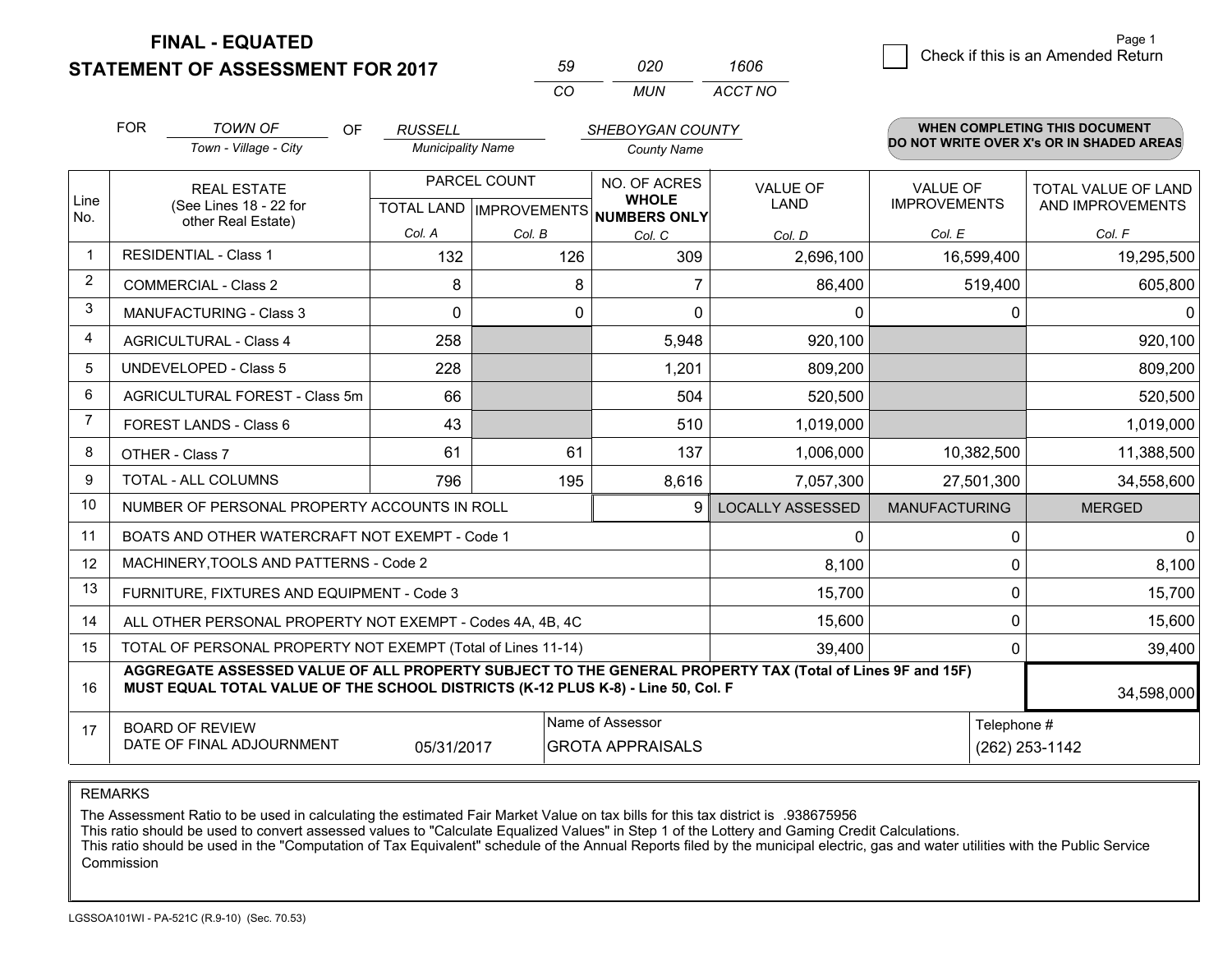*YEAR CO MUN ACCT NO* <sup>2017</sup> <sup>59</sup> <sup>020</sup> <sup>1606</sup>

Do not confuse FOREST LANDS (Line 7) with FOREST CROPS (in this section) - They are **NOT** the same

|    |                                                                                |                 |  | Private Forest Crop - Reg Class @ 10¢ per acre                   |                 | Private Forest Crop - Reg Class @ \$2.52 per acre                            |                  |                                                               |                    |                                                                    |
|----|--------------------------------------------------------------------------------|-----------------|--|------------------------------------------------------------------|-----------------|------------------------------------------------------------------------------|------------------|---------------------------------------------------------------|--------------------|--------------------------------------------------------------------|
| 18 | (a) PARCELS                                                                    | (b) ACRES       |  | (c) ASSESSED VALUE                                               |                 | (d) PARCELS                                                                  |                  | (e) ACRES                                                     |                    | (f) ASSESSED VALUE                                                 |
|    |                                                                                |                 |  |                                                                  |                 |                                                                              |                  |                                                               |                    |                                                                    |
|    |                                                                                |                 |  | Private Forest Crop - Special Class @ 20¢ per acre               |                 | Entered Before 2005 Managed Forest - Ferrous Mining CLOSED @ \$8.27 per acre |                  |                                                               |                    |                                                                    |
| 19 | (a) PARCELS                                                                    | (b) ACRES       |  | (c) ASSESSED VALUE                                               |                 | (d) PARCELS                                                                  |                  | (e) ACRES                                                     |                    | (f) ASSESSED VALUE                                                 |
|    |                                                                                |                 |  |                                                                  |                 |                                                                              |                  |                                                               |                    |                                                                    |
|    |                                                                                |                 |  | Entered Before 2005 Managed Forest - OPEN @ \$.79 per acre       |                 |                                                                              |                  | Entered Before 2005 Managed Forest - CLOSED @ \$1.87 per acre |                    |                                                                    |
| 20 | (a) PARCELS                                                                    | (b) ACRES       |  | (c) ASSESSED VALUE                                               |                 | (d) PARCELS                                                                  |                  | (e) ACRES                                                     |                    | (f) ASSESSED VALUE                                                 |
|    | Δ                                                                              | 70              |  | 107.900                                                          |                 | 50                                                                           |                  | 818.94                                                        |                    | 1,325,600                                                          |
|    | Entered After 2004 Managed Forest - OPEN @                                     |                 |  | \$2.14 per acre                                                  |                 | Entered After 2004 Managed Forest - CLOSED @ \$10.68 per acre                |                  |                                                               |                    |                                                                    |
| 21 | (a) PARCELS                                                                    | (b) ACRES       |  | (c) ASSESSED VALUE                                               |                 | (d) PARCELS<br>(e) ACRES                                                     |                  |                                                               | (f) ASSESSED VALUE |                                                                    |
|    |                                                                                |                 |  |                                                                  |                 |                                                                              |                  |                                                               |                    |                                                                    |
|    |                                                                                | 17              |  | 32,300                                                           |                 | 25                                                                           |                  | 522.2                                                         |                    | 926,300                                                            |
| 22 | (a) County Forest Cropland Acres                                               |                 |  | (b) Federal Acres                                                | (c) State Acres |                                                                              |                  | (d) County (NOT FOREST CROP) Acres                            |                    | (e) Other Acres                                                    |
|    |                                                                                |                 |  |                                                                  |                 | 90.17<br>5,232.34                                                            |                  |                                                               |                    | 15.23                                                              |
|    |                                                                                |                 |  | Assessed Value of Omitted Property From Prior Years (Sec. 70.44) |                 | Assessed Value of Sec. 70.43 Corrections of Errors by Assessors              |                  |                                                               |                    |                                                                    |
| 23 |                                                                                | (a) REAL ESTATE |  | (b) PERSONAL                                                     |                 |                                                                              | (c1) REAL ESTATE |                                                               |                    | (c2) PERSONAL                                                      |
|    |                                                                                |                 |  |                                                                  |                 |                                                                              |                  |                                                               |                    |                                                                    |
|    | Manufacturing Equated Value of Omitted Property From Prior Years (Sec. 70.995) |                 |  |                                                                  |                 |                                                                              |                  |                                                               |                    | Mfg. Equated Value of Sec.70.43 Corrections of Errors by Assessors |
|    | (d) REAL ESTATE                                                                |                 |  | (e) PERSONAL                                                     |                 |                                                                              | (f1) REAL ESTATE |                                                               | (f2) PERSONAL      |                                                                    |
|    |                                                                                |                 |  |                                                                  |                 |                                                                              |                  |                                                               |                    |                                                                    |

## **SPECIAL DISTRICTS**

| Line<br>No. | Enter 6-digit<br><b>Special District</b> | <b>Account</b><br><b>Number</b> | <b>Special District Name</b> | <b>Locally Assessed Value</b><br>of Real Estate and | Mfg Value of Real Estate<br>and Personal Property | <b>Merged Value of</b><br><b>Real Estate and</b> |
|-------------|------------------------------------------|---------------------------------|------------------------------|-----------------------------------------------------|---------------------------------------------------|--------------------------------------------------|
|             | Code (Col. A)                            | (Col. B)                        | (Col. C)                     | Personal Property (Col. D)                          | (Col. E)                                          | Personal Property (Col. F)                       |
| 24          |                                          |                                 |                              |                                                     |                                                   |                                                  |
| 25          |                                          |                                 |                              |                                                     |                                                   |                                                  |
| 26          |                                          |                                 |                              |                                                     |                                                   |                                                  |
| 27          |                                          |                                 |                              |                                                     |                                                   |                                                  |
| 28          |                                          |                                 |                              |                                                     |                                                   |                                                  |
| 29          |                                          |                                 |                              |                                                     |                                                   |                                                  |
| 30          |                                          |                                 |                              |                                                     |                                                   |                                                  |
| 31          |                                          |                                 |                              |                                                     |                                                   |                                                  |
| 32          |                                          |                                 |                              |                                                     |                                                   |                                                  |
| 33          |                                          |                                 |                              |                                                     |                                                   |                                                  |
| 34          |                                          |                                 |                              |                                                     |                                                   |                                                  |
| 35          |                                          |                                 |                              |                                                     |                                                   |                                                  |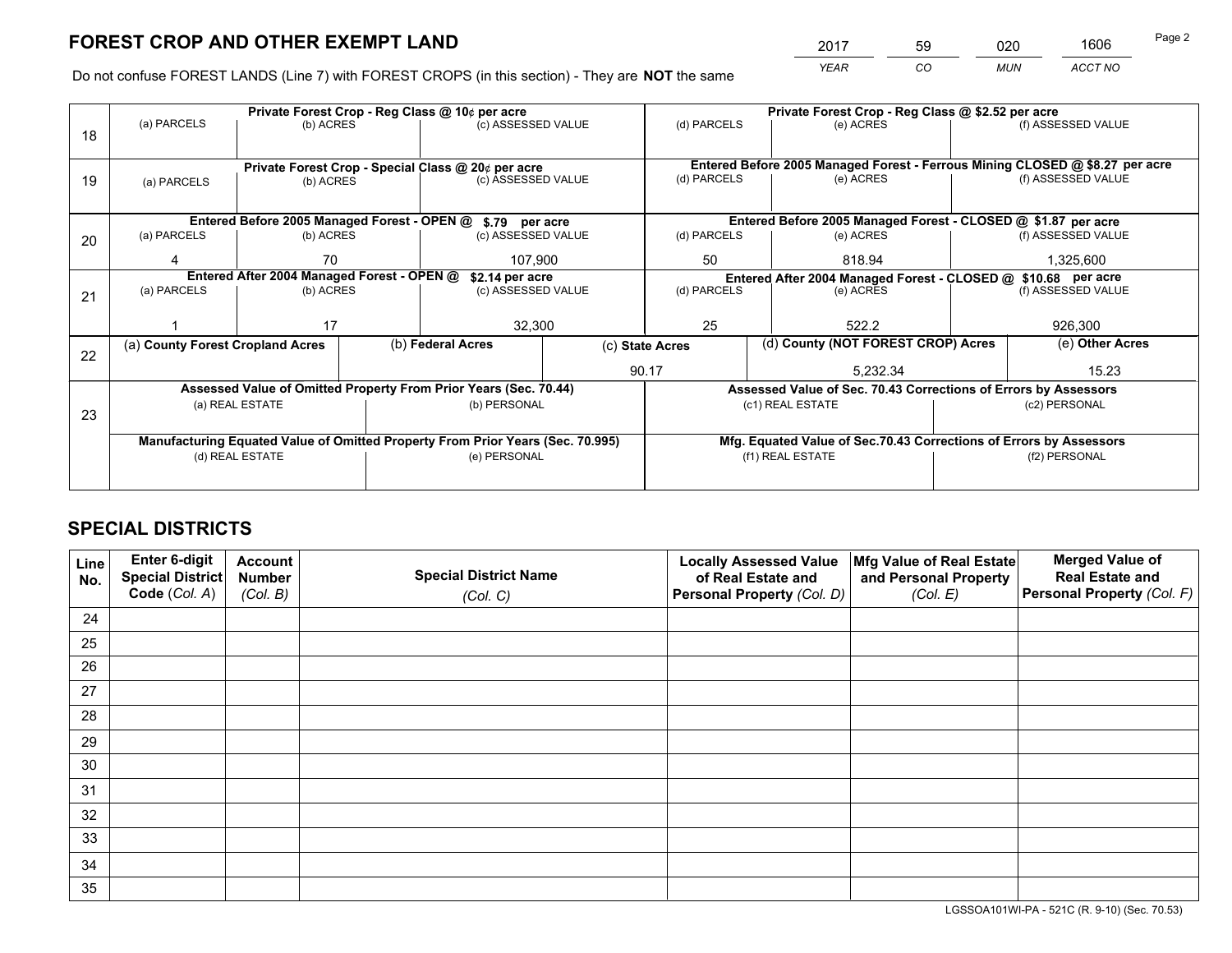|                 |                                                          |                                             |                                                         | <b>YEAR</b>                                                                       | CO<br><b>MUN</b>                                              | ACCT NO                                                                        |
|-----------------|----------------------------------------------------------|---------------------------------------------|---------------------------------------------------------|-----------------------------------------------------------------------------------|---------------------------------------------------------------|--------------------------------------------------------------------------------|
| Line<br>No.     | Enter 6-digit<br><b>School District</b><br>Code (Col. A) | <b>Account</b><br><b>Number</b><br>(Col. B) | <b>School District Name</b><br>(Col. C)                 | <b>Locally Assessed Value</b><br>of Real Estate and<br>Personal Property (Col. D) | Mfg Value of Real Estate<br>and Personal Property<br>(Col. E) | <b>Merged Value of</b><br><b>Real Estate and</b><br>Personal Property (Col. F) |
|                 | A. SCHOOL DISTRICTS (K-8 and K-12)                       |                                             |                                                         |                                                                                   |                                                               |                                                                                |
| 36              | 083941                                                   | 0051                                        | SCH D OF NEW HOLSTEIN                                   | 6,909,900                                                                         |                                                               | 6,909,900                                                                      |
| 37              | 362828                                                   | 0209                                        | SCH D OF KIEL AREA                                      | 11,169,200                                                                        |                                                               | 11,169,200                                                                     |
| 38              | 591631                                                   | 0347                                        | SCH D OF ELKHART LAKE-GLENBEULAH                        | 16,518,900                                                                        |                                                               | 16,518,900                                                                     |
| 39              |                                                          |                                             |                                                         |                                                                                   |                                                               |                                                                                |
| 40              |                                                          |                                             |                                                         |                                                                                   |                                                               |                                                                                |
| 41              |                                                          |                                             |                                                         |                                                                                   |                                                               |                                                                                |
| 42              |                                                          |                                             |                                                         |                                                                                   |                                                               |                                                                                |
| 43              |                                                          |                                             |                                                         |                                                                                   |                                                               |                                                                                |
| 44              |                                                          |                                             |                                                         |                                                                                   |                                                               |                                                                                |
| 45              |                                                          |                                             |                                                         |                                                                                   |                                                               |                                                                                |
| $\overline{46}$ |                                                          |                                             |                                                         |                                                                                   |                                                               |                                                                                |
| 47              |                                                          |                                             |                                                         |                                                                                   |                                                               |                                                                                |
| 48              |                                                          |                                             |                                                         |                                                                                   |                                                               |                                                                                |
| 49              |                                                          |                                             |                                                         |                                                                                   |                                                               |                                                                                |
| 50              |                                                          |                                             | TOTAL ASSESSED VALUE OF SCHOOL DISTRICTS (K-8 and K-12) | 34,598,000                                                                        |                                                               | 34,598,000                                                                     |
|                 | <b>B.</b><br><b>UNION HIGH SCHOOL DISTRICTS</b>          |                                             |                                                         |                                                                                   |                                                               |                                                                                |
| 51              |                                                          |                                             |                                                         |                                                                                   |                                                               |                                                                                |
| 52              |                                                          |                                             |                                                         |                                                                                   |                                                               |                                                                                |
| 53              |                                                          |                                             |                                                         |                                                                                   |                                                               |                                                                                |
| 54              |                                                          |                                             |                                                         |                                                                                   |                                                               |                                                                                |
| 55              |                                                          |                                             | TOTAL ASSESSED VALUE OF UNION HIGH SCHOOLS              |                                                                                   |                                                               |                                                                                |
|                 | C.<br><b>TECHNICAL COLLEGE DISTRICTS</b>                 |                                             |                                                         |                                                                                   |                                                               |                                                                                |
| 56              | 001000                                                   | 0009                                        | MORAINE PARK TECHNICAL COLLEGE<br><b>FDLC</b>           | 6,909,900                                                                         |                                                               | 6,909,900                                                                      |
| 57              | 001100                                                   | 0010                                        | LAKESHORE TECHNICAL COLLEGE<br><b>CLEV</b>              | 27,688,100                                                                        |                                                               | 27,688,100                                                                     |
| 58              |                                                          |                                             |                                                         |                                                                                   |                                                               |                                                                                |
| 59              |                                                          |                                             | TOTAL ASSESSED VALUE OF TECHNICAL COLLEGES              | 34,598,000                                                                        |                                                               | 34,598,000                                                                     |

 *I hereby certify, to the best of my knowledge and belief, this form is complete and correct.*

| Print name of preparer | Title                    |                | Date (MM / DD / CCYY) |
|------------------------|--------------------------|----------------|-----------------------|
|                        |                          |                |                       |
| Signature of preparer  | Contact Telephone Number | E-mail address |                       |
|                        | $\overline{\phantom{0}}$ |                |                       |

1606

| <b>SCHOOL DISTRICTS</b> |  |
|-------------------------|--|
|-------------------------|--|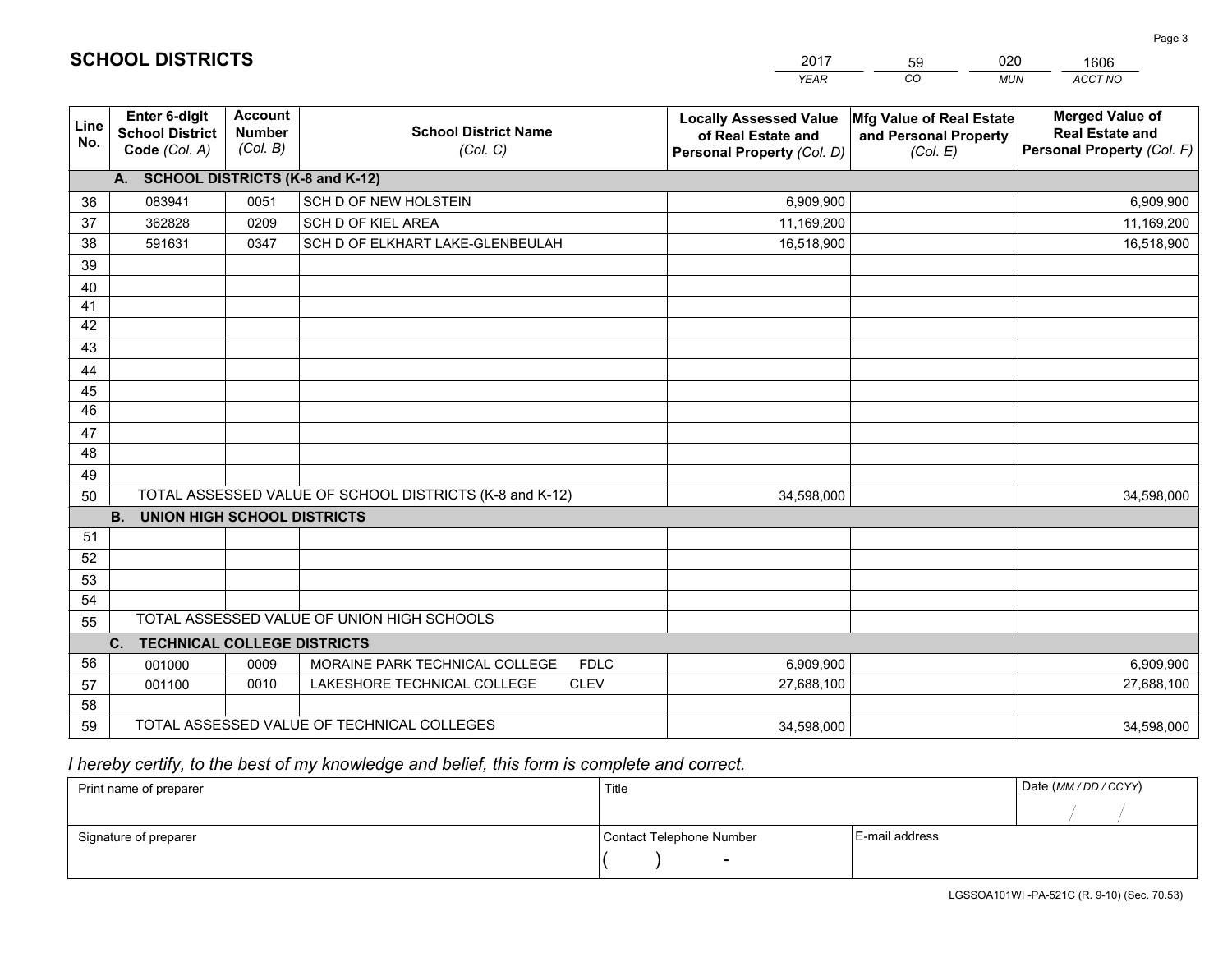## **HIGHLIGHTS**

- 1. Complete the Statement of Assessment after the Board of Review. Reflect any changes made there.
- 2. Use black ink to complete.

**NOTE: Please supply any correction to the name and address.**

NOTE: Please supply any correction to the name and address.

- 3. Line 16 must equal Line 50, Col D.
- 4. Line 55 must equal the total of K-8 schools listed on lines 36-49. Do not include K-12 schools in this comparision.
- 5. Line 59, Col. D must equal Line 16.
- 6. Special District, School District and Technical College District values must include both real estate and personal property. Examples of Special districts are: town sanitary districts, public inland lake protection and rehabilitation districts, and metropolitan sewerage districts.
- 7. DO NOT INCLUDE Manufacturing property values.DOR will print these values on the final SOA.
- 8. Accuracy of this form is very important. The values reported directly affect the equalized value DOR calculates for school and special districts.

#### **Page 1:**

 If not prefilled, enter the tax year,county and municipal code,municipal type, municipal name and county name on the top of form.

Check the Amended box, if filing an amended / corrected SOA.

 Report the parcel count, acres and assessed value of taxable general property, total parcel count, (real and personal), total acres, and values from final figures set by the Board of Review.

- A. Real Estate land and improvements (buildings, etc.) is reported on lines 1 8, total line 9.
- B. Personal Property is reported on lines 11 14, Column D, total line 15.
- C. To complete this report, use the computer produced summary of the assessment roll that shows these amounts.
- D. Use whole numbers only.
- E. Add each line across and each column down to verify entries.

## **Page 2:**

- A. Report Special Items (not subject to general property tax).
- 1. Private Forest Croplands and Managed Forest Lands are reported on lines 18,19, 20 and 21. Be sure to report assessed values **NOT** taxes.
- 2. You should have copies of the orders of entry, orders of withdrawal, etc., to update your assessment roll.
	- 3. Show hundredths of acres (e.g. 39.75).
- 4. Tax exempt lands are reported on line 22.
- 5. Omitted property and sec. 70.43, Wis. Stats., corrections of errors by assessor are reported on line 23. Report real estate and personal property separately. These should be for **prior years**, not something found on the current assessment roll after the board of review.
- B. Special District (Lines 24-35) Include the value of both real and personal property.
- The Department of Revenue (DOR) preprints much of the information regarding names and codes for schools, special districts,etc. If a district is not listed, enter the name and value only, DOR will enter the proper code.

## **Page 3 School Districts:**

Include the value of both real and personal property.

Report School District (regular, elementary, union high school, and technical college).

- 1. Regular (K-12) and Elementary (K-8) school values are reported on lines 36-49, total on line 50.
- 2. Union High School (UHS) (use only if elementary schools are listed on lines 36-49) are reported on lines 51-54. UHS total value (line 55) must equal to the total **elementary school** values reported on lines 36-49. Do notinclude K-12 schools in this comparison.
- 3. Technical College values are reported on lines 56-58, total on line 59.
- 4. Use the computer summary that shows these amounts to complete this report.

#### **This form is due the second Monday in June. File this report only after your Board of Review is complete.**

 *If you have questions: Return forms to:*

 Email: lgs@wisconsin.gov Wisconsin Department of RevenueCall:  $(608)$  266-2569 or  $(608)$  264-6892 Fax number: (608) 264-6887 PO Box 8971

Local Government Services Section 6-97 Madison WI 53708-8971

**COLLEEN SCHNELL**<br>TOWN OF RUSSELL COLLEEN SCHNELL

TOWN OF RUSSELL W8313 SHEBOYGAN ROAD ELKHART LAKE, WI 53020

W8313 SHEBOYGAN ROAD ELKHART LAKE, WI 53020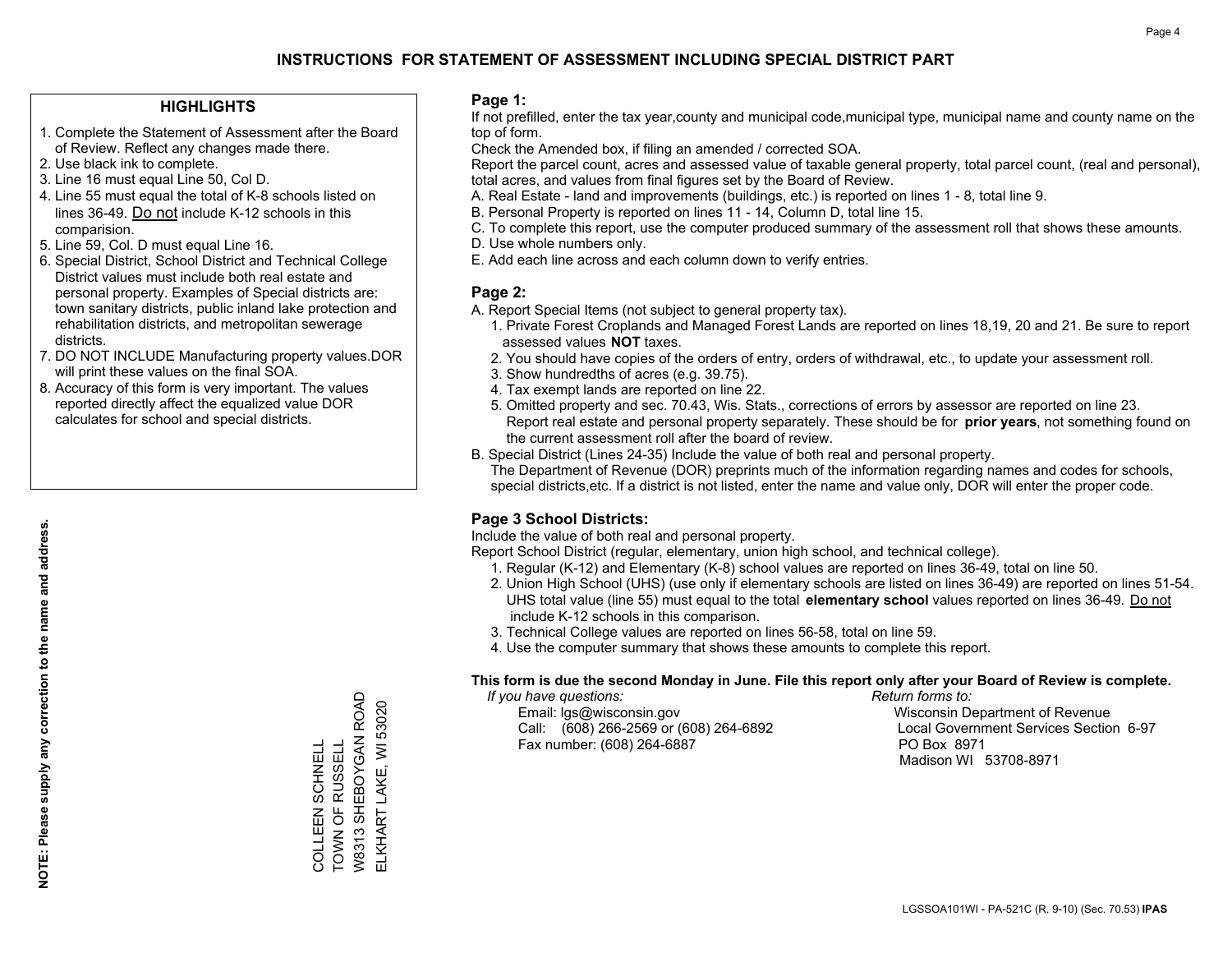**STATEMENT OF ASSESSMENT FOR 2017** 

| .59      | 722 | 1607    |
|----------|-----|---------|
| $\alpha$ | MUN | ACCT NO |

|                | <b>FOR</b>                                                                                                                                                                                   | <b>TOWN OF</b><br>OF                                      | <b>SCOTT</b>             | SHEBOYGAN COUNTY |                                                     |                         | <b>WHEN COMPLETING THIS DOCUMENT</b> |                                          |  |
|----------------|----------------------------------------------------------------------------------------------------------------------------------------------------------------------------------------------|-----------------------------------------------------------|--------------------------|------------------|-----------------------------------------------------|-------------------------|--------------------------------------|------------------------------------------|--|
|                |                                                                                                                                                                                              | Town - Village - City                                     | <b>Municipality Name</b> |                  | <b>County Name</b>                                  |                         |                                      | DO NOT WRITE OVER X's OR IN SHADED AREAS |  |
|                | <b>REAL ESTATE</b>                                                                                                                                                                           |                                                           | PARCEL COUNT             |                  | NO. OF ACRES                                        | <b>VALUE OF</b>         | <b>VALUE OF</b>                      | <b>TOTAL VALUE OF LAND</b>               |  |
| Line<br>No.    |                                                                                                                                                                                              | (See Lines 18 - 22 for<br>other Real Estate)              |                          |                  | <b>WHOLE</b><br>TOTAL LAND MPROVEMENTS NUMBERS ONLY | <b>LAND</b>             | <b>IMPROVEMENTS</b>                  | AND IMPROVEMENTS                         |  |
|                |                                                                                                                                                                                              |                                                           | Col. A                   | Col. B           | Col. C                                              | Col. D                  | Col. E                               | Col. F                                   |  |
| $\mathbf 1$    | <b>RESIDENTIAL - Class 1</b>                                                                                                                                                                 |                                                           | 729                      | 686              | 1,827                                               | 32,290,500              | 89,308,700                           | 121,599,200                              |  |
| $\overline{2}$ |                                                                                                                                                                                              | <b>COMMERCIAL - Class 2</b>                               | 23                       | 20               | 150                                                 | 1,631,300               | 2,783,100                            | 4,414,400                                |  |
| 3              |                                                                                                                                                                                              | <b>MANUFACTURING - Class 3</b>                            | 1                        |                  |                                                     | 26,400                  | 151,000                              | 177,400                                  |  |
| 4              |                                                                                                                                                                                              | <b>AGRICULTURAL - Class 4</b>                             | 628                      |                  | 12,633                                              | 1,849,000               |                                      | 1,849,000                                |  |
| 5              |                                                                                                                                                                                              | <b>UNDEVELOPED - Class 5</b>                              | 515                      |                  | 2,639                                               | 2,388,100               |                                      | 2,388,100                                |  |
| 6              | AGRICULTURAL FOREST - Class 5m                                                                                                                                                               |                                                           | 253                      |                  | 1,979                                               | 1,834,200               |                                      | 1,834,200                                |  |
| 7              |                                                                                                                                                                                              | FOREST LANDS - Class 6                                    | 27                       |                  | 413                                                 | 902,300                 |                                      | 902,300                                  |  |
| 8              |                                                                                                                                                                                              | OTHER - Class 7                                           | 84                       | 81               | 161                                                 | 2,499,700               | 10,069,200                           | 12,568,900                               |  |
| 9              |                                                                                                                                                                                              | TOTAL - ALL COLUMNS                                       | 2,260                    | 788              | 19,803                                              | 43,421,500              | 102,312,000                          | 145,733,500                              |  |
| 10             |                                                                                                                                                                                              | NUMBER OF PERSONAL PROPERTY ACCOUNTS IN ROLL              |                          |                  | 31                                                  | <b>LOCALLY ASSESSED</b> | <b>MANUFACTURING</b>                 | <b>MERGED</b>                            |  |
| 11             |                                                                                                                                                                                              | BOATS AND OTHER WATERCRAFT NOT EXEMPT - Code 1            |                          |                  |                                                     | 8,232                   | 0                                    | 8,232                                    |  |
| 12             |                                                                                                                                                                                              | MACHINERY, TOOLS AND PATTERNS - Code 2                    |                          |                  |                                                     | 451,485                 | 0                                    | 451,485                                  |  |
| 13             |                                                                                                                                                                                              | FURNITURE, FIXTURES AND EQUIPMENT - Code 3                |                          |                  |                                                     | 78,998                  | $\Omega$                             | 78,998                                   |  |
| 14             |                                                                                                                                                                                              | ALL OTHER PERSONAL PROPERTY NOT EXEMPT - Codes 4A, 4B, 4C | 14,800                   | 54,420           |                                                     |                         |                                      |                                          |  |
| 15             | TOTAL OF PERSONAL PROPERTY NOT EXEMPT (Total of Lines 11-14)<br>578,335<br>14,800                                                                                                            |                                                           |                          |                  |                                                     |                         |                                      | 593,135                                  |  |
| 16             | AGGREGATE ASSESSED VALUE OF ALL PROPERTY SUBJECT TO THE GENERAL PROPERTY TAX (Total of Lines 9F and 15F)<br>MUST EQUAL TOTAL VALUE OF THE SCHOOL DISTRICTS (K-12 PLUS K-8) - Line 50, Col. F |                                                           |                          |                  |                                                     |                         |                                      | 146,326,635                              |  |
| 17             |                                                                                                                                                                                              | <b>BOARD OF REVIEW</b>                                    |                          |                  | Name of Assessor                                    |                         | Telephone #                          |                                          |  |
|                |                                                                                                                                                                                              | DATE OF FINAL ADJOURNMENT                                 | 05/09/2017               |                  | <b>GROTA APPRAISALS LLC</b>                         |                         |                                      | (262) 253-1142                           |  |

REMARKS

The Assessment Ratio to be used in calculating the estimated Fair Market Value on tax bills for this tax district is .985955868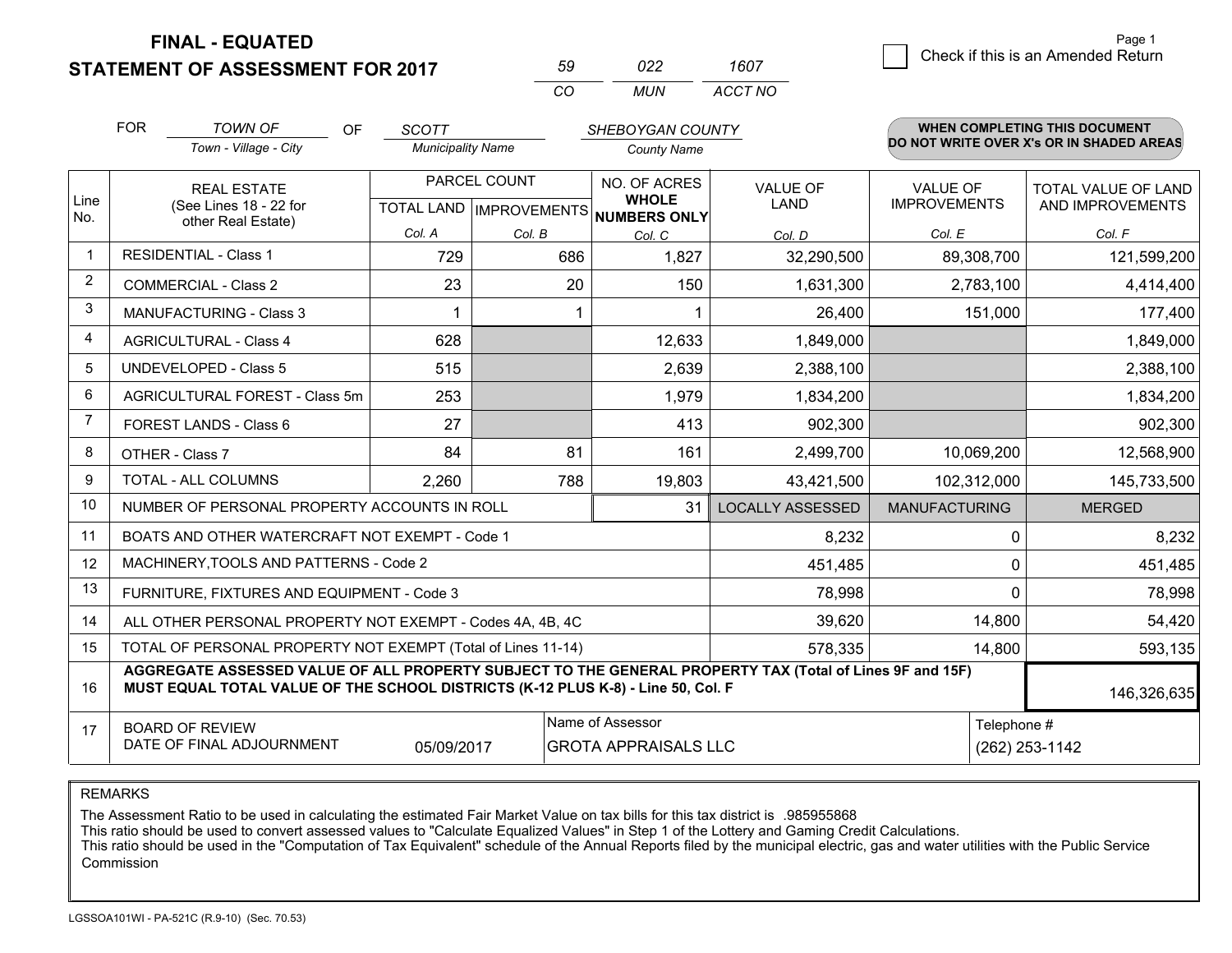*YEAR CO MUN ACCT NO* <sup>2017</sup> <sup>59</sup> <sup>022</sup> <sup>1607</sup>

Do not confuse FOREST LANDS (Line 7) with FOREST CROPS (in this section) - They are **NOT** the same

|    |                                                                                |                                             |  | Private Forest Crop - Reg Class @ 10¢ per acre                   |        | Private Forest Crop - Reg Class @ \$2.52 per acre                                   |                                                                              |               |                    |
|----|--------------------------------------------------------------------------------|---------------------------------------------|--|------------------------------------------------------------------|--------|-------------------------------------------------------------------------------------|------------------------------------------------------------------------------|---------------|--------------------|
| 18 | (a) PARCELS                                                                    | (b) ACRES                                   |  | (c) ASSESSED VALUE                                               |        | (d) PARCELS                                                                         | (e) ACRES                                                                    |               | (f) ASSESSED VALUE |
|    |                                                                                |                                             |  |                                                                  |        |                                                                                     |                                                                              |               |                    |
|    |                                                                                |                                             |  | Private Forest Crop - Special Class @ 20¢ per acre               |        |                                                                                     | Entered Before 2005 Managed Forest - Ferrous Mining CLOSED @ \$8.27 per acre |               |                    |
| 19 | (a) PARCELS                                                                    | (b) ACRES                                   |  | (c) ASSESSED VALUE                                               |        | (d) PARCELS                                                                         | (e) ACRES                                                                    |               | (f) ASSESSED VALUE |
|    |                                                                                |                                             |  |                                                                  |        |                                                                                     |                                                                              |               |                    |
|    |                                                                                | Entered Before 2005 Managed Forest - OPEN @ |  | \$.79 per acre                                                   |        |                                                                                     | Entered Before 2005 Managed Forest - CLOSED @ \$1.87 per acre                |               |                    |
| 20 | (a) PARCELS                                                                    | (b) ACRES                                   |  | (c) ASSESSED VALUE                                               |        | (d) PARCELS                                                                         | (e) ACRES                                                                    |               | (f) ASSESSED VALUE |
|    |                                                                                |                                             |  |                                                                  | 5,500  |                                                                                     | 508.51                                                                       |               | 717,200            |
|    | Entered After 2004 Managed Forest - OPEN @                                     |                                             |  | \$2.14 per acre                                                  |        | Entered After 2004 Managed Forest - CLOSED @ \$10.68 per acre<br>(f) ASSESSED VALUE |                                                                              |               |                    |
| 21 | (a) PARCELS                                                                    | (b) ACRES                                   |  | (c) ASSESSED VALUE                                               |        | (d) PARCELS                                                                         | (e) ACRES                                                                    |               |                    |
|    |                                                                                |                                             |  |                                                                  |        |                                                                                     |                                                                              |               |                    |
|    |                                                                                | 38                                          |  |                                                                  | 83,600 |                                                                                     | 120.15                                                                       |               | 235,800            |
| 22 | (a) County Forest Cropland Acres                                               |                                             |  | (b) Federal Acres                                                |        | (d) County (NOT FOREST CROP) Acres<br>(c) State Acres                               |                                                                              |               | (e) Other Acres    |
|    |                                                                                |                                             |  | 2,076.89<br>420.59                                               |        | 24.06                                                                               |                                                                              |               | 205.37             |
|    |                                                                                |                                             |  | Assessed Value of Omitted Property From Prior Years (Sec. 70.44) |        |                                                                                     | Assessed Value of Sec. 70.43 Corrections of Errors by Assessors              |               |                    |
| 23 | (a) REAL ESTATE                                                                |                                             |  | (b) PERSONAL                                                     |        |                                                                                     | (c1) REAL ESTATE                                                             |               | (c2) PERSONAL      |
|    |                                                                                |                                             |  |                                                                  |        |                                                                                     |                                                                              |               |                    |
|    | Manufacturing Equated Value of Omitted Property From Prior Years (Sec. 70.995) |                                             |  |                                                                  |        |                                                                                     | Mfg. Equated Value of Sec.70.43 Corrections of Errors by Assessors           |               |                    |
|    |                                                                                | (d) REAL ESTATE                             |  | (e) PERSONAL                                                     |        |                                                                                     | (f1) REAL ESTATE                                                             | (f2) PERSONAL |                    |
|    |                                                                                |                                             |  |                                                                  |        |                                                                                     |                                                                              |               |                    |

## **SPECIAL DISTRICTS**

| <b>Line</b><br>No. | Enter 6-digit<br><b>Special District</b><br>Code (Col. A) | <b>Account</b><br><b>Number</b><br>(Col. B) | <b>Special District Name</b><br>(Col. C) | <b>Locally Assessed Value</b><br>of Real Estate and<br>Personal Property (Col. D) | Mfg Value of Real Estate<br>and Personal Property<br>(Col. E) | <b>Merged Value of</b><br><b>Real Estate and</b><br>Personal Property (Col. F) |
|--------------------|-----------------------------------------------------------|---------------------------------------------|------------------------------------------|-----------------------------------------------------------------------------------|---------------------------------------------------------------|--------------------------------------------------------------------------------|
| 24                 | 597190                                                    | 0374                                        | TOWN OF SCOTT SANITARY DISTRICT #1       | 15,672,891                                                                        |                                                               | 15,672,891                                                                     |
| 25                 |                                                           |                                             |                                          |                                                                                   |                                                               |                                                                                |
| 26                 |                                                           |                                             |                                          |                                                                                   |                                                               |                                                                                |
| 27                 |                                                           |                                             |                                          |                                                                                   |                                                               |                                                                                |
| 28                 |                                                           |                                             |                                          |                                                                                   |                                                               |                                                                                |
| 29                 |                                                           |                                             |                                          |                                                                                   |                                                               |                                                                                |
| 30                 |                                                           |                                             |                                          |                                                                                   |                                                               |                                                                                |
| 31                 |                                                           |                                             |                                          |                                                                                   |                                                               |                                                                                |
| 32                 |                                                           |                                             |                                          |                                                                                   |                                                               |                                                                                |
| 33                 |                                                           |                                             |                                          |                                                                                   |                                                               |                                                                                |
| 34                 |                                                           |                                             |                                          |                                                                                   |                                                               |                                                                                |
| 35                 |                                                           |                                             |                                          |                                                                                   |                                                               |                                                                                |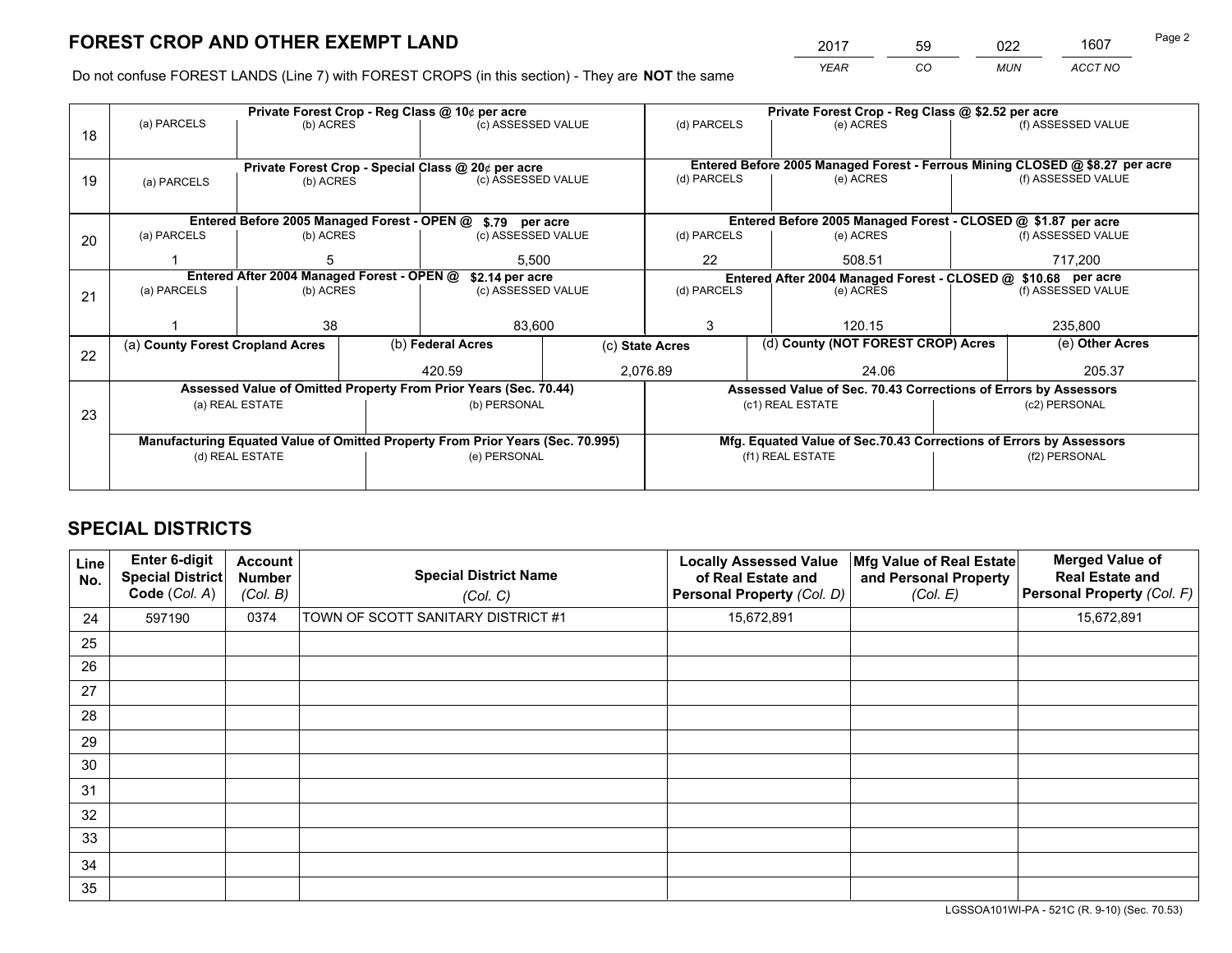|             |                                                                 |                                             |                                                         | <b>YEAR</b>                                                                       | CO<br><b>MUN</b>                                              | ACCT NO                                                                        |
|-------------|-----------------------------------------------------------------|---------------------------------------------|---------------------------------------------------------|-----------------------------------------------------------------------------------|---------------------------------------------------------------|--------------------------------------------------------------------------------|
| Line<br>No. | <b>Enter 6-digit</b><br><b>School District</b><br>Code (Col. A) | <b>Account</b><br><b>Number</b><br>(Col. B) | <b>School District Name</b><br>(Col. C)                 | <b>Locally Assessed Value</b><br>of Real Estate and<br>Personal Property (Col. D) | Mfg Value of Real Estate<br>and Personal Property<br>(Col. E) | <b>Merged Value of</b><br><b>Real Estate and</b><br>Personal Property (Col. F) |
|             | A. SCHOOL DISTRICTS (K-8 and K-12)                              |                                             |                                                         |                                                                                   |                                                               |                                                                                |
| 36          | 594473                                                          | 0351                                        | SCH D OF PLYMOUTH                                       | 108,200                                                                           |                                                               | 108,200                                                                        |
| 37          | 594641                                                          | 0352                                        | SCH D OF RANDOM LAKE                                    | 67,587,762                                                                        |                                                               | 67,587,762                                                                     |
| 38          | 662800                                                          | 0398                                        | SCH D OF KEWASKUM                                       | 78,438,473                                                                        | 192,200                                                       | 78,630,673                                                                     |
| 39          |                                                                 |                                             |                                                         |                                                                                   |                                                               |                                                                                |
| 40          |                                                                 |                                             |                                                         |                                                                                   |                                                               |                                                                                |
| 41          |                                                                 |                                             |                                                         |                                                                                   |                                                               |                                                                                |
| 42          |                                                                 |                                             |                                                         |                                                                                   |                                                               |                                                                                |
| 43          |                                                                 |                                             |                                                         |                                                                                   |                                                               |                                                                                |
| 44          |                                                                 |                                             |                                                         |                                                                                   |                                                               |                                                                                |
| 45          |                                                                 |                                             |                                                         |                                                                                   |                                                               |                                                                                |
| 46          |                                                                 |                                             |                                                         |                                                                                   |                                                               |                                                                                |
| 47          |                                                                 |                                             |                                                         |                                                                                   |                                                               |                                                                                |
| 48          |                                                                 |                                             |                                                         |                                                                                   |                                                               |                                                                                |
| 49          |                                                                 |                                             |                                                         |                                                                                   |                                                               |                                                                                |
| 50          |                                                                 |                                             | TOTAL ASSESSED VALUE OF SCHOOL DISTRICTS (K-8 and K-12) | 146, 134, 435                                                                     | 192,200                                                       | 146,326,635                                                                    |
|             | <b>B.</b><br><b>UNION HIGH SCHOOL DISTRICTS</b>                 |                                             |                                                         |                                                                                   |                                                               |                                                                                |
| 51<br>52    |                                                                 |                                             |                                                         |                                                                                   |                                                               |                                                                                |
|             |                                                                 |                                             |                                                         |                                                                                   |                                                               |                                                                                |
| 53<br>54    |                                                                 |                                             |                                                         |                                                                                   |                                                               |                                                                                |
| 55          |                                                                 |                                             | TOTAL ASSESSED VALUE OF UNION HIGH SCHOOLS              |                                                                                   |                                                               |                                                                                |
|             | C.<br><b>TECHNICAL COLLEGE DISTRICTS</b>                        |                                             |                                                         |                                                                                   |                                                               |                                                                                |
| 56          | 001100                                                          | 0010                                        | LAKESHORE TECHNICAL COLLEGE<br><b>CLEV</b>              | 146, 134, 435                                                                     | 192,200                                                       | 146,326,635                                                                    |
| 57          |                                                                 |                                             |                                                         |                                                                                   |                                                               |                                                                                |
| 58          |                                                                 |                                             |                                                         |                                                                                   |                                                               |                                                                                |
| 59          |                                                                 |                                             | TOTAL ASSESSED VALUE OF TECHNICAL COLLEGES              | 146, 134, 435                                                                     | 192,200                                                       | 146,326,635                                                                    |
|             |                                                                 |                                             |                                                         |                                                                                   |                                                               |                                                                                |

59

022

 *I hereby certify, to the best of my knowledge and belief, this form is complete and correct.*

**SCHOOL DISTRICTS**

| Print name of preparer | Title                    |                | Date (MM/DD/CCYY) |
|------------------------|--------------------------|----------------|-------------------|
|                        |                          |                |                   |
| Signature of preparer  | Contact Telephone Number | E-mail address |                   |
|                        | $\overline{\phantom{0}}$ |                |                   |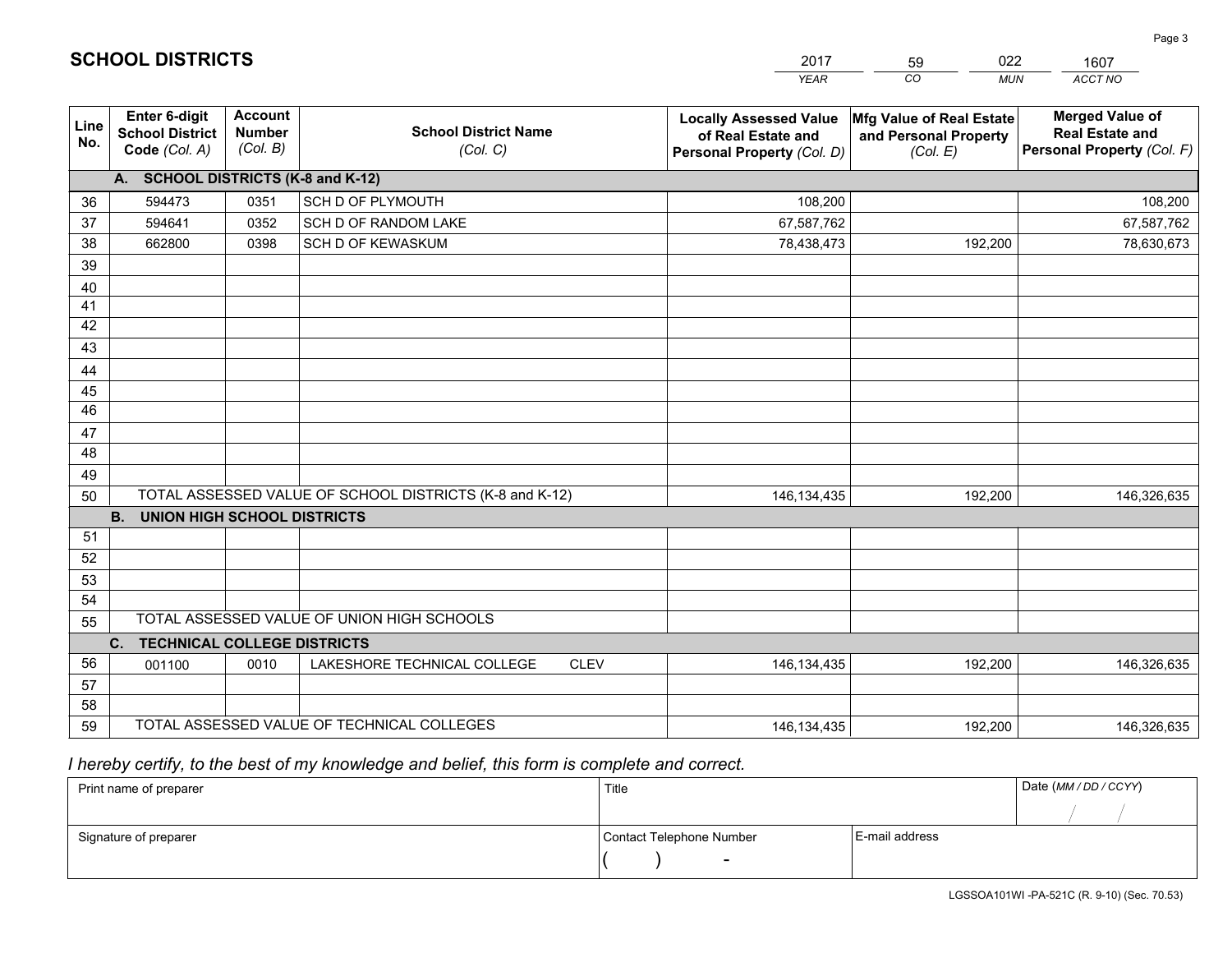## **HIGHLIGHTS**

- 1. Complete the Statement of Assessment after the Board of Review. Reflect any changes made there.
- 2. Use black ink to complete.
- 3. Line 16 must equal Line 50, Col D.
- 4. Line 55 must equal the total of K-8 schools listed on lines 36-49. Do not include K-12 schools in this comparision.
- 5. Line 59, Col. D must equal Line 16.
- 6. Special District, School District and Technical College District values must include both real estate and personal property. Examples of Special districts are: town sanitary districts, public inland lake protection and rehabilitation districts, and metropolitan sewerage districts.
- 7. DO NOT INCLUDE Manufacturing property values.DOR will print these values on the final SOA.
- 8. Accuracy of this form is very important. The values reported directly affect the equalized value DOR calculates for school and special districts.

#### **Page 1:**

 If not prefilled, enter the tax year,county and municipal code,municipal type, municipal name and county name on the top of form.

Check the Amended box, if filing an amended / corrected SOA.

 Report the parcel count, acres and assessed value of taxable general property, total parcel count, (real and personal), total acres, and values from final figures set by the Board of Review.

- A. Real Estate land and improvements (buildings, etc.) is reported on lines 1 8, total line 9.
- B. Personal Property is reported on lines 11 14, Column D, total line 15.
- C. To complete this report, use the computer produced summary of the assessment roll that shows these amounts.
- D. Use whole numbers only.
- E. Add each line across and each column down to verify entries.

## **Page 2:**

- A. Report Special Items (not subject to general property tax).
- 1. Private Forest Croplands and Managed Forest Lands are reported on lines 18,19, 20 and 21. Be sure to report assessed values **NOT** taxes.
- 2. You should have copies of the orders of entry, orders of withdrawal, etc., to update your assessment roll.
	- 3. Show hundredths of acres (e.g. 39.75).
- 4. Tax exempt lands are reported on line 22.
- 5. Omitted property and sec. 70.43, Wis. Stats., corrections of errors by assessor are reported on line 23. Report real estate and personal property separately. These should be for **prior years**, not something found on the current assessment roll after the board of review.
- B. Special District (Lines 24-35) Include the value of both real and personal property.

 The Department of Revenue (DOR) preprints much of the information regarding names and codes for schools, special districts,etc. If a district is not listed, enter the name and value only, DOR will enter the proper code.

## **Page 3 School Districts:**

Include the value of both real and personal property.

Report School District (regular, elementary, union high school, and technical college).

- 1. Regular (K-12) and Elementary (K-8) school values are reported on lines 36-49, total on line 50.
- 2. Union High School (UHS) (use only if elementary schools are listed on lines 36-49) are reported on lines 51-54. UHS total value (line 55) must equal to the total **elementary school** values reported on lines 36-49. Do notinclude K-12 schools in this comparison.
- 3. Technical College values are reported on lines 56-58, total on line 59.
- 4. Use the computer summary that shows these amounts to complete this report.

#### **This form is due the second Monday in June. File this report only after your Board of Review is complete.**

 *If you have questions: Return forms to:*

 Email: lgs@wisconsin.gov Wisconsin Department of RevenueCall:  $(608)$  266-2569 or  $(608)$  264-6892 Fax number: (608) 264-6887 PO Box 8971

Local Government Services Section 6-97 Madison WI 53708-8971

N1306 BOLTONVILLE ROAD N1306 BOLTONVILLE ROAD LUANNE RADY<br>TOWN OF SCOTT TOWN OF SCOTT ADELL, WI 53001 ADELL, WI 53001 LUANNE RADY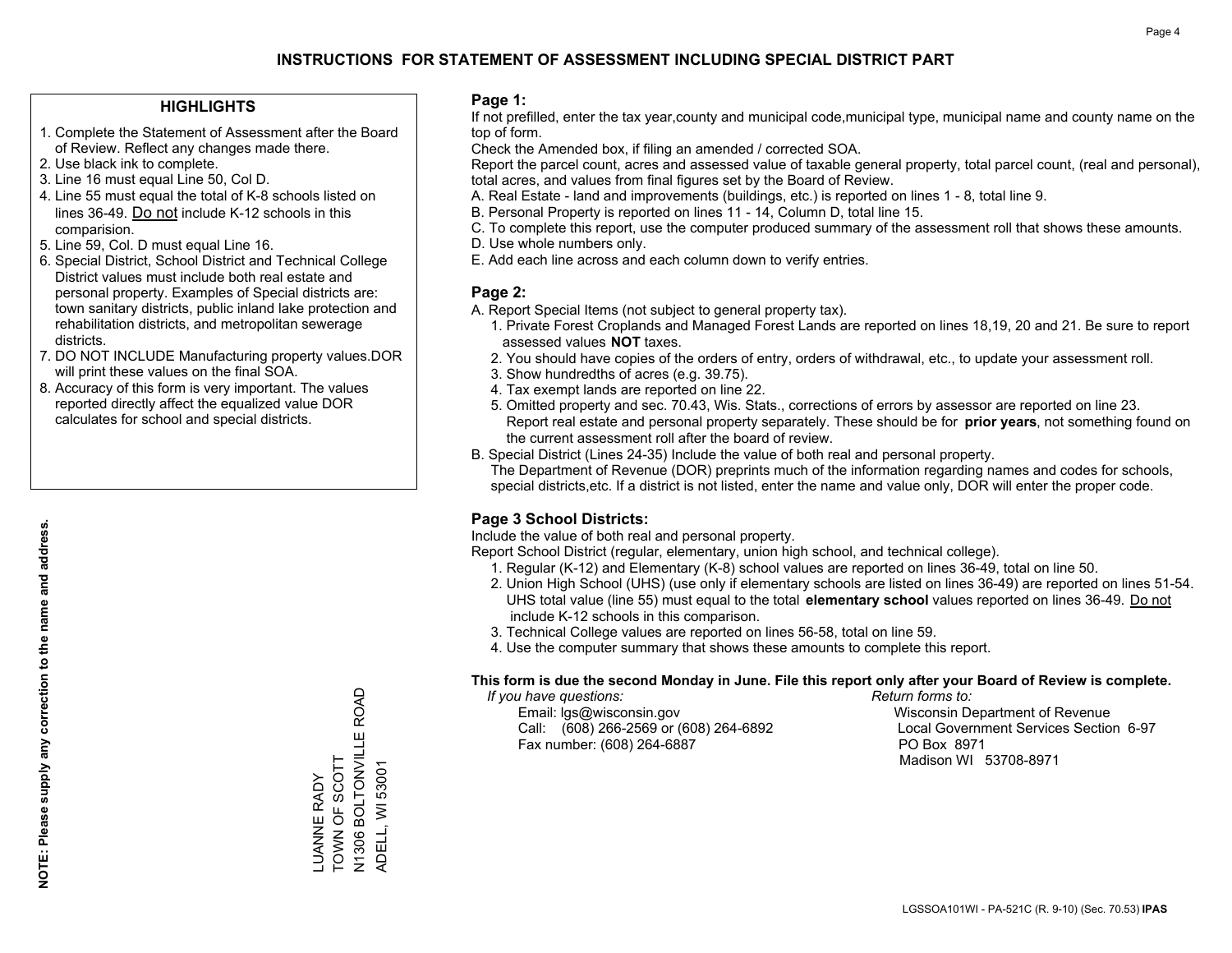**STATEMENT OF ASSESSMENT FOR 2017** 

| 50       | በጋፈ   | 1608    |
|----------|-------|---------|
| $\cdots$ | MI IN | ACCT NO |

|              | <b>FOR</b><br><b>TOWN OF</b><br>OF<br><b>SHEBOYGAN</b>                                                                                                                                                      |                                                              |                          |        | <b>WHEN COMPLETING THIS DOCUMENT</b><br>SHEBOYGAN COUNTY |                         |                                        |                                                |
|--------------|-------------------------------------------------------------------------------------------------------------------------------------------------------------------------------------------------------------|--------------------------------------------------------------|--------------------------|--------|----------------------------------------------------------|-------------------------|----------------------------------------|------------------------------------------------|
|              |                                                                                                                                                                                                             | Town - Village - City                                        | <b>Municipality Name</b> |        | <b>County Name</b>                                       |                         |                                        | DO NOT WRITE OVER X's OR IN SHADED AREAS       |
| Line         | <b>REAL ESTATE</b><br>(See Lines 18 - 22 for                                                                                                                                                                |                                                              | PARCEL COUNT             |        | NO. OF ACRES<br><b>WHOLE</b>                             | <b>VALUE OF</b><br>LAND | <b>VALUE OF</b><br><b>IMPROVEMENTS</b> | <b>TOTAL VALUE OF LAND</b><br>AND IMPROVEMENTS |
| No.          |                                                                                                                                                                                                             | other Real Estate)                                           |                          |        | TOTAL LAND MPROVEMENTS NUMBERS ONLY                      |                         |                                        |                                                |
| $\mathbf{1}$ |                                                                                                                                                                                                             | <b>RESIDENTIAL - Class 1</b>                                 | Col. A                   | Col. B | Col. C                                                   | Col. D                  | Col. E                                 | Col. F                                         |
|              |                                                                                                                                                                                                             |                                                              | 3,038                    | 2,729  | 2,576                                                    | 120,755,300             | 452,236,000                            | 572,991,300                                    |
| 2            |                                                                                                                                                                                                             | <b>COMMERCIAL - Class 2</b>                                  | 197                      | 133    | 946                                                      | 37,064,200              | 90,653,600                             | 127,717,800                                    |
| 3            |                                                                                                                                                                                                             | MANUFACTURING - Class 3                                      | $\overline{7}$           | 7      | 45                                                       | 982,300                 | 6,677,300                              | 7,659,600                                      |
| 4            |                                                                                                                                                                                                             | <b>AGRICULTURAL - Class 4</b>                                | 199                      |        | 1,413                                                    | 230,100                 |                                        | 230,100                                        |
| 5            |                                                                                                                                                                                                             | <b>UNDEVELOPED - Class 5</b>                                 | 74                       |        | 320                                                      | 241,400                 |                                        | 241,400                                        |
| 6            | AGRICULTURAL FOREST - Class 5m                                                                                                                                                                              |                                                              | 14                       |        | 86                                                       | 148,100                 |                                        | 148,100                                        |
| 7            |                                                                                                                                                                                                             | FOREST LANDS - Class 6                                       | $\overline{7}$           |        | 86                                                       | 278,900                 |                                        | 278,900                                        |
| 8            |                                                                                                                                                                                                             | OTHER - Class 7                                              | 11                       | 9      | 24                                                       | 493,000                 | 1,239,800                              | 1,732,800                                      |
| 9            |                                                                                                                                                                                                             | TOTAL - ALL COLUMNS                                          | 3,547                    | 2,878  | 5,496                                                    | 160,193,300             | 550,806,700                            | 711,000,000                                    |
| 10           |                                                                                                                                                                                                             | NUMBER OF PERSONAL PROPERTY ACCOUNTS IN ROLL                 |                          |        | 174                                                      | <b>LOCALLY ASSESSED</b> | <b>MANUFACTURING</b>                   | <b>MERGED</b>                                  |
| 11           |                                                                                                                                                                                                             | BOATS AND OTHER WATERCRAFT NOT EXEMPT - Code 1               |                          |        |                                                          | 0                       | $\Omega$                               | $\Omega$                                       |
| 12           |                                                                                                                                                                                                             | MACHINERY, TOOLS AND PATTERNS - Code 2                       |                          |        |                                                          | 7,672,800               | 330,900                                | 8,003,700                                      |
| 13           |                                                                                                                                                                                                             | FURNITURE, FIXTURES AND EQUIPMENT - Code 3                   |                          |        |                                                          | 4,796,600               | 438,300                                | 5,234,900                                      |
| 14           |                                                                                                                                                                                                             | ALL OTHER PERSONAL PROPERTY NOT EXEMPT - Codes 4A, 4B, 4C    |                          |        |                                                          | 491,800                 | 132,400                                | 624,200                                        |
| 15           |                                                                                                                                                                                                             | TOTAL OF PERSONAL PROPERTY NOT EXEMPT (Total of Lines 11-14) |                          |        |                                                          | 12,961,200              | 901,600                                | 13,862,800                                     |
| 16           | AGGREGATE ASSESSED VALUE OF ALL PROPERTY SUBJECT TO THE GENERAL PROPERTY TAX (Total of Lines 9F and 15F)<br>MUST EQUAL TOTAL VALUE OF THE SCHOOL DISTRICTS (K-12 PLUS K-8) - Line 50, Col. F<br>724,862,800 |                                                              |                          |        |                                                          |                         |                                        |                                                |
| 17           |                                                                                                                                                                                                             | <b>BOARD OF REVIEW</b>                                       |                          |        | Name of Assessor                                         |                         | Telephone #                            |                                                |
|              | DATE OF FINAL ADJOURNMENT<br>06/05/2017<br>ASSOCIATED APPRAISAL CONSULTANTS                                                                                                                                 |                                                              |                          |        |                                                          |                         |                                        | (800) 721-4157                                 |

REMARKS

The Assessment Ratio to be used in calculating the estimated Fair Market Value on tax bills for this tax district is .958486892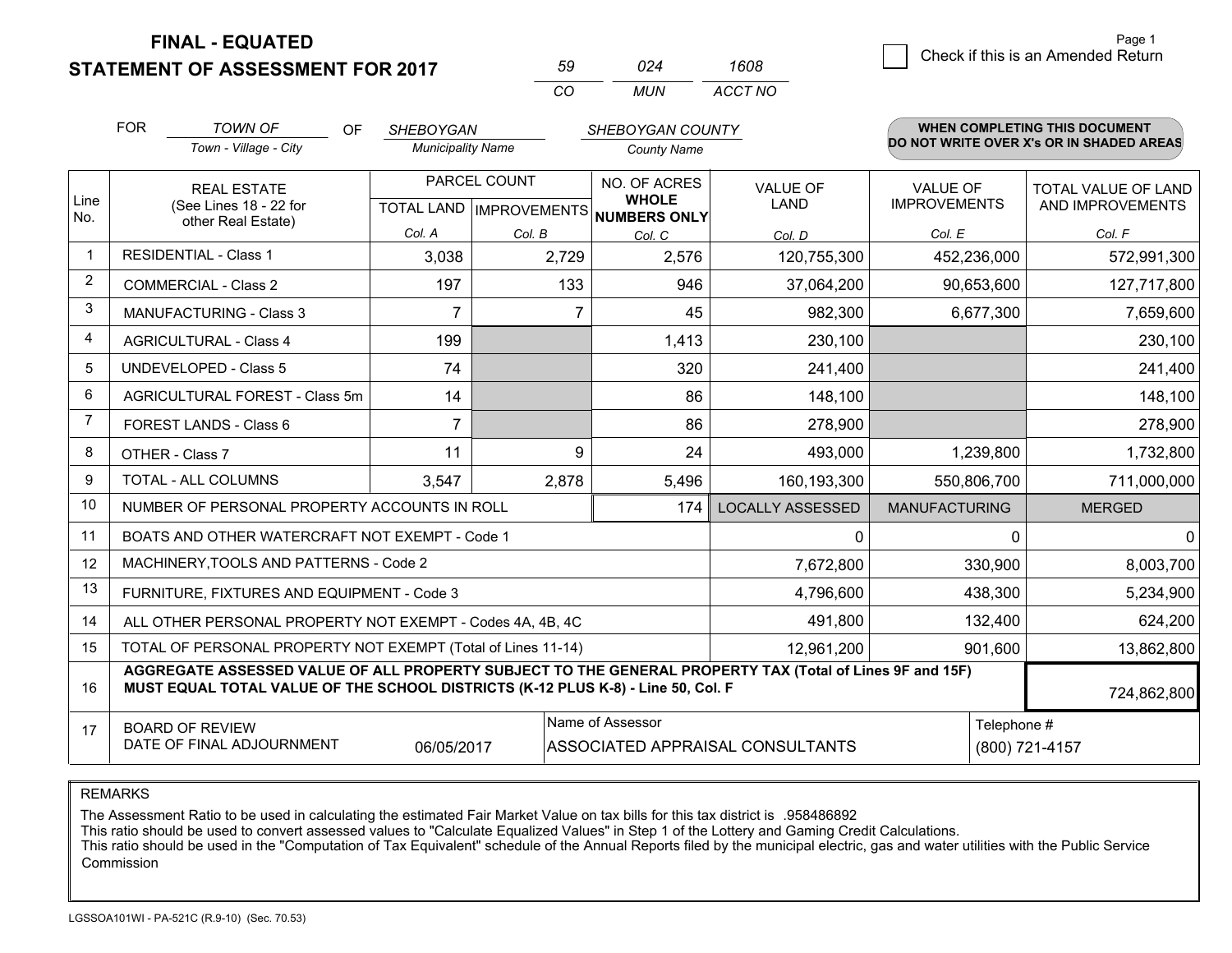*YEAR CO MUN ACCT NO* <sup>2017</sup> <sup>59</sup> <sup>024</sup> <sup>1608</sup>

Do not confuse FOREST LANDS (Line 7) with FOREST CROPS (in this section) - They are **NOT** the same

|    | Private Forest Crop - Reg Class @ 10¢ per acre                                 |                                             |  |                                                                  |       |                                                                    | Private Forest Crop - Reg Class @ \$2.52 per acre                            |                    |                    |  |
|----|--------------------------------------------------------------------------------|---------------------------------------------|--|------------------------------------------------------------------|-------|--------------------------------------------------------------------|------------------------------------------------------------------------------|--------------------|--------------------|--|
| 18 | (a) PARCELS                                                                    | (b) ACRES                                   |  | (c) ASSESSED VALUE                                               |       | (d) PARCELS                                                        | (e) ACRES                                                                    |                    | (f) ASSESSED VALUE |  |
|    |                                                                                |                                             |  |                                                                  |       |                                                                    |                                                                              |                    |                    |  |
|    | Private Forest Crop - Special Class @ 20¢ per acre                             |                                             |  |                                                                  |       |                                                                    | Entered Before 2005 Managed Forest - Ferrous Mining CLOSED @ \$8.27 per acre |                    | (f) ASSESSED VALUE |  |
| 19 | (a) PARCELS                                                                    | (b) ACRES                                   |  | (c) ASSESSED VALUE                                               |       | (d) PARCELS                                                        | (e) ACRES                                                                    |                    |                    |  |
|    |                                                                                |                                             |  |                                                                  |       |                                                                    |                                                                              |                    |                    |  |
|    |                                                                                | Entered Before 2005 Managed Forest - OPEN @ |  | \$.79 per acre                                                   |       |                                                                    | Entered Before 2005 Managed Forest - CLOSED @ \$1.87 per acre                |                    |                    |  |
| 20 | (a) PARCELS                                                                    | (b) ACRES                                   |  | (c) ASSESSED VALUE                                               |       | (d) PARCELS                                                        | (e) ACRES                                                                    |                    | (f) ASSESSED VALUE |  |
|    |                                                                                |                                             |  |                                                                  |       | 3                                                                  | 48                                                                           |                    | 163.000            |  |
|    |                                                                                | Entered After 2004 Managed Forest - OPEN @  |  | \$2.14 per acre                                                  |       |                                                                    | Entered After 2004 Managed Forest - CLOSED @ \$10.68 per acre                |                    |                    |  |
| 21 | (a) PARCELS                                                                    | (b) ACRES                                   |  | (c) ASSESSED VALUE                                               |       | (d) PARCELS<br>(e) ACRES                                           |                                                                              | (f) ASSESSED VALUE |                    |  |
|    |                                                                                |                                             |  |                                                                  |       |                                                                    |                                                                              |                    |                    |  |
| 22 | (a) County Forest Cropland Acres                                               |                                             |  | (b) Federal Acres                                                |       | (c) State Acres                                                    | (d) County (NOT FOREST CROP) Acres                                           |                    | (e) Other Acres    |  |
|    |                                                                                |                                             |  |                                                                  | 77.06 |                                                                    | 307.66                                                                       | 553.45             |                    |  |
|    |                                                                                |                                             |  | Assessed Value of Omitted Property From Prior Years (Sec. 70.44) |       |                                                                    | Assessed Value of Sec. 70.43 Corrections of Errors by Assessors              |                    |                    |  |
| 23 |                                                                                | (a) REAL ESTATE                             |  | (b) PERSONAL                                                     |       |                                                                    | (c1) REAL ESTATE                                                             |                    | (c2) PERSONAL      |  |
|    |                                                                                | 45.000                                      |  |                                                                  |       |                                                                    | $-116.300$                                                                   |                    |                    |  |
|    | Manufacturing Equated Value of Omitted Property From Prior Years (Sec. 70.995) |                                             |  |                                                                  |       | Mfg. Equated Value of Sec.70.43 Corrections of Errors by Assessors |                                                                              |                    |                    |  |
|    |                                                                                | (d) REAL ESTATE                             |  | (e) PERSONAL                                                     |       |                                                                    | (f1) REAL ESTATE                                                             | (f2) PERSONAL      |                    |  |
|    |                                                                                |                                             |  |                                                                  |       |                                                                    |                                                                              |                    |                    |  |

## **SPECIAL DISTRICTS**

| Line<br>No. | <b>Enter 6-digit</b><br><b>Special District</b><br>Code (Col. A) | Account<br><b>Number</b><br>(Col. B) | <b>Special District Name</b><br>(Col. C) | <b>Locally Assessed Value</b><br>of Real Estate and<br>Personal Property (Col. D) | Mfg Value of Real Estate<br>and Personal Property<br>(Col. E) | <b>Merged Value of</b><br><b>Real Estate and</b><br>Personal Property (Col. F) |
|-------------|------------------------------------------------------------------|--------------------------------------|------------------------------------------|-----------------------------------------------------------------------------------|---------------------------------------------------------------|--------------------------------------------------------------------------------|
| 24          | 597140                                                           | 0373                                 | SHEBOYGAN SANITARY DISTRICT #2           | 686,971,600                                                                       | 8,204,000                                                     | 695,175,600                                                                    |
| 25          | 597230                                                           | 0377                                 | TOWN OF SHEBOYGAN SANITARY DISTRICT #3   | 701,647,400                                                                       | 8,561,200                                                     | 710,208,600                                                                    |
| 26          |                                                                  |                                      |                                          |                                                                                   |                                                               |                                                                                |
| 27          |                                                                  |                                      |                                          |                                                                                   |                                                               |                                                                                |
| 28          |                                                                  |                                      |                                          |                                                                                   |                                                               |                                                                                |
| 29          |                                                                  |                                      |                                          |                                                                                   |                                                               |                                                                                |
| 30          |                                                                  |                                      |                                          |                                                                                   |                                                               |                                                                                |
| 31          |                                                                  |                                      |                                          |                                                                                   |                                                               |                                                                                |
| 32          |                                                                  |                                      |                                          |                                                                                   |                                                               |                                                                                |
| 33          |                                                                  |                                      |                                          |                                                                                   |                                                               |                                                                                |
| 34          |                                                                  |                                      |                                          |                                                                                   |                                                               |                                                                                |
| 35          |                                                                  |                                      |                                          |                                                                                   |                                                               |                                                                                |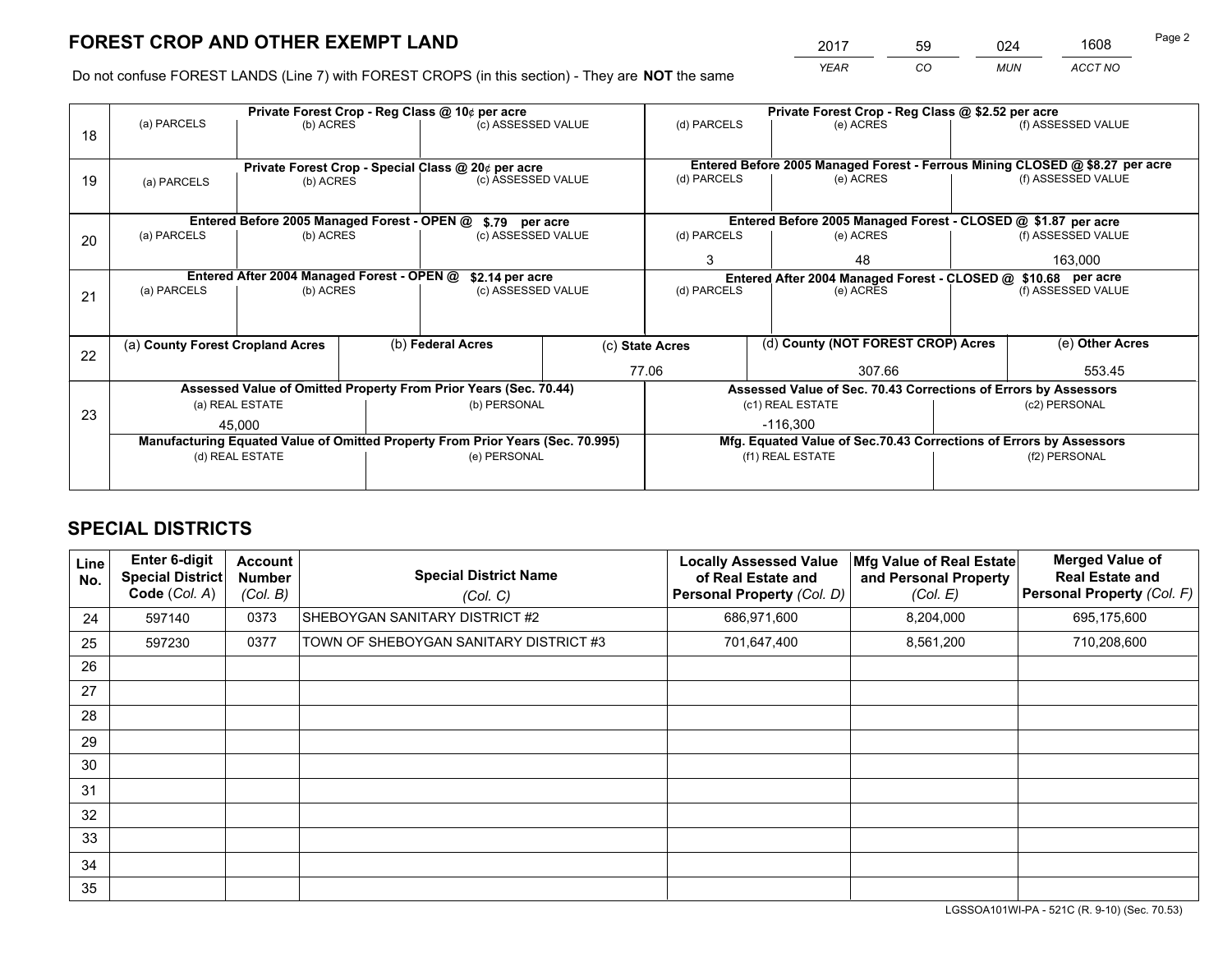|             |                                                                 |                                             |                                                         | <b>YEAR</b>                                                                       | CO<br><b>MUN</b>                                              | ACCT NO                                                                        |
|-------------|-----------------------------------------------------------------|---------------------------------------------|---------------------------------------------------------|-----------------------------------------------------------------------------------|---------------------------------------------------------------|--------------------------------------------------------------------------------|
| Line<br>No. | <b>Enter 6-digit</b><br><b>School District</b><br>Code (Col. A) | <b>Account</b><br><b>Number</b><br>(Col. B) | <b>School District Name</b><br>(Col. C)                 | <b>Locally Assessed Value</b><br>of Real Estate and<br>Personal Property (Col. D) | Mfg Value of Real Estate<br>and Personal Property<br>(Col. E) | <b>Merged Value of</b><br><b>Real Estate and</b><br>Personal Property (Col. F) |
|             | A. SCHOOL DISTRICTS (K-8 and K-12)                              |                                             |                                                         |                                                                                   |                                                               |                                                                                |
| 36          | 592842                                                          | 0349                                        | SCH D OF KOHLER                                         | 1,470,300                                                                         |                                                               | 1,470,300                                                                      |
| 37          | 595271                                                          | 0353                                        | SCH D OF SHEBOYGAN AREA                                 | 684,334,700                                                                       | 8,561,200                                                     | 692,895,900                                                                    |
| 38          | 595278                                                          | 0354                                        | SCH D OF SHEBOYGAN FALLS                                | 30,496,600                                                                        |                                                               | 30,496,600                                                                     |
| 39          |                                                                 |                                             |                                                         |                                                                                   |                                                               |                                                                                |
| 40          |                                                                 |                                             |                                                         |                                                                                   |                                                               |                                                                                |
| 41          |                                                                 |                                             |                                                         |                                                                                   |                                                               |                                                                                |
| 42          |                                                                 |                                             |                                                         |                                                                                   |                                                               |                                                                                |
| 43          |                                                                 |                                             |                                                         |                                                                                   |                                                               |                                                                                |
| 44          |                                                                 |                                             |                                                         |                                                                                   |                                                               |                                                                                |
| 45          |                                                                 |                                             |                                                         |                                                                                   |                                                               |                                                                                |
| 46          |                                                                 |                                             |                                                         |                                                                                   |                                                               |                                                                                |
| 47          |                                                                 |                                             |                                                         |                                                                                   |                                                               |                                                                                |
| 48          |                                                                 |                                             |                                                         |                                                                                   |                                                               |                                                                                |
| 49          |                                                                 |                                             | TOTAL ASSESSED VALUE OF SCHOOL DISTRICTS (K-8 and K-12) |                                                                                   |                                                               |                                                                                |
| 50          | <b>B.</b><br><b>UNION HIGH SCHOOL DISTRICTS</b>                 |                                             |                                                         | 716,301,600                                                                       | 8,561,200                                                     | 724,862,800                                                                    |
| 51          |                                                                 |                                             |                                                         |                                                                                   |                                                               |                                                                                |
| 52          |                                                                 |                                             |                                                         |                                                                                   |                                                               |                                                                                |
| 53          |                                                                 |                                             |                                                         |                                                                                   |                                                               |                                                                                |
| 54          |                                                                 |                                             |                                                         |                                                                                   |                                                               |                                                                                |
| 55          |                                                                 |                                             | TOTAL ASSESSED VALUE OF UNION HIGH SCHOOLS              |                                                                                   |                                                               |                                                                                |
|             | C.<br><b>TECHNICAL COLLEGE DISTRICTS</b>                        |                                             |                                                         |                                                                                   |                                                               |                                                                                |
| 56          | 001100                                                          | 0010                                        | LAKESHORE TECHNICAL COLLEGE<br><b>CLEV</b>              | 716,301,600                                                                       | 8,561,200                                                     | 724,862,800                                                                    |
| 57          |                                                                 |                                             |                                                         |                                                                                   |                                                               |                                                                                |
| 58          |                                                                 |                                             |                                                         |                                                                                   |                                                               |                                                                                |
| 59          |                                                                 |                                             | TOTAL ASSESSED VALUE OF TECHNICAL COLLEGES              | 716,301,600                                                                       | 8,561,200                                                     | 724,862,800                                                                    |

59

024

 *I hereby certify, to the best of my knowledge and belief, this form is complete and correct.*

**SCHOOL DISTRICTS**

| Print name of preparer | Title                    |                | Date (MM / DD / CCYY) |
|------------------------|--------------------------|----------------|-----------------------|
|                        |                          |                |                       |
| Signature of preparer  | Contact Telephone Number | E-mail address |                       |
|                        | $\sim$                   |                |                       |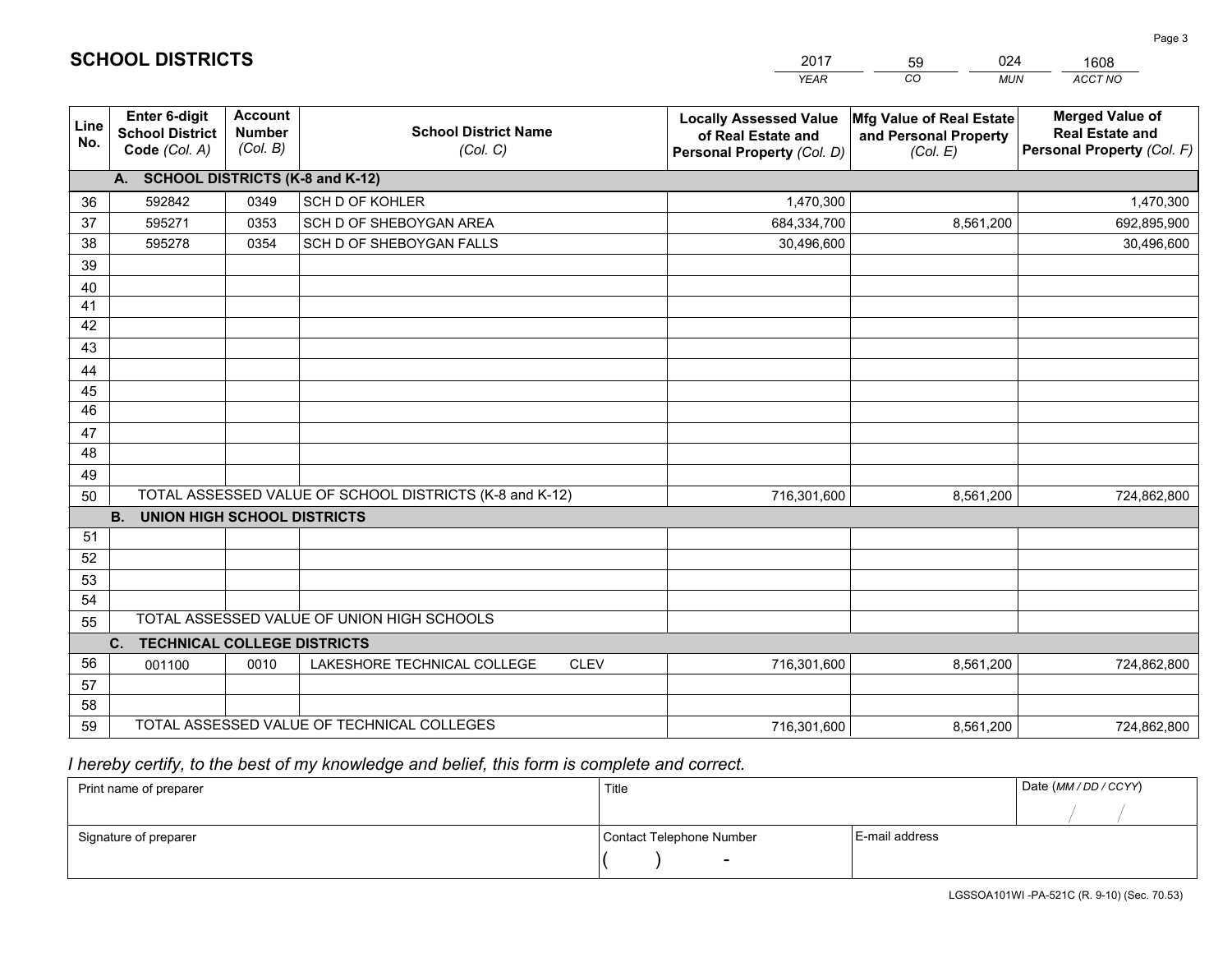## **HIGHLIGHTS**

- 1. Complete the Statement of Assessment after the Board of Review. Reflect any changes made there.
- 2. Use black ink to complete.
- 3. Line 16 must equal Line 50, Col D.
- 4. Line 55 must equal the total of K-8 schools listed on lines 36-49. Do not include K-12 schools in this comparision.
- 5. Line 59, Col. D must equal Line 16.
- 6. Special District, School District and Technical College District values must include both real estate and personal property. Examples of Special districts are: town sanitary districts, public inland lake protection and rehabilitation districts, and metropolitan sewerage districts.
- 7. DO NOT INCLUDE Manufacturing property values.DOR will print these values on the final SOA.

CATHY CONRAD

TOWN OF SHEBOYGAN

CATHY CONRAD<br>TOWN OF SHEBOYGAN

1512 N 40TH ST

1512 N 40TH ST

SHEBOYGAN, WI 53081

SHEBOYGAN, WI 53081

 8. Accuracy of this form is very important. The values reported directly affect the equalized value DOR calculates for school and special districts.

#### **Page 1:**

 If not prefilled, enter the tax year,county and municipal code,municipal type, municipal name and county name on the top of form.

Check the Amended box, if filing an amended / corrected SOA.

 Report the parcel count, acres and assessed value of taxable general property, total parcel count, (real and personal), total acres, and values from final figures set by the Board of Review.

- A. Real Estate land and improvements (buildings, etc.) is reported on lines 1 8, total line 9.
- B. Personal Property is reported on lines 11 14, Column D, total line 15.
- C. To complete this report, use the computer produced summary of the assessment roll that shows these amounts.
- D. Use whole numbers only.
- E. Add each line across and each column down to verify entries.

## **Page 2:**

- A. Report Special Items (not subject to general property tax).
- 1. Private Forest Croplands and Managed Forest Lands are reported on lines 18,19, 20 and 21. Be sure to report assessed values **NOT** taxes.
- 2. You should have copies of the orders of entry, orders of withdrawal, etc., to update your assessment roll.
	- 3. Show hundredths of acres (e.g. 39.75).
- 4. Tax exempt lands are reported on line 22.
- 5. Omitted property and sec. 70.43, Wis. Stats., corrections of errors by assessor are reported on line 23. Report real estate and personal property separately. These should be for **prior years**, not something found on the current assessment roll after the board of review.
- B. Special District (Lines 24-35) Include the value of both real and personal property.

 The Department of Revenue (DOR) preprints much of the information regarding names and codes for schools, special districts,etc. If a district is not listed, enter the name and value only, DOR will enter the proper code.

## **Page 3 School Districts:**

Include the value of both real and personal property.

Report School District (regular, elementary, union high school, and technical college).

- 1. Regular (K-12) and Elementary (K-8) school values are reported on lines 36-49, total on line 50.
- 2. Union High School (UHS) (use only if elementary schools are listed on lines 36-49) are reported on lines 51-54. UHS total value (line 55) must equal to the total **elementary school** values reported on lines 36-49. Do notinclude K-12 schools in this comparison.
- 3. Technical College values are reported on lines 56-58, total on line 59.
- 4. Use the computer summary that shows these amounts to complete this report.

#### **This form is due the second Monday in June. File this report only after your Board of Review is complete.**

 *If you have questions: Return forms to:*

 Email: lgs@wisconsin.gov Wisconsin Department of RevenueCall:  $(608)$  266-2569 or  $(608)$  264-6892 Fax number: (608) 264-6887 PO Box 8971

Local Government Services Section 6-97 Madison WI 53708-8971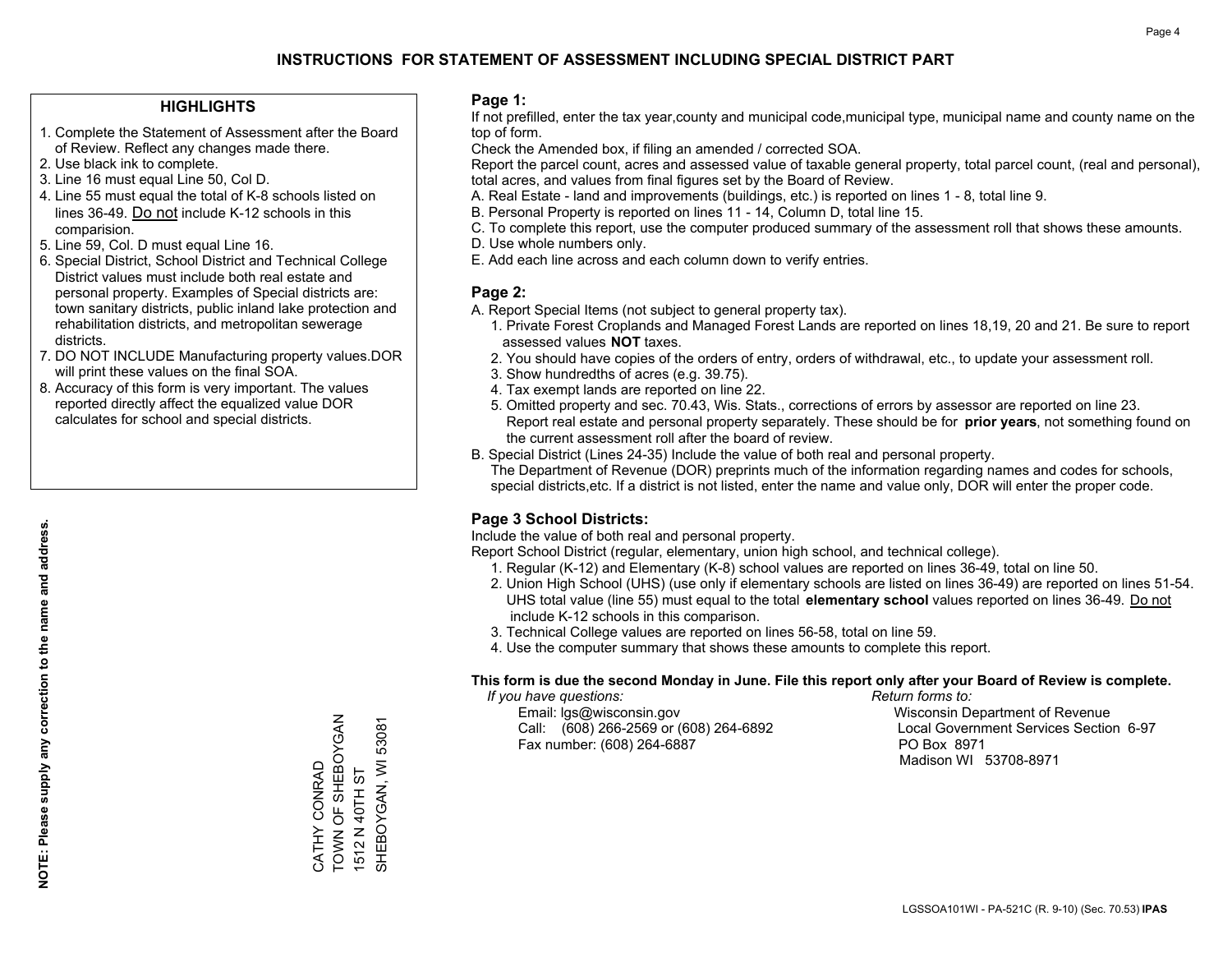**STATEMENT OF ASSESSMENT FOR 2017** 

| 59  | 026 | 1609    |
|-----|-----|---------|
| CO. | MUN | ACCT NO |

|                | <b>FOR</b>                                                                                                                                                                                   | <b>TOWN OF</b><br>OF.                                        | SHEBOYGAN FALLS          |              | SHEBOYGAN COUNTY                     |                         | <b>WHEN COMPLETING THIS DOCUMENT</b><br>DO NOT WRITE OVER X's OR IN SHADED AREAS |                                         |
|----------------|----------------------------------------------------------------------------------------------------------------------------------------------------------------------------------------------|--------------------------------------------------------------|--------------------------|--------------|--------------------------------------|-------------------------|----------------------------------------------------------------------------------|-----------------------------------------|
|                |                                                                                                                                                                                              | Town - Village - City                                        | <b>Municipality Name</b> |              | <b>County Name</b>                   |                         |                                                                                  |                                         |
| Line           |                                                                                                                                                                                              | <b>REAL ESTATE</b>                                           |                          | PARCEL COUNT | NO. OF ACRES<br><b>WHOLE</b>         | VALUE OF<br><b>LAND</b> | VALUE OF<br><b>IMPROVEMENTS</b>                                                  | TOTAL VALUE OF LAND<br>AND IMPROVEMENTS |
| No.            |                                                                                                                                                                                              | (See Lines 18 - 22 for<br>other Real Estate)                 |                          |              | TOTAL LAND IMPROVEMENTS NUMBERS ONLY |                         |                                                                                  |                                         |
|                |                                                                                                                                                                                              |                                                              | Col. A                   | Col. B       | Col. C                               | Col. D                  | Col. E                                                                           | Col. F                                  |
|                |                                                                                                                                                                                              | <b>RESIDENTIAL - Class 1</b>                                 | 719                      | 588          | 1,286                                | 24,634,700              | 97,848,400                                                                       | 122,483,100                             |
| $\overline{2}$ |                                                                                                                                                                                              | <b>COMMERCIAL - Class 2</b>                                  | 53                       | 43           | 206                                  | 1,928,400               | 7,535,100                                                                        | 9,463,500                               |
| 3              |                                                                                                                                                                                              | <b>MANUFACTURING - Class 3</b>                               | 12                       | 10           | 180                                  | 1,483,900               | 21,394,500                                                                       | 22,878,400                              |
| $\overline{4}$ |                                                                                                                                                                                              | <b>AGRICULTURAL - Class 4</b>                                | 649                      |              | 12,707                               | 2,188,500               |                                                                                  | 2,188,500                               |
| 5              |                                                                                                                                                                                              | <b>UNDEVELOPED - Class 5</b>                                 | 517                      |              | 1,879                                | 1,013,600               |                                                                                  | 1,013,600                               |
| 6              |                                                                                                                                                                                              | AGRICULTURAL FOREST - Class 5m                               | 127                      |              | 926                                  | 1,156,900               |                                                                                  | 1,156,900                               |
| $\overline{7}$ | FOREST LANDS - Class 6                                                                                                                                                                       |                                                              | 41                       |              | 382                                  | 880,300                 |                                                                                  | 880,300                                 |
| 8              |                                                                                                                                                                                              | OTHER - Class 7                                              | 108                      | 107          | 282                                  | 2,105,200               | 15,542,900                                                                       | 17,648,100                              |
| 9              |                                                                                                                                                                                              | TOTAL - ALL COLUMNS                                          | 2,226                    | 748          | 17,848                               | 35,391,500              | 142,320,900                                                                      | 177,712,400                             |
| 10             |                                                                                                                                                                                              | NUMBER OF PERSONAL PROPERTY ACCOUNTS IN ROLL                 |                          |              | 106                                  | <b>LOCALLY ASSESSED</b> | <b>MANUFACTURING</b>                                                             | <b>MERGED</b>                           |
| 11             |                                                                                                                                                                                              | BOATS AND OTHER WATERCRAFT NOT EXEMPT - Code 1               |                          |              |                                      | 0                       |                                                                                  | 0<br>0                                  |
| 12             |                                                                                                                                                                                              | MACHINERY, TOOLS AND PATTERNS - Code 2                       |                          |              |                                      | 2,222,000               | 4,775,800                                                                        | 6,997,800                               |
| 13             |                                                                                                                                                                                              | FURNITURE, FIXTURES AND EQUIPMENT - Code 3                   |                          |              |                                      | 455,300                 | 2,984,500                                                                        | 3,439,800                               |
| 14             |                                                                                                                                                                                              | ALL OTHER PERSONAL PROPERTY NOT EXEMPT - Codes 4A, 4B, 4C    |                          |              |                                      | 6,534,200               | 206,800                                                                          | 6,741,000                               |
| 15             |                                                                                                                                                                                              | TOTAL OF PERSONAL PROPERTY NOT EXEMPT (Total of Lines 11-14) |                          |              |                                      | 9,211,500               | 7,967,100                                                                        | 17,178,600                              |
| 16             | AGGREGATE ASSESSED VALUE OF ALL PROPERTY SUBJECT TO THE GENERAL PROPERTY TAX (Total of Lines 9F and 15F)<br>MUST EQUAL TOTAL VALUE OF THE SCHOOL DISTRICTS (K-12 PLUS K-8) - Line 50, Col. F |                                                              |                          |              |                                      |                         |                                                                                  | 194,891,000                             |
| 17             | Name of Assessor<br><b>BOARD OF REVIEW</b>                                                                                                                                                   |                                                              |                          |              |                                      |                         |                                                                                  | Telephone #                             |
|                | DATE OF FINAL ADJOURNMENT<br>06/28/2017<br><b>ACCURATE APPRAISAL LLC</b>                                                                                                                     |                                                              |                          |              |                                      |                         |                                                                                  | (800) 770-3927                          |

REMARKS

The Assessment Ratio to be used in calculating the estimated Fair Market Value on tax bills for this tax district is .929068318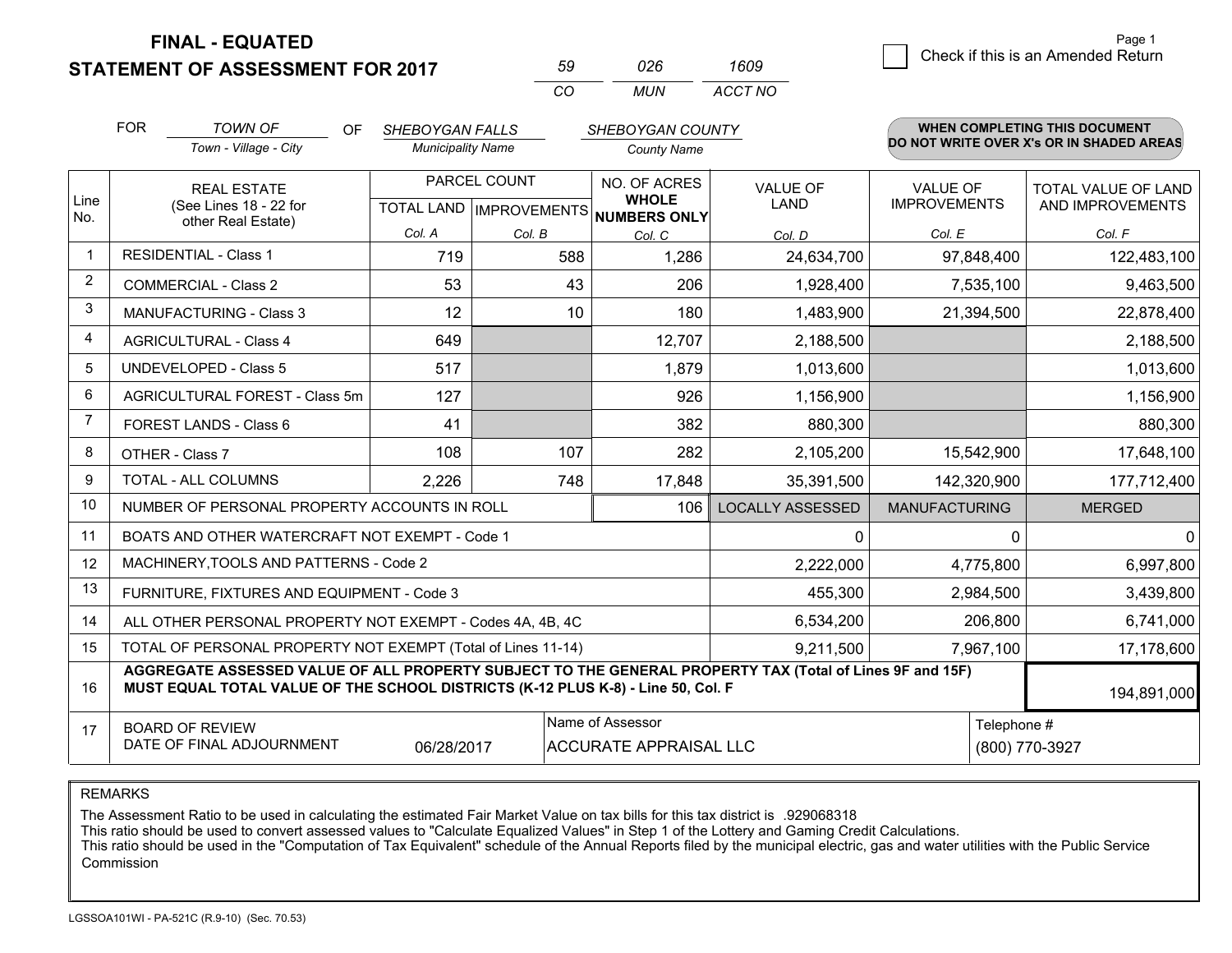*YEAR CO MUN ACCT NO* <sup>2017</sup> <sup>59</sup> <sup>026</sup> <sup>1609</sup>

Do not confuse FOREST LANDS (Line 7) with FOREST CROPS (in this section) - They are **NOT** the same

|    |                                                               |                 |  | Private Forest Crop - Reg Class @ 10¢ per acre                                 |                 | Private Forest Crop - Reg Class @ \$2.52 per acre             |                                                                    |  |                                                                              |  |
|----|---------------------------------------------------------------|-----------------|--|--------------------------------------------------------------------------------|-----------------|---------------------------------------------------------------|--------------------------------------------------------------------|--|------------------------------------------------------------------------------|--|
| 18 | (a) PARCELS                                                   | (b) ACRES       |  | (c) ASSESSED VALUE                                                             |                 | (d) PARCELS                                                   | (e) ACRES                                                          |  | (f) ASSESSED VALUE                                                           |  |
|    |                                                               |                 |  |                                                                                |                 |                                                               |                                                                    |  |                                                                              |  |
|    |                                                               |                 |  | Private Forest Crop - Special Class @ 20¢ per acre                             |                 |                                                               |                                                                    |  | Entered Before 2005 Managed Forest - Ferrous Mining CLOSED @ \$8.27 per acre |  |
| 19 | (a) PARCELS                                                   | (b) ACRES       |  | (c) ASSESSED VALUE                                                             |                 | (d) PARCELS                                                   | (e) ACRES                                                          |  | (f) ASSESSED VALUE                                                           |  |
|    |                                                               |                 |  |                                                                                |                 |                                                               |                                                                    |  |                                                                              |  |
|    |                                                               |                 |  | Entered Before 2005 Managed Forest - OPEN @ \$.79 per acre                     |                 |                                                               | Entered Before 2005 Managed Forest - CLOSED @ \$1.87 per acre      |  |                                                                              |  |
| 20 | (a) PARCELS                                                   | (b) ACRES       |  | (c) ASSESSED VALUE                                                             |                 | (d) PARCELS                                                   | (e) ACRES                                                          |  | (f) ASSESSED VALUE                                                           |  |
|    | 9                                                             | 70              |  | 87,800                                                                         |                 | 19                                                            | 311.75                                                             |  | 439,800                                                                      |  |
|    | Entered After 2004 Managed Forest - OPEN @<br>\$2.14 per acre |                 |  |                                                                                |                 | Entered After 2004 Managed Forest - CLOSED @ \$10.68 per acre |                                                                    |  |                                                                              |  |
| 21 | (a) PARCELS                                                   | (b) ACRES       |  | (c) ASSESSED VALUE                                                             |                 | (d) PARCELS<br>(e) ACRES                                      |                                                                    |  | (f) ASSESSED VALUE                                                           |  |
|    |                                                               |                 |  |                                                                                |                 |                                                               |                                                                    |  |                                                                              |  |
|    |                                                               |                 |  |                                                                                |                 | $\mathfrak{p}$                                                | 41                                                                 |  | 51,300                                                                       |  |
|    | (a) County Forest Cropland Acres                              |                 |  | (b) Federal Acres                                                              | (c) State Acres |                                                               | (d) County (NOT FOREST CROP) Acres                                 |  | (e) Other Acres                                                              |  |
| 22 |                                                               |                 |  |                                                                                |                 | 76.37                                                         | 931.65                                                             |  | 232.16                                                                       |  |
|    |                                                               |                 |  |                                                                                |                 |                                                               |                                                                    |  |                                                                              |  |
|    |                                                               |                 |  | Assessed Value of Omitted Property From Prior Years (Sec. 70.44)               |                 |                                                               | Assessed Value of Sec. 70.43 Corrections of Errors by Assessors    |  |                                                                              |  |
| 23 |                                                               | (a) REAL ESTATE |  | (b) PERSONAL                                                                   |                 |                                                               | (c1) REAL ESTATE                                                   |  | (c2) PERSONAL                                                                |  |
|    |                                                               |                 |  |                                                                                |                 | $-333,000$                                                    |                                                                    |  |                                                                              |  |
|    |                                                               |                 |  | Manufacturing Equated Value of Omitted Property From Prior Years (Sec. 70.995) |                 |                                                               | Mfg. Equated Value of Sec.70.43 Corrections of Errors by Assessors |  |                                                                              |  |
|    |                                                               | (d) REAL ESTATE |  | (e) PERSONAL                                                                   |                 |                                                               | (f1) REAL ESTATE                                                   |  | (f2) PERSONAL                                                                |  |
|    |                                                               |                 |  |                                                                                |                 |                                                               |                                                                    |  |                                                                              |  |
|    |                                                               |                 |  |                                                                                |                 |                                                               |                                                                    |  |                                                                              |  |

## **SPECIAL DISTRICTS**

| <b>Line</b><br>No. | <b>Enter 6-digit</b><br><b>Special District</b><br>Code (Col. A) | <b>Account</b><br><b>Number</b><br>(Col. B) | <b>Special District Name</b><br>(Col. C) | <b>Locally Assessed Value</b><br>of Real Estate and<br>Personal Property (Col. D) | Mfg Value of Real Estate<br>and Personal Property<br>(Col. E) | <b>Merged Value of</b><br><b>Real Estate and</b><br>Personal Property (Col. F) |
|--------------------|------------------------------------------------------------------|---------------------------------------------|------------------------------------------|-----------------------------------------------------------------------------------|---------------------------------------------------------------|--------------------------------------------------------------------------------|
| 24                 | 597140                                                           | 0373                                        | SHEBOYGAN SANITARY DISTRICT #2           | 28,352,200                                                                        |                                                               | 28,352,200                                                                     |
| 25                 | 597200                                                           | 0375                                        | JOHNSONVILLE SANITARY DISTRICT           | 4,512,900                                                                         | 5,417,600                                                     | 9,930,500                                                                      |
| 26                 | 597250                                                           | 0522                                        | SHEBOYGAN FALLS SANITARY DISTRICT #4     | 520,800                                                                           |                                                               | 520,800                                                                        |
| 27                 | 597260                                                           | 0550                                        | SHEBOYGAN FALLS SANITARY DISTRICT #5     | 322,200                                                                           |                                                               | 322,200                                                                        |
| 28                 | 597270                                                           | 0565                                        | SHEBOYGAN FALLS SANITARY DISTRICT #6     | 1,665,600                                                                         |                                                               | 1,665,600                                                                      |
| 29                 |                                                                  |                                             |                                          |                                                                                   |                                                               |                                                                                |
| 30                 |                                                                  |                                             |                                          |                                                                                   |                                                               |                                                                                |
| 31                 |                                                                  |                                             |                                          |                                                                                   |                                                               |                                                                                |
| 32                 |                                                                  |                                             |                                          |                                                                                   |                                                               |                                                                                |
| 33                 |                                                                  |                                             |                                          |                                                                                   |                                                               |                                                                                |
| 34                 |                                                                  |                                             |                                          |                                                                                   |                                                               |                                                                                |
| 35                 |                                                                  |                                             |                                          |                                                                                   |                                                               |                                                                                |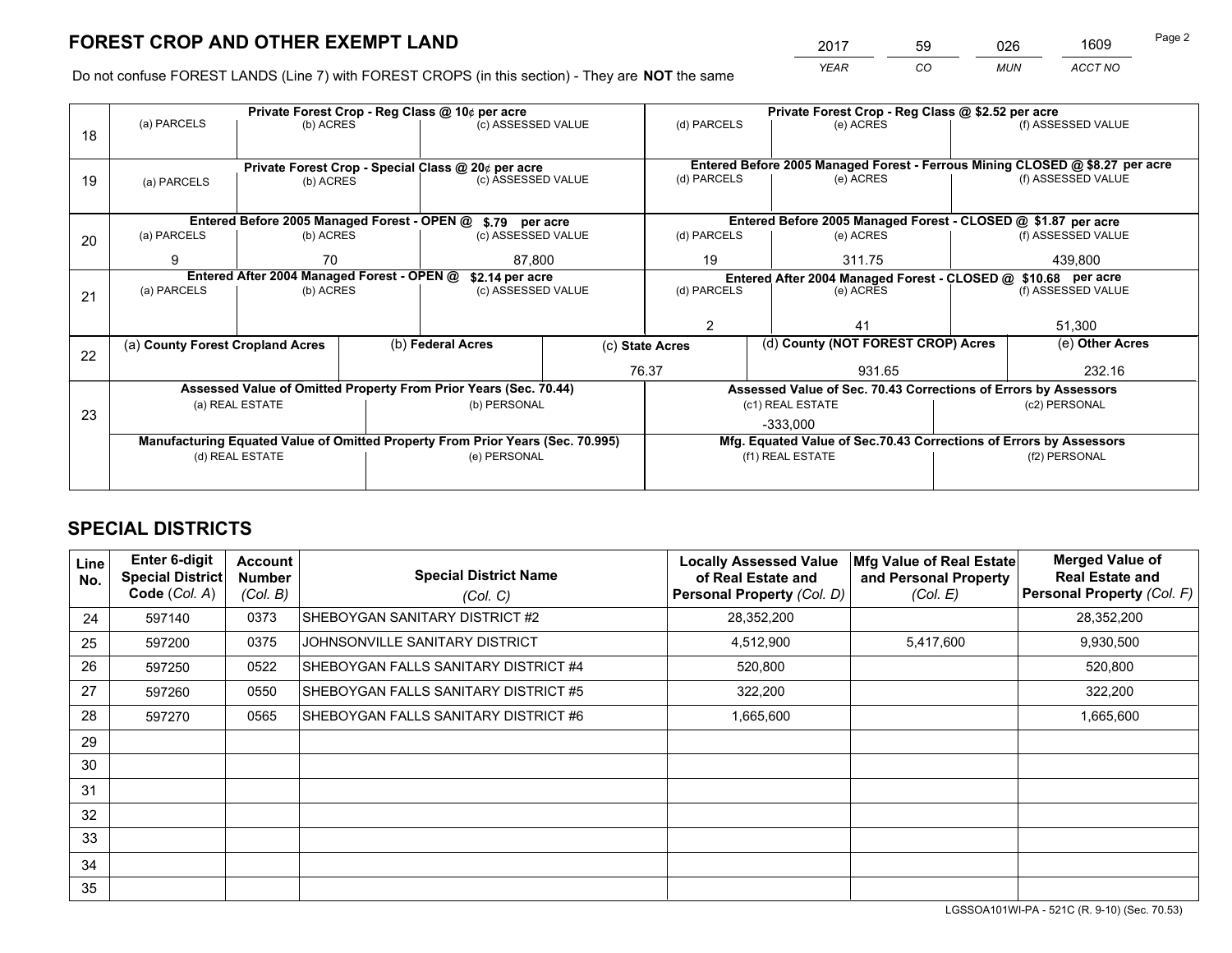|                 |                                                                 |                                             |                                                         | <b>YEAR</b>                                                                       | CO<br><b>MUN</b>                                              | ACCT NO                                                                        |
|-----------------|-----------------------------------------------------------------|---------------------------------------------|---------------------------------------------------------|-----------------------------------------------------------------------------------|---------------------------------------------------------------|--------------------------------------------------------------------------------|
| Line<br>No.     | <b>Enter 6-digit</b><br><b>School District</b><br>Code (Col. A) | <b>Account</b><br><b>Number</b><br>(Col. B) | <b>School District Name</b><br>(Col. C)                 | <b>Locally Assessed Value</b><br>of Real Estate and<br>Personal Property (Col. D) | Mfg Value of Real Estate<br>and Personal Property<br>(Col. E) | <b>Merged Value of</b><br><b>Real Estate and</b><br>Personal Property (Col. F) |
|                 | A. SCHOOL DISTRICTS (K-8 and K-12)                              |                                             |                                                         |                                                                                   |                                                               |                                                                                |
| 36              | 592605                                                          | 0348                                        | SCH D OF HOWARDS GROVE                                  | 7,153,500                                                                         |                                                               | 7,153,500                                                                      |
| 37              | 594473                                                          | 0351                                        | SCH D OF PLYMOUTH                                       | 30,567,200                                                                        | 29,707,000                                                    | 60,274,200                                                                     |
| 38              | 595278                                                          | 0354                                        | SCH D OF SHEBOYGAN FALLS                                | 126,324,800                                                                       | 1,138,500                                                     | 127,463,300                                                                    |
| 39              |                                                                 |                                             |                                                         |                                                                                   |                                                               |                                                                                |
| 40              |                                                                 |                                             |                                                         |                                                                                   |                                                               |                                                                                |
| 41              |                                                                 |                                             |                                                         |                                                                                   |                                                               |                                                                                |
| 42              |                                                                 |                                             |                                                         |                                                                                   |                                                               |                                                                                |
| 43              |                                                                 |                                             |                                                         |                                                                                   |                                                               |                                                                                |
| 44              |                                                                 |                                             |                                                         |                                                                                   |                                                               |                                                                                |
| 45              |                                                                 |                                             |                                                         |                                                                                   |                                                               |                                                                                |
| $\overline{46}$ |                                                                 |                                             |                                                         |                                                                                   |                                                               |                                                                                |
| 47<br>48        |                                                                 |                                             |                                                         |                                                                                   |                                                               |                                                                                |
|                 |                                                                 |                                             |                                                         |                                                                                   |                                                               |                                                                                |
| 49<br>50        |                                                                 |                                             | TOTAL ASSESSED VALUE OF SCHOOL DISTRICTS (K-8 and K-12) | 164,045,500                                                                       | 30,845,500                                                    | 194,891,000                                                                    |
|                 | <b>B.</b><br><b>UNION HIGH SCHOOL DISTRICTS</b>                 |                                             |                                                         |                                                                                   |                                                               |                                                                                |
| 51              |                                                                 |                                             |                                                         |                                                                                   |                                                               |                                                                                |
| 52              |                                                                 |                                             |                                                         |                                                                                   |                                                               |                                                                                |
| 53              |                                                                 |                                             |                                                         |                                                                                   |                                                               |                                                                                |
| 54              |                                                                 |                                             |                                                         |                                                                                   |                                                               |                                                                                |
| 55              |                                                                 |                                             | TOTAL ASSESSED VALUE OF UNION HIGH SCHOOLS              |                                                                                   |                                                               |                                                                                |
|                 | C.<br><b>TECHNICAL COLLEGE DISTRICTS</b>                        |                                             |                                                         |                                                                                   |                                                               |                                                                                |
| 56              | 001100                                                          | 0010                                        | <b>CLEV</b><br>LAKESHORE TECHNICAL COLLEGE              | 164,045,500                                                                       | 30,845,500                                                    | 194,891,000                                                                    |
| 57              |                                                                 |                                             |                                                         |                                                                                   |                                                               |                                                                                |
| 58              |                                                                 |                                             |                                                         |                                                                                   |                                                               |                                                                                |
| 59              |                                                                 |                                             | TOTAL ASSESSED VALUE OF TECHNICAL COLLEGES              | 164,045,500                                                                       | 30,845,500                                                    | 194,891,000                                                                    |

59

026

 *I hereby certify, to the best of my knowledge and belief, this form is complete and correct.*

**SCHOOL DISTRICTS**

| Print name of preparer | Title                    |                | Date (MM/DD/CCYY) |
|------------------------|--------------------------|----------------|-------------------|
|                        |                          |                |                   |
| Signature of preparer  | Contact Telephone Number | E-mail address |                   |
|                        | $\overline{\phantom{0}}$ |                |                   |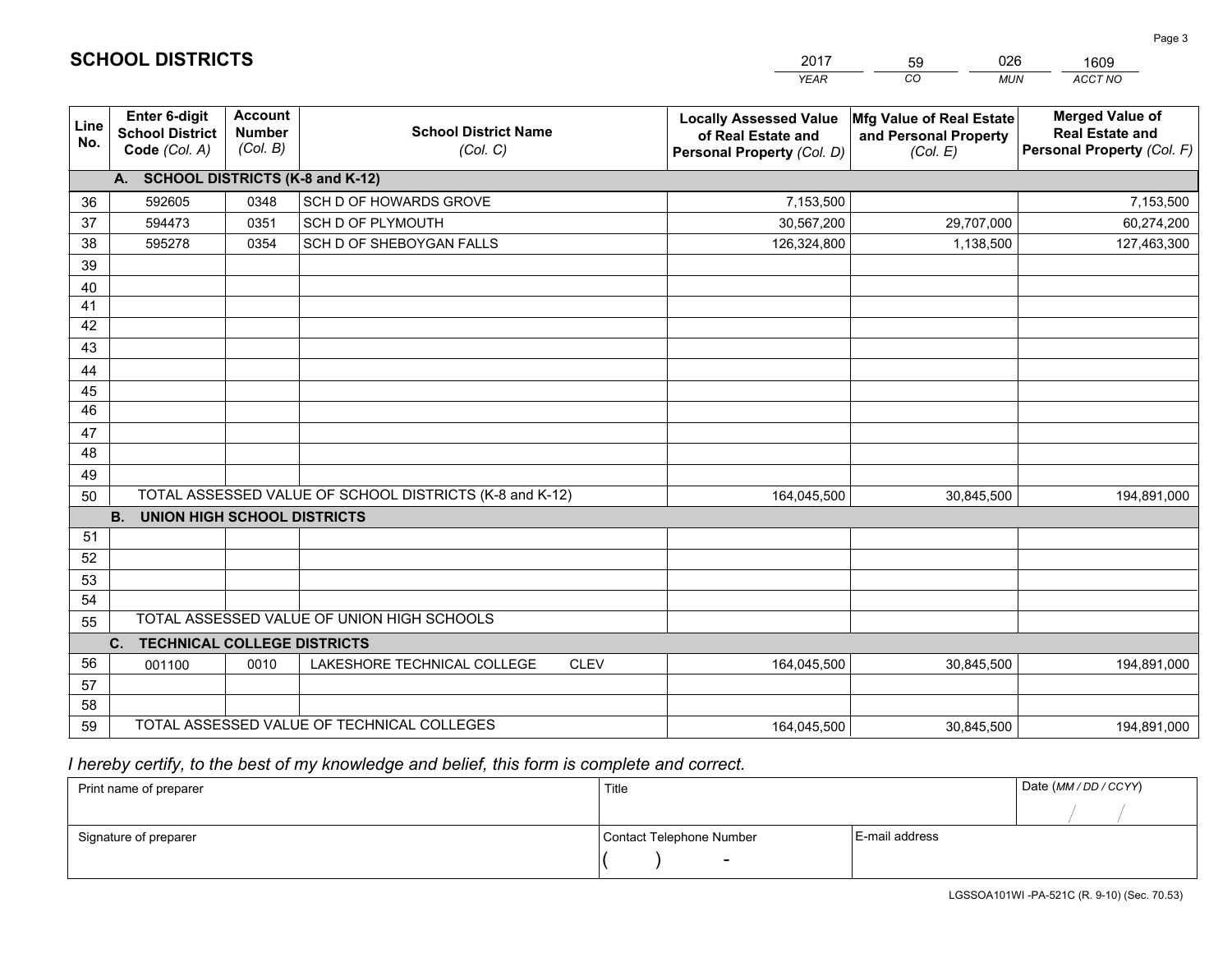## **HIGHLIGHTS**

- 1. Complete the Statement of Assessment after the Board of Review. Reflect any changes made there.
- 2. Use black ink to complete.
- 3. Line 16 must equal Line 50, Col D.
- 4. Line 55 must equal the total of K-8 schools listed on lines 36-49. Do not include K-12 schools in this comparision.
- 5. Line 59, Col. D must equal Line 16.
- 6. Special District, School District and Technical College District values must include both real estate and personal property. Examples of Special districts are: town sanitary districts, public inland lake protection and rehabilitation districts, and metropolitan sewerage districts.
- 7. DO NOT INCLUDE Manufacturing property values.DOR will print these values on the final SOA.
- 8. Accuracy of this form is very important. The values reported directly affect the equalized value DOR calculates for school and special districts.

#### **Page 1:**

 If not prefilled, enter the tax year,county and municipal code,municipal type, municipal name and county name on the top of form.

Check the Amended box, if filing an amended / corrected SOA.

 Report the parcel count, acres and assessed value of taxable general property, total parcel count, (real and personal), total acres, and values from final figures set by the Board of Review.

- A. Real Estate land and improvements (buildings, etc.) is reported on lines 1 8, total line 9.
- B. Personal Property is reported on lines 11 14, Column D, total line 15.
- C. To complete this report, use the computer produced summary of the assessment roll that shows these amounts.
- D. Use whole numbers only.
- E. Add each line across and each column down to verify entries.

## **Page 2:**

- A. Report Special Items (not subject to general property tax).
- 1. Private Forest Croplands and Managed Forest Lands are reported on lines 18,19, 20 and 21. Be sure to report assessed values **NOT** taxes.
- 2. You should have copies of the orders of entry, orders of withdrawal, etc., to update your assessment roll.
	- 3. Show hundredths of acres (e.g. 39.75).
- 4. Tax exempt lands are reported on line 22.
- 5. Omitted property and sec. 70.43, Wis. Stats., corrections of errors by assessor are reported on line 23. Report real estate and personal property separately. These should be for **prior years**, not something found on the current assessment roll after the board of review.
- B. Special District (Lines 24-35) Include the value of both real and personal property.
- The Department of Revenue (DOR) preprints much of the information regarding names and codes for schools, special districts,etc. If a district is not listed, enter the name and value only, DOR will enter the proper code.

## **Page 3 School Districts:**

Include the value of both real and personal property.

Report School District (regular, elementary, union high school, and technical college).

- 1. Regular (K-12) and Elementary (K-8) school values are reported on lines 36-49, total on line 50.
- 2. Union High School (UHS) (use only if elementary schools are listed on lines 36-49) are reported on lines 51-54. UHS total value (line 55) must equal to the total **elementary school** values reported on lines 36-49. Do notinclude K-12 schools in this comparison.
- 3. Technical College values are reported on lines 56-58, total on line 59.
- 4. Use the computer summary that shows these amounts to complete this report.

#### **This form is due the second Monday in June. File this report only after your Board of Review is complete.**

 *If you have questions: Return forms to:*

 Email: lgs@wisconsin.gov Wisconsin Department of RevenueCall:  $(608)$  266-2569 or  $(608)$  264-6892 Fax number: (608) 264-6887 PO Box 8971

Local Government Services Section 6-97 Madison WI 53708-8971

SHEBOYGAN FALLS, WI 53085 - 0046 SHEBOYGAN FALLS, WI 53085 - 0046 TOWN OF SHEBOYGAN FALLS TOWN OF SHEBOYGAN FALLS<br>TOWN OF SHEBOYGAN FALLS<br>W3860 COUNTY ROAD O W3860 COUNTY ROAD O **MEYER** JEANETTE MEYER **JEANETTE**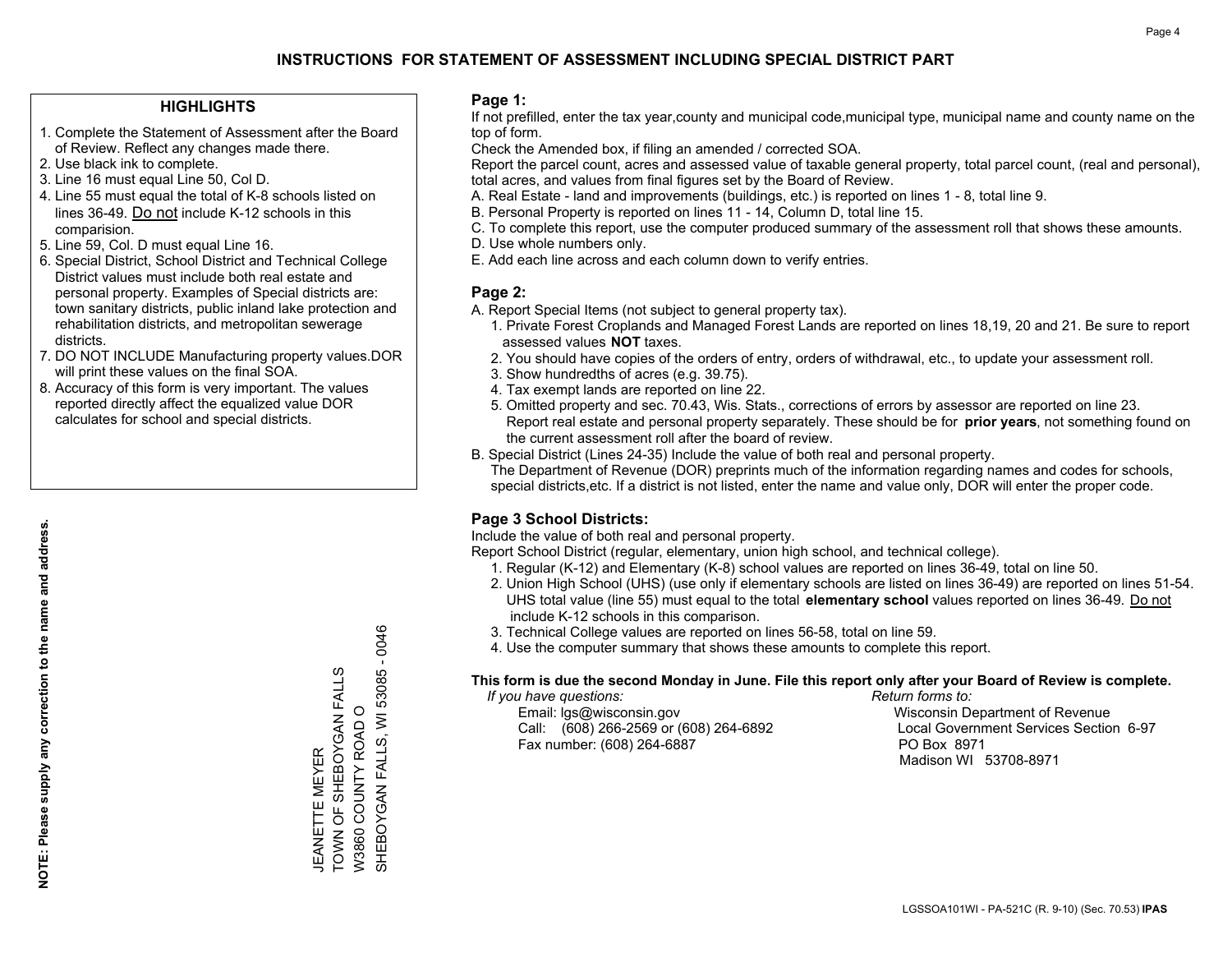**STATEMENT OF ASSESSMENT FOR 2017** 

| 50       | กวล | 1610    |
|----------|-----|---------|
| $\cdots$ | MUN | ACCT NO |

|                         | <b>FOR</b>                                                   | <b>TOWN OF</b><br>OF                                                                                                                                                                         | <b>SHERMAN</b>           |              | SHEBOYGAN COUNTY                     |                                  |                                        | WHEN COMPLETING THIS DOCUMENT                  |
|-------------------------|--------------------------------------------------------------|----------------------------------------------------------------------------------------------------------------------------------------------------------------------------------------------|--------------------------|--------------|--------------------------------------|----------------------------------|----------------------------------------|------------------------------------------------|
|                         |                                                              | Town - Village - City                                                                                                                                                                        | <b>Municipality Name</b> |              | <b>County Name</b>                   |                                  |                                        | DO NOT WRITE OVER X's OR IN SHADED AREAS       |
| Line                    |                                                              | <b>REAL ESTATE</b>                                                                                                                                                                           |                          | PARCEL COUNT | NO. OF ACRES<br><b>WHOLE</b>         | <b>VALUE OF</b><br>LAND          | <b>VALUE OF</b><br><b>IMPROVEMENTS</b> | <b>TOTAL VALUE OF LAND</b><br>AND IMPROVEMENTS |
| No.                     |                                                              | (See Lines 18 - 22 for<br>other Real Estate)                                                                                                                                                 |                          |              | TOTAL LAND IMPROVEMENTS NUMBERS ONLY |                                  |                                        |                                                |
|                         |                                                              |                                                                                                                                                                                              | Col. A                   | Col. B       | Col. C                               | Col. D                           | Col. E                                 | Col. F                                         |
| $\overline{\mathbf{1}}$ |                                                              | <b>RESIDENTIAL - Class 1</b>                                                                                                                                                                 | 536                      | 512          | 1,238                                | 20,422,800                       | 83,932,600                             | 104,355,400                                    |
| 2                       |                                                              | <b>COMMERCIAL - Class 2</b>                                                                                                                                                                  | 39                       | 32           | 107                                  | 1,101,100                        | 5,238,900                              | 6,340,000                                      |
| 3                       |                                                              | MANUFACTURING - Class 3                                                                                                                                                                      | 6                        |              | 89                                   | 107,500                          | 500,500                                | 608,000                                        |
| 4                       |                                                              | <b>AGRICULTURAL - Class 4</b>                                                                                                                                                                | 588                      |              | 12,656                               | 1,883,500                        |                                        | 1,883,500                                      |
| 5                       |                                                              | UNDEVELOPED - Class 5                                                                                                                                                                        | 586                      |              | 3,346                                | 2,908,600                        |                                        | 2,908,600                                      |
| 6                       |                                                              | AGRICULTURAL FOREST - Class 5m                                                                                                                                                               | 226                      |              | 1,787                                | 3,573,300                        |                                        | 3,573,300                                      |
| 7                       |                                                              | FOREST LANDS - Class 6                                                                                                                                                                       | 73                       |              | 674                                  | 2,579,700                        |                                        | 2,579,700                                      |
| 8                       |                                                              | OTHER - Class 7                                                                                                                                                                              | 120                      | 117          | 295                                  | 3,263,000                        | 17,951,300                             | 21,214,300                                     |
| 9                       |                                                              | TOTAL - ALL COLUMNS                                                                                                                                                                          | 2,174                    | 662          | 20,192                               | 35,839,500                       | 107,623,300                            | 143,462,800                                    |
| 10                      |                                                              | NUMBER OF PERSONAL PROPERTY ACCOUNTS IN ROLL                                                                                                                                                 |                          |              | 42                                   | <b>LOCALLY ASSESSED</b>          | <b>MANUFACTURING</b>                   | <b>MERGED</b>                                  |
| 11                      |                                                              | BOATS AND OTHER WATERCRAFT NOT EXEMPT - Code 1                                                                                                                                               |                          |              |                                      | $\mathbf{0}$                     | $\Omega$                               | $\Omega$                                       |
| 12                      |                                                              | MACHINERY, TOOLS AND PATTERNS - Code 2                                                                                                                                                       |                          |              |                                      | 1,652,900                        | 22,100                                 | 1,675,000                                      |
| 13                      |                                                              | FURNITURE, FIXTURES AND EQUIPMENT - Code 3                                                                                                                                                   |                          |              |                                      | 96,300                           | 3,200                                  | 99,500                                         |
| 14                      |                                                              | ALL OTHER PERSONAL PROPERTY NOT EXEMPT - Codes 4A, 4B, 4C                                                                                                                                    |                          |              |                                      | 569,200                          | 1,000                                  | 570,200                                        |
| 15                      | TOTAL OF PERSONAL PROPERTY NOT EXEMPT (Total of Lines 11-14) |                                                                                                                                                                                              |                          |              |                                      | 2,318,400                        | 26,300                                 | 2,344,700                                      |
| 16                      |                                                              | AGGREGATE ASSESSED VALUE OF ALL PROPERTY SUBJECT TO THE GENERAL PROPERTY TAX (Total of Lines 9F and 15F)<br>MUST EQUAL TOTAL VALUE OF THE SCHOOL DISTRICTS (K-12 PLUS K-8) - Line 50, Col. F |                          |              |                                      |                                  |                                        | 145,807,500                                    |
| 17                      |                                                              | <b>BOARD OF REVIEW</b>                                                                                                                                                                       |                          |              | Name of Assessor                     |                                  | Telephone #                            |                                                |
|                         |                                                              | DATE OF FINAL ADJOURNMENT                                                                                                                                                                    | 05/18/2017               |              |                                      | ASSOCIATED APPRAISAL CONSULTANTS |                                        | (800) 721-4157                                 |

REMARKS

The Assessment Ratio to be used in calculating the estimated Fair Market Value on tax bills for this tax district is 1.021916123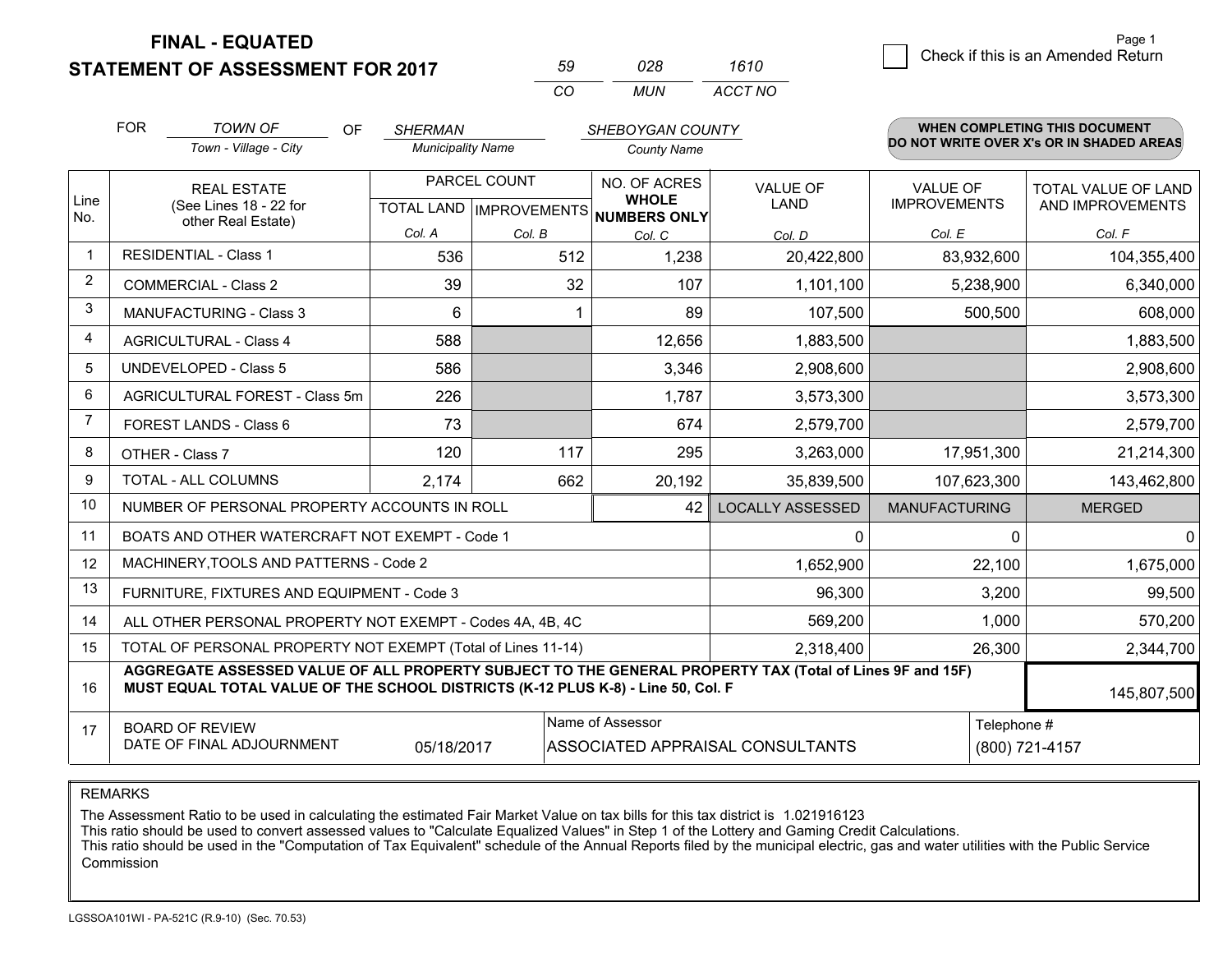*YEAR CO MUN ACCT NO* <sup>2017</sup> <sup>59</sup> <sup>028</sup> <sup>1610</sup>

Do not confuse FOREST LANDS (Line 7) with FOREST CROPS (in this section) - They are **NOT** the same

|    |                                                                                |                                            |  | Private Forest Crop - Reg Class @ 10¢ per acre                   |                                                               | Private Forest Crop - Reg Class @ \$2.52 per acre |                                                                              |                                                                 |               |                                                                    |
|----|--------------------------------------------------------------------------------|--------------------------------------------|--|------------------------------------------------------------------|---------------------------------------------------------------|---------------------------------------------------|------------------------------------------------------------------------------|-----------------------------------------------------------------|---------------|--------------------------------------------------------------------|
| 18 | (a) PARCELS                                                                    | (b) ACRES                                  |  | (c) ASSESSED VALUE                                               |                                                               | (d) PARCELS                                       |                                                                              | (e) ACRES                                                       |               | (f) ASSESSED VALUE                                                 |
|    |                                                                                |                                            |  |                                                                  |                                                               |                                                   |                                                                              |                                                                 |               |                                                                    |
|    |                                                                                |                                            |  | Private Forest Crop - Special Class @ 20¢ per acre               |                                                               |                                                   | Entered Before 2005 Managed Forest - Ferrous Mining CLOSED @ \$8.27 per acre |                                                                 |               |                                                                    |
| 19 | (a) PARCELS                                                                    | (b) ACRES                                  |  | (c) ASSESSED VALUE                                               |                                                               | (d) PARCELS                                       |                                                                              | (e) ACRES                                                       |               | (f) ASSESSED VALUE                                                 |
|    |                                                                                |                                            |  |                                                                  |                                                               |                                                   |                                                                              |                                                                 |               |                                                                    |
|    |                                                                                |                                            |  | Entered Before 2005 Managed Forest - OPEN @ \$.79 per acre       |                                                               |                                                   |                                                                              |                                                                 |               | Entered Before 2005 Managed Forest - CLOSED @ \$1.87 per acre      |
| 20 | (a) PARCELS                                                                    | (b) ACRES                                  |  | (c) ASSESSED VALUE                                               |                                                               | (d) PARCELS                                       |                                                                              | (e) ACRES                                                       |               | (f) ASSESSED VALUE                                                 |
|    | 5                                                                              | 119<br>476.000                             |  |                                                                  | 39                                                            |                                                   | 639.06                                                                       | 2,556,200                                                       |               |                                                                    |
|    |                                                                                | Entered After 2004 Managed Forest - OPEN @ |  | \$2.14 per acre                                                  | Entered After 2004 Managed Forest - CLOSED @ \$10.68 per acre |                                                   |                                                                              |                                                                 |               |                                                                    |
| 21 | (a) PARCELS                                                                    | (b) ACRES                                  |  | (c) ASSESSED VALUE                                               | (d) PARCELS                                                   |                                                   |                                                                              | (e) ACRES                                                       |               | (f) ASSESSED VALUE                                                 |
|    |                                                                                |                                            |  |                                                                  |                                                               |                                                   |                                                                              |                                                                 |               |                                                                    |
|    |                                                                                |                                            |  |                                                                  |                                                               | 6                                                 |                                                                              | 187                                                             |               | 602,300                                                            |
| 22 | (a) County Forest Cropland Acres                                               |                                            |  | (b) Federal Acres                                                | (c) State Acres                                               |                                                   |                                                                              | (d) County (NOT FOREST CROP) Acres                              |               | (e) Other Acres                                                    |
|    |                                                                                |                                            |  |                                                                  |                                                               | 305.71                                            |                                                                              | 117.91                                                          |               | 97.96                                                              |
|    |                                                                                |                                            |  | Assessed Value of Omitted Property From Prior Years (Sec. 70.44) |                                                               |                                                   |                                                                              | Assessed Value of Sec. 70.43 Corrections of Errors by Assessors |               |                                                                    |
| 23 |                                                                                | (a) REAL ESTATE                            |  | (b) PERSONAL                                                     |                                                               |                                                   | (c1) REAL ESTATE                                                             |                                                                 |               | (c2) PERSONAL                                                      |
|    |                                                                                |                                            |  |                                                                  |                                                               |                                                   |                                                                              |                                                                 |               |                                                                    |
|    | Manufacturing Equated Value of Omitted Property From Prior Years (Sec. 70.995) |                                            |  |                                                                  |                                                               |                                                   |                                                                              |                                                                 |               | Mfg. Equated Value of Sec.70.43 Corrections of Errors by Assessors |
|    | (d) REAL ESTATE                                                                |                                            |  | (e) PERSONAL                                                     |                                                               | (f1) REAL ESTATE                                  |                                                                              |                                                                 | (f2) PERSONAL |                                                                    |
|    |                                                                                |                                            |  |                                                                  |                                                               |                                                   |                                                                              |                                                                 |               |                                                                    |

## **SPECIAL DISTRICTS**

| <b>Line</b><br>No. | Enter 6-digit<br><b>Special District</b><br>Code (Col. A) | <b>Account</b><br><b>Number</b><br>(Col. B) | <b>Special District Name</b><br>(Col. C) | <b>Locally Assessed Value</b><br>of Real Estate and<br>Personal Property (Col. D) | Mfg Value of Real Estate<br>and Personal Property<br>(Col. E) | <b>Merged Value of</b><br><b>Real Estate and</b><br>Personal Property (Col. F) |
|--------------------|-----------------------------------------------------------|---------------------------------------------|------------------------------------------|-----------------------------------------------------------------------------------|---------------------------------------------------------------|--------------------------------------------------------------------------------|
| 24                 | 597080                                                    | 0369                                        | HINGHAM SANITARY DISTRICT                | 183,800                                                                           |                                                               | 183,800                                                                        |
| 25                 |                                                           |                                             |                                          |                                                                                   |                                                               |                                                                                |
| 26                 |                                                           |                                             |                                          |                                                                                   |                                                               |                                                                                |
| 27                 |                                                           |                                             |                                          |                                                                                   |                                                               |                                                                                |
| 28                 |                                                           |                                             |                                          |                                                                                   |                                                               |                                                                                |
| 29                 |                                                           |                                             |                                          |                                                                                   |                                                               |                                                                                |
| 30                 |                                                           |                                             |                                          |                                                                                   |                                                               |                                                                                |
| 31                 |                                                           |                                             |                                          |                                                                                   |                                                               |                                                                                |
| 32                 |                                                           |                                             |                                          |                                                                                   |                                                               |                                                                                |
| 33                 |                                                           |                                             |                                          |                                                                                   |                                                               |                                                                                |
| 34                 |                                                           |                                             |                                          |                                                                                   |                                                               |                                                                                |
| 35                 |                                                           |                                             |                                          |                                                                                   |                                                               |                                                                                |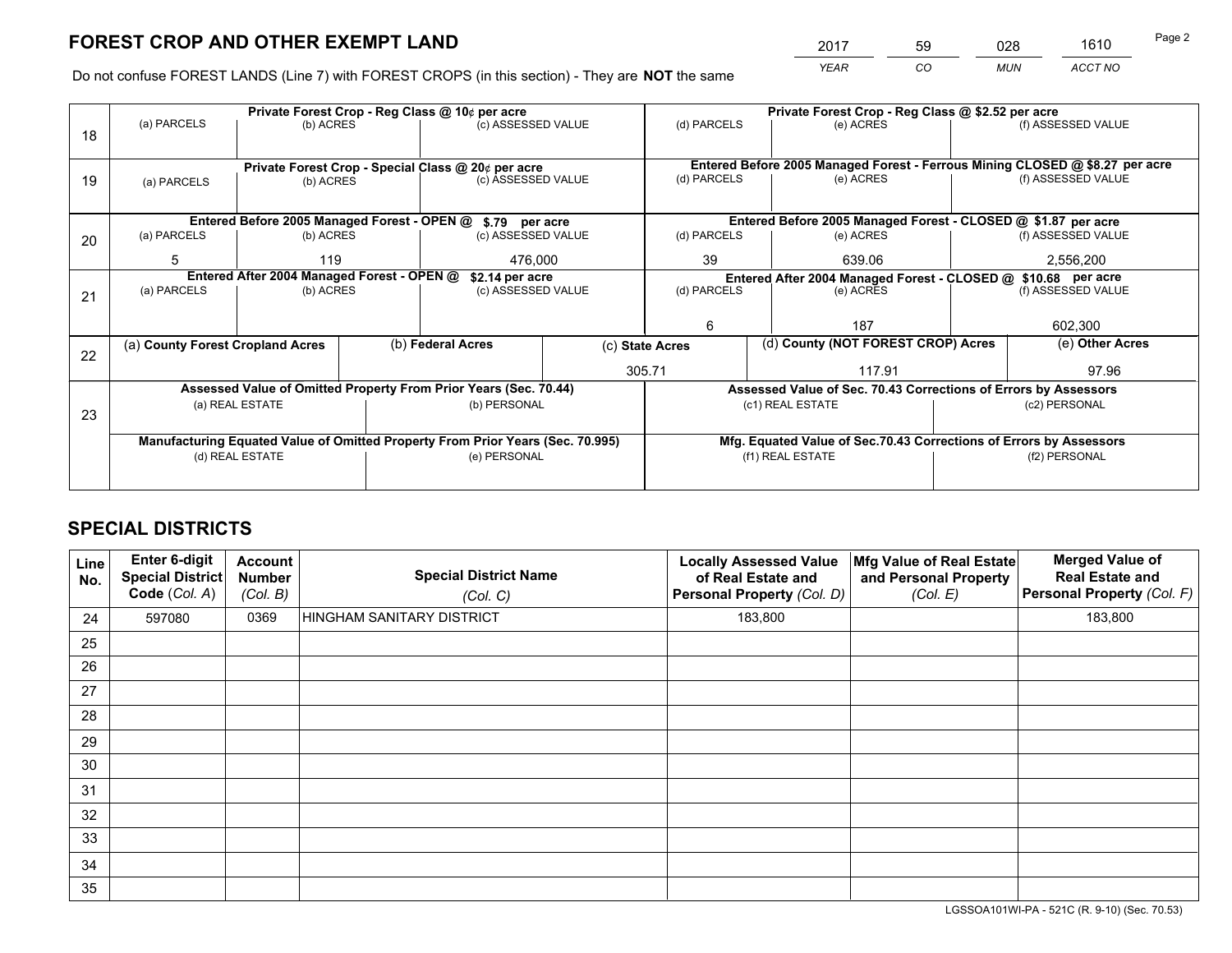|                 |                                                                 |                                             |                                                         | <b>YEAR</b>                                                                       | CO<br><b>MUN</b>                                              | ACCT NO                                                                        |
|-----------------|-----------------------------------------------------------------|---------------------------------------------|---------------------------------------------------------|-----------------------------------------------------------------------------------|---------------------------------------------------------------|--------------------------------------------------------------------------------|
| Line<br>No.     | <b>Enter 6-digit</b><br><b>School District</b><br>Code (Col. A) | <b>Account</b><br><b>Number</b><br>(Col. B) | <b>School District Name</b><br>(Col. C)                 | <b>Locally Assessed Value</b><br>of Real Estate and<br>Personal Property (Col. D) | Mfg Value of Real Estate<br>and Personal Property<br>(Col. E) | <b>Merged Value of</b><br><b>Real Estate and</b><br>Personal Property (Col. F) |
|                 | A. SCHOOL DISTRICTS (K-8 and K-12)                              |                                             |                                                         |                                                                                   |                                                               |                                                                                |
| 36              | 591029                                                          | 0346                                        | SCH D OF CEDAR GROVE-BELGIUM AREA                       | 452,000                                                                           |                                                               | 452,000                                                                        |
| 37              | 594137                                                          | 0350                                        | SCH D OF OOSTBURG                                       | 1,480,500                                                                         |                                                               | 1,480,500                                                                      |
| 38              | 594473                                                          | 0351                                        | SCH D OF PLYMOUTH                                       | 239,600                                                                           |                                                               | 239,600                                                                        |
| 39              | 594641                                                          | 0352                                        | <b>SCH D OF RANDOM LAKE</b>                             | 143,001,100                                                                       | 634,300                                                       | 143,635,400                                                                    |
| 40              |                                                                 |                                             |                                                         |                                                                                   |                                                               |                                                                                |
| 41              |                                                                 |                                             |                                                         |                                                                                   |                                                               |                                                                                |
| 42              |                                                                 |                                             |                                                         |                                                                                   |                                                               |                                                                                |
| 43              |                                                                 |                                             |                                                         |                                                                                   |                                                               |                                                                                |
| 44              |                                                                 |                                             |                                                         |                                                                                   |                                                               |                                                                                |
| 45              |                                                                 |                                             |                                                         |                                                                                   |                                                               |                                                                                |
| $\overline{46}$ |                                                                 |                                             |                                                         |                                                                                   |                                                               |                                                                                |
| 47              |                                                                 |                                             |                                                         |                                                                                   |                                                               |                                                                                |
| 48              |                                                                 |                                             |                                                         |                                                                                   |                                                               |                                                                                |
| 49              |                                                                 |                                             |                                                         |                                                                                   |                                                               |                                                                                |
| 50              |                                                                 |                                             | TOTAL ASSESSED VALUE OF SCHOOL DISTRICTS (K-8 and K-12) | 145, 173, 200                                                                     | 634,300                                                       | 145,807,500                                                                    |
|                 | <b>B.</b><br><b>UNION HIGH SCHOOL DISTRICTS</b>                 |                                             |                                                         |                                                                                   |                                                               |                                                                                |
| 51              |                                                                 |                                             |                                                         |                                                                                   |                                                               |                                                                                |
| 52              |                                                                 |                                             |                                                         |                                                                                   |                                                               |                                                                                |
| 53              |                                                                 |                                             |                                                         |                                                                                   |                                                               |                                                                                |
| 54              |                                                                 |                                             |                                                         |                                                                                   |                                                               |                                                                                |
| 55              |                                                                 |                                             | TOTAL ASSESSED VALUE OF UNION HIGH SCHOOLS              |                                                                                   |                                                               |                                                                                |
|                 | C.<br><b>TECHNICAL COLLEGE DISTRICTS</b>                        |                                             |                                                         |                                                                                   |                                                               |                                                                                |
| 56              | 001100                                                          | 0010                                        | LAKESHORE TECHNICAL COLLEGE<br><b>CLEV</b>              | 145, 173, 200                                                                     | 634,300                                                       | 145,807,500                                                                    |
| 57              |                                                                 |                                             |                                                         |                                                                                   |                                                               |                                                                                |
| 58              |                                                                 |                                             |                                                         |                                                                                   |                                                               |                                                                                |
| 59              |                                                                 |                                             | TOTAL ASSESSED VALUE OF TECHNICAL COLLEGES              | 145, 173, 200                                                                     | 634,300                                                       | 145,807,500                                                                    |

59

028

 *I hereby certify, to the best of my knowledge and belief, this form is complete and correct.*

**SCHOOL DISTRICTS**

| Print name of preparer | Title                    |                | Date (MM/DD/CCYY) |
|------------------------|--------------------------|----------------|-------------------|
|                        |                          |                |                   |
| Signature of preparer  | Contact Telephone Number | E-mail address |                   |
|                        | $\overline{\phantom{0}}$ |                |                   |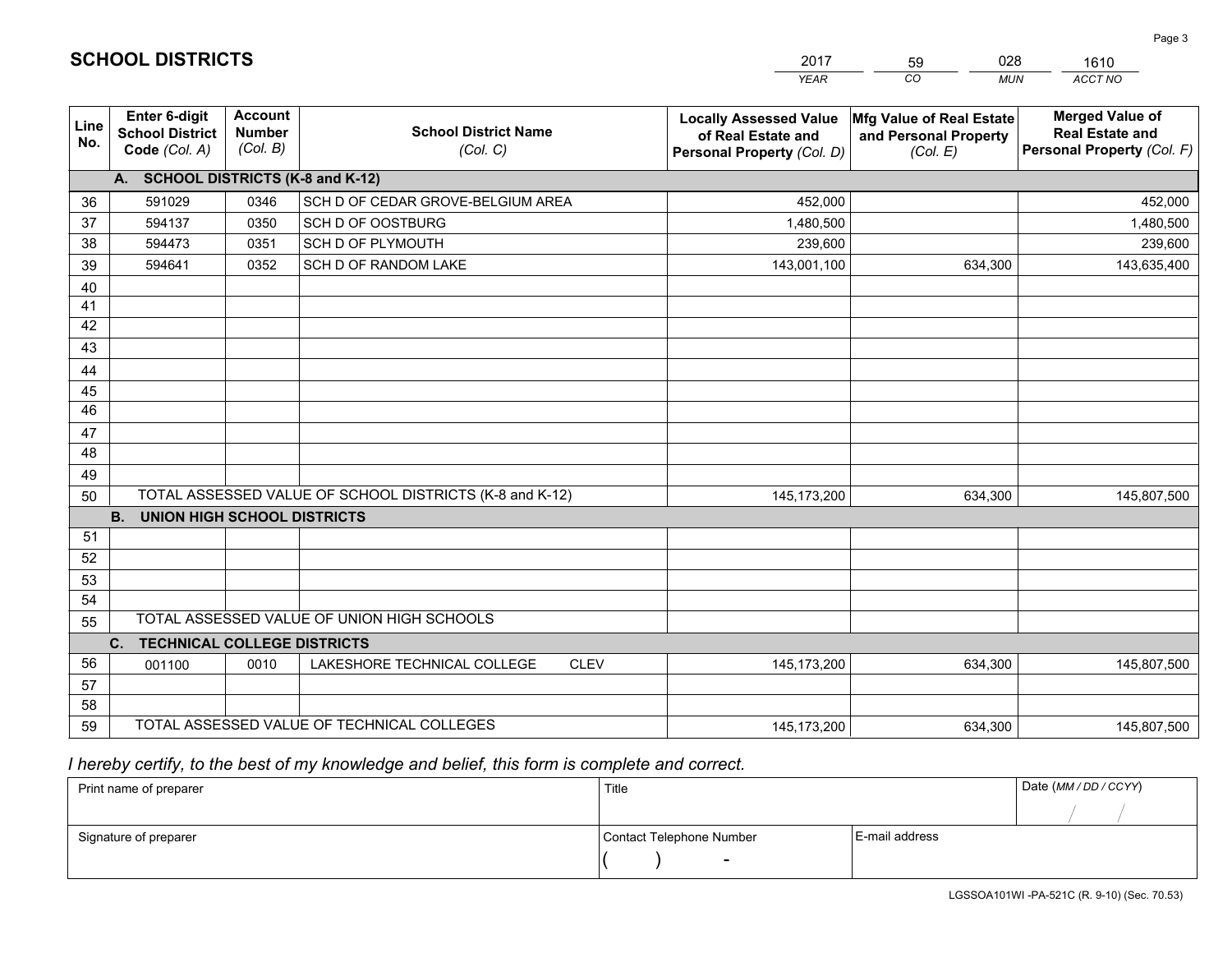#### **HIGHLIGHTS**

- 1. Complete the Statement of Assessment after the Board of Review. Reflect any changes made there.
- 2. Use black ink to complete.
- 3. Line 16 must equal Line 50, Col D.
- 4. Line 55 must equal the total of K-8 schools listed on lines 36-49. Do not include K-12 schools in this comparision.
- 5. Line 59, Col. D must equal Line 16.
- 6. Special District, School District and Technical College District values must include both real estate and personal property. Examples of Special districts are: town sanitary districts, public inland lake protection and rehabilitation districts, and metropolitan sewerage districts.
- 7. DO NOT INCLUDE Manufacturing property values.DOR will print these values on the final SOA.
- 8. Accuracy of this form is very important. The values reported directly affect the equalized value DOR calculates for school and special districts.

#### **Page 1:**

 If not prefilled, enter the tax year,county and municipal code,municipal type, municipal name and county name on the top of form.

Check the Amended box, if filing an amended / corrected SOA.

 Report the parcel count, acres and assessed value of taxable general property, total parcel count, (real and personal), total acres, and values from final figures set by the Board of Review.

- A. Real Estate land and improvements (buildings, etc.) is reported on lines 1 8, total line 9.
- B. Personal Property is reported on lines 11 14, Column D, total line 15.
- C. To complete this report, use the computer produced summary of the assessment roll that shows these amounts.
- D. Use whole numbers only.
- E. Add each line across and each column down to verify entries.

#### **Page 2:**

- A. Report Special Items (not subject to general property tax).
- 1. Private Forest Croplands and Managed Forest Lands are reported on lines 18,19, 20 and 21. Be sure to report assessed values **NOT** taxes.
- 2. You should have copies of the orders of entry, orders of withdrawal, etc., to update your assessment roll.
	- 3. Show hundredths of acres (e.g. 39.75).
- 4. Tax exempt lands are reported on line 22.
- 5. Omitted property and sec. 70.43, Wis. Stats., corrections of errors by assessor are reported on line 23. Report real estate and personal property separately. These should be for **prior years**, not something found on the current assessment roll after the board of review.
- B. Special District (Lines 24-35) Include the value of both real and personal property.
- The Department of Revenue (DOR) preprints much of the information regarding names and codes for schools, special districts,etc. If a district is not listed, enter the name and value only, DOR will enter the proper code.

## **Page 3 School Districts:**

Include the value of both real and personal property.

Report School District (regular, elementary, union high school, and technical college).

- 1. Regular (K-12) and Elementary (K-8) school values are reported on lines 36-49, total on line 50.
- 2. Union High School (UHS) (use only if elementary schools are listed on lines 36-49) are reported on lines 51-54. UHS total value (line 55) must equal to the total **elementary school** values reported on lines 36-49. Do notinclude K-12 schools in this comparison.
- 3. Technical College values are reported on lines 56-58, total on line 59.
- 4. Use the computer summary that shows these amounts to complete this report.

#### **This form is due the second Monday in June. File this report only after your Board of Review is complete.**

 *If you have questions: Return forms to:*

 Email: lgs@wisconsin.gov Wisconsin Department of RevenueCall:  $(608)$  266-2569 or  $(608)$  264-6892 Fax number: (608) 264-6887 PO Box 8971

Local Government Services Section 6-97 Madison WI 53708-8971

LGSSOA101WI - PA-521C (R. 9-10) (Sec. 70.53) **IPAS**

ADELL, WI 53001 - 0088 ADELL, WI 53001 - 0088 TOWN OF SHERMAN RHONDA KLATT<br>TOWN OF SHERMAN RHONDA KLATT PO BOX 88 PO BOX 88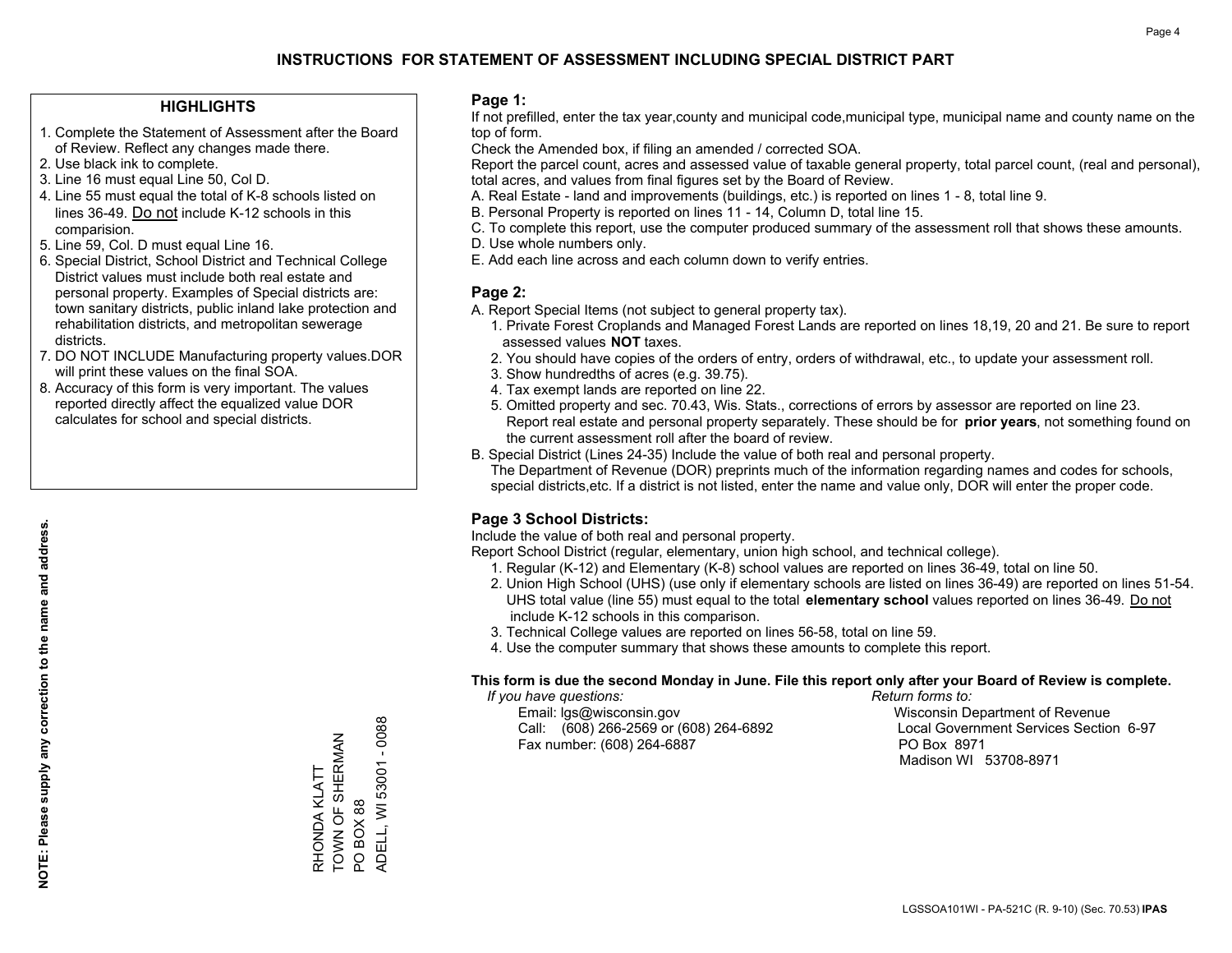**STATEMENT OF ASSESSMENT FOR 2017** 

| .59 | กจก  | 1611    |
|-----|------|---------|
| CO. | MUN. | ACCT NO |

|                         | <b>FOR</b>                                                                                                                                                                                   | <b>TOWN OF</b><br>OF                                         | <b>WILSON</b>            |              | SHEBOYGAN COUNTY                                     |                         |                      | WHEN COMPLETING THIS DOCUMENT<br>DO NOT WRITE OVER X's OR IN SHADED AREAS |  |
|-------------------------|----------------------------------------------------------------------------------------------------------------------------------------------------------------------------------------------|--------------------------------------------------------------|--------------------------|--------------|------------------------------------------------------|-------------------------|----------------------|---------------------------------------------------------------------------|--|
|                         |                                                                                                                                                                                              | Town - Village - City                                        | <b>Municipality Name</b> |              | <b>County Name</b>                                   |                         |                      |                                                                           |  |
|                         |                                                                                                                                                                                              | <b>REAL ESTATE</b>                                           |                          | PARCEL COUNT | NO. OF ACRES                                         | <b>VALUE OF</b>         | <b>VALUE OF</b>      | <b>TOTAL VALUE OF LAND</b>                                                |  |
| Line<br>No.             |                                                                                                                                                                                              | (See Lines 18 - 22 for<br>other Real Estate)                 |                          |              | <b>WHOLE</b><br>TOTAL LAND IMPROVEMENTS NUMBERS ONLY | LAND                    | <b>IMPROVEMENTS</b>  | AND IMPROVEMENTS                                                          |  |
|                         |                                                                                                                                                                                              |                                                              | Col. A                   | Col. B       | Col. C                                               | Col. D                  | Col. E               | Col. F                                                                    |  |
| $\mathbf 1$             | <b>RESIDENTIAL - Class 1</b>                                                                                                                                                                 |                                                              | 1,658                    | 1,440        | 1,693                                                | 94,688,100              | 235,513,900          | 330,202,000                                                               |  |
| $\overline{2}$          |                                                                                                                                                                                              | <b>COMMERCIAL - Class 2</b>                                  | 62                       | 41           | 328                                                  | 5,729,200               | 20,233,000           | 25,962,200                                                                |  |
| 3                       |                                                                                                                                                                                              | <b>MANUFACTURING - Class 3</b>                               | 6                        | 6            | 161                                                  | 804,100                 | 12,577,800           | 13,381,900                                                                |  |
| $\overline{\mathbf{4}}$ |                                                                                                                                                                                              | <b>AGRICULTURAL - Class 4</b>                                | 382                      |              | 7,236                                                | 1,283,400               |                      | 1,283,400                                                                 |  |
| 5                       |                                                                                                                                                                                              | <b>UNDEVELOPED - Class 5</b>                                 | 307                      |              | 998                                                  | 3,439,100               |                      | 3,439,100                                                                 |  |
| 6                       |                                                                                                                                                                                              | AGRICULTURAL FOREST - Class 5m                               | 71                       |              | 440                                                  | 612,200                 |                      | 612,200                                                                   |  |
| $\overline{7}$          |                                                                                                                                                                                              | FOREST LANDS - Class 6                                       | 33                       |              | 383                                                  | 1,209,200               |                      | 1,209,200                                                                 |  |
| 8                       |                                                                                                                                                                                              | OTHER - Class 7                                              | 60                       | 58           | 134                                                  | 1,582,700               | 8,331,800            | 9,914,500                                                                 |  |
| 9                       |                                                                                                                                                                                              | TOTAL - ALL COLUMNS                                          | 2,579                    | 1,545        | 11,373                                               | 109,348,000             | 276,656,500          | 386,004,500                                                               |  |
| 10                      |                                                                                                                                                                                              | NUMBER OF PERSONAL PROPERTY ACCOUNTS IN ROLL                 |                          |              | 74                                                   | <b>LOCALLY ASSESSED</b> | <b>MANUFACTURING</b> | <b>MERGED</b>                                                             |  |
| 11                      |                                                                                                                                                                                              | BOATS AND OTHER WATERCRAFT NOT EXEMPT - Code 1               |                          |              |                                                      | 0                       |                      | $\mathbf 0$<br>0                                                          |  |
| 12                      |                                                                                                                                                                                              | MACHINERY, TOOLS AND PATTERNS - Code 2                       |                          |              |                                                      | 869,979                 | 3,820,200            | 4,690,179                                                                 |  |
| 13                      |                                                                                                                                                                                              | FURNITURE, FIXTURES AND EQUIPMENT - Code 3                   |                          |              |                                                      | 1,200,456               | 661,000              | 1,861,456                                                                 |  |
| 14                      |                                                                                                                                                                                              | ALL OTHER PERSONAL PROPERTY NOT EXEMPT - Codes 4A, 4B, 4C    |                          |              |                                                      | 553,947                 | 88,200               | 642,147                                                                   |  |
| 15                      |                                                                                                                                                                                              | TOTAL OF PERSONAL PROPERTY NOT EXEMPT (Total of Lines 11-14) |                          |              |                                                      | 2,624,382               | 4,569,400            | 7,193,782                                                                 |  |
| 16                      | AGGREGATE ASSESSED VALUE OF ALL PROPERTY SUBJECT TO THE GENERAL PROPERTY TAX (Total of Lines 9F and 15F)<br>MUST EQUAL TOTAL VALUE OF THE SCHOOL DISTRICTS (K-12 PLUS K-8) - Line 50, Col. F |                                                              |                          |              |                                                      |                         |                      | 393,198,282                                                               |  |
| 17                      | Name of Assessor<br><b>BOARD OF REVIEW</b>                                                                                                                                                   |                                                              |                          |              |                                                      |                         | Telephone #          |                                                                           |  |
|                         | DATE OF FINAL ADJOURNMENT<br>06/27/2017<br><b>GROTA APPRAISALS</b><br>(262) 253-1142                                                                                                         |                                                              |                          |              |                                                      |                         |                      |                                                                           |  |

REMARKS

The Assessment Ratio to be used in calculating the estimated Fair Market Value on tax bills for this tax district is .988890557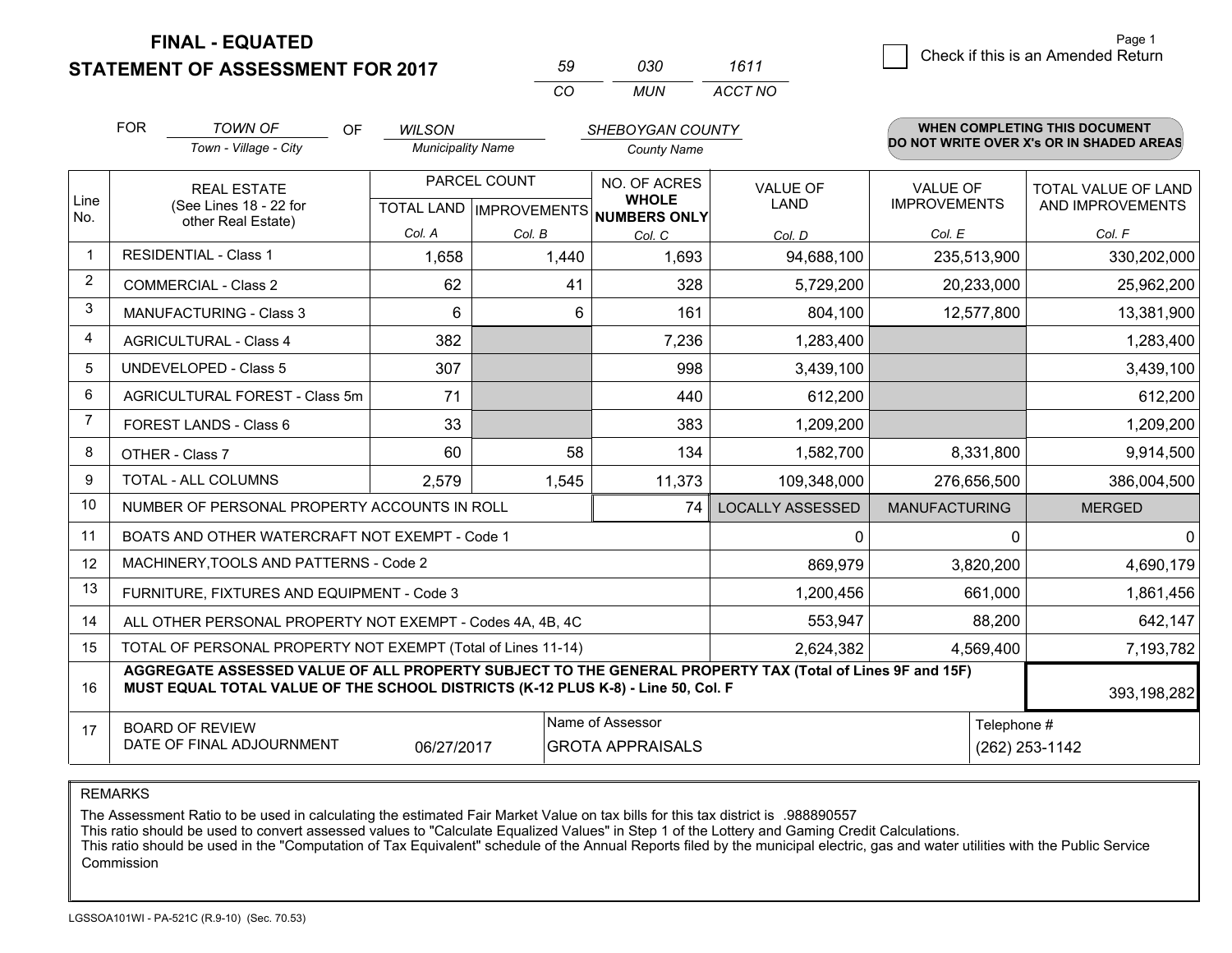*YEAR CO MUN ACCT NO* <sup>2017</sup> <sup>59</sup> <sup>030</sup> <sup>1611</sup> Page 2

Do not confuse FOREST LANDS (Line 7) with FOREST CROPS (in this section) - They are **NOT** the same

|    |                                  |                                             |  | Private Forest Crop - Reg Class @ 10¢ per acre                                 |                    | Private Forest Crop - Reg Class @ \$2.52 per acre |                                                                              |                    |                    |  |
|----|----------------------------------|---------------------------------------------|--|--------------------------------------------------------------------------------|--------------------|---------------------------------------------------|------------------------------------------------------------------------------|--------------------|--------------------|--|
| 18 | (a) PARCELS                      | (b) ACRES                                   |  | (c) ASSESSED VALUE                                                             |                    | (d) PARCELS                                       | (e) ACRES                                                                    |                    | (f) ASSESSED VALUE |  |
|    |                                  |                                             |  |                                                                                |                    |                                                   | Entered Before 2005 Managed Forest - Ferrous Mining CLOSED @ \$8.27 per acre |                    |                    |  |
| 19 | (a) PARCELS                      | (b) ACRES                                   |  | Private Forest Crop - Special Class @ 20¢ per acre<br>(c) ASSESSED VALUE       |                    | (d) PARCELS                                       | (e) ACRES                                                                    |                    | (f) ASSESSED VALUE |  |
|    |                                  |                                             |  |                                                                                |                    |                                                   |                                                                              |                    |                    |  |
|    |                                  | Entered Before 2005 Managed Forest - OPEN @ |  | \$.79 per acre                                                                 |                    |                                                   | Entered Before 2005 Managed Forest - CLOSED @ \$1.87 per acre                |                    |                    |  |
| 20 | (a) PARCELS                      | (b) ACRES                                   |  | (c) ASSESSED VALUE                                                             |                    | (d) PARCELS                                       | (e) ACRES                                                                    |                    | (f) ASSESSED VALUE |  |
|    |                                  |                                             |  |                                                                                |                    | 18                                                | 251.96                                                                       |                    | 585,200            |  |
|    |                                  | Entered After 2004 Managed Forest - OPEN @  |  | \$2.14 per acre                                                                |                    |                                                   | Entered After 2004 Managed Forest - CLOSED @ \$10.68 per acre                |                    |                    |  |
| 21 | (a) PARCELS                      | (b) ACRES                                   |  |                                                                                | (c) ASSESSED VALUE |                                                   | (e) ACRES                                                                    | (f) ASSESSED VALUE |                    |  |
|    |                                  |                                             |  |                                                                                |                    |                                                   |                                                                              |                    |                    |  |
|    |                                  |                                             |  |                                                                                |                    | 8                                                 | 121.16                                                                       |                    | 347,900            |  |
| 22 | (a) County Forest Cropland Acres |                                             |  | (b) Federal Acres                                                              |                    | (c) State Acres                                   | (d) County (NOT FOREST CROP) Acres                                           |                    | (e) Other Acres    |  |
|    |                                  |                                             |  |                                                                                |                    | 1,101.13                                          | 301.33                                                                       |                    | 900.51             |  |
|    |                                  |                                             |  | Assessed Value of Omitted Property From Prior Years (Sec. 70.44)               |                    |                                                   | Assessed Value of Sec. 70.43 Corrections of Errors by Assessors              |                    |                    |  |
| 23 |                                  | (a) REAL ESTATE                             |  | (b) PERSONAL                                                                   |                    |                                                   | (c1) REAL ESTATE                                                             |                    | (c2) PERSONAL      |  |
|    |                                  |                                             |  |                                                                                |                    |                                                   |                                                                              |                    |                    |  |
|    |                                  |                                             |  | Manufacturing Equated Value of Omitted Property From Prior Years (Sec. 70.995) |                    |                                                   | Mfg. Equated Value of Sec.70.43 Corrections of Errors by Assessors           |                    |                    |  |
|    | (d) REAL ESTATE                  |                                             |  | (e) PERSONAL                                                                   |                    | (f1) REAL ESTATE                                  |                                                                              | (f2) PERSONAL      |                    |  |
|    |                                  |                                             |  |                                                                                |                    |                                                   |                                                                              |                    |                    |  |

## **SPECIAL DISTRICTS**

| <b>Line</b><br>No. | Enter 6-digit<br>Special District<br>Code (Col. A) | <b>Account</b><br><b>Number</b><br>(Col. B) | <b>Special District Name</b><br>(Col. C) | <b>Locally Assessed Value</b><br>of Real Estate and<br>Personal Property (Col. D) | Mfg Value of Real Estate<br>and Personal Property<br>(Col. E) | <b>Merged Value of</b><br><b>Real Estate and</b><br>Personal Property (Col. F) |
|--------------------|----------------------------------------------------|---------------------------------------------|------------------------------------------|-----------------------------------------------------------------------------------|---------------------------------------------------------------|--------------------------------------------------------------------------------|
| 24                 | 597220                                             | 0376                                        | TOWN OF WILSON SANITARY DISTRICT #1      | 276,568,683                                                                       |                                                               | 276,568,683                                                                    |
| 25                 | 597240                                             | 0378                                        | TOWN OF WILSON SANITARY DISTRICT #2      | 304,332                                                                           | 14,178,000                                                    | 14,482,332                                                                     |
| 26                 |                                                    |                                             |                                          |                                                                                   |                                                               |                                                                                |
| 27                 |                                                    |                                             |                                          |                                                                                   |                                                               |                                                                                |
| 28                 |                                                    |                                             |                                          |                                                                                   |                                                               |                                                                                |
| 29                 |                                                    |                                             |                                          |                                                                                   |                                                               |                                                                                |
| 30                 |                                                    |                                             |                                          |                                                                                   |                                                               |                                                                                |
| 31                 |                                                    |                                             |                                          |                                                                                   |                                                               |                                                                                |
| 32                 |                                                    |                                             |                                          |                                                                                   |                                                               |                                                                                |
| 33                 |                                                    |                                             |                                          |                                                                                   |                                                               |                                                                                |
| 34                 |                                                    |                                             |                                          |                                                                                   |                                                               |                                                                                |
| 35                 |                                                    |                                             |                                          |                                                                                   |                                                               |                                                                                |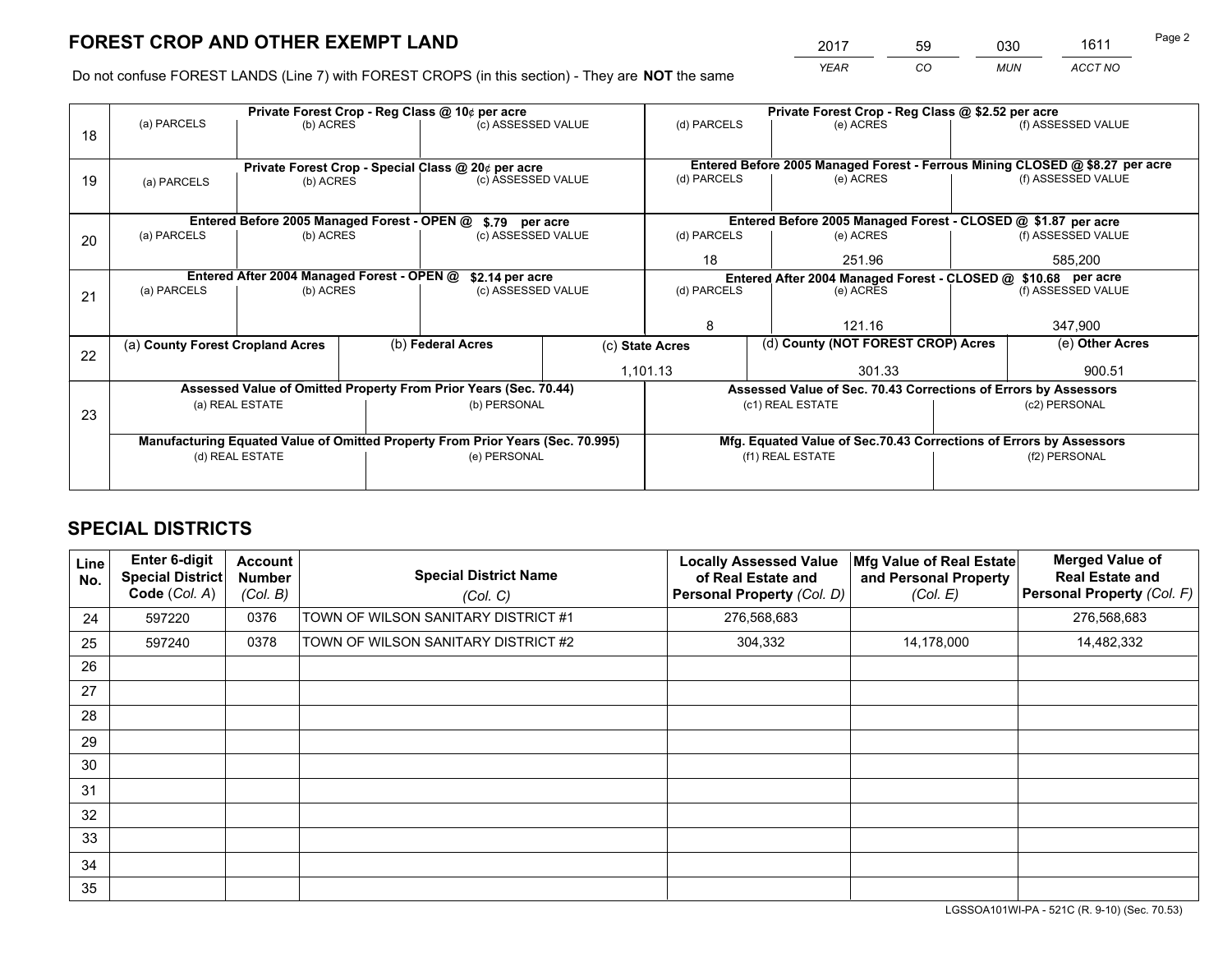|             |                                                                 |                                             |                                                         | <b>YEAR</b>                                                                       | CO<br><b>MUN</b>                                              | ACCT NO                                                                        |
|-------------|-----------------------------------------------------------------|---------------------------------------------|---------------------------------------------------------|-----------------------------------------------------------------------------------|---------------------------------------------------------------|--------------------------------------------------------------------------------|
| Line<br>No. | <b>Enter 6-digit</b><br><b>School District</b><br>Code (Col. A) | <b>Account</b><br><b>Number</b><br>(Col. B) | <b>School District Name</b><br>(Col. C)                 | <b>Locally Assessed Value</b><br>of Real Estate and<br>Personal Property (Col. D) | Mfg Value of Real Estate<br>and Personal Property<br>(Col. E) | <b>Merged Value of</b><br><b>Real Estate and</b><br>Personal Property (Col. F) |
|             | A. SCHOOL DISTRICTS (K-8 and K-12)                              |                                             |                                                         |                                                                                   |                                                               |                                                                                |
| 36          | 592842                                                          | 0349                                        | SCH D OF KOHLER                                         | 11,352,746                                                                        | 3,765,500                                                     | 15,118,246                                                                     |
| 37          | 594137                                                          | 0350                                        | SCH D OF OOSTBURG                                       | 58,165,792                                                                        | 14,178,000                                                    | 72,343,792                                                                     |
| 38          | 595271                                                          | 0353                                        | SCH D OF SHEBOYGAN AREA                                 | 297,080,244                                                                       |                                                               | 297,080,244                                                                    |
| 39          | 595278                                                          | 0354                                        | SCH D OF SHEBOYGAN FALLS                                | 8,648,200                                                                         | 7,800                                                         | 8,656,000                                                                      |
| 40          |                                                                 |                                             |                                                         |                                                                                   |                                                               |                                                                                |
| 41          |                                                                 |                                             |                                                         |                                                                                   |                                                               |                                                                                |
| 42          |                                                                 |                                             |                                                         |                                                                                   |                                                               |                                                                                |
| 43          |                                                                 |                                             |                                                         |                                                                                   |                                                               |                                                                                |
| 44          |                                                                 |                                             |                                                         |                                                                                   |                                                               |                                                                                |
| 45          |                                                                 |                                             |                                                         |                                                                                   |                                                               |                                                                                |
| 46          |                                                                 |                                             |                                                         |                                                                                   |                                                               |                                                                                |
| 47          |                                                                 |                                             |                                                         |                                                                                   |                                                               |                                                                                |
| 48          |                                                                 |                                             |                                                         |                                                                                   |                                                               |                                                                                |
| 49          |                                                                 |                                             |                                                         |                                                                                   |                                                               |                                                                                |
| 50          |                                                                 |                                             | TOTAL ASSESSED VALUE OF SCHOOL DISTRICTS (K-8 and K-12) | 375,246,982                                                                       | 17,951,300                                                    | 393,198,282                                                                    |
|             | <b>B.</b><br><b>UNION HIGH SCHOOL DISTRICTS</b>                 |                                             |                                                         |                                                                                   |                                                               |                                                                                |
| 51          |                                                                 |                                             |                                                         |                                                                                   |                                                               |                                                                                |
| 52          |                                                                 |                                             |                                                         |                                                                                   |                                                               |                                                                                |
| 53          |                                                                 |                                             |                                                         |                                                                                   |                                                               |                                                                                |
| 54          |                                                                 |                                             | TOTAL ASSESSED VALUE OF UNION HIGH SCHOOLS              |                                                                                   |                                                               |                                                                                |
| 55          |                                                                 |                                             |                                                         |                                                                                   |                                                               |                                                                                |
| 56          | C.<br><b>TECHNICAL COLLEGE DISTRICTS</b>                        | 0010                                        | LAKESHORE TECHNICAL COLLEGE<br><b>CLEV</b>              |                                                                                   |                                                               |                                                                                |
| 57          | 001100                                                          |                                             |                                                         | 375,246,982                                                                       | 17,951,300                                                    | 393,198,282                                                                    |
| 58          |                                                                 |                                             |                                                         |                                                                                   |                                                               |                                                                                |
| 59          |                                                                 |                                             | TOTAL ASSESSED VALUE OF TECHNICAL COLLEGES              | 375,246,982                                                                       | 17,951,300                                                    | 393,198,282                                                                    |
|             |                                                                 |                                             |                                                         |                                                                                   |                                                               |                                                                                |

59

030

 *I hereby certify, to the best of my knowledge and belief, this form is complete and correct.*

**SCHOOL DISTRICTS**

| Print name of preparer | Title                    |                | Date (MM / DD / CCYY) |
|------------------------|--------------------------|----------------|-----------------------|
|                        |                          |                |                       |
| Signature of preparer  | Contact Telephone Number | E-mail address |                       |
|                        | $\sim$                   |                |                       |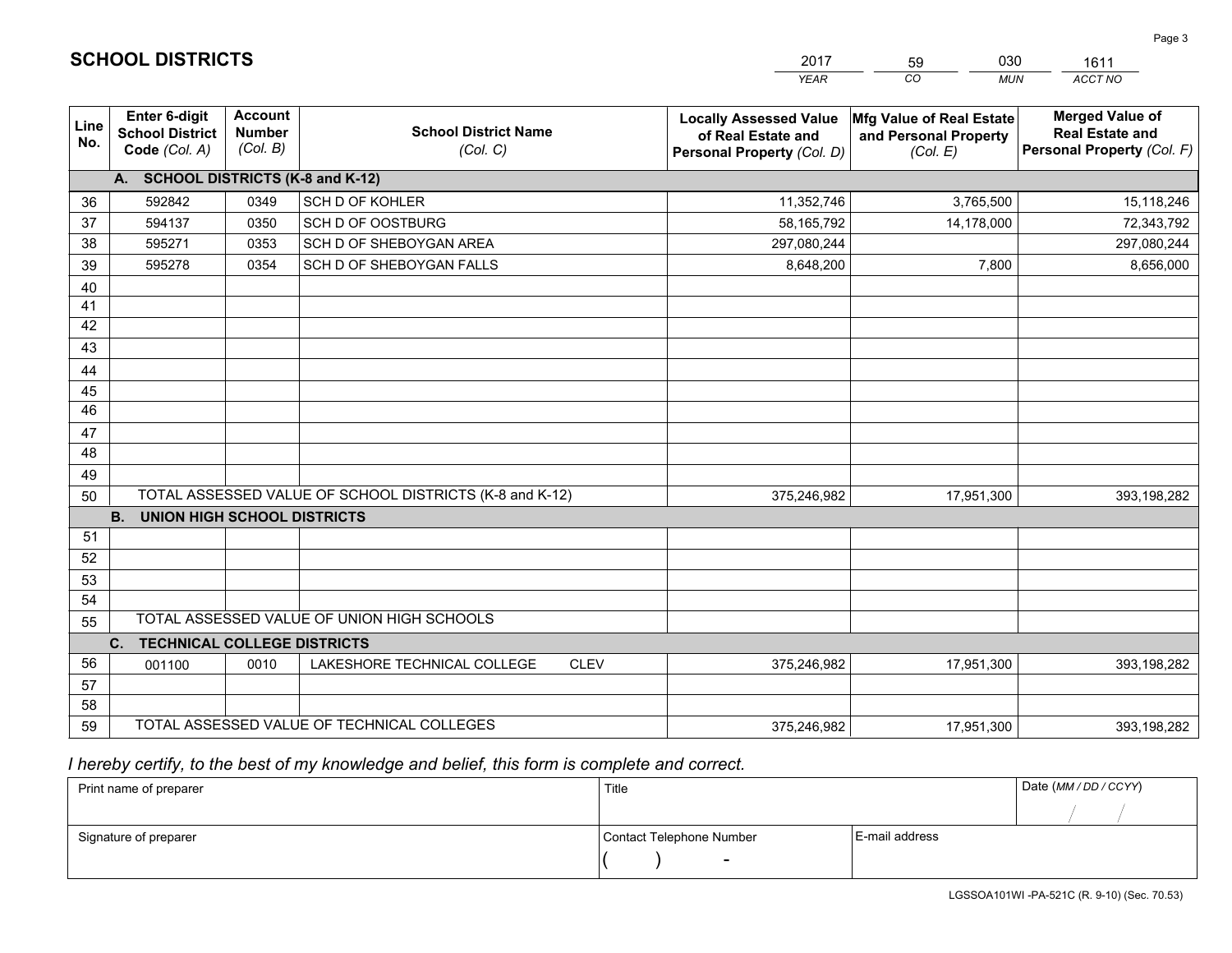## **HIGHLIGHTS**

- 1. Complete the Statement of Assessment after the Board of Review. Reflect any changes made there.
- 2. Use black ink to complete.
- 3. Line 16 must equal Line 50, Col D.
- 4. Line 55 must equal the total of K-8 schools listed on lines 36-49. Do not include K-12 schools in this comparision.
- 5. Line 59, Col. D must equal Line 16.
- 6. Special District, School District and Technical College District values must include both real estate and personal property. Examples of Special districts are: town sanitary districts, public inland lake protection and rehabilitation districts, and metropolitan sewerage districts.
- 7. DO NOT INCLUDE Manufacturing property values.DOR will print these values on the final SOA.

GEORGENE LUBACH TOWN OF WILSON 5935 S BUSINESS DR

GEORGENE LUBACH<br>TOWN OF WILSON<br>5935 S BUSINESS DR

SHEBOYGAN, WI 53081 - 8983

SHEBOYGAN, WI 53081 - 8983

 8. Accuracy of this form is very important. The values reported directly affect the equalized value DOR calculates for school and special districts.

#### **Page 1:**

 If not prefilled, enter the tax year,county and municipal code,municipal type, municipal name and county name on the top of form.

Check the Amended box, if filing an amended / corrected SOA.

 Report the parcel count, acres and assessed value of taxable general property, total parcel count, (real and personal), total acres, and values from final figures set by the Board of Review.

- A. Real Estate land and improvements (buildings, etc.) is reported on lines 1 8, total line 9.
- B. Personal Property is reported on lines 11 14, Column D, total line 15.
- C. To complete this report, use the computer produced summary of the assessment roll that shows these amounts.
- D. Use whole numbers only.
- E. Add each line across and each column down to verify entries.

#### **Page 2:**

- A. Report Special Items (not subject to general property tax).
- 1. Private Forest Croplands and Managed Forest Lands are reported on lines 18,19, 20 and 21. Be sure to report assessed values **NOT** taxes.
- 2. You should have copies of the orders of entry, orders of withdrawal, etc., to update your assessment roll.
	- 3. Show hundredths of acres (e.g. 39.75).
- 4. Tax exempt lands are reported on line 22.
- 5. Omitted property and sec. 70.43, Wis. Stats., corrections of errors by assessor are reported on line 23. Report real estate and personal property separately. These should be for **prior years**, not something found on the current assessment roll after the board of review.
- B. Special District (Lines 24-35) Include the value of both real and personal property.
- The Department of Revenue (DOR) preprints much of the information regarding names and codes for schools, special districts,etc. If a district is not listed, enter the name and value only, DOR will enter the proper code.

## **Page 3 School Districts:**

Include the value of both real and personal property.

Report School District (regular, elementary, union high school, and technical college).

- 1. Regular (K-12) and Elementary (K-8) school values are reported on lines 36-49, total on line 50.
- 2. Union High School (UHS) (use only if elementary schools are listed on lines 36-49) are reported on lines 51-54. UHS total value (line 55) must equal to the total **elementary school** values reported on lines 36-49. Do notinclude K-12 schools in this comparison.
- 3. Technical College values are reported on lines 56-58, total on line 59.
- 4. Use the computer summary that shows these amounts to complete this report.

#### **This form is due the second Monday in June. File this report only after your Board of Review is complete.**

 *If you have questions: Return forms to:*

 Email: lgs@wisconsin.gov Wisconsin Department of RevenueCall:  $(608)$  266-2569 or  $(608)$  264-6892 Fax number: (608) 264-6887 PO Box 8971

Local Government Services Section 6-97 Madison WI 53708-8971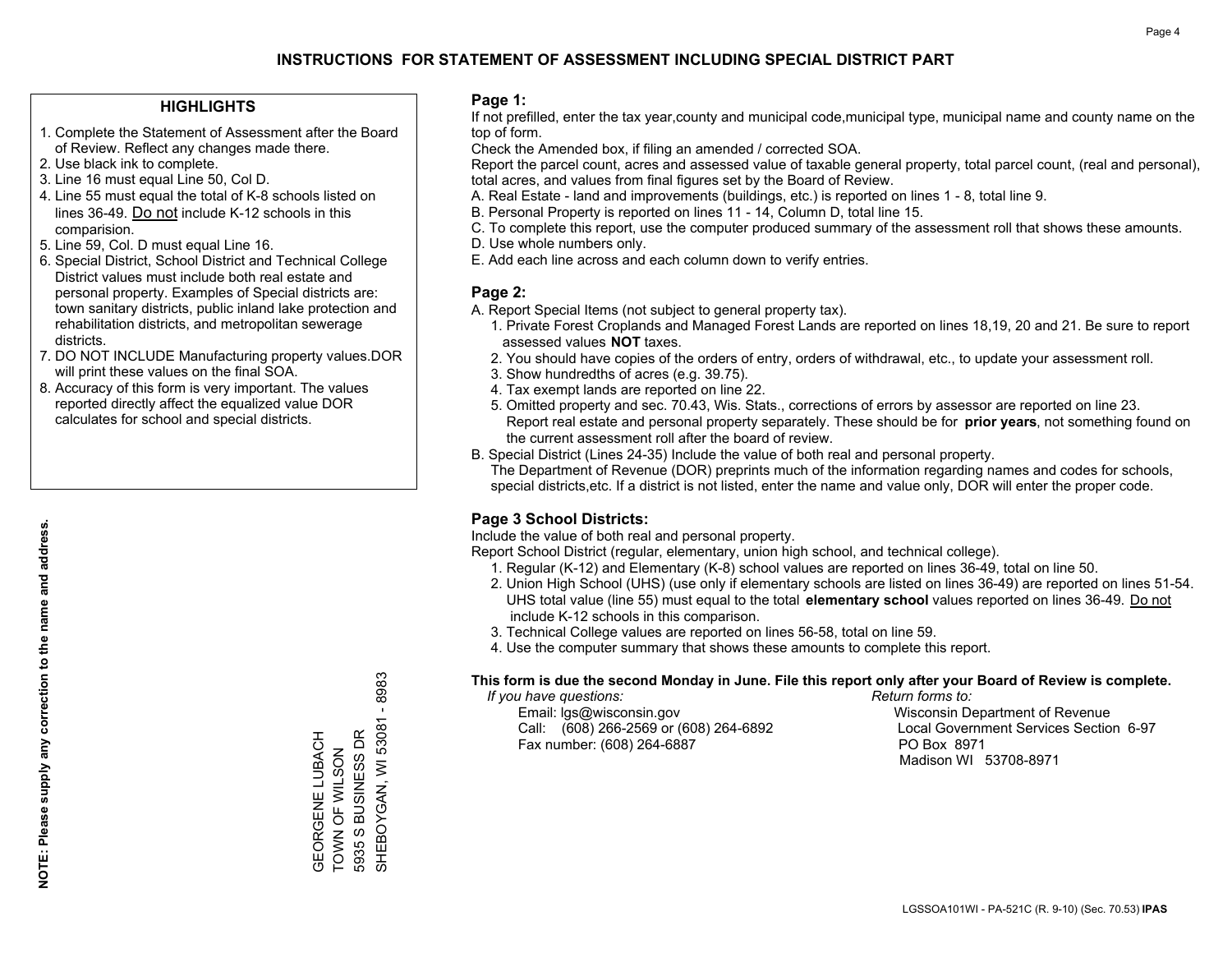**STATEMENT OF ASSESSMENT FOR 2017** 

| 59. | 101 | 1612    |
|-----|-----|---------|
| CO. | MUN | ACCT NO |

|                | <b>FOR</b><br><b>VILLAGE OF</b><br>OF<br><b>ADELL</b><br>SHEBOYGAN COUNTY                                                                                                                    |                                                           |                          |              |                                      | WHEN COMPLETING THIS DOCUMENT    |                      |                                          |
|----------------|----------------------------------------------------------------------------------------------------------------------------------------------------------------------------------------------|-----------------------------------------------------------|--------------------------|--------------|--------------------------------------|----------------------------------|----------------------|------------------------------------------|
|                |                                                                                                                                                                                              | Town - Village - City                                     | <b>Municipality Name</b> |              | <b>County Name</b>                   |                                  |                      | DO NOT WRITE OVER X's OR IN SHADED AREAS |
| Line           |                                                                                                                                                                                              | <b>REAL ESTATE</b>                                        |                          | PARCEL COUNT | NO. OF ACRES<br><b>WHOLE</b>         | <b>VALUE OF</b>                  | <b>VALUE OF</b>      | TOTAL VALUE OF LAND                      |
| No.            |                                                                                                                                                                                              | (See Lines 18 - 22 for<br>other Real Estate)              |                          |              | TOTAL LAND IMPROVEMENTS NUMBERS ONLY | LAND                             | <b>IMPROVEMENTS</b>  | AND IMPROVEMENTS                         |
|                |                                                                                                                                                                                              |                                                           | Col. A                   | Col. B       | Col. C                               | Col. D                           | Col. E               | Col. F                                   |
| $\mathbf 1$    |                                                                                                                                                                                              | <b>RESIDENTIAL - Class 1</b>                              | 191                      | 180          | 77                                   | 3,314,000                        | 20,495,100           | 23,809,100                               |
| $\overline{2}$ |                                                                                                                                                                                              | <b>COMMERCIAL - Class 2</b>                               | 32                       | 28           | 40                                   | 1,081,600                        | 7,395,400            | 8,477,000                                |
| 3              |                                                                                                                                                                                              | <b>MANUFACTURING - Class 3</b>                            | 6                        | 6            | 33                                   | 163,700                          | 1,473,300            | 1,637,000                                |
| 4              | <b>AGRICULTURAL - Class 4</b>                                                                                                                                                                |                                                           | 3                        |              | 38                                   | 5,000                            |                      | 5,000                                    |
| 5              |                                                                                                                                                                                              | UNDEVELOPED - Class 5                                     | 8                        |              | 73                                   | 61,400                           |                      | 61,400                                   |
| 6              |                                                                                                                                                                                              | AGRICULTURAL FOREST - Class 5m                            | 3                        |              | $\overline{7}$                       | 6,600                            |                      | 6,600                                    |
| 7              |                                                                                                                                                                                              | FOREST LANDS - Class 6                                    | 2                        |              | 20                                   | 40,000                           |                      | 40,000                                   |
| 8              |                                                                                                                                                                                              | OTHER - Class 7                                           | $\Omega$                 | 0            | $\Omega$                             | 0                                | $\Omega$             | $\Omega$                                 |
| 9              |                                                                                                                                                                                              | <b>TOTAL - ALL COLUMNS</b>                                | 245                      | 214          | 288                                  | 4,672,300                        | 29,363,800           | 34,036,100                               |
| 10             |                                                                                                                                                                                              | NUMBER OF PERSONAL PROPERTY ACCOUNTS IN ROLL              |                          |              | 33                                   | <b>LOCALLY ASSESSED</b>          | <b>MANUFACTURING</b> | <b>MERGED</b>                            |
| 11             |                                                                                                                                                                                              | BOATS AND OTHER WATERCRAFT NOT EXEMPT - Code 1            |                          |              |                                      | 0                                | $\Omega$             | $\Omega$                                 |
| 12             |                                                                                                                                                                                              | MACHINERY, TOOLS AND PATTERNS - Code 2                    |                          |              |                                      | 295,900                          | 2,052,400            | 2,348,300                                |
| 13             |                                                                                                                                                                                              | FURNITURE, FIXTURES AND EQUIPMENT - Code 3                |                          |              |                                      | 147,200                          | 38,800               | 186,000                                  |
| 14             |                                                                                                                                                                                              | ALL OTHER PERSONAL PROPERTY NOT EXEMPT - Codes 4A, 4B, 4C |                          |              | 30,400                               | 81,700                           | 112,100              |                                          |
| 15             | TOTAL OF PERSONAL PROPERTY NOT EXEMPT (Total of Lines 11-14)                                                                                                                                 |                                                           |                          |              |                                      | 473,500                          | 2,172,900            | 2,646,400                                |
| 16             | AGGREGATE ASSESSED VALUE OF ALL PROPERTY SUBJECT TO THE GENERAL PROPERTY TAX (Total of Lines 9F and 15F)<br>MUST EQUAL TOTAL VALUE OF THE SCHOOL DISTRICTS (K-12 PLUS K-8) - Line 50, Col. F |                                                           |                          |              |                                      |                                  |                      | 36,682,500                               |
| 17             |                                                                                                                                                                                              | <b>BOARD OF REVIEW</b>                                    |                          |              | Name of Assessor                     |                                  | Telephone #          |                                          |
|                |                                                                                                                                                                                              | DATE OF FINAL ADJOURNMENT                                 | 05/31/2017               |              |                                      | ASSOCIATED APPRAISAL CONSULTANTS |                      | (800) 721-4157                           |

REMARKS

The Assessment Ratio to be used in calculating the estimated Fair Market Value on tax bills for this tax district is 1.01566478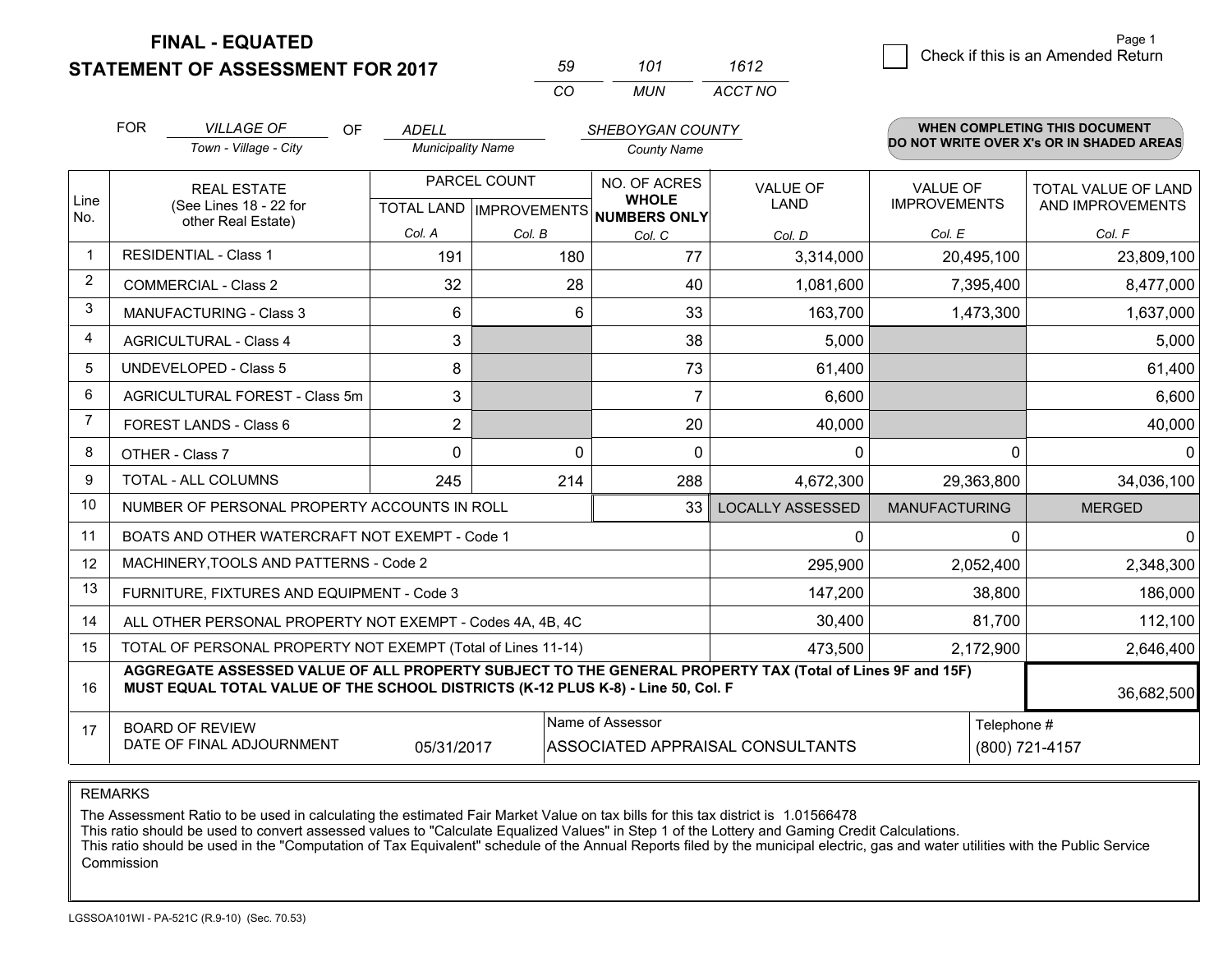*YEAR CO MUN ACCT NO* <sup>2017</sup> <sup>59</sup> <sup>101</sup> <sup>1612</sup>

Do not confuse FOREST LANDS (Line 7) with FOREST CROPS (in this section) - They are **NOT** the same

|    |                                                                                |                                                       |  | Private Forest Crop - Reg Class @ 10¢ per acre |                                    | Private Forest Crop - Reg Class @ \$2.52 per acre             |                                                                    |                 |                    |                                                                              |
|----|--------------------------------------------------------------------------------|-------------------------------------------------------|--|------------------------------------------------|------------------------------------|---------------------------------------------------------------|--------------------------------------------------------------------|-----------------|--------------------|------------------------------------------------------------------------------|
| 18 | (a) PARCELS                                                                    | (b) ACRES                                             |  | (c) ASSESSED VALUE                             |                                    | (d) PARCELS                                                   | (e) ACRES                                                          |                 |                    | (f) ASSESSED VALUE                                                           |
|    | Private Forest Crop - Special Class @ 20¢ per acre                             |                                                       |  |                                                |                                    |                                                               |                                                                    |                 |                    | Entered Before 2005 Managed Forest - Ferrous Mining CLOSED @ \$8.27 per acre |
| 19 | (a) PARCELS                                                                    | (b) ACRES                                             |  | (c) ASSESSED VALUE                             |                                    | (d) PARCELS                                                   | (e) ACRES                                                          |                 |                    | (f) ASSESSED VALUE                                                           |
|    |                                                                                | Entered Before 2005 Managed Forest - OPEN @           |  |                                                |                                    |                                                               | Entered Before 2005 Managed Forest - CLOSED @ \$1.87 per acre      |                 |                    |                                                                              |
|    | (a) PARCELS                                                                    | (b) ACRES                                             |  | \$.79 per acre<br>(c) ASSESSED VALUE           |                                    | (d) PARCELS                                                   | (e) ACRES                                                          |                 |                    | (f) ASSESSED VALUE                                                           |
| 20 |                                                                                |                                                       |  |                                                |                                    |                                                               |                                                                    |                 |                    |                                                                              |
|    | Entered After 2004 Managed Forest - OPEN @                                     |                                                       |  | \$2.14 per acre                                |                                    | Entered After 2004 Managed Forest - CLOSED @ \$10.68 per acre |                                                                    |                 |                    |                                                                              |
| 21 | (a) PARCELS                                                                    | (b) ACRES                                             |  | (c) ASSESSED VALUE                             |                                    | (d) PARCELS<br>(e) ACRES                                      |                                                                    |                 | (f) ASSESSED VALUE |                                                                              |
|    |                                                                                |                                                       |  |                                                |                                    |                                                               |                                                                    |                 |                    |                                                                              |
|    |                                                                                | (b) Federal Acres<br>(a) County Forest Cropland Acres |  | (c) State Acres                                | (d) County (NOT FOREST CROP) Acres |                                                               |                                                                    | (e) Other Acres |                    |                                                                              |
| 22 |                                                                                |                                                       |  |                                                |                                    |                                                               |                                                                    | 2.5             |                    | 51.13                                                                        |
|    | Assessed Value of Omitted Property From Prior Years (Sec. 70.44)               |                                                       |  |                                                |                                    |                                                               | Assessed Value of Sec. 70.43 Corrections of Errors by Assessors    |                 |                    |                                                                              |
|    |                                                                                | (a) REAL ESTATE                                       |  | (b) PERSONAL                                   |                                    | (c1) REAL ESTATE                                              |                                                                    |                 | (c2) PERSONAL      |                                                                              |
|    | 23                                                                             |                                                       |  |                                                |                                    |                                                               |                                                                    |                 |                    |                                                                              |
|    | Manufacturing Equated Value of Omitted Property From Prior Years (Sec. 70.995) |                                                       |  |                                                |                                    |                                                               | Mfg. Equated Value of Sec.70.43 Corrections of Errors by Assessors |                 |                    |                                                                              |
|    |                                                                                | (d) REAL ESTATE                                       |  | (e) PERSONAL                                   |                                    |                                                               | (f1) REAL ESTATE                                                   |                 |                    | (f2) PERSONAL                                                                |
|    |                                                                                |                                                       |  |                                                |                                    |                                                               |                                                                    |                 |                    |                                                                              |

## **SPECIAL DISTRICTS**

| Line<br>No. | Enter 6-digit<br>Special District<br>Code (Col. A) | <b>Account</b><br><b>Number</b> | <b>Special District Name</b> | <b>Locally Assessed Value</b><br>of Real Estate and | Mfg Value of Real Estate<br>and Personal Property | <b>Merged Value of</b><br><b>Real Estate and</b><br>Personal Property (Col. F) |
|-------------|----------------------------------------------------|---------------------------------|------------------------------|-----------------------------------------------------|---------------------------------------------------|--------------------------------------------------------------------------------|
|             |                                                    | (Col. B)                        | (Col. C)                     | Personal Property (Col. D)                          | (Col. E)                                          |                                                                                |
| 24          |                                                    |                                 |                              |                                                     |                                                   |                                                                                |
| 25          |                                                    |                                 |                              |                                                     |                                                   |                                                                                |
| 26          |                                                    |                                 |                              |                                                     |                                                   |                                                                                |
| 27          |                                                    |                                 |                              |                                                     |                                                   |                                                                                |
| 28          |                                                    |                                 |                              |                                                     |                                                   |                                                                                |
| 29          |                                                    |                                 |                              |                                                     |                                                   |                                                                                |
| 30          |                                                    |                                 |                              |                                                     |                                                   |                                                                                |
| 31          |                                                    |                                 |                              |                                                     |                                                   |                                                                                |
| 32          |                                                    |                                 |                              |                                                     |                                                   |                                                                                |
| 33          |                                                    |                                 |                              |                                                     |                                                   |                                                                                |
| 34          |                                                    |                                 |                              |                                                     |                                                   |                                                                                |
| 35          |                                                    |                                 |                              |                                                     |                                                   |                                                                                |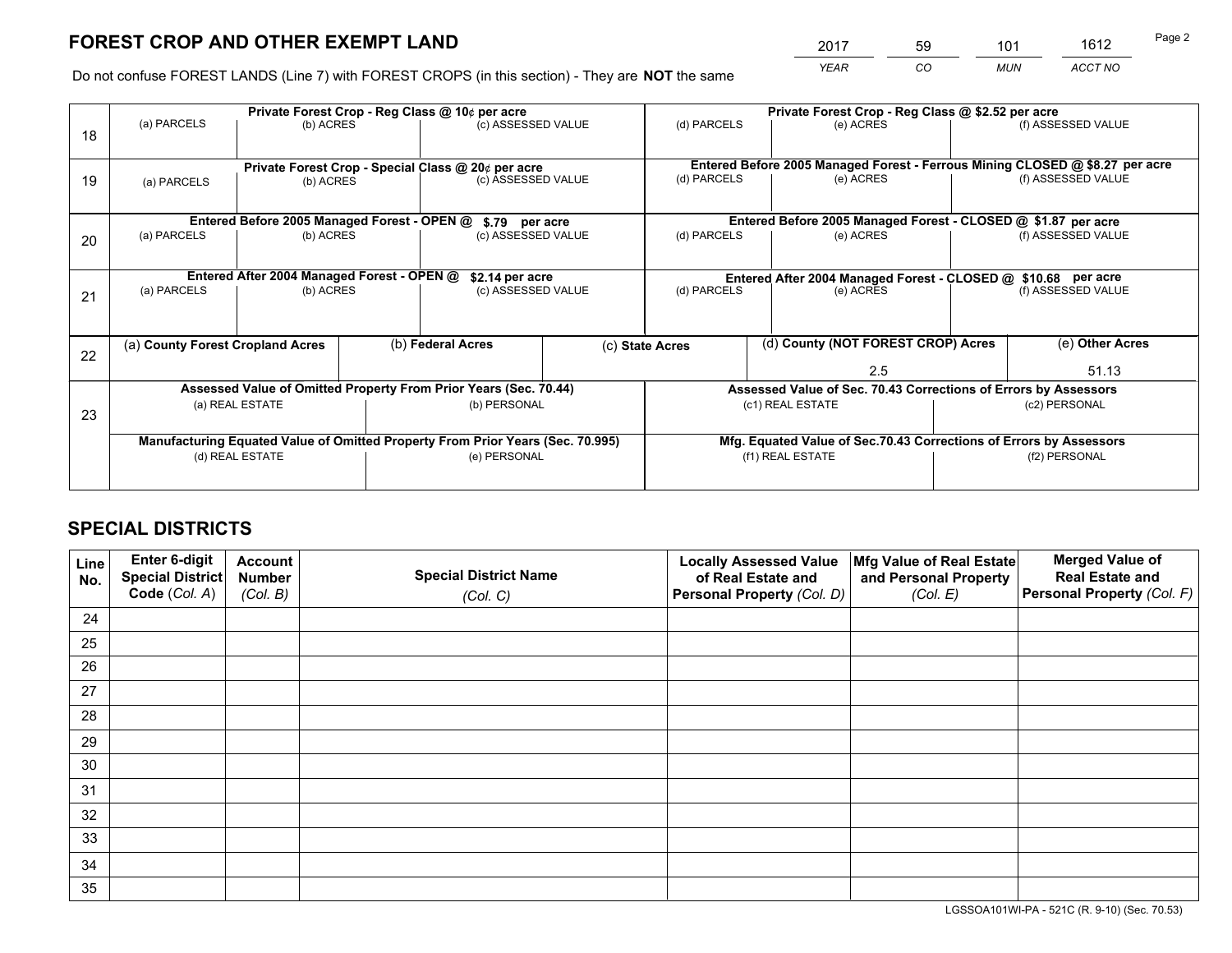| <b>Account</b><br><b>Merged Value of</b><br><b>Enter 6-digit</b><br><b>Locally Assessed Value</b><br>Mfg Value of Real Estate<br>Line<br><b>Number</b><br><b>School District Name</b><br><b>School District</b><br><b>Real Estate and</b><br>of Real Estate and<br>and Personal Property<br>No.<br>(Col. B)<br>Code (Col. A)<br>Personal Property (Col. F)<br>(Col. C)<br>Personal Property (Col. D)<br>(Col. E)<br>A. SCHOOL DISTRICTS (K-8 and K-12)<br>0352<br>SCH D OF RANDOM LAKE<br>3,809,900<br>594641<br>32,872,600<br>36,682,500<br>36<br>37<br>38<br>39<br>40<br>41<br>42<br>43<br>44<br>45<br>46<br>47<br>48<br>49<br>TOTAL ASSESSED VALUE OF SCHOOL DISTRICTS (K-8 and K-12)<br>50<br>32,872,600<br>3,809,900<br>36,682,500<br><b>B.</b><br>UNION HIGH SCHOOL DISTRICTS<br>51<br>52<br>53<br>54<br>TOTAL ASSESSED VALUE OF UNION HIGH SCHOOLS<br>55<br>C.<br><b>TECHNICAL COLLEGE DISTRICTS</b><br>56<br>LAKESHORE TECHNICAL COLLEGE<br><b>CLEV</b><br>32,872,600<br>3,809,900<br>0010<br>36,682,500<br>001100 |    |  | <b>YEAR</b> | CO<br><b>MUN</b> | ACCT NO |
|----------------------------------------------------------------------------------------------------------------------------------------------------------------------------------------------------------------------------------------------------------------------------------------------------------------------------------------------------------------------------------------------------------------------------------------------------------------------------------------------------------------------------------------------------------------------------------------------------------------------------------------------------------------------------------------------------------------------------------------------------------------------------------------------------------------------------------------------------------------------------------------------------------------------------------------------------------------------------------------------------------------------------|----|--|-------------|------------------|---------|
|                                                                                                                                                                                                                                                                                                                                                                                                                                                                                                                                                                                                                                                                                                                                                                                                                                                                                                                                                                                                                            |    |  |             |                  |         |
|                                                                                                                                                                                                                                                                                                                                                                                                                                                                                                                                                                                                                                                                                                                                                                                                                                                                                                                                                                                                                            |    |  |             |                  |         |
|                                                                                                                                                                                                                                                                                                                                                                                                                                                                                                                                                                                                                                                                                                                                                                                                                                                                                                                                                                                                                            |    |  |             |                  |         |
|                                                                                                                                                                                                                                                                                                                                                                                                                                                                                                                                                                                                                                                                                                                                                                                                                                                                                                                                                                                                                            |    |  |             |                  |         |
|                                                                                                                                                                                                                                                                                                                                                                                                                                                                                                                                                                                                                                                                                                                                                                                                                                                                                                                                                                                                                            |    |  |             |                  |         |
|                                                                                                                                                                                                                                                                                                                                                                                                                                                                                                                                                                                                                                                                                                                                                                                                                                                                                                                                                                                                                            |    |  |             |                  |         |
|                                                                                                                                                                                                                                                                                                                                                                                                                                                                                                                                                                                                                                                                                                                                                                                                                                                                                                                                                                                                                            |    |  |             |                  |         |
|                                                                                                                                                                                                                                                                                                                                                                                                                                                                                                                                                                                                                                                                                                                                                                                                                                                                                                                                                                                                                            |    |  |             |                  |         |
|                                                                                                                                                                                                                                                                                                                                                                                                                                                                                                                                                                                                                                                                                                                                                                                                                                                                                                                                                                                                                            |    |  |             |                  |         |
|                                                                                                                                                                                                                                                                                                                                                                                                                                                                                                                                                                                                                                                                                                                                                                                                                                                                                                                                                                                                                            |    |  |             |                  |         |
|                                                                                                                                                                                                                                                                                                                                                                                                                                                                                                                                                                                                                                                                                                                                                                                                                                                                                                                                                                                                                            |    |  |             |                  |         |
|                                                                                                                                                                                                                                                                                                                                                                                                                                                                                                                                                                                                                                                                                                                                                                                                                                                                                                                                                                                                                            |    |  |             |                  |         |
|                                                                                                                                                                                                                                                                                                                                                                                                                                                                                                                                                                                                                                                                                                                                                                                                                                                                                                                                                                                                                            |    |  |             |                  |         |
|                                                                                                                                                                                                                                                                                                                                                                                                                                                                                                                                                                                                                                                                                                                                                                                                                                                                                                                                                                                                                            |    |  |             |                  |         |
|                                                                                                                                                                                                                                                                                                                                                                                                                                                                                                                                                                                                                                                                                                                                                                                                                                                                                                                                                                                                                            |    |  |             |                  |         |
|                                                                                                                                                                                                                                                                                                                                                                                                                                                                                                                                                                                                                                                                                                                                                                                                                                                                                                                                                                                                                            |    |  |             |                  |         |
|                                                                                                                                                                                                                                                                                                                                                                                                                                                                                                                                                                                                                                                                                                                                                                                                                                                                                                                                                                                                                            |    |  |             |                  |         |
|                                                                                                                                                                                                                                                                                                                                                                                                                                                                                                                                                                                                                                                                                                                                                                                                                                                                                                                                                                                                                            |    |  |             |                  |         |
|                                                                                                                                                                                                                                                                                                                                                                                                                                                                                                                                                                                                                                                                                                                                                                                                                                                                                                                                                                                                                            |    |  |             |                  |         |
|                                                                                                                                                                                                                                                                                                                                                                                                                                                                                                                                                                                                                                                                                                                                                                                                                                                                                                                                                                                                                            |    |  |             |                  |         |
|                                                                                                                                                                                                                                                                                                                                                                                                                                                                                                                                                                                                                                                                                                                                                                                                                                                                                                                                                                                                                            |    |  |             |                  |         |
|                                                                                                                                                                                                                                                                                                                                                                                                                                                                                                                                                                                                                                                                                                                                                                                                                                                                                                                                                                                                                            |    |  |             |                  |         |
|                                                                                                                                                                                                                                                                                                                                                                                                                                                                                                                                                                                                                                                                                                                                                                                                                                                                                                                                                                                                                            |    |  |             |                  |         |
|                                                                                                                                                                                                                                                                                                                                                                                                                                                                                                                                                                                                                                                                                                                                                                                                                                                                                                                                                                                                                            | 57 |  |             |                  |         |
| 58                                                                                                                                                                                                                                                                                                                                                                                                                                                                                                                                                                                                                                                                                                                                                                                                                                                                                                                                                                                                                         |    |  |             |                  |         |
| TOTAL ASSESSED VALUE OF TECHNICAL COLLEGES<br>59<br>3,809,900<br>32,872,600<br>36,682,500                                                                                                                                                                                                                                                                                                                                                                                                                                                                                                                                                                                                                                                                                                                                                                                                                                                                                                                                  |    |  |             |                  |         |

59

101

 *I hereby certify, to the best of my knowledge and belief, this form is complete and correct.*

**SCHOOL DISTRICTS**

| Print name of preparer | Title                    |                | Date (MM/DD/CCYY) |
|------------------------|--------------------------|----------------|-------------------|
|                        |                          |                |                   |
| Signature of preparer  | Contact Telephone Number | E-mail address |                   |
|                        | $\overline{\phantom{0}}$ |                |                   |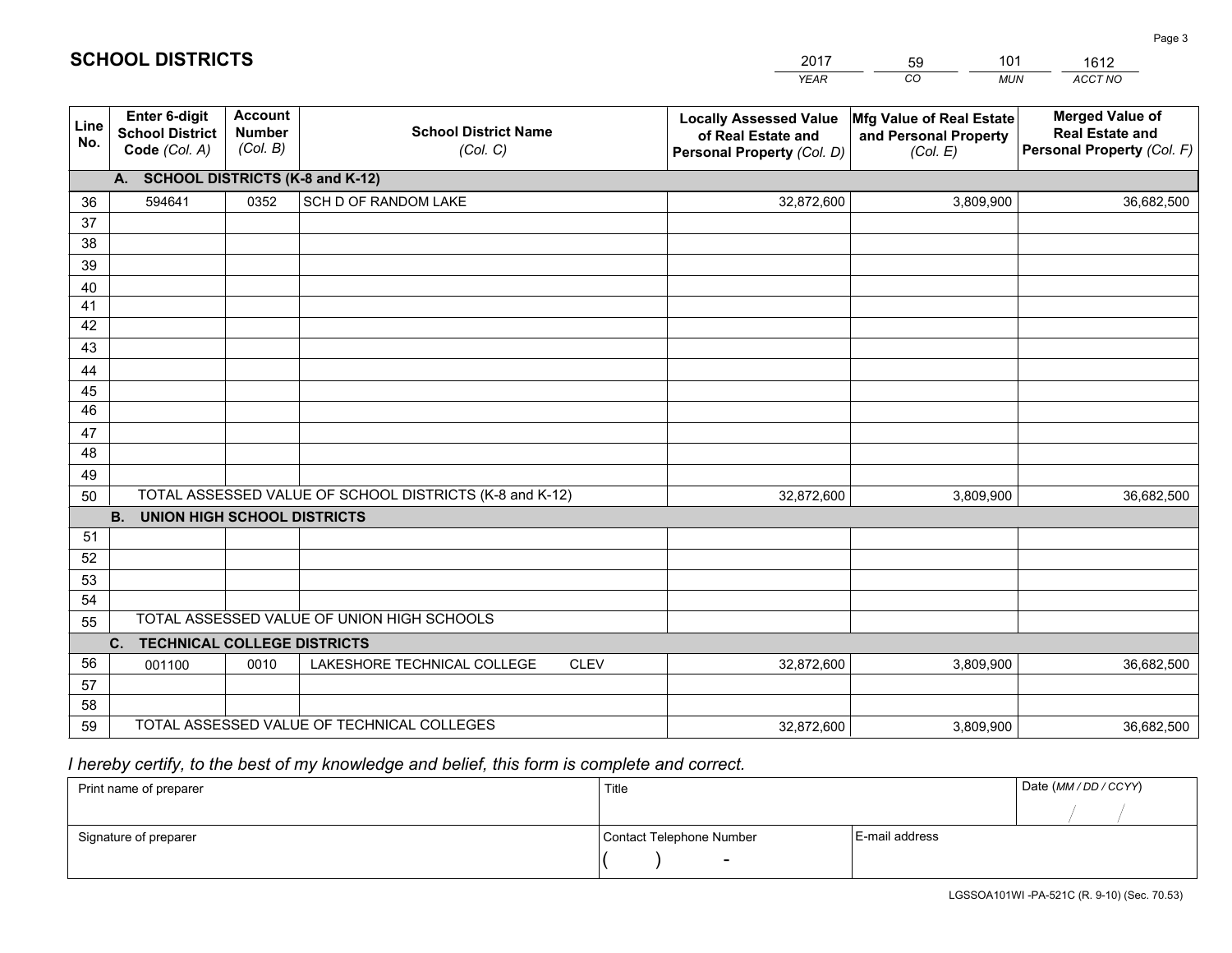## **HIGHLIGHTS**

- 1. Complete the Statement of Assessment after the Board of Review. Reflect any changes made there.
- 2. Use black ink to complete.
- 3. Line 16 must equal Line 50, Col D.
- 4. Line 55 must equal the total of K-8 schools listed on lines 36-49. Do not include K-12 schools in this comparision.
- 5. Line 59, Col. D must equal Line 16.
- 6. Special District, School District and Technical College District values must include both real estate and personal property. Examples of Special districts are: town sanitary districts, public inland lake protection and rehabilitation districts, and metropolitan sewerage districts.
- 7. DO NOT INCLUDE Manufacturing property values.DOR will print these values on the final SOA.

KELLY RATHKE VILLAGE OF ADELL 508 SEIFERT ST

KELLY RATHKE<br>VILLAGE OF ADELL 508 SEIFERT ST ADELL, WI 53001 - 1185

ADELL, WI 53001 - 1185

 8. Accuracy of this form is very important. The values reported directly affect the equalized value DOR calculates for school and special districts.

#### **Page 1:**

 If not prefilled, enter the tax year,county and municipal code,municipal type, municipal name and county name on the top of form.

Check the Amended box, if filing an amended / corrected SOA.

 Report the parcel count, acres and assessed value of taxable general property, total parcel count, (real and personal), total acres, and values from final figures set by the Board of Review.

- A. Real Estate land and improvements (buildings, etc.) is reported on lines 1 8, total line 9.
- B. Personal Property is reported on lines 11 14, Column D, total line 15.
- C. To complete this report, use the computer produced summary of the assessment roll that shows these amounts.
- D. Use whole numbers only.
- E. Add each line across and each column down to verify entries.

## **Page 2:**

- A. Report Special Items (not subject to general property tax).
- 1. Private Forest Croplands and Managed Forest Lands are reported on lines 18,19, 20 and 21. Be sure to report assessed values **NOT** taxes.
- 2. You should have copies of the orders of entry, orders of withdrawal, etc., to update your assessment roll.
	- 3. Show hundredths of acres (e.g. 39.75).
- 4. Tax exempt lands are reported on line 22.
- 5. Omitted property and sec. 70.43, Wis. Stats., corrections of errors by assessor are reported on line 23. Report real estate and personal property separately. These should be for **prior years**, not something found on the current assessment roll after the board of review.
- B. Special District (Lines 24-35) Include the value of both real and personal property.

 The Department of Revenue (DOR) preprints much of the information regarding names and codes for schools, special districts,etc. If a district is not listed, enter the name and value only, DOR will enter the proper code.

## **Page 3 School Districts:**

Include the value of both real and personal property.

Report School District (regular, elementary, union high school, and technical college).

- 1. Regular (K-12) and Elementary (K-8) school values are reported on lines 36-49, total on line 50.
- 2. Union High School (UHS) (use only if elementary schools are listed on lines 36-49) are reported on lines 51-54. UHS total value (line 55) must equal to the total **elementary school** values reported on lines 36-49. Do notinclude K-12 schools in this comparison.
- 3. Technical College values are reported on lines 56-58, total on line 59.
- 4. Use the computer summary that shows these amounts to complete this report.

#### **This form is due the second Monday in June. File this report only after your Board of Review is complete.**

 *If you have questions: Return forms to:*

 Email: lgs@wisconsin.gov Wisconsin Department of RevenueCall:  $(608)$  266-2569 or  $(608)$  264-6892 Fax number: (608) 264-6887 PO Box 8971

Local Government Services Section 6-97

Madison WI 53708-8971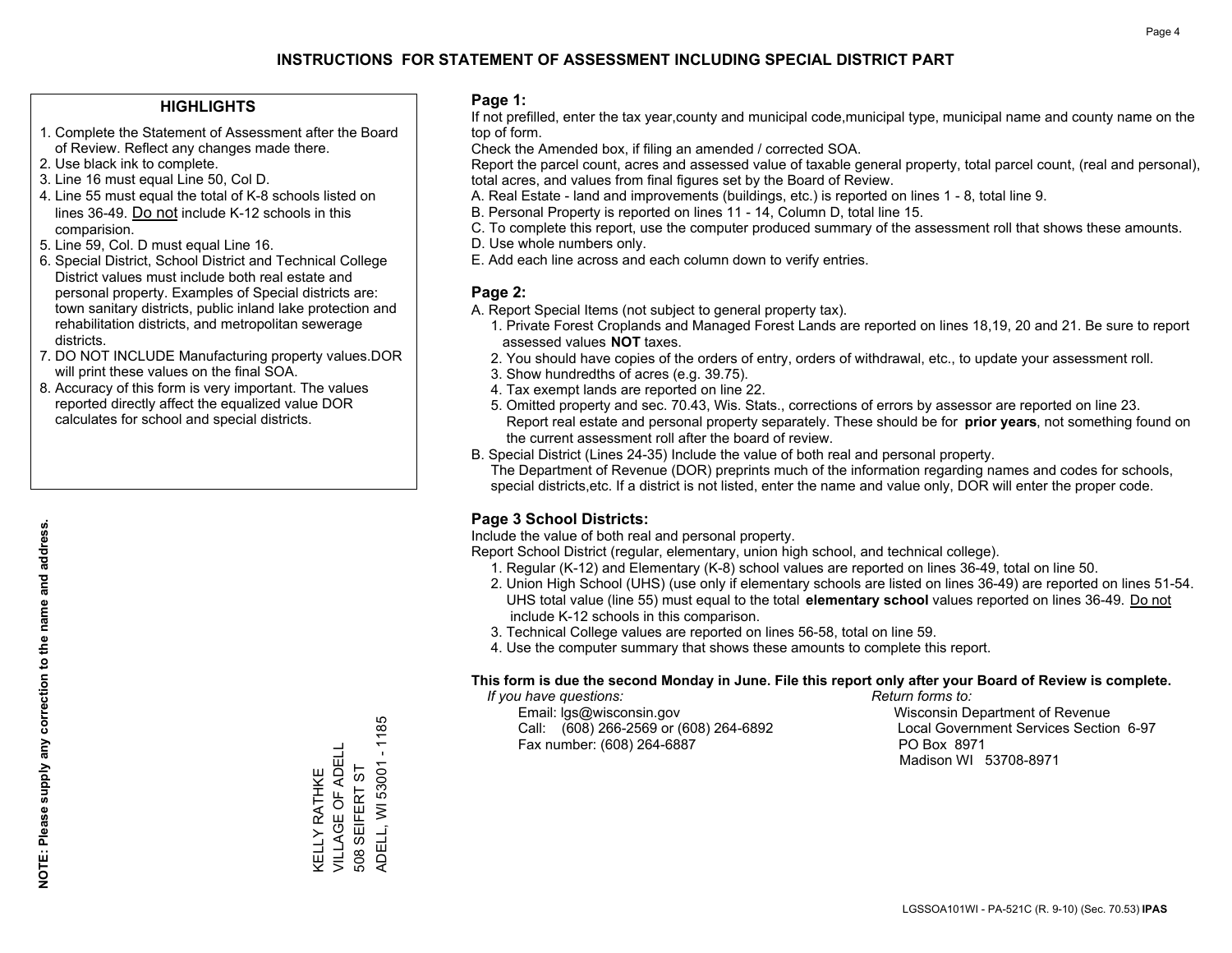**STATEMENT OF ASSESSMENT FOR 2017** 

|          | 111 | 1613    |
|----------|-----|---------|
| $\cdots$ | MUN | ACCT NO |

|                | <b>FOR</b>                                                                                                                                                                                   | <b>VILLAGE OF</b><br>OF                                   | CASCADE                  |                                           | <b>SHEBOYGAN COUNTY</b>                      |                                |                                        | <b>WHEN COMPLETING THIS DOCUMENT</b>           |
|----------------|----------------------------------------------------------------------------------------------------------------------------------------------------------------------------------------------|-----------------------------------------------------------|--------------------------|-------------------------------------------|----------------------------------------------|--------------------------------|----------------------------------------|------------------------------------------------|
|                |                                                                                                                                                                                              | Town - Village - City                                     | <b>Municipality Name</b> |                                           | <b>County Name</b>                           |                                |                                        | DO NOT WRITE OVER X's OR IN SHADED AREAS       |
| Line<br>No.    | <b>REAL ESTATE</b><br>(See Lines 18 - 22 for                                                                                                                                                 |                                                           |                          | PARCEL COUNT<br>TOTAL LAND   IMPROVEMENTS | NO. OF ACRES<br><b>WHOLE</b><br>NUMBERS ONLY | <b>VALUE OF</b><br><b>LAND</b> | <b>VALUE OF</b><br><b>IMPROVEMENTS</b> | <b>TOTAL VALUE OF LAND</b><br>AND IMPROVEMENTS |
|                |                                                                                                                                                                                              | other Real Estate)                                        | Col. A                   | Col. B                                    | Col. C                                       | Col. D                         | Col. E                                 | Col. F                                         |
| $\overline{1}$ |                                                                                                                                                                                              | <b>RESIDENTIAL - Class 1</b>                              | 265                      | 255                                       | 223                                          | 6,764,300                      | 30,020,000                             | 36,784,300                                     |
| $\overline{2}$ |                                                                                                                                                                                              | <b>COMMERCIAL - Class 2</b>                               | 18                       | 17                                        | 16                                           | 382,700                        | 2,400,400                              | 2,783,100                                      |
| 3              |                                                                                                                                                                                              | <b>MANUFACTURING - Class 3</b>                            |                          |                                           |                                              | 57,800                         | 998,800                                | 1,056,600                                      |
| $\overline{4}$ |                                                                                                                                                                                              | <b>AGRICULTURAL - Class 4</b>                             | 22                       |                                           | 83                                           | 15,300                         |                                        | 15,300                                         |
| 5              |                                                                                                                                                                                              | <b>UNDEVELOPED - Class 5</b>                              | 14                       |                                           | 71                                           | 60,300                         |                                        | 60,300                                         |
| 6              |                                                                                                                                                                                              | AGRICULTURAL FOREST - Class 5m                            | $\overline{2}$           |                                           | 5                                            | 13,200                         |                                        | 13,200                                         |
| $\overline{7}$ |                                                                                                                                                                                              | FOREST LANDS - Class 6                                    |                          |                                           | 3                                            | 15,000                         |                                        | 15,000                                         |
| 8              |                                                                                                                                                                                              | OTHER - Class 7                                           | $\Omega$                 | $\Omega$                                  | $\Omega$                                     | $\Omega$                       | $\Omega$                               | $\Omega$                                       |
| 9              |                                                                                                                                                                                              | TOTAL - ALL COLUMNS                                       | 323                      | 273                                       | 402                                          | 7,308,600                      | 33,419,200                             | 40,727,800                                     |
| 10             |                                                                                                                                                                                              | NUMBER OF PERSONAL PROPERTY ACCOUNTS IN ROLL              |                          |                                           | 19                                           | <b>LOCALLY ASSESSED</b>        | <b>MANUFACTURING</b>                   | <b>MERGED</b>                                  |
| 11             |                                                                                                                                                                                              | BOATS AND OTHER WATERCRAFT NOT EXEMPT - Code 1            |                          |                                           |                                              | 0                              | $\Omega$                               | $\mathbf{0}$                                   |
| 12             |                                                                                                                                                                                              | MACHINERY, TOOLS AND PATTERNS - Code 2                    |                          |                                           |                                              | 214,800                        | 192,900                                | 407,700                                        |
| 13             |                                                                                                                                                                                              | FURNITURE, FIXTURES AND EQUIPMENT - Code 3                |                          |                                           |                                              | 89,100                         | 3,400                                  | 92,500                                         |
| 14             |                                                                                                                                                                                              | ALL OTHER PERSONAL PROPERTY NOT EXEMPT - Codes 4A, 4B, 4C |                          | 7,200                                     | 1,700                                        | 8,900                          |                                        |                                                |
| 15             | TOTAL OF PERSONAL PROPERTY NOT EXEMPT (Total of Lines 11-14)                                                                                                                                 |                                                           |                          |                                           |                                              | 311,100                        | 198,000                                | 509,100                                        |
| 16             | AGGREGATE ASSESSED VALUE OF ALL PROPERTY SUBJECT TO THE GENERAL PROPERTY TAX (Total of Lines 9F and 15F)<br>MUST EQUAL TOTAL VALUE OF THE SCHOOL DISTRICTS (K-12 PLUS K-8) - Line 50, Col. F |                                                           |                          |                                           |                                              |                                |                                        | 41,236,900                                     |
| 17             | Name of Assessor<br><b>BOARD OF REVIEW</b><br>DATE OF FINAL ADJOURNMENT<br>ASSOCIATED APPRAISAL CONSULTANTS<br>05/25/2017                                                                    |                                                           |                          |                                           |                                              |                                | Telephone #                            | (800) 721-4157                                 |

REMARKS

The Assessment Ratio to be used in calculating the estimated Fair Market Value on tax bills for this tax district is 1.029357397<br>This ratio should be used to convert assessed values to "Calculate Equalized Values" in Step Commission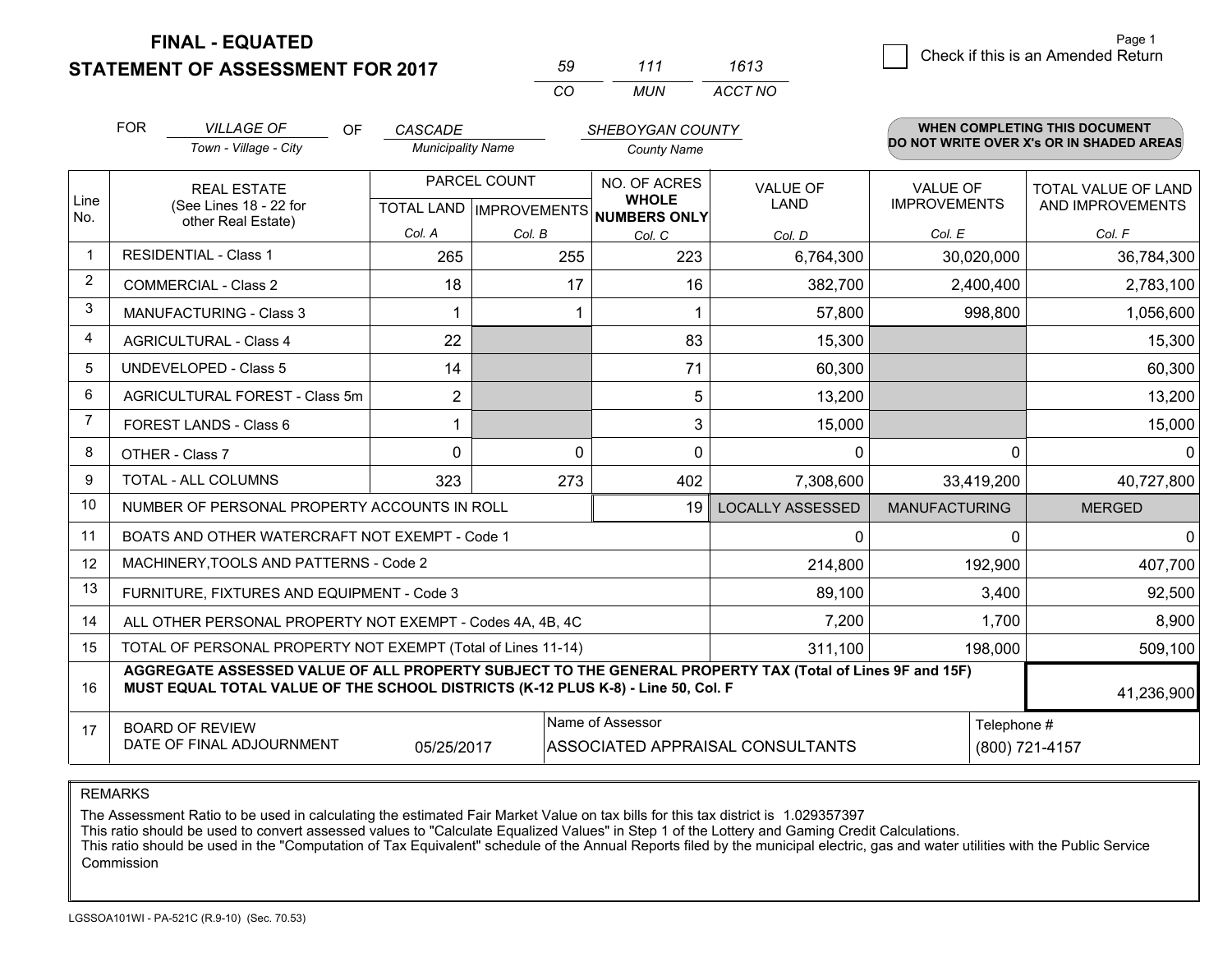*YEAR CO MUN ACCT NO* <sup>2017</sup> <sup>59</sup> <sup>111</sup> <sup>1613</sup>

Do not confuse FOREST LANDS (Line 7) with FOREST CROPS (in this section) - They are **NOT** the same

| (f) ASSESSED VALUE<br>Entered Before 2005 Managed Forest - Ferrous Mining CLOSED @ \$8.27 per acre<br>(f) ASSESSED VALUE<br>Entered Before 2005 Managed Forest - CLOSED @ \$1.87 per acre<br>(f) ASSESSED VALUE |  |  |
|-----------------------------------------------------------------------------------------------------------------------------------------------------------------------------------------------------------------|--|--|
|                                                                                                                                                                                                                 |  |  |
|                                                                                                                                                                                                                 |  |  |
|                                                                                                                                                                                                                 |  |  |
|                                                                                                                                                                                                                 |  |  |
|                                                                                                                                                                                                                 |  |  |
|                                                                                                                                                                                                                 |  |  |
| Entered After 2004 Managed Forest - CLOSED @ \$10.68 per acre                                                                                                                                                   |  |  |
| (f) ASSESSED VALUE                                                                                                                                                                                              |  |  |
|                                                                                                                                                                                                                 |  |  |
| (e) Other Acres                                                                                                                                                                                                 |  |  |
| 68.69                                                                                                                                                                                                           |  |  |
| Assessed Value of Sec. 70.43 Corrections of Errors by Assessors                                                                                                                                                 |  |  |
| (c2) PERSONAL                                                                                                                                                                                                   |  |  |
|                                                                                                                                                                                                                 |  |  |
| Mfg. Equated Value of Sec.70.43 Corrections of Errors by Assessors                                                                                                                                              |  |  |
|                                                                                                                                                                                                                 |  |  |
| (f2) PERSONAL                                                                                                                                                                                                   |  |  |
|                                                                                                                                                                                                                 |  |  |

## **SPECIAL DISTRICTS**

| Line<br>No. | Enter 6-digit<br>Special District<br>Code (Col. A) | <b>Account</b><br><b>Number</b><br>(Col. B) | <b>Special District Name</b><br>(Col. C) | <b>Locally Assessed Value</b><br>of Real Estate and<br>Personal Property (Col. D) | Mfg Value of Real Estate<br>and Personal Property<br>(Col. E) | <b>Merged Value of</b><br><b>Real Estate and</b><br>Personal Property (Col. F) |
|-------------|----------------------------------------------------|---------------------------------------------|------------------------------------------|-----------------------------------------------------------------------------------|---------------------------------------------------------------|--------------------------------------------------------------------------------|
| 24          |                                                    |                                             |                                          |                                                                                   |                                                               |                                                                                |
| 25          |                                                    |                                             |                                          |                                                                                   |                                                               |                                                                                |
| 26          |                                                    |                                             |                                          |                                                                                   |                                                               |                                                                                |
| 27          |                                                    |                                             |                                          |                                                                                   |                                                               |                                                                                |
| 28          |                                                    |                                             |                                          |                                                                                   |                                                               |                                                                                |
| 29          |                                                    |                                             |                                          |                                                                                   |                                                               |                                                                                |
| 30          |                                                    |                                             |                                          |                                                                                   |                                                               |                                                                                |
| 31          |                                                    |                                             |                                          |                                                                                   |                                                               |                                                                                |
| 32          |                                                    |                                             |                                          |                                                                                   |                                                               |                                                                                |
| 33          |                                                    |                                             |                                          |                                                                                   |                                                               |                                                                                |
| 34          |                                                    |                                             |                                          |                                                                                   |                                                               |                                                                                |
| 35          |                                                    |                                             |                                          |                                                                                   |                                                               |                                                                                |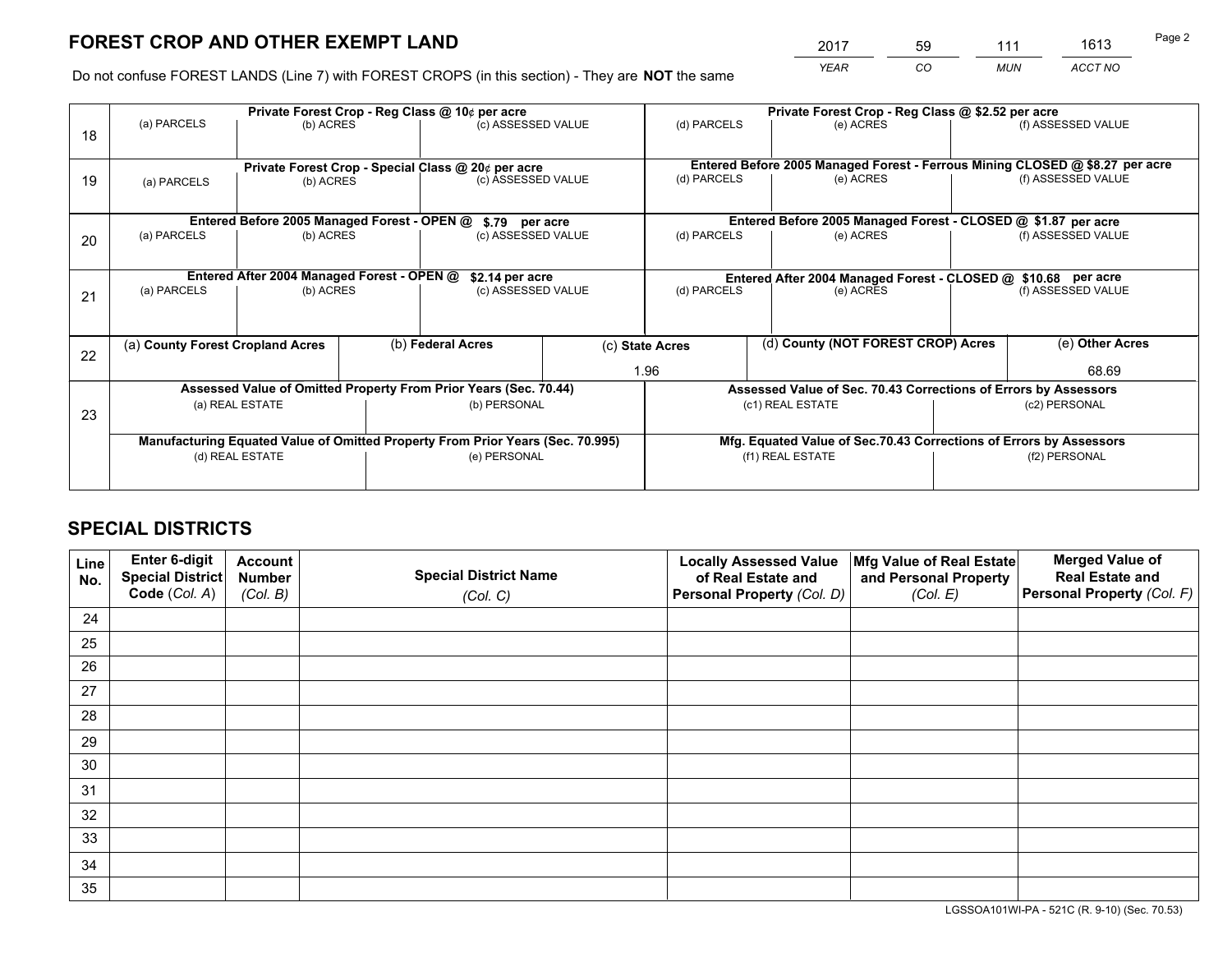|             |                                                          |                                             |                                                         | YEAR                                                                              | CO.<br><b>MUN</b>                                             | ACCT NO                                                                        |
|-------------|----------------------------------------------------------|---------------------------------------------|---------------------------------------------------------|-----------------------------------------------------------------------------------|---------------------------------------------------------------|--------------------------------------------------------------------------------|
| Line<br>No. | Enter 6-digit<br><b>School District</b><br>Code (Col. A) | <b>Account</b><br><b>Number</b><br>(Col. B) | <b>School District Name</b><br>(Col. C)                 | <b>Locally Assessed Value</b><br>of Real Estate and<br>Personal Property (Col. D) | Mfg Value of Real Estate<br>and Personal Property<br>(Col. E) | <b>Merged Value of</b><br><b>Real Estate and</b><br>Personal Property (Col. F) |
|             | A. SCHOOL DISTRICTS (K-8 and K-12)                       |                                             |                                                         |                                                                                   |                                                               |                                                                                |
| 36          | 594473                                                   | 0351                                        | SCH D OF PLYMOUTH                                       | 39,982,300                                                                        | 1,254,600                                                     | 41,236,900                                                                     |
| 37          |                                                          |                                             |                                                         |                                                                                   |                                                               |                                                                                |
| 38          |                                                          |                                             |                                                         |                                                                                   |                                                               |                                                                                |
| 39          |                                                          |                                             |                                                         |                                                                                   |                                                               |                                                                                |
| 40          |                                                          |                                             |                                                         |                                                                                   |                                                               |                                                                                |
| 41<br>42    |                                                          |                                             |                                                         |                                                                                   |                                                               |                                                                                |
| 43          |                                                          |                                             |                                                         |                                                                                   |                                                               |                                                                                |
| 44          |                                                          |                                             |                                                         |                                                                                   |                                                               |                                                                                |
| 45          |                                                          |                                             |                                                         |                                                                                   |                                                               |                                                                                |
| 46          |                                                          |                                             |                                                         |                                                                                   |                                                               |                                                                                |
| 47          |                                                          |                                             |                                                         |                                                                                   |                                                               |                                                                                |
| 48          |                                                          |                                             |                                                         |                                                                                   |                                                               |                                                                                |
| 49          |                                                          |                                             |                                                         |                                                                                   |                                                               |                                                                                |
| 50          |                                                          |                                             | TOTAL ASSESSED VALUE OF SCHOOL DISTRICTS (K-8 and K-12) | 39,982,300                                                                        | 1,254,600                                                     | 41,236,900                                                                     |
|             | <b>B.</b><br>UNION HIGH SCHOOL DISTRICTS                 |                                             |                                                         |                                                                                   |                                                               |                                                                                |
| 51          |                                                          |                                             |                                                         |                                                                                   |                                                               |                                                                                |
| 52          |                                                          |                                             |                                                         |                                                                                   |                                                               |                                                                                |
| 53          |                                                          |                                             |                                                         |                                                                                   |                                                               |                                                                                |
| 54          |                                                          |                                             | TOTAL ASSESSED VALUE OF UNION HIGH SCHOOLS              |                                                                                   |                                                               |                                                                                |
| 55          |                                                          |                                             |                                                         |                                                                                   |                                                               |                                                                                |
| 56          | C.<br><b>TECHNICAL COLLEGE DISTRICTS</b>                 | 0010                                        | LAKESHORE TECHNICAL COLLEGE<br><b>CLEV</b>              | 39,982,300                                                                        | 1,254,600                                                     |                                                                                |
| 57          | 001100                                                   |                                             |                                                         |                                                                                   |                                                               | 41,236,900                                                                     |
| 58          |                                                          |                                             |                                                         |                                                                                   |                                                               |                                                                                |
| 59          |                                                          |                                             | TOTAL ASSESSED VALUE OF TECHNICAL COLLEGES              | 39,982,300                                                                        | 1,254,600                                                     | 41,236,900                                                                     |
|             |                                                          |                                             |                                                         |                                                                                   |                                                               |                                                                                |

59

111

 *I hereby certify, to the best of my knowledge and belief, this form is complete and correct.*

**SCHOOL DISTRICTS**

| Print name of preparer | Title                    | Date (MM / DD / CCYY) |  |
|------------------------|--------------------------|-----------------------|--|
|                        |                          |                       |  |
| Signature of preparer  | Contact Telephone Number | E-mail address        |  |
|                        | $\sim$                   |                       |  |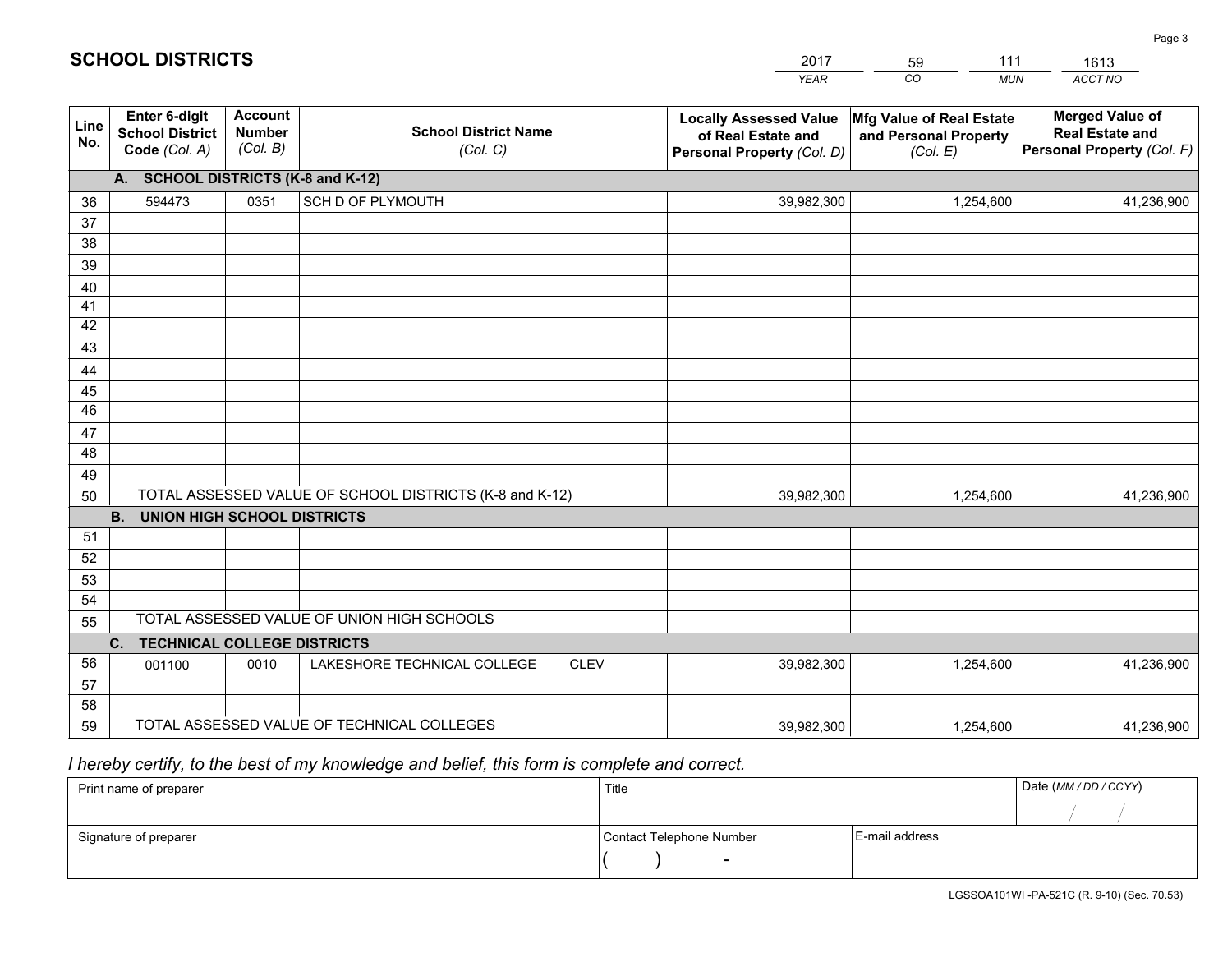## **HIGHLIGHTS**

- 1. Complete the Statement of Assessment after the Board of Review. Reflect any changes made there.
- 2. Use black ink to complete.
- 3. Line 16 must equal Line 50, Col D.
- 4. Line 55 must equal the total of K-8 schools listed on lines 36-49. Do not include K-12 schools in this comparision.
- 5. Line 59, Col. D must equal Line 16.
- 6. Special District, School District and Technical College District values must include both real estate and personal property. Examples of Special districts are: town sanitary districts, public inland lake protection and rehabilitation districts, and metropolitan sewerage districts.
- 7. DO NOT INCLUDE Manufacturing property values.DOR will print these values on the final SOA.
- 8. Accuracy of this form is very important. The values reported directly affect the equalized value DOR calculates for school and special districts.

#### **Page 1:**

 If not prefilled, enter the tax year,county and municipal code,municipal type, municipal name and county name on the top of form.

Check the Amended box, if filing an amended / corrected SOA.

 Report the parcel count, acres and assessed value of taxable general property, total parcel count, (real and personal), total acres, and values from final figures set by the Board of Review.

- A. Real Estate land and improvements (buildings, etc.) is reported on lines 1 8, total line 9.
- B. Personal Property is reported on lines 11 14, Column D, total line 15.
- C. To complete this report, use the computer produced summary of the assessment roll that shows these amounts.
- D. Use whole numbers only.
- E. Add each line across and each column down to verify entries.

## **Page 2:**

- A. Report Special Items (not subject to general property tax).
- 1. Private Forest Croplands and Managed Forest Lands are reported on lines 18,19, 20 and 21. Be sure to report assessed values **NOT** taxes.
- 2. You should have copies of the orders of entry, orders of withdrawal, etc., to update your assessment roll.
	- 3. Show hundredths of acres (e.g. 39.75).
- 4. Tax exempt lands are reported on line 22.
- 5. Omitted property and sec. 70.43, Wis. Stats., corrections of errors by assessor are reported on line 23. Report real estate and personal property separately. These should be for **prior years**, not something found on the current assessment roll after the board of review.
- B. Special District (Lines 24-35) Include the value of both real and personal property.

 The Department of Revenue (DOR) preprints much of the information regarding names and codes for schools, special districts,etc. If a district is not listed, enter the name and value only, DOR will enter the proper code.

## **Page 3 School Districts:**

Include the value of both real and personal property.

Report School District (regular, elementary, union high school, and technical college).

- 1. Regular (K-12) and Elementary (K-8) school values are reported on lines 36-49, total on line 50.
- 2. Union High School (UHS) (use only if elementary schools are listed on lines 36-49) are reported on lines 51-54. UHS total value (line 55) must equal to the total **elementary school** values reported on lines 36-49. Do notinclude K-12 schools in this comparison.
- 3. Technical College values are reported on lines 56-58, total on line 59.
- 4. Use the computer summary that shows these amounts to complete this report.

#### **This form is due the second Monday in June. File this report only after your Board of Review is complete.**

 *If you have questions: Return forms to:*

 Email: lgs@wisconsin.gov Wisconsin Department of RevenueCall:  $(608)$  266-2569 or  $(608)$  264-6892 Fax number: (608) 264-6887 PO Box 8971

Local Government Services Section 6-97 Madison WI 53708-8971

CASCADE, WI 53011 - 0157 CASCADE, WI 53011 - 0157 VILLAGE OF CASCADE VILLAGE OF CASCADE **VAYLA BROWN** KAYLA BROWN PO BOX 157 PO BOX 157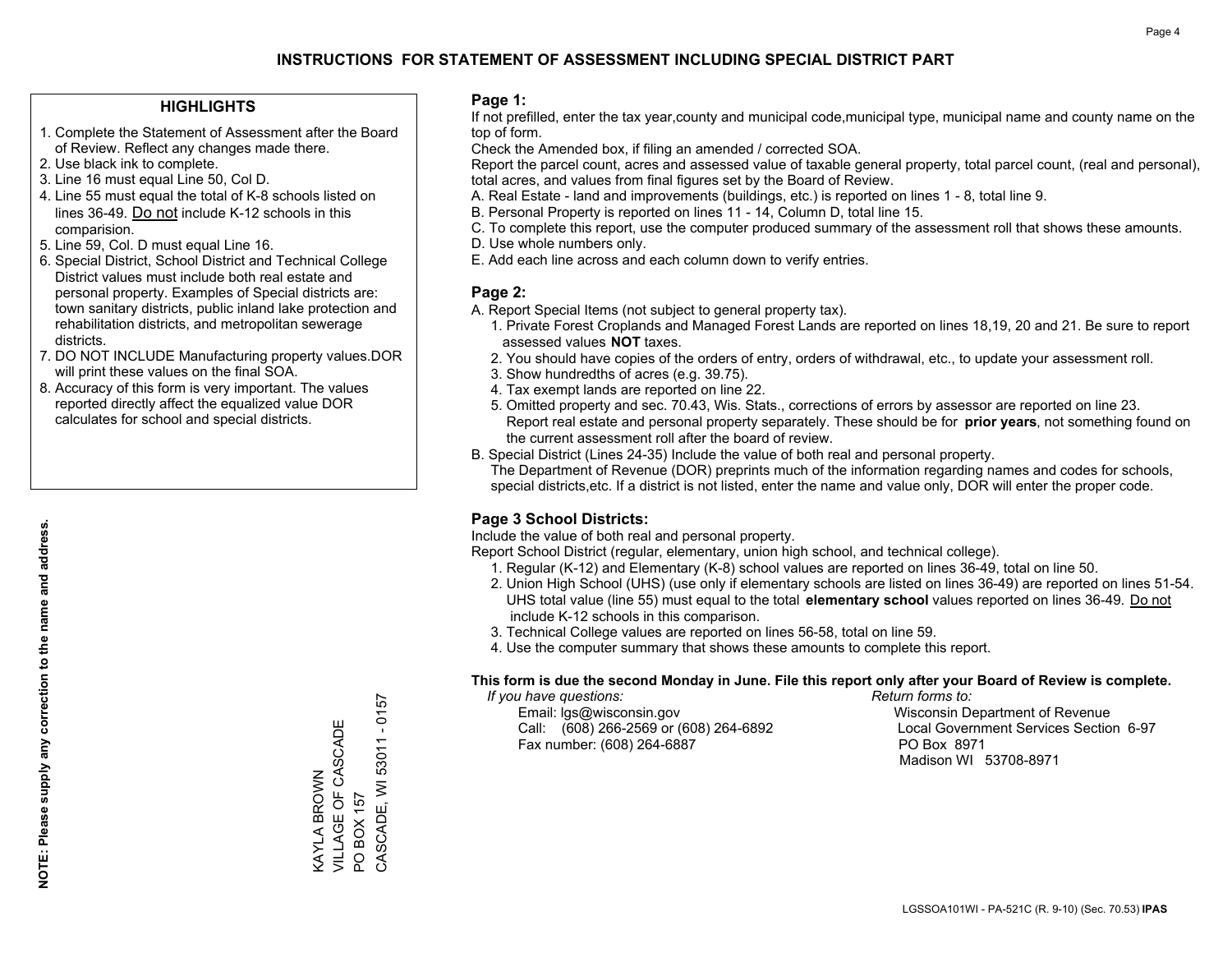**STATEMENT OF ASSESSMENT FOR 2017 FINAL - EQUATED**

| hu | 112 | 1614    |
|----|-----|---------|
| rη | MUN | ACCT NO |

|                | <b>FOR</b>                                                                                                                                                                                   | <b>VILLAGE OF</b><br><b>OF</b>                 | <b>CEDAR GROVE</b>                                  |         | SHEBOYGAN COUNTY             |                                |                                        | WHEN COMPLETING THIS DOCUMENT            |
|----------------|----------------------------------------------------------------------------------------------------------------------------------------------------------------------------------------------|------------------------------------------------|-----------------------------------------------------|---------|------------------------------|--------------------------------|----------------------------------------|------------------------------------------|
|                |                                                                                                                                                                                              | Town - Village - City                          | <b>Municipality Name</b>                            |         | <b>County Name</b>           |                                |                                        | DO NOT WRITE OVER X's OR IN SHADED AREAS |
| Line           | <b>REAL ESTATE</b><br>(See Lines 18 - 22 for<br>other Real Estate)                                                                                                                           |                                                | PARCEL COUNT<br>TOTAL LAND MPROVEMENTS NUMBERS ONLY |         | NO. OF ACRES<br><b>WHOLE</b> | <b>VALUE OF</b><br><b>LAND</b> | <b>VALUE OF</b><br><b>IMPROVEMENTS</b> | TOTAL VALUE OF LAND<br>AND IMPROVEMENTS  |
| No.            |                                                                                                                                                                                              |                                                | Col. A                                              | Col. B  | Col. C                       | Col. D                         | Col. E                                 | Col. F                                   |
| 1              |                                                                                                                                                                                              | <b>RESIDENTIAL - Class 1</b>                   | 777                                                 | 708     | 375                          | 26,879,400                     | 95,008,200                             | 121,887,600                              |
| $\overline{2}$ |                                                                                                                                                                                              | <b>COMMERCIAL - Class 2</b>                    | 72                                                  | 64      | 72                           | 1,987,000                      | 13,740,900                             | 15,727,900                               |
| 3              |                                                                                                                                                                                              | <b>MANUFACTURING - Class 3</b>                 | 8                                                   | 8       | 25                           | 389,300                        | 5,547,600                              | 5,936,900                                |
| 4              |                                                                                                                                                                                              | <b>AGRICULTURAL - Class 4</b>                  | 31                                                  |         | 488                          | 87,500                         |                                        | 87,500                                   |
| 5              |                                                                                                                                                                                              | <b>UNDEVELOPED - Class 5</b>                   | 23                                                  |         | 125                          | 68,400                         |                                        | 68,400                                   |
| 6              |                                                                                                                                                                                              | AGRICULTURAL FOREST - Class 5m                 |                                                     |         | 3                            | 5,300                          |                                        | 5,300                                    |
| 7              |                                                                                                                                                                                              | FOREST LANDS - Class 6                         | $\overline{2}$                                      |         | 12                           | 5,800                          |                                        | 5,800                                    |
| 8              |                                                                                                                                                                                              | OTHER - Class 7                                | $\overline{2}$                                      |         | 3                            | 67,500                         | 34,100                                 | 101,600                                  |
| 9              | TOTAL - ALL COLUMNS<br>916                                                                                                                                                                   |                                                | 781                                                 | 1,103   | 29,490,200                   | 114,330,800                    | 143,821,000                            |                                          |
| 10             | NUMBER OF PERSONAL PROPERTY ACCOUNTS IN ROLL                                                                                                                                                 |                                                |                                                     |         | 60 <sup>1</sup>              | <b>LOCALLY ASSESSED</b>        | <b>MANUFACTURING</b>                   | <b>MERGED</b>                            |
| 11             |                                                                                                                                                                                              | BOATS AND OTHER WATERCRAFT NOT EXEMPT - Code 1 |                                                     |         |                              | 0                              | $\Omega$                               | $\mathbf{0}$                             |
| 12             |                                                                                                                                                                                              | MACHINERY, TOOLS AND PATTERNS - Code 2         |                                                     |         |                              | 155,600                        | 315,800                                | 471,400                                  |
| 13             |                                                                                                                                                                                              | FURNITURE, FIXTURES AND EQUIPMENT - Code 3     |                                                     | 387,500 | 80,500                       | 468,000                        |                                        |                                          |
| 14             | 34,200<br>ALL OTHER PERSONAL PROPERTY NOT EXEMPT - Codes 4A, 4B, 4C                                                                                                                          |                                                |                                                     |         |                              |                                |                                        | 81,000                                   |
| 15             | TOTAL OF PERSONAL PROPERTY NOT EXEMPT (Total of Lines 11-14)<br>577,300                                                                                                                      |                                                |                                                     |         |                              |                                | 443,100                                | 1,020,400                                |
| 16             | AGGREGATE ASSESSED VALUE OF ALL PROPERTY SUBJECT TO THE GENERAL PROPERTY TAX (Total of Lines 9F and 15F)<br>MUST EQUAL TOTAL VALUE OF THE SCHOOL DISTRICTS (K-12 PLUS K-8) - Line 50, Col. F |                                                |                                                     |         |                              |                                | 144,841,400                            |                                          |
| 17             |                                                                                                                                                                                              | <b>BOARD OF REVIEW</b>                         |                                                     |         | Name of Assessor             |                                | Telephone #                            |                                          |
|                | DATE OF FINAL ADJOURNMENT<br>06/12/2017<br>ASSOCIATED APPRAISAL CONSULTANTS                                                                                                                  |                                                |                                                     |         | (800) 721-4157               |                                |                                        |                                          |

REMARKS

The Assessment Ratio to be used in calculating the estimated Fair Market Value on tax bills for this tax district is 1.033004172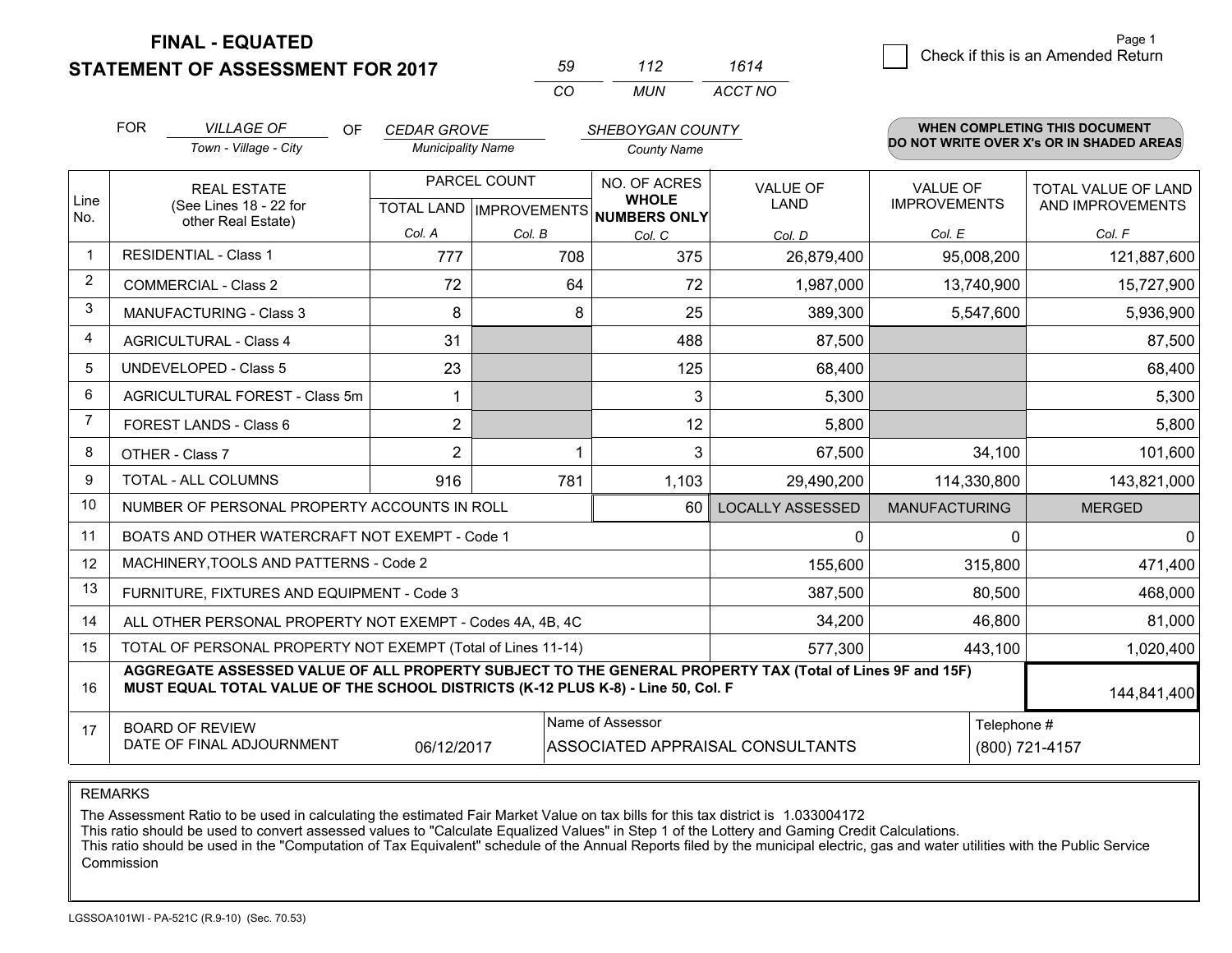*YEAR CO MUN ACCT NO* <sup>2017</sup> <sup>59</sup> <sup>112</sup> <sup>1614</sup>

Do not confuse FOREST LANDS (Line 7) with FOREST CROPS (in this section) - They are **NOT** the same

|    | Private Forest Crop - Reg Class @ 10¢ per acre                                 |                                             |                    |                                                                  |                                                               | Private Forest Crop - Reg Class @ \$2.52 per acre |                                                                              |                    |                    |  |
|----|--------------------------------------------------------------------------------|---------------------------------------------|--------------------|------------------------------------------------------------------|---------------------------------------------------------------|---------------------------------------------------|------------------------------------------------------------------------------|--------------------|--------------------|--|
| 18 | (a) PARCELS                                                                    | (b) ACRES                                   | (c) ASSESSED VALUE |                                                                  | (d) PARCELS                                                   | (e) ACRES                                         |                                                                              | (f) ASSESSED VALUE |                    |  |
|    |                                                                                |                                             |                    |                                                                  |                                                               |                                                   |                                                                              |                    |                    |  |
|    | Private Forest Crop - Special Class @ 20¢ per acre                             |                                             |                    |                                                                  |                                                               |                                                   | Entered Before 2005 Managed Forest - Ferrous Mining CLOSED @ \$8.27 per acre |                    |                    |  |
| 19 | (a) PARCELS<br>(b) ACRES                                                       |                                             |                    | (c) ASSESSED VALUE                                               |                                                               | (d) PARCELS                                       | (e) ACRES                                                                    |                    | (f) ASSESSED VALUE |  |
|    |                                                                                |                                             |                    |                                                                  |                                                               |                                                   |                                                                              |                    |                    |  |
|    |                                                                                | Entered Before 2005 Managed Forest - OPEN @ |                    | \$.79 per acre                                                   |                                                               |                                                   | Entered Before 2005 Managed Forest - CLOSED @ \$1.87 per acre                |                    |                    |  |
| 20 | (a) PARCELS                                                                    | (b) ACRES                                   |                    | (c) ASSESSED VALUE                                               |                                                               | (d) PARCELS                                       | (e) ACRES                                                                    |                    | (f) ASSESSED VALUE |  |
|    |                                                                                |                                             |                    |                                                                  |                                                               |                                                   |                                                                              |                    |                    |  |
|    | Entered After 2004 Managed Forest - OPEN @<br>\$2.14 per acre                  |                                             |                    |                                                                  | Entered After 2004 Managed Forest - CLOSED @ \$10.68 per acre |                                                   |                                                                              |                    |                    |  |
| 21 | (a) PARCELS                                                                    | (c) ASSESSED VALUE<br>(b) ACRES             |                    |                                                                  | (d) PARCELS                                                   |                                                   | (e) ACRES                                                                    |                    |                    |  |
|    |                                                                                |                                             |                    |                                                                  |                                                               |                                                   |                                                                              |                    |                    |  |
|    |                                                                                |                                             |                    |                                                                  |                                                               |                                                   | (d) County (NOT FOREST CROP) Acres                                           |                    |                    |  |
| 22 | (a) County Forest Cropland Acres                                               |                                             |                    | (b) Federal Acres                                                |                                                               | (c) State Acres                                   |                                                                              |                    | (e) Other Acres    |  |
|    |                                                                                |                                             |                    |                                                                  |                                                               | .58                                               | 2.13                                                                         |                    | 189.5              |  |
|    |                                                                                |                                             |                    | Assessed Value of Omitted Property From Prior Years (Sec. 70.44) |                                                               |                                                   | Assessed Value of Sec. 70.43 Corrections of Errors by Assessors              |                    |                    |  |
| 23 | (a) REAL ESTATE                                                                |                                             |                    | (b) PERSONAL                                                     |                                                               | (c1) REAL ESTATE                                  | (c2) PERSONAL                                                                |                    |                    |  |
|    |                                                                                |                                             |                    |                                                                  |                                                               |                                                   |                                                                              |                    |                    |  |
|    | Manufacturing Equated Value of Omitted Property From Prior Years (Sec. 70.995) |                                             |                    |                                                                  |                                                               |                                                   | Mfg. Equated Value of Sec.70.43 Corrections of Errors by Assessors           |                    |                    |  |
|    | (e) PERSONAL<br>(d) REAL ESTATE                                                |                                             |                    |                                                                  | (f1) REAL ESTATE<br>(f2) PERSONAL                             |                                                   |                                                                              |                    |                    |  |
|    |                                                                                |                                             |                    |                                                                  |                                                               |                                                   |                                                                              |                    |                    |  |

## **SPECIAL DISTRICTS**

| Line<br>No. | Enter 6-digit<br>Special District<br>Code (Col. A) | <b>Account</b><br><b>Number</b> | <b>Special District Name</b> | <b>Locally Assessed Value</b><br>of Real Estate and | Mfg Value of Real Estate<br>and Personal Property | <b>Merged Value of</b><br><b>Real Estate and</b><br>Personal Property (Col. F) |
|-------------|----------------------------------------------------|---------------------------------|------------------------------|-----------------------------------------------------|---------------------------------------------------|--------------------------------------------------------------------------------|
|             |                                                    | (Col. B)                        | (Col. C)                     | Personal Property (Col. D)                          | (Col. E)                                          |                                                                                |
| 24          |                                                    |                                 |                              |                                                     |                                                   |                                                                                |
| 25          |                                                    |                                 |                              |                                                     |                                                   |                                                                                |
| 26          |                                                    |                                 |                              |                                                     |                                                   |                                                                                |
| 27          |                                                    |                                 |                              |                                                     |                                                   |                                                                                |
| 28          |                                                    |                                 |                              |                                                     |                                                   |                                                                                |
| 29          |                                                    |                                 |                              |                                                     |                                                   |                                                                                |
| 30          |                                                    |                                 |                              |                                                     |                                                   |                                                                                |
| 31          |                                                    |                                 |                              |                                                     |                                                   |                                                                                |
| 32          |                                                    |                                 |                              |                                                     |                                                   |                                                                                |
| 33          |                                                    |                                 |                              |                                                     |                                                   |                                                                                |
| 34          |                                                    |                                 |                              |                                                     |                                                   |                                                                                |
| 35          |                                                    |                                 |                              |                                                     |                                                   |                                                                                |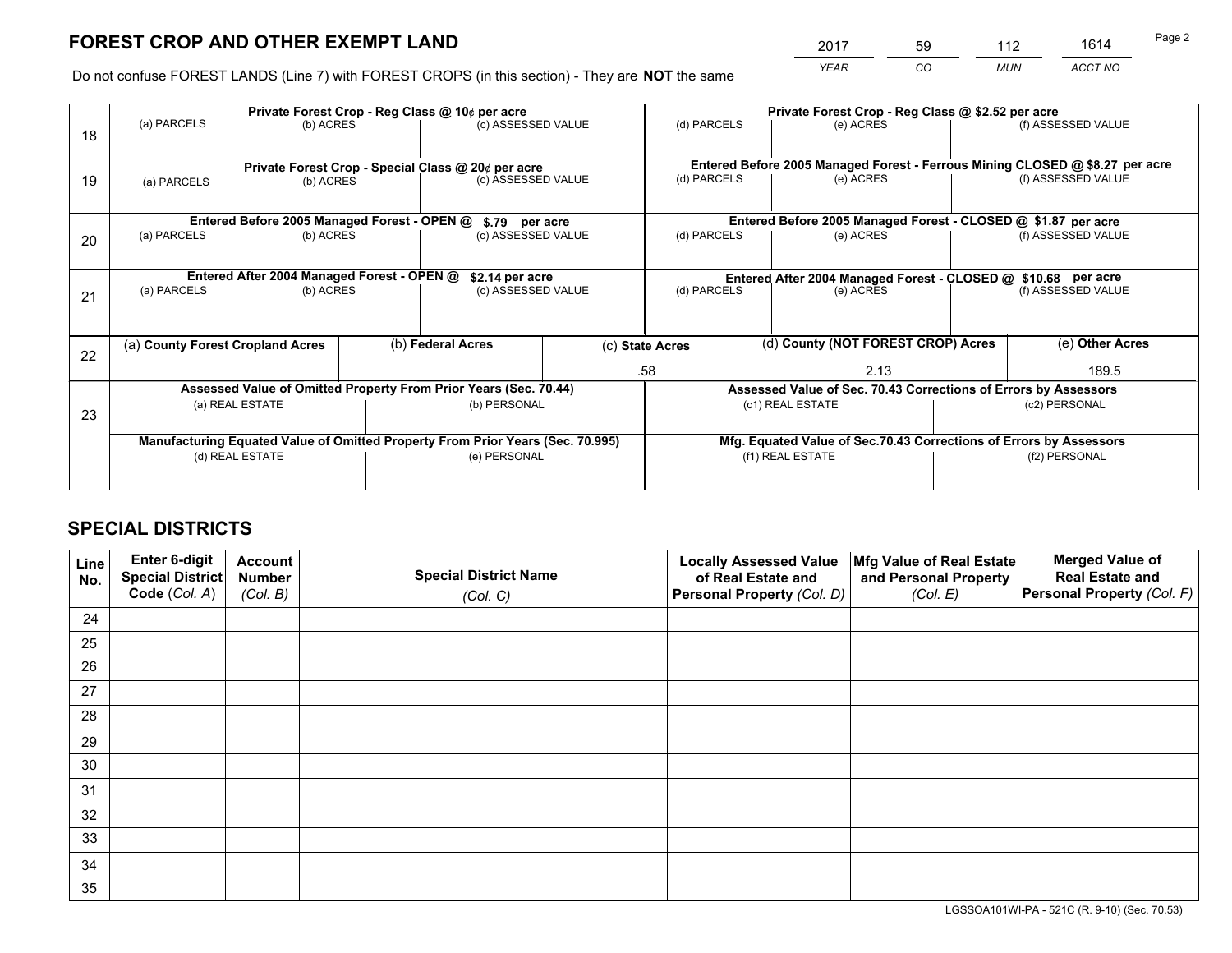|             |                                                          |                                             |                                                         | <b>YEAR</b>                                                                       | CO<br><b>MUN</b>                                              | ACCT NO                                                                        |  |  |
|-------------|----------------------------------------------------------|---------------------------------------------|---------------------------------------------------------|-----------------------------------------------------------------------------------|---------------------------------------------------------------|--------------------------------------------------------------------------------|--|--|
| Line<br>No. | Enter 6-digit<br><b>School District</b><br>Code (Col. A) | <b>Account</b><br><b>Number</b><br>(Col. B) | <b>School District Name</b><br>(Col. C)                 | <b>Locally Assessed Value</b><br>of Real Estate and<br>Personal Property (Col. D) | Mfg Value of Real Estate<br>and Personal Property<br>(Col. E) | <b>Merged Value of</b><br><b>Real Estate and</b><br>Personal Property (Col. F) |  |  |
|             | <b>SCHOOL DISTRICTS (K-8 and K-12)</b><br>A.             |                                             |                                                         |                                                                                   |                                                               |                                                                                |  |  |
| 36          | 591029                                                   | 0346                                        | SCH D OF CEDAR GROVE-BELGIUM AREA                       | 138,461,400                                                                       | 6,380,000                                                     | 144,841,400                                                                    |  |  |
| 37          |                                                          |                                             |                                                         |                                                                                   |                                                               |                                                                                |  |  |
| 38          |                                                          |                                             |                                                         |                                                                                   |                                                               |                                                                                |  |  |
| 39          |                                                          |                                             |                                                         |                                                                                   |                                                               |                                                                                |  |  |
| 40          |                                                          |                                             |                                                         |                                                                                   |                                                               |                                                                                |  |  |
| 41<br>42    |                                                          |                                             |                                                         |                                                                                   |                                                               |                                                                                |  |  |
| 43          |                                                          |                                             |                                                         |                                                                                   |                                                               |                                                                                |  |  |
| 44          |                                                          |                                             |                                                         |                                                                                   |                                                               |                                                                                |  |  |
| 45          |                                                          |                                             |                                                         |                                                                                   |                                                               |                                                                                |  |  |
| 46          |                                                          |                                             |                                                         |                                                                                   |                                                               |                                                                                |  |  |
| 47          |                                                          |                                             |                                                         |                                                                                   |                                                               |                                                                                |  |  |
| 48          |                                                          |                                             |                                                         |                                                                                   |                                                               |                                                                                |  |  |
| 49          |                                                          |                                             |                                                         |                                                                                   |                                                               |                                                                                |  |  |
| 50          |                                                          |                                             | TOTAL ASSESSED VALUE OF SCHOOL DISTRICTS (K-8 and K-12) | 138,461,400                                                                       | 6,380,000                                                     | 144,841,400                                                                    |  |  |
|             | <b>B.</b><br><b>UNION HIGH SCHOOL DISTRICTS</b>          |                                             |                                                         |                                                                                   |                                                               |                                                                                |  |  |
| 51          |                                                          |                                             |                                                         |                                                                                   |                                                               |                                                                                |  |  |
| 52          |                                                          |                                             |                                                         |                                                                                   |                                                               |                                                                                |  |  |
| 53<br>54    |                                                          |                                             |                                                         |                                                                                   |                                                               |                                                                                |  |  |
| 55          |                                                          |                                             | TOTAL ASSESSED VALUE OF UNION HIGH SCHOOLS              |                                                                                   |                                                               |                                                                                |  |  |
|             | C.<br><b>TECHNICAL COLLEGE DISTRICTS</b>                 |                                             |                                                         |                                                                                   |                                                               |                                                                                |  |  |
| 56          | 001100                                                   | 0010                                        | LAKESHORE TECHNICAL COLLEGE<br><b>CLEV</b>              | 138,461,400                                                                       | 6,380,000                                                     | 144,841,400                                                                    |  |  |
| 57          |                                                          |                                             |                                                         |                                                                                   |                                                               |                                                                                |  |  |
| 58          |                                                          |                                             |                                                         |                                                                                   |                                                               |                                                                                |  |  |
| 59          |                                                          |                                             | TOTAL ASSESSED VALUE OF TECHNICAL COLLEGES              | 138,461,400                                                                       | 6,380,000                                                     | 144,841,400                                                                    |  |  |

59

112

 *I hereby certify, to the best of my knowledge and belief, this form is complete and correct.*

**SCHOOL DISTRICTS**

| Print name of preparer | Title                    |                | Date (MM / DD / CCYY) |
|------------------------|--------------------------|----------------|-----------------------|
|                        |                          |                |                       |
| Signature of preparer  | Contact Telephone Number | E-mail address |                       |
|                        | $\sim$                   |                |                       |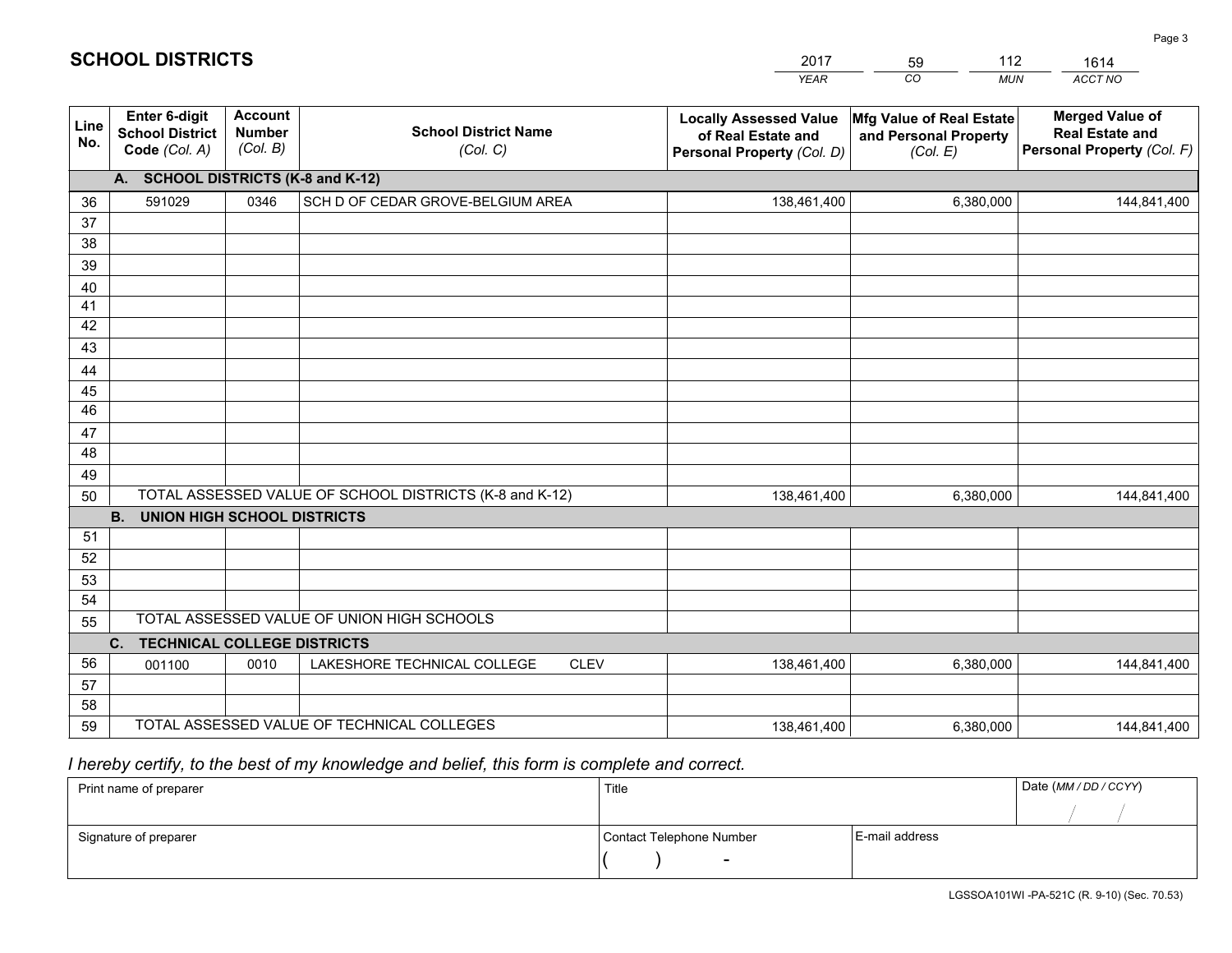## **HIGHLIGHTS**

- 1. Complete the Statement of Assessment after the Board of Review. Reflect any changes made there.
- 2. Use black ink to complete.

**NOTE: Please supply any correction to the name and address.**

NOTE: Please supply any correction to the name and address.

- 3. Line 16 must equal Line 50, Col D.
- 4. Line 55 must equal the total of K-8 schools listed on lines 36-49. Do not include K-12 schools in this comparision.
- 5. Line 59, Col. D must equal Line 16.
- 6. Special District, School District and Technical College District values must include both real estate and personal property. Examples of Special districts are: town sanitary districts, public inland lake protection and rehabilitation districts, and metropolitan sewerage districts.
- 7. DO NOT INCLUDE Manufacturing property values.DOR will print these values on the final SOA.
- 8. Accuracy of this form is very important. The values reported directly affect the equalized value DOR calculates for school and special districts.

#### **Page 1:**

 If not prefilled, enter the tax year,county and municipal code,municipal type, municipal name and county name on the top of form.

Check the Amended box, if filing an amended / corrected SOA.

 Report the parcel count, acres and assessed value of taxable general property, total parcel count, (real and personal), total acres, and values from final figures set by the Board of Review.

- A. Real Estate land and improvements (buildings, etc.) is reported on lines 1 8, total line 9.
- B. Personal Property is reported on lines 11 14, Column D, total line 15.
- C. To complete this report, use the computer produced summary of the assessment roll that shows these amounts.
- D. Use whole numbers only.
- E. Add each line across and each column down to verify entries.

## **Page 2:**

- A. Report Special Items (not subject to general property tax).
- 1. Private Forest Croplands and Managed Forest Lands are reported on lines 18,19, 20 and 21. Be sure to report assessed values **NOT** taxes.
- 2. You should have copies of the orders of entry, orders of withdrawal, etc., to update your assessment roll.
	- 3. Show hundredths of acres (e.g. 39.75).
- 4. Tax exempt lands are reported on line 22.
- 5. Omitted property and sec. 70.43, Wis. Stats., corrections of errors by assessor are reported on line 23. Report real estate and personal property separately. These should be for **prior years**, not something found on the current assessment roll after the board of review.
- B. Special District (Lines 24-35) Include the value of both real and personal property.
- The Department of Revenue (DOR) preprints much of the information regarding names and codes for schools, special districts,etc. If a district is not listed, enter the name and value only, DOR will enter the proper code.

## **Page 3 School Districts:**

Include the value of both real and personal property.

Report School District (regular, elementary, union high school, and technical college).

- 1. Regular (K-12) and Elementary (K-8) school values are reported on lines 36-49, total on line 50.
- 2. Union High School (UHS) (use only if elementary schools are listed on lines 36-49) are reported on lines 51-54. UHS total value (line 55) must equal to the total **elementary school** values reported on lines 36-49. Do notinclude K-12 schools in this comparison.
- 3. Technical College values are reported on lines 56-58, total on line 59.
- 4. Use the computer summary that shows these amounts to complete this report.

#### **This form is due the second Monday in June. File this report only after your Board of Review is complete.**

 *If you have questions: Return forms to:*

 Email: lgs@wisconsin.gov Wisconsin Department of RevenueCall:  $(608)$  266-2569 or  $(608)$  264-6892 Fax number: (608) 264-6887 PO Box 8971

Local Government Services Section 6-97 Madison WI 53708-8971

VILLAGE OF CEDAR GROVE JULIE BREY<br>VILLAGE OF CEDAR GROVE CEDAR GROVE, WI 53013 22 WILLOW AVENUE 22 WILLOW AVENUE JULIE BREY

CEDAR GROVE, WI 53013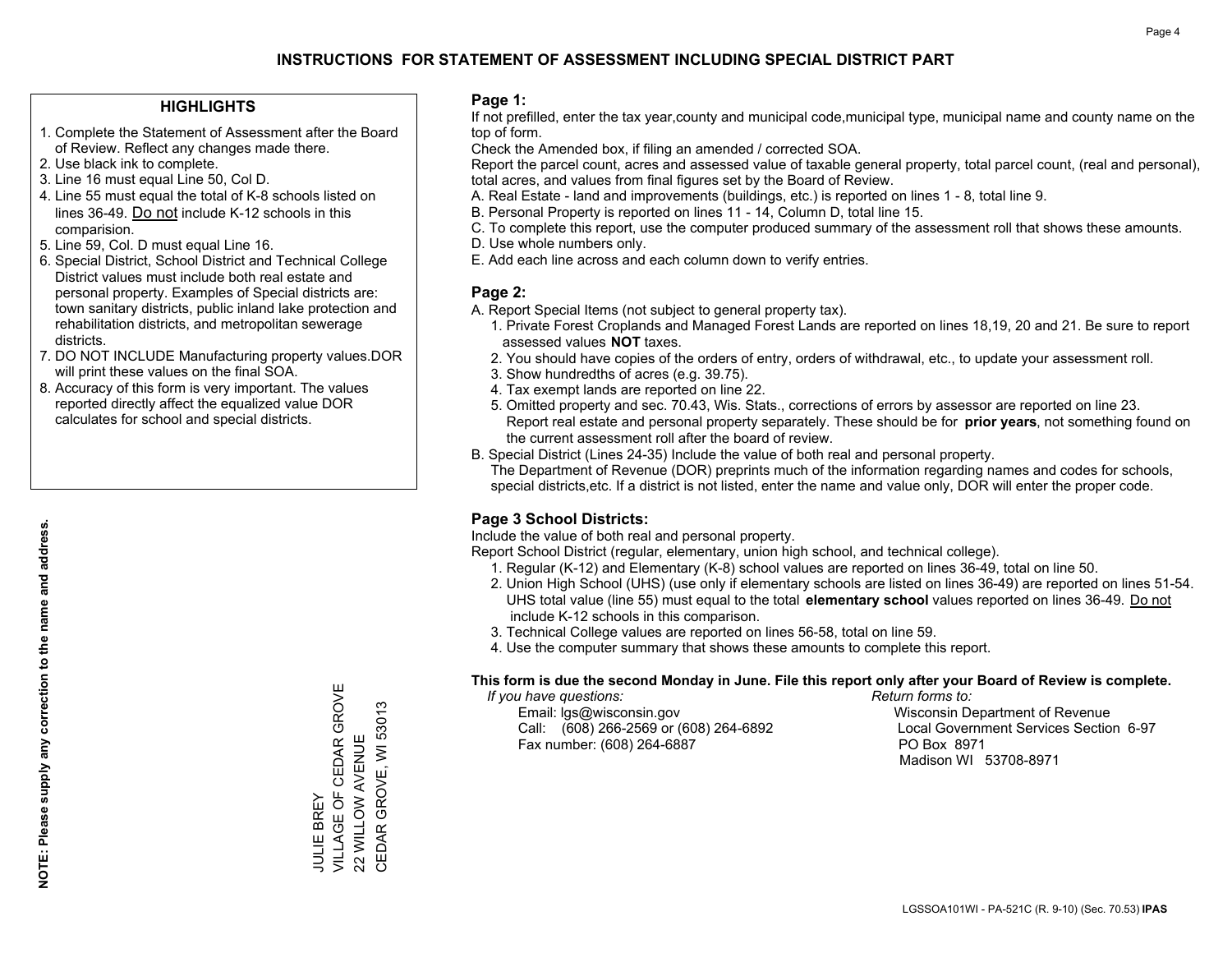**FINAL - EQUATED**

**STATEMENT OF ASSESSMENT FOR 2017** 

| 59  | 121 | 1615    |
|-----|-----|---------|
| rn. | MUN | ACCT NO |

|                | <b>FOR</b>                                                                                                                                                                                   | <b>VILLAGE OF</b><br><b>OF</b>                               | <b>ELKHART LAKE</b>      |                                                      | SHEBOYGAN COUNTY   |                                |                                        | <b>WHEN COMPLETING THIS DOCUMENT</b>     |
|----------------|----------------------------------------------------------------------------------------------------------------------------------------------------------------------------------------------|--------------------------------------------------------------|--------------------------|------------------------------------------------------|--------------------|--------------------------------|----------------------------------------|------------------------------------------|
|                |                                                                                                                                                                                              | Town - Village - City                                        | <b>Municipality Name</b> |                                                      | <b>County Name</b> |                                |                                        | DO NOT WRITE OVER X's OR IN SHADED AREAS |
| Line<br>No.    | <b>REAL ESTATE</b><br>(See Lines 18 - 22 for                                                                                                                                                 |                                                              |                          | PARCEL COUNT<br>TOTAL LAND IMPROVEMENTS NUMBERS ONLY |                    | <b>VALUE OF</b><br><b>LAND</b> | <b>VALUE OF</b><br><b>IMPROVEMENTS</b> | TOTAL VALUE OF LAND<br>AND IMPROVEMENTS  |
|                |                                                                                                                                                                                              | other Real Estate)                                           | Col. A                   | Col. B                                               | Col. C             | Col. D                         | Col. E                                 | Col. F                                   |
|                | <b>RESIDENTIAL - Class 1</b>                                                                                                                                                                 |                                                              | 1,069                    | 901                                                  | 346                | 89,892,500                     | 167,086,700                            | 256,979,200                              |
| 2              |                                                                                                                                                                                              | <b>COMMERCIAL - Class 2</b>                                  | 98                       | 88                                                   | 83                 | 4,961,800                      | 22,662,500                             | 27,624,300                               |
| 3              |                                                                                                                                                                                              | <b>MANUFACTURING - Class 3</b>                               | 5                        | 5                                                    | 30                 | 502,500                        | 11,104,900                             | 11,607,400                               |
| 4              |                                                                                                                                                                                              | <b>AGRICULTURAL - Class 4</b>                                |                          |                                                      | 48                 | 9,200                          |                                        | 9,200                                    |
| 5              |                                                                                                                                                                                              | <b>UNDEVELOPED - Class 5</b>                                 | $\mathbf{0}$             |                                                      | 0                  | 0                              |                                        | $\overline{0}$                           |
| 6              |                                                                                                                                                                                              | AGRICULTURAL FOREST - Class 5m                               | $\mathbf 0$              |                                                      | $\mathbf 0$        | 0                              |                                        | $\overline{0}$                           |
| $\overline{7}$ |                                                                                                                                                                                              | <b>FOREST LANDS - Class 6</b>                                | $\Omega$                 |                                                      | $\Omega$           | $\mathbf{0}$                   |                                        | $\overline{0}$                           |
| 8              |                                                                                                                                                                                              | OTHER - Class 7                                              | $\Omega$                 | $\Omega$                                             | $\Omega$           | 0                              | $\Omega$                               | 0                                        |
| 9              |                                                                                                                                                                                              | TOTAL - ALL COLUMNS                                          | 1,173                    | 994                                                  | 507                | 95,366,000                     | 200,854,100                            | 296,220,100                              |
| 10             |                                                                                                                                                                                              | NUMBER OF PERSONAL PROPERTY ACCOUNTS IN ROLL                 |                          |                                                      | 69                 | <b>LOCALLY ASSESSED</b>        | <b>MANUFACTURING</b>                   | <b>MERGED</b>                            |
| 11             |                                                                                                                                                                                              | BOATS AND OTHER WATERCRAFT NOT EXEMPT - Code 1               |                          |                                                      |                    | 62,390                         | $\Omega$                               | 62,390                                   |
| 12             |                                                                                                                                                                                              | MACHINERY, TOOLS AND PATTERNS - Code 2                       |                          |                                                      |                    | 609,386                        | 3,595,300                              | 4,204,686                                |
| 13             |                                                                                                                                                                                              | FURNITURE, FIXTURES AND EQUIPMENT - Code 3                   |                          |                                                      |                    | 2,522,511                      | 1,003,000                              | 3,525,511                                |
| 14             |                                                                                                                                                                                              | ALL OTHER PERSONAL PROPERTY NOT EXEMPT - Codes 4A, 4B, 4C    |                          |                                                      |                    | 105,056                        | 49,800                                 | 154,856                                  |
| 15             |                                                                                                                                                                                              | TOTAL OF PERSONAL PROPERTY NOT EXEMPT (Total of Lines 11-14) |                          |                                                      |                    | 3,299,343                      | 4,648,100                              | 7,947,443                                |
| 16             | AGGREGATE ASSESSED VALUE OF ALL PROPERTY SUBJECT TO THE GENERAL PROPERTY TAX (Total of Lines 9F and 15F)<br>MUST EQUAL TOTAL VALUE OF THE SCHOOL DISTRICTS (K-12 PLUS K-8) - Line 50, Col. F |                                                              |                          |                                                      |                    |                                | 304, 167, 543                          |                                          |
| 17             | Name of Assessor<br>Telephone #<br><b>BOARD OF REVIEW</b><br>DATE OF FINAL ADJOURNMENT<br><b>GROTA APPRAISALS LLC</b><br>06/28/2017                                                          |                                                              |                          |                                                      |                    |                                | (262) 253-1142                         |                                          |

REMARKS

The Assessment Ratio to be used in calculating the estimated Fair Market Value on tax bills for this tax district is .999700495

This ratio should be used to convert assessed values to "Calculate Equalized Values" in Step 1 of the Lottery and Gaming Credit Calculations.<br>This ratio should be used in the "Computation of Tax Equivalent" schedule of the Commission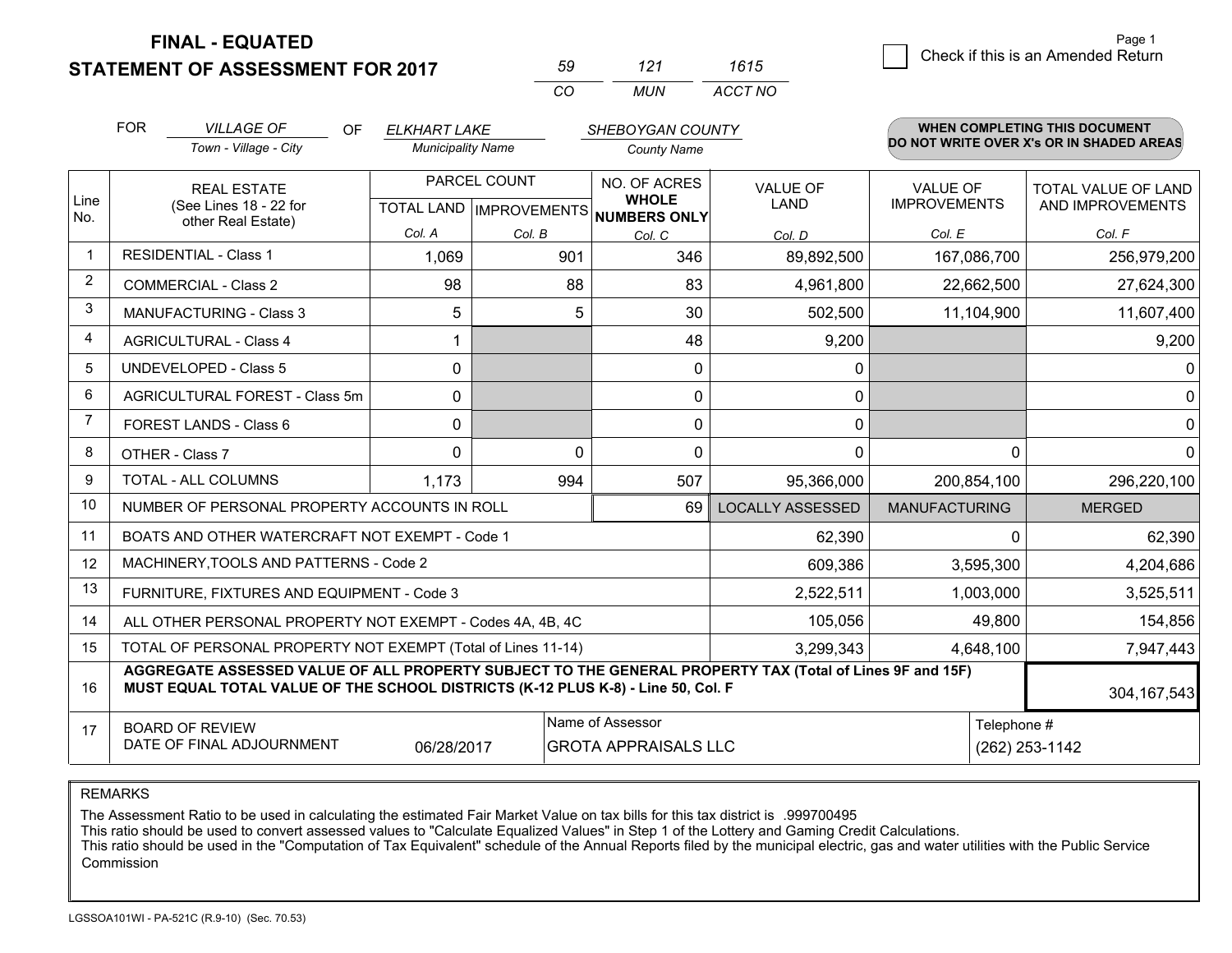*YEAR CO MUN ACCT NO* <sup>2017</sup> <sup>59</sup> <sup>121</sup> <sup>1615</sup>

Do not confuse FOREST LANDS (Line 7) with FOREST CROPS (in this section) - They are **NOT** the same

|    | Private Forest Crop - Reg Class @ 10¢ per acre                                 |                                             |  |                                                                  |  |                                                       | Private Forest Crop - Reg Class @ \$2.52 per acre                            |               |                    |  |
|----|--------------------------------------------------------------------------------|---------------------------------------------|--|------------------------------------------------------------------|--|-------------------------------------------------------|------------------------------------------------------------------------------|---------------|--------------------|--|
| 18 | (a) PARCELS                                                                    | (b) ACRES                                   |  | (c) ASSESSED VALUE                                               |  | (d) PARCELS                                           | (e) ACRES                                                                    |               | (f) ASSESSED VALUE |  |
|    |                                                                                |                                             |  | Private Forest Crop - Special Class @ 20¢ per acre               |  |                                                       | Entered Before 2005 Managed Forest - Ferrous Mining CLOSED @ \$8.27 per acre |               |                    |  |
| 19 | (b) ACRES<br>(a) PARCELS                                                       |                                             |  | (c) ASSESSED VALUE                                               |  | (d) PARCELS                                           | (e) ACRES                                                                    |               | (f) ASSESSED VALUE |  |
|    |                                                                                | Entered Before 2005 Managed Forest - OPEN @ |  |                                                                  |  |                                                       | Entered Before 2005 Managed Forest - CLOSED @ \$1.87 per acre                |               |                    |  |
| 20 | (a) PARCELS<br>(b) ACRES                                                       |                                             |  | \$.79 per acre<br>(c) ASSESSED VALUE                             |  | (d) PARCELS                                           | (e) ACRES                                                                    |               | (f) ASSESSED VALUE |  |
|    |                                                                                | Entered After 2004 Managed Forest - OPEN @  |  | \$2.14 per acre                                                  |  |                                                       | Entered After 2004 Managed Forest - CLOSED @ \$10.68 per acre                |               |                    |  |
| 21 | (a) PARCELS                                                                    | (b) ACRES                                   |  | (c) ASSESSED VALUE                                               |  | (d) PARCELS                                           | (e) ACRES                                                                    |               | (f) ASSESSED VALUE |  |
| 22 | (a) County Forest Cropland Acres                                               |                                             |  | (b) Federal Acres                                                |  | (d) County (NOT FOREST CROP) Acres<br>(c) State Acres |                                                                              |               | (e) Other Acres    |  |
|    |                                                                                |                                             |  |                                                                  |  | 9.89<br>13.85                                         |                                                                              |               | 157.54             |  |
|    |                                                                                |                                             |  | Assessed Value of Omitted Property From Prior Years (Sec. 70.44) |  |                                                       | Assessed Value of Sec. 70.43 Corrections of Errors by Assessors              |               |                    |  |
| 23 | (a) REAL ESTATE                                                                |                                             |  | (b) PERSONAL                                                     |  | (c1) REAL ESTATE                                      |                                                                              |               | (c2) PERSONAL      |  |
|    | Manufacturing Equated Value of Omitted Property From Prior Years (Sec. 70.995) |                                             |  |                                                                  |  |                                                       | Mfg. Equated Value of Sec.70.43 Corrections of Errors by Assessors           |               |                    |  |
|    | (d) REAL ESTATE                                                                |                                             |  | (e) PERSONAL                                                     |  | (f1) REAL ESTATE                                      |                                                                              | (f2) PERSONAL |                    |  |
|    |                                                                                |                                             |  |                                                                  |  |                                                       |                                                                              |               |                    |  |

## **SPECIAL DISTRICTS**

| Line<br>No. | Enter 6-digit<br>Special District<br>Code (Col. A) | <b>Account</b><br><b>Number</b> | <b>Special District Name</b> | <b>Locally Assessed Value</b><br>of Real Estate and | Mfg Value of Real Estate<br>and Personal Property | <b>Merged Value of</b><br><b>Real Estate and</b><br>Personal Property (Col. F) |
|-------------|----------------------------------------------------|---------------------------------|------------------------------|-----------------------------------------------------|---------------------------------------------------|--------------------------------------------------------------------------------|
|             |                                                    | (Col. B)                        | (Col. C)                     | Personal Property (Col. D)                          | (Col. E)                                          |                                                                                |
| 24          |                                                    |                                 |                              |                                                     |                                                   |                                                                                |
| 25          |                                                    |                                 |                              |                                                     |                                                   |                                                                                |
| 26          |                                                    |                                 |                              |                                                     |                                                   |                                                                                |
| 27          |                                                    |                                 |                              |                                                     |                                                   |                                                                                |
| 28          |                                                    |                                 |                              |                                                     |                                                   |                                                                                |
| 29          |                                                    |                                 |                              |                                                     |                                                   |                                                                                |
| 30          |                                                    |                                 |                              |                                                     |                                                   |                                                                                |
| 31          |                                                    |                                 |                              |                                                     |                                                   |                                                                                |
| 32          |                                                    |                                 |                              |                                                     |                                                   |                                                                                |
| 33          |                                                    |                                 |                              |                                                     |                                                   |                                                                                |
| 34          |                                                    |                                 |                              |                                                     |                                                   |                                                                                |
| 35          |                                                    |                                 |                              |                                                     |                                                   |                                                                                |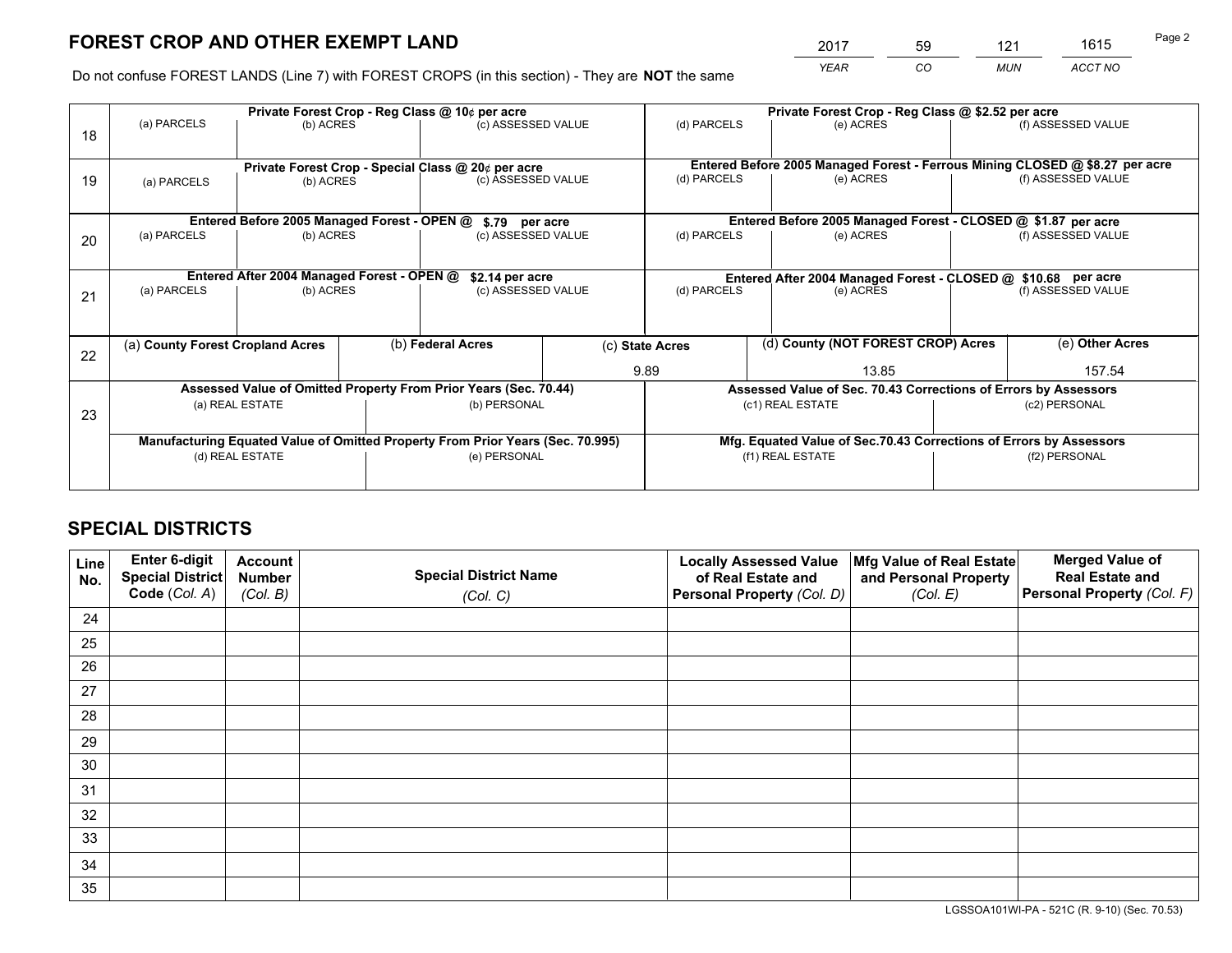|             |                                                                 |                                             |                                                         | <b>YEAR</b>                                                                       | CO<br><b>MUN</b>                                              | <b>ACCT NO</b>                                                                 |
|-------------|-----------------------------------------------------------------|---------------------------------------------|---------------------------------------------------------|-----------------------------------------------------------------------------------|---------------------------------------------------------------|--------------------------------------------------------------------------------|
| Line<br>No. | <b>Enter 6-digit</b><br><b>School District</b><br>Code (Col. A) | <b>Account</b><br><b>Number</b><br>(Col. B) | <b>School District Name</b><br>(Col. C)                 | <b>Locally Assessed Value</b><br>of Real Estate and<br>Personal Property (Col. D) | Mfg Value of Real Estate<br>and Personal Property<br>(Col. E) | <b>Merged Value of</b><br><b>Real Estate and</b><br>Personal Property (Col. F) |
|             | A. SCHOOL DISTRICTS (K-8 and K-12)                              |                                             |                                                         |                                                                                   |                                                               |                                                                                |
| 36          | 591631                                                          | 0347                                        | SCH D OF ELKHART LAKE-GLENBEULAH                        | 287,912,043                                                                       | 16,255,500                                                    | 304, 167, 543                                                                  |
| 37          |                                                                 |                                             |                                                         |                                                                                   |                                                               |                                                                                |
| 38          |                                                                 |                                             |                                                         |                                                                                   |                                                               |                                                                                |
| 39          |                                                                 |                                             |                                                         |                                                                                   |                                                               |                                                                                |
| 40          |                                                                 |                                             |                                                         |                                                                                   |                                                               |                                                                                |
| 41<br>42    |                                                                 |                                             |                                                         |                                                                                   |                                                               |                                                                                |
| 43          |                                                                 |                                             |                                                         |                                                                                   |                                                               |                                                                                |
| 44          |                                                                 |                                             |                                                         |                                                                                   |                                                               |                                                                                |
| 45          |                                                                 |                                             |                                                         |                                                                                   |                                                               |                                                                                |
| 46          |                                                                 |                                             |                                                         |                                                                                   |                                                               |                                                                                |
| 47          |                                                                 |                                             |                                                         |                                                                                   |                                                               |                                                                                |
| 48          |                                                                 |                                             |                                                         |                                                                                   |                                                               |                                                                                |
| 49          |                                                                 |                                             |                                                         |                                                                                   |                                                               |                                                                                |
| 50          |                                                                 |                                             | TOTAL ASSESSED VALUE OF SCHOOL DISTRICTS (K-8 and K-12) | 287,912,043                                                                       | 16,255,500                                                    | 304, 167, 543                                                                  |
|             | <b>B.</b><br><b>UNION HIGH SCHOOL DISTRICTS</b>                 |                                             |                                                         |                                                                                   |                                                               |                                                                                |
| 51          |                                                                 |                                             |                                                         |                                                                                   |                                                               |                                                                                |
| 52          |                                                                 |                                             |                                                         |                                                                                   |                                                               |                                                                                |
| 53          |                                                                 |                                             |                                                         |                                                                                   |                                                               |                                                                                |
| 54          |                                                                 |                                             | TOTAL ASSESSED VALUE OF UNION HIGH SCHOOLS              |                                                                                   |                                                               |                                                                                |
| 55          | C.<br><b>TECHNICAL COLLEGE DISTRICTS</b>                        |                                             |                                                         |                                                                                   |                                                               |                                                                                |
| 56          | 001100                                                          | 0010                                        | LAKESHORE TECHNICAL COLLEGE<br><b>CLEV</b>              | 287,912,043                                                                       | 16,255,500                                                    | 304, 167, 543                                                                  |
| 57          |                                                                 |                                             |                                                         |                                                                                   |                                                               |                                                                                |
| 58          |                                                                 |                                             |                                                         |                                                                                   |                                                               |                                                                                |
| 59          |                                                                 |                                             | TOTAL ASSESSED VALUE OF TECHNICAL COLLEGES              | 287,912,043                                                                       | 16,255,500                                                    | 304, 167, 543                                                                  |

59

121

## *I hereby certify, to the best of my knowledge and belief, this form is complete and correct.*

**SCHOOL DISTRICTS**

| Print name of preparer | Title                    |                | Date (MM / DD / CCYY) |
|------------------------|--------------------------|----------------|-----------------------|
|                        |                          |                |                       |
| Signature of preparer  | Contact Telephone Number | E-mail address |                       |
|                        | $\sim$                   |                |                       |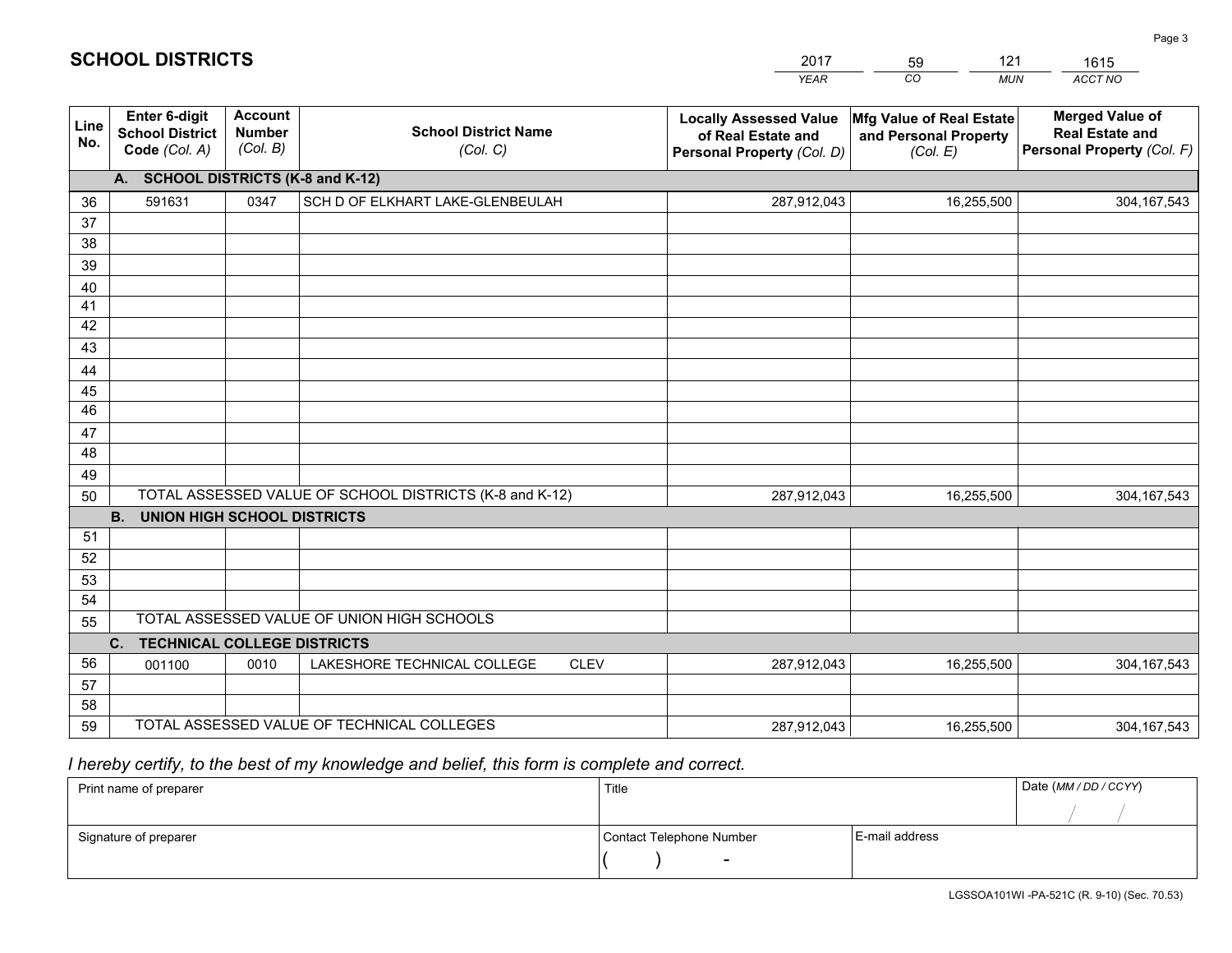## **HIGHLIGHTS**

- 1. Complete the Statement of Assessment after the Board of Review. Reflect any changes made there.
- 2. Use black ink to complete.
- 3. Line 16 must equal Line 50, Col D.
- 4. Line 55 must equal the total of K-8 schools listed on lines 36-49. Do not include K-12 schools in this comparision.
- 5. Line 59, Col. D must equal Line 16.
- 6. Special District, School District and Technical College District values must include both real estate and personal property. Examples of Special districts are: town sanitary districts, public inland lake protection and rehabilitation districts, and metropolitan sewerage districts.
- 7. DO NOT INCLUDE Manufacturing property values.DOR will print these values on the final SOA.
- 8. Accuracy of this form is very important. The values reported directly affect the equalized value DOR calculates for school and special districts.

#### **Page 1:**

 If not prefilled, enter the tax year,county and municipal code,municipal type, municipal name and county name on the top of form.

Check the Amended box, if filing an amended / corrected SOA.

 Report the parcel count, acres and assessed value of taxable general property, total parcel count, (real and personal), total acres, and values from final figures set by the Board of Review.

- A. Real Estate land and improvements (buildings, etc.) is reported on lines 1 8, total line 9.
- B. Personal Property is reported on lines 11 14, Column D, total line 15.
- C. To complete this report, use the computer produced summary of the assessment roll that shows these amounts.
- D. Use whole numbers only.
- E. Add each line across and each column down to verify entries.

## **Page 2:**

- A. Report Special Items (not subject to general property tax).
- 1. Private Forest Croplands and Managed Forest Lands are reported on lines 18,19, 20 and 21. Be sure to report assessed values **NOT** taxes.
- 2. You should have copies of the orders of entry, orders of withdrawal, etc., to update your assessment roll.
	- 3. Show hundredths of acres (e.g. 39.75).
- 4. Tax exempt lands are reported on line 22.
- 5. Omitted property and sec. 70.43, Wis. Stats., corrections of errors by assessor are reported on line 23. Report real estate and personal property separately. These should be for **prior years**, not something found on the current assessment roll after the board of review.
- B. Special District (Lines 24-35) Include the value of both real and personal property.

 The Department of Revenue (DOR) preprints much of the information regarding names and codes for schools, special districts,etc. If a district is not listed, enter the name and value only, DOR will enter the proper code.

## **Page 3 School Districts:**

Include the value of both real and personal property.

Report School District (regular, elementary, union high school, and technical college).

- 1. Regular (K-12) and Elementary (K-8) school values are reported on lines 36-49, total on line 50.
- 2. Union High School (UHS) (use only if elementary schools are listed on lines 36-49) are reported on lines 51-54. UHS total value (line 55) must equal to the total **elementary school** values reported on lines 36-49. Do notinclude K-12 schools in this comparison.
- 3. Technical College values are reported on lines 56-58, total on line 59.
- 4. Use the computer summary that shows these amounts to complete this report.

#### **This form is due the second Monday in June. File this report only after your Board of Review is complete.**

 *If you have questions: Return forms to:*

 Email: lgs@wisconsin.gov Wisconsin Department of RevenueCall:  $(608)$  266-2569 or  $(608)$  264-6892 Fax number: (608) 264-6887 PO Box 8971

Local Government Services Section 6-97 Madison WI 53708-8971

53020 - 0143 ELKHART LAKE, WI 53020 - 0143 VILLAGE OF ELKHART LAKE JESSICA REILLY<br>VILLAGE OF ELKHART LAKE ELKHART LAKE, WI JESSICA REILLY PO BOX 143 PO BOX 143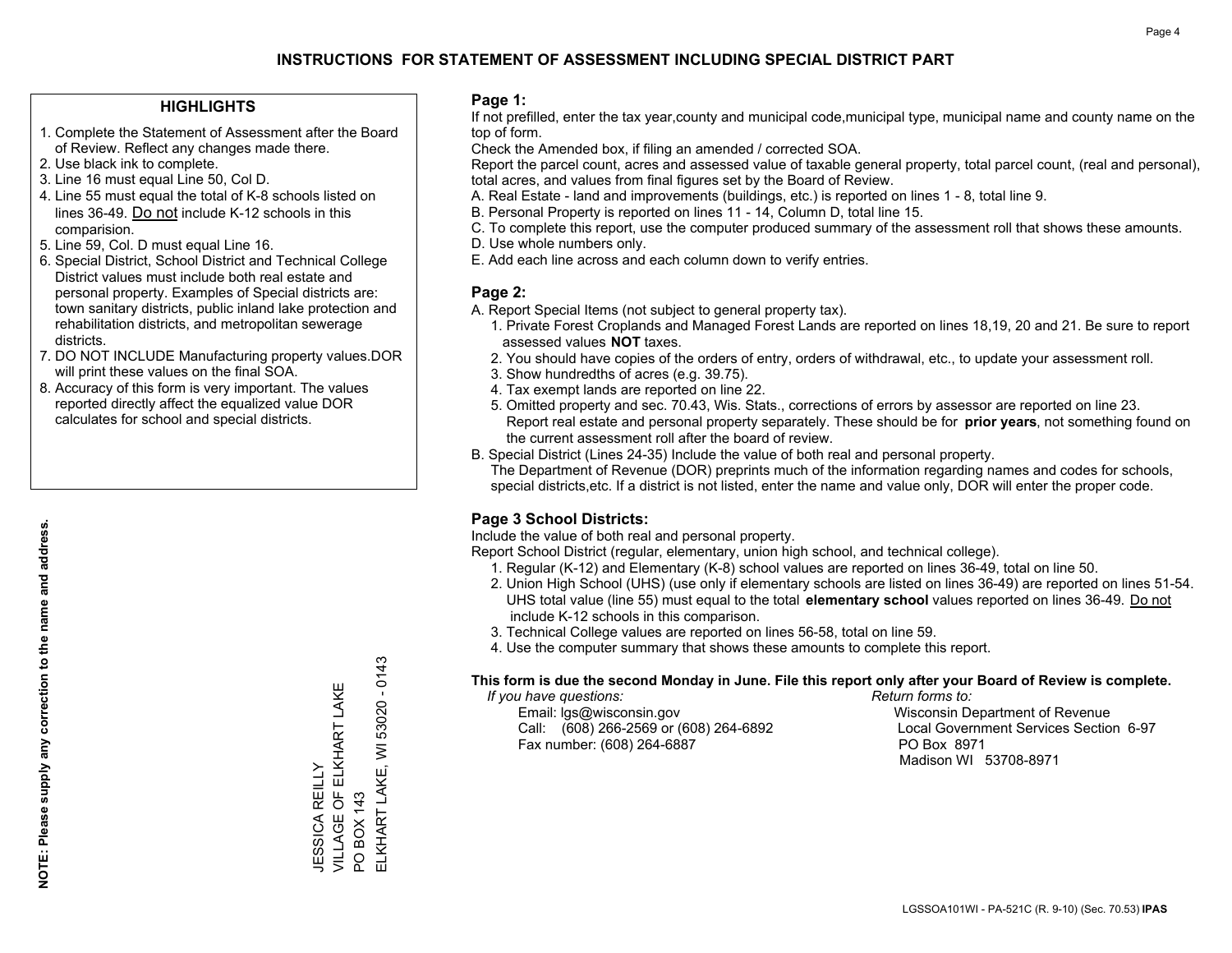**STATEMENT OF ASSESSMENT FOR 2017 FINAL - EQUATED**

| 59. | 131  | 1616    |
|-----|------|---------|
| cо  | MUN. | ACCT NO |

|                | <b>FOR</b>                                                                                                                                                                                   | <b>VILLAGE OF</b><br>OF                                                                                  | <b>GLENBEULAH</b>        |                              | SHEBOYGAN COUNTY               |                                                                   |                                         | WHEN COMPLETING THIS DOCUMENT            |
|----------------|----------------------------------------------------------------------------------------------------------------------------------------------------------------------------------------------|----------------------------------------------------------------------------------------------------------|--------------------------|------------------------------|--------------------------------|-------------------------------------------------------------------|-----------------------------------------|------------------------------------------|
|                |                                                                                                                                                                                              | Town - Village - City                                                                                    | <b>Municipality Name</b> |                              | <b>County Name</b>             |                                                                   |                                         | DO NOT WRITE OVER X's OR IN SHADED AREAS |
| Line           |                                                                                                                                                                                              | PARCEL COUNT<br><b>REAL ESTATE</b><br>(See Lines 18 - 22 for<br>TOTAL LAND   IMPROVEMENTS   NUMBERS ONLY |                          | NO. OF ACRES<br><b>WHOLE</b> | <b>VALUE OF</b><br><b>LAND</b> | <b>VALUE OF</b><br><b>IMPROVEMENTS</b>                            | TOTAL VALUE OF LAND<br>AND IMPROVEMENTS |                                          |
| No.            |                                                                                                                                                                                              | other Real Estate)                                                                                       | Col. A                   | Col. B                       | Col. C                         | Col. D                                                            | Col. E                                  | Col. F                                   |
|                |                                                                                                                                                                                              | <b>RESIDENTIAL - Class 1</b>                                                                             | 236                      | 196                          | 147                            | 5,295,600                                                         | 22,855,600                              | 28,151,200                               |
| 2              |                                                                                                                                                                                              | <b>COMMERCIAL - Class 2</b>                                                                              | 21                       | 18                           | 23                             | 407,600                                                           | 2,652,600                               | 3,060,200                                |
| 3              |                                                                                                                                                                                              | <b>MANUFACTURING - Class 3</b>                                                                           | 0                        | 0                            | $\mathbf{0}$                   | 0                                                                 | $\Omega$                                | $\mathbf{0}$                             |
| 4              |                                                                                                                                                                                              | <b>AGRICULTURAL - Class 4</b>                                                                            | 8                        |                              | 162                            | 26,500                                                            |                                         | 26,500                                   |
| 5              |                                                                                                                                                                                              | UNDEVELOPED - Class 5                                                                                    |                          |                              | $\overline{7}$                 | 4,200                                                             |                                         | 4,200                                    |
| 6              |                                                                                                                                                                                              | AGRICULTURAL FOREST - Class 5m                                                                           |                          |                              | 5                              | 6,800                                                             |                                         | 6,800                                    |
| $\overline{7}$ |                                                                                                                                                                                              | FOREST LANDS - Class 6                                                                                   |                          |                              | 3                              | 8,100                                                             |                                         | 8,100                                    |
| 8              |                                                                                                                                                                                              | OTHER - Class 7                                                                                          |                          | $\Omega$                     |                                | 20,000                                                            | $\Omega$                                | 20,000                                   |
| 9              |                                                                                                                                                                                              | TOTAL - ALL COLUMNS                                                                                      | 269                      | 214                          | 348                            | 5,768,800                                                         | 25,508,200                              | 31,277,000                               |
| 10             |                                                                                                                                                                                              | NUMBER OF PERSONAL PROPERTY ACCOUNTS IN ROLL                                                             |                          |                              | 18                             | <b>LOCALLY ASSESSED</b>                                           | <b>MANUFACTURING</b>                    | <b>MERGED</b>                            |
| 11             |                                                                                                                                                                                              | BOATS AND OTHER WATERCRAFT NOT EXEMPT - Code 1                                                           |                          |                              |                                | 0                                                                 | $\Omega$                                | $\Omega$                                 |
| 12             |                                                                                                                                                                                              | MACHINERY, TOOLS AND PATTERNS - Code 2                                                                   |                          |                              |                                | 102,000                                                           | 0                                       | 102,000                                  |
| 13             |                                                                                                                                                                                              | FURNITURE, FIXTURES AND EQUIPMENT - Code 3                                                               |                          |                              |                                | 52,200                                                            | $\mathbf 0$                             | 52,200                                   |
| 14             |                                                                                                                                                                                              | ALL OTHER PERSONAL PROPERTY NOT EXEMPT - Codes 4A, 4B, 4C                                                |                          |                              |                                | 10,700                                                            | 0                                       | 10,700                                   |
| 15             |                                                                                                                                                                                              | TOTAL OF PERSONAL PROPERTY NOT EXEMPT (Total of Lines 11-14)                                             |                          |                              |                                | 164,900                                                           | $\Omega$                                | 164,900                                  |
| 16             | AGGREGATE ASSESSED VALUE OF ALL PROPERTY SUBJECT TO THE GENERAL PROPERTY TAX (Total of Lines 9F and 15F)<br>MUST EQUAL TOTAL VALUE OF THE SCHOOL DISTRICTS (K-12 PLUS K-8) - Line 50, Col. F |                                                                                                          |                          |                              |                                |                                                                   | 31,441,900                              |                                          |
| 17             |                                                                                                                                                                                              | <b>BOARD OF REVIEW</b><br>DATE OF FINAL ADJOURNMENT                                                      | 05/30/2017               |                              | Name of Assessor               | Telephone #<br>(800) 721-4157<br>ASSOCIATED APPRAISAL CONSULTANTS |                                         |                                          |

REMARKS

The Assessment Ratio to be used in calculating the estimated Fair Market Value on tax bills for this tax district is .984177116

This ratio should be used to convert assessed values to "Calculate Equalized Values" in Step 1 of the Lottery and Gaming Credit Calculations.<br>This ratio should be used in the "Computation of Tax Equivalent" schedule of the Commission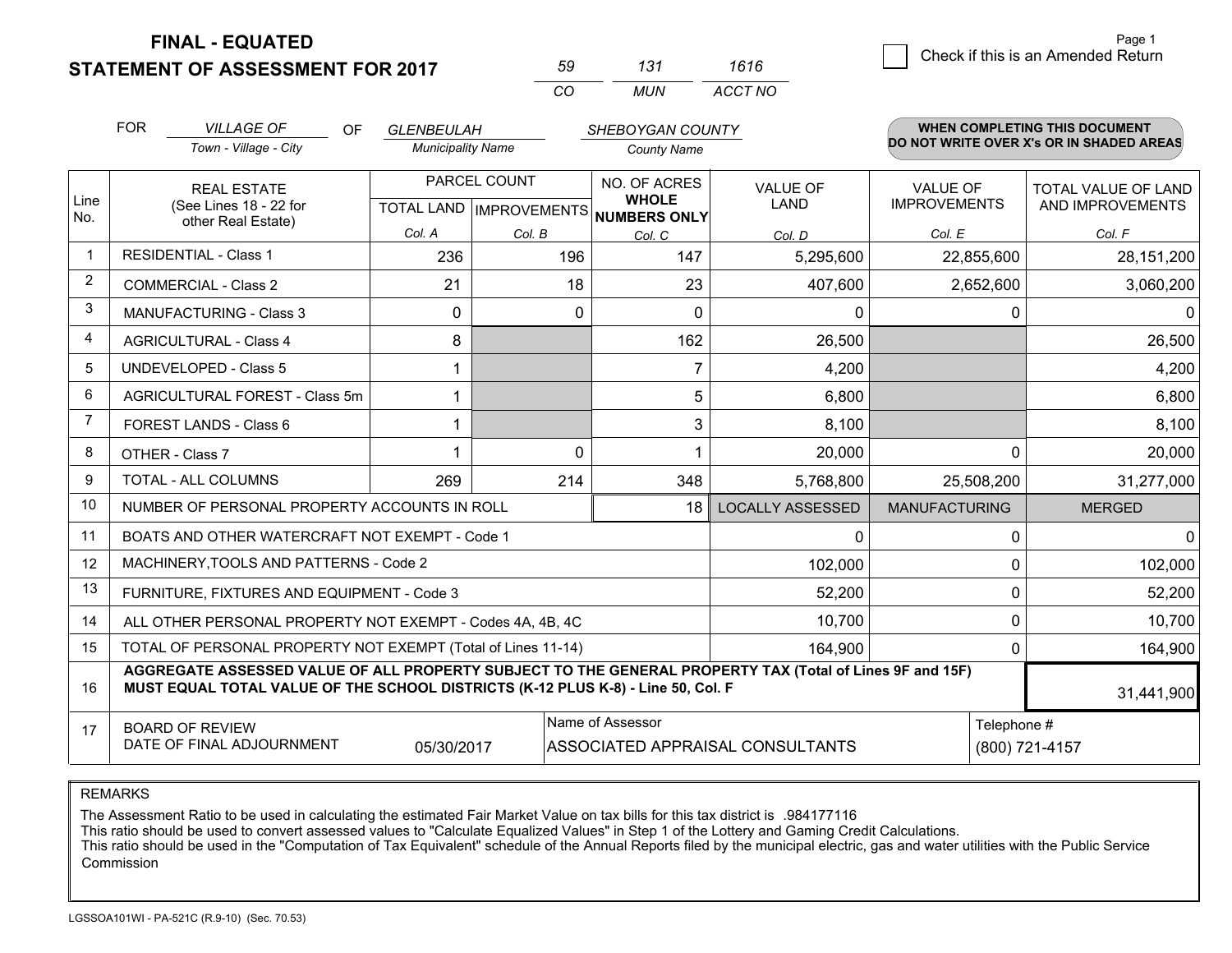*YEAR CO MUN ACCT NO* <sup>2017</sup> <sup>59</sup> <sup>131</sup> <sup>1616</sup>

Do not confuse FOREST LANDS (Line 7) with FOREST CROPS (in this section) - They are **NOT** the same

|    | Private Forest Crop - Reg Class @ 10¢ per acre                                 |           |  |                                                                  |                                                               |                                                                                           | Private Forest Crop - Reg Class @ \$2.52 per acre                  |                                                                 |                    |                                                                              |
|----|--------------------------------------------------------------------------------|-----------|--|------------------------------------------------------------------|---------------------------------------------------------------|-------------------------------------------------------------------------------------------|--------------------------------------------------------------------|-----------------------------------------------------------------|--------------------|------------------------------------------------------------------------------|
| 18 | (a) PARCELS                                                                    | (b) ACRES |  | (c) ASSESSED VALUE                                               |                                                               | (d) PARCELS                                                                               |                                                                    | (e) ACRES                                                       |                    | (f) ASSESSED VALUE                                                           |
|    |                                                                                |           |  | Private Forest Crop - Special Class @ 20¢ per acre               |                                                               |                                                                                           |                                                                    |                                                                 |                    | Entered Before 2005 Managed Forest - Ferrous Mining CLOSED @ \$8.27 per acre |
| 19 | (a) PARCELS                                                                    | (b) ACRES |  | (c) ASSESSED VALUE                                               |                                                               | (d) PARCELS                                                                               |                                                                    | (e) ACRES                                                       |                    | (f) ASSESSED VALUE                                                           |
|    |                                                                                |           |  |                                                                  |                                                               |                                                                                           |                                                                    |                                                                 |                    |                                                                              |
| 20 | Entered Before 2005 Managed Forest - OPEN @<br>(a) PARCELS<br>(b) ACRES        |           |  | \$.79 per acre<br>(c) ASSESSED VALUE                             |                                                               | Entered Before 2005 Managed Forest - CLOSED @ \$1.87 per acre<br>(d) PARCELS<br>(e) ACRES |                                                                    |                                                                 | (f) ASSESSED VALUE |                                                                              |
|    | Entered After 2004 Managed Forest - OPEN @<br>\$2.14 per acre                  |           |  |                                                                  | Entered After 2004 Managed Forest - CLOSED @ \$10.68 per acre |                                                                                           |                                                                    |                                                                 |                    |                                                                              |
| 21 | (a) PARCELS<br>(b) ACRES                                                       |           |  | (c) ASSESSED VALUE                                               |                                                               | (d) PARCELS<br>(e) ACRES                                                                  |                                                                    |                                                                 | (f) ASSESSED VALUE |                                                                              |
|    |                                                                                |           |  |                                                                  |                                                               |                                                                                           |                                                                    |                                                                 |                    |                                                                              |
| 22 | (a) County Forest Cropland Acres                                               |           |  | (b) Federal Acres                                                |                                                               | (d) County (NOT FOREST CROP) Acres<br>(c) State Acres                                     |                                                                    |                                                                 |                    | (e) Other Acres                                                              |
|    |                                                                                |           |  |                                                                  |                                                               |                                                                                           |                                                                    | .14                                                             |                    | 56.43                                                                        |
|    |                                                                                |           |  | Assessed Value of Omitted Property From Prior Years (Sec. 70.44) |                                                               |                                                                                           |                                                                    | Assessed Value of Sec. 70.43 Corrections of Errors by Assessors |                    |                                                                              |
| 23 | (a) REAL ESTATE                                                                |           |  | (b) PERSONAL                                                     |                                                               | (c1) REAL ESTATE                                                                          |                                                                    |                                                                 | (c2) PERSONAL      |                                                                              |
|    | Manufacturing Equated Value of Omitted Property From Prior Years (Sec. 70.995) |           |  |                                                                  |                                                               |                                                                                           | Mfg. Equated Value of Sec.70.43 Corrections of Errors by Assessors |                                                                 |                    |                                                                              |
|    | (d) REAL ESTATE                                                                |           |  | (e) PERSONAL                                                     |                                                               | (f1) REAL ESTATE                                                                          |                                                                    |                                                                 | (f2) PERSONAL      |                                                                              |
|    |                                                                                |           |  |                                                                  |                                                               |                                                                                           |                                                                    |                                                                 |                    |                                                                              |

## **SPECIAL DISTRICTS**

| Line<br>No. | Enter 6-digit<br>Special District<br>Code (Col. A) | <b>Account</b><br><b>Number</b> | <b>Special District Name</b> | <b>Locally Assessed Value</b><br>of Real Estate and | Mfg Value of Real Estate<br>and Personal Property | <b>Merged Value of</b><br><b>Real Estate and</b><br>Personal Property (Col. F) |
|-------------|----------------------------------------------------|---------------------------------|------------------------------|-----------------------------------------------------|---------------------------------------------------|--------------------------------------------------------------------------------|
|             |                                                    | (Col. B)                        | (Col. C)                     | Personal Property (Col. D)                          | (Col. E)                                          |                                                                                |
| 24          |                                                    |                                 |                              |                                                     |                                                   |                                                                                |
| 25          |                                                    |                                 |                              |                                                     |                                                   |                                                                                |
| 26          |                                                    |                                 |                              |                                                     |                                                   |                                                                                |
| 27          |                                                    |                                 |                              |                                                     |                                                   |                                                                                |
| 28          |                                                    |                                 |                              |                                                     |                                                   |                                                                                |
| 29          |                                                    |                                 |                              |                                                     |                                                   |                                                                                |
| 30          |                                                    |                                 |                              |                                                     |                                                   |                                                                                |
| 31          |                                                    |                                 |                              |                                                     |                                                   |                                                                                |
| 32          |                                                    |                                 |                              |                                                     |                                                   |                                                                                |
| 33          |                                                    |                                 |                              |                                                     |                                                   |                                                                                |
| 34          |                                                    |                                 |                              |                                                     |                                                   |                                                                                |
| 35          |                                                    |                                 |                              |                                                     |                                                   |                                                                                |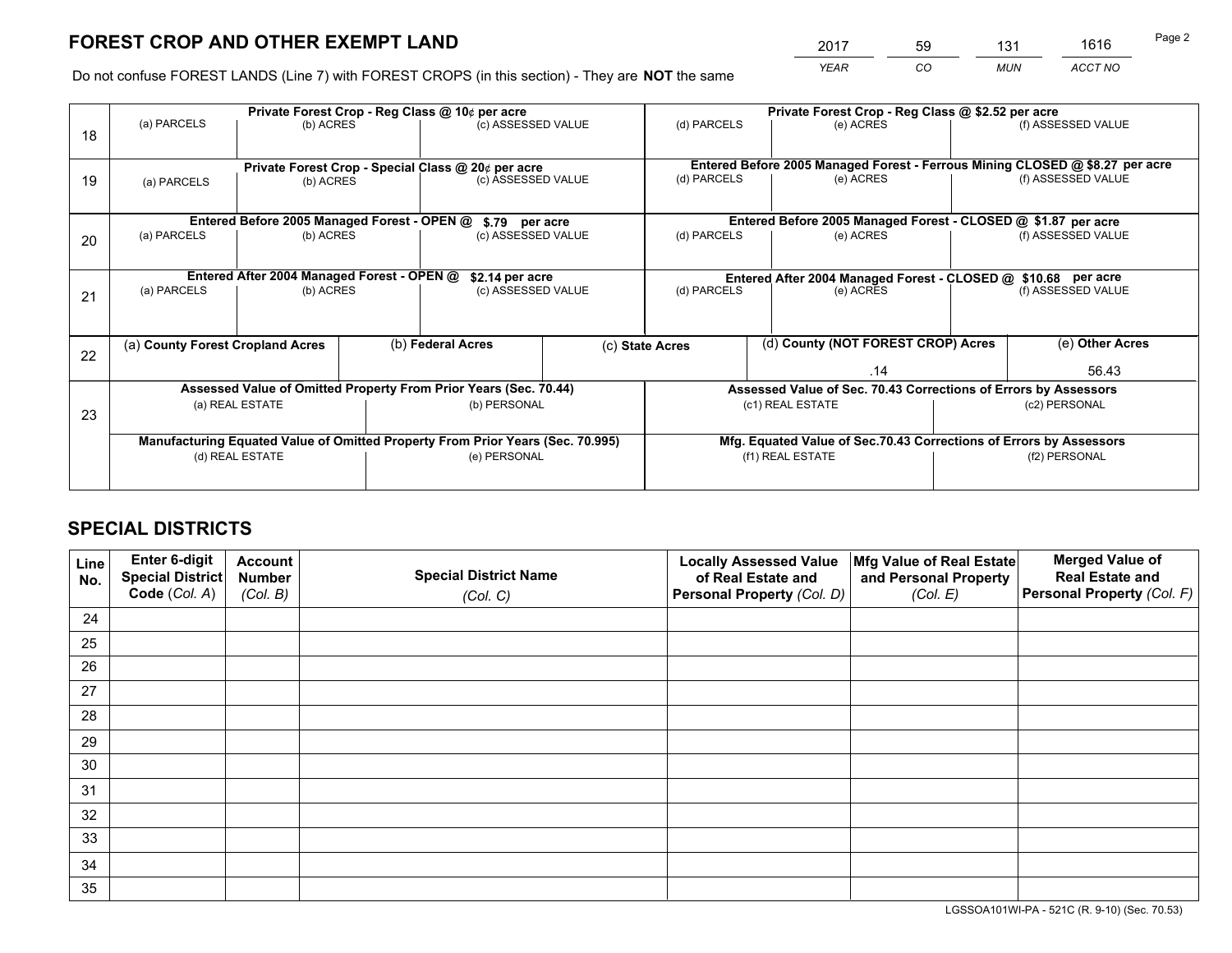|             |                                                          |                                             |                                                         | <b>YEAR</b>                                                                       | CO<br><b>MUN</b>                                              | ACCT NO                                                                        |
|-------------|----------------------------------------------------------|---------------------------------------------|---------------------------------------------------------|-----------------------------------------------------------------------------------|---------------------------------------------------------------|--------------------------------------------------------------------------------|
| Line<br>No. | Enter 6-digit<br><b>School District</b><br>Code (Col. A) | <b>Account</b><br><b>Number</b><br>(Col. B) | <b>School District Name</b><br>(Col. C)                 | <b>Locally Assessed Value</b><br>of Real Estate and<br>Personal Property (Col. D) | Mfg Value of Real Estate<br>and Personal Property<br>(Col. E) | <b>Merged Value of</b><br><b>Real Estate and</b><br>Personal Property (Col. F) |
|             | A. SCHOOL DISTRICTS (K-8 and K-12)                       |                                             |                                                         |                                                                                   |                                                               |                                                                                |
| 36          | 591631                                                   | 0347                                        | SCH D OF ELKHART LAKE-GLENBEULAH                        | 31,441,900                                                                        |                                                               | 31,441,900                                                                     |
| 37          |                                                          |                                             |                                                         |                                                                                   |                                                               |                                                                                |
| 38          |                                                          |                                             |                                                         |                                                                                   |                                                               |                                                                                |
| 39          |                                                          |                                             |                                                         |                                                                                   |                                                               |                                                                                |
| 40          |                                                          |                                             |                                                         |                                                                                   |                                                               |                                                                                |
| 41          |                                                          |                                             |                                                         |                                                                                   |                                                               |                                                                                |
| 42          |                                                          |                                             |                                                         |                                                                                   |                                                               |                                                                                |
| 43          |                                                          |                                             |                                                         |                                                                                   |                                                               |                                                                                |
| 44          |                                                          |                                             |                                                         |                                                                                   |                                                               |                                                                                |
| 45<br>46    |                                                          |                                             |                                                         |                                                                                   |                                                               |                                                                                |
|             |                                                          |                                             |                                                         |                                                                                   |                                                               |                                                                                |
| 47<br>48    |                                                          |                                             |                                                         |                                                                                   |                                                               |                                                                                |
| 49          |                                                          |                                             |                                                         |                                                                                   |                                                               |                                                                                |
| 50          |                                                          |                                             | TOTAL ASSESSED VALUE OF SCHOOL DISTRICTS (K-8 and K-12) | 31,441,900                                                                        |                                                               | 31,441,900                                                                     |
|             | B <sub>1</sub><br><b>UNION HIGH SCHOOL DISTRICTS</b>     |                                             |                                                         |                                                                                   |                                                               |                                                                                |
| 51          |                                                          |                                             |                                                         |                                                                                   |                                                               |                                                                                |
| 52          |                                                          |                                             |                                                         |                                                                                   |                                                               |                                                                                |
| 53          |                                                          |                                             |                                                         |                                                                                   |                                                               |                                                                                |
| 54          |                                                          |                                             |                                                         |                                                                                   |                                                               |                                                                                |
| 55          |                                                          |                                             | TOTAL ASSESSED VALUE OF UNION HIGH SCHOOLS              |                                                                                   |                                                               |                                                                                |
|             | C. TECHNICAL COLLEGE DISTRICTS                           |                                             |                                                         |                                                                                   |                                                               |                                                                                |
| 56          | 001100                                                   | 0010                                        | LAKESHORE TECHNICAL COLLEGE<br><b>CLEV</b>              | 31,441,900                                                                        |                                                               | 31,441,900                                                                     |
| 57          |                                                          |                                             |                                                         |                                                                                   |                                                               |                                                                                |
| 58          |                                                          |                                             |                                                         |                                                                                   |                                                               |                                                                                |
| 59          |                                                          |                                             | TOTAL ASSESSED VALUE OF TECHNICAL COLLEGES              | 31,441,900                                                                        |                                                               | 31,441,900                                                                     |

59

131

## *I hereby certify, to the best of my knowledge and belief, this form is complete and correct.*

**SCHOOL DISTRICTS**

| Print name of preparer | Title                    |                | Date (MM / DD / CCYY) |
|------------------------|--------------------------|----------------|-----------------------|
|                        |                          |                |                       |
| Signature of preparer  | Contact Telephone Number | E-mail address |                       |
|                        | $\sim$                   |                |                       |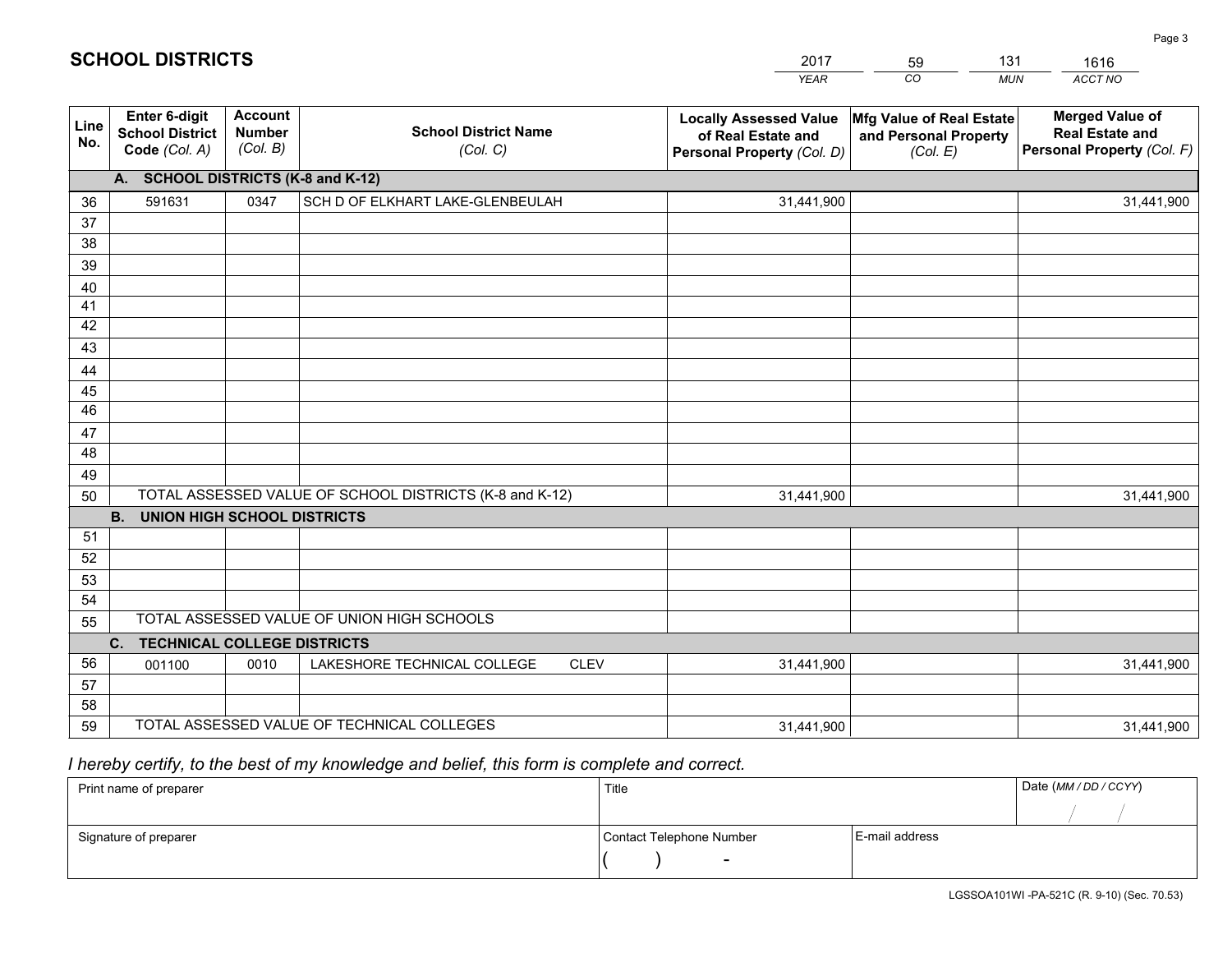## **HIGHLIGHTS**

- 1. Complete the Statement of Assessment after the Board of Review. Reflect any changes made there.
- 2. Use black ink to complete.
- 3. Line 16 must equal Line 50, Col D.
- 4. Line 55 must equal the total of K-8 schools listed on lines 36-49. Do not include K-12 schools in this comparision.
- 5. Line 59, Col. D must equal Line 16.
- 6. Special District, School District and Technical College District values must include both real estate and personal property. Examples of Special districts are: town sanitary districts, public inland lake protection and rehabilitation districts, and metropolitan sewerage districts.
- 7. DO NOT INCLUDE Manufacturing property values.DOR will print these values on the final SOA.

MICHELE BERTRAM

VILLAGE OF GLENBEULAH

MICHELE BERTRAM<br>VILLAGE OF GLENBEULAH<br>PO BOX 128

PO BOX 128

GLENBEULAH, WI 53023 - 0128

GLENBEULAH, WI 53023

 $-0128$ 

 8. Accuracy of this form is very important. The values reported directly affect the equalized value DOR calculates for school and special districts.

### **Page 1:**

 If not prefilled, enter the tax year,county and municipal code,municipal type, municipal name and county name on the top of form.

Check the Amended box, if filing an amended / corrected SOA.

 Report the parcel count, acres and assessed value of taxable general property, total parcel count, (real and personal), total acres, and values from final figures set by the Board of Review.

- A. Real Estate land and improvements (buildings, etc.) is reported on lines 1 8, total line 9.
- B. Personal Property is reported on lines 11 14, Column D, total line 15.
- C. To complete this report, use the computer produced summary of the assessment roll that shows these amounts.
- D. Use whole numbers only.
- E. Add each line across and each column down to verify entries.

## **Page 2:**

- A. Report Special Items (not subject to general property tax).
- 1. Private Forest Croplands and Managed Forest Lands are reported on lines 18,19, 20 and 21. Be sure to report assessed values **NOT** taxes.
- 2. You should have copies of the orders of entry, orders of withdrawal, etc., to update your assessment roll.
	- 3. Show hundredths of acres (e.g. 39.75).
- 4. Tax exempt lands are reported on line 22.
- 5. Omitted property and sec. 70.43, Wis. Stats., corrections of errors by assessor are reported on line 23. Report real estate and personal property separately. These should be for **prior years**, not something found on the current assessment roll after the board of review.
- B. Special District (Lines 24-35) Include the value of both real and personal property.

 The Department of Revenue (DOR) preprints much of the information regarding names and codes for schools, special districts,etc. If a district is not listed, enter the name and value only, DOR will enter the proper code.

## **Page 3 School Districts:**

Include the value of both real and personal property.

Report School District (regular, elementary, union high school, and technical college).

- 1. Regular (K-12) and Elementary (K-8) school values are reported on lines 36-49, total on line 50.
- 2. Union High School (UHS) (use only if elementary schools are listed on lines 36-49) are reported on lines 51-54. UHS total value (line 55) must equal to the total **elementary school** values reported on lines 36-49. Do notinclude K-12 schools in this comparison.
- 3. Technical College values are reported on lines 56-58, total on line 59.
- 4. Use the computer summary that shows these amounts to complete this report.

#### **This form is due the second Monday in June. File this report only after your Board of Review is complete.**

 *If you have questions: Return forms to:*

 Email: lgs@wisconsin.gov Wisconsin Department of RevenueCall:  $(608)$  266-2569 or  $(608)$  264-6892 Fax number: (608) 264-6887 PO Box 8971

Local Government Services Section 6-97 Madison WI 53708-8971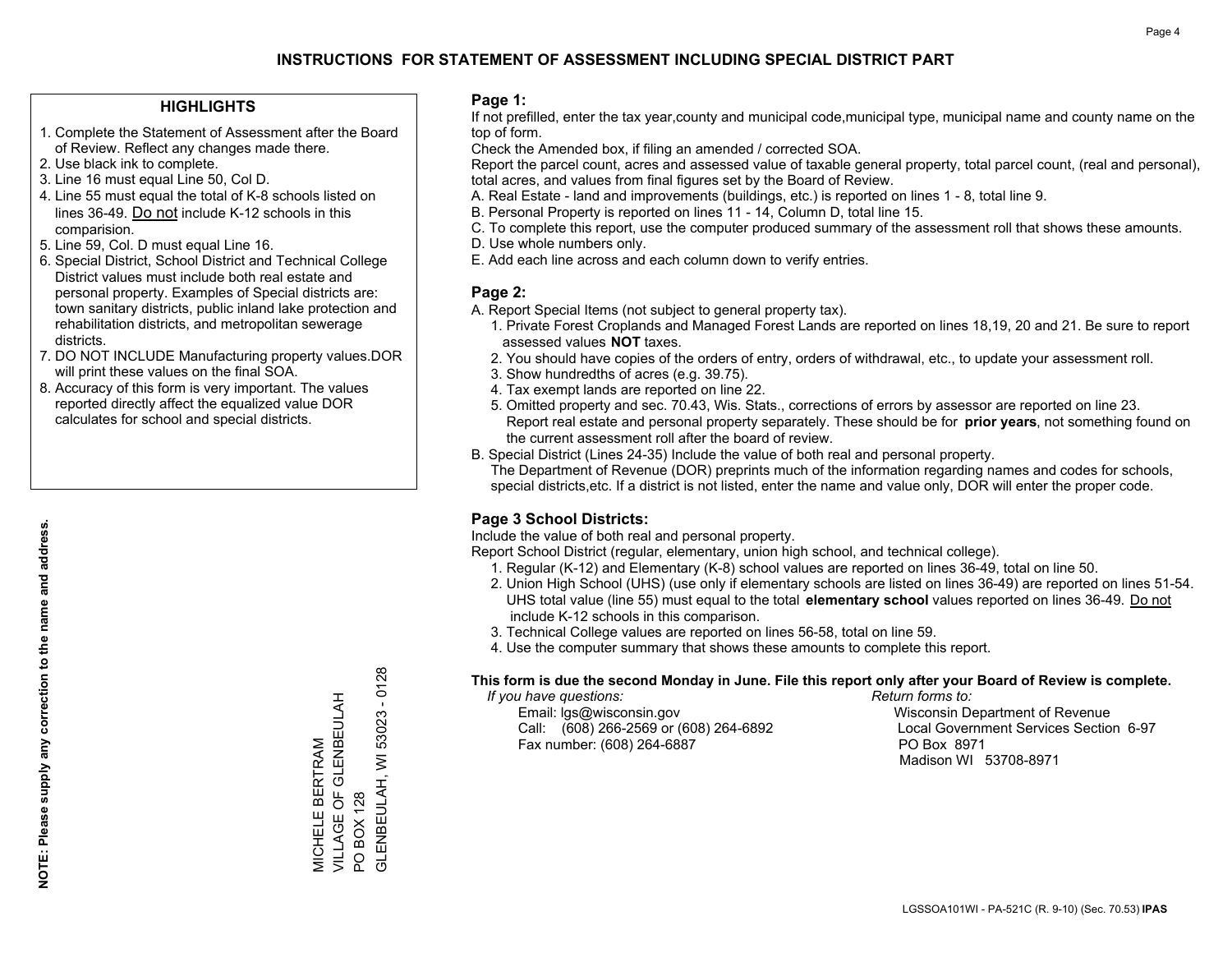**STATEMENT OF ASSESSMENT FOR 2017** 

**FINAL - EQUATED**

| 59 | 135 | 1617    |
|----|-----|---------|
| ΓO | MUN | ACCT NO |

|                | <b>FOR</b><br><b>VILLAGE OF</b><br><b>OF</b><br><b>HOWARDS GROVE</b><br><b>SHEBOYGAN COUNTY</b><br>Town - Village - City<br><b>Municipality Name</b><br><b>County Name</b>                   |                                                              |            | WHEN COMPLETING THIS DOCUMENT<br>DO NOT WRITE OVER X's OR IN SHADED AREAS |                                                                      |                                |                                 |                                                |  |
|----------------|----------------------------------------------------------------------------------------------------------------------------------------------------------------------------------------------|--------------------------------------------------------------|------------|---------------------------------------------------------------------------|----------------------------------------------------------------------|--------------------------------|---------------------------------|------------------------------------------------|--|
|                |                                                                                                                                                                                              |                                                              |            |                                                                           |                                                                      |                                |                                 |                                                |  |
| Line           | <b>REAL ESTATE</b><br>(See Lines 18 - 22 for                                                                                                                                                 |                                                              |            | PARCEL COUNT                                                              | NO. OF ACRES<br><b>WHOLE</b><br>TOTAL LAND IMPROVEMENTS NUMBERS ONLY | <b>VALUE OF</b><br><b>LAND</b> | VALUE OF<br><b>IMPROVEMENTS</b> | <b>TOTAL VALUE OF LAND</b><br>AND IMPROVEMENTS |  |
| No.            |                                                                                                                                                                                              | other Real Estate)                                           | Col. A     | Col. B                                                                    | Col. C                                                               | Col. D                         | Col. E                          | Col. F                                         |  |
| -1             | <b>RESIDENTIAL - Class 1</b>                                                                                                                                                                 |                                                              | 1,260      | 1,164                                                                     | 569                                                                  | 36,308,800                     | 175,072,000                     | 211,380,800                                    |  |
| $\overline{2}$ |                                                                                                                                                                                              | <b>COMMERCIAL - Class 2</b>                                  | 80         | 62                                                                        | 126                                                                  | 3,111,000                      | 18,104,700                      | 21,215,700                                     |  |
| 3              |                                                                                                                                                                                              | <b>MANUFACTURING - Class 3</b>                               |            |                                                                           | 8                                                                    | 98,100                         | 316,100                         | 414,200                                        |  |
| 4              |                                                                                                                                                                                              | <b>AGRICULTURAL - Class 4</b>                                | 75         |                                                                           | 164                                                                  | 30,800                         |                                 | 30,800                                         |  |
| 5              |                                                                                                                                                                                              | <b>UNDEVELOPED - Class 5</b>                                 | 22         |                                                                           | 104                                                                  | 158,900                        |                                 | 158,900                                        |  |
| 6              |                                                                                                                                                                                              | AGRICULTURAL FOREST - Class 5m                               | 5          |                                                                           | 28                                                                   | 40,000                         |                                 | 40,000                                         |  |
| 7              |                                                                                                                                                                                              | FOREST LANDS - Class 6                                       | 1          |                                                                           | $\overline{2}$                                                       | 8,000                          |                                 | 8,000                                          |  |
| 8              |                                                                                                                                                                                              | OTHER - Class 7                                              | 0          | 0                                                                         | $\Omega$                                                             | 0                              | $\Omega$                        | $\mathbf{0}$                                   |  |
| 9              |                                                                                                                                                                                              | TOTAL - ALL COLUMNS                                          | 1,444      | 1,227                                                                     | 1,001                                                                | 39,755,600                     | 193,492,800                     | 233,248,400                                    |  |
| 10             |                                                                                                                                                                                              | NUMBER OF PERSONAL PROPERTY ACCOUNTS IN ROLL                 |            |                                                                           | 63                                                                   | <b>LOCALLY ASSESSED</b>        | <b>MANUFACTURING</b>            | <b>MERGED</b>                                  |  |
| 11             |                                                                                                                                                                                              | BOATS AND OTHER WATERCRAFT NOT EXEMPT - Code 1               |            |                                                                           |                                                                      | 0                              | 0                               | $\mathbf 0$                                    |  |
| 12             |                                                                                                                                                                                              | MACHINERY, TOOLS AND PATTERNS - Code 2                       |            |                                                                           |                                                                      | 835,500                        | 9,700                           | 845,200                                        |  |
| 13             |                                                                                                                                                                                              | FURNITURE, FIXTURES AND EQUIPMENT - Code 3                   |            |                                                                           |                                                                      | 613,700                        | $\Omega$                        | 613,700                                        |  |
| 14             |                                                                                                                                                                                              | ALL OTHER PERSONAL PROPERTY NOT EXEMPT - Codes 4A, 4B, 4C    |            |                                                                           |                                                                      | 113,800                        | 1,100                           | 114,900                                        |  |
| 15             |                                                                                                                                                                                              | TOTAL OF PERSONAL PROPERTY NOT EXEMPT (Total of Lines 11-14) |            |                                                                           |                                                                      | 1,563,000                      | 10,800                          | 1,573,800                                      |  |
| 16             | AGGREGATE ASSESSED VALUE OF ALL PROPERTY SUBJECT TO THE GENERAL PROPERTY TAX (Total of Lines 9F and 15F)<br>MUST EQUAL TOTAL VALUE OF THE SCHOOL DISTRICTS (K-12 PLUS K-8) - Line 50, Col. F |                                                              |            |                                                                           |                                                                      |                                | 234,822,200                     |                                                |  |
| 17             |                                                                                                                                                                                              | <b>BOARD OF REVIEW</b>                                       |            |                                                                           | Name of Assessor                                                     |                                |                                 | Telephone #                                    |  |
|                |                                                                                                                                                                                              | DATE OF FINAL ADJOURNMENT                                    | 05/22/2017 |                                                                           | <b>GROTA APPRAISALS LLC</b>                                          |                                |                                 | (262) 253-1142                                 |  |

REMARKS

The Assessment Ratio to be used in calculating the estimated Fair Market Value on tax bills for this tax district is .973313291

This ratio should be used to convert assessed values to "Calculate Equalized Values" in Step 1 of the Lottery and Gaming Credit Calculations.<br>This ratio should be used in the "Computation of Tax Equivalent" schedule of the Commission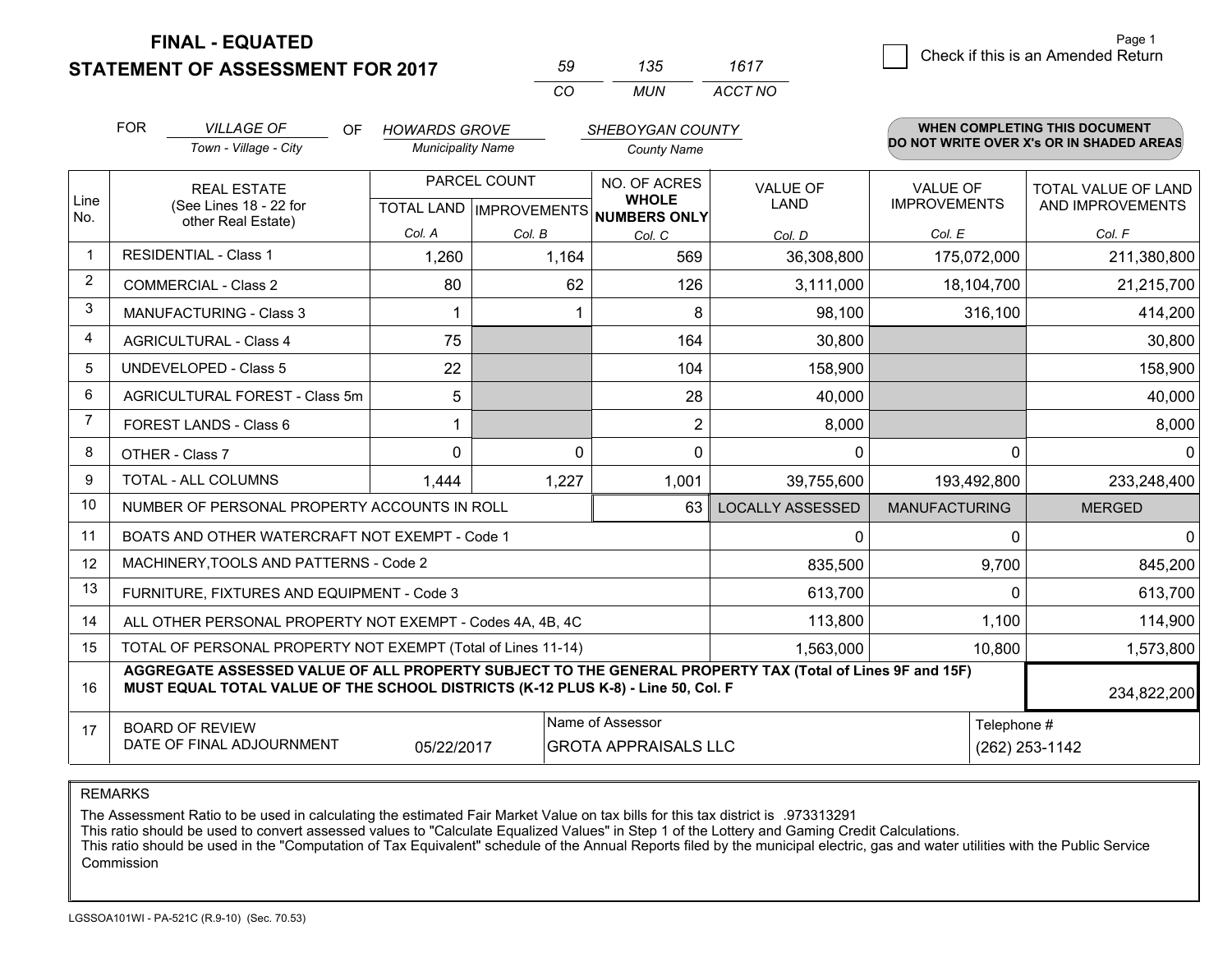*YEAR CO MUN ACCT NO* <sup>2017</sup> <sup>59</sup> <sup>135</sup> <sup>1617</sup>

Do not confuse FOREST LANDS (Line 7) with FOREST CROPS (in this section) - They are **NOT** the same

|    | Private Forest Crop - Reg Class @ 10¢ per acre                                 |                                             |  |                                                                  |              |                                                                    | Private Forest Crop - Reg Class @ \$2.52 per acre                            |  |                    |  |
|----|--------------------------------------------------------------------------------|---------------------------------------------|--|------------------------------------------------------------------|--------------|--------------------------------------------------------------------|------------------------------------------------------------------------------|--|--------------------|--|
| 18 | (a) PARCELS                                                                    | (b) ACRES                                   |  | (c) ASSESSED VALUE                                               |              | (d) PARCELS                                                        | (e) ACRES                                                                    |  | (f) ASSESSED VALUE |  |
|    | Private Forest Crop - Special Class @ 20¢ per acre                             |                                             |  |                                                                  |              |                                                                    | Entered Before 2005 Managed Forest - Ferrous Mining CLOSED @ \$8.27 per acre |  |                    |  |
| 19 | (a) PARCELS                                                                    | (b) ACRES                                   |  | (c) ASSESSED VALUE                                               |              | (d) PARCELS                                                        | (e) ACRES                                                                    |  | (f) ASSESSED VALUE |  |
|    |                                                                                | Entered Before 2005 Managed Forest - OPEN @ |  | \$.79 per acre                                                   |              |                                                                    | Entered Before 2005 Managed Forest - CLOSED @ \$1.87 per acre                |  |                    |  |
| 20 | (a) PARCELS<br>(b) ACRES                                                       |                                             |  | (c) ASSESSED VALUE                                               |              | (d) PARCELS                                                        | (e) ACRES                                                                    |  | (f) ASSESSED VALUE |  |
|    | Entered After 2004 Managed Forest - OPEN @<br>\$2.14 per acre                  |                                             |  |                                                                  |              | Entered After 2004 Managed Forest - CLOSED @ \$10.68 per acre      |                                                                              |  |                    |  |
| 21 | (a) PARCELS                                                                    | (b) ACRES                                   |  | (c) ASSESSED VALUE                                               |              | (d) PARCELS                                                        | (e) ACRES                                                                    |  | (f) ASSESSED VALUE |  |
| 22 | (a) County Forest Cropland Acres                                               |                                             |  | (b) Federal Acres                                                |              | (d) County (NOT FOREST CROP) Acres<br>(c) State Acres              |                                                                              |  | (e) Other Acres    |  |
|    |                                                                                |                                             |  |                                                                  | 12.85<br>.46 |                                                                    | 344.36                                                                       |  |                    |  |
|    |                                                                                |                                             |  | Assessed Value of Omitted Property From Prior Years (Sec. 70.44) |              |                                                                    | Assessed Value of Sec. 70.43 Corrections of Errors by Assessors              |  |                    |  |
| 23 | (a) REAL ESTATE                                                                |                                             |  | (b) PERSONAL                                                     |              | (c1) REAL ESTATE                                                   |                                                                              |  | (c2) PERSONAL      |  |
|    | Manufacturing Equated Value of Omitted Property From Prior Years (Sec. 70.995) |                                             |  |                                                                  |              | Mfg. Equated Value of Sec.70.43 Corrections of Errors by Assessors |                                                                              |  |                    |  |
|    |                                                                                | (d) REAL ESTATE                             |  | (e) PERSONAL                                                     |              | (f1) REAL ESTATE                                                   |                                                                              |  | (f2) PERSONAL      |  |
|    |                                                                                |                                             |  |                                                                  |              |                                                                    |                                                                              |  |                    |  |

## **SPECIAL DISTRICTS**

| Line<br>No. | Enter 6-digit<br>Special District<br>Code (Col. A) | <b>Account</b><br><b>Number</b> | <b>Special District Name</b> | <b>Locally Assessed Value</b><br>of Real Estate and | Mfg Value of Real Estate<br>and Personal Property | <b>Merged Value of</b><br><b>Real Estate and</b><br>Personal Property (Col. F) |
|-------------|----------------------------------------------------|---------------------------------|------------------------------|-----------------------------------------------------|---------------------------------------------------|--------------------------------------------------------------------------------|
|             |                                                    | (Col. B)                        | (Col. C)                     | Personal Property (Col. D)                          | (Col. E)                                          |                                                                                |
| 24          |                                                    |                                 |                              |                                                     |                                                   |                                                                                |
| 25          |                                                    |                                 |                              |                                                     |                                                   |                                                                                |
| 26          |                                                    |                                 |                              |                                                     |                                                   |                                                                                |
| 27          |                                                    |                                 |                              |                                                     |                                                   |                                                                                |
| 28          |                                                    |                                 |                              |                                                     |                                                   |                                                                                |
| 29          |                                                    |                                 |                              |                                                     |                                                   |                                                                                |
| 30          |                                                    |                                 |                              |                                                     |                                                   |                                                                                |
| 31          |                                                    |                                 |                              |                                                     |                                                   |                                                                                |
| 32          |                                                    |                                 |                              |                                                     |                                                   |                                                                                |
| 33          |                                                    |                                 |                              |                                                     |                                                   |                                                                                |
| 34          |                                                    |                                 |                              |                                                     |                                                   |                                                                                |
| 35          |                                                    |                                 |                              |                                                     |                                                   |                                                                                |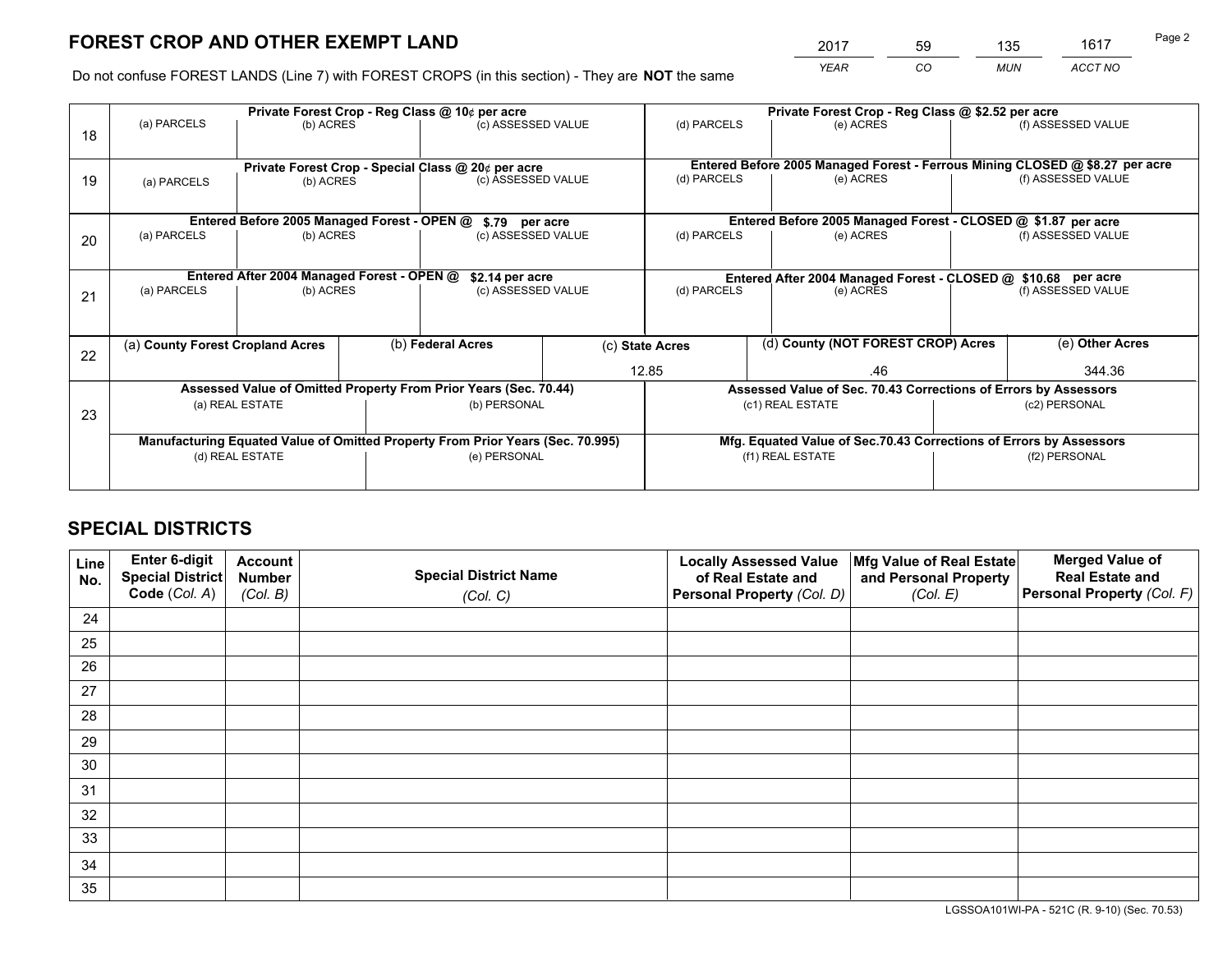|                 |                                                          |                                             |                                                         | <b>YEAR</b>                                                                       | CO<br><b>MUN</b>                                              | ACCT NO                                                                        |
|-----------------|----------------------------------------------------------|---------------------------------------------|---------------------------------------------------------|-----------------------------------------------------------------------------------|---------------------------------------------------------------|--------------------------------------------------------------------------------|
| Line<br>No.     | Enter 6-digit<br><b>School District</b><br>Code (Col. A) | <b>Account</b><br><b>Number</b><br>(Col. B) | <b>School District Name</b><br>(Col. C)                 | <b>Locally Assessed Value</b><br>of Real Estate and<br>Personal Property (Col. D) | Mfg Value of Real Estate<br>and Personal Property<br>(Col. E) | <b>Merged Value of</b><br><b>Real Estate and</b><br>Personal Property (Col. F) |
|                 | A. SCHOOL DISTRICTS (K-8 and K-12)                       |                                             |                                                         |                                                                                   |                                                               |                                                                                |
| 36              | 592605                                                   | 0348                                        | SCH D OF HOWARDS GROVE                                  | 234,397,200                                                                       | 425,000                                                       | 234,822,200                                                                    |
| 37              |                                                          |                                             |                                                         |                                                                                   |                                                               |                                                                                |
| 38              |                                                          |                                             |                                                         |                                                                                   |                                                               |                                                                                |
| 39              |                                                          |                                             |                                                         |                                                                                   |                                                               |                                                                                |
| 40              |                                                          |                                             |                                                         |                                                                                   |                                                               |                                                                                |
| 41<br>42        |                                                          |                                             |                                                         |                                                                                   |                                                               |                                                                                |
| 43              |                                                          |                                             |                                                         |                                                                                   |                                                               |                                                                                |
| 44              |                                                          |                                             |                                                         |                                                                                   |                                                               |                                                                                |
| 45              |                                                          |                                             |                                                         |                                                                                   |                                                               |                                                                                |
| $\overline{46}$ |                                                          |                                             |                                                         |                                                                                   |                                                               |                                                                                |
| 47              |                                                          |                                             |                                                         |                                                                                   |                                                               |                                                                                |
| 48              |                                                          |                                             |                                                         |                                                                                   |                                                               |                                                                                |
| 49              |                                                          |                                             |                                                         |                                                                                   |                                                               |                                                                                |
| 50              |                                                          |                                             | TOTAL ASSESSED VALUE OF SCHOOL DISTRICTS (K-8 and K-12) | 234,397,200                                                                       | 425,000                                                       | 234,822,200                                                                    |
|                 | <b>B.</b><br><b>UNION HIGH SCHOOL DISTRICTS</b>          |                                             |                                                         |                                                                                   |                                                               |                                                                                |
| 51              |                                                          |                                             |                                                         |                                                                                   |                                                               |                                                                                |
| 52              |                                                          |                                             |                                                         |                                                                                   |                                                               |                                                                                |
| 53<br>54        |                                                          |                                             |                                                         |                                                                                   |                                                               |                                                                                |
| 55              |                                                          |                                             | TOTAL ASSESSED VALUE OF UNION HIGH SCHOOLS              |                                                                                   |                                                               |                                                                                |
|                 | C.<br><b>TECHNICAL COLLEGE DISTRICTS</b>                 |                                             |                                                         |                                                                                   |                                                               |                                                                                |
| 56              | 001100                                                   | 0010                                        | LAKESHORE TECHNICAL COLLEGE<br><b>CLEV</b>              | 234,397,200                                                                       | 425,000                                                       | 234,822,200                                                                    |
| 57              |                                                          |                                             |                                                         |                                                                                   |                                                               |                                                                                |
| 58              |                                                          |                                             |                                                         |                                                                                   |                                                               |                                                                                |
| 59              |                                                          |                                             | TOTAL ASSESSED VALUE OF TECHNICAL COLLEGES              | 234,397,200                                                                       | 425,000                                                       | 234,822,200                                                                    |

59

135

 *I hereby certify, to the best of my knowledge and belief, this form is complete and correct.*

**SCHOOL DISTRICTS**

| Print name of preparer | Title                    |                | Date (MM / DD / CCYY) |
|------------------------|--------------------------|----------------|-----------------------|
|                        |                          |                |                       |
| Signature of preparer  | Contact Telephone Number | E-mail address |                       |
|                        | $\sim$                   |                |                       |

Page 3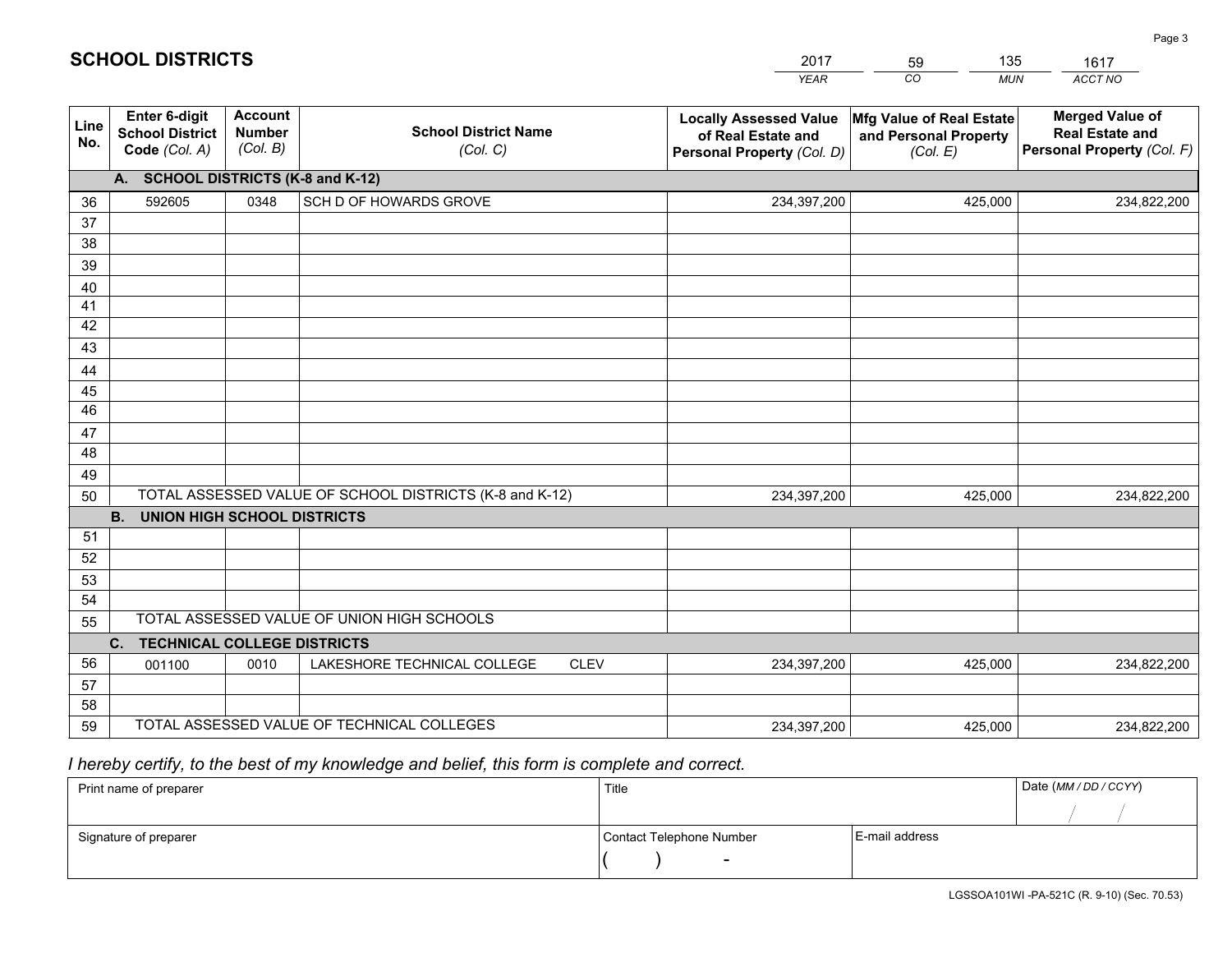## **HIGHLIGHTS**

- 1. Complete the Statement of Assessment after the Board of Review. Reflect any changes made there.
- 2. Use black ink to complete.
- 3. Line 16 must equal Line 50, Col D.
- 4. Line 55 must equal the total of K-8 schools listed on lines 36-49. Do not include K-12 schools in this comparision.
- 5. Line 59, Col. D must equal Line 16.
- 6. Special District, School District and Technical College District values must include both real estate and personal property. Examples of Special districts are: town sanitary districts, public inland lake protection and rehabilitation districts, and metropolitan sewerage districts.
- 7. DO NOT INCLUDE Manufacturing property values.DOR will print these values on the final SOA.
- 8. Accuracy of this form is very important. The values reported directly affect the equalized value DOR calculates for school and special districts.

### **Page 1:**

 If not prefilled, enter the tax year,county and municipal code,municipal type, municipal name and county name on the top of form.

Check the Amended box, if filing an amended / corrected SOA.

 Report the parcel count, acres and assessed value of taxable general property, total parcel count, (real and personal), total acres, and values from final figures set by the Board of Review.

- A. Real Estate land and improvements (buildings, etc.) is reported on lines 1 8, total line 9.
- B. Personal Property is reported on lines 11 14, Column D, total line 15.
- C. To complete this report, use the computer produced summary of the assessment roll that shows these amounts.
- D. Use whole numbers only.
- E. Add each line across and each column down to verify entries.

## **Page 2:**

- A. Report Special Items (not subject to general property tax).
- 1. Private Forest Croplands and Managed Forest Lands are reported on lines 18,19, 20 and 21. Be sure to report assessed values **NOT** taxes.
- 2. You should have copies of the orders of entry, orders of withdrawal, etc., to update your assessment roll.
	- 3. Show hundredths of acres (e.g. 39.75).
- 4. Tax exempt lands are reported on line 22.
- 5. Omitted property and sec. 70.43, Wis. Stats., corrections of errors by assessor are reported on line 23. Report real estate and personal property separately. These should be for **prior years**, not something found on the current assessment roll after the board of review.
- B. Special District (Lines 24-35) Include the value of both real and personal property.
- The Department of Revenue (DOR) preprints much of the information regarding names and codes for schools, special districts,etc. If a district is not listed, enter the name and value only, DOR will enter the proper code.

## **Page 3 School Districts:**

Include the value of both real and personal property.

Report School District (regular, elementary, union high school, and technical college).

- 1. Regular (K-12) and Elementary (K-8) school values are reported on lines 36-49, total on line 50.
- 2. Union High School (UHS) (use only if elementary schools are listed on lines 36-49) are reported on lines 51-54. UHS total value (line 55) must equal to the total **elementary school** values reported on lines 36-49. Do notinclude K-12 schools in this comparison.
- 3. Technical College values are reported on lines 56-58, total on line 59.
- 4. Use the computer summary that shows these amounts to complete this report.

#### **This form is due the second Monday in June. File this report only after your Board of Review is complete.**

 *If you have questions: Return forms to:*

 Email: lgs@wisconsin.gov Wisconsin Department of RevenueCall:  $(608)$  266-2569 or  $(608)$  264-6892 Fax number: (608) 264-6887 PO Box 8971

Local Government Services Section 6-97 Madison WI 53708-8971

**NOTE: Please supply any correction to the name and address.** NOTE: Please supply any correction to the name and address.

HOWARDS GROVE, WI 53083 - 1306 HOWARDS GROVE, WI 53083 - 1306 VILLAGE OF HOWARDS GROVE JO ANN LESSER<br>VILLAGE OF HOWARDS GROVE 913 S WISCONSIN DR 913 S WISCONSIN DR JO ANN LESSER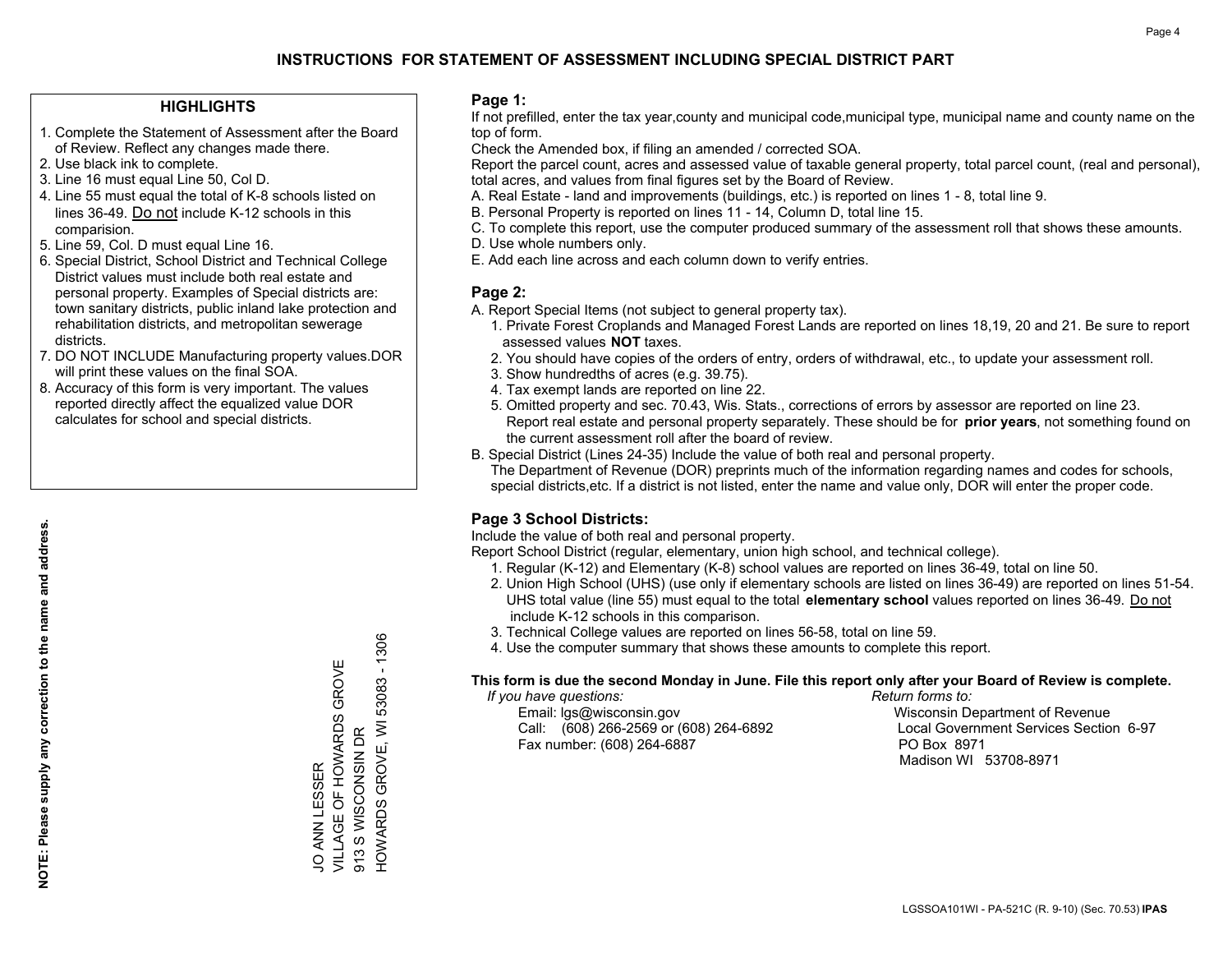**FINAL - EQUATED**

**STATEMENT OF ASSESSMENT FOR 2017** 

| 59  | 141 | 1618    |
|-----|-----|---------|
| CO. | MUN | ACCT NO |

|                | <b>FOR</b>                                                                                                                                                                                   | <b>VILLAGE OF</b><br><b>OF</b>                               | <b>KOHLER</b>            |              | SHEBOYGAN COUNTY                                                     |                                |                                        | WHEN COMPLETING THIS DOCUMENT            |
|----------------|----------------------------------------------------------------------------------------------------------------------------------------------------------------------------------------------|--------------------------------------------------------------|--------------------------|--------------|----------------------------------------------------------------------|--------------------------------|----------------------------------------|------------------------------------------|
|                |                                                                                                                                                                                              | Town - Village - City                                        | <b>Municipality Name</b> |              | <b>County Name</b>                                                   |                                |                                        | DO NOT WRITE OVER X's OR IN SHADED AREAS |
| Line           |                                                                                                                                                                                              | <b>REAL ESTATE</b><br>(See Lines 18 - 22 for                 |                          | PARCEL COUNT | NO. OF ACRES<br><b>WHOLE</b><br>TOTAL LAND IMPROVEMENTS NUMBERS ONLY | <b>VALUE OF</b><br><b>LAND</b> | <b>VALUE OF</b><br><b>IMPROVEMENTS</b> | TOTAL VALUE OF LAND<br>AND IMPROVEMENTS  |
| No.            |                                                                                                                                                                                              | other Real Estate)                                           | Col. A                   | Col. B       | Col. C                                                               | Col. D                         | Col. E                                 | Col. F                                   |
|                |                                                                                                                                                                                              | <b>RESIDENTIAL - Class 1</b>                                 | 892                      | 854          | 315                                                                  | 36,950,500                     | 184,261,500                            | 221,212,000                              |
| 2              |                                                                                                                                                                                              | <b>COMMERCIAL - Class 2</b>                                  | 67                       | 35           | 786                                                                  | 13,293,000                     | 97,927,100                             | 111,220,100                              |
| 3              |                                                                                                                                                                                              | <b>MANUFACTURING - Class 3</b>                               | 6                        | 2            | 376                                                                  | 6,274,500                      | 23,959,900                             | 30,234,400                               |
| 4              |                                                                                                                                                                                              | <b>AGRICULTURAL - Class 4</b>                                | 43                       |              | 1,220                                                                | 209,000                        |                                        | 209,000                                  |
| 5              |                                                                                                                                                                                              | <b>UNDEVELOPED - Class 5</b>                                 | 17                       |              | 40                                                                   | 32,000                         |                                        | 32,000                                   |
| 6              |                                                                                                                                                                                              | AGRICULTURAL FOREST - Class 5m                               | 1                        |              | $\overline{2}$                                                       | 5,000                          |                                        | 5,000                                    |
| $\overline{7}$ |                                                                                                                                                                                              | FOREST LANDS - Class 6                                       | 1                        |              | 9                                                                    | 47,000                         |                                        | 47,000                                   |
| 8              |                                                                                                                                                                                              | OTHER - Class 7                                              | 5                        | 4            | 12                                                                   | 166,500                        | 415,000                                | 581,500                                  |
| 9              |                                                                                                                                                                                              | <b>TOTAL - ALL COLUMNS</b>                                   | 1,032                    | 895          | 2,760                                                                | 56,977,500                     | 306,563,500                            | 363,541,000                              |
| 10             |                                                                                                                                                                                              | NUMBER OF PERSONAL PROPERTY ACCOUNTS IN ROLL                 |                          |              | 120                                                                  | <b>LOCALLY ASSESSED</b>        | <b>MANUFACTURING</b>                   | <b>MERGED</b>                            |
| 11             |                                                                                                                                                                                              | BOATS AND OTHER WATERCRAFT NOT EXEMPT - Code 1               |                          |              |                                                                      | 0                              |                                        | $\Omega$<br>$\mathbf{0}$                 |
| 12             |                                                                                                                                                                                              | MACHINERY, TOOLS AND PATTERNS - Code 2                       |                          |              |                                                                      | 501,900                        | 22,438,700                             | 22,940,600                               |
| 13             |                                                                                                                                                                                              | FURNITURE, FIXTURES AND EQUIPMENT - Code 3                   |                          |              |                                                                      | 15,804,100                     | 7,159,400                              | 22,963,500                               |
| 14             |                                                                                                                                                                                              | ALL OTHER PERSONAL PROPERTY NOT EXEMPT - Codes 4A, 4B, 4C    |                          |              |                                                                      | 1,990,500                      | 777,900                                | 2,768,400                                |
| 15             |                                                                                                                                                                                              | TOTAL OF PERSONAL PROPERTY NOT EXEMPT (Total of Lines 11-14) |                          | 18,296,500   | 30,376,000                                                           | 48,672,500                     |                                        |                                          |
| 16             | AGGREGATE ASSESSED VALUE OF ALL PROPERTY SUBJECT TO THE GENERAL PROPERTY TAX (Total of Lines 9F and 15F)<br>MUST EQUAL TOTAL VALUE OF THE SCHOOL DISTRICTS (K-12 PLUS K-8) - Line 50, Col. F |                                                              |                          |              |                                                                      |                                | 412,213,500                            |                                          |
| 17             | Name of Assessor<br><b>BOARD OF REVIEW</b><br>DATE OF FINAL ADJOURNMENT<br>ASSOCIATED APPRAISAL CONSULTANTS<br>07/31/2017                                                                    |                                                              |                          |              |                                                                      |                                | Telephone #<br>(800) 721-4157          |                                          |

#### REMARKS

The Assessment Ratio to be used in calculating the estimated Fair Market Value on tax bills for this tax district is .947797724<br>This ratio should be used to convert assessed values to "Calculate Equalized Values" in Step 1 Commission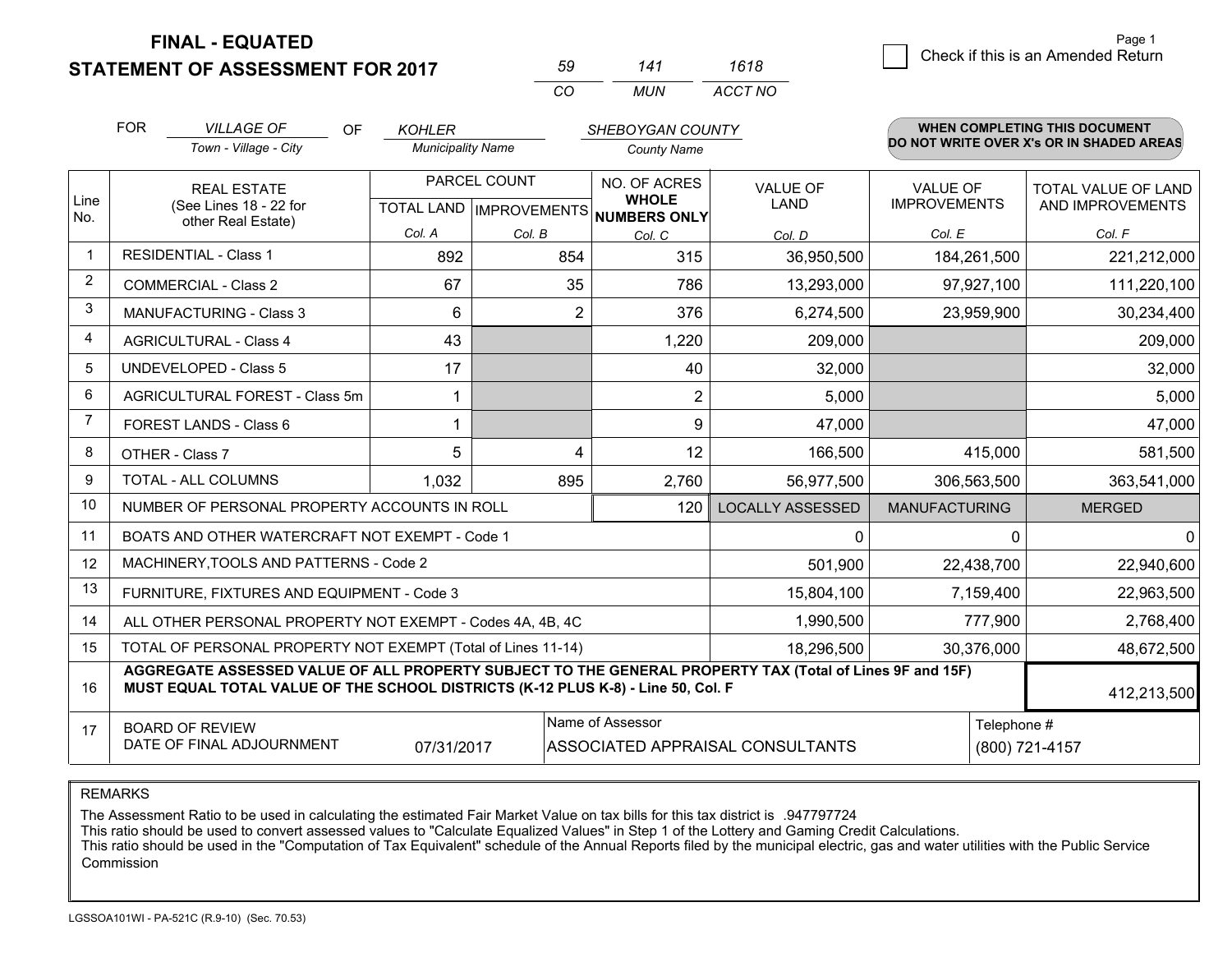*YEAR CO MUN ACCT NO* <sup>2017</sup> <sup>59</sup> <sup>141</sup> <sup>1618</sup>

Do not confuse FOREST LANDS (Line 7) with FOREST CROPS (in this section) - They are **NOT** the same

|    |                                                    |                                             |  | Private Forest Crop - Reg Class @ 10¢ per acre                                 | Private Forest Crop - Reg Class @ \$2.52 per acre |                                                                              |                                                                    |               |                    |  |
|----|----------------------------------------------------|---------------------------------------------|--|--------------------------------------------------------------------------------|---------------------------------------------------|------------------------------------------------------------------------------|--------------------------------------------------------------------|---------------|--------------------|--|
| 18 | (a) PARCELS                                        | (b) ACRES                                   |  | (c) ASSESSED VALUE                                                             |                                                   | (d) PARCELS                                                                  | (e) ACRES                                                          |               | (f) ASSESSED VALUE |  |
|    |                                                    |                                             |  |                                                                                |                                                   |                                                                              |                                                                    |               |                    |  |
|    | Private Forest Crop - Special Class @ 20¢ per acre |                                             |  |                                                                                |                                                   | Entered Before 2005 Managed Forest - Ferrous Mining CLOSED @ \$8.27 per acre |                                                                    |               |                    |  |
| 19 | (a) PARCELS                                        | (b) ACRES                                   |  | (c) ASSESSED VALUE                                                             |                                                   | (d) PARCELS                                                                  | (e) ACRES                                                          |               | (f) ASSESSED VALUE |  |
|    |                                                    |                                             |  |                                                                                |                                                   |                                                                              |                                                                    |               |                    |  |
|    |                                                    | Entered Before 2005 Managed Forest - OPEN @ |  | \$.79 per acre                                                                 |                                                   |                                                                              | Entered Before 2005 Managed Forest - CLOSED @ \$1.87 per acre      |               |                    |  |
| 20 | (a) PARCELS                                        | (b) ACRES                                   |  | (c) ASSESSED VALUE                                                             |                                                   | (d) PARCELS                                                                  | (e) ACRES                                                          |               | (f) ASSESSED VALUE |  |
|    |                                                    |                                             |  |                                                                                |                                                   |                                                                              |                                                                    |               |                    |  |
|    | Entered After 2004 Managed Forest - OPEN @         |                                             |  |                                                                                | \$2.14 per acre                                   |                                                                              | Entered After 2004 Managed Forest - CLOSED @ \$10.68 per acre      |               |                    |  |
| 21 | (a) PARCELS                                        | (b) ACRES                                   |  | (c) ASSESSED VALUE                                                             |                                                   | (d) PARCELS<br>(e) ACRES                                                     |                                                                    |               | (f) ASSESSED VALUE |  |
|    |                                                    |                                             |  |                                                                                |                                                   |                                                                              |                                                                    |               |                    |  |
|    |                                                    |                                             |  |                                                                                |                                                   |                                                                              | (d) County (NOT FOREST CROP) Acres                                 |               |                    |  |
| 22 | (a) County Forest Cropland Acres                   |                                             |  | (b) Federal Acres                                                              |                                                   | (c) State Acres                                                              |                                                                    |               | (e) Other Acres    |  |
|    |                                                    |                                             |  |                                                                                | 159.74<br>.28                                     |                                                                              |                                                                    | 74.15         |                    |  |
|    |                                                    |                                             |  | Assessed Value of Omitted Property From Prior Years (Sec. 70.44)               |                                                   |                                                                              | Assessed Value of Sec. 70.43 Corrections of Errors by Assessors    |               |                    |  |
| 23 |                                                    | (a) REAL ESTATE                             |  | (b) PERSONAL                                                                   |                                                   |                                                                              | (c1) REAL ESTATE                                                   |               | (c2) PERSONAL      |  |
|    |                                                    |                                             |  |                                                                                |                                                   |                                                                              |                                                                    |               |                    |  |
|    |                                                    |                                             |  | Manufacturing Equated Value of Omitted Property From Prior Years (Sec. 70.995) |                                                   |                                                                              | Mfg. Equated Value of Sec.70.43 Corrections of Errors by Assessors |               |                    |  |
|    | (d) REAL ESTATE                                    |                                             |  | (e) PERSONAL                                                                   |                                                   | (f1) REAL ESTATE                                                             |                                                                    | (f2) PERSONAL |                    |  |
|    |                                                    |                                             |  |                                                                                |                                                   |                                                                              |                                                                    |               |                    |  |

## **SPECIAL DISTRICTS**

| Line<br>No. | Enter 6-digit<br><b>Special District</b> | <b>Account</b><br><b>Number</b> | <b>Special District Name</b> | <b>Locally Assessed Value</b><br>of Real Estate and | Mfg Value of Real Estate<br>and Personal Property | <b>Merged Value of</b><br><b>Real Estate and</b> |
|-------------|------------------------------------------|---------------------------------|------------------------------|-----------------------------------------------------|---------------------------------------------------|--------------------------------------------------|
|             | Code (Col. A)                            | (Col. B)                        | (Col. C)                     | Personal Property (Col. D)                          | (Col. E)                                          | Personal Property (Col. F)                       |
| 24          |                                          |                                 |                              |                                                     |                                                   |                                                  |
| 25          |                                          |                                 |                              |                                                     |                                                   |                                                  |
| 26          |                                          |                                 |                              |                                                     |                                                   |                                                  |
| 27          |                                          |                                 |                              |                                                     |                                                   |                                                  |
| 28          |                                          |                                 |                              |                                                     |                                                   |                                                  |
| 29          |                                          |                                 |                              |                                                     |                                                   |                                                  |
| 30          |                                          |                                 |                              |                                                     |                                                   |                                                  |
| 31          |                                          |                                 |                              |                                                     |                                                   |                                                  |
| 32          |                                          |                                 |                              |                                                     |                                                   |                                                  |
| 33          |                                          |                                 |                              |                                                     |                                                   |                                                  |
| 34          |                                          |                                 |                              |                                                     |                                                   |                                                  |
| 35          |                                          |                                 |                              |                                                     |                                                   |                                                  |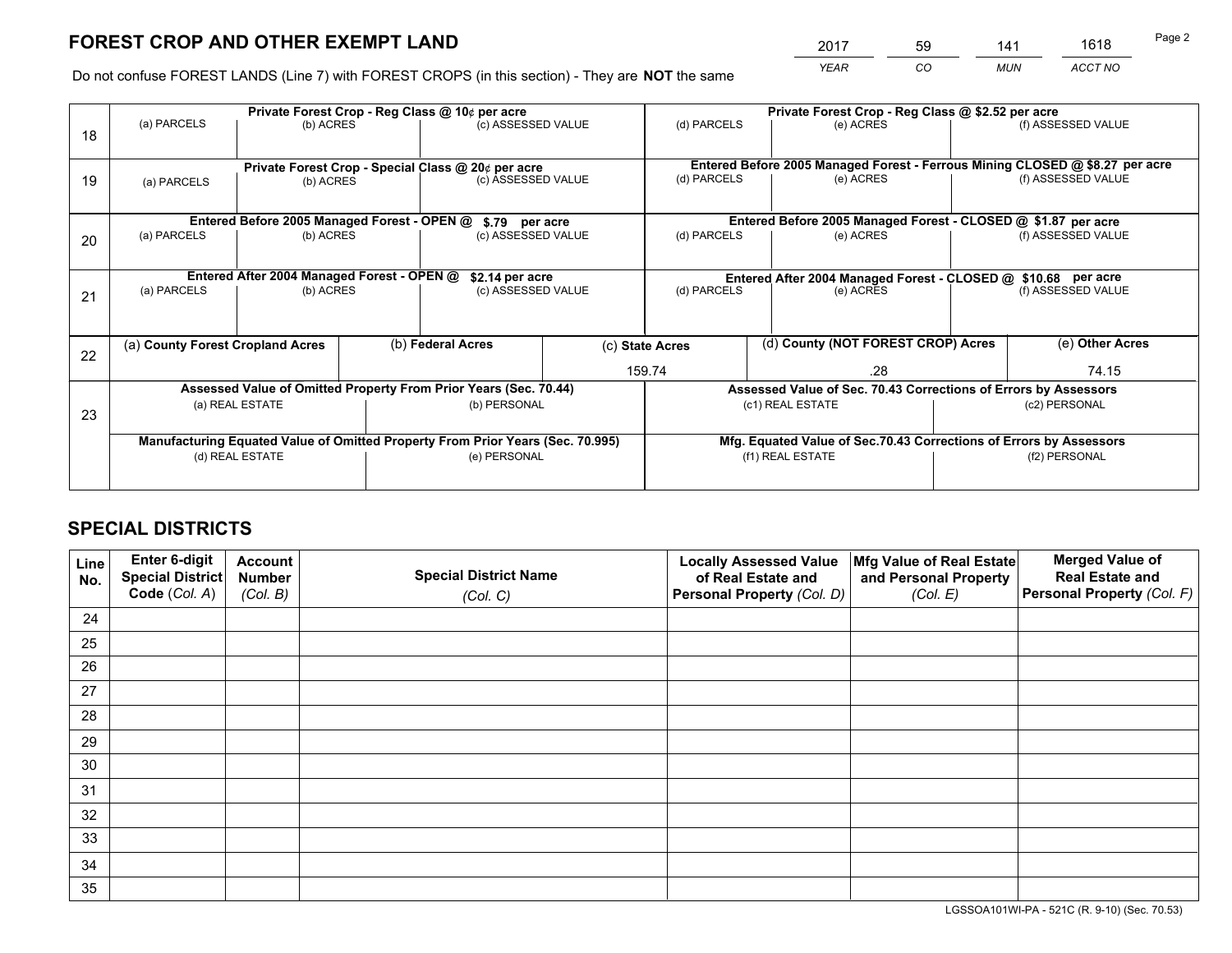|             |                                                                 |                                             |                                                         | <b>YEAR</b>                                                                       | CO<br><b>MUN</b>                                              | ACCT NO                                                                        |
|-------------|-----------------------------------------------------------------|---------------------------------------------|---------------------------------------------------------|-----------------------------------------------------------------------------------|---------------------------------------------------------------|--------------------------------------------------------------------------------|
| Line<br>No. | <b>Enter 6-digit</b><br><b>School District</b><br>Code (Col. A) | <b>Account</b><br><b>Number</b><br>(Col. B) | <b>School District Name</b><br>(Col. C)                 | <b>Locally Assessed Value</b><br>of Real Estate and<br>Personal Property (Col. D) | Mfg Value of Real Estate<br>and Personal Property<br>(Col. E) | <b>Merged Value of</b><br><b>Real Estate and</b><br>Personal Property (Col. F) |
|             | A. SCHOOL DISTRICTS (K-8 and K-12)                              |                                             |                                                         |                                                                                   |                                                               |                                                                                |
| 36          | 592842                                                          | 0349                                        | SCH D OF KOHLER                                         | 351,565,600                                                                       | 60,610,400                                                    | 412,176,000                                                                    |
| 37          | 595271                                                          | 0353                                        | SCH D OF SHEBOYGAN AREA                                 | 200                                                                               |                                                               | 200                                                                            |
| 38          | 595278                                                          | 0354                                        | SCH D OF SHEBOYGAN FALLS                                | 37,300                                                                            |                                                               | 37,300                                                                         |
| 39          |                                                                 |                                             |                                                         |                                                                                   |                                                               |                                                                                |
| 40          |                                                                 |                                             |                                                         |                                                                                   |                                                               |                                                                                |
| 41          |                                                                 |                                             |                                                         |                                                                                   |                                                               |                                                                                |
| 42          |                                                                 |                                             |                                                         |                                                                                   |                                                               |                                                                                |
| 43          |                                                                 |                                             |                                                         |                                                                                   |                                                               |                                                                                |
| 44          |                                                                 |                                             |                                                         |                                                                                   |                                                               |                                                                                |
| 45          |                                                                 |                                             |                                                         |                                                                                   |                                                               |                                                                                |
| 46          |                                                                 |                                             |                                                         |                                                                                   |                                                               |                                                                                |
| 47<br>48    |                                                                 |                                             |                                                         |                                                                                   |                                                               |                                                                                |
|             |                                                                 |                                             |                                                         |                                                                                   |                                                               |                                                                                |
| 49<br>50    |                                                                 |                                             | TOTAL ASSESSED VALUE OF SCHOOL DISTRICTS (K-8 and K-12) | 351,603,100                                                                       | 60,610,400                                                    | 412,213,500                                                                    |
|             | <b>B.</b><br><b>UNION HIGH SCHOOL DISTRICTS</b>                 |                                             |                                                         |                                                                                   |                                                               |                                                                                |
| 51          |                                                                 |                                             |                                                         |                                                                                   |                                                               |                                                                                |
| 52          |                                                                 |                                             |                                                         |                                                                                   |                                                               |                                                                                |
| 53          |                                                                 |                                             |                                                         |                                                                                   |                                                               |                                                                                |
| 54          |                                                                 |                                             |                                                         |                                                                                   |                                                               |                                                                                |
| 55          |                                                                 |                                             | TOTAL ASSESSED VALUE OF UNION HIGH SCHOOLS              |                                                                                   |                                                               |                                                                                |
|             | C.<br><b>TECHNICAL COLLEGE DISTRICTS</b>                        |                                             |                                                         |                                                                                   |                                                               |                                                                                |
| 56          | 001100                                                          | 0010                                        | LAKESHORE TECHNICAL COLLEGE<br><b>CLEV</b>              | 351,603,100                                                                       | 60,610,400                                                    | 412,213,500                                                                    |
| 57          |                                                                 |                                             |                                                         |                                                                                   |                                                               |                                                                                |
| 58          |                                                                 |                                             |                                                         |                                                                                   |                                                               |                                                                                |
| 59          |                                                                 |                                             | TOTAL ASSESSED VALUE OF TECHNICAL COLLEGES              | 351,603,100                                                                       | 60,610,400                                                    | 412,213,500                                                                    |

59

141

1618

 *I hereby certify, to the best of my knowledge and belief, this form is complete and correct.*

**SCHOOL DISTRICTS**

| Print name of preparer | Title                    |                | Date (MM/DD/CCYY) |
|------------------------|--------------------------|----------------|-------------------|
|                        |                          |                |                   |
| Signature of preparer  | Contact Telephone Number | E-mail address |                   |
|                        | $\overline{\phantom{a}}$ |                |                   |

Page 3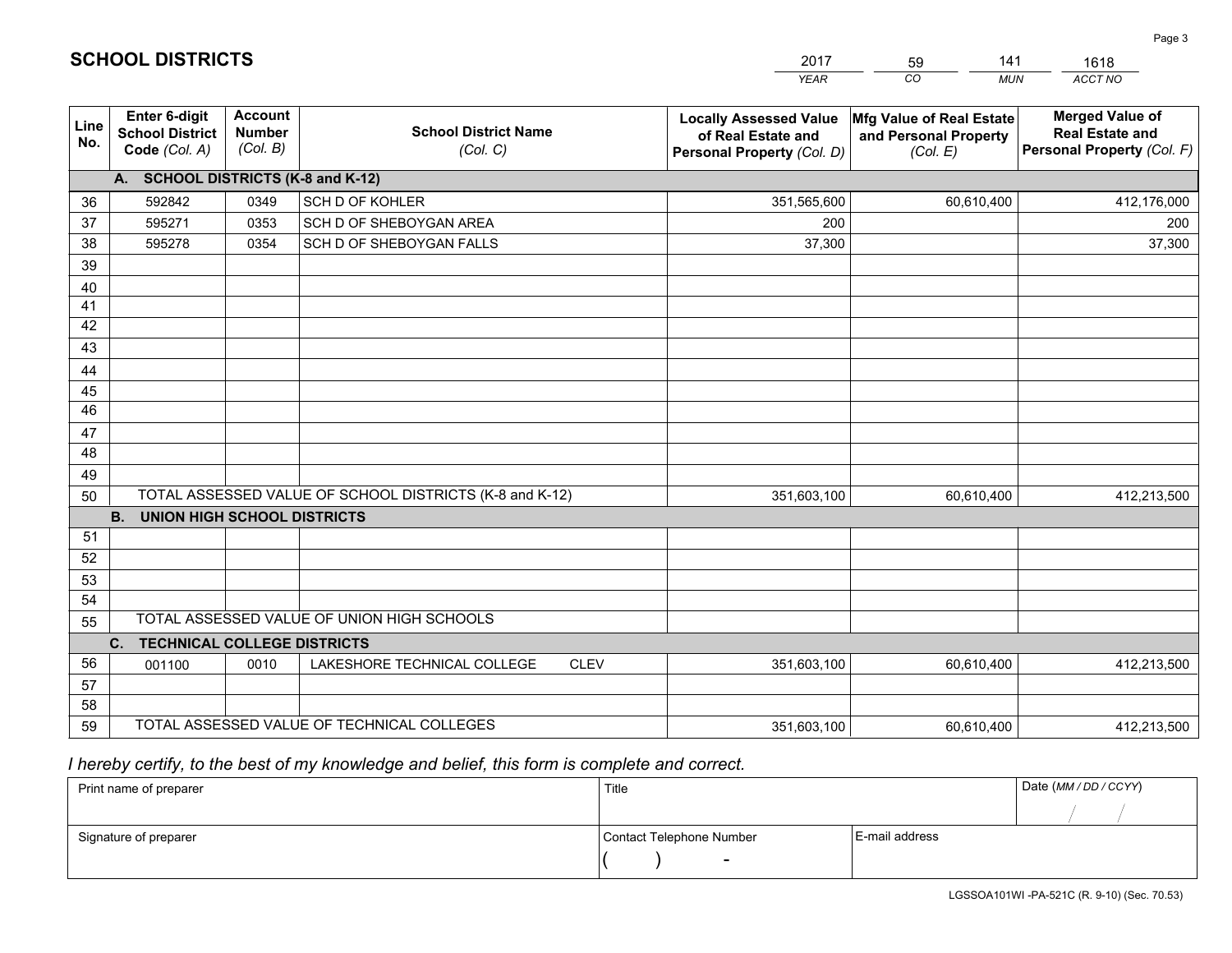## **HIGHLIGHTS**

- 1. Complete the Statement of Assessment after the Board of Review. Reflect any changes made there.
- 2. Use black ink to complete.
- 3. Line 16 must equal Line 50, Col D.
- 4. Line 55 must equal the total of K-8 schools listed on lines 36-49. Do not include K-12 schools in this comparision.
- 5. Line 59, Col. D must equal Line 16.
- 6. Special District, School District and Technical College District values must include both real estate and personal property. Examples of Special districts are: town sanitary districts, public inland lake protection and rehabilitation districts, and metropolitan sewerage districts.
- 7. DO NOT INCLUDE Manufacturing property values.DOR will print these values on the final SOA.
- 8. Accuracy of this form is very important. The values reported directly affect the equalized value DOR calculates for school and special districts.

### **Page 1:**

 If not prefilled, enter the tax year,county and municipal code,municipal type, municipal name and county name on the top of form.

Check the Amended box, if filing an amended / corrected SOA.

 Report the parcel count, acres and assessed value of taxable general property, total parcel count, (real and personal), total acres, and values from final figures set by the Board of Review.

- A. Real Estate land and improvements (buildings, etc.) is reported on lines 1 8, total line 9.
- B. Personal Property is reported on lines 11 14, Column D, total line 15.
- C. To complete this report, use the computer produced summary of the assessment roll that shows these amounts.
- D. Use whole numbers only.
- E. Add each line across and each column down to verify entries.

### **Page 2:**

- A. Report Special Items (not subject to general property tax).
- 1. Private Forest Croplands and Managed Forest Lands are reported on lines 18,19, 20 and 21. Be sure to report assessed values **NOT** taxes.
- 2. You should have copies of the orders of entry, orders of withdrawal, etc., to update your assessment roll.
	- 3. Show hundredths of acres (e.g. 39.75).
- 4. Tax exempt lands are reported on line 22.
- 5. Omitted property and sec. 70.43, Wis. Stats., corrections of errors by assessor are reported on line 23. Report real estate and personal property separately. These should be for **prior years**, not something found on the current assessment roll after the board of review.
- B. Special District (Lines 24-35) Include the value of both real and personal property.
- The Department of Revenue (DOR) preprints much of the information regarding names and codes for schools, special districts,etc. If a district is not listed, enter the name and value only, DOR will enter the proper code.

## **Page 3 School Districts:**

Include the value of both real and personal property.

Report School District (regular, elementary, union high school, and technical college).

- 1. Regular (K-12) and Elementary (K-8) school values are reported on lines 36-49, total on line 50.
- 2. Union High School (UHS) (use only if elementary schools are listed on lines 36-49) are reported on lines 51-54. UHS total value (line 55) must equal to the total **elementary school** values reported on lines 36-49. Do notinclude K-12 schools in this comparison.
- 3. Technical College values are reported on lines 56-58, total on line 59.
- 4. Use the computer summary that shows these amounts to complete this report.

#### **This form is due the second Monday in June. File this report only after your Board of Review is complete.**

 *If you have questions: Return forms to:*

 Email: lgs@wisconsin.gov Wisconsin Department of RevenueCall:  $(608)$  266-2569 or  $(608)$  264-6892 Fax number: (608) 264-6887 PO Box 8971

Local Government Services Section 6-97 Madison WI 53708-8971

 $-1513$ KOHLER, WI 53044 - 1513 VILLAGE OF KOHLER VILLAGE OF KOHLER KOHLER, WI 53044 319 HIGHLAND DR 319 HIGHLAND DR **AURIE LINDOW** LAURIE LINDOW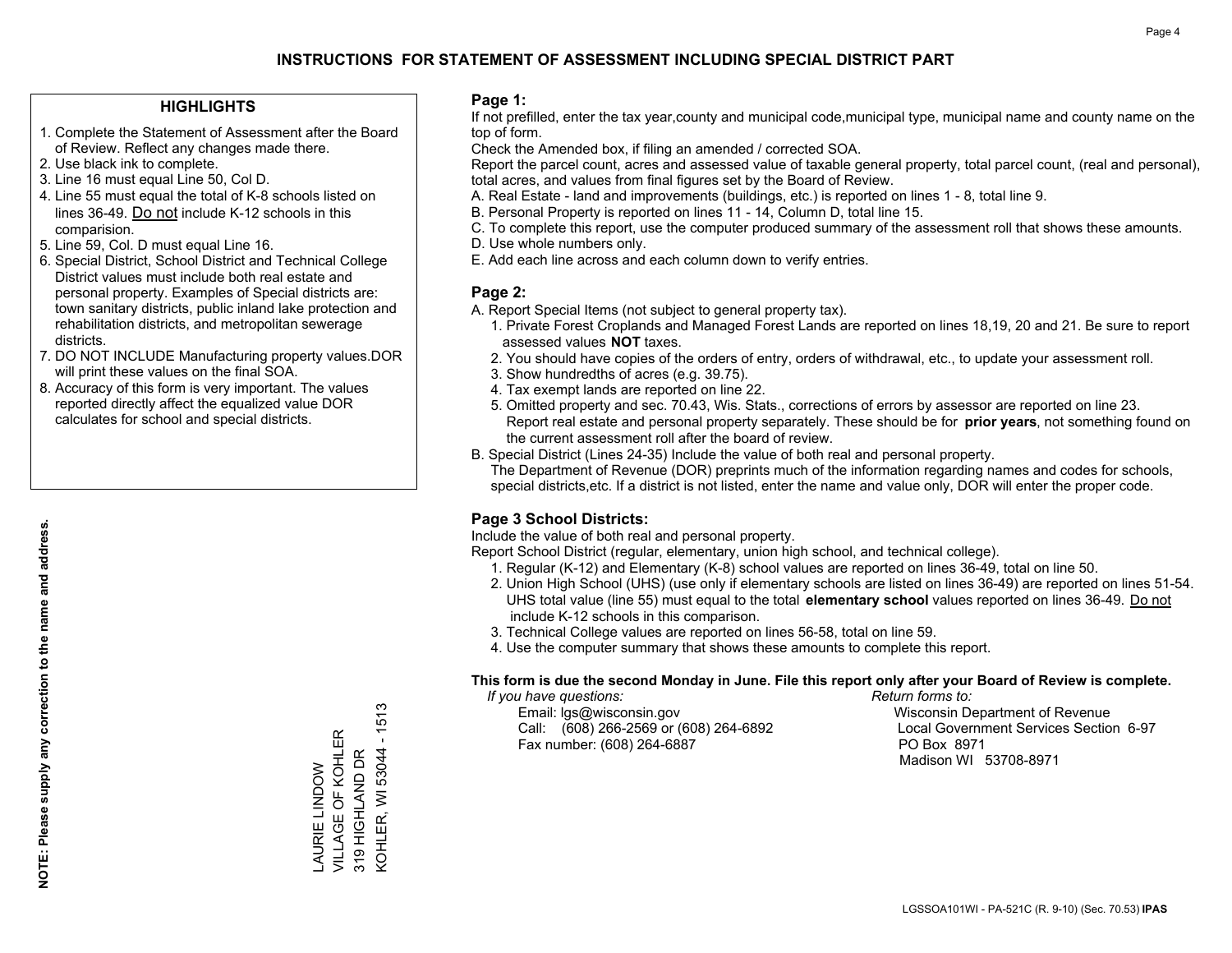**FINAL - EQUATED**

**STATEMENT OF ASSESSMENT FOR 2017** 

| nu       | 165   | 1619    |
|----------|-------|---------|
| $\cdots$ | MI IN | ACCT NO |

|             | <b>FOR</b>                                                                                                                                                                                   | <b>VILLAGE OF</b><br>OF                                      | <b>OOSTBURG</b>          |                                           | <b>SHEBOYGAN COUNTY</b>                      |                         |                                        | <b>WHEN COMPLETING THIS DOCUMENT</b>           |
|-------------|----------------------------------------------------------------------------------------------------------------------------------------------------------------------------------------------|--------------------------------------------------------------|--------------------------|-------------------------------------------|----------------------------------------------|-------------------------|----------------------------------------|------------------------------------------------|
|             |                                                                                                                                                                                              | Town - Village - City                                        | <b>Municipality Name</b> |                                           | <b>County Name</b>                           |                         |                                        | DO NOT WRITE OVER X's OR IN SHADED AREAS       |
| Line<br>No. |                                                                                                                                                                                              | <b>REAL ESTATE</b><br>(See Lines 18 - 22 for                 |                          | PARCEL COUNT<br>TOTAL LAND   IMPROVEMENTS | NO. OF ACRES<br><b>WHOLE</b><br>NUMBERS ONLY | <b>VALUE OF</b><br>LAND | <b>VALUE OF</b><br><b>IMPROVEMENTS</b> | <b>TOTAL VALUE OF LAND</b><br>AND IMPROVEMENTS |
|             |                                                                                                                                                                                              | other Real Estate)                                           | Col. A                   | Col. B                                    | Col. C                                       | Col. D                  | Col. E                                 | Col. F                                         |
| 1           |                                                                                                                                                                                              | <b>RESIDENTIAL - Class 1</b>                                 | 1,122                    | 1,014                                     | 406                                          | 32,621,500              | 125,521,500                            | 158,143,000                                    |
| 2           |                                                                                                                                                                                              | <b>COMMERCIAL - Class 2</b>                                  | 98                       | 80                                        | 112                                          | 3,320,000               | 24,807,600                             | 28,127,600                                     |
| 3           |                                                                                                                                                                                              | MANUFACTURING - Class 3                                      | 7                        | 7                                         | 30                                           | 485,500                 | 10,635,600                             | 11,121,100                                     |
| 4           |                                                                                                                                                                                              | <b>AGRICULTURAL - Class 4</b>                                | 15                       |                                           | 249                                          | 44,400                  |                                        | 44,400                                         |
| 5           |                                                                                                                                                                                              | <b>UNDEVELOPED - Class 5</b>                                 | 12                       |                                           | 14                                           | 18,400                  |                                        | 18,400                                         |
| 6           |                                                                                                                                                                                              | AGRICULTURAL FOREST - Class 5m                               |                          |                                           | 3                                            | 4,400                   |                                        | 4,400                                          |
| 7           |                                                                                                                                                                                              | FOREST LANDS - Class 6                                       | 0                        |                                           | 0                                            | 0                       |                                        | $\mathbf 0$                                    |
| 8           |                                                                                                                                                                                              | OTHER - Class 7                                              | $\Omega$                 | $\Omega$                                  | $\Omega$                                     | $\Omega$                | $\Omega$                               | $\mathbf{0}$                                   |
| 9           |                                                                                                                                                                                              | TOTAL - ALL COLUMNS                                          | 1,255                    | 1,101                                     | 814                                          | 36,494,200              | 160,964,700                            | 197,458,900                                    |
| 10          |                                                                                                                                                                                              | NUMBER OF PERSONAL PROPERTY ACCOUNTS IN ROLL                 |                          |                                           | 111                                          | <b>LOCALLY ASSESSED</b> | <b>MANUFACTURING</b>                   | <b>MERGED</b>                                  |
| 11          |                                                                                                                                                                                              | BOATS AND OTHER WATERCRAFT NOT EXEMPT - Code 1               |                          |                                           |                                              | 0                       | $\Omega$                               | $\mathbf 0$                                    |
| 12          |                                                                                                                                                                                              | MACHINERY, TOOLS AND PATTERNS - Code 2                       |                          |                                           |                                              | 883,500                 | 412,700                                | 1,296,200                                      |
| 13          |                                                                                                                                                                                              | FURNITURE, FIXTURES AND EQUIPMENT - Code 3                   |                          |                                           |                                              | 1,010,600               | 511,400                                | 1,522,000                                      |
| 14          |                                                                                                                                                                                              | ALL OTHER PERSONAL PROPERTY NOT EXEMPT - Codes 4A, 4B, 4C    |                          |                                           |                                              | 302,500                 | 594,500                                | 897,000                                        |
| 15          |                                                                                                                                                                                              | TOTAL OF PERSONAL PROPERTY NOT EXEMPT (Total of Lines 11-14) |                          |                                           |                                              | 2,196,600               | 1,518,600                              | 3,715,200                                      |
| 16          | AGGREGATE ASSESSED VALUE OF ALL PROPERTY SUBJECT TO THE GENERAL PROPERTY TAX (Total of Lines 9F and 15F)<br>MUST EQUAL TOTAL VALUE OF THE SCHOOL DISTRICTS (K-12 PLUS K-8) - Line 50, Col. F |                                                              |                          |                                           |                                              |                         | 201,174,100                            |                                                |
| 17          | Name of Assessor<br>Telephone #<br><b>BOARD OF REVIEW</b><br>DATE OF FINAL ADJOURNMENT<br>05/25/2017<br>ASSOCIATED APPRAISAL CONSULTANTS<br>(800) 721-4157                                   |                                                              |                          |                                           |                                              |                         |                                        |                                                |

REMARKS

The Assessment Ratio to be used in calculating the estimated Fair Market Value on tax bills for this tax district is .980100061<br>This ratio should be used to convert assessed values to "Calculate Equalized Values" in Step 1 Commission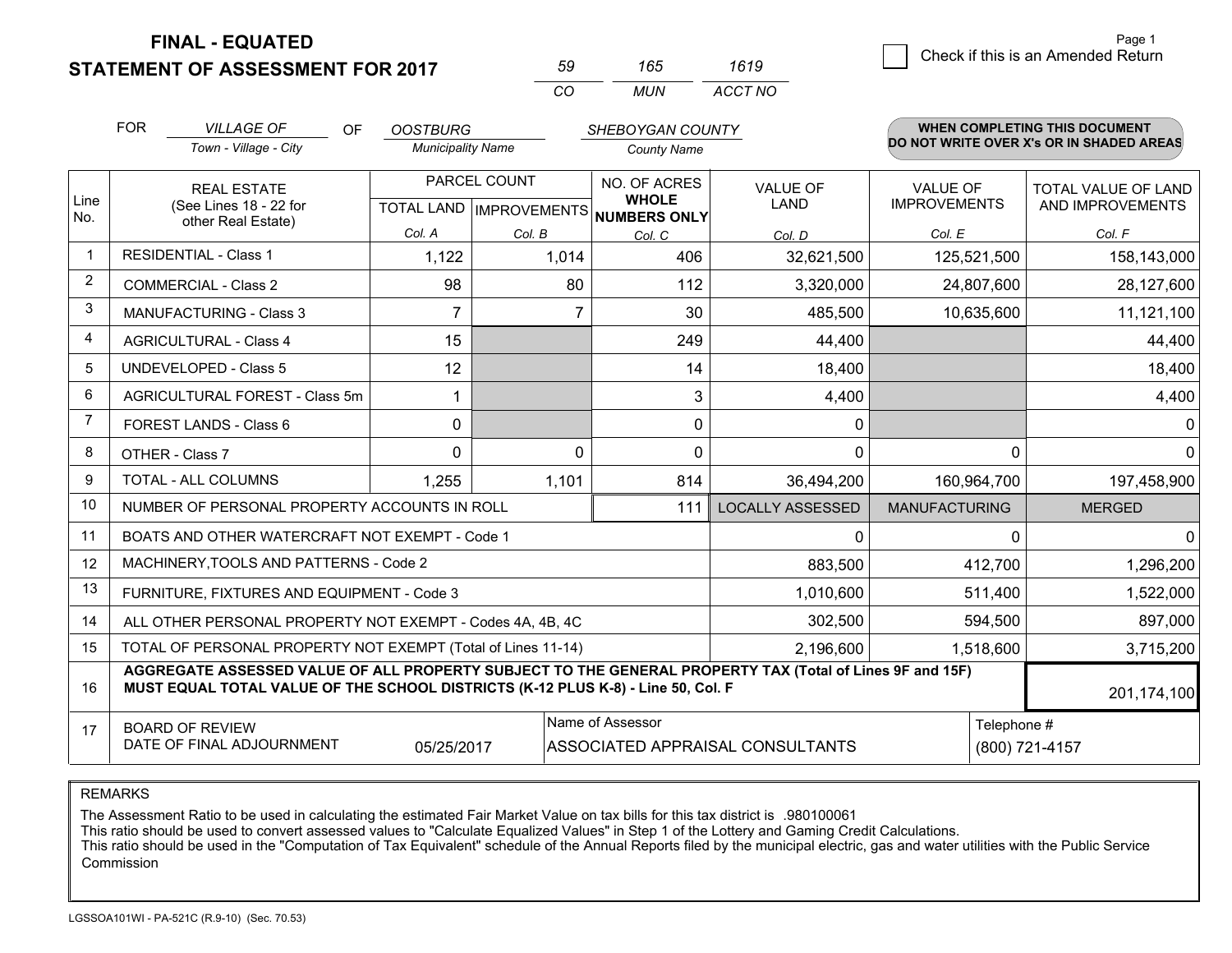*YEAR CO MUN ACCT NO* <sup>2017</sup> <sup>59</sup> <sup>165</sup> <sup>1619</sup>

Do not confuse FOREST LANDS (Line 7) with FOREST CROPS (in this section) - They are **NOT** the same

|    |                                                                                |                                             |                    | Private Forest Crop - Reg Class @ 10¢ per acre                   |             | Private Forest Crop - Reg Class @ \$2.52 per acre             |                                                                              |                    |                    |  |
|----|--------------------------------------------------------------------------------|---------------------------------------------|--------------------|------------------------------------------------------------------|-------------|---------------------------------------------------------------|------------------------------------------------------------------------------|--------------------|--------------------|--|
| 18 | (a) PARCELS                                                                    | (b) ACRES                                   |                    | (c) ASSESSED VALUE                                               |             | (d) PARCELS                                                   | (e) ACRES                                                                    |                    | (f) ASSESSED VALUE |  |
|    | Private Forest Crop - Special Class @ 20¢ per acre                             |                                             |                    |                                                                  |             |                                                               | Entered Before 2005 Managed Forest - Ferrous Mining CLOSED @ \$8.27 per acre |                    |                    |  |
| 19 | (b) ACRES<br>(a) PARCELS                                                       |                                             | (c) ASSESSED VALUE |                                                                  | (d) PARCELS | (e) ACRES                                                     |                                                                              | (f) ASSESSED VALUE |                    |  |
|    |                                                                                | Entered Before 2005 Managed Forest - OPEN @ |                    | \$.79 per acre                                                   |             |                                                               | Entered Before 2005 Managed Forest - CLOSED @ \$1.87 per acre                |                    |                    |  |
| 20 | (a) PARCELS<br>(b) ACRES                                                       |                                             |                    | (c) ASSESSED VALUE                                               |             | (d) PARCELS                                                   | (e) ACRES                                                                    |                    | (f) ASSESSED VALUE |  |
|    |                                                                                | Entered After 2004 Managed Forest - OPEN @  |                    | \$2.14 per acre                                                  |             | Entered After 2004 Managed Forest - CLOSED @ \$10.68 per acre |                                                                              |                    |                    |  |
| 21 | (a) PARCELS                                                                    | (b) ACRES                                   |                    | (c) ASSESSED VALUE                                               |             | (d) PARCELS                                                   | (e) ACRES                                                                    |                    | (f) ASSESSED VALUE |  |
|    | (a) County Forest Cropland Acres                                               |                                             |                    | (b) Federal Acres                                                |             | (d) County (NOT FOREST CROP) Acres<br>(c) State Acres         |                                                                              |                    | (e) Other Acres    |  |
| 22 |                                                                                |                                             |                    |                                                                  |             |                                                               |                                                                              |                    |                    |  |
|    |                                                                                |                                             |                    |                                                                  | .61<br>4.63 |                                                               |                                                                              | 271.37             |                    |  |
|    |                                                                                |                                             |                    | Assessed Value of Omitted Property From Prior Years (Sec. 70.44) |             |                                                               | Assessed Value of Sec. 70.43 Corrections of Errors by Assessors              |                    |                    |  |
| 23 | (a) REAL ESTATE                                                                |                                             |                    | (b) PERSONAL                                                     |             | (c1) REAL ESTATE                                              |                                                                              | (c2) PERSONAL      |                    |  |
|    | Manufacturing Equated Value of Omitted Property From Prior Years (Sec. 70.995) |                                             |                    |                                                                  |             |                                                               | Mfg. Equated Value of Sec.70.43 Corrections of Errors by Assessors           |                    |                    |  |
|    | (d) REAL ESTATE                                                                |                                             |                    | (e) PERSONAL                                                     |             |                                                               | (f1) REAL ESTATE                                                             |                    | (f2) PERSONAL      |  |
|    |                                                                                |                                             |                    |                                                                  |             |                                                               |                                                                              |                    |                    |  |

## **SPECIAL DISTRICTS**

| Line<br>No. | Enter 6-digit<br>Special District<br>Code (Col. A) | <b>Account</b><br><b>Number</b> | <b>Special District Name</b> | <b>Locally Assessed Value</b><br>of Real Estate and | Mfg Value of Real Estate<br>and Personal Property | <b>Merged Value of</b><br><b>Real Estate and</b><br>Personal Property (Col. F) |
|-------------|----------------------------------------------------|---------------------------------|------------------------------|-----------------------------------------------------|---------------------------------------------------|--------------------------------------------------------------------------------|
|             |                                                    | (Col. B)                        | (Col. C)                     | Personal Property (Col. D)                          | (Col. E)                                          |                                                                                |
| 24          |                                                    |                                 |                              |                                                     |                                                   |                                                                                |
| 25          |                                                    |                                 |                              |                                                     |                                                   |                                                                                |
| 26          |                                                    |                                 |                              |                                                     |                                                   |                                                                                |
| 27          |                                                    |                                 |                              |                                                     |                                                   |                                                                                |
| 28          |                                                    |                                 |                              |                                                     |                                                   |                                                                                |
| 29          |                                                    |                                 |                              |                                                     |                                                   |                                                                                |
| 30          |                                                    |                                 |                              |                                                     |                                                   |                                                                                |
| 31          |                                                    |                                 |                              |                                                     |                                                   |                                                                                |
| 32          |                                                    |                                 |                              |                                                     |                                                   |                                                                                |
| 33          |                                                    |                                 |                              |                                                     |                                                   |                                                                                |
| 34          |                                                    |                                 |                              |                                                     |                                                   |                                                                                |
| 35          |                                                    |                                 |                              |                                                     |                                                   |                                                                                |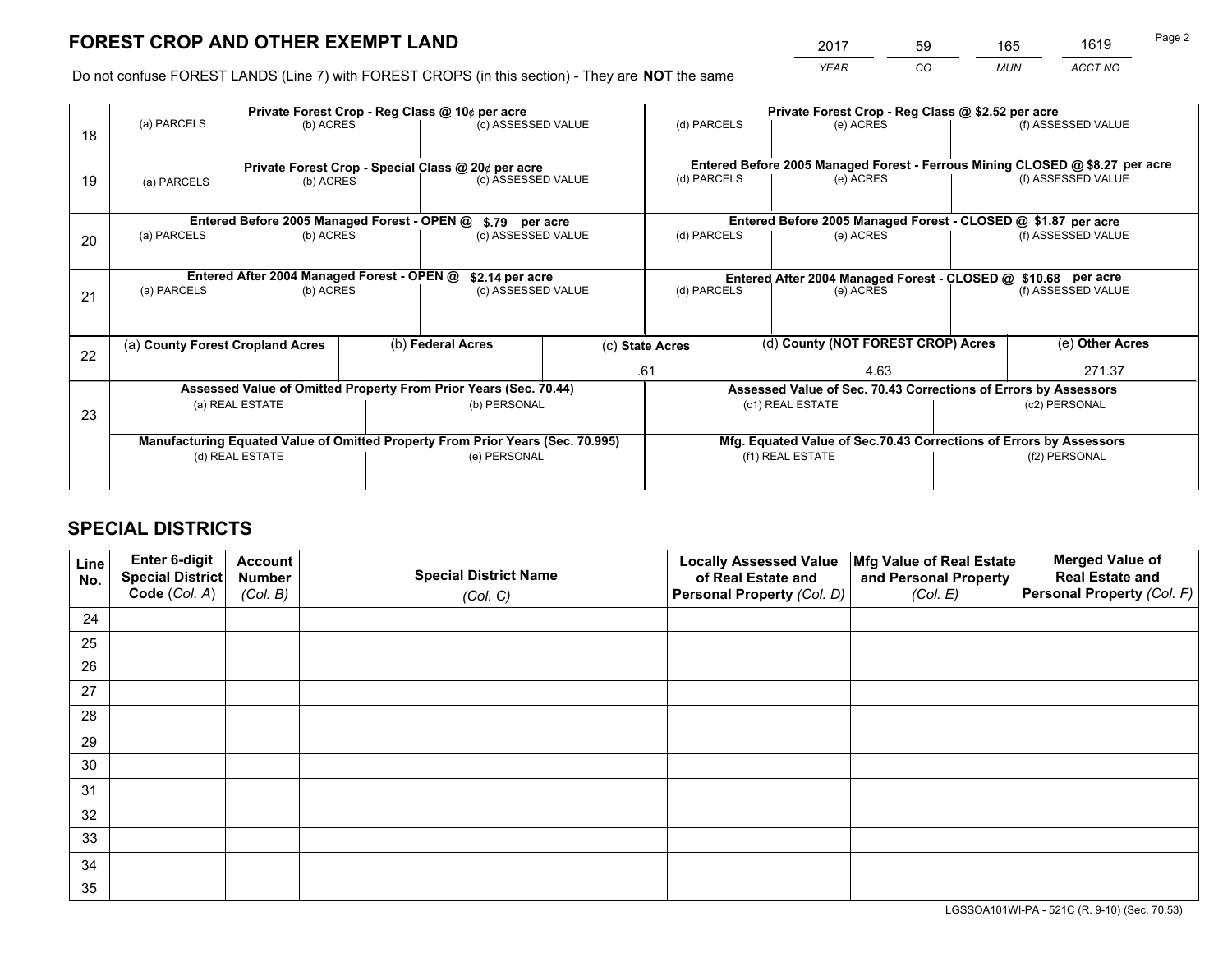|             |                                                                 |                                             |                                                         | <b>YEAR</b>                                                                       | CO<br><b>MUN</b>                                              | ACCT NO                                                                        |
|-------------|-----------------------------------------------------------------|---------------------------------------------|---------------------------------------------------------|-----------------------------------------------------------------------------------|---------------------------------------------------------------|--------------------------------------------------------------------------------|
| Line<br>No. | <b>Enter 6-digit</b><br><b>School District</b><br>Code (Col. A) | <b>Account</b><br><b>Number</b><br>(Col. B) | <b>School District Name</b><br>(Col. C)                 | <b>Locally Assessed Value</b><br>of Real Estate and<br>Personal Property (Col. D) | Mfg Value of Real Estate<br>and Personal Property<br>(Col. E) | <b>Merged Value of</b><br><b>Real Estate and</b><br>Personal Property (Col. F) |
|             | A. SCHOOL DISTRICTS (K-8 and K-12)                              |                                             |                                                         |                                                                                   |                                                               |                                                                                |
| 36          | 594137                                                          | 0350                                        | <b>SCH D OF OOSTBURG</b>                                | 188,534,400                                                                       | 12,639,700                                                    | 201,174,100                                                                    |
| 37          |                                                                 |                                             |                                                         |                                                                                   |                                                               |                                                                                |
| 38          |                                                                 |                                             |                                                         |                                                                                   |                                                               |                                                                                |
| 39          |                                                                 |                                             |                                                         |                                                                                   |                                                               |                                                                                |
| 40          |                                                                 |                                             |                                                         |                                                                                   |                                                               |                                                                                |
| 41<br>42    |                                                                 |                                             |                                                         |                                                                                   |                                                               |                                                                                |
| 43          |                                                                 |                                             |                                                         |                                                                                   |                                                               |                                                                                |
| 44          |                                                                 |                                             |                                                         |                                                                                   |                                                               |                                                                                |
| 45          |                                                                 |                                             |                                                         |                                                                                   |                                                               |                                                                                |
| 46          |                                                                 |                                             |                                                         |                                                                                   |                                                               |                                                                                |
| 47          |                                                                 |                                             |                                                         |                                                                                   |                                                               |                                                                                |
| 48          |                                                                 |                                             |                                                         |                                                                                   |                                                               |                                                                                |
| 49          |                                                                 |                                             |                                                         |                                                                                   |                                                               |                                                                                |
| 50          |                                                                 |                                             | TOTAL ASSESSED VALUE OF SCHOOL DISTRICTS (K-8 and K-12) | 188,534,400                                                                       | 12,639,700                                                    | 201,174,100                                                                    |
|             | <b>B. UNION HIGH SCHOOL DISTRICTS</b>                           |                                             |                                                         |                                                                                   |                                                               |                                                                                |
| 51          |                                                                 |                                             |                                                         |                                                                                   |                                                               |                                                                                |
| 52          |                                                                 |                                             |                                                         |                                                                                   |                                                               |                                                                                |
| 53<br>54    |                                                                 |                                             |                                                         |                                                                                   |                                                               |                                                                                |
| 55          |                                                                 |                                             | TOTAL ASSESSED VALUE OF UNION HIGH SCHOOLS              |                                                                                   |                                                               |                                                                                |
|             | C.<br><b>TECHNICAL COLLEGE DISTRICTS</b>                        |                                             |                                                         |                                                                                   |                                                               |                                                                                |
| 56          | 001100                                                          | 0010                                        | LAKESHORE TECHNICAL COLLEGE<br><b>CLEV</b>              | 188,534,400                                                                       | 12,639,700                                                    | 201,174,100                                                                    |
| 57          |                                                                 |                                             |                                                         |                                                                                   |                                                               |                                                                                |
| 58          |                                                                 |                                             |                                                         |                                                                                   |                                                               |                                                                                |
| 59          |                                                                 |                                             | TOTAL ASSESSED VALUE OF TECHNICAL COLLEGES              | 188,534,400                                                                       | 12,639,700                                                    | 201,174,100                                                                    |

59

165

 *I hereby certify, to the best of my knowledge and belief, this form is complete and correct.*

**SCHOOL DISTRICTS**

| Print name of preparer | Title                    |                | Date (MM / DD / CCYY) |
|------------------------|--------------------------|----------------|-----------------------|
|                        |                          |                |                       |
| Signature of preparer  | Contact Telephone Number | E-mail address |                       |
|                        | $\sim$                   |                |                       |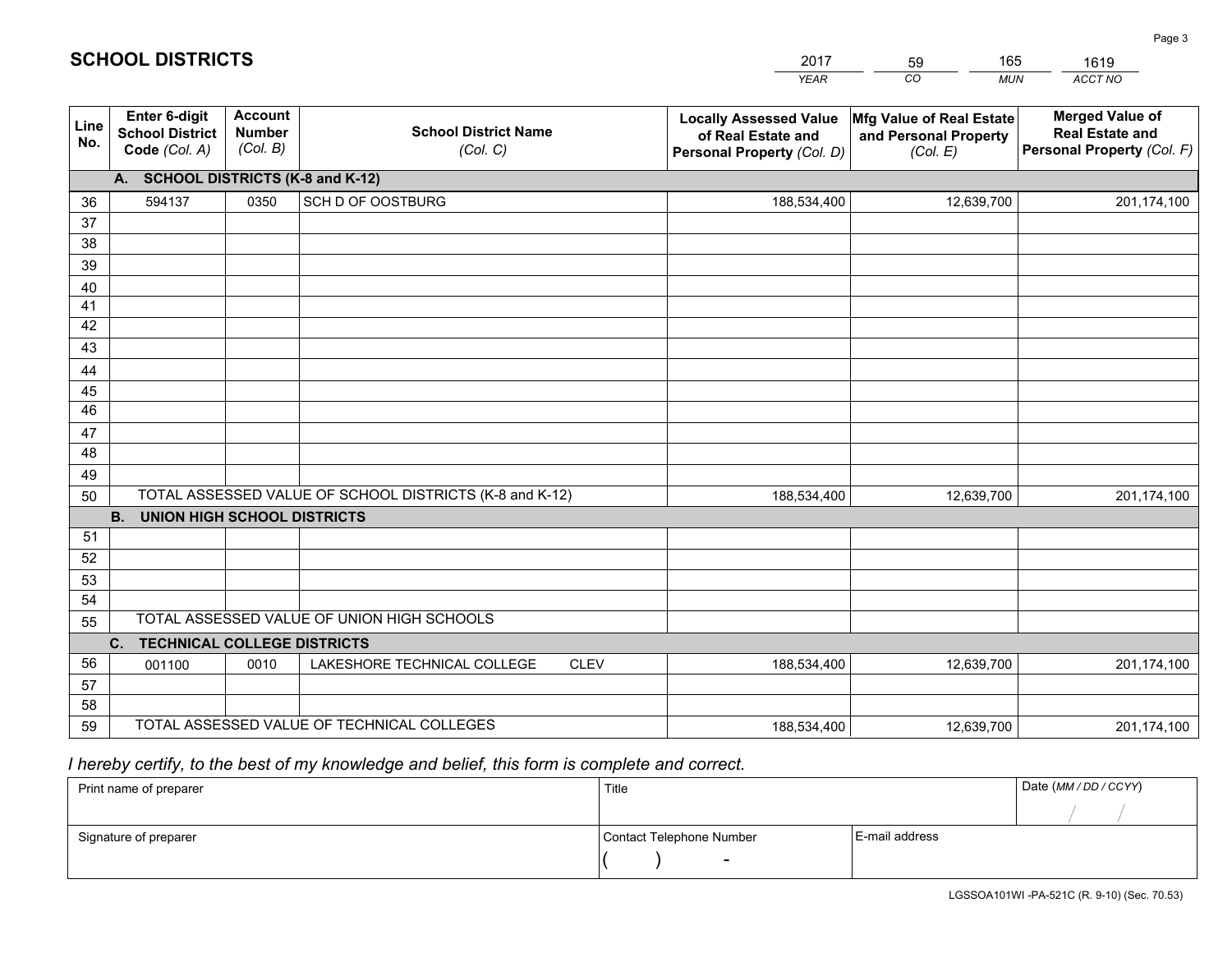## **HIGHLIGHTS**

- 1. Complete the Statement of Assessment after the Board of Review. Reflect any changes made there.
- 2. Use black ink to complete.
- 3. Line 16 must equal Line 50, Col D.
- 4. Line 55 must equal the total of K-8 schools listed on lines 36-49. Do not include K-12 schools in this comparision.
- 5. Line 59, Col. D must equal Line 16.
- 6. Special District, School District and Technical College District values must include both real estate and personal property. Examples of Special districts are: town sanitary districts, public inland lake protection and rehabilitation districts, and metropolitan sewerage districts.
- 7. DO NOT INCLUDE Manufacturing property values.DOR will print these values on the final SOA.

JILL LUDENS

VILLAGE OF OOSTBURG

JILL LUDENS<br>VILLAGE OF OOSTBURG

PO BOX 700227

 $\overline{S}$ 

BOX 700227

OOSTBURG, WI 53070 - 0227

OOSTBURG, WI 53070 - 0227

 8. Accuracy of this form is very important. The values reported directly affect the equalized value DOR calculates for school and special districts.

### **Page 1:**

 If not prefilled, enter the tax year,county and municipal code,municipal type, municipal name and county name on the top of form.

Check the Amended box, if filing an amended / corrected SOA.

 Report the parcel count, acres and assessed value of taxable general property, total parcel count, (real and personal), total acres, and values from final figures set by the Board of Review.

- A. Real Estate land and improvements (buildings, etc.) is reported on lines 1 8, total line 9.
- B. Personal Property is reported on lines 11 14, Column D, total line 15.
- C. To complete this report, use the computer produced summary of the assessment roll that shows these amounts.
- D. Use whole numbers only.
- E. Add each line across and each column down to verify entries.

## **Page 2:**

- A. Report Special Items (not subject to general property tax).
- 1. Private Forest Croplands and Managed Forest Lands are reported on lines 18,19, 20 and 21. Be sure to report assessed values **NOT** taxes.
- 2. You should have copies of the orders of entry, orders of withdrawal, etc., to update your assessment roll.
	- 3. Show hundredths of acres (e.g. 39.75).
- 4. Tax exempt lands are reported on line 22.
- 5. Omitted property and sec. 70.43, Wis. Stats., corrections of errors by assessor are reported on line 23. Report real estate and personal property separately. These should be for **prior years**, not something found on the current assessment roll after the board of review.
- B. Special District (Lines 24-35) Include the value of both real and personal property.
- The Department of Revenue (DOR) preprints much of the information regarding names and codes for schools, special districts,etc. If a district is not listed, enter the name and value only, DOR will enter the proper code.

## **Page 3 School Districts:**

Include the value of both real and personal property.

Report School District (regular, elementary, union high school, and technical college).

- 1. Regular (K-12) and Elementary (K-8) school values are reported on lines 36-49, total on line 50.
- 2. Union High School (UHS) (use only if elementary schools are listed on lines 36-49) are reported on lines 51-54. UHS total value (line 55) must equal to the total **elementary school** values reported on lines 36-49. Do notinclude K-12 schools in this comparison.
- 3. Technical College values are reported on lines 56-58, total on line 59.
- 4. Use the computer summary that shows these amounts to complete this report.

#### **This form is due the second Monday in June. File this report only after your Board of Review is complete.**

 *If you have questions: Return forms to:*

 Email: lgs@wisconsin.gov Wisconsin Department of RevenueCall:  $(608)$  266-2569 or  $(608)$  264-6892 Fax number: (608) 264-6887 PO Box 8971

Local Government Services Section 6-97 Madison WI 53708-8971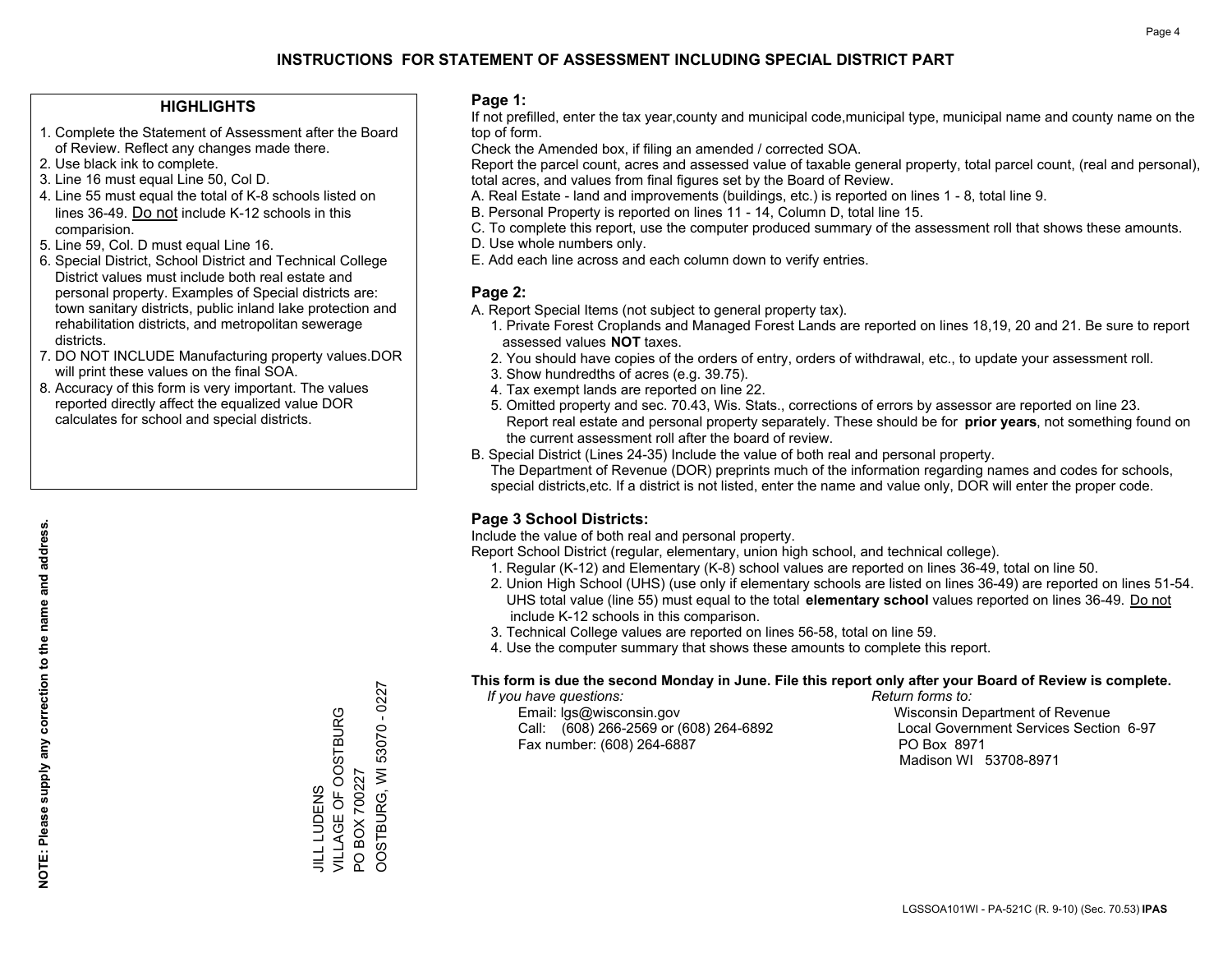**STATEMENT OF ASSESSMENT FOR 2017** 

**FINAL - EQUATED**

| 50 | 176   | 1620    |
|----|-------|---------|
| rη | MI IN | ACCT NO |

|                         | <b>FOR</b><br><b>VILLAGE OF</b><br>OF<br><b>RANDOM LAKE</b>                                                                                                                                  |                                                              | SHEBOYGAN COUNTY         |                |                                          | WHEN COMPLETING THIS DOCUMENT  |                                        |                                          |
|-------------------------|----------------------------------------------------------------------------------------------------------------------------------------------------------------------------------------------|--------------------------------------------------------------|--------------------------|----------------|------------------------------------------|--------------------------------|----------------------------------------|------------------------------------------|
|                         |                                                                                                                                                                                              | Town - Village - City                                        | <b>Municipality Name</b> |                | <b>County Name</b>                       |                                |                                        | DO NOT WRITE OVER X's OR IN SHADED AREAS |
| Line                    |                                                                                                                                                                                              | <b>REAL ESTATE</b><br>(See Lines 18 - 22 for                 |                          | PARCEL COUNT   | NO. OF ACRES<br><b>WHOLE</b>             | <b>VALUE OF</b><br><b>LAND</b> | <b>VALUE OF</b><br><b>IMPROVEMENTS</b> | TOTAL VALUE OF LAND<br>AND IMPROVEMENTS  |
| No.                     |                                                                                                                                                                                              | other Real Estate)                                           |                          |                | TOTAL LAND   IMPROVEMENTS   NUMBERS ONLY |                                |                                        |                                          |
| $\mathbf 1$             |                                                                                                                                                                                              | <b>RESIDENTIAL - Class 1</b>                                 | Col. A                   | Col. B         | Col. C                                   | Col. D                         | Col. E                                 | Col. F                                   |
|                         |                                                                                                                                                                                              |                                                              | 668                      | 584            | 130                                      | 29,063,700                     | 76,161,600                             | 105,225,300                              |
| $\overline{2}$          |                                                                                                                                                                                              | <b>COMMERCIAL - Class 2</b>                                  | 63                       | 54             | 45                                       | 2,804,500                      | 14,604,700                             | 17,409,200                               |
| 3                       |                                                                                                                                                                                              | <b>MANUFACTURING - Class 3</b>                               | 15                       | 13             | 64                                       | 1,141,200                      | 13,748,200                             | 14,889,400                               |
| $\overline{\mathbf{4}}$ |                                                                                                                                                                                              | <b>AGRICULTURAL - Class 4</b>                                | 18                       |                | 222                                      | 26,700                         |                                        | 26,700                                   |
| 5                       |                                                                                                                                                                                              | <b>UNDEVELOPED - Class 5</b>                                 | 14                       |                | 106                                      | 166,300                        |                                        | 166,300                                  |
| 6                       |                                                                                                                                                                                              | AGRICULTURAL FOREST - Class 5m                               | $\overline{7}$           |                | 25                                       | 45,600                         |                                        | 45,600                                   |
| $\overline{7}$          |                                                                                                                                                                                              | FOREST LANDS - Class 6                                       | 0                        |                | $\Omega$                                 | $\Omega$                       |                                        | $\Omega$                                 |
| 8                       |                                                                                                                                                                                              | OTHER - Class 7                                              | 3                        | $\overline{2}$ | 4                                        | 66,000                         | 126,400                                | 192,400                                  |
| 9                       |                                                                                                                                                                                              | TOTAL - ALL COLUMNS                                          | 788                      | 653            | 596                                      | 33,314,000                     | 104,640,900                            | 137,954,900                              |
| 10                      |                                                                                                                                                                                              | NUMBER OF PERSONAL PROPERTY ACCOUNTS IN ROLL                 |                          |                | 77                                       | <b>LOCALLY ASSESSED</b>        | <b>MANUFACTURING</b>                   | <b>MERGED</b>                            |
| 11                      |                                                                                                                                                                                              | BOATS AND OTHER WATERCRAFT NOT EXEMPT - Code 1               |                          |                |                                          | $\Omega$                       | 0                                      | $\Omega$                                 |
| 12                      |                                                                                                                                                                                              | MACHINERY, TOOLS AND PATTERNS - Code 2                       |                          |                |                                          | 1,224,904                      | 1,514,400                              | 2,739,304                                |
| 13                      |                                                                                                                                                                                              | FURNITURE, FIXTURES AND EQUIPMENT - Code 3                   |                          |                |                                          | 652,192                        | 554,000                                | 1,206,192                                |
| 14                      |                                                                                                                                                                                              | ALL OTHER PERSONAL PROPERTY NOT EXEMPT - Codes 4A, 4B, 4C    |                          |                |                                          | 189,050                        | 136,400                                | 325,450                                  |
| 15                      |                                                                                                                                                                                              | TOTAL OF PERSONAL PROPERTY NOT EXEMPT (Total of Lines 11-14) |                          |                |                                          | 2,066,146                      | 2,204,800                              | 4,270,946                                |
| 16                      | AGGREGATE ASSESSED VALUE OF ALL PROPERTY SUBJECT TO THE GENERAL PROPERTY TAX (Total of Lines 9F and 15F)<br>MUST EQUAL TOTAL VALUE OF THE SCHOOL DISTRICTS (K-12 PLUS K-8) - Line 50, Col. F |                                                              |                          |                |                                          |                                | 142,225,846                            |                                          |
| 17                      |                                                                                                                                                                                              | <b>BOARD OF REVIEW</b>                                       |                          |                | Name of Assessor                         |                                | Telephone #                            |                                          |
|                         |                                                                                                                                                                                              | DATE OF FINAL ADJOURNMENT                                    | 05/08/2017               |                | <b>GROTA APPRAISALS LLC</b>              |                                |                                        | (262) 253-1142                           |

REMARKS

The Assessment Ratio to be used in calculating the estimated Fair Market Value on tax bills for this tax district is .97474063

This ratio should be used to convert assessed values to "Calculate Equalized Values" in Step 1 of the Lottery and Gaming Credit Calculations.<br>This ratio should be used in the "Computation of Tax Equivalent" schedule of the Commission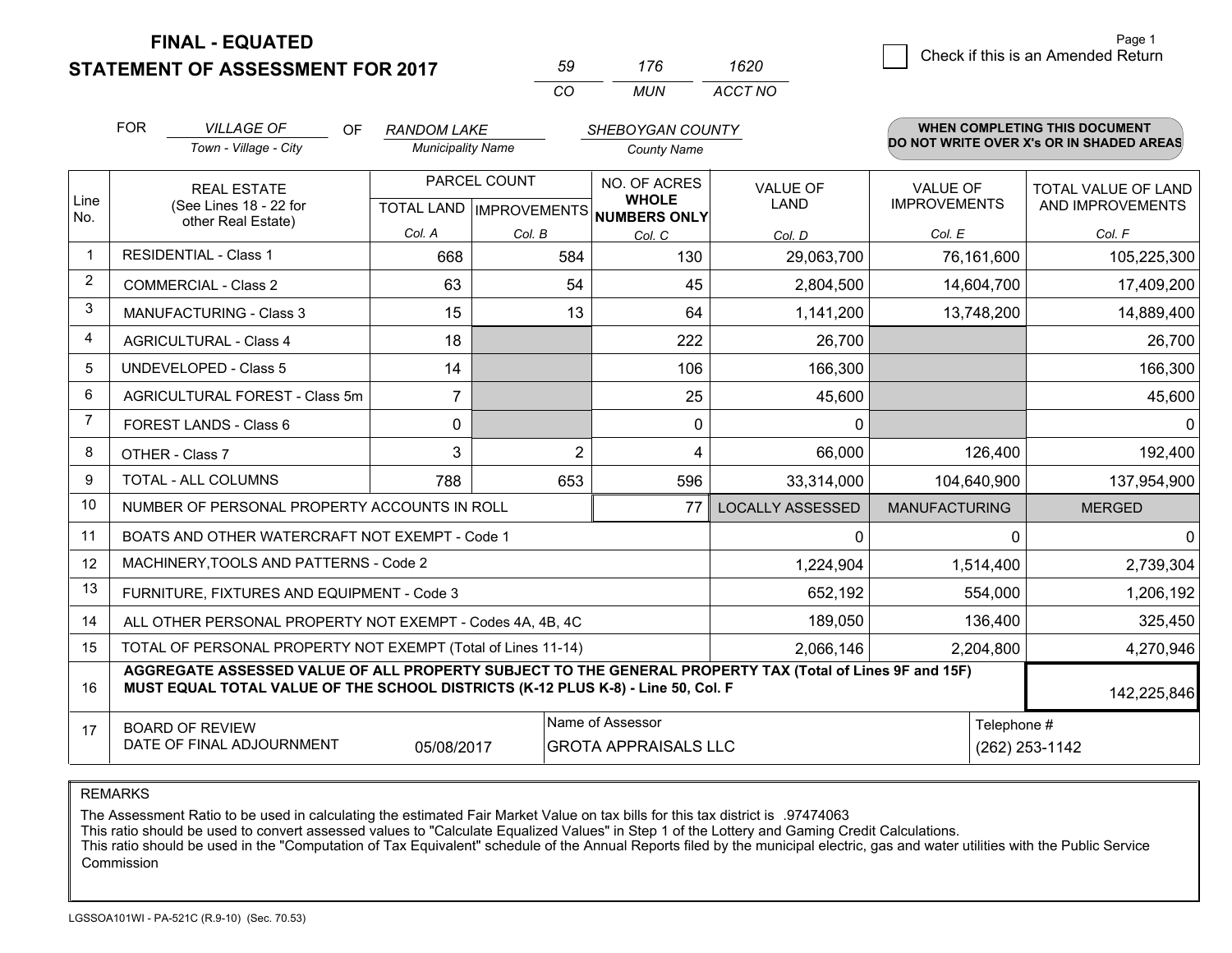*YEAR CO MUN ACCT NO* <sup>2017</sup> <sup>59</sup> <sup>176</sup> <sup>1620</sup>

Do not confuse FOREST LANDS (Line 7) with FOREST CROPS (in this section) - They are **NOT** the same

|    | Private Forest Crop - Reg Class @ 10¢ per acre                                 |                                             |  |                                                                  |      | Private Forest Crop - Reg Class @ \$2.52 per acre             |                                                               |  |                                                                              |  |
|----|--------------------------------------------------------------------------------|---------------------------------------------|--|------------------------------------------------------------------|------|---------------------------------------------------------------|---------------------------------------------------------------|--|------------------------------------------------------------------------------|--|
| 18 | (a) PARCELS                                                                    | (b) ACRES                                   |  | (c) ASSESSED VALUE                                               |      | (d) PARCELS                                                   | (e) ACRES                                                     |  | (f) ASSESSED VALUE                                                           |  |
|    | Private Forest Crop - Special Class @ 20¢ per acre                             |                                             |  |                                                                  |      |                                                               |                                                               |  | Entered Before 2005 Managed Forest - Ferrous Mining CLOSED @ \$8.27 per acre |  |
| 19 | (b) ACRES<br>(a) PARCELS                                                       |                                             |  | (c) ASSESSED VALUE                                               |      | (d) PARCELS                                                   | (e) ACRES                                                     |  | (f) ASSESSED VALUE                                                           |  |
|    |                                                                                | Entered Before 2005 Managed Forest - OPEN @ |  | \$.79 per acre                                                   |      |                                                               | Entered Before 2005 Managed Forest - CLOSED @ \$1.87 per acre |  |                                                                              |  |
|    | (a) PARCELS                                                                    | (b) ACRES                                   |  | (c) ASSESSED VALUE                                               |      | (d) PARCELS                                                   | (e) ACRES                                                     |  | (f) ASSESSED VALUE                                                           |  |
| 20 |                                                                                |                                             |  |                                                                  |      |                                                               |                                                               |  |                                                                              |  |
|    | Entered After 2004 Managed Forest - OPEN @<br>\$2.14 per acre                  |                                             |  |                                                                  |      | Entered After 2004 Managed Forest - CLOSED @ \$10.68 per acre |                                                               |  |                                                                              |  |
| 21 | (a) PARCELS                                                                    | (b) ACRES                                   |  | (c) ASSESSED VALUE                                               |      | (d) PARCELS<br>(e) ACRES                                      |                                                               |  | (f) ASSESSED VALUE                                                           |  |
|    |                                                                                |                                             |  |                                                                  |      |                                                               |                                                               |  |                                                                              |  |
| 22 | (a) County Forest Cropland Acres                                               |                                             |  | (b) Federal Acres                                                |      | (d) County (NOT FOREST CROP) Acres<br>(c) State Acres         |                                                               |  | (e) Other Acres                                                              |  |
|    |                                                                                |                                             |  |                                                                  | 1.19 |                                                               | 1.22                                                          |  | 279.78                                                                       |  |
|    |                                                                                |                                             |  | Assessed Value of Omitted Property From Prior Years (Sec. 70.44) |      |                                                               |                                                               |  | Assessed Value of Sec. 70.43 Corrections of Errors by Assessors              |  |
| 23 |                                                                                | (a) REAL ESTATE                             |  | (b) PERSONAL                                                     |      |                                                               | (c1) REAL ESTATE                                              |  | (c2) PERSONAL                                                                |  |
|    |                                                                                |                                             |  |                                                                  |      |                                                               |                                                               |  |                                                                              |  |
|    | Manufacturing Equated Value of Omitted Property From Prior Years (Sec. 70.995) |                                             |  |                                                                  |      |                                                               |                                                               |  | Mfg. Equated Value of Sec.70.43 Corrections of Errors by Assessors           |  |
|    | (d) REAL ESTATE                                                                |                                             |  | (e) PERSONAL                                                     |      |                                                               | (f1) REAL ESTATE                                              |  | (f2) PERSONAL                                                                |  |
|    |                                                                                |                                             |  |                                                                  |      |                                                               |                                                               |  |                                                                              |  |

## **SPECIAL DISTRICTS**

| Line<br>No. | Enter 6-digit<br><b>Special District</b> | <b>Account</b><br><b>Number</b> | <b>Special District Name</b> | <b>Locally Assessed Value</b><br>of Real Estate and | Mfg Value of Real Estate<br>and Personal Property | <b>Merged Value of</b><br><b>Real Estate and</b> |
|-------------|------------------------------------------|---------------------------------|------------------------------|-----------------------------------------------------|---------------------------------------------------|--------------------------------------------------|
|             | Code (Col. A)                            | (Col. B)                        | (Col. C)                     | Personal Property (Col. D)                          | (Col. E)                                          | Personal Property (Col. F)                       |
| 24          |                                          |                                 |                              |                                                     |                                                   |                                                  |
| 25          |                                          |                                 |                              |                                                     |                                                   |                                                  |
| 26          |                                          |                                 |                              |                                                     |                                                   |                                                  |
| 27          |                                          |                                 |                              |                                                     |                                                   |                                                  |
| 28          |                                          |                                 |                              |                                                     |                                                   |                                                  |
| 29          |                                          |                                 |                              |                                                     |                                                   |                                                  |
| 30          |                                          |                                 |                              |                                                     |                                                   |                                                  |
| 31          |                                          |                                 |                              |                                                     |                                                   |                                                  |
| 32          |                                          |                                 |                              |                                                     |                                                   |                                                  |
| 33          |                                          |                                 |                              |                                                     |                                                   |                                                  |
| 34          |                                          |                                 |                              |                                                     |                                                   |                                                  |
| 35          |                                          |                                 |                              |                                                     |                                                   |                                                  |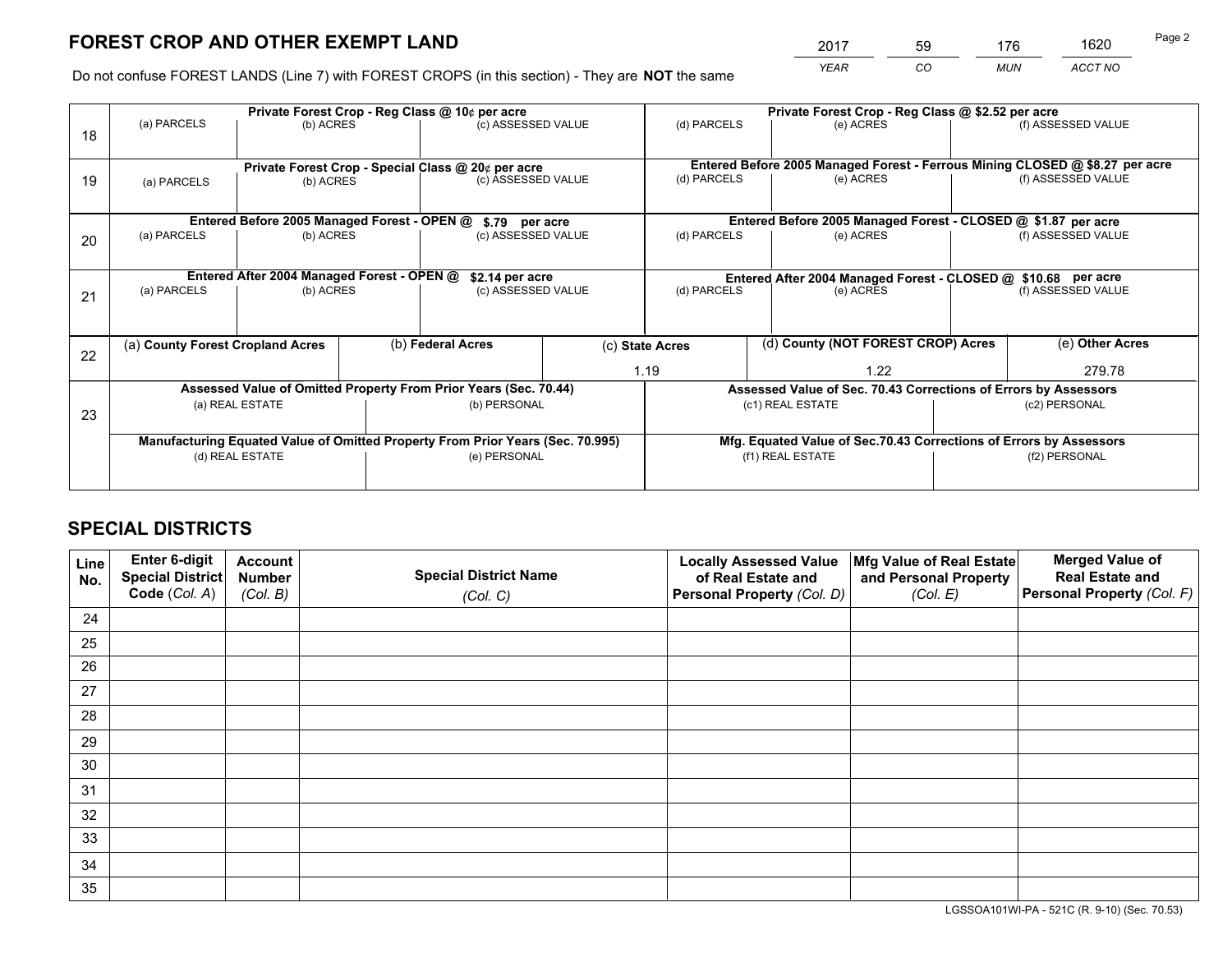|             |                                                                 |                                             |                                                         | <b>YEAR</b>                                                                       | CO<br><b>MUN</b>                                              | <b>ACCT NO</b>                                                                 |
|-------------|-----------------------------------------------------------------|---------------------------------------------|---------------------------------------------------------|-----------------------------------------------------------------------------------|---------------------------------------------------------------|--------------------------------------------------------------------------------|
| Line<br>No. | <b>Enter 6-digit</b><br><b>School District</b><br>Code (Col. A) | <b>Account</b><br><b>Number</b><br>(Col. B) | <b>School District Name</b><br>(Col. C)                 | <b>Locally Assessed Value</b><br>of Real Estate and<br>Personal Property (Col. D) | Mfg Value of Real Estate<br>and Personal Property<br>(Col. E) | <b>Merged Value of</b><br><b>Real Estate and</b><br>Personal Property (Col. F) |
|             | A. SCHOOL DISTRICTS (K-8 and K-12)                              |                                             |                                                         |                                                                                   |                                                               |                                                                                |
| 36          | 594641                                                          | 0352                                        | SCH D OF RANDOM LAKE                                    | 125, 131, 646                                                                     | 17,094,200                                                    | 142,225,846                                                                    |
| 37          |                                                                 |                                             |                                                         |                                                                                   |                                                               |                                                                                |
| 38          |                                                                 |                                             |                                                         |                                                                                   |                                                               |                                                                                |
| 39          |                                                                 |                                             |                                                         |                                                                                   |                                                               |                                                                                |
| 40          |                                                                 |                                             |                                                         |                                                                                   |                                                               |                                                                                |
| 41          |                                                                 |                                             |                                                         |                                                                                   |                                                               |                                                                                |
| 42          |                                                                 |                                             |                                                         |                                                                                   |                                                               |                                                                                |
| 43          |                                                                 |                                             |                                                         |                                                                                   |                                                               |                                                                                |
| 44<br>45    |                                                                 |                                             |                                                         |                                                                                   |                                                               |                                                                                |
| 46          |                                                                 |                                             |                                                         |                                                                                   |                                                               |                                                                                |
| 47          |                                                                 |                                             |                                                         |                                                                                   |                                                               |                                                                                |
| 48          |                                                                 |                                             |                                                         |                                                                                   |                                                               |                                                                                |
| 49          |                                                                 |                                             |                                                         |                                                                                   |                                                               |                                                                                |
| 50          |                                                                 |                                             | TOTAL ASSESSED VALUE OF SCHOOL DISTRICTS (K-8 and K-12) | 125,131,646                                                                       | 17,094,200                                                    | 142,225,846                                                                    |
|             | <b>B.</b><br><b>UNION HIGH SCHOOL DISTRICTS</b>                 |                                             |                                                         |                                                                                   |                                                               |                                                                                |
| 51          |                                                                 |                                             |                                                         |                                                                                   |                                                               |                                                                                |
| 52          |                                                                 |                                             |                                                         |                                                                                   |                                                               |                                                                                |
| 53          |                                                                 |                                             |                                                         |                                                                                   |                                                               |                                                                                |
| 54          |                                                                 |                                             |                                                         |                                                                                   |                                                               |                                                                                |
| 55          |                                                                 |                                             | TOTAL ASSESSED VALUE OF UNION HIGH SCHOOLS              |                                                                                   |                                                               |                                                                                |
|             | C.<br><b>TECHNICAL COLLEGE DISTRICTS</b>                        |                                             |                                                         |                                                                                   |                                                               |                                                                                |
| 56          | 001100                                                          | 0010                                        | LAKESHORE TECHNICAL COLLEGE<br><b>CLEV</b>              | 125,131,646                                                                       | 17,094,200                                                    | 142,225,846                                                                    |
| 57          |                                                                 |                                             |                                                         |                                                                                   |                                                               |                                                                                |
| 58<br>59    |                                                                 |                                             | TOTAL ASSESSED VALUE OF TECHNICAL COLLEGES              |                                                                                   |                                                               |                                                                                |
|             |                                                                 |                                             |                                                         | 125,131,646                                                                       | 17,094,200                                                    | 142,225,846                                                                    |

59

176

 *I hereby certify, to the best of my knowledge and belief, this form is complete and correct.*

**SCHOOL DISTRICTS**

| Print name of preparer | Title                    |                | Date (MM / DD / CCYY) |
|------------------------|--------------------------|----------------|-----------------------|
|                        |                          |                |                       |
| Signature of preparer  | Contact Telephone Number | E-mail address |                       |
|                        | $\sim$                   |                |                       |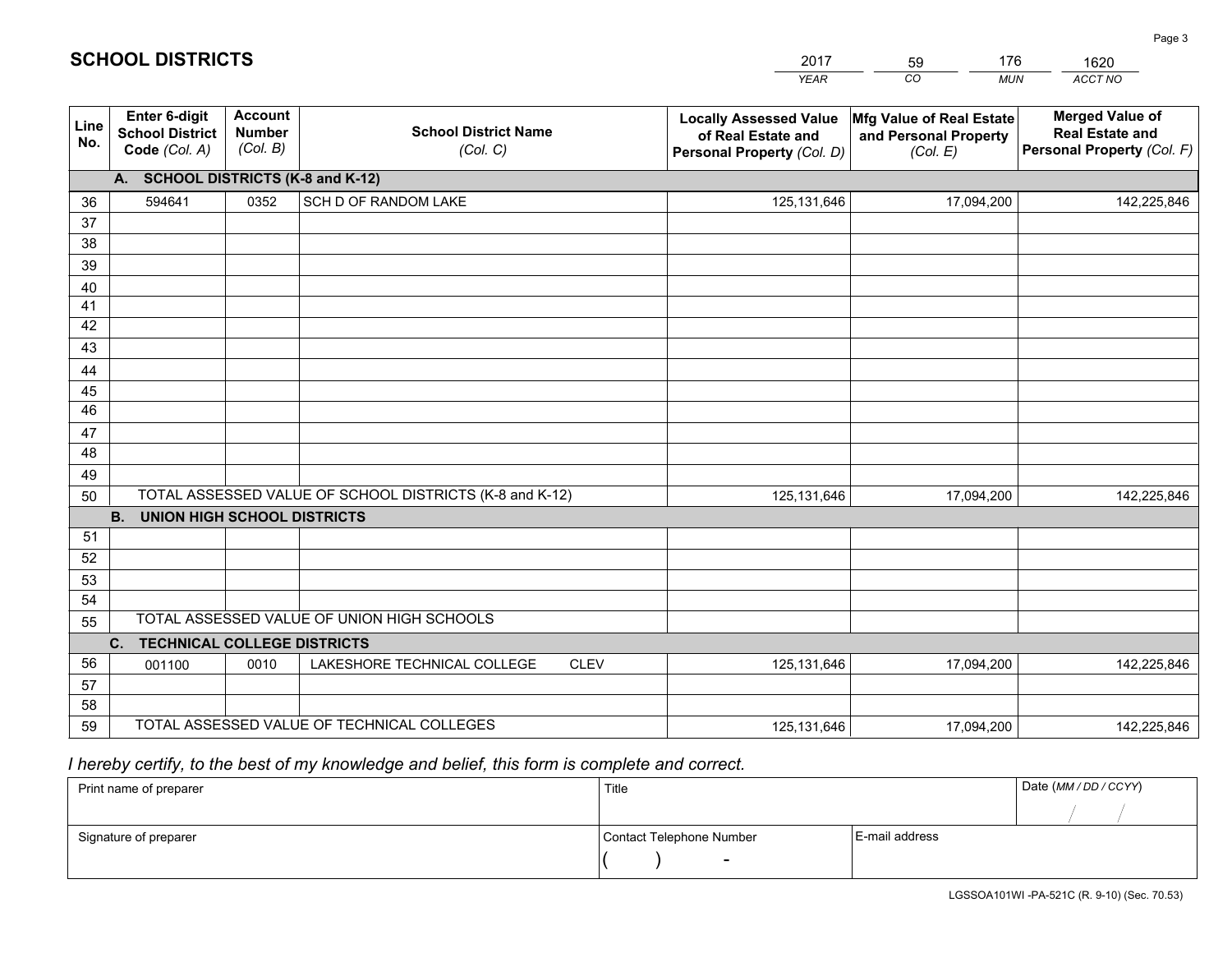## **HIGHLIGHTS**

- 1. Complete the Statement of Assessment after the Board of Review. Reflect any changes made there.
- 2. Use black ink to complete.
- 3. Line 16 must equal Line 50, Col D.
- 4. Line 55 must equal the total of K-8 schools listed on lines 36-49. Do not include K-12 schools in this comparision.
- 5. Line 59, Col. D must equal Line 16.
- 6. Special District, School District and Technical College District values must include both real estate and personal property. Examples of Special districts are: town sanitary districts, public inland lake protection and rehabilitation districts, and metropolitan sewerage districts.
- 7. DO NOT INCLUDE Manufacturing property values.DOR will print these values on the final SOA.
- 8. Accuracy of this form is very important. The values reported directly affect the equalized value DOR calculates for school and special districts.

#### **Page 1:**

 If not prefilled, enter the tax year,county and municipal code,municipal type, municipal name and county name on the top of form.

Check the Amended box, if filing an amended / corrected SOA.

 Report the parcel count, acres and assessed value of taxable general property, total parcel count, (real and personal), total acres, and values from final figures set by the Board of Review.

- A. Real Estate land and improvements (buildings, etc.) is reported on lines 1 8, total line 9.
- B. Personal Property is reported on lines 11 14, Column D, total line 15.
- C. To complete this report, use the computer produced summary of the assessment roll that shows these amounts.
- D. Use whole numbers only.
- E. Add each line across and each column down to verify entries.

## **Page 2:**

- A. Report Special Items (not subject to general property tax).
- 1. Private Forest Croplands and Managed Forest Lands are reported on lines 18,19, 20 and 21. Be sure to report assessed values **NOT** taxes.
- 2. You should have copies of the orders of entry, orders of withdrawal, etc., to update your assessment roll.
	- 3. Show hundredths of acres (e.g. 39.75).
- 4. Tax exempt lands are reported on line 22.
- 5. Omitted property and sec. 70.43, Wis. Stats., corrections of errors by assessor are reported on line 23. Report real estate and personal property separately. These should be for **prior years**, not something found on the current assessment roll after the board of review.
- B. Special District (Lines 24-35) Include the value of both real and personal property.

 The Department of Revenue (DOR) preprints much of the information regarding names and codes for schools, special districts,etc. If a district is not listed, enter the name and value only, DOR will enter the proper code.

## **Page 3 School Districts:**

Include the value of both real and personal property.

Report School District (regular, elementary, union high school, and technical college).

- 1. Regular (K-12) and Elementary (K-8) school values are reported on lines 36-49, total on line 50.
- 2. Union High School (UHS) (use only if elementary schools are listed on lines 36-49) are reported on lines 51-54. UHS total value (line 55) must equal to the total **elementary school** values reported on lines 36-49. Do notinclude K-12 schools in this comparison.
- 3. Technical College values are reported on lines 56-58, total on line 59.
- 4. Use the computer summary that shows these amounts to complete this report.

#### **This form is due the second Monday in June. File this report only after your Board of Review is complete.**

 *If you have questions: Return forms to:*

 Email: lgs@wisconsin.gov Wisconsin Department of RevenueCall:  $(608)$  266-2569 or  $(608)$  264-6892 Fax number: (608) 264-6887 PO Box 8971

Local Government Services Section 6-97 Madison WI 53708-8971

RANDOM LAKE, WI 53075 - 0344 RANDOM LAKE, WI 53075 - 0344 VILLAGE OF RANDOM LAKE VILLAGE OF RANDOM LAKE RITA SCHMID RITA SCHMID PO BOX 344 PO BOX 344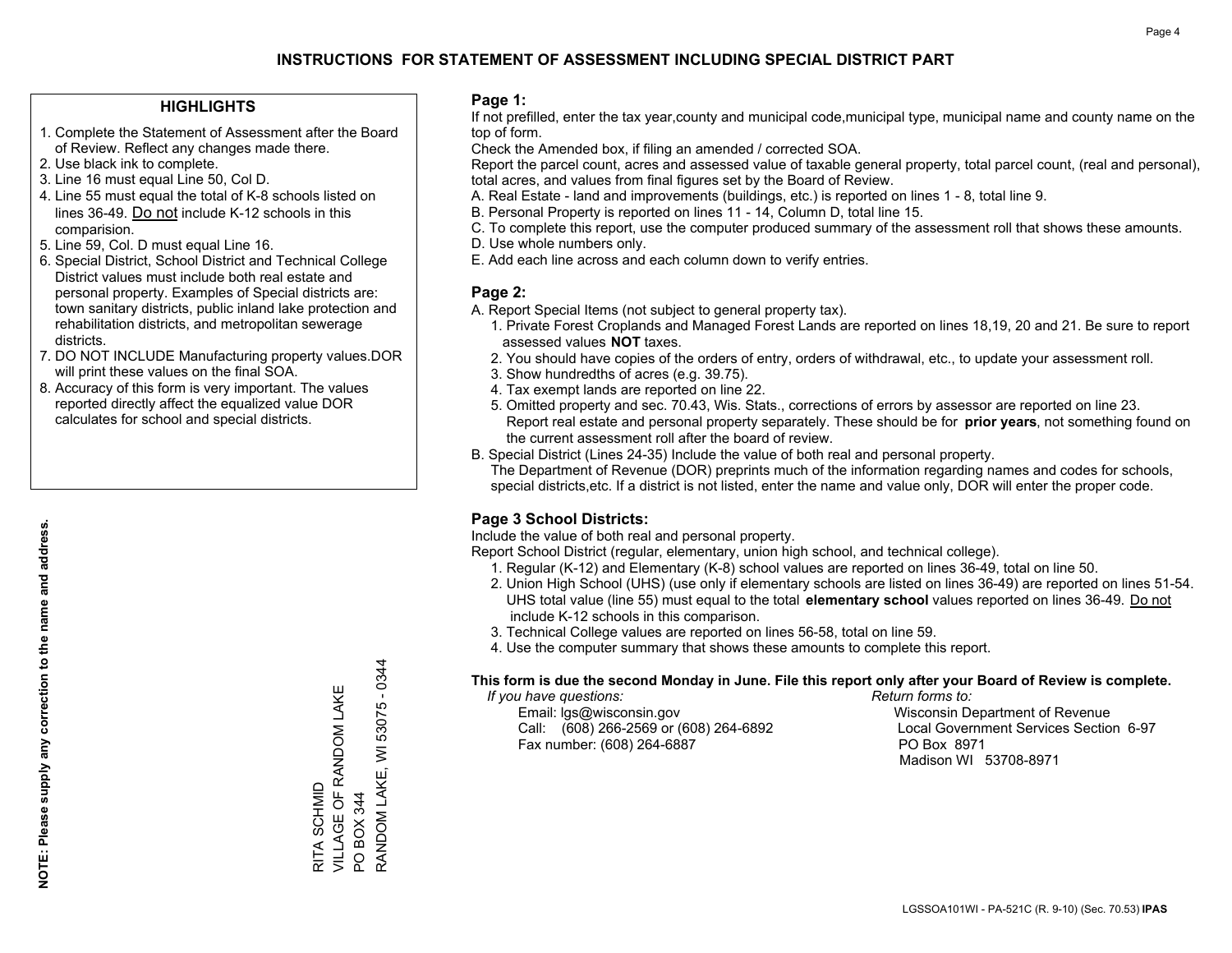**FINAL - EQUATED**

**STATEMENT OF ASSESSMENT FOR 2017** 

| ഹ        | 191 | 1621    |
|----------|-----|---------|
| $\alpha$ | MUN | ACCT NO |

|             | <b>FOR</b>                                                                                                                                                                                   | <b>VILLAGE OF</b><br><b>OF</b>                               | <b>WALDO</b>             |                                                  | <b>SHEBOYGAN COUNTY</b>                      |                         |                                        | <b>WHEN COMPLETING THIS DOCUMENT</b>     |
|-------------|----------------------------------------------------------------------------------------------------------------------------------------------------------------------------------------------|--------------------------------------------------------------|--------------------------|--------------------------------------------------|----------------------------------------------|-------------------------|----------------------------------------|------------------------------------------|
|             |                                                                                                                                                                                              | Town - Village - City                                        | <b>Municipality Name</b> |                                                  | <b>County Name</b>                           |                         |                                        | DO NOT WRITE OVER X's OR IN SHADED AREAS |
| Line<br>No. |                                                                                                                                                                                              | <b>REAL ESTATE</b><br>(See Lines 18 - 22 for                 |                          | PARCEL COUNT<br><b>TOTAL LAND   IMPROVEMENTS</b> | NO. OF ACRES<br><b>WHOLE</b><br>NUMBERS ONLY | VALUE OF<br><b>LAND</b> | <b>VALUE OF</b><br><b>IMPROVEMENTS</b> | TOTAL VALUE OF LAND<br>AND IMPROVEMENTS  |
|             | other Real Estate)                                                                                                                                                                           | Col. A                                                       | Col. B                   | Col. C                                           | Col. D                                       | Col. E                  | Col. F                                 |                                          |
| -1          |                                                                                                                                                                                              | <b>RESIDENTIAL - Class 1</b>                                 | 201                      | 184                                              | 131                                          | 4,990,900               | 19,619,900                             | 24,610,800                               |
| 2           |                                                                                                                                                                                              | <b>COMMERCIAL - Class 2</b>                                  | 30                       | 23                                               | 31                                           | 832,200                 | 4,246,700                              | 5,078,900                                |
| 3           |                                                                                                                                                                                              | <b>MANUFACTURING - Class 3</b>                               |                          |                                                  | 3                                            | 49,300                  | 497,700                                | 547,000                                  |
| 4           |                                                                                                                                                                                              | <b>AGRICULTURAL - Class 4</b>                                | 50                       |                                                  | 272                                          | 51,300                  |                                        | 51,300                                   |
| 5           |                                                                                                                                                                                              | <b>UNDEVELOPED - Class 5</b>                                 | 19                       |                                                  | 45                                           | 65,100                  |                                        | 65,100                                   |
| 6           |                                                                                                                                                                                              | AGRICULTURAL FOREST - Class 5m                               | 3                        |                                                  | 14                                           | 25,400                  |                                        | 25,400                                   |
| 7           |                                                                                                                                                                                              | FOREST LANDS - Class 6                                       |                          |                                                  | $\mathbf{0}$                                 | 1,000                   |                                        | 1,000                                    |
| 8           |                                                                                                                                                                                              | OTHER - Class 7                                              | $\overline{2}$           |                                                  | $\overline{2}$                               | 22,600                  | 10,300                                 | 32,900                                   |
| 9           |                                                                                                                                                                                              | TOTAL - ALL COLUMNS                                          | 307                      | 209                                              | 498                                          | 6,037,800               | 24,374,600                             | 30,412,400                               |
| 10          |                                                                                                                                                                                              | NUMBER OF PERSONAL PROPERTY ACCOUNTS IN ROLL                 |                          |                                                  | 29                                           | <b>LOCALLY ASSESSED</b> | <b>MANUFACTURING</b>                   | <b>MERGED</b>                            |
| 11          |                                                                                                                                                                                              | BOATS AND OTHER WATERCRAFT NOT EXEMPT - Code 1               |                          |                                                  |                                              | $\mathbf{0}$            | 0                                      | 0                                        |
| 12          |                                                                                                                                                                                              | MACHINERY, TOOLS AND PATTERNS - Code 2                       |                          |                                                  |                                              | 144,458                 | 10,000                                 | 154,458                                  |
| 13          |                                                                                                                                                                                              | FURNITURE, FIXTURES AND EQUIPMENT - Code 3                   |                          |                                                  |                                              | 156,374                 | 13,000                                 | 169,374                                  |
| 14          |                                                                                                                                                                                              | ALL OTHER PERSONAL PROPERTY NOT EXEMPT - Codes 4A, 4B, 4C    |                          |                                                  |                                              | 11,416                  | 2,300                                  | 13,716                                   |
| 15          |                                                                                                                                                                                              | TOTAL OF PERSONAL PROPERTY NOT EXEMPT (Total of Lines 11-14) |                          |                                                  |                                              | 312,248                 | 25,300                                 | 337,548                                  |
| 16          | AGGREGATE ASSESSED VALUE OF ALL PROPERTY SUBJECT TO THE GENERAL PROPERTY TAX (Total of Lines 9F and 15F)<br>MUST EQUAL TOTAL VALUE OF THE SCHOOL DISTRICTS (K-12 PLUS K-8) - Line 50, Col. F |                                                              |                          |                                                  |                                              |                         | 30,749,948                             |                                          |
| 17          | Name of Assessor<br>Telephone #<br><b>BOARD OF REVIEW</b><br>DATE OF FINAL ADJOURNMENT<br>06/01/2017<br><b>GROTA APPRAISALS</b><br>(262) 253-1142                                            |                                                              |                          |                                                  |                                              |                         |                                        |                                          |

REMARKS

The Assessment Ratio to be used in calculating the estimated Fair Market Value on tax bills for this tax district is .995883098<br>This ratio should be used to convert assessed values to "Calculate Equalized Values" in Step 1 Commission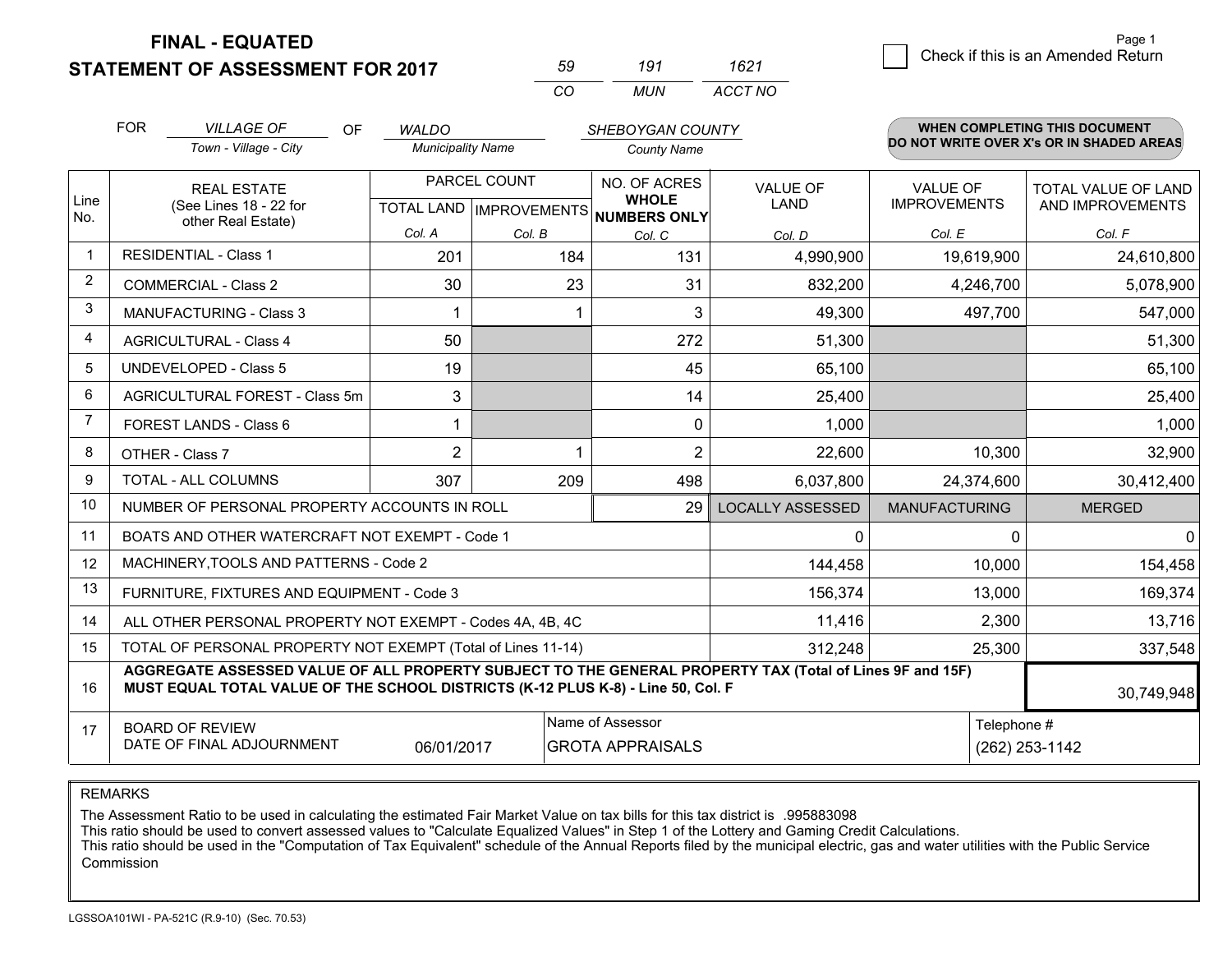*YEAR CO MUN ACCT NO* <sup>2017</sup> <sup>59</sup> <sup>191</sup> <sup>1621</sup>

Do not confuse FOREST LANDS (Line 7) with FOREST CROPS (in this section) - They are **NOT** the same

|    |                                                                                |                                                                 |  | Private Forest Crop - Reg Class @ 10¢ per acre                   |  | Private Forest Crop - Reg Class @ \$2.52 per acre             |                  |  |                                                                              |       |
|----|--------------------------------------------------------------------------------|-----------------------------------------------------------------|--|------------------------------------------------------------------|--|---------------------------------------------------------------|------------------|--|------------------------------------------------------------------------------|-------|
| 18 | (a) PARCELS                                                                    | (b) ACRES                                                       |  | (c) ASSESSED VALUE                                               |  | (d) PARCELS                                                   | (e) ACRES        |  | (f) ASSESSED VALUE                                                           |       |
|    |                                                                                |                                                                 |  |                                                                  |  |                                                               |                  |  | Entered Before 2005 Managed Forest - Ferrous Mining CLOSED @ \$8.27 per acre |       |
| 19 | (a) PARCELS                                                                    | Private Forest Crop - Special Class @ 20¢ per acre<br>(b) ACRES |  | (c) ASSESSED VALUE                                               |  | (d) PARCELS                                                   | (e) ACRES        |  | (f) ASSESSED VALUE                                                           |       |
|    |                                                                                | Entered Before 2005 Managed Forest - OPEN @                     |  | \$.79 per acre                                                   |  |                                                               |                  |  | Entered Before 2005 Managed Forest - CLOSED @ \$1.87 per acre                |       |
|    | (a) PARCELS                                                                    | (b) ACRES                                                       |  | (c) ASSESSED VALUE                                               |  | (d) PARCELS                                                   | (e) ACRES        |  | (f) ASSESSED VALUE                                                           |       |
| 20 |                                                                                |                                                                 |  |                                                                  |  |                                                               |                  |  |                                                                              |       |
|    |                                                                                | Entered After 2004 Managed Forest - OPEN @                      |  | \$2.14 per acre                                                  |  | Entered After 2004 Managed Forest - CLOSED @ \$10.68 per acre |                  |  |                                                                              |       |
| 21 | (a) PARCELS                                                                    | (b) ACRES                                                       |  | (c) ASSESSED VALUE                                               |  | (d) PARCELS<br>(e) ACRES                                      |                  |  | (f) ASSESSED VALUE                                                           |       |
|    |                                                                                |                                                                 |  |                                                                  |  |                                                               |                  |  |                                                                              |       |
| 22 | (a) County Forest Cropland Acres                                               |                                                                 |  | (b) Federal Acres                                                |  | (d) County (NOT FOREST CROP) Acres<br>(c) State Acres         |                  |  | (e) Other Acres                                                              |       |
|    |                                                                                |                                                                 |  |                                                                  |  | 1.67<br>16.05                                                 |                  |  |                                                                              | 74.13 |
|    |                                                                                |                                                                 |  | Assessed Value of Omitted Property From Prior Years (Sec. 70.44) |  |                                                               |                  |  | Assessed Value of Sec. 70.43 Corrections of Errors by Assessors              |       |
| 23 |                                                                                | (a) REAL ESTATE                                                 |  | (b) PERSONAL                                                     |  |                                                               | (c1) REAL ESTATE |  | (c2) PERSONAL                                                                |       |
|    |                                                                                |                                                                 |  |                                                                  |  |                                                               |                  |  |                                                                              |       |
|    | Manufacturing Equated Value of Omitted Property From Prior Years (Sec. 70.995) |                                                                 |  |                                                                  |  |                                                               |                  |  | Mfg. Equated Value of Sec.70.43 Corrections of Errors by Assessors           |       |
|    |                                                                                | (d) REAL ESTATE                                                 |  | (e) PERSONAL                                                     |  |                                                               | (f1) REAL ESTATE |  | (f2) PERSONAL                                                                |       |
|    |                                                                                |                                                                 |  |                                                                  |  |                                                               |                  |  |                                                                              |       |

## **SPECIAL DISTRICTS**

| Line<br>No. | Enter 6-digit<br><b>Special District</b> | <b>Account</b><br><b>Number</b> | <b>Special District Name</b> | <b>Locally Assessed Value</b><br>of Real Estate and | Mfg Value of Real Estate<br>and Personal Property | <b>Merged Value of</b><br><b>Real Estate and</b> |
|-------------|------------------------------------------|---------------------------------|------------------------------|-----------------------------------------------------|---------------------------------------------------|--------------------------------------------------|
|             | Code (Col. A)                            | (Col. B)                        | (Col. C)                     | Personal Property (Col. D)                          | (Col. E)                                          | Personal Property (Col. F)                       |
| 24          |                                          |                                 |                              |                                                     |                                                   |                                                  |
| 25          |                                          |                                 |                              |                                                     |                                                   |                                                  |
| 26          |                                          |                                 |                              |                                                     |                                                   |                                                  |
| 27          |                                          |                                 |                              |                                                     |                                                   |                                                  |
| 28          |                                          |                                 |                              |                                                     |                                                   |                                                  |
| 29          |                                          |                                 |                              |                                                     |                                                   |                                                  |
| 30          |                                          |                                 |                              |                                                     |                                                   |                                                  |
| 31          |                                          |                                 |                              |                                                     |                                                   |                                                  |
| 32          |                                          |                                 |                              |                                                     |                                                   |                                                  |
| 33          |                                          |                                 |                              |                                                     |                                                   |                                                  |
| 34          |                                          |                                 |                              |                                                     |                                                   |                                                  |
| 35          |                                          |                                 |                              |                                                     |                                                   |                                                  |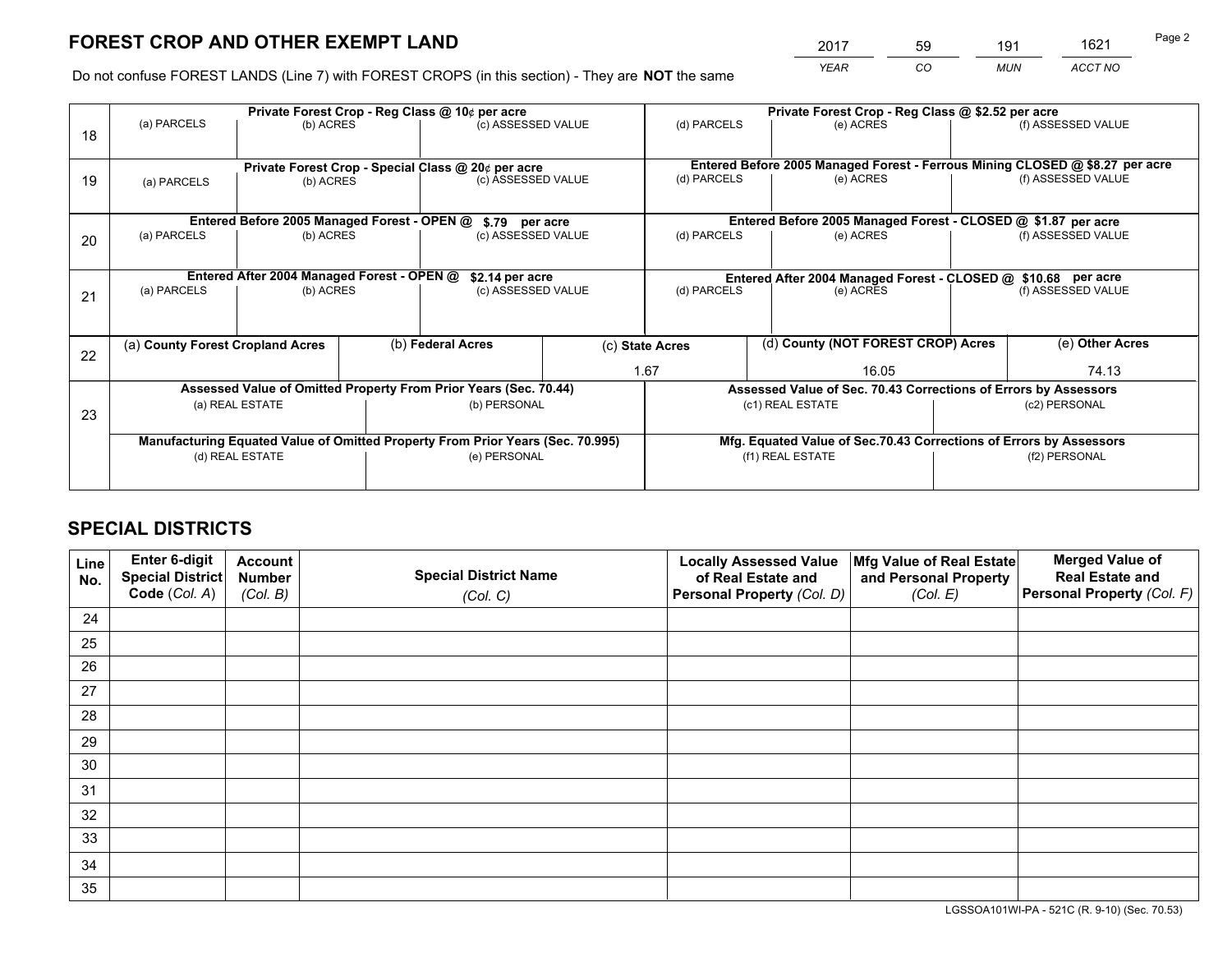|             |                                                                 |                                             |                                                         | <b>YEAR</b>                                                                       | CO<br><b>MUN</b>                                              | ACCT NO                                                                        |
|-------------|-----------------------------------------------------------------|---------------------------------------------|---------------------------------------------------------|-----------------------------------------------------------------------------------|---------------------------------------------------------------|--------------------------------------------------------------------------------|
| Line<br>No. | <b>Enter 6-digit</b><br><b>School District</b><br>Code (Col. A) | <b>Account</b><br><b>Number</b><br>(Col. B) | <b>School District Name</b><br>(Col. C)                 | <b>Locally Assessed Value</b><br>of Real Estate and<br>Personal Property (Col. D) | Mfg Value of Real Estate<br>and Personal Property<br>(Col. E) | <b>Merged Value of</b><br><b>Real Estate and</b><br>Personal Property (Col. F) |
|             | A. SCHOOL DISTRICTS (K-8 and K-12)                              |                                             |                                                         |                                                                                   |                                                               |                                                                                |
| 36          | 595278                                                          | 0354                                        | SCH D OF SHEBOYGAN FALLS                                | 30,177,648                                                                        | 572,300                                                       | 30,749,948                                                                     |
| 37          |                                                                 |                                             |                                                         |                                                                                   |                                                               |                                                                                |
| 38          |                                                                 |                                             |                                                         |                                                                                   |                                                               |                                                                                |
| 39          |                                                                 |                                             |                                                         |                                                                                   |                                                               |                                                                                |
| 40          |                                                                 |                                             |                                                         |                                                                                   |                                                               |                                                                                |
| 41<br>42    |                                                                 |                                             |                                                         |                                                                                   |                                                               |                                                                                |
| 43          |                                                                 |                                             |                                                         |                                                                                   |                                                               |                                                                                |
| 44          |                                                                 |                                             |                                                         |                                                                                   |                                                               |                                                                                |
| 45          |                                                                 |                                             |                                                         |                                                                                   |                                                               |                                                                                |
| 46          |                                                                 |                                             |                                                         |                                                                                   |                                                               |                                                                                |
| 47          |                                                                 |                                             |                                                         |                                                                                   |                                                               |                                                                                |
| 48          |                                                                 |                                             |                                                         |                                                                                   |                                                               |                                                                                |
| 49          |                                                                 |                                             |                                                         |                                                                                   |                                                               |                                                                                |
| 50          |                                                                 |                                             | TOTAL ASSESSED VALUE OF SCHOOL DISTRICTS (K-8 and K-12) | 30,177,648                                                                        | 572,300                                                       | 30,749,948                                                                     |
|             | <b>B. UNION HIGH SCHOOL DISTRICTS</b>                           |                                             |                                                         |                                                                                   |                                                               |                                                                                |
| 51<br>52    |                                                                 |                                             |                                                         |                                                                                   |                                                               |                                                                                |
| 53          |                                                                 |                                             |                                                         |                                                                                   |                                                               |                                                                                |
| 54          |                                                                 |                                             |                                                         |                                                                                   |                                                               |                                                                                |
| 55          |                                                                 |                                             | TOTAL ASSESSED VALUE OF UNION HIGH SCHOOLS              |                                                                                   |                                                               |                                                                                |
|             | C.<br><b>TECHNICAL COLLEGE DISTRICTS</b>                        |                                             |                                                         |                                                                                   |                                                               |                                                                                |
| 56          | 001100                                                          | 0010                                        | LAKESHORE TECHNICAL COLLEGE<br><b>CLEV</b>              | 30,177,648                                                                        | 572,300                                                       | 30,749,948                                                                     |
| 57          |                                                                 |                                             |                                                         |                                                                                   |                                                               |                                                                                |
| 58          |                                                                 |                                             |                                                         |                                                                                   |                                                               |                                                                                |
| 59          |                                                                 |                                             | TOTAL ASSESSED VALUE OF TECHNICAL COLLEGES              | 30,177,648                                                                        | 572,300                                                       | 30,749,948                                                                     |

59

191

 *I hereby certify, to the best of my knowledge and belief, this form is complete and correct.*

**SCHOOL DISTRICTS**

| Print name of preparer | Title                    |                | Date (MM / DD / CCYY) |
|------------------------|--------------------------|----------------|-----------------------|
|                        |                          |                |                       |
| Signature of preparer  | Contact Telephone Number | E-mail address |                       |
|                        | $\sim$                   |                |                       |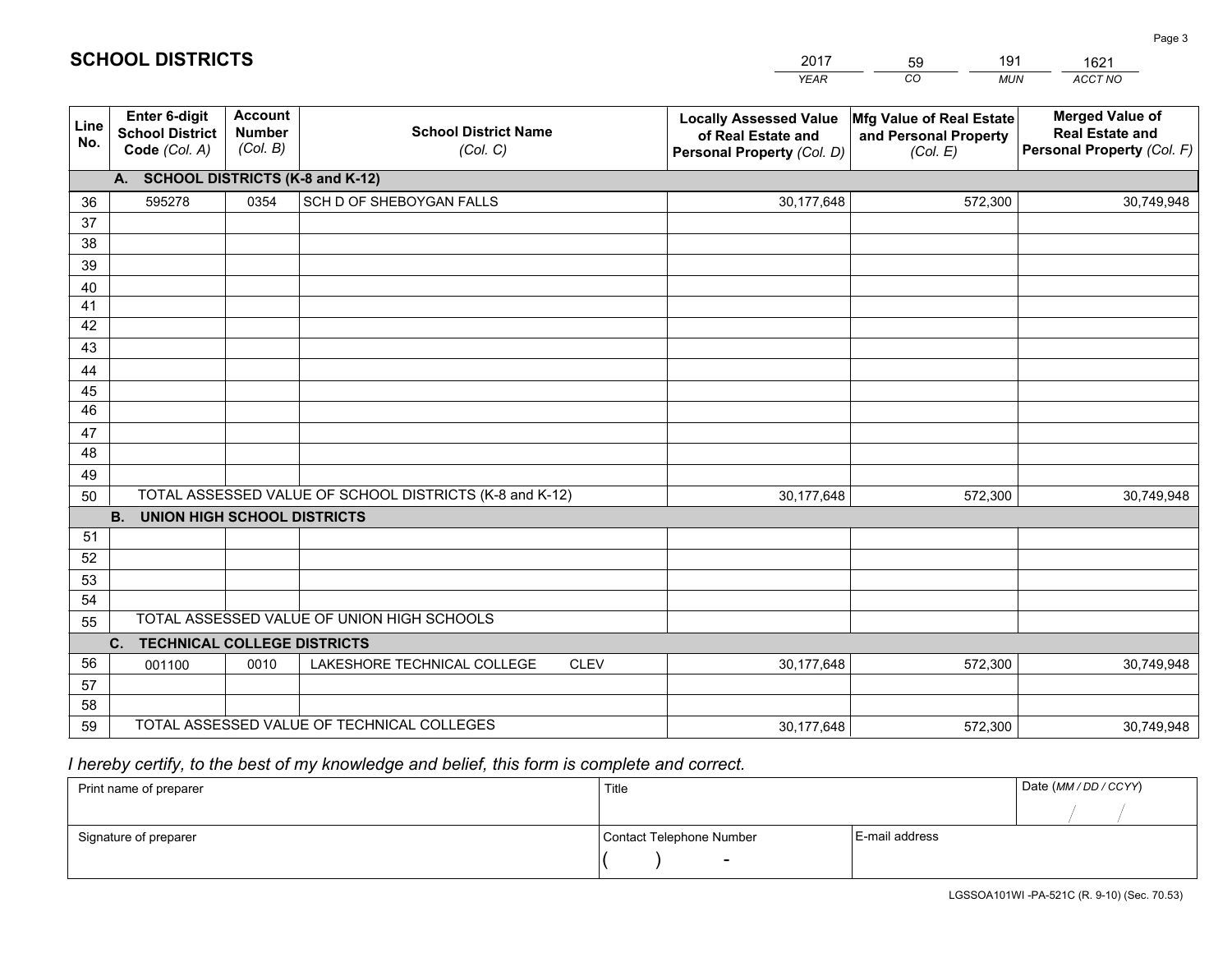## **HIGHLIGHTS**

- 1. Complete the Statement of Assessment after the Board of Review. Reflect any changes made there.
- 2. Use black ink to complete.
- 3. Line 16 must equal Line 50, Col D.
- 4. Line 55 must equal the total of K-8 schools listed on lines 36-49. Do not include K-12 schools in this comparision.
- 5. Line 59, Col. D must equal Line 16.
- 6. Special District, School District and Technical College District values must include both real estate and personal property. Examples of Special districts are: town sanitary districts, public inland lake protection and rehabilitation districts, and metropolitan sewerage districts.
- 7. DO NOT INCLUDE Manufacturing property values.DOR will print these values on the final SOA.

MICHELLE BRECHT VILLAGE OF WALDO

MICHELLE BRECHT<br>VILLAGE OF WALDO

P O BOX 202

P O BOX 202

WALDO, WI 53093 - 0202

**WALDO, WI 53093 - 0202** 

 8. Accuracy of this form is very important. The values reported directly affect the equalized value DOR calculates for school and special districts.

### **Page 1:**

 If not prefilled, enter the tax year,county and municipal code,municipal type, municipal name and county name on the top of form.

Check the Amended box, if filing an amended / corrected SOA.

 Report the parcel count, acres and assessed value of taxable general property, total parcel count, (real and personal), total acres, and values from final figures set by the Board of Review.

- A. Real Estate land and improvements (buildings, etc.) is reported on lines 1 8, total line 9.
- B. Personal Property is reported on lines 11 14, Column D, total line 15.
- C. To complete this report, use the computer produced summary of the assessment roll that shows these amounts.
- D. Use whole numbers only.
- E. Add each line across and each column down to verify entries.

## **Page 2:**

- A. Report Special Items (not subject to general property tax).
- 1. Private Forest Croplands and Managed Forest Lands are reported on lines 18,19, 20 and 21. Be sure to report assessed values **NOT** taxes.
- 2. You should have copies of the orders of entry, orders of withdrawal, etc., to update your assessment roll.
	- 3. Show hundredths of acres (e.g. 39.75).
- 4. Tax exempt lands are reported on line 22.
- 5. Omitted property and sec. 70.43, Wis. Stats., corrections of errors by assessor are reported on line 23. Report real estate and personal property separately. These should be for **prior years**, not something found on the current assessment roll after the board of review.
- B. Special District (Lines 24-35) Include the value of both real and personal property.

 The Department of Revenue (DOR) preprints much of the information regarding names and codes for schools, special districts,etc. If a district is not listed, enter the name and value only, DOR will enter the proper code.

## **Page 3 School Districts:**

Include the value of both real and personal property.

Report School District (regular, elementary, union high school, and technical college).

- 1. Regular (K-12) and Elementary (K-8) school values are reported on lines 36-49, total on line 50.
- 2. Union High School (UHS) (use only if elementary schools are listed on lines 36-49) are reported on lines 51-54. UHS total value (line 55) must equal to the total **elementary school** values reported on lines 36-49. Do notinclude K-12 schools in this comparison.
- 3. Technical College values are reported on lines 56-58, total on line 59.
- 4. Use the computer summary that shows these amounts to complete this report.

#### **This form is due the second Monday in June. File this report only after your Board of Review is complete.**

 *If you have questions: Return forms to:*

 Email: lgs@wisconsin.gov Wisconsin Department of RevenueCall:  $(608)$  266-2569 or  $(608)$  264-6892 Fax number: (608) 264-6887 PO Box 8971

Local Government Services Section 6-97 Madison WI 53708-8971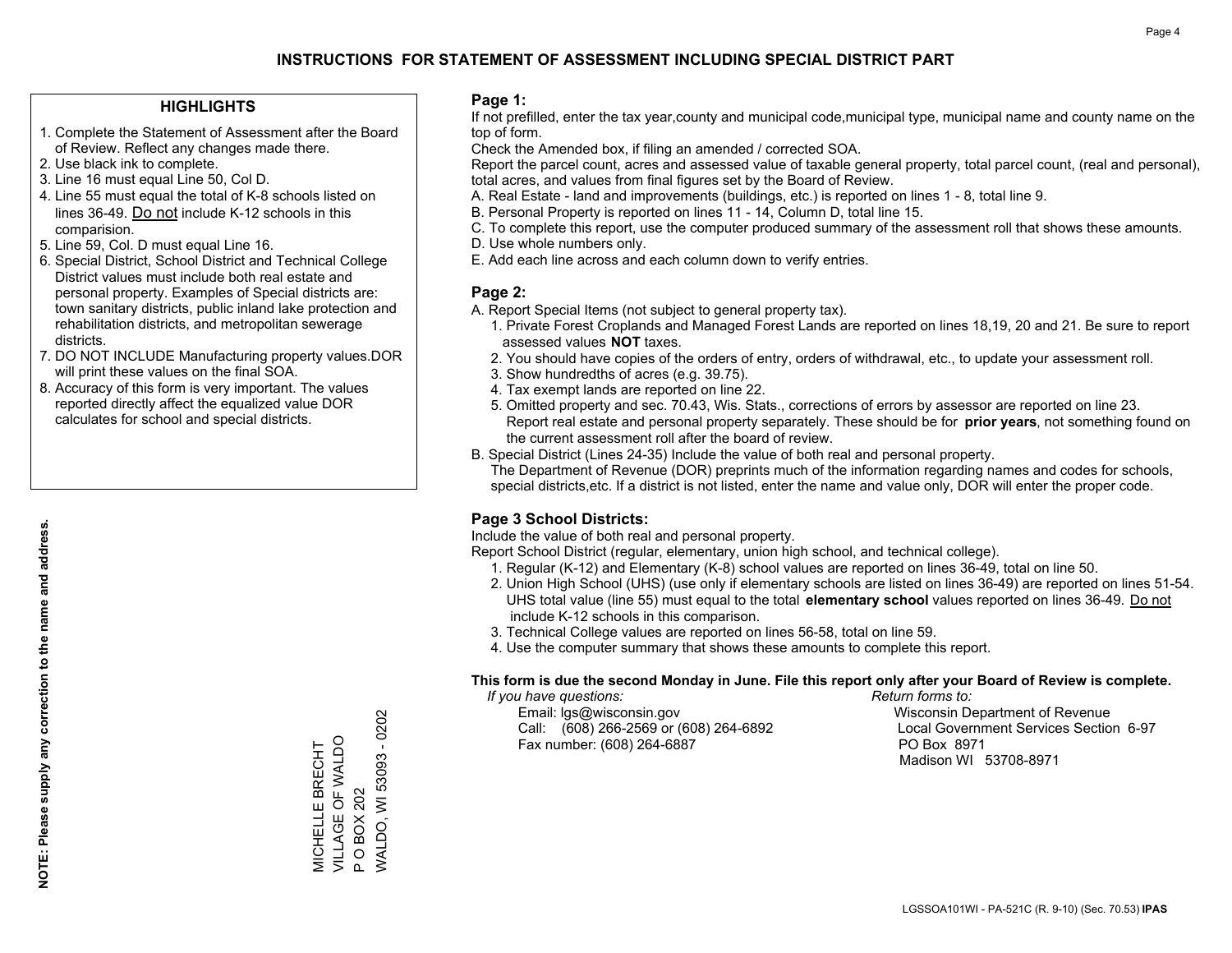**FINAL - EQUATED**

**STATEMENT OF ASSESSMENT FOR 2017** 

| 50       | 271  | 1622    |
|----------|------|---------|
| $\cdots$ | MUN. | ACCT NO |

|                | <b>FOR</b>                                                                                                                                                                                   | CITY OF<br>OF                                                | <b>PLYMOUTH</b>          |        | SHEBOYGAN COUNTY                     |                         |                      | <b>WHEN COMPLETING THIS DOCUMENT</b>     |
|----------------|----------------------------------------------------------------------------------------------------------------------------------------------------------------------------------------------|--------------------------------------------------------------|--------------------------|--------|--------------------------------------|-------------------------|----------------------|------------------------------------------|
|                |                                                                                                                                                                                              | Town - Village - City                                        | <b>Municipality Name</b> |        | <b>County Name</b>                   |                         |                      | DO NOT WRITE OVER X's OR IN SHADED AREAS |
| Line           |                                                                                                                                                                                              | <b>REAL ESTATE</b>                                           | PARCEL COUNT             |        | NO. OF ACRES<br><b>WHOLE</b>         | <b>VALUE OF</b>         | <b>VALUE OF</b>      | <b>TOTAL VALUE OF LAND</b>               |
| No.            |                                                                                                                                                                                              | (See Lines 18 - 22 for<br>other Real Estate)                 |                          |        | TOTAL LAND IMPROVEMENTS NUMBERS ONLY | LAND                    | <b>IMPROVEMENTS</b>  | AND IMPROVEMENTS                         |
|                |                                                                                                                                                                                              |                                                              | Col. A                   | Col. B | Col. C                               | Col. D                  | Col. E               | Col. F                                   |
| $\mathbf 1$    |                                                                                                                                                                                              | <b>RESIDENTIAL - Class 1</b>                                 | 2,750                    | 2,601  | 930                                  | 69,943,900              | 347,767,200          | 417,711,100                              |
| 2              |                                                                                                                                                                                              | <b>COMMERCIAL - Class 2</b>                                  | 343                      | 262    | 775                                  | 31,121,100              | 146,094,400          | 177,215,500                              |
| 3              |                                                                                                                                                                                              | <b>MANUFACTURING - Class 3</b>                               | 30                       | 30     | 298                                  | 6,289,800               | 97,520,000           | 103,809,800                              |
| 4              |                                                                                                                                                                                              | <b>AGRICULTURAL - Class 4</b>                                | 45                       |        | 222                                  | 39,000                  |                      | 39,000                                   |
| 5              |                                                                                                                                                                                              | <b>UNDEVELOPED - Class 5</b>                                 | 3                        |        | 16                                   | 61,000                  |                      | 61,000                                   |
| 6              | AGRICULTURAL FOREST - Class 5m                                                                                                                                                               |                                                              | 0                        |        | 0                                    | 0                       |                      | 0                                        |
| $\overline{7}$ | FOREST LANDS - Class 6                                                                                                                                                                       |                                                              | $\mathbf{0}$             |        | $\Omega$                             | 0                       |                      | $\mathbf{0}$                             |
| 8              |                                                                                                                                                                                              | OTHER - Class 7                                              | $\mathbf 0$              | 0      | $\Omega$                             | 0                       | $\Omega$             | $\mathbf 0$                              |
| 9              |                                                                                                                                                                                              | TOTAL - ALL COLUMNS                                          | 3,171                    | 2,893  | 2,241                                | 107,454,800             | 591,381,600          | 698,836,400                              |
| 10             |                                                                                                                                                                                              | NUMBER OF PERSONAL PROPERTY ACCOUNTS IN ROLL                 |                          |        | 364                                  | <b>LOCALLY ASSESSED</b> | <b>MANUFACTURING</b> | <b>MERGED</b>                            |
| 11             |                                                                                                                                                                                              | BOATS AND OTHER WATERCRAFT NOT EXEMPT - Code 1               |                          |        |                                      | 0                       | $\Omega$             | 0                                        |
| 12             |                                                                                                                                                                                              | MACHINERY, TOOLS AND PATTERNS - Code 2                       |                          |        |                                      | 3,389,200               | 20,870,900           | 24,260,100                               |
| 13             |                                                                                                                                                                                              | FURNITURE, FIXTURES AND EQUIPMENT - Code 3                   |                          |        |                                      | 6,026,300               | 4,412,800            | 10,439,100                               |
| 14             |                                                                                                                                                                                              | ALL OTHER PERSONAL PROPERTY NOT EXEMPT - Codes 4A, 4B, 4C    |                          |        |                                      | 669,700                 | 655,000              | 1,324,700                                |
| 15             |                                                                                                                                                                                              | TOTAL OF PERSONAL PROPERTY NOT EXEMPT (Total of Lines 11-14) |                          |        |                                      | 10,085,200              | 25,938,700           | 36,023,900                               |
| 16             | AGGREGATE ASSESSED VALUE OF ALL PROPERTY SUBJECT TO THE GENERAL PROPERTY TAX (Total of Lines 9F and 15F)<br>MUST EQUAL TOTAL VALUE OF THE SCHOOL DISTRICTS (K-12 PLUS K-8) - Line 50, Col. F |                                                              |                          |        |                                      |                         | 734,860,300          |                                          |
| 17             |                                                                                                                                                                                              | <b>BOARD OF REVIEW</b>                                       |                          |        | Name of Assessor                     |                         | Telephone #          |                                          |
|                | DATE OF FINAL ADJOURNMENT<br>08/03/2017<br>ASSOCIATED APPRAISAL CONSULTANTS<br>(800) 721-4157                                                                                                |                                                              |                          |        |                                      |                         |                      |                                          |

REMARKS

The Assessment Ratio to be used in calculating the estimated Fair Market Value on tax bills for this tax district is .999076891

This ratio should be used to convert assessed values to "Calculate Equalized Values" in Step 1 of the Lottery and Gaming Credit Calculations.<br>This ratio should be used in the "Computation of Tax Equivalent" schedule of the Commission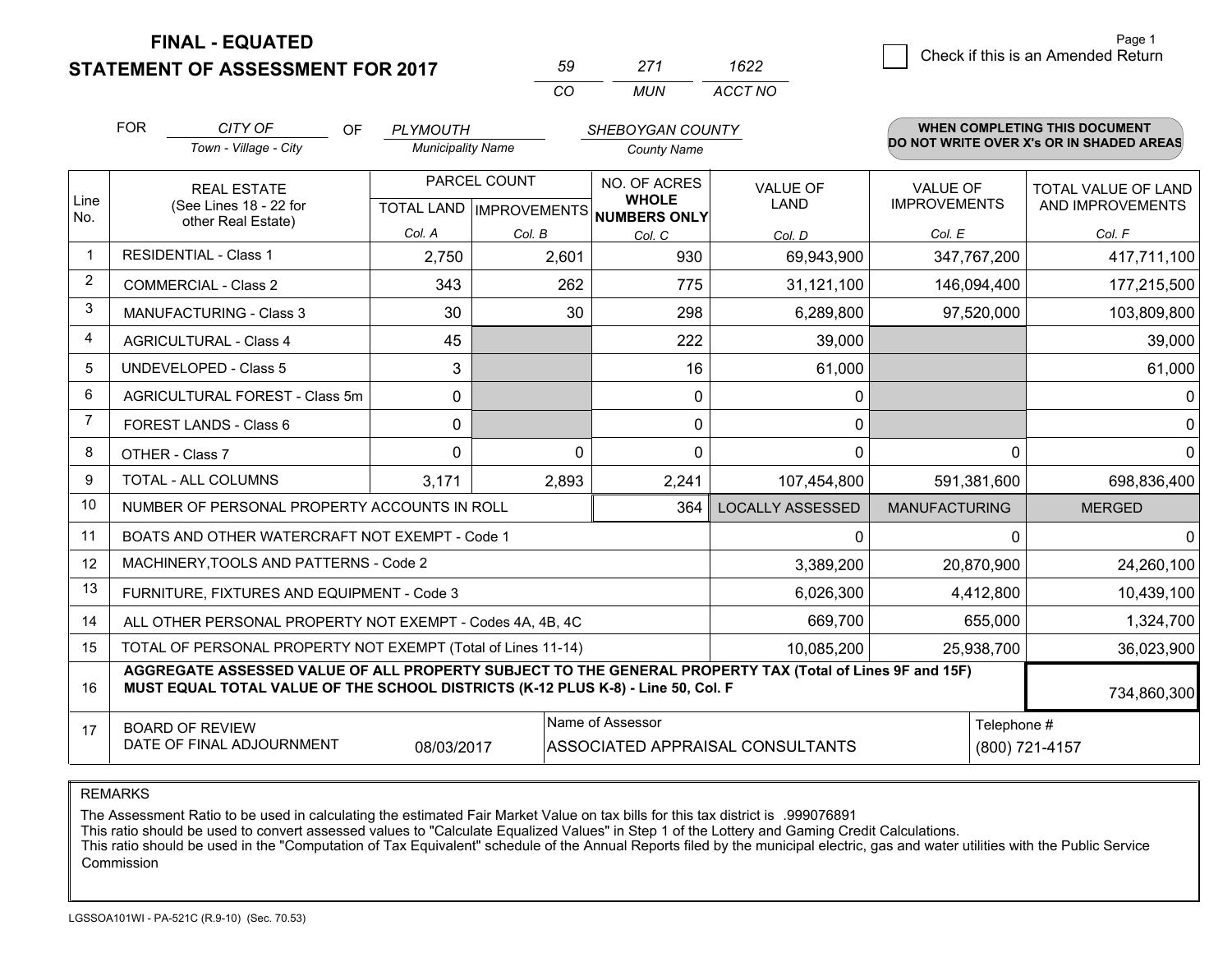*YEAR CO MUN ACCT NO* 2017 59 271 1622

Do not confuse FOREST LANDS (Line 7) with FOREST CROPS (in this section) - They are **NOT** the same

|    |                                                                                |                                             |  | Private Forest Crop - Reg Class @ 10¢ per acre                   |       | Private Forest Crop - Reg Class @ \$2.52 per acre             |                                                                              |  |                    |  |
|----|--------------------------------------------------------------------------------|---------------------------------------------|--|------------------------------------------------------------------|-------|---------------------------------------------------------------|------------------------------------------------------------------------------|--|--------------------|--|
| 18 | (a) PARCELS                                                                    | (b) ACRES                                   |  | (c) ASSESSED VALUE                                               |       | (d) PARCELS                                                   | (e) ACRES                                                                    |  | (f) ASSESSED VALUE |  |
|    |                                                                                |                                             |  | Private Forest Crop - Special Class @ 20¢ per acre               |       |                                                               | Entered Before 2005 Managed Forest - Ferrous Mining CLOSED @ \$8.27 per acre |  |                    |  |
| 19 | (b) ACRES<br>(a) PARCELS                                                       |                                             |  | (c) ASSESSED VALUE                                               |       | (d) PARCELS                                                   | (e) ACRES                                                                    |  | (f) ASSESSED VALUE |  |
|    |                                                                                | Entered Before 2005 Managed Forest - OPEN @ |  | \$.79 per acre                                                   |       |                                                               | Entered Before 2005 Managed Forest - CLOSED @ \$1.87 per acre                |  |                    |  |
| 20 | (a) PARCELS<br>(b) ACRES                                                       |                                             |  | (c) ASSESSED VALUE                                               |       | (d) PARCELS<br>(e) ACRES                                      |                                                                              |  | (f) ASSESSED VALUE |  |
|    | Entered After 2004 Managed Forest - OPEN @<br>\$2.14 per acre                  |                                             |  |                                                                  |       | Entered After 2004 Managed Forest - CLOSED @ \$10.68 per acre |                                                                              |  |                    |  |
| 21 | (a) PARCELS                                                                    | (b) ACRES                                   |  | (c) ASSESSED VALUE                                               |       | (d) PARCELS                                                   | (e) ACRES                                                                    |  | (f) ASSESSED VALUE |  |
| 22 | (a) County Forest Cropland Acres                                               |                                             |  | (b) Federal Acres                                                |       | (d) County (NOT FOREST CROP) Acres<br>(c) State Acres         |                                                                              |  | (e) Other Acres    |  |
|    |                                                                                |                                             |  |                                                                  | 42.25 |                                                               | .9                                                                           |  | 200.14             |  |
|    |                                                                                |                                             |  | Assessed Value of Omitted Property From Prior Years (Sec. 70.44) |       |                                                               | Assessed Value of Sec. 70.43 Corrections of Errors by Assessors              |  |                    |  |
| 23 |                                                                                | (a) REAL ESTATE                             |  | (b) PERSONAL                                                     |       |                                                               | (c1) REAL ESTATE                                                             |  | (c2) PERSONAL      |  |
|    |                                                                                |                                             |  |                                                                  |       |                                                               | $-5,000$                                                                     |  |                    |  |
|    | Manufacturing Equated Value of Omitted Property From Prior Years (Sec. 70.995) |                                             |  |                                                                  |       |                                                               | Mfg. Equated Value of Sec.70.43 Corrections of Errors by Assessors           |  |                    |  |
|    |                                                                                | (d) REAL ESTATE                             |  | (e) PERSONAL                                                     |       | (f1) REAL ESTATE                                              |                                                                              |  | (f2) PERSONAL      |  |
|    |                                                                                |                                             |  |                                                                  |       |                                                               |                                                                              |  |                    |  |

## **SPECIAL DISTRICTS**

| Line<br>No. | Enter 6-digit<br>Special District<br>Code (Col. A) | <b>Account</b><br><b>Number</b> | <b>Special District Name</b> | <b>Locally Assessed Value</b><br>of Real Estate and | Mfg Value of Real Estate<br>and Personal Property | <b>Merged Value of</b><br><b>Real Estate and</b><br>Personal Property (Col. F) |
|-------------|----------------------------------------------------|---------------------------------|------------------------------|-----------------------------------------------------|---------------------------------------------------|--------------------------------------------------------------------------------|
|             |                                                    | (Col. B)                        | (Col. C)                     | Personal Property (Col. D)                          | (Col. E)                                          |                                                                                |
| 24          |                                                    |                                 |                              |                                                     |                                                   |                                                                                |
| 25          |                                                    |                                 |                              |                                                     |                                                   |                                                                                |
| 26          |                                                    |                                 |                              |                                                     |                                                   |                                                                                |
| 27          |                                                    |                                 |                              |                                                     |                                                   |                                                                                |
| 28          |                                                    |                                 |                              |                                                     |                                                   |                                                                                |
| 29          |                                                    |                                 |                              |                                                     |                                                   |                                                                                |
| 30          |                                                    |                                 |                              |                                                     |                                                   |                                                                                |
| 31          |                                                    |                                 |                              |                                                     |                                                   |                                                                                |
| 32          |                                                    |                                 |                              |                                                     |                                                   |                                                                                |
| 33          |                                                    |                                 |                              |                                                     |                                                   |                                                                                |
| 34          |                                                    |                                 |                              |                                                     |                                                   |                                                                                |
| 35          |                                                    |                                 |                              |                                                     |                                                   |                                                                                |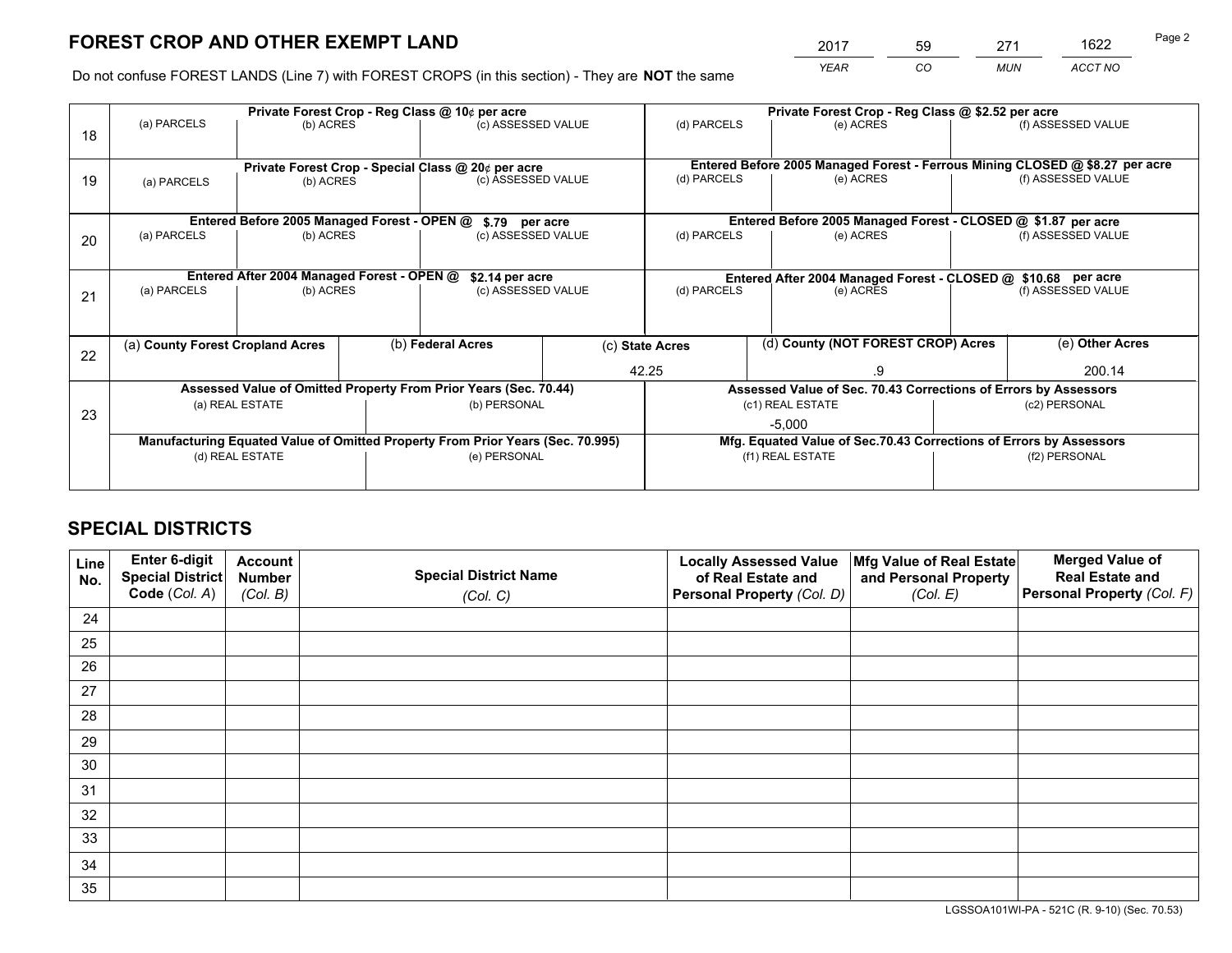|             |                                                          |                                             |                                                         | YEAR                                                                              | CO.<br><b>MUN</b>                                             | ACCT NO                                                                        |
|-------------|----------------------------------------------------------|---------------------------------------------|---------------------------------------------------------|-----------------------------------------------------------------------------------|---------------------------------------------------------------|--------------------------------------------------------------------------------|
| Line<br>No. | Enter 6-digit<br><b>School District</b><br>Code (Col. A) | <b>Account</b><br><b>Number</b><br>(Col. B) | <b>School District Name</b><br>(Col. C)                 | <b>Locally Assessed Value</b><br>of Real Estate and<br>Personal Property (Col. D) | Mfg Value of Real Estate<br>and Personal Property<br>(Col. E) | <b>Merged Value of</b><br><b>Real Estate and</b><br>Personal Property (Col. F) |
|             | A. SCHOOL DISTRICTS (K-8 and K-12)                       |                                             |                                                         |                                                                                   |                                                               |                                                                                |
| 36          | 594473                                                   | 0351                                        | SCH D OF PLYMOUTH                                       | 605,111,800                                                                       | 129,748,500                                                   | 734,860,300                                                                    |
| 37          |                                                          |                                             |                                                         |                                                                                   |                                                               |                                                                                |
| 38          |                                                          |                                             |                                                         |                                                                                   |                                                               |                                                                                |
| 39          |                                                          |                                             |                                                         |                                                                                   |                                                               |                                                                                |
| 40          |                                                          |                                             |                                                         |                                                                                   |                                                               |                                                                                |
| 41<br>42    |                                                          |                                             |                                                         |                                                                                   |                                                               |                                                                                |
| 43          |                                                          |                                             |                                                         |                                                                                   |                                                               |                                                                                |
| 44          |                                                          |                                             |                                                         |                                                                                   |                                                               |                                                                                |
| 45          |                                                          |                                             |                                                         |                                                                                   |                                                               |                                                                                |
| 46          |                                                          |                                             |                                                         |                                                                                   |                                                               |                                                                                |
| 47          |                                                          |                                             |                                                         |                                                                                   |                                                               |                                                                                |
| 48          |                                                          |                                             |                                                         |                                                                                   |                                                               |                                                                                |
| 49          |                                                          |                                             |                                                         |                                                                                   |                                                               |                                                                                |
| 50          |                                                          |                                             | TOTAL ASSESSED VALUE OF SCHOOL DISTRICTS (K-8 and K-12) | 605,111,800                                                                       | 129,748,500                                                   | 734,860,300                                                                    |
|             | <b>B.</b><br>UNION HIGH SCHOOL DISTRICTS                 |                                             |                                                         |                                                                                   |                                                               |                                                                                |
| 51          |                                                          |                                             |                                                         |                                                                                   |                                                               |                                                                                |
| 52          |                                                          |                                             |                                                         |                                                                                   |                                                               |                                                                                |
| 53          |                                                          |                                             |                                                         |                                                                                   |                                                               |                                                                                |
| 54          |                                                          |                                             | TOTAL ASSESSED VALUE OF UNION HIGH SCHOOLS              |                                                                                   |                                                               |                                                                                |
| 55          |                                                          |                                             |                                                         |                                                                                   |                                                               |                                                                                |
| 56          | C.<br><b>TECHNICAL COLLEGE DISTRICTS</b>                 |                                             | LAKESHORE TECHNICAL COLLEGE<br><b>CLEV</b>              |                                                                                   |                                                               |                                                                                |
| 57          | 001100                                                   | 0010                                        |                                                         | 605,111,800                                                                       | 129,748,500                                                   | 734,860,300                                                                    |
| 58          |                                                          |                                             |                                                         |                                                                                   |                                                               |                                                                                |
| 59          |                                                          |                                             | TOTAL ASSESSED VALUE OF TECHNICAL COLLEGES              | 605,111,800                                                                       | 129,748,500                                                   | 734,860,300                                                                    |
|             |                                                          |                                             |                                                         |                                                                                   |                                                               |                                                                                |

59

271

 *I hereby certify, to the best of my knowledge and belief, this form is complete and correct.*

**SCHOOL DISTRICTS**

| Print name of preparer | Title                    |                | Date (MM / DD / CCYY) |
|------------------------|--------------------------|----------------|-----------------------|
|                        |                          |                |                       |
| Signature of preparer  | Contact Telephone Number | E-mail address |                       |
|                        | $\sim$                   |                |                       |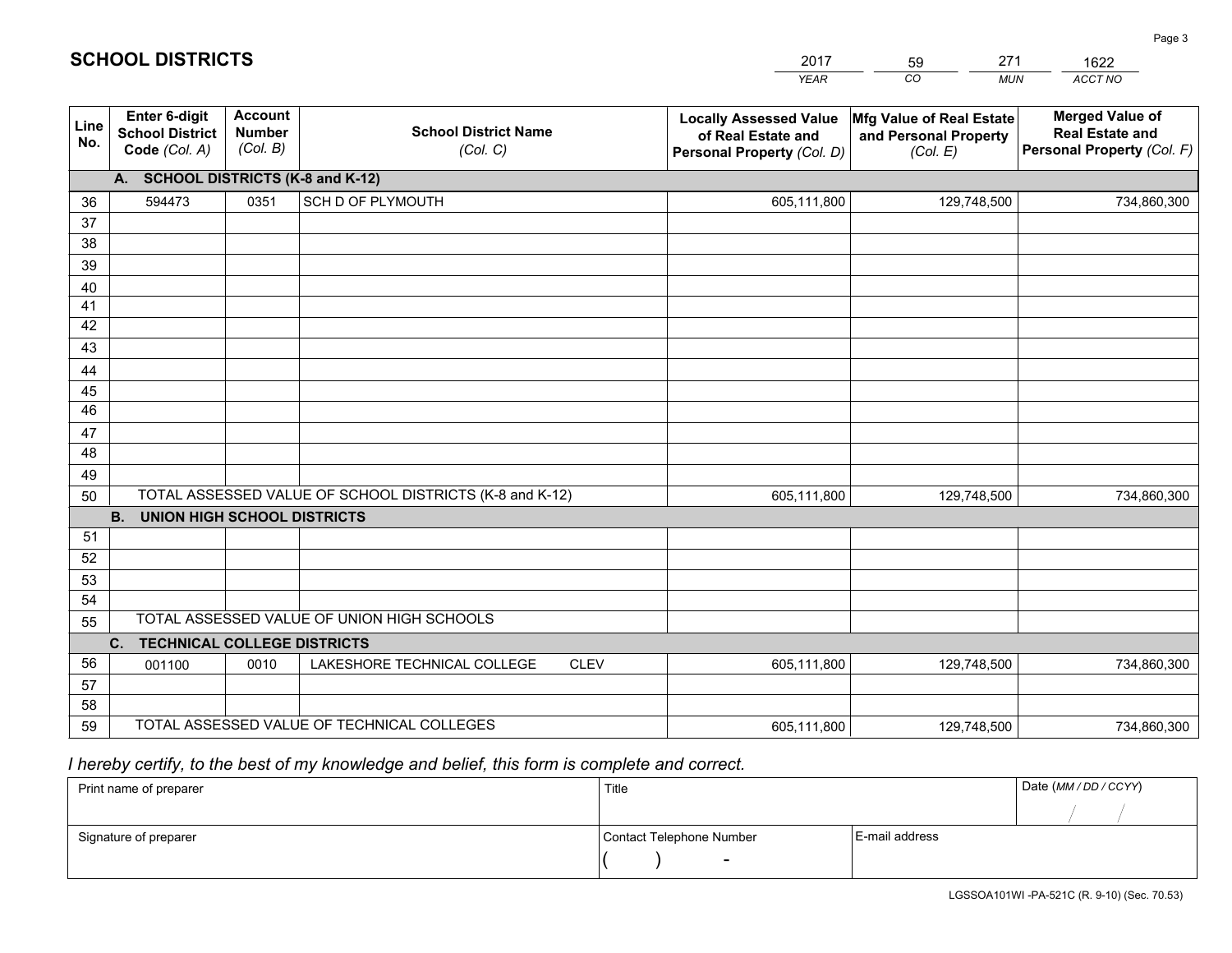## **HIGHLIGHTS**

- 1. Complete the Statement of Assessment after the Board of Review. Reflect any changes made there.
- 2. Use black ink to complete.
- 3. Line 16 must equal Line 50, Col D.
- 4. Line 55 must equal the total of K-8 schools listed on lines 36-49. Do not include K-12 schools in this comparision.
- 5. Line 59, Col. D must equal Line 16.
- 6. Special District, School District and Technical College District values must include both real estate and personal property. Examples of Special districts are: town sanitary districts, public inland lake protection and rehabilitation districts, and metropolitan sewerage districts.
- 7. DO NOT INCLUDE Manufacturing property values.DOR will print these values on the final SOA.
- 8. Accuracy of this form is very important. The values reported directly affect the equalized value DOR calculates for school and special districts.

### **Page 1:**

 If not prefilled, enter the tax year,county and municipal code,municipal type, municipal name and county name on the top of form.

Check the Amended box, if filing an amended / corrected SOA.

 Report the parcel count, acres and assessed value of taxable general property, total parcel count, (real and personal), total acres, and values from final figures set by the Board of Review.

- A. Real Estate land and improvements (buildings, etc.) is reported on lines 1 8, total line 9.
- B. Personal Property is reported on lines 11 14, Column D, total line 15.
- C. To complete this report, use the computer produced summary of the assessment roll that shows these amounts.
- D. Use whole numbers only.
- E. Add each line across and each column down to verify entries.

## **Page 2:**

- A. Report Special Items (not subject to general property tax).
- 1. Private Forest Croplands and Managed Forest Lands are reported on lines 18,19, 20 and 21. Be sure to report assessed values **NOT** taxes.
- 2. You should have copies of the orders of entry, orders of withdrawal, etc., to update your assessment roll.
	- 3. Show hundredths of acres (e.g. 39.75).
- 4. Tax exempt lands are reported on line 22.
- 5. Omitted property and sec. 70.43, Wis. Stats., corrections of errors by assessor are reported on line 23. Report real estate and personal property separately. These should be for **prior years**, not something found on the current assessment roll after the board of review.
- B. Special District (Lines 24-35) Include the value of both real and personal property.
- The Department of Revenue (DOR) preprints much of the information regarding names and codes for schools, special districts,etc. If a district is not listed, enter the name and value only, DOR will enter the proper code.

## **Page 3 School Districts:**

Include the value of both real and personal property.

Report School District (regular, elementary, union high school, and technical college).

- 1. Regular (K-12) and Elementary (K-8) school values are reported on lines 36-49, total on line 50.
- 2. Union High School (UHS) (use only if elementary schools are listed on lines 36-49) are reported on lines 51-54. UHS total value (line 55) must equal to the total **elementary school** values reported on lines 36-49. Do notinclude K-12 schools in this comparison.
- 3. Technical College values are reported on lines 56-58, total on line 59.
- 4. Use the computer summary that shows these amounts to complete this report.

#### **This form is due the second Monday in June. File this report only after your Board of Review is complete.**

 *If you have questions: Return forms to:*

 Email: lgs@wisconsin.gov Wisconsin Department of RevenueCall:  $(608)$  266-2569 or  $(608)$  264-6892 Fax number: (608) 264-6887 PO Box 8971

Local Government Services Section 6-97 Madison WI 53708-8971

 $-0107$ PLYMOUTH, WI 53073 - 0107 PLYMOUTH, WI 53073 CITY OF PLYMOUTH PATRICIA HUBERTY<br>CITY OF PLYMOUTH PATRICIA HUBERTY PO BOX 107 PO BOX 107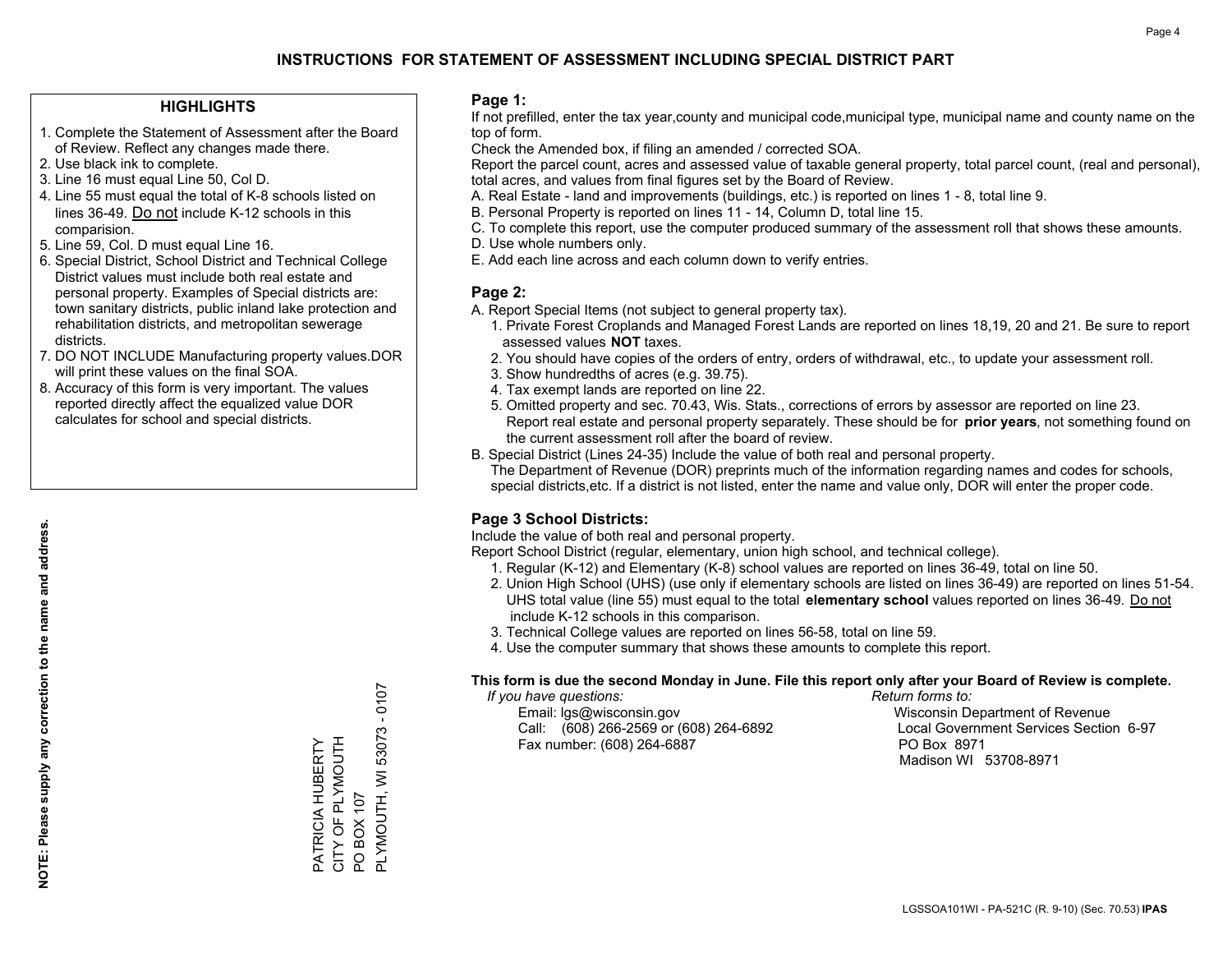**FINAL - EQUATED**

**STATEMENT OF ASSESSMENT FOR 2017** 

| 50       | ר אי | 1623    |
|----------|------|---------|
| $\cdots$ | MUN. | ACCT NO |

|                | <b>FOR</b>                                                                                                           | CITY OF<br>OF                                                                                                                                                                                | <b>SHEBOYGAN</b>                                    |          | SHEBOYGAN COUNTY             |                         |                                        | WHEN COMPLETING THIS DOCUMENT                  |
|----------------|----------------------------------------------------------------------------------------------------------------------|----------------------------------------------------------------------------------------------------------------------------------------------------------------------------------------------|-----------------------------------------------------|----------|------------------------------|-------------------------|----------------------------------------|------------------------------------------------|
|                |                                                                                                                      | Town - Village - City                                                                                                                                                                        | <b>Municipality Name</b>                            |          | <b>County Name</b>           |                         |                                        | DO NOT WRITE OVER X's OR IN SHADED AREAS       |
| Line           | <b>REAL ESTATE</b><br>(See Lines 18 - 22 for<br>other Real Estate)                                                   |                                                                                                                                                                                              | PARCEL COUNT<br>TOTAL LAND MPROVEMENTS NUMBERS ONLY |          | NO. OF ACRES<br><b>WHOLE</b> | <b>VALUE OF</b><br>LAND | <b>VALUE OF</b><br><b>IMPROVEMENTS</b> | <b>TOTAL VALUE OF LAND</b><br>AND IMPROVEMENTS |
| No.            |                                                                                                                      |                                                                                                                                                                                              | Col. A                                              | Col. B   |                              |                         | Col. E                                 | Col. F                                         |
|                |                                                                                                                      | <b>RESIDENTIAL - Class 1</b>                                                                                                                                                                 | 15,541                                              | 15,182   | Col. C<br>2,791              | Col. D<br>279,213,600   | 1,245,424,100                          | 1,524,637,700                                  |
| 2              |                                                                                                                      | <b>COMMERCIAL - Class 2</b>                                                                                                                                                                  | 1,374                                               | 1,221    | 1,366                        | 163,670,000             | 582,149,300                            | 745,819,300                                    |
| 3              |                                                                                                                      | <b>MANUFACTURING - Class 3</b>                                                                                                                                                               | 107                                                 | 107      | 575                          | 19,700,400              | 133,072,500                            | 152,772,900                                    |
| 4              |                                                                                                                      | <b>AGRICULTURAL - Class 4</b>                                                                                                                                                                | 11                                                  |          | 294                          | 41,600                  |                                        | 41,600                                         |
| 5              |                                                                                                                      | <b>UNDEVELOPED - Class 5</b>                                                                                                                                                                 | 2                                                   |          | 34                           | 2,499,500               |                                        | 2,499,500                                      |
| 6              |                                                                                                                      | AGRICULTURAL FOREST - Class 5m                                                                                                                                                               | $\mathbf 0$                                         |          | 0                            | 0                       |                                        | 0                                              |
| $\overline{7}$ | FOREST LANDS - Class 6                                                                                               |                                                                                                                                                                                              | $\mathbf{0}$                                        |          | $\mathbf{0}$                 | $\mathbf{0}$            |                                        | $\mathbf 0$                                    |
| 8              | OTHER - Class 7                                                                                                      |                                                                                                                                                                                              | $\Omega$                                            | $\Omega$ | 0                            | $\Omega$                |                                        | $\Omega$<br>$\Omega$                           |
| 9              | TOTAL - ALL COLUMNS                                                                                                  |                                                                                                                                                                                              | 17,035                                              | 16,510   | 5,060                        | 465,125,100             | 1,960,645,900                          | 2,425,771,000                                  |
| 10             | NUMBER OF PERSONAL PROPERTY ACCOUNTS IN ROLL<br>1,615                                                                |                                                                                                                                                                                              |                                                     |          |                              | <b>LOCALLY ASSESSED</b> | <b>MANUFACTURING</b>                   | <b>MERGED</b>                                  |
| 11             |                                                                                                                      | BOATS AND OTHER WATERCRAFT NOT EXEMPT - Code 1                                                                                                                                               |                                                     |          | 7,480                        |                         | 7,480<br>0                             |                                                |
| 12             |                                                                                                                      | MACHINERY, TOOLS AND PATTERNS - Code 2                                                                                                                                                       |                                                     |          |                              | 13,724,700              | 13,573,600                             | 27,298,300                                     |
| 13             | FURNITURE, FIXTURES AND EQUIPMENT - Code 3                                                                           |                                                                                                                                                                                              |                                                     |          |                              | 49,084,280              | 8,254,000                              | 57,338,280                                     |
| 14             |                                                                                                                      | ALL OTHER PERSONAL PROPERTY NOT EXEMPT - Codes 4A, 4B, 4C                                                                                                                                    |                                                     |          | 8,281,740                    | 5,123,600               | 13,405,340                             |                                                |
| 15             | TOTAL OF PERSONAL PROPERTY NOT EXEMPT (Total of Lines 11-14)                                                         |                                                                                                                                                                                              |                                                     |          |                              | 71,098,200              | 26,951,200                             | 98,049,400                                     |
| 16             |                                                                                                                      | AGGREGATE ASSESSED VALUE OF ALL PROPERTY SUBJECT TO THE GENERAL PROPERTY TAX (Total of Lines 9F and 15F)<br>MUST EQUAL TOTAL VALUE OF THE SCHOOL DISTRICTS (K-12 PLUS K-8) - Line 50, Col. F |                                                     |          |                              |                         | 2,523,820,400                          |                                                |
| 17             | Name of Assessor<br><b>BOARD OF REVIEW</b><br>DATE OF FINAL ADJOURNMENT<br>06/21/2017<br><b>GROTA APPRAISALS LLC</b> |                                                                                                                                                                                              |                                                     |          |                              |                         | Telephone #<br>(262) 253-1142          |                                                |

REMARKS

The Assessment Ratio to be used in calculating the estimated Fair Market Value on tax bills for this tax district is .962093079<br>This ratio should be used to convert assessed values to "Calculate Equalized Values" in Step 1 Commission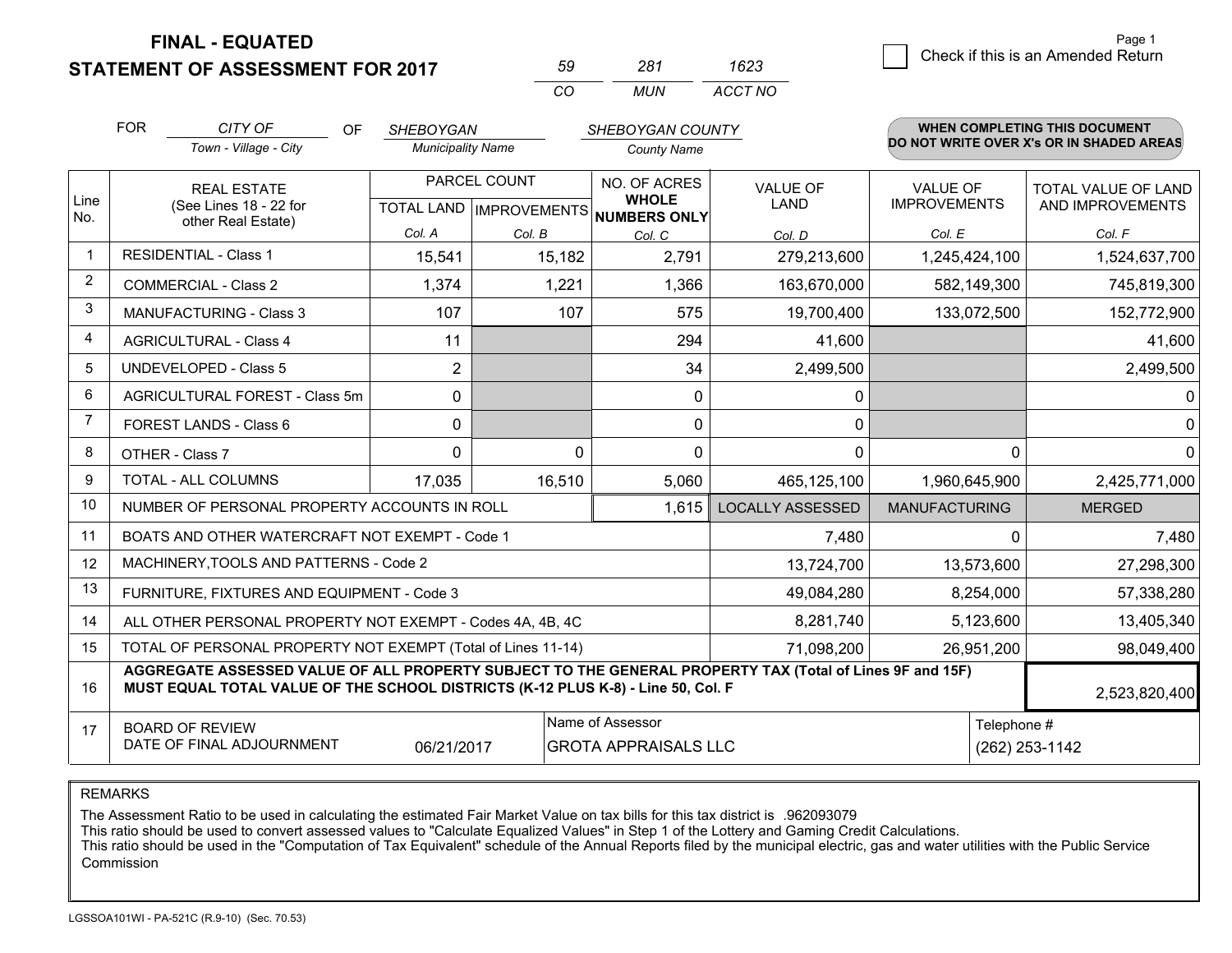*YEAR CO MUN ACCT NO* <sup>2017</sup> <sup>59</sup> <sup>281</sup> <sup>1623</sup>

Do not confuse FOREST LANDS (Line 7) with FOREST CROPS (in this section) - They are **NOT** the same

|    | Private Forest Crop - Reg Class @ 10¢ per acre                                 |                                             |              |                                                    |                  | Private Forest Crop - Reg Class @ \$2.52 per acre                  |                                                               |               |                                                                              |  |
|----|--------------------------------------------------------------------------------|---------------------------------------------|--------------|----------------------------------------------------|------------------|--------------------------------------------------------------------|---------------------------------------------------------------|---------------|------------------------------------------------------------------------------|--|
| 18 | (a) PARCELS                                                                    | (b) ACRES                                   |              | (c) ASSESSED VALUE                                 |                  | (d) PARCELS                                                        | (e) ACRES                                                     |               | (f) ASSESSED VALUE                                                           |  |
|    |                                                                                |                                             |              | Private Forest Crop - Special Class @ 20¢ per acre |                  |                                                                    |                                                               |               | Entered Before 2005 Managed Forest - Ferrous Mining CLOSED @ \$8.27 per acre |  |
| 19 | (a) PARCELS                                                                    | (b) ACRES                                   |              | (c) ASSESSED VALUE                                 |                  | (d) PARCELS                                                        | (e) ACRES                                                     |               | (f) ASSESSED VALUE                                                           |  |
|    |                                                                                | Entered Before 2005 Managed Forest - OPEN @ |              |                                                    |                  |                                                                    | Entered Before 2005 Managed Forest - CLOSED @ \$1.87 per acre |               |                                                                              |  |
|    | (a) PARCELS                                                                    | (b) ACRES                                   |              | \$.79 per acre<br>(c) ASSESSED VALUE               |                  | (d) PARCELS<br>(e) ACRES                                           |                                                               |               | (f) ASSESSED VALUE                                                           |  |
| 20 |                                                                                |                                             |              |                                                    |                  |                                                                    |                                                               |               |                                                                              |  |
|    |                                                                                | Entered After 2004 Managed Forest - OPEN @  |              | \$2.14 per acre                                    |                  |                                                                    | Entered After 2004 Managed Forest - CLOSED @ \$10.68 per acre |               |                                                                              |  |
| 21 | (a) PARCELS                                                                    | (b) ACRES                                   |              | (c) ASSESSED VALUE                                 |                  | (d) PARCELS<br>(e) ACRES                                           |                                                               |               | (f) ASSESSED VALUE                                                           |  |
|    |                                                                                |                                             |              |                                                    |                  |                                                                    |                                                               |               |                                                                              |  |
| 22 | (a) County Forest Cropland Acres                                               |                                             |              | (b) Federal Acres                                  |                  | (c) State Acres                                                    | (d) County (NOT FOREST CROP) Acres                            |               | (e) Other Acres                                                              |  |
|    |                                                                                |                                             |              | 7.31                                               |                  | .31<br>170.38                                                      |                                                               |               | 1.699.97                                                                     |  |
|    | Assessed Value of Omitted Property From Prior Years (Sec. 70.44)               |                                             |              |                                                    |                  | Assessed Value of Sec. 70.43 Corrections of Errors by Assessors    |                                                               |               |                                                                              |  |
| 23 | (a) REAL ESTATE                                                                |                                             | (b) PERSONAL |                                                    | (c1) REAL ESTATE |                                                                    |                                                               | (c2) PERSONAL |                                                                              |  |
|    |                                                                                |                                             |              |                                                    |                  |                                                                    |                                                               |               |                                                                              |  |
|    | Manufacturing Equated Value of Omitted Property From Prior Years (Sec. 70.995) |                                             |              |                                                    |                  | Mfg. Equated Value of Sec.70.43 Corrections of Errors by Assessors |                                                               |               |                                                                              |  |
|    |                                                                                | (d) REAL ESTATE                             |              | (e) PERSONAL                                       |                  | (f1) REAL ESTATE                                                   |                                                               |               | (f2) PERSONAL                                                                |  |
|    |                                                                                |                                             |              |                                                    |                  |                                                                    |                                                               |               |                                                                              |  |

## **SPECIAL DISTRICTS**

| Line<br>No. | Enter 6-digit<br>Special District<br>Code (Col. A) | <b>Account</b><br><b>Number</b> | <b>Special District Name</b> | <b>Locally Assessed Value</b><br>of Real Estate and | Mfg Value of Real Estate<br>and Personal Property | <b>Merged Value of</b><br><b>Real Estate and</b><br>Personal Property (Col. F) |
|-------------|----------------------------------------------------|---------------------------------|------------------------------|-----------------------------------------------------|---------------------------------------------------|--------------------------------------------------------------------------------|
|             |                                                    | (Col. B)                        | (Col. C)                     | Personal Property (Col. D)                          | (Col. E)                                          |                                                                                |
| 24          |                                                    |                                 |                              |                                                     |                                                   |                                                                                |
| 25          |                                                    |                                 |                              |                                                     |                                                   |                                                                                |
| 26          |                                                    |                                 |                              |                                                     |                                                   |                                                                                |
| 27          |                                                    |                                 |                              |                                                     |                                                   |                                                                                |
| 28          |                                                    |                                 |                              |                                                     |                                                   |                                                                                |
| 29          |                                                    |                                 |                              |                                                     |                                                   |                                                                                |
| 30          |                                                    |                                 |                              |                                                     |                                                   |                                                                                |
| 31          |                                                    |                                 |                              |                                                     |                                                   |                                                                                |
| 32          |                                                    |                                 |                              |                                                     |                                                   |                                                                                |
| 33          |                                                    |                                 |                              |                                                     |                                                   |                                                                                |
| 34          |                                                    |                                 |                              |                                                     |                                                   |                                                                                |
| 35          |                                                    |                                 |                              |                                                     |                                                   |                                                                                |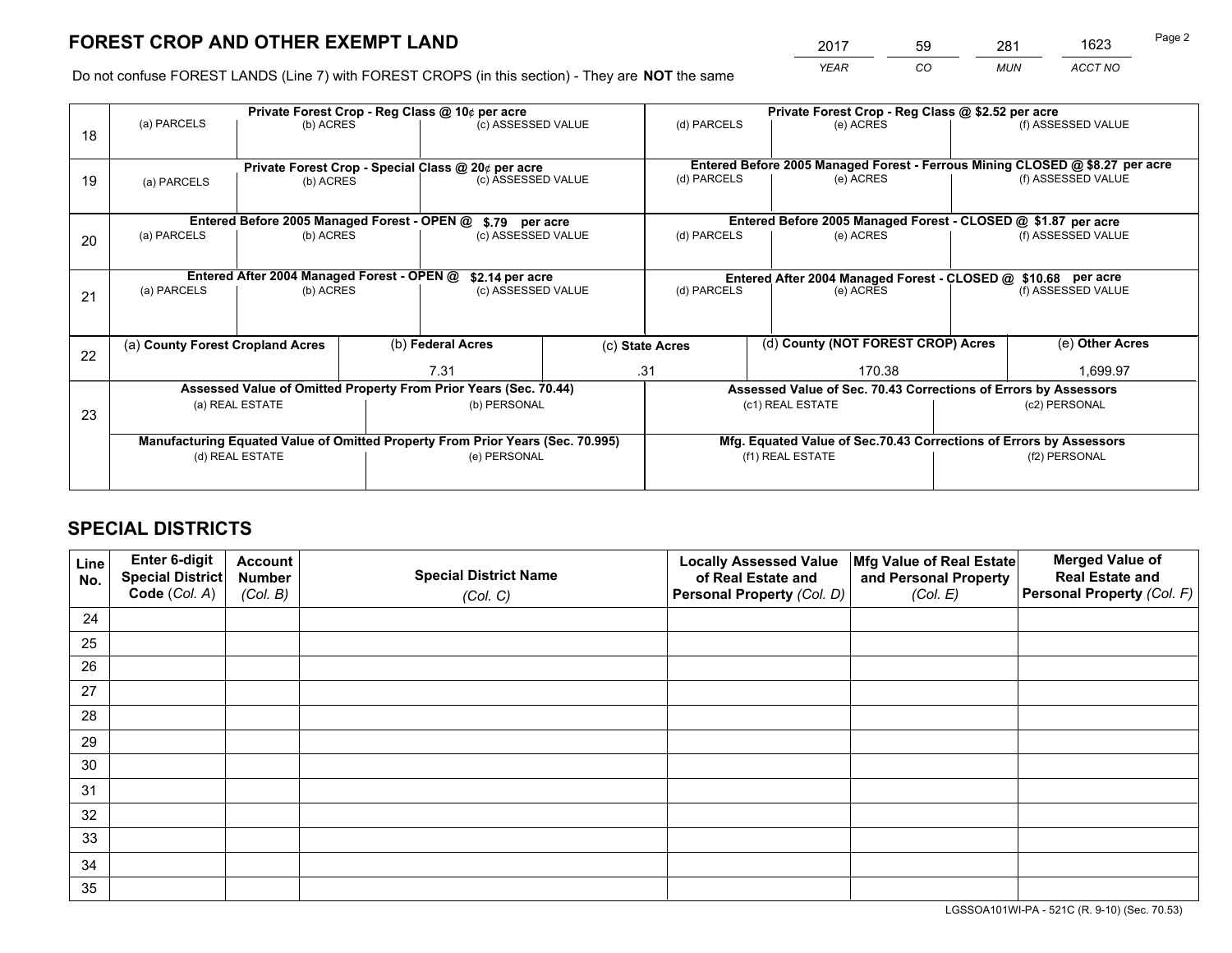|             |                                                                 |                                             |                                                         | <b>YEAR</b>                                                                       | CO<br><b>MUN</b>                                              | ACCT NO                                                                        |  |  |  |  |  |
|-------------|-----------------------------------------------------------------|---------------------------------------------|---------------------------------------------------------|-----------------------------------------------------------------------------------|---------------------------------------------------------------|--------------------------------------------------------------------------------|--|--|--|--|--|
| Line<br>No. | <b>Enter 6-digit</b><br><b>School District</b><br>Code (Col. A) | <b>Account</b><br><b>Number</b><br>(Col. B) | <b>School District Name</b><br>(Col. C)                 | <b>Locally Assessed Value</b><br>of Real Estate and<br>Personal Property (Col. D) | Mfg Value of Real Estate<br>and Personal Property<br>(Col. E) | <b>Merged Value of</b><br><b>Real Estate and</b><br>Personal Property (Col. F) |  |  |  |  |  |
|             | A. SCHOOL DISTRICTS (K-8 and K-12)                              |                                             |                                                         |                                                                                   |                                                               |                                                                                |  |  |  |  |  |
| 36          | 592842                                                          | 0349                                        | SCH D OF KOHLER                                         | 189,815,260                                                                       | 25,804,100                                                    | 215,619,360                                                                    |  |  |  |  |  |
| 37          | 595271                                                          | 0353                                        | SCH D OF SHEBOYGAN AREA                                 | 2,154,281,040                                                                     | 153,920,000                                                   | 2,308,201,040                                                                  |  |  |  |  |  |
| 38          |                                                                 |                                             |                                                         |                                                                                   |                                                               |                                                                                |  |  |  |  |  |
| 39          |                                                                 |                                             |                                                         |                                                                                   |                                                               |                                                                                |  |  |  |  |  |
| 40          |                                                                 |                                             |                                                         |                                                                                   |                                                               |                                                                                |  |  |  |  |  |
| 41          |                                                                 |                                             |                                                         |                                                                                   |                                                               |                                                                                |  |  |  |  |  |
| 42          |                                                                 |                                             |                                                         |                                                                                   |                                                               |                                                                                |  |  |  |  |  |
| 43          |                                                                 |                                             |                                                         |                                                                                   |                                                               |                                                                                |  |  |  |  |  |
| 44          |                                                                 |                                             |                                                         |                                                                                   |                                                               |                                                                                |  |  |  |  |  |
| 45<br>46    |                                                                 |                                             |                                                         |                                                                                   |                                                               |                                                                                |  |  |  |  |  |
| 47          |                                                                 |                                             |                                                         |                                                                                   |                                                               |                                                                                |  |  |  |  |  |
| 48          |                                                                 |                                             |                                                         |                                                                                   |                                                               |                                                                                |  |  |  |  |  |
| 49          |                                                                 |                                             |                                                         |                                                                                   |                                                               |                                                                                |  |  |  |  |  |
| 50          |                                                                 |                                             | TOTAL ASSESSED VALUE OF SCHOOL DISTRICTS (K-8 and K-12) | 2,344,096,300                                                                     | 179,724,100                                                   | 2,523,820,400                                                                  |  |  |  |  |  |
|             | <b>B.</b><br>UNION HIGH SCHOOL DISTRICTS                        |                                             |                                                         |                                                                                   |                                                               |                                                                                |  |  |  |  |  |
| 51          |                                                                 |                                             |                                                         |                                                                                   |                                                               |                                                                                |  |  |  |  |  |
| 52          |                                                                 |                                             |                                                         |                                                                                   |                                                               |                                                                                |  |  |  |  |  |
| 53          |                                                                 |                                             |                                                         |                                                                                   |                                                               |                                                                                |  |  |  |  |  |
| 54          |                                                                 |                                             |                                                         |                                                                                   |                                                               |                                                                                |  |  |  |  |  |
| 55          |                                                                 |                                             | TOTAL ASSESSED VALUE OF UNION HIGH SCHOOLS              |                                                                                   |                                                               |                                                                                |  |  |  |  |  |
|             | C.<br><b>TECHNICAL COLLEGE DISTRICTS</b>                        |                                             |                                                         |                                                                                   |                                                               |                                                                                |  |  |  |  |  |
| 56          | 001100                                                          | 0010                                        | LAKESHORE TECHNICAL COLLEGE<br><b>CLEV</b>              | 2,344,096,300                                                                     | 179,724,100                                                   | 2,523,820,400                                                                  |  |  |  |  |  |
| 57          |                                                                 |                                             |                                                         |                                                                                   |                                                               |                                                                                |  |  |  |  |  |
| 58          |                                                                 |                                             |                                                         |                                                                                   |                                                               |                                                                                |  |  |  |  |  |
| 59          |                                                                 |                                             | TOTAL ASSESSED VALUE OF TECHNICAL COLLEGES              | 2,344,096,300                                                                     | 179,724,100                                                   | 2,523,820,400                                                                  |  |  |  |  |  |

59

281

 *I hereby certify, to the best of my knowledge and belief, this form is complete and correct.*

**SCHOOL DISTRICTS**

| Print name of preparer | Title                    |                | Date (MM / DD / CCYY) |
|------------------------|--------------------------|----------------|-----------------------|
|                        |                          |                |                       |
| Signature of preparer  | Contact Telephone Number | E-mail address |                       |
|                        | $\sim$                   |                |                       |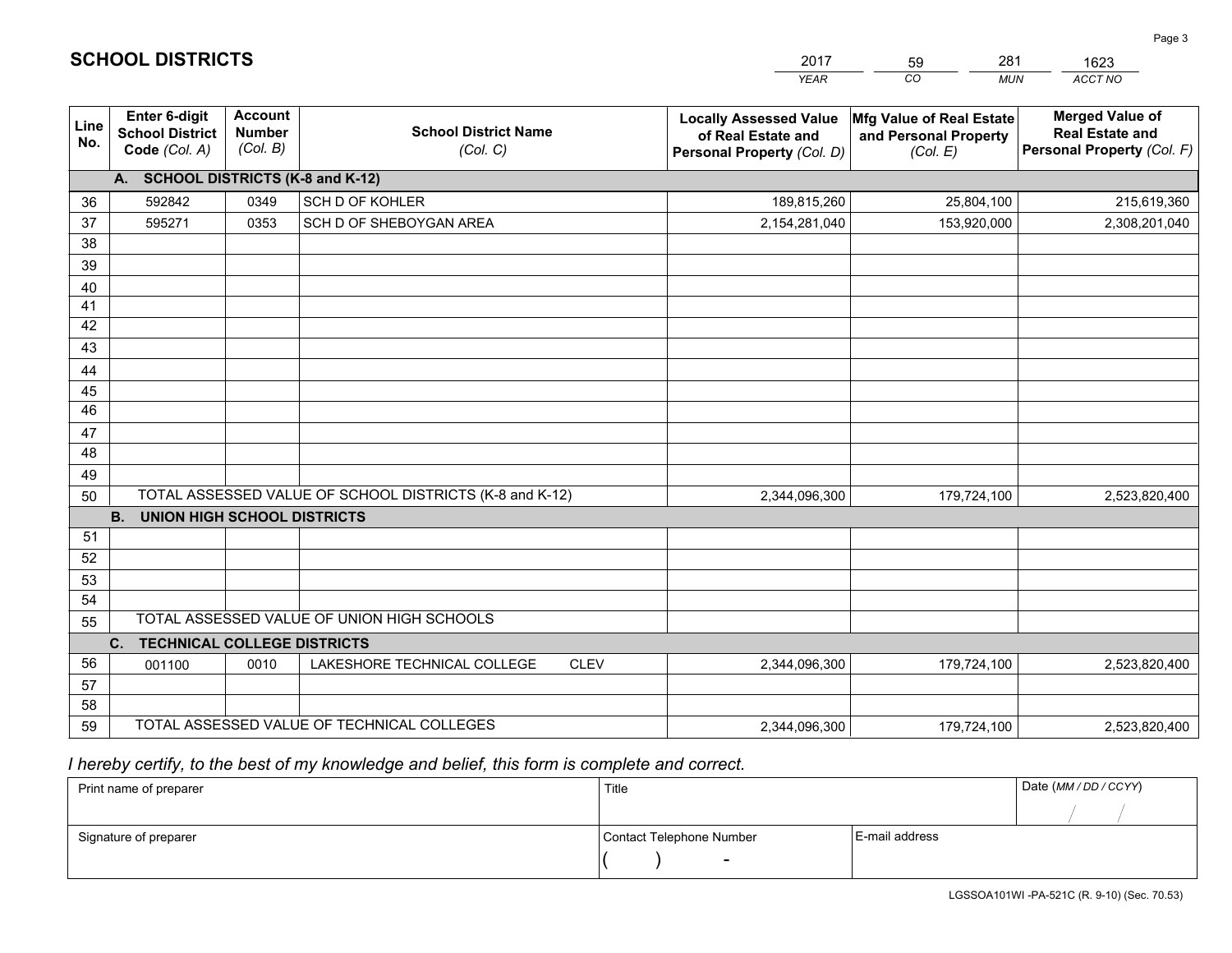## **HIGHLIGHTS**

- 1. Complete the Statement of Assessment after the Board of Review. Reflect any changes made there.
- 2. Use black ink to complete.
- 3. Line 16 must equal Line 50, Col D.
- 4. Line 55 must equal the total of K-8 schools listed on lines 36-49. Do not include K-12 schools in this comparision.
- 5. Line 59, Col. D must equal Line 16.
- 6. Special District, School District and Technical College District values must include both real estate and personal property. Examples of Special districts are: town sanitary districts, public inland lake protection and rehabilitation districts, and metropolitan sewerage districts.
- 7. DO NOT INCLUDE Manufacturing property values.DOR will print these values on the final SOA.
- 8. Accuracy of this form is very important. The values reported directly affect the equalized value DOR calculates for school and special districts.

### **Page 1:**

 If not prefilled, enter the tax year,county and municipal code,municipal type, municipal name and county name on the top of form.

Check the Amended box, if filing an amended / corrected SOA.

 Report the parcel count, acres and assessed value of taxable general property, total parcel count, (real and personal), total acres, and values from final figures set by the Board of Review.

- A. Real Estate land and improvements (buildings, etc.) is reported on lines 1 8, total line 9.
- B. Personal Property is reported on lines 11 14, Column D, total line 15.
- C. To complete this report, use the computer produced summary of the assessment roll that shows these amounts.
- D. Use whole numbers only.
- E. Add each line across and each column down to verify entries.

## **Page 2:**

- A. Report Special Items (not subject to general property tax).
- 1. Private Forest Croplands and Managed Forest Lands are reported on lines 18,19, 20 and 21. Be sure to report assessed values **NOT** taxes.
- 2. You should have copies of the orders of entry, orders of withdrawal, etc., to update your assessment roll.
	- 3. Show hundredths of acres (e.g. 39.75).
- 4. Tax exempt lands are reported on line 22.
- 5. Omitted property and sec. 70.43, Wis. Stats., corrections of errors by assessor are reported on line 23. Report real estate and personal property separately. These should be for **prior years**, not something found on the current assessment roll after the board of review.
- B. Special District (Lines 24-35) Include the value of both real and personal property.
- The Department of Revenue (DOR) preprints much of the information regarding names and codes for schools, special districts,etc. If a district is not listed, enter the name and value only, DOR will enter the proper code.

## **Page 3 School Districts:**

Include the value of both real and personal property.

Report School District (regular, elementary, union high school, and technical college).

- 1. Regular (K-12) and Elementary (K-8) school values are reported on lines 36-49, total on line 50.
- 2. Union High School (UHS) (use only if elementary schools are listed on lines 36-49) are reported on lines 51-54. UHS total value (line 55) must equal to the total **elementary school** values reported on lines 36-49. Do notinclude K-12 schools in this comparison.
- 3. Technical College values are reported on lines 56-58, total on line 59.
- 4. Use the computer summary that shows these amounts to complete this report.

#### **This form is due the second Monday in June. File this report only after your Board of Review is complete.**

 *If you have questions: Return forms to:*

 Email: lgs@wisconsin.gov Wisconsin Department of RevenueCall:  $(608)$  266-2569 or  $(608)$  264-6892 Fax number: (608) 264-6887 PO Box 8971

Local Government Services Section 6-97 Madison WI 53708-8971

LGSSOA101WI - PA-521C (R. 9-10) (Sec. 70.53) **IPAS**

SHEBOYGAN, WI 53081 - 4442 SHEBOYGAN, WI 53081 - 4442 CITY OF SHEBOYGAN SUSAN RICHARDS<br>CITY OF SHEBOYGAN SUSAN RICHARDS 828 CENTER AVE 828 CENTER AVE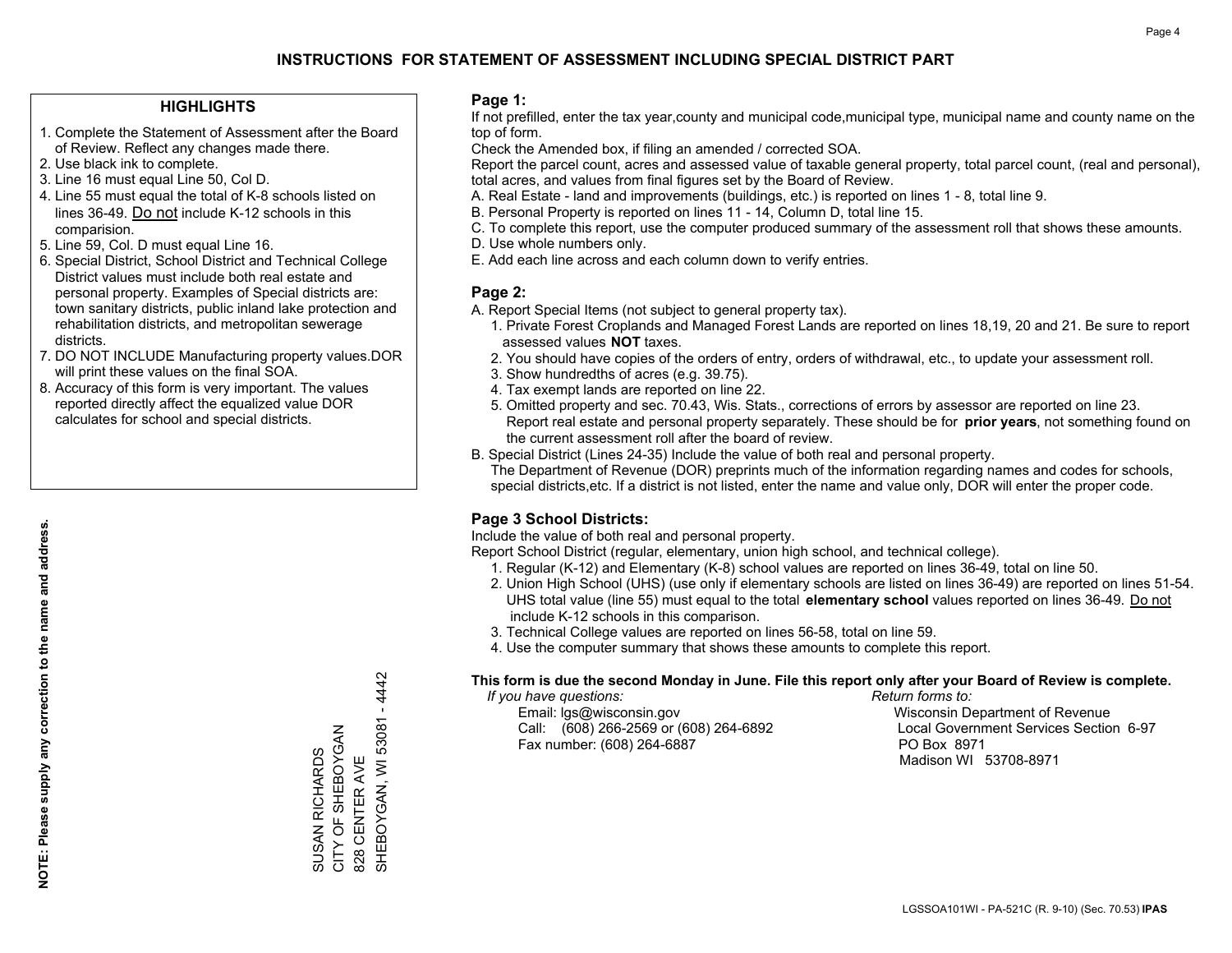**FINAL - EQUATED**

## **STATEMENT OF ASSESSMENT FOR 2017**

| nu | 282 | '624    |
|----|-----|---------|
| rη | MUN | ACCT NO |

|                | <b>FOR</b>                                                                | CITY OF<br><b>OF</b>                                                                                                                                                                                        | <b>SHEBOYGAN FALLS</b>   |                | SHEBOYGAN COUNTY   |                                                      |                             | WHEN COMPLETING THIS DOCUMENT<br>DO NOT WRITE OVER X's OR IN SHADED AREAS |                  |
|----------------|---------------------------------------------------------------------------|-------------------------------------------------------------------------------------------------------------------------------------------------------------------------------------------------------------|--------------------------|----------------|--------------------|------------------------------------------------------|-----------------------------|---------------------------------------------------------------------------|------------------|
|                |                                                                           | Town - Village - City                                                                                                                                                                                       | <b>Municipality Name</b> |                | <b>County Name</b> |                                                      |                             |                                                                           |                  |
|                | <b>REAL ESTATE</b>                                                        |                                                                                                                                                                                                             | PARCEL COUNT             |                | NO. OF ACRES       | <b>VALUE OF</b>                                      | <b>VALUE OF</b>             | TOTAL VALUE OF LAND                                                       |                  |
| Line<br>No.    |                                                                           | (See Lines 18 - 22 for                                                                                                                                                                                      | other Real Estate)       |                |                    | <b>WHOLE</b><br>TOTAL LAND IMPROVEMENTS NUMBERS ONLY | <b>LAND</b>                 | <b>IMPROVEMENTS</b>                                                       | AND IMPROVEMENTS |
|                |                                                                           |                                                                                                                                                                                                             | Col. A                   | Col. B         | Col. C             | Col. D                                               | Col. E                      | Col. F                                                                    |                  |
|                |                                                                           | <b>RESIDENTIAL - Class 1</b>                                                                                                                                                                                | 2,694                    | 2,548          | 508                | 80,063,200                                           | 348,858,900                 | 428,922,100                                                               |                  |
| 2              |                                                                           | <b>COMMERCIAL - Class 2</b>                                                                                                                                                                                 | 227                      | 185            | 684                | 21,027,500                                           | 67,944,900                  | 88,972,400                                                                |                  |
| 3              |                                                                           | <b>MANUFACTURING - Class 3</b>                                                                                                                                                                              | 35                       | 33             | 364                | 6,344,300                                            | 68,799,700                  | 75,144,000                                                                |                  |
| $\overline{4}$ |                                                                           | <b>AGRICULTURAL - Class 4</b>                                                                                                                                                                               | 27                       |                | 555                | 84,900                                               |                             | 84,900                                                                    |                  |
| 5              |                                                                           | <b>UNDEVELOPED - Class 5</b>                                                                                                                                                                                | 6                        |                | 37                 | 135,500                                              |                             | 135,500                                                                   |                  |
| 6              |                                                                           | AGRICULTURAL FOREST - Class 5m                                                                                                                                                                              | 1                        |                | 22                 | 35,200                                               |                             | 35,200                                                                    |                  |
| 7              | FOREST LANDS - Class 6                                                    |                                                                                                                                                                                                             | 0                        |                | $\Omega$           | $\mathbf{0}$                                         |                             | $\Omega$                                                                  |                  |
| 8              | OTHER - Class 7                                                           |                                                                                                                                                                                                             | 7                        | $\overline{7}$ | 12                 | 212,000                                              |                             | 983,000<br>1,195,000                                                      |                  |
| 9              | TOTAL - ALL COLUMNS                                                       |                                                                                                                                                                                                             | 2,997                    | 2,773          | 2,182              | 107,902,600                                          | 486,586,500                 | 594,489,100                                                               |                  |
| 10             | NUMBER OF PERSONAL PROPERTY ACCOUNTS IN ROLL<br>230                       |                                                                                                                                                                                                             |                          |                |                    | <b>LOCALLY ASSESSED</b>                              | <b>MANUFACTURING</b>        | <b>MERGED</b>                                                             |                  |
| 11             |                                                                           | BOATS AND OTHER WATERCRAFT NOT EXEMPT - Code 1                                                                                                                                                              |                          |                | 0                  |                                                      | $\mathbf 0$<br>$\mathbf{0}$ |                                                                           |                  |
| 12             |                                                                           | MACHINERY, TOOLS AND PATTERNS - Code 2                                                                                                                                                                      |                          |                |                    | 4,663,800                                            | 5,351,600                   | 10,015,400                                                                |                  |
| 13             |                                                                           | FURNITURE, FIXTURES AND EQUIPMENT - Code 3                                                                                                                                                                  |                          | 2,631,800      | 3,545,600          | 6,177,400                                            |                             |                                                                           |                  |
| 14             | 956,000<br>ALL OTHER PERSONAL PROPERTY NOT EXEMPT - Codes 4A, 4B, 4C      |                                                                                                                                                                                                             |                          |                |                    |                                                      |                             | 1,545,800<br>589,800                                                      |                  |
| 15             | TOTAL OF PERSONAL PROPERTY NOT EXEMPT (Total of Lines 11-14)<br>8,251,600 |                                                                                                                                                                                                             |                          |                |                    |                                                      | 9,487,000                   | 17,738,600                                                                |                  |
| 16             |                                                                           | AGGREGATE ASSESSED VALUE OF ALL PROPERTY SUBJECT TO THE GENERAL PROPERTY TAX (Total of Lines 9F and 15F)<br>MUST EQUAL TOTAL VALUE OF THE SCHOOL DISTRICTS (K-12 PLUS K-8) - Line 50, Col. F<br>612,227,700 |                          |                |                    |                                                      |                             |                                                                           |                  |
| 17             |                                                                           | <b>BOARD OF REVIEW</b>                                                                                                                                                                                      |                          |                | Name of Assessor   |                                                      |                             | Telephone #                                                               |                  |
|                | DATE OF FINAL ADJOURNMENT<br>06/12/2017<br><b>KENNETH SONNTAG</b>         |                                                                                                                                                                                                             |                          |                |                    | (920) 467-7900                                       |                             |                                                                           |                  |

REMARKS

The Assessment Ratio to be used in calculating the estimated Fair Market Value on tax bills for this tax district is 1.006508004<br>This ratio should be used to convert assessed values to "Calculate Equalized Values" in Step Commission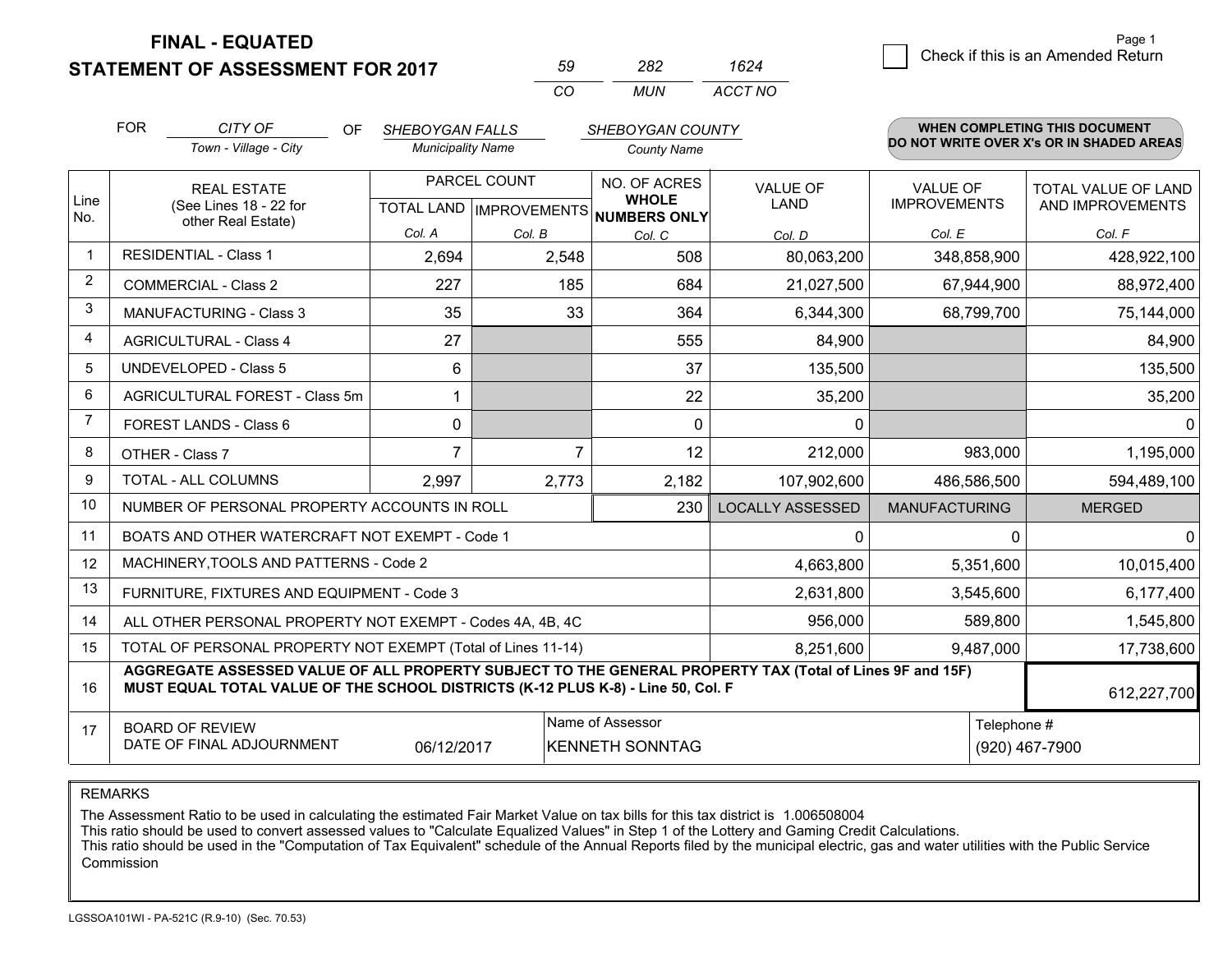# **FOREST CROP AND OTHER EXEMPT LAND**

 *YEAR CO MUN ACCT NO* <sup>2017</sup> <sup>59</sup> <sup>282</sup> <sup>1624</sup> Page 2

Do not confuse FOREST LANDS (Line 7) with FOREST CROPS (in this section) - They are **NOT** the same

|                                                                  | Private Forest Crop - Reg Class @ 10¢ per acre                                                                                                       |                                            |  |                                                    |  | Private Forest Crop - Reg Class @ \$2.52 per acre               |                                                                              |                    |                    |  |
|------------------------------------------------------------------|------------------------------------------------------------------------------------------------------------------------------------------------------|--------------------------------------------|--|----------------------------------------------------|--|-----------------------------------------------------------------|------------------------------------------------------------------------------|--------------------|--------------------|--|
| 18                                                               | (a) PARCELS                                                                                                                                          | (b) ACRES                                  |  | (c) ASSESSED VALUE                                 |  | (d) PARCELS                                                     | (e) ACRES                                                                    |                    | (f) ASSESSED VALUE |  |
|                                                                  |                                                                                                                                                      |                                            |  | Private Forest Crop - Special Class @ 20¢ per acre |  |                                                                 | Entered Before 2005 Managed Forest - Ferrous Mining CLOSED @ \$8.27 per acre |                    |                    |  |
| 19                                                               | (b) ACRES<br>(a) PARCELS                                                                                                                             |                                            |  | (c) ASSESSED VALUE                                 |  | (d) PARCELS                                                     | (e) ACRES                                                                    |                    | (f) ASSESSED VALUE |  |
|                                                                  |                                                                                                                                                      |                                            |  |                                                    |  |                                                                 | Entered Before 2005 Managed Forest - CLOSED @ \$1.87 per acre                |                    |                    |  |
| 20                                                               | Entered Before 2005 Managed Forest - OPEN @<br>(a) PARCELS<br>(b) ACRES                                                                              |                                            |  | \$.79 per acre<br>(c) ASSESSED VALUE               |  | (d) PARCELS<br>(e) ACRES                                        |                                                                              |                    | (f) ASSESSED VALUE |  |
|                                                                  |                                                                                                                                                      | Entered After 2004 Managed Forest - OPEN @ |  | \$2.14 per acre                                    |  |                                                                 | Entered After 2004 Managed Forest - CLOSED @ \$10.68 per acre                |                    |                    |  |
| 21                                                               | (a) PARCELS<br>(b) ACRES                                                                                                                             |                                            |  | (c) ASSESSED VALUE                                 |  | (d) PARCELS<br>(e) ACRES                                        |                                                                              | (f) ASSESSED VALUE |                    |  |
|                                                                  |                                                                                                                                                      |                                            |  |                                                    |  |                                                                 |                                                                              |                    |                    |  |
| 22                                                               | (a) County Forest Cropland Acres                                                                                                                     |                                            |  | (b) Federal Acres                                  |  | (c) State Acres                                                 | (d) County (NOT FOREST CROP) Acres                                           |                    | (e) Other Acres    |  |
|                                                                  |                                                                                                                                                      |                                            |  |                                                    |  | 50.47                                                           |                                                                              | 193.21             |                    |  |
| Assessed Value of Omitted Property From Prior Years (Sec. 70.44) |                                                                                                                                                      |                                            |  |                                                    |  | Assessed Value of Sec. 70.43 Corrections of Errors by Assessors |                                                                              |                    |                    |  |
| 23                                                               |                                                                                                                                                      | (a) REAL ESTATE<br>(b) PERSONAL            |  | (c1) REAL ESTATE<br>(c2) PERSONAL                  |  |                                                                 |                                                                              |                    |                    |  |
|                                                                  | Manufacturing Equated Value of Omitted Property From Prior Years (Sec. 70.995)<br>Mfg. Equated Value of Sec.70.43 Corrections of Errors by Assessors |                                            |  |                                                    |  |                                                                 |                                                                              |                    |                    |  |
|                                                                  | (d) REAL ESTATE                                                                                                                                      |                                            |  | (e) PERSONAL                                       |  | (f1) REAL ESTATE                                                |                                                                              | (f2) PERSONAL      |                    |  |
|                                                                  |                                                                                                                                                      |                                            |  |                                                    |  |                                                                 |                                                                              |                    |                    |  |

## **SPECIAL DISTRICTS**

| Line<br>No. | Enter 6-digit<br><b>Special District</b> | <b>Account</b><br><b>Number</b> | <b>Special District Name</b> | <b>Locally Assessed Value</b><br>of Real Estate and | Mfg Value of Real Estate<br>and Personal Property | <b>Merged Value of</b><br><b>Real Estate and</b> |
|-------------|------------------------------------------|---------------------------------|------------------------------|-----------------------------------------------------|---------------------------------------------------|--------------------------------------------------|
|             | Code (Col. A)                            | (Col. B)                        | (Col. C)                     | Personal Property (Col. D)                          | (Col. E)                                          | Personal Property (Col. F)                       |
| 24          |                                          |                                 |                              |                                                     |                                                   |                                                  |
| 25          |                                          |                                 |                              |                                                     |                                                   |                                                  |
| 26          |                                          |                                 |                              |                                                     |                                                   |                                                  |
| 27          |                                          |                                 |                              |                                                     |                                                   |                                                  |
| 28          |                                          |                                 |                              |                                                     |                                                   |                                                  |
| 29          |                                          |                                 |                              |                                                     |                                                   |                                                  |
| 30          |                                          |                                 |                              |                                                     |                                                   |                                                  |
| 31          |                                          |                                 |                              |                                                     |                                                   |                                                  |
| 32          |                                          |                                 |                              |                                                     |                                                   |                                                  |
| 33          |                                          |                                 |                              |                                                     |                                                   |                                                  |
| 34          |                                          |                                 |                              |                                                     |                                                   |                                                  |
| 35          |                                          |                                 |                              |                                                     |                                                   |                                                  |

LGSSOA101WI-PA - 521C (R. 9-10) (Sec. 70.53)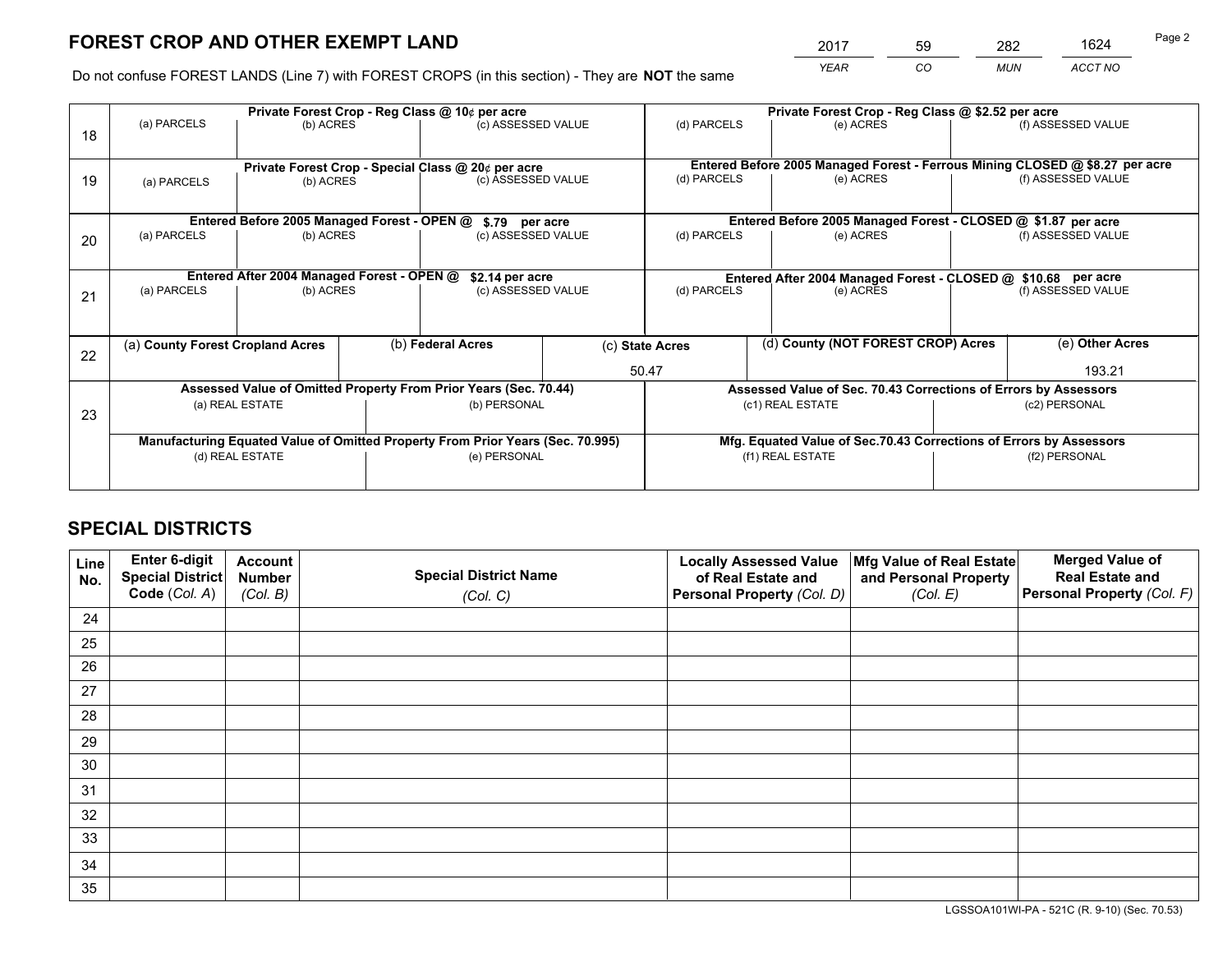|             |                                                                                        |                                             |                                                         | <b>YEAR</b>                                                                       | CO<br><b>MUN</b>                                              | ACCT NO                                                                        |  |  |
|-------------|----------------------------------------------------------------------------------------|---------------------------------------------|---------------------------------------------------------|-----------------------------------------------------------------------------------|---------------------------------------------------------------|--------------------------------------------------------------------------------|--|--|
| Line<br>No. | Enter 6-digit<br><b>School District</b><br>Code (Col. A)                               | <b>Account</b><br><b>Number</b><br>(Col. B) | <b>School District Name</b><br>(Col. C)                 | <b>Locally Assessed Value</b><br>of Real Estate and<br>Personal Property (Col. D) | Mfg Value of Real Estate<br>and Personal Property<br>(Col. E) | <b>Merged Value of</b><br><b>Real Estate and</b><br>Personal Property (Col. F) |  |  |
|             | A. SCHOOL DISTRICTS (K-8 and K-12)                                                     |                                             |                                                         |                                                                                   |                                                               |                                                                                |  |  |
| 36          | 595278                                                                                 | 0354                                        | SCH D OF SHEBOYGAN FALLS                                | 527,596,700                                                                       | 84,631,000                                                    | 612,227,700                                                                    |  |  |
| 37          |                                                                                        |                                             |                                                         |                                                                                   |                                                               |                                                                                |  |  |
| 38          |                                                                                        |                                             |                                                         |                                                                                   |                                                               |                                                                                |  |  |
| 39          |                                                                                        |                                             |                                                         |                                                                                   |                                                               |                                                                                |  |  |
| 40          |                                                                                        |                                             |                                                         |                                                                                   |                                                               |                                                                                |  |  |
| 41<br>42    |                                                                                        |                                             |                                                         |                                                                                   |                                                               |                                                                                |  |  |
| 43          |                                                                                        |                                             |                                                         |                                                                                   |                                                               |                                                                                |  |  |
| 44          |                                                                                        |                                             |                                                         |                                                                                   |                                                               |                                                                                |  |  |
| 45          |                                                                                        |                                             |                                                         |                                                                                   |                                                               |                                                                                |  |  |
| 46          |                                                                                        |                                             |                                                         |                                                                                   |                                                               |                                                                                |  |  |
| 47          |                                                                                        |                                             |                                                         |                                                                                   |                                                               |                                                                                |  |  |
| 48          |                                                                                        |                                             |                                                         |                                                                                   |                                                               |                                                                                |  |  |
| 49          |                                                                                        |                                             |                                                         |                                                                                   |                                                               |                                                                                |  |  |
| 50          |                                                                                        |                                             | TOTAL ASSESSED VALUE OF SCHOOL DISTRICTS (K-8 and K-12) | 527,596,700                                                                       | 84,631,000                                                    | 612,227,700                                                                    |  |  |
|             | <b>B.</b><br><b>UNION HIGH SCHOOL DISTRICTS</b>                                        |                                             |                                                         |                                                                                   |                                                               |                                                                                |  |  |
| 51          |                                                                                        |                                             |                                                         |                                                                                   |                                                               |                                                                                |  |  |
| 52          |                                                                                        |                                             |                                                         |                                                                                   |                                                               |                                                                                |  |  |
| 53          |                                                                                        |                                             |                                                         |                                                                                   |                                                               |                                                                                |  |  |
| 54          |                                                                                        |                                             |                                                         |                                                                                   |                                                               |                                                                                |  |  |
|             | TOTAL ASSESSED VALUE OF UNION HIGH SCHOOLS<br>55<br><b>TECHNICAL COLLEGE DISTRICTS</b> |                                             |                                                         |                                                                                   |                                                               |                                                                                |  |  |
|             | C.                                                                                     |                                             |                                                         |                                                                                   |                                                               |                                                                                |  |  |
| 56<br>57    | 001100                                                                                 | 0010                                        | LAKESHORE TECHNICAL COLLEGE<br><b>CLEV</b>              | 527,596,700                                                                       | 84,631,000                                                    | 612,227,700                                                                    |  |  |
| 58          |                                                                                        |                                             |                                                         |                                                                                   |                                                               |                                                                                |  |  |
| 59          |                                                                                        |                                             | TOTAL ASSESSED VALUE OF TECHNICAL COLLEGES              | 527,596,700                                                                       | 84,631,000                                                    | 612,227,700                                                                    |  |  |

2017

59

282

 *I hereby certify, to the best of my knowledge and belief, this form is complete and correct.*

**SCHOOL DISTRICTS**

| Print name of preparer | Title                    |                | Date (MM / DD / CCYY) |
|------------------------|--------------------------|----------------|-----------------------|
|                        |                          |                |                       |
| Signature of preparer  | Contact Telephone Number | E-mail address |                       |
|                        | $\overline{\phantom{0}}$ |                |                       |

1624